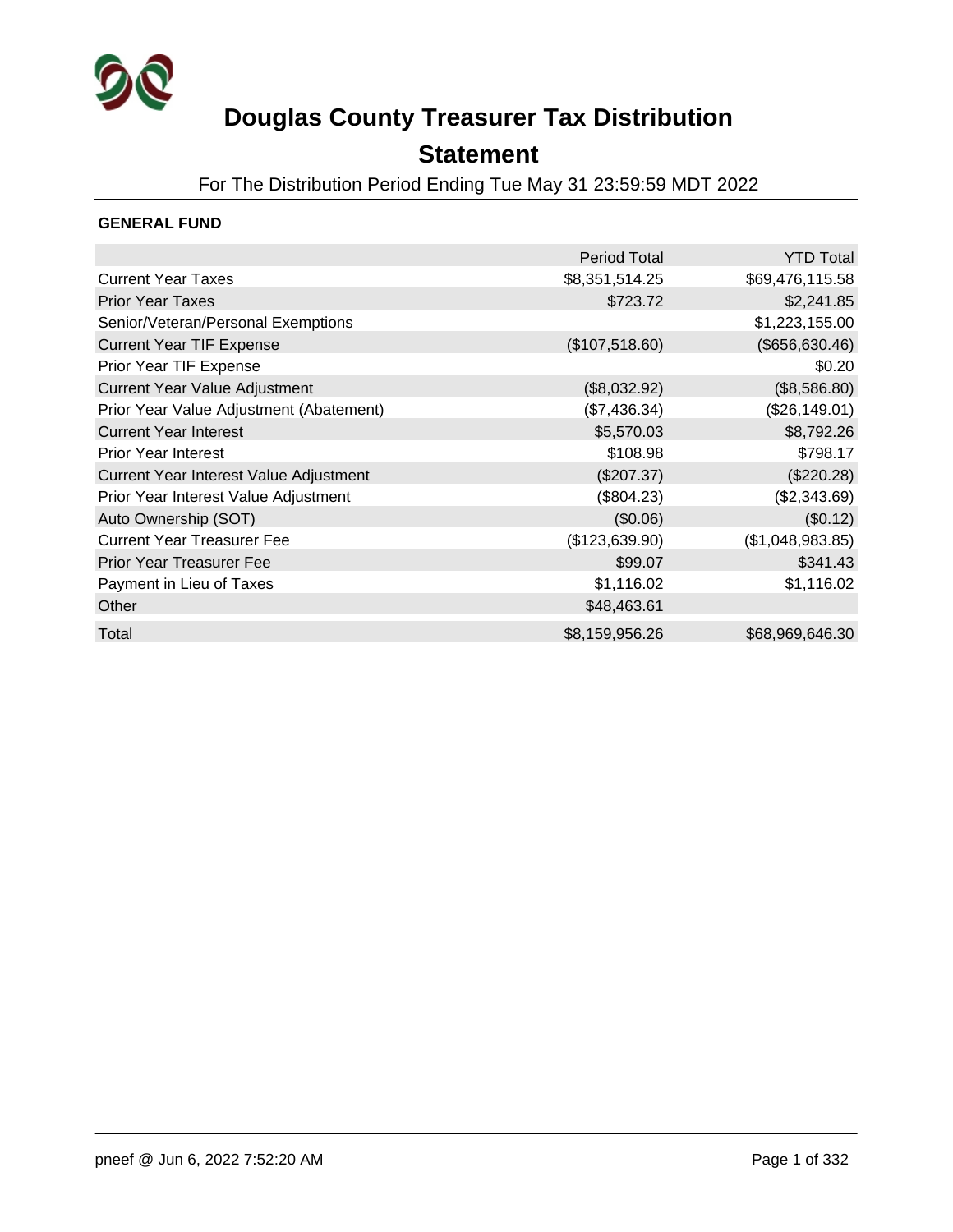

## **Statement**

For The Distribution Period Ending Tue May 31 23:59:59 MDT 2022

### **ROAD AND BRIDGE FUND**

|                                         | <b>Period Total</b> | <b>YTD Total</b> |
|-----------------------------------------|---------------------|------------------|
| <b>Current Year Taxes</b>               | \$3,050,928.38      | \$25,380,608.10  |
| <b>Prior Year Taxes</b>                 | \$249.18            | \$771.90         |
| Senior/Veteran/Personal Exemptions      |                     | \$443,219.35     |
| <b>Current Year TIF Expense</b>         | (\$39,278.07)       | (\$239,876.51)   |
| Prior Year TIF Expense                  |                     | \$0.06           |
| <b>Current Year Value Adjustment</b>    | (\$2,934.54)        | (\$3,136.88)     |
| Prior Year Value Adjustment (Abatement) | (\$2,560.47)        | (\$8,975.49)     |
| <b>Current Year Interest</b>            | \$2,034.95          | \$3,211.14       |
| <b>Prior Year Interest</b>              | \$37.50             | \$274.77         |
| Current Year Interest Value Adjustment  | (\$75.78)           | (\$80.48)        |
| Prior Year Interest Value Adjustment    | (\$276.93)          | (\$803.11)       |
| Auto Ownership (SOT)                    | \$1,162,657.75      | \$5,479,621.16   |
| <b>Current Year Treasurer Fee</b>       | (\$45,167.24)       | (\$383,231.46)   |
| <b>Prior Year Treasurer Fee</b>         | \$34.13             | \$117.21         |
| Payment in Lieu of Taxes                | \$407.68            | \$407.68         |
| Total                                   | \$4,126,056.54      | \$30,672,127.44  |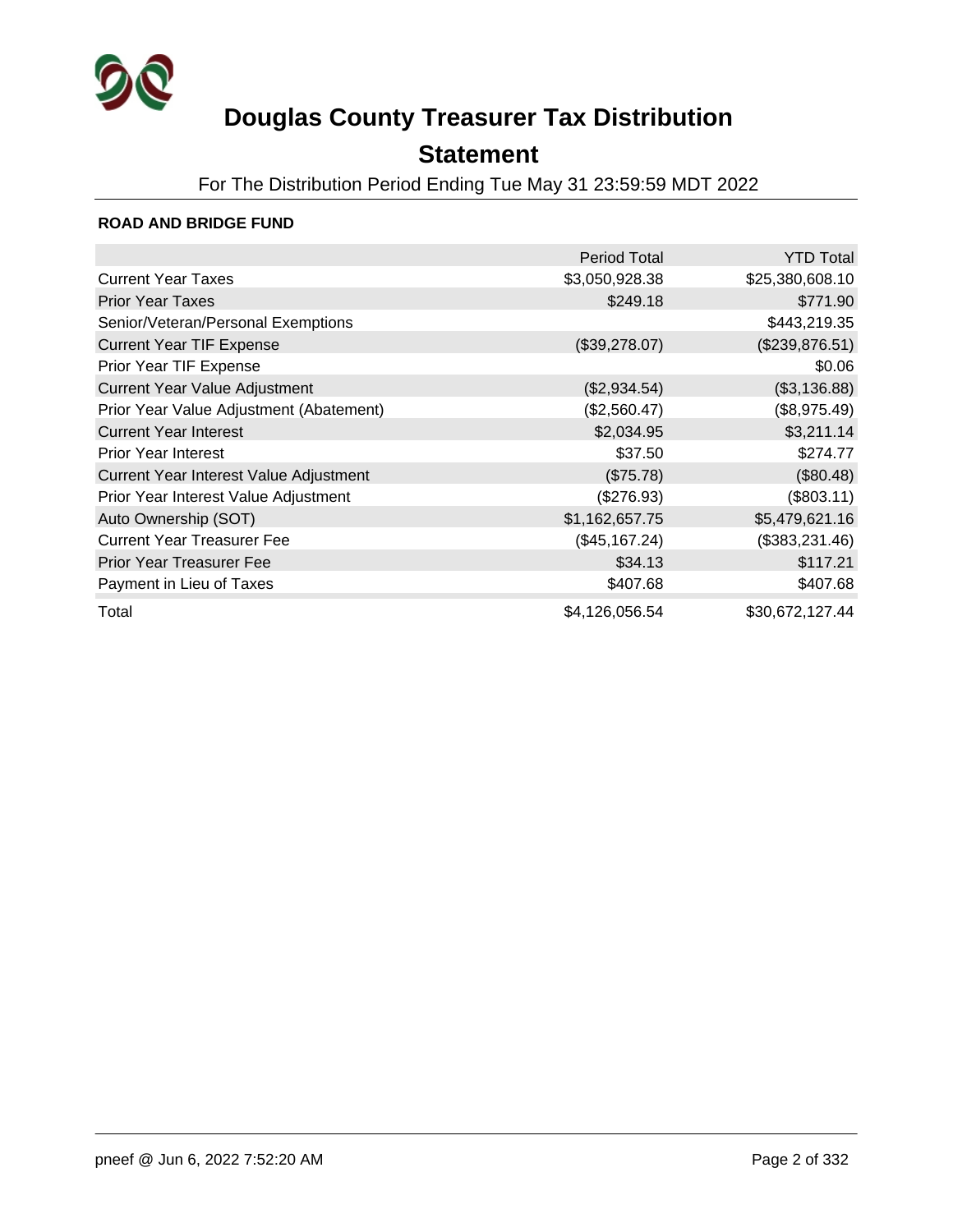

## **Statement**

For The Distribution Period Ending Tue May 31 23:59:59 MDT 2022

### **HEALTH AND HUMAN SERVICES**

|                                         | <b>Period Total</b> | <b>YTD Total</b> |
|-----------------------------------------|---------------------|------------------|
| <b>Current Year Taxes</b>               | \$255,319.26        | \$2,123,992.18   |
| <b>Prior Year Taxes</b>                 | \$17.52             | \$54.29          |
| Senior/Veteran/Personal Exemptions      |                     | \$37,089.49      |
| <b>Current Year TIF Expense</b>         | (\$3,287.03)        | (\$20,074.22)    |
| <b>Current Year Value Adjustment</b>    | (\$245.57)          | (\$262.51)       |
| Prior Year Value Adjustment (Abatement) | (\$180.08)          | (\$631.25)       |
| <b>Current Year Interest</b>            | \$170.36            | \$268.57         |
| <b>Prior Year Interest</b>              | \$2.63              | \$19.34          |
| Current Year Interest Value Adjustment  | (\$6.34)            | (\$6.73)         |
| Prior Year Interest Value Adjustment    | (\$19.48)           | (\$56.18)        |
| Payment in Lieu of Taxes                | \$34.12             | \$34.12          |
| Total                                   | \$251,805.39        | \$2,140,427.10   |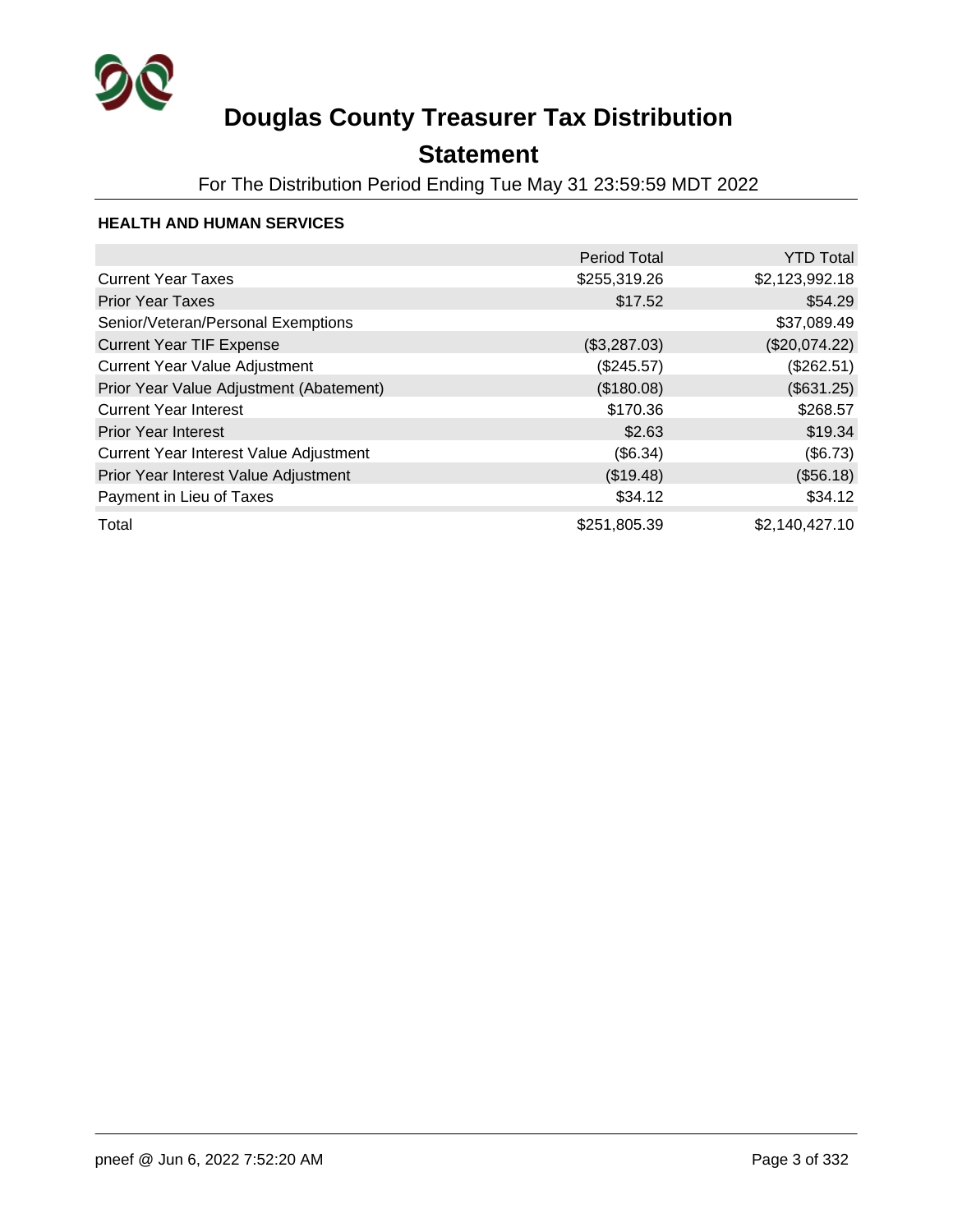

## **Statement**

For The Distribution Period Ending Tue May 31 23:59:59 MDT 2022

### **SAFETY AND MENTAL HEALTH**

|                                         | <b>Period Total</b> | <b>YTD Total</b> |
|-----------------------------------------|---------------------|------------------|
| <b>Current Year Taxes</b>               | \$241,738.36        | \$2,011,018.70   |
| <b>Prior Year Taxes</b>                 | \$22.88             | \$71.28          |
| Senior/Veteran/Personal Exemptions      |                     | \$35,114.66      |
| <b>Current Year TIF Expense</b>         | (\$3,112.19)        | (\$19,006.44)    |
| <b>Current Year Value Adjustment</b>    | (\$232.51)          | (\$248.54)       |
| Prior Year Value Adjustment (Abatement) | (\$237.07)          | (\$689.18)       |
| <b>Current Year Interest</b>            | \$161.24            | \$254.65         |
| <b>Prior Year Interest</b>              | \$3.29              | \$25.28          |
| Current Year Interest Value Adjustment  | (\$6.02)            | (\$6.39)         |
| Prior Year Interest Value Adjustment    | (\$25.65)           | (\$55.05)        |
| <b>Current Year Treasurer Fee</b>       | (\$3,578.13)        | (\$30,364.28)    |
| <b>Prior Year Treasurer Fee</b>         | \$3.18              | \$8.84           |
| Payment in Lieu of Taxes                | \$32.29             | \$32.29          |
| Total                                   | \$234,769.67        | \$1,996,155.82   |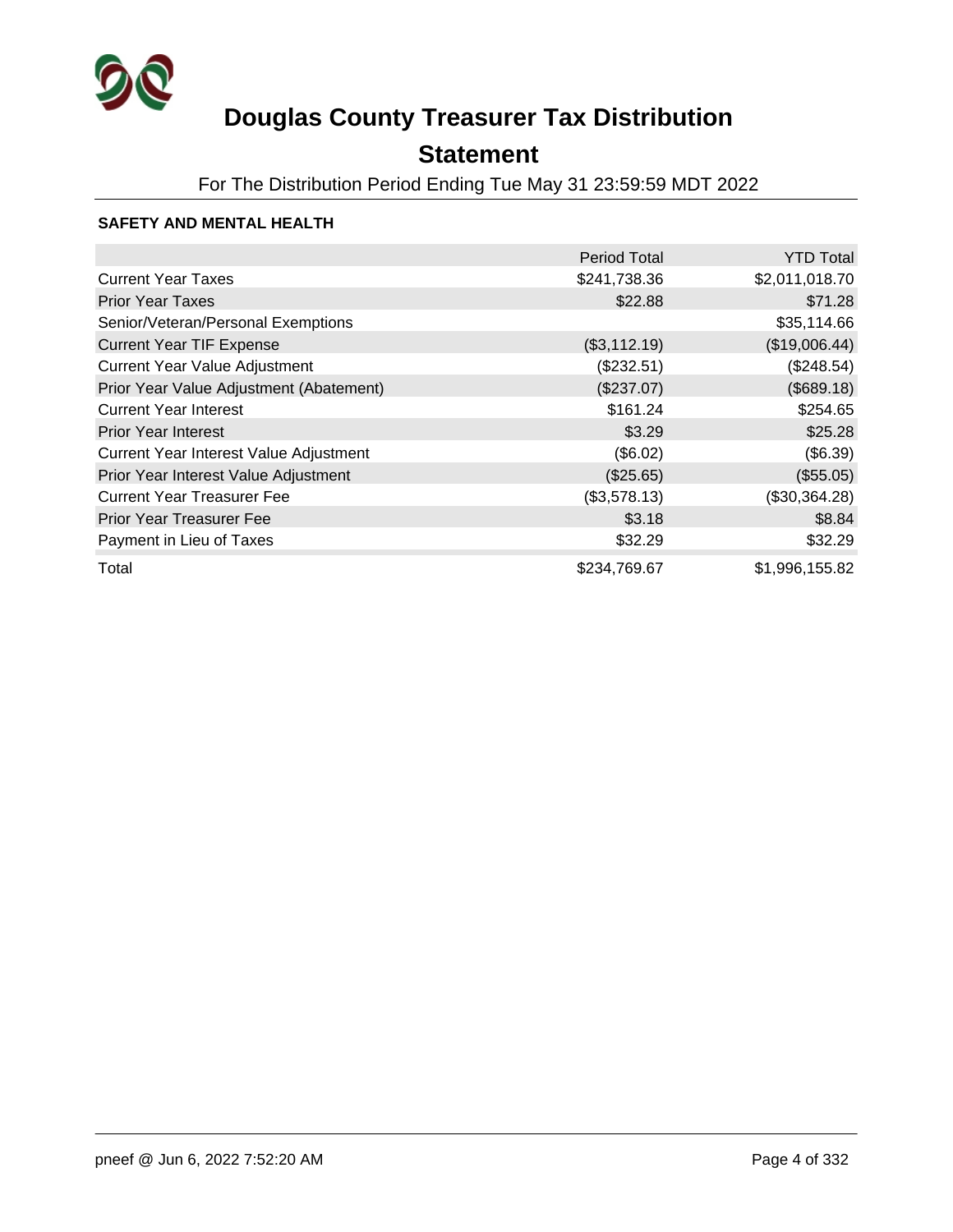

## **Statement**

For The Distribution Period Ending Tue May 31 23:59:59 MDT 2022

#### **DEVELOPMENTAL DISABILITIES**

|                                         | <b>Period Total</b> | <b>YTD Total</b> |
|-----------------------------------------|---------------------|------------------|
| <b>Current Year Taxes</b>               | \$685,615.33        | \$5,699,365.90   |
| <b>Prior Year Taxes</b>                 | \$55.51             | \$254.10         |
| Senior/Veteran/Personal Exemptions      |                     | \$98,647.00      |
| <b>Current Year TIF Expense</b>         | (\$8,922.57)        | (\$54,533.10)    |
| Prior Year TIF Expense                  |                     | \$0.01           |
| <b>Current Year Value Adjustment</b>    | (\$771.22)          | (\$816.26)       |
| Prior Year Value Adjustment (Abatement) | (\$569.88)          | (\$2,055.66)     |
| <b>Current Year Interest</b>            | \$461.13            | \$728.85         |
| <b>Prior Year Interest</b>              | \$8.50              | \$77.73          |
| Current Year Interest Value Adjustment  | (\$16.86)           | (\$17.90)        |
| Prior Year Interest Value Adjustment    | (\$61.63)           | (\$178.41)       |
| <b>Current Year Treasurer Fee</b>       | (\$10,147.24)       | (\$86,034.39)    |
| Prior Year Treasurer Fee                | \$7.59              | \$25.47          |
| Payment in Lieu of Taxes                | \$90.74             | \$90.74          |
| Total                                   | \$665,749.40        | \$5,655,554.08   |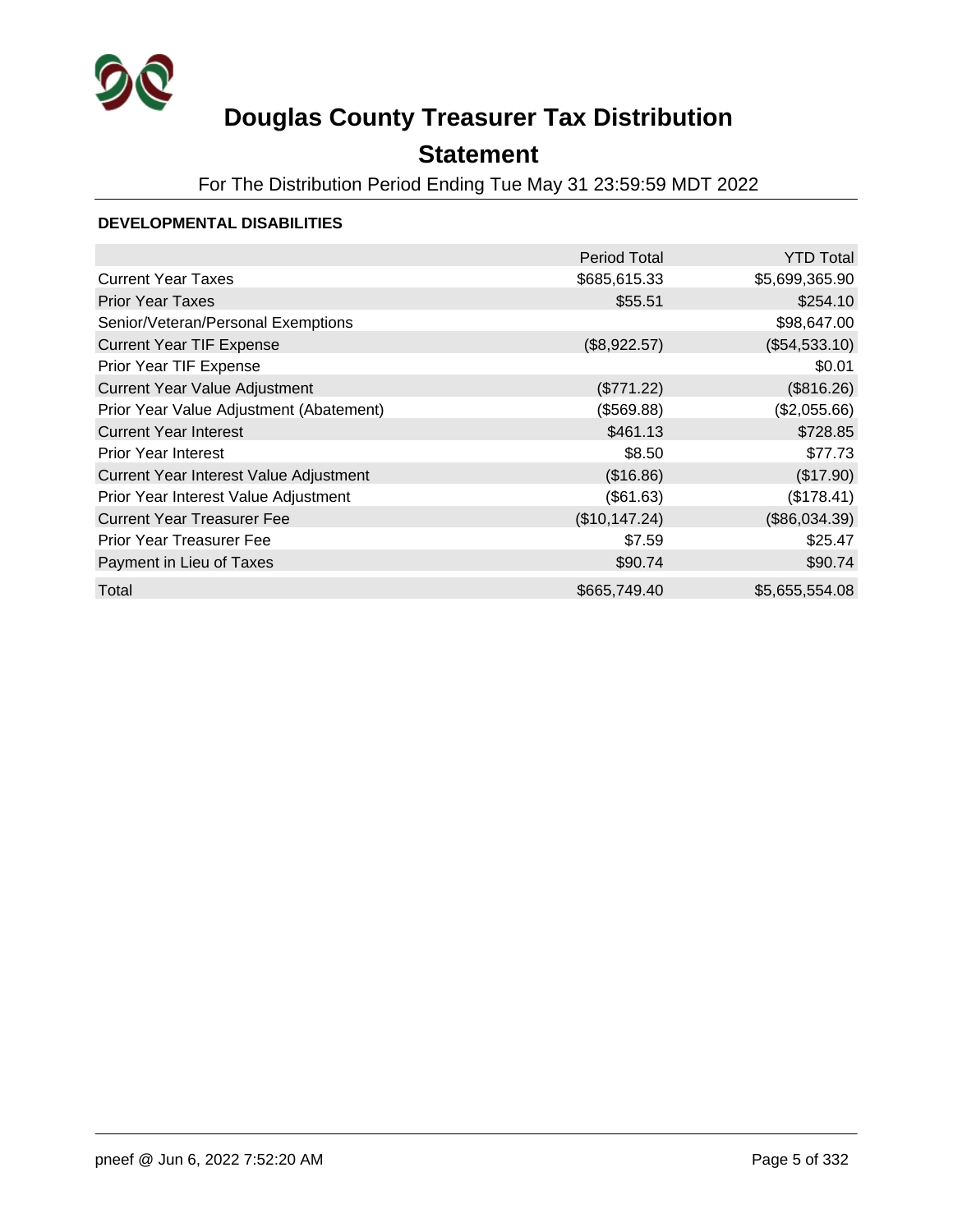

## **Statement**

For The Distribution Period Ending Tue May 31 23:59:59 MDT 2022

### **LAW ENFORCEMENT AUTHORITY**

|                                         | <b>Period Total</b> | <b>YTD Total</b> |
|-----------------------------------------|---------------------|------------------|
| <b>Current Year Taxes</b>               | \$1,779,137.63      | \$14,292,317.92  |
| <b>Prior Year Taxes</b>                 | \$249.45            | \$615.94         |
| Senior/Veteran/Personal Exemptions      |                     | \$294,866.64     |
| <b>Current Year Value Adjustment</b>    | (\$1,920.84)        | (\$2,123.52)     |
| Prior Year Value Adjustment (Abatement) | (\$365.49)          | (\$3,495.86)     |
| <b>Current Year Interest</b>            | \$1,269.43          | \$1,808.02       |
| <b>Prior Year Interest</b>              | \$34.79             | \$252.54         |
| Current Year Interest Value Adjustment  | (\$37.24)           | (\$41.95)        |
| Prior Year Interest Value Adjustment    | (\$11.05)           | (\$177.08)       |
| Auto Ownership (SOT)                    | \$157,174.58        | \$740,765.84     |
| <b>Current Year Treasurer Fee</b>       | (\$26,683.39)       | (\$218,584.19)   |
| <b>Prior Year Treasurer Fee</b>         | \$1.23              | \$39.41          |
| Payment in Lieu of Taxes                | \$408.34            | \$408.34         |
| Total                                   | \$1,909,257.44      | \$15,106,652.05  |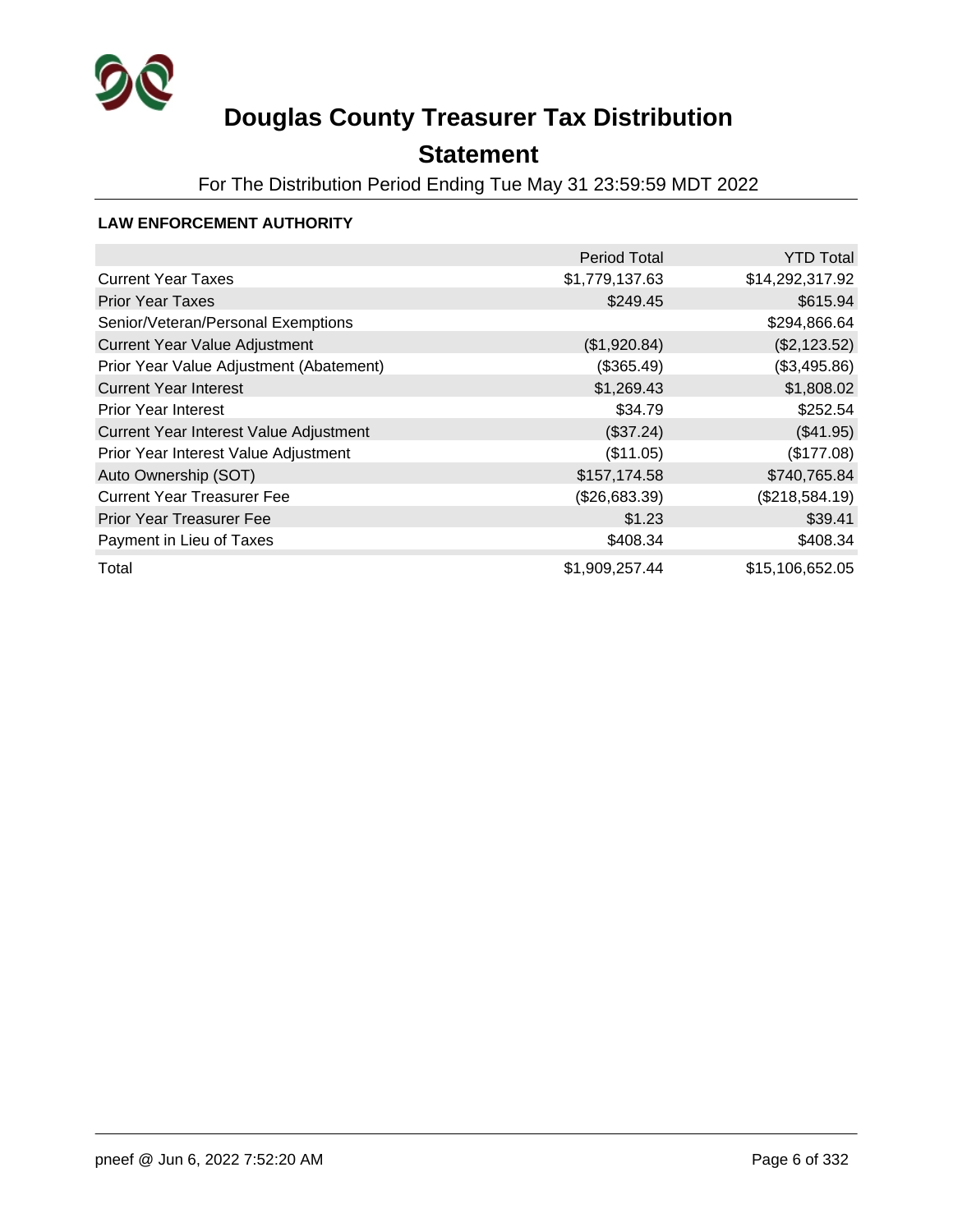

### **Statement**

For The Distribution Period Ending Tue May 31 23:59:59 MDT 2022

#### **CAMERON LID**

|       | <b>Period Total</b> | Total  |
|-------|---------------------|--------|
| Total | \$0.00              | \$0.00 |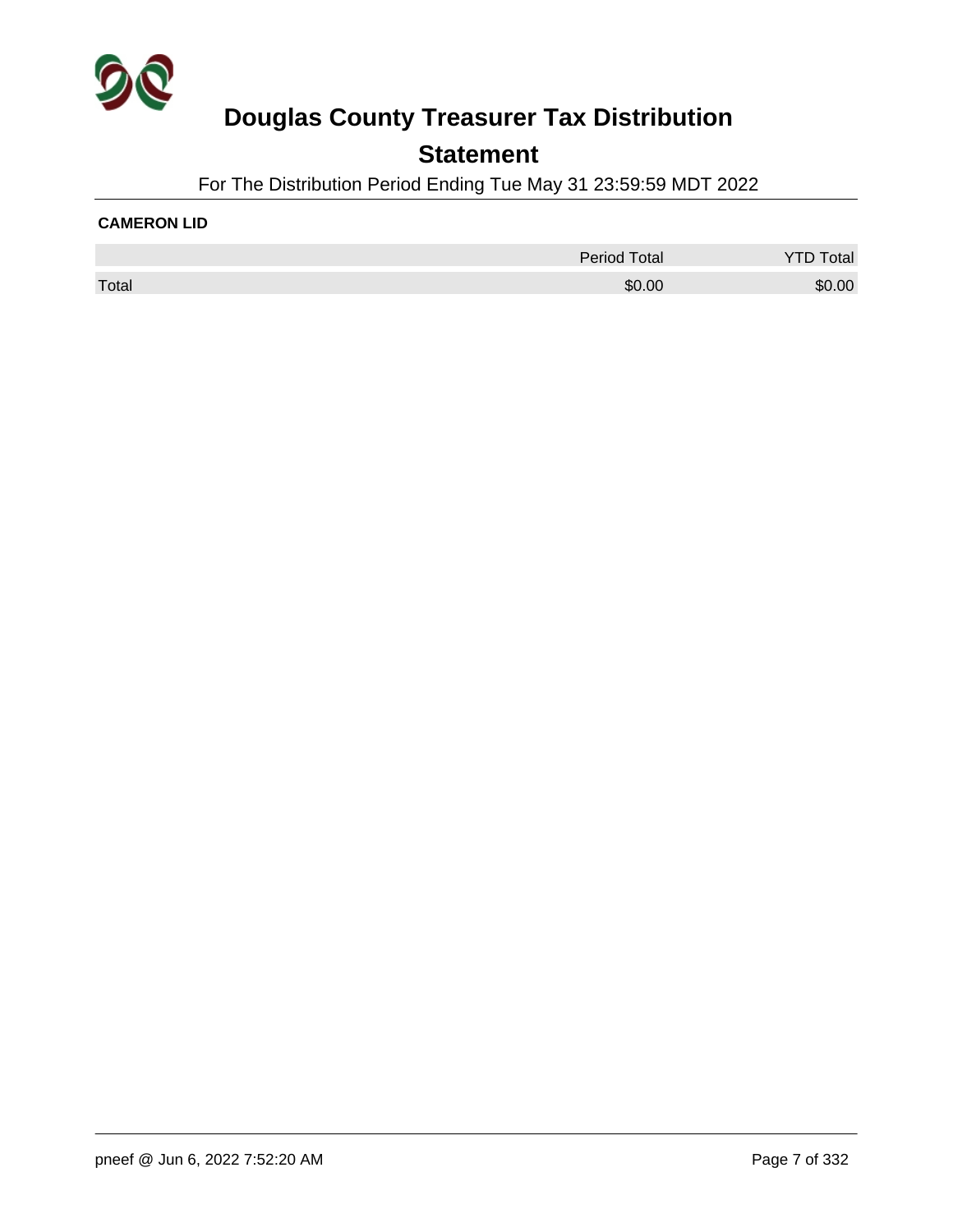

### **Statement**

For The Distribution Period Ending Tue May 31 23:59:59 MDT 2022

### **SAGEPORT 2014 LID**

|                                   | <b>Period Total</b> | <b>YTD Total</b> |
|-----------------------------------|---------------------|------------------|
| <b>Current Year Taxes</b>         |                     | \$2,319.65       |
| <b>Current Year Treasurer Fee</b> |                     | (\$26.91)        |
| Current Interest on Principal     |                     | \$371.15         |
| Total                             | \$0.00              | \$2,663.89       |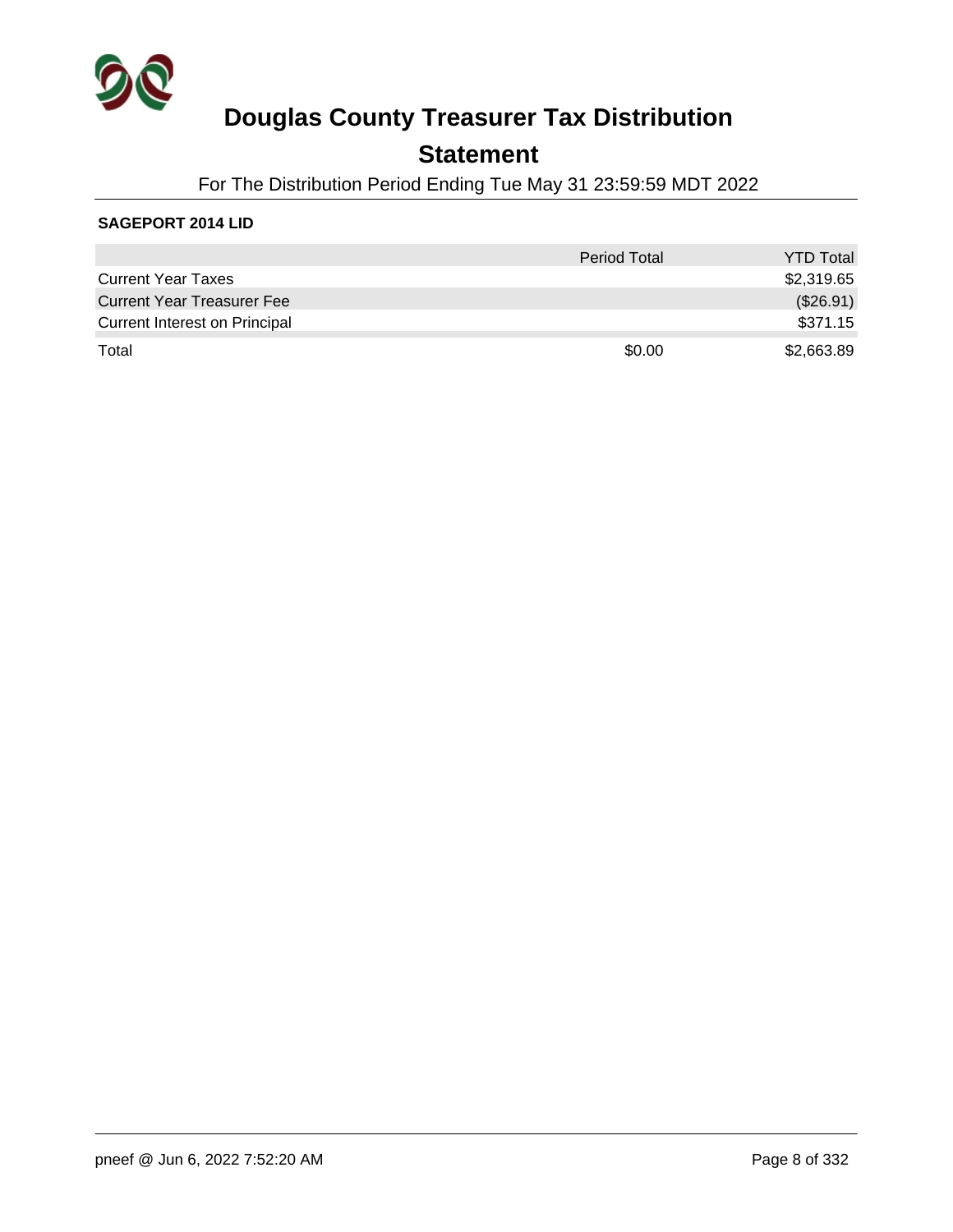

## **Statement**

For The Distribution Period Ending Tue May 31 23:59:59 MDT 2022

#### **SCHOOLS - GENERAL FUND**

|                                         | <b>Period Total</b> | <b>YTD Total</b> |
|-----------------------------------------|---------------------|------------------|
| <b>Current Year Taxes</b>               | \$6,995,220.54      | \$203,712,092.21 |
| <b>Prior Year Taxes</b>                 | \$1.73              | \$9,017.88       |
| Senior/Veteran/Personal Exemptions      |                     | \$3,544,967.66   |
| <b>Current Year TIF Expense</b>         | (\$176,509.88)      | (\$1,949,177.08) |
| Prior Year TIF Expense                  |                     | \$0.48           |
| <b>Current Year Value Adjustment</b>    | (\$1,650.61)        | (\$29,175.75)    |
| Prior Year Value Adjustment (Abatement) | (\$264.10)          | (\$73,508.56)    |
| <b>Current Year Interest</b>            | \$4,081.52          | \$26,049.44      |
| <b>Prior Year Interest</b>              |                     | \$2,757.29       |
| Current Year Interest Value Adjustment  | (\$33.01)           | (\$640.29)       |
| Prior Year Interest Value Adjustment    | (\$10.57)           | (\$6,423.65)     |
| Auto Ownership (SOT)                    | \$2,768,776.70      | \$13,049,280.73  |
| <b>Current Year Treasurer Fee</b>       | (\$17,053.03)       | (\$512,514.13)   |
| <b>Prior Year Treasurer Fee</b>         | \$0.66              | \$152.05         |
| Payment in Lieu of Taxes                |                     | \$3,243.29       |
| <b>Forest Service Shareback</b>         |                     | \$10,497.68      |
| Total                                   | \$9,572,559.95      | \$217,786,619.25 |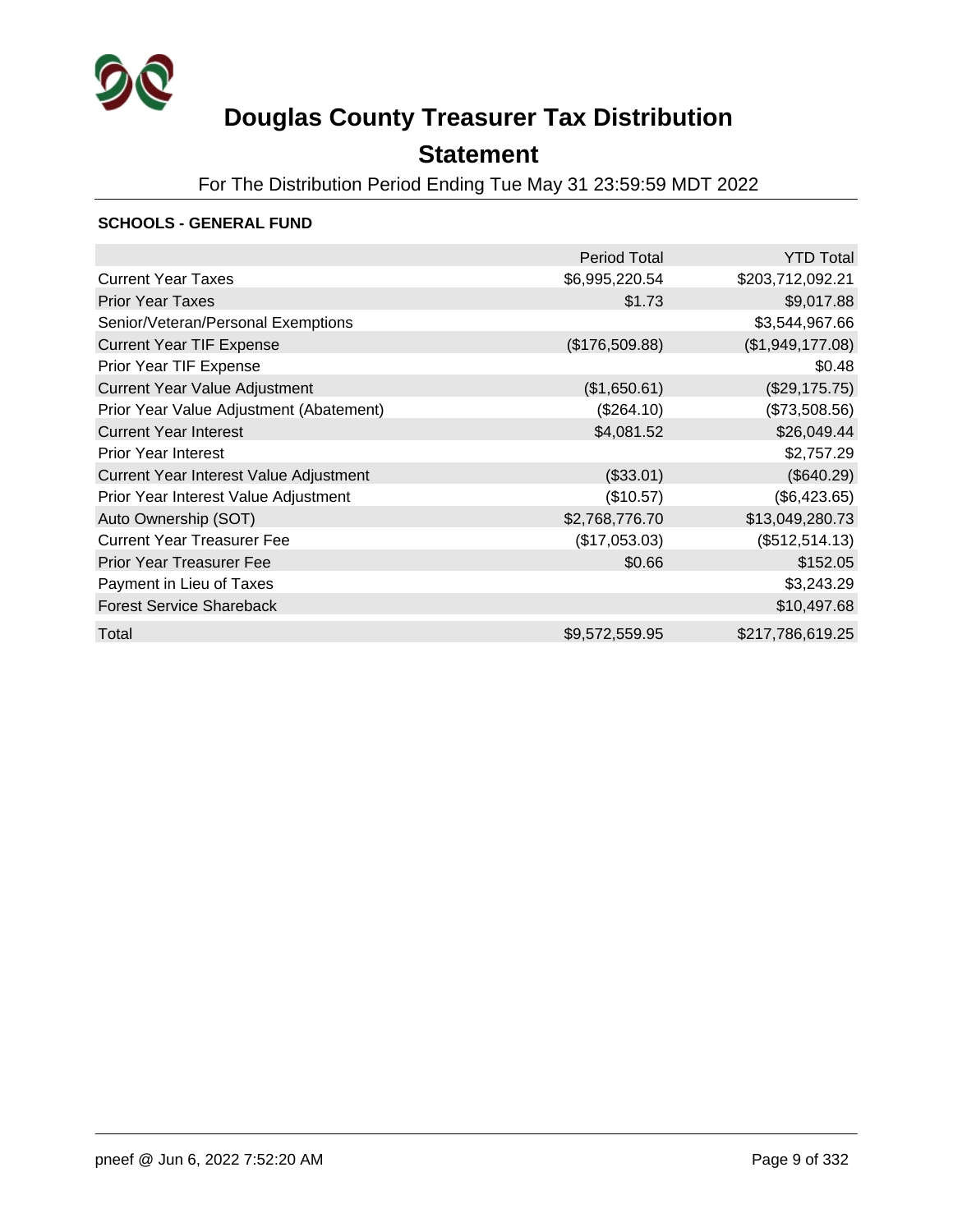

## **Statement**

For The Distribution Period Ending Tue May 31 23:59:59 MDT 2022

#### **SCHOOLS - DEBT SERVICE**

|                                         | <b>Period Total</b> | <b>YTD Total</b> |
|-----------------------------------------|---------------------|------------------|
| <b>Current Year Taxes</b>               | \$1,576,238.87      | \$45,902,634.95  |
| <b>Prior Year Taxes</b>                 | \$0.38              | \$2,046.54       |
| Senior/Veteran/Personal Exemptions      |                     | \$798,795.98     |
| <b>Current Year TIF Expense</b>         | (\$39,773.14)       | (\$439,209.82)   |
| Prior Year TIF Expense                  |                     | \$0.13           |
| <b>Current Year Value Adjustment</b>    | (\$371.93)          | (\$6,574.19)     |
| Prior Year Value Adjustment (Abatement) | (\$60.01)           | (\$16,558.19)    |
| <b>Current Year Interest</b>            | \$919.76            | \$5,870.39       |
| <b>Prior Year Interest</b>              |                     | \$626.48         |
| Current Year Interest Value Adjustment  | (\$7.44)            | (\$144.28)       |
| Prior Year Interest Value Adjustment    | (\$2.40)            | (\$1,439.30)     |
| Payment in Lieu of Taxes                |                     | \$730.80         |
| Total                                   | \$1,536,944.09      | \$46,246,779.49  |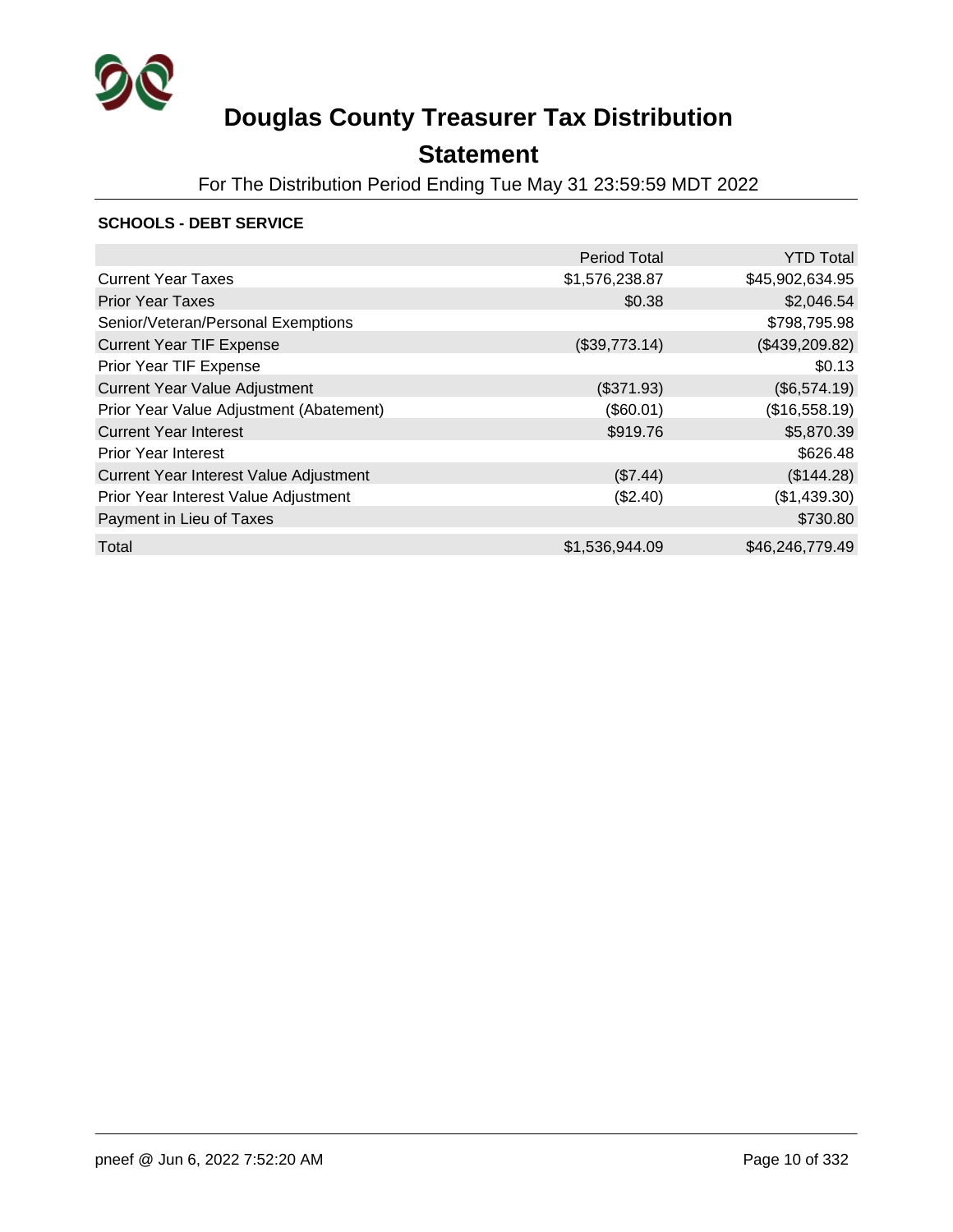

## **Statement**

For The Distribution Period Ending Tue May 31 23:59:59 MDT 2022

### **CITY OF LITTLETON**

|                                    | <b>Period Total</b> | <b>YTD Total</b> |
|------------------------------------|---------------------|------------------|
| <b>Current Year Taxes</b>          | \$532.75            | \$29,593.51      |
| Senior/Veteran/Personal Exemptions |                     | \$37.10          |
| <b>Current Year Interest</b>       | \$10.30             | \$11.84          |
| Auto Ownership (SOT)               | \$372.43            | \$1,755.27       |
| <b>Current Year Treasurer Fee</b>  | (\$5.44)            | (\$296.17)       |
| Total                              | \$910.04            | \$31,101.55      |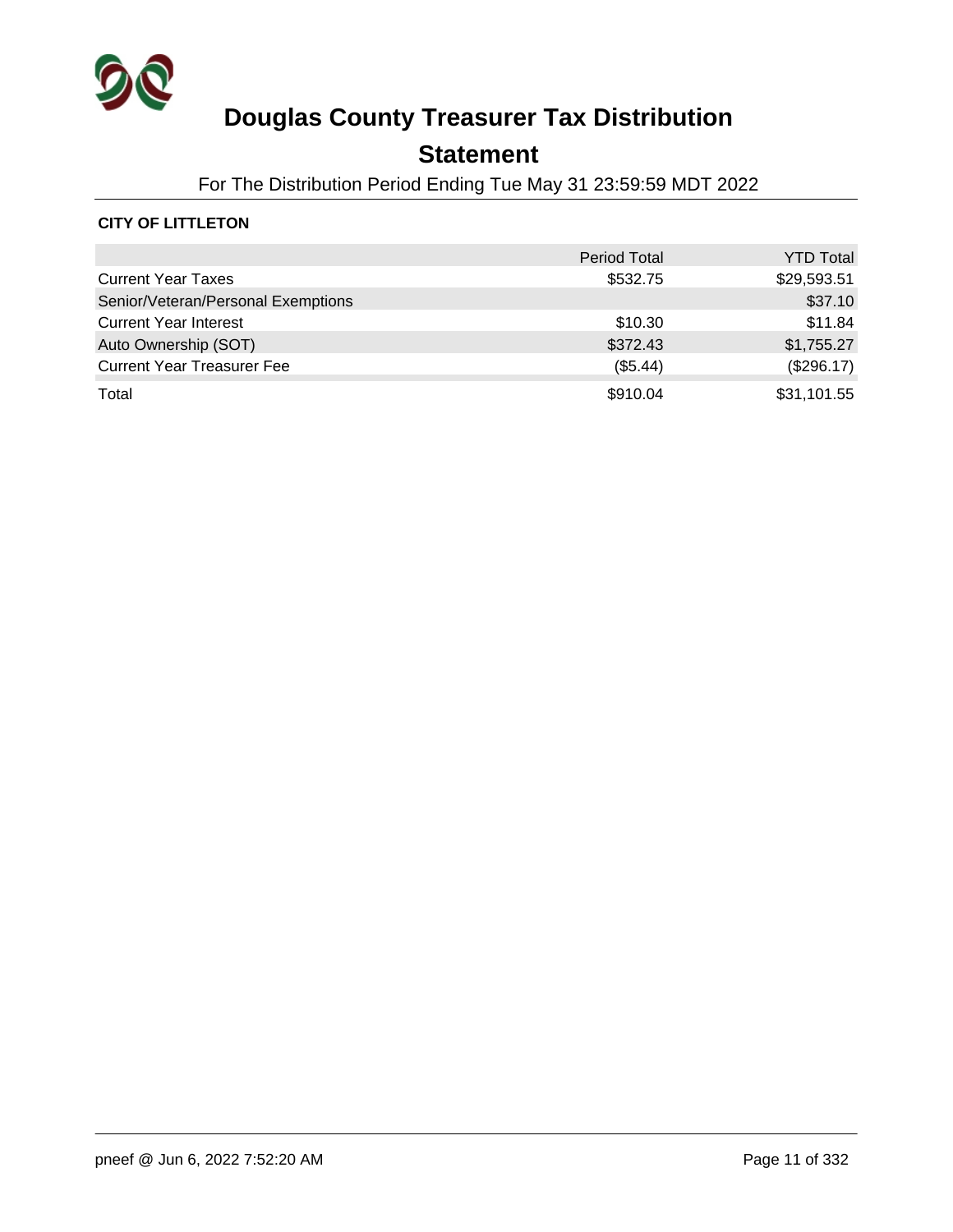

## **Statement**

For The Distribution Period Ending Tue May 31 23:59:59 MDT 2022

### **TOWN OF CASTLE ROCK**

|                                         | <b>Period Total</b> | <b>YTD Total</b> |
|-----------------------------------------|---------------------|------------------|
| <b>Current Year Taxes</b>               | \$107,057.04        | \$1,020,194.97   |
| <b>Prior Year Taxes</b>                 | \$0.02              | \$0.02           |
| Senior/Veteran/Personal Exemptions      |                     | \$14,764.81      |
| <b>Current Year TIF Expense</b>         | (\$2,128.85)        | (\$16,110.33)    |
| <b>Current Year Value Adjustment</b>    | (\$4.64)            | (\$4.64)         |
| Prior Year Value Adjustment (Abatement) |                     | (\$49.69)        |
| <b>Current Year Interest</b>            | \$57.33             | \$105.64         |
| <b>Prior Year Interest</b>              | \$0.56              | \$2.70           |
| Prior Year Interest Value Adjustment    |                     | (\$6.46)         |
| Auto Ownership (SOT)                    | \$11,578.52         | \$54,569.70      |
| <b>Current Year Treasurer Fee</b>       | (\$1,049.71)        | (\$10,171.16)    |
| <b>Prior Year Treasurer Fee</b>         |                     | \$0.49           |
| Total                                   | \$115,510.27        | \$1,063,296.05   |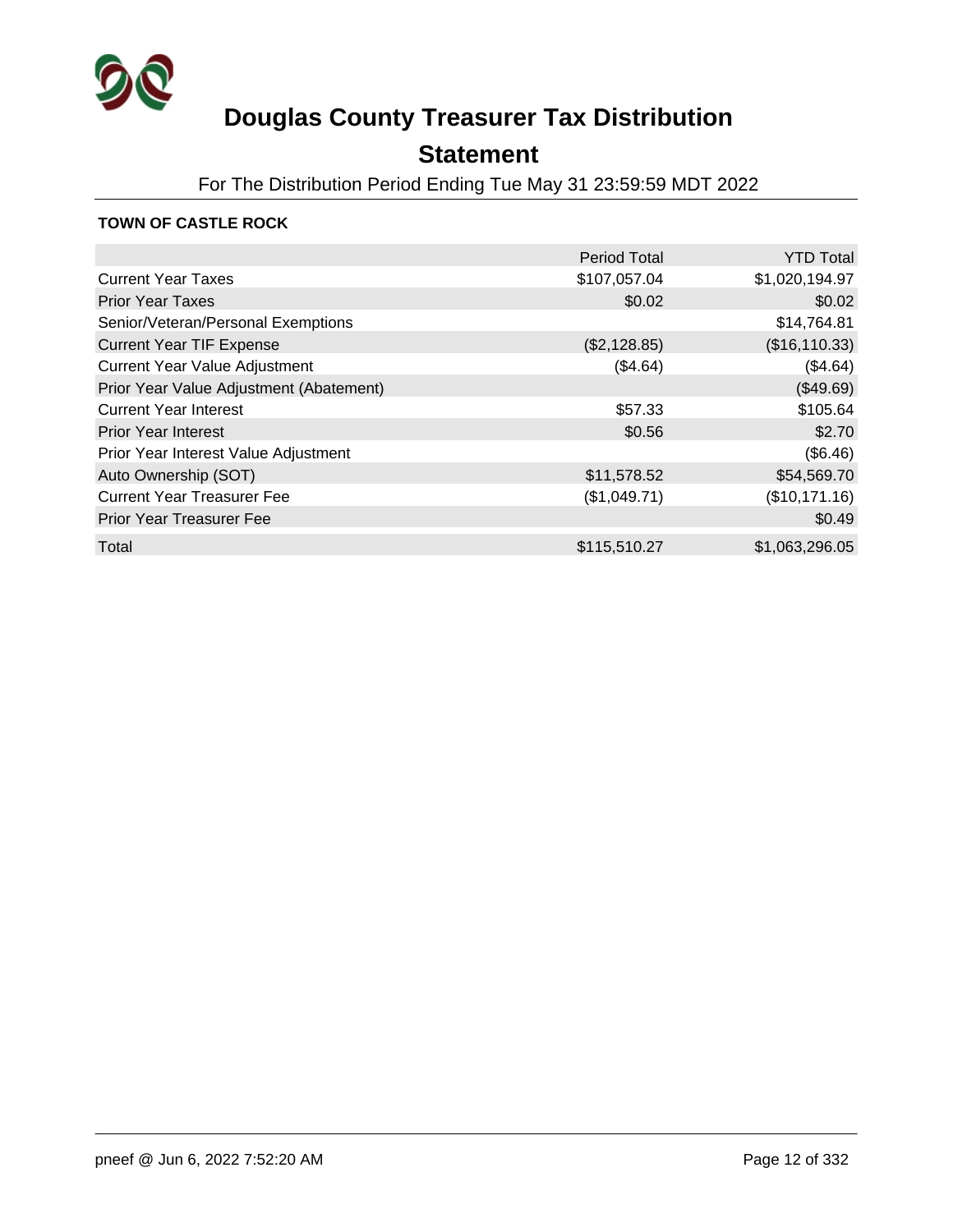

## **Statement**

For The Distribution Period Ending Tue May 31 23:59:59 MDT 2022

### **TOWN OF LARKSPUR**

|                                    | <b>Period Total</b> | <b>YTD Total</b> |
|------------------------------------|---------------------|------------------|
| <b>Current Year Taxes</b>          | \$13,090.51         | \$183,497.99     |
| Senior/Veteran/Personal Exemptions |                     | \$1,928.80       |
| <b>Current Year Interest</b>       | \$11.09             | \$11.09          |
| Auto Ownership (SOT)               | \$1,583.22          | \$7,461.74       |
| <b>Current Year Treasurer Fee</b>  | (\$131.02)          | (\$1,843.98)     |
| <b>Prior Year Treasurer Fee</b>    |                     | (\$4.02)         |
| Total                              | \$14,553.80         | \$191,051.62     |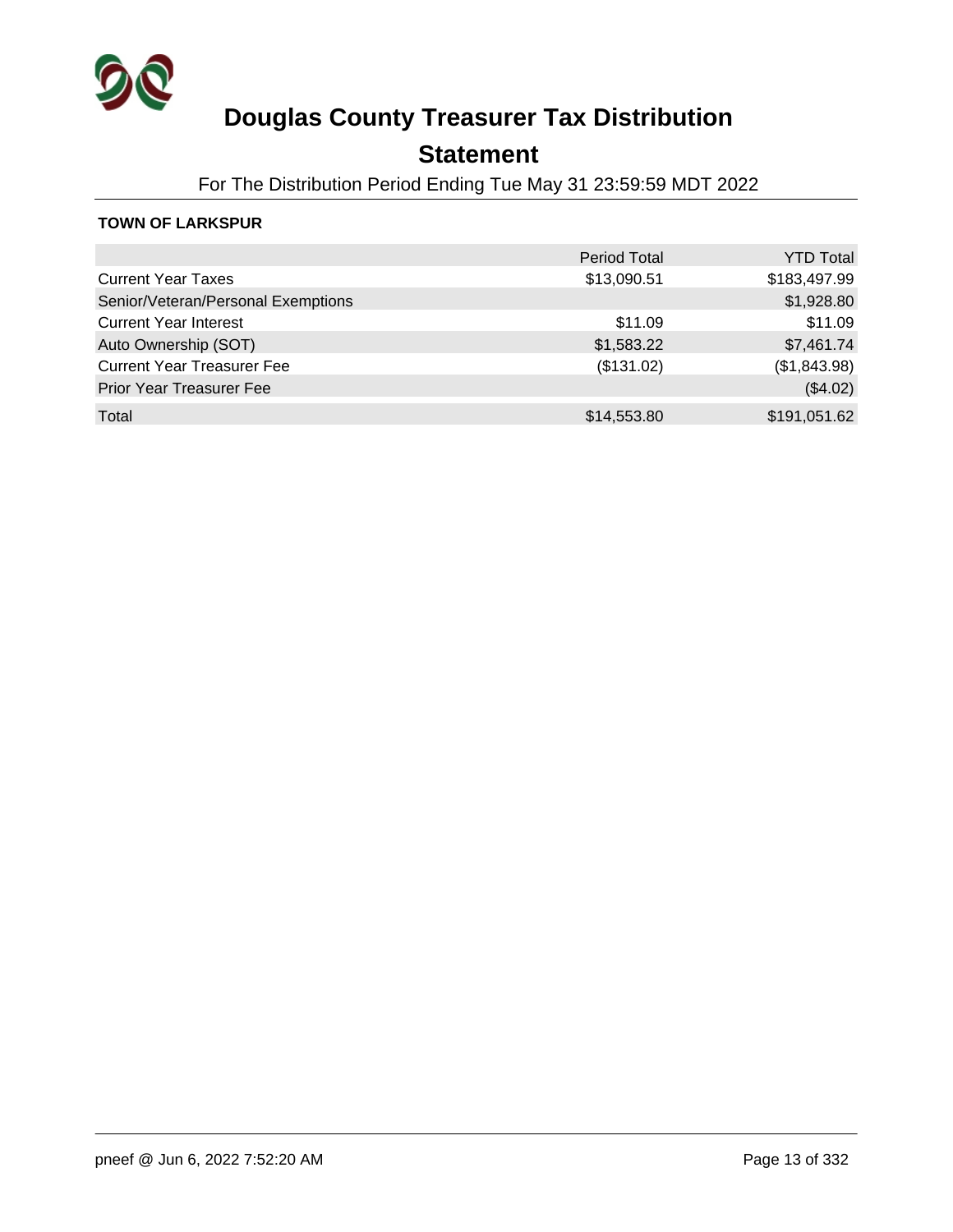

### **Statement**

For The Distribution Period Ending Tue May 31 23:59:59 MDT 2022

### **TOWN OF PARKER**

|                                         | <b>Period Total</b> | <b>YTD Total</b> |
|-----------------------------------------|---------------------|------------------|
| <b>Current Year Taxes</b>               | \$251,067.65        | \$1,917,480.86   |
| <b>Prior Year Taxes</b>                 |                     | \$84.30          |
| Senior/Veteran/Personal Exemptions      |                     | \$29,125.62      |
| <b>Current Year TIF Expense</b>         | (\$17,883.58)       | (\$102, 114.70)  |
| Prior Year TIF Expense                  |                     | \$0.04           |
| <b>Current Year Value Adjustment</b>    | (\$475.26)          | (\$475.26)       |
| Prior Year Value Adjustment (Abatement) | (\$96.72)           | (\$394.15)       |
| <b>Current Year Interest</b>            | \$122.72            | \$205.00         |
| <b>Prior Year Interest</b>              |                     | \$11.78          |
| Current Year Interest Value Adjustment  | (\$18.97)           | (\$18.97)        |
| Prior Year Interest Value Adjustment    | (\$1.93)            | (\$45.13)        |
| Auto Ownership (SOT)                    | \$21,815.64         | \$102,817.37     |
| <b>Current Year Treasurer Fee</b>       | (\$2,328.35)        | (\$18,386.49)    |
| <b>Prior Year Treasurer Fee</b>         | \$0.97              | \$2.99           |
| Total                                   | \$252,202.17        | \$1,928,293.26   |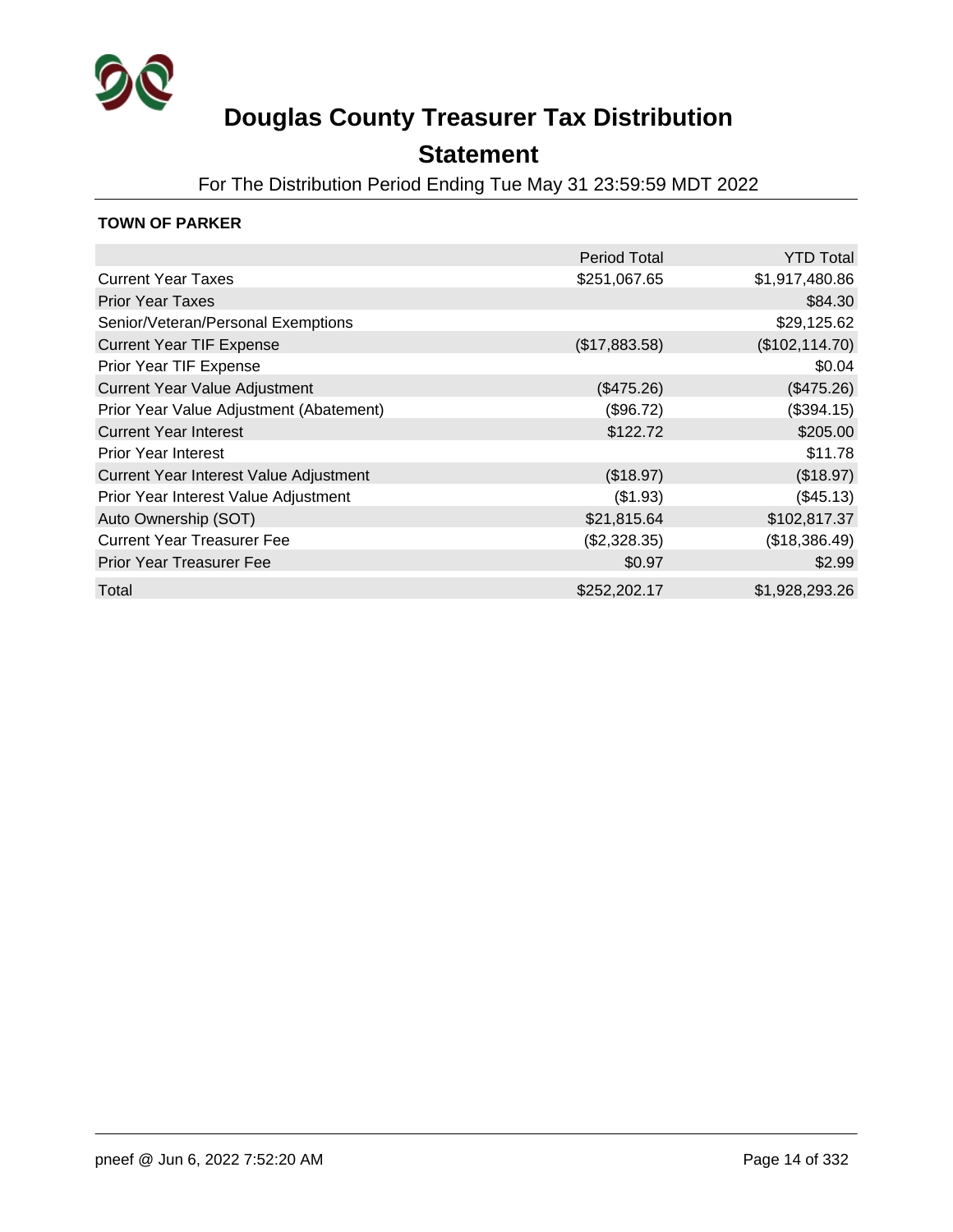

## **Statement**

For The Distribution Period Ending Tue May 31 23:59:59 MDT 2022

### **CITY OF AURORA**

|                                         | <b>Period Total</b> | <b>YTD Total</b> |
|-----------------------------------------|---------------------|------------------|
| <b>Current Year Taxes</b>               | \$22,349.66         | \$383,322.03     |
| Senior/Veteran/Personal Exemptions      |                     | \$1,039.00       |
| Prior Year Value Adjustment (Abatement) | (\$23.34)           | (\$1,847.86)     |
| <b>Current Year Interest</b>            | \$11.68             | \$17.56          |
| Prior Year Interest Value Adjustment    | (\$0.93)            | (\$204.05)       |
| Auto Ownership (SOT)                    | \$4,283.83          | \$20,189.75      |
| <b>Current Year Treasurer Fee</b>       | $(\$223.61)$        | (\$3,843.79)     |
| Prior Year Treasurer Fee                | \$0.23              | \$18.48          |
| Total                                   | \$26,397.52         | \$398,691.12     |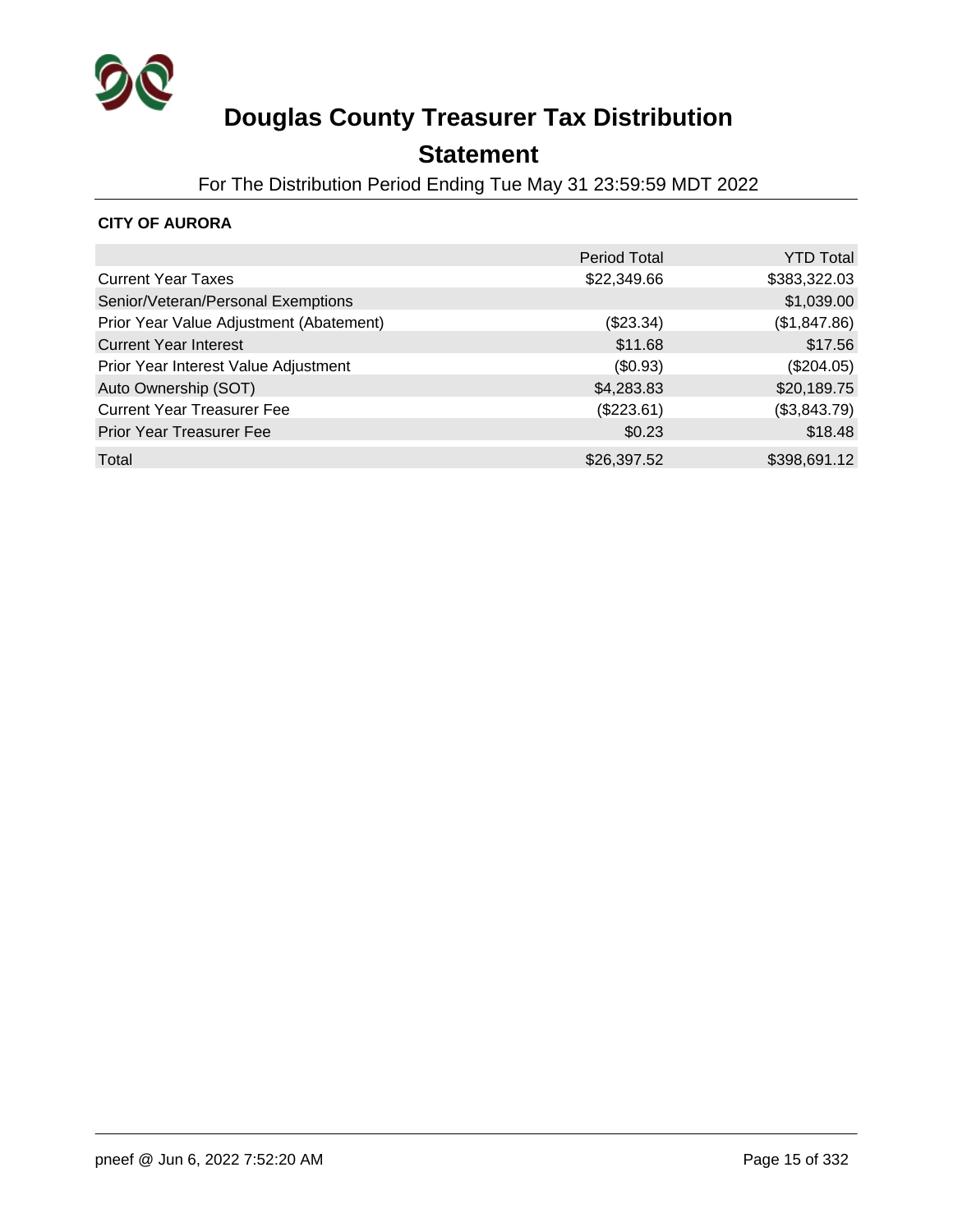

## **Statement**

For The Distribution Period Ending Tue May 31 23:59:59 MDT 2022

#### **CITY OF LONE TREE**

|       | <b>Period Total</b> | Total  |
|-------|---------------------|--------|
| Total | \$0.00              | \$0.00 |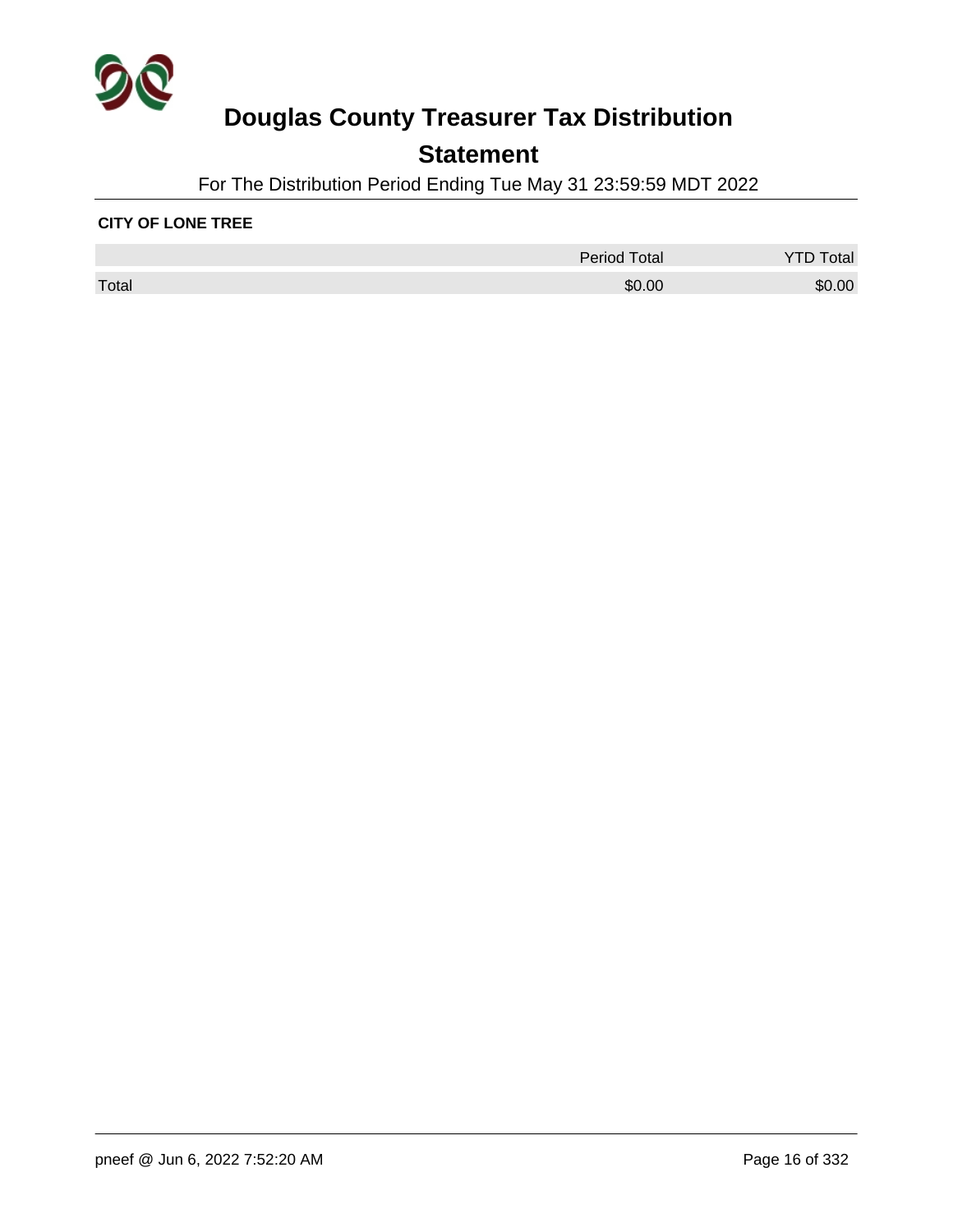

## **Statement**

For The Distribution Period Ending Tue May 31 23:59:59 MDT 2022

### **CITY OF CASTLE PINES**

|                                         | <b>Period Total</b> | <b>YTD Total</b> |
|-----------------------------------------|---------------------|------------------|
| <b>Current Year Taxes</b>               | \$81,345.49         | \$770,000.83     |
| Senior/Veteran/Personal Exemptions      |                     | \$16,653.02      |
| Prior Year Value Adjustment (Abatement) |                     | (\$573.59)       |
| <b>Current Year Interest</b>            | \$84.27             | \$288.61         |
| Prior Year Interest Value Adjustment    |                     | (\$49.18)        |
| Auto Ownership (SOT)                    | \$8,903.11          | \$41,960.50      |
| <b>Current Year Treasurer Fee</b>       | (\$814.28)          | (\$7,864.10)     |
| <b>Prior Year Treasurer Fee</b>         |                     | \$5.73           |
| Total                                   | \$89,518.59         | \$820,421.82     |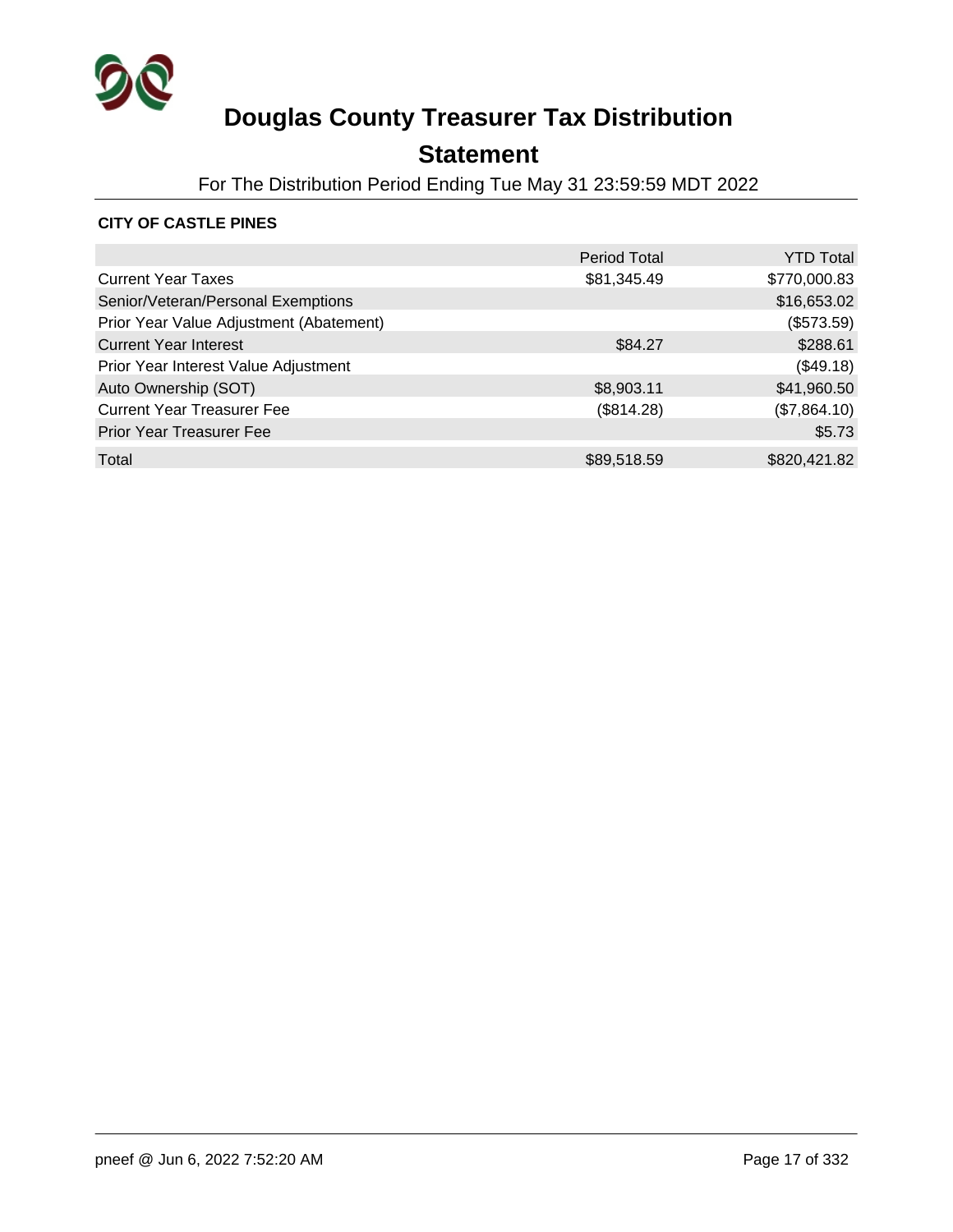

## **Statement**

For The Distribution Period Ending Tue May 31 23:59:59 MDT 2022

#### **TOWN OF LARKSPUR SID**

|       | <b>Period Total</b> | otal   |
|-------|---------------------|--------|
| Total | \$0.00              | \$0.00 |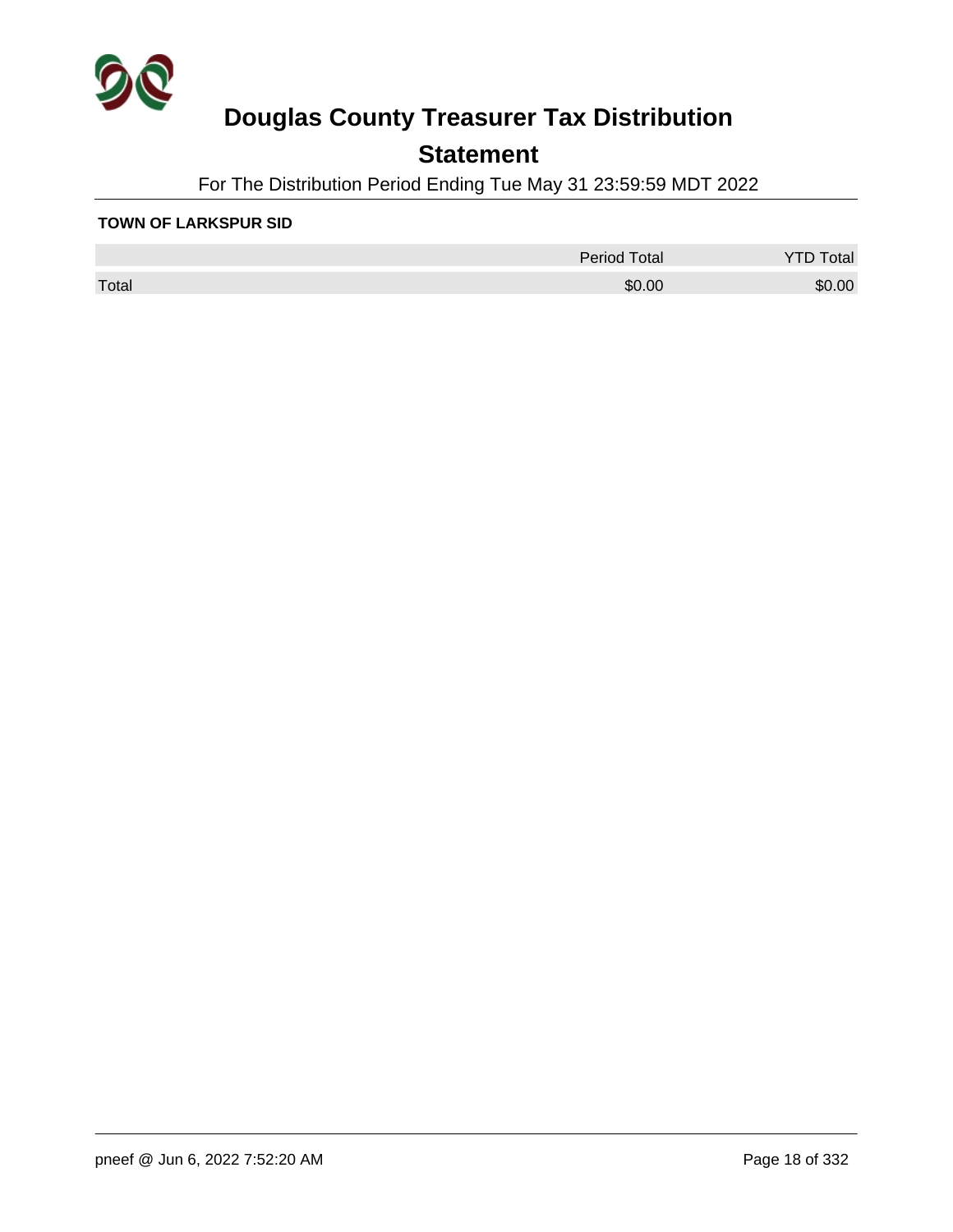

### **Statement**

For The Distribution Period Ending Tue May 31 23:59:59 MDT 2022

### **CITY OF LITTLETON SID**

|                           | <b>Period Total</b> | <b>YTD Total</b> |
|---------------------------|---------------------|------------------|
| <b>Current Year Taxes</b> |                     | \$6,196.48       |
| Total                     | \$0.00              | \$6,196.48       |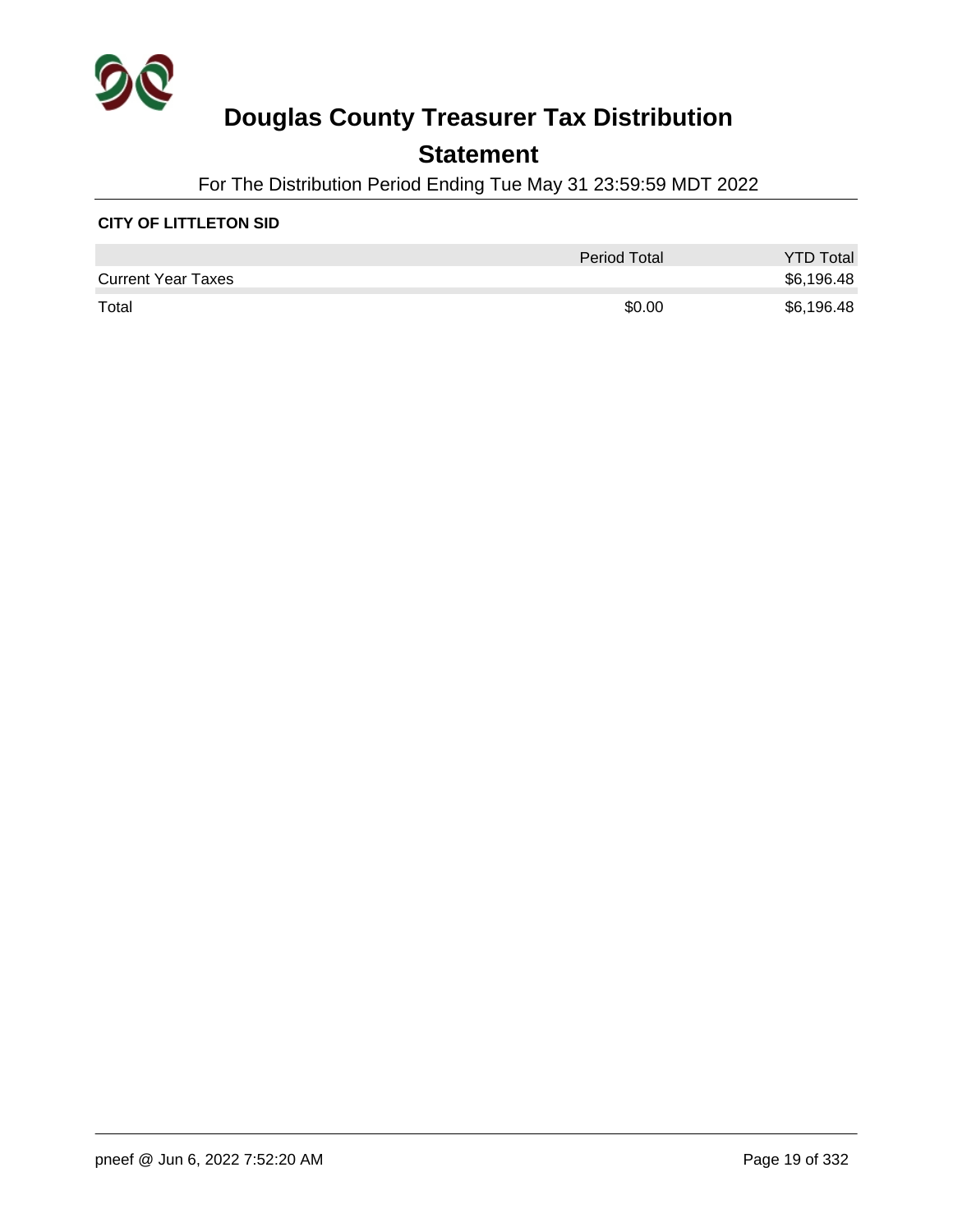

## **Statement**

For The Distribution Period Ending Tue May 31 23:59:59 MDT 2022

#### **CASTLE PINES METRO SID**

|       | <b>Period Total</b> | otal   |
|-------|---------------------|--------|
| Total | \$0.00              | \$0.00 |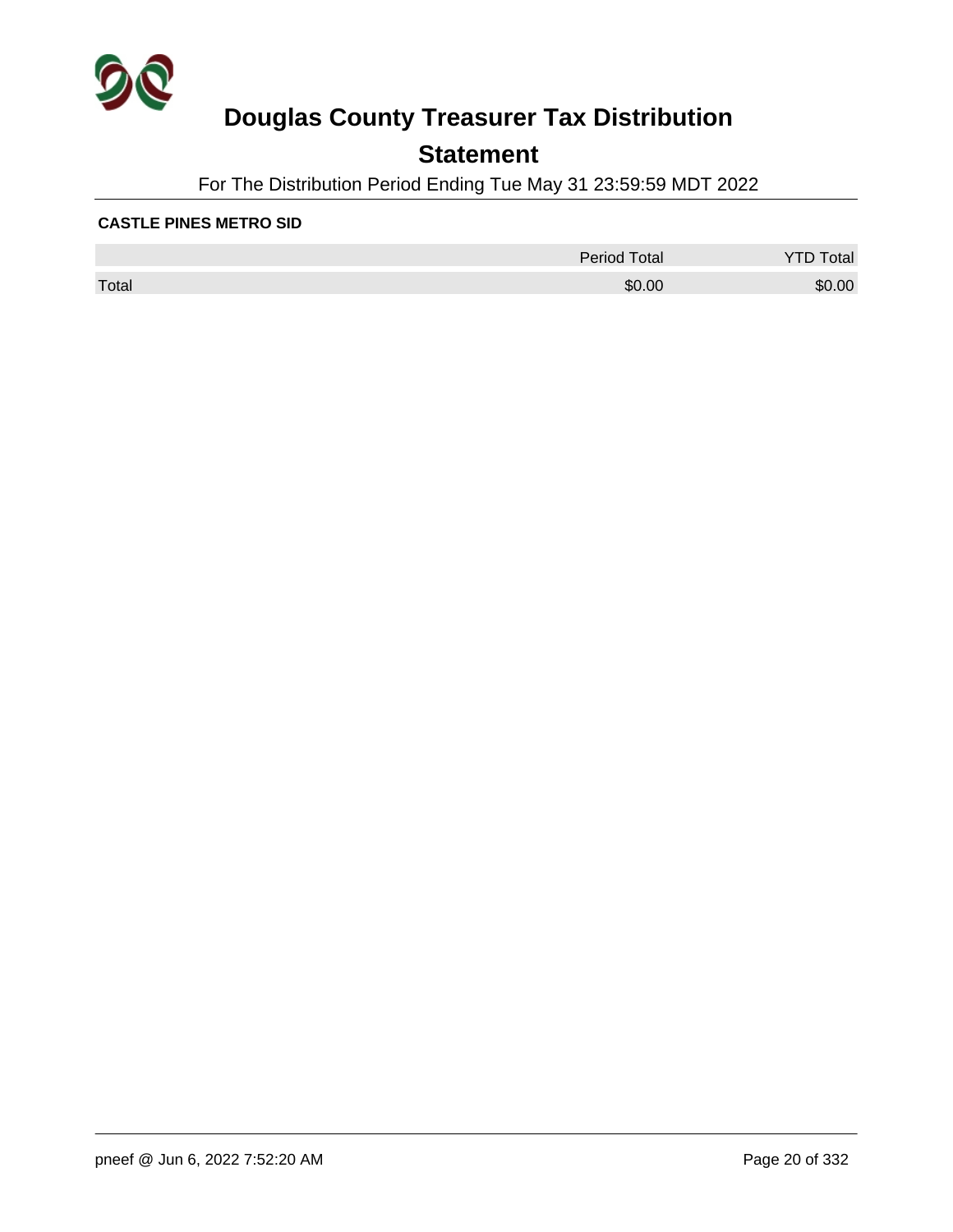

### **Statement**

For The Distribution Period Ending Tue May 31 23:59:59 MDT 2022

#### **RAVENNA SID**

|       | <b>Period Total</b> | otal   |
|-------|---------------------|--------|
| Total | \$0.00              | \$0.00 |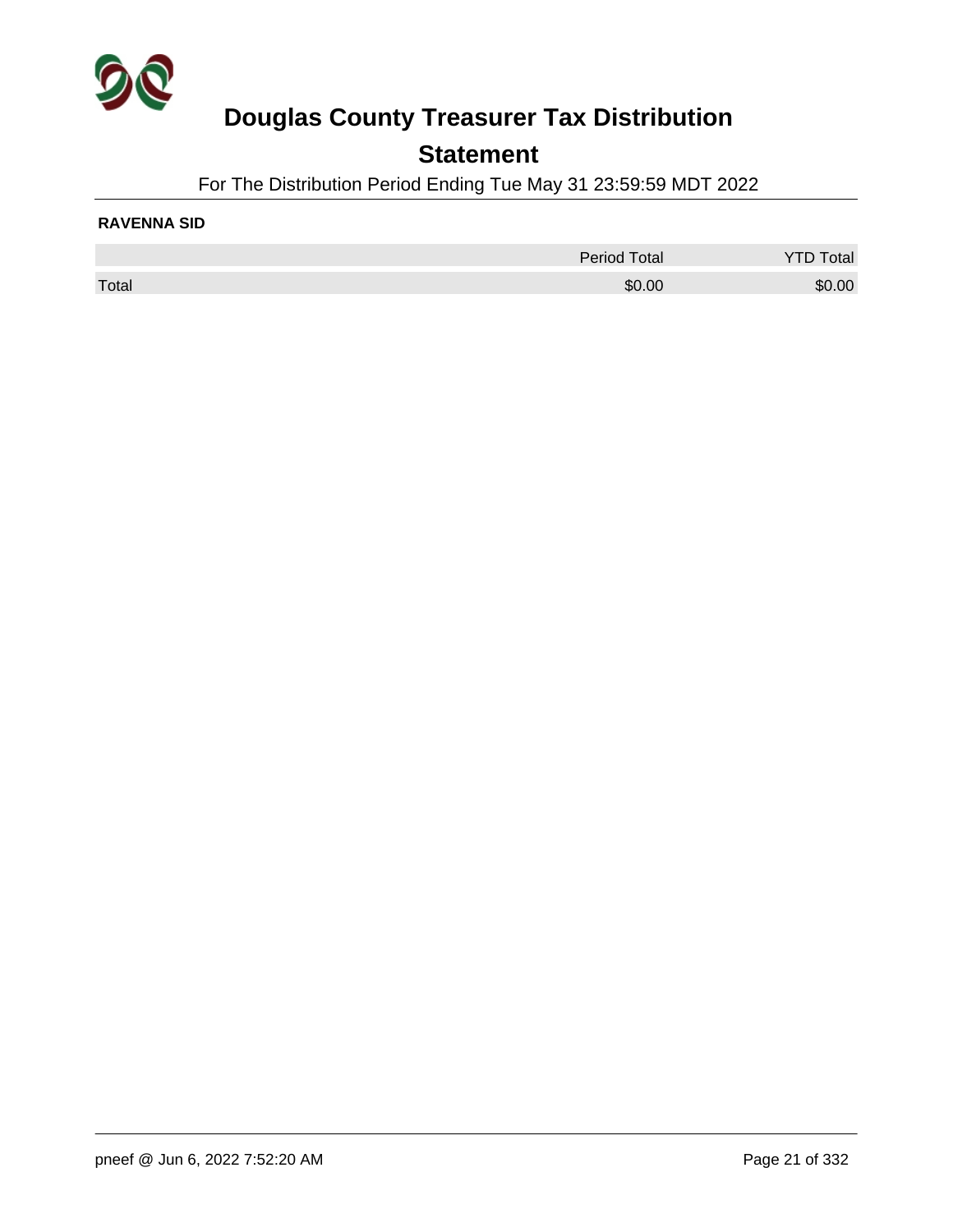

## **Statement**

For The Distribution Period Ending Tue May 31 23:59:59 MDT 2022

#### **PINERY WATER & WASTEWATER SID**

|       | <b>Period Total</b> | otal   |
|-------|---------------------|--------|
| Total | \$0.00              | \$0.00 |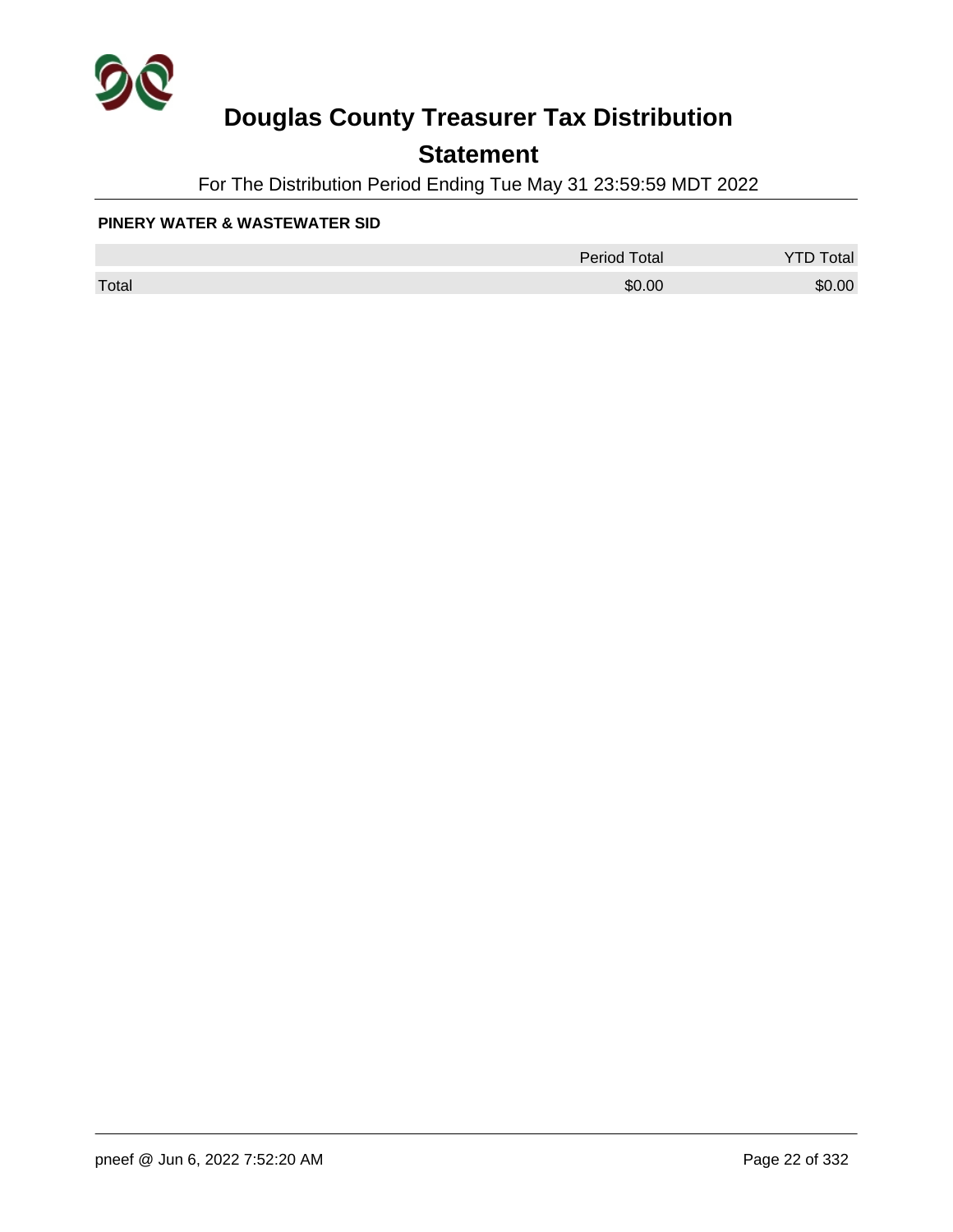

## **Statement**

For The Distribution Period Ending Tue May 31 23:59:59 MDT 2022

#### **SEDALIA WATER & SANITATION SID**

|       | <b>Period Total</b> | otal<br>້ |
|-------|---------------------|-----------|
| Total | \$0.00              | \$0.00    |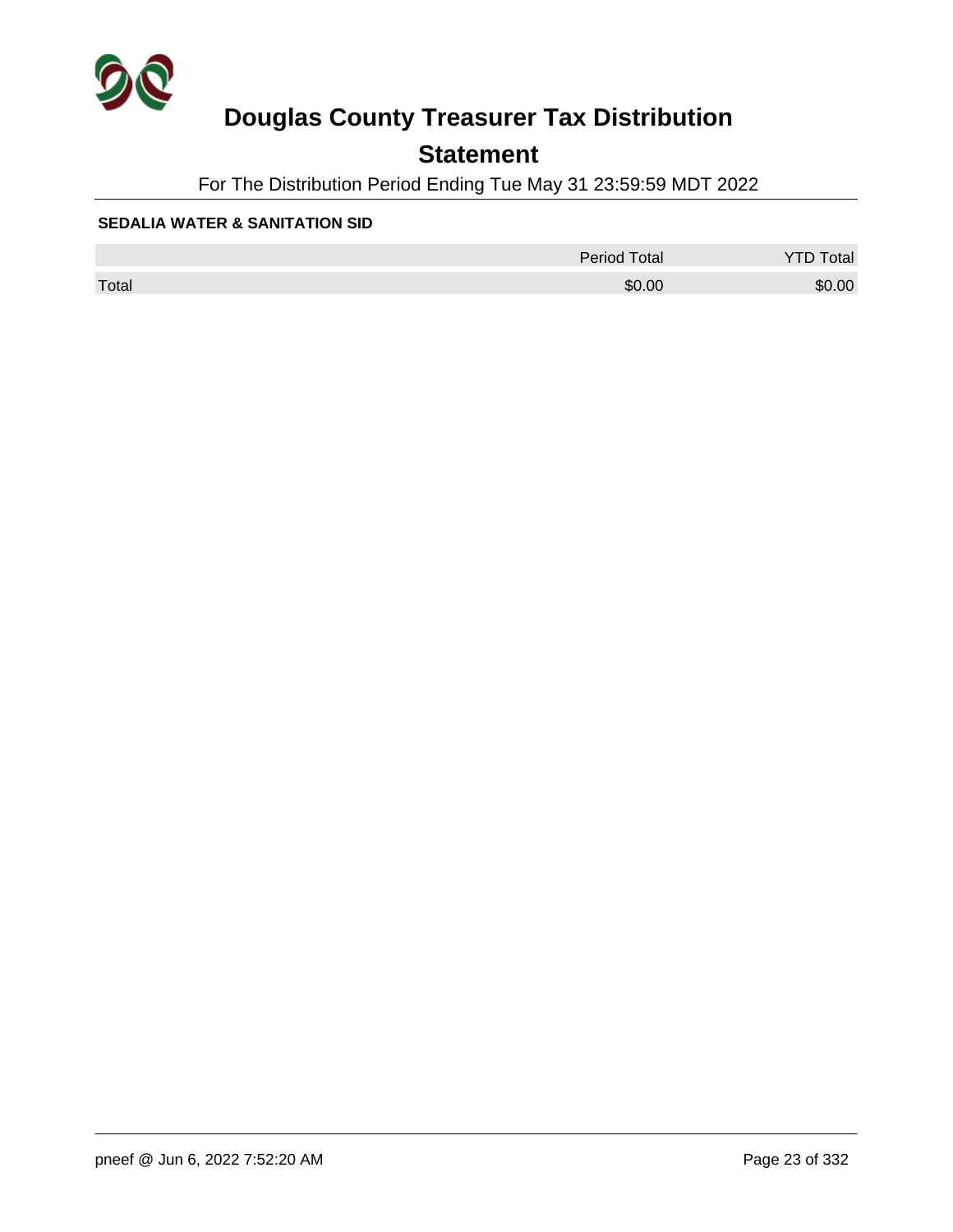

## **Statement**

For The Distribution Period Ending Tue May 31 23:59:59 MDT 2022

#### **LONE TREE ENTERTAINMENT BID**

|       | Period Total | otal<br>◡ |
|-------|--------------|-----------|
| Total | \$0.00       | \$0.00    |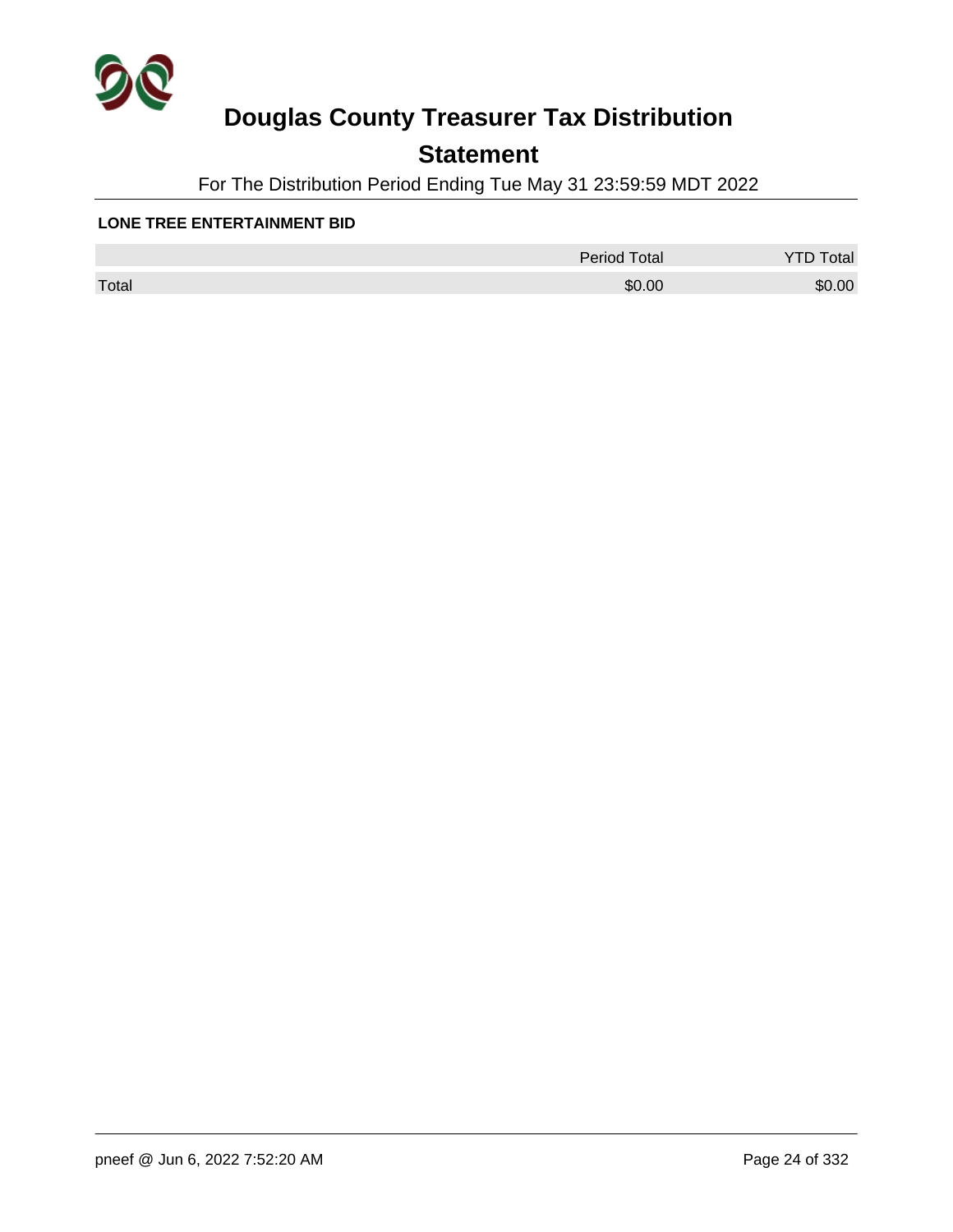

## **Statement**

For The Distribution Period Ending Tue May 31 23:59:59 MDT 2022

#### **WESTCREEK LAKES WATER SID**

|       | Period Total | otal<br>◡ |
|-------|--------------|-----------|
| Total | \$0.00       | \$0.00    |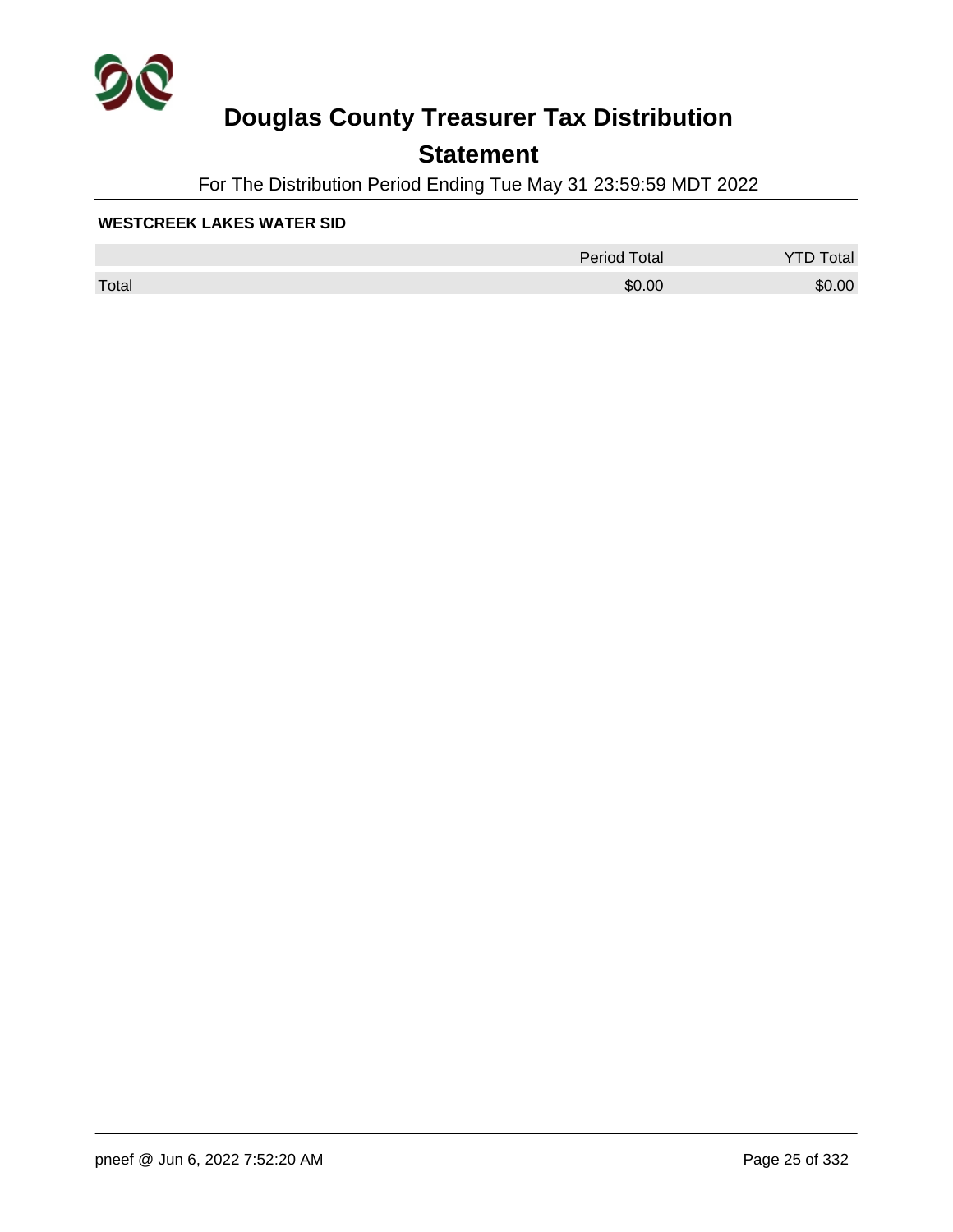

## **Statement**

For The Distribution Period Ending Tue May 31 23:59:59 MDT 2022

### **ROXBOROUGH WATER & SANITATION SID**

|                           | Period Total | <b>YTD Total</b> |
|---------------------------|--------------|------------------|
| <b>Current Year Taxes</b> |              | \$2,920.45       |
| Total                     | \$0.00       | \$2,920.45       |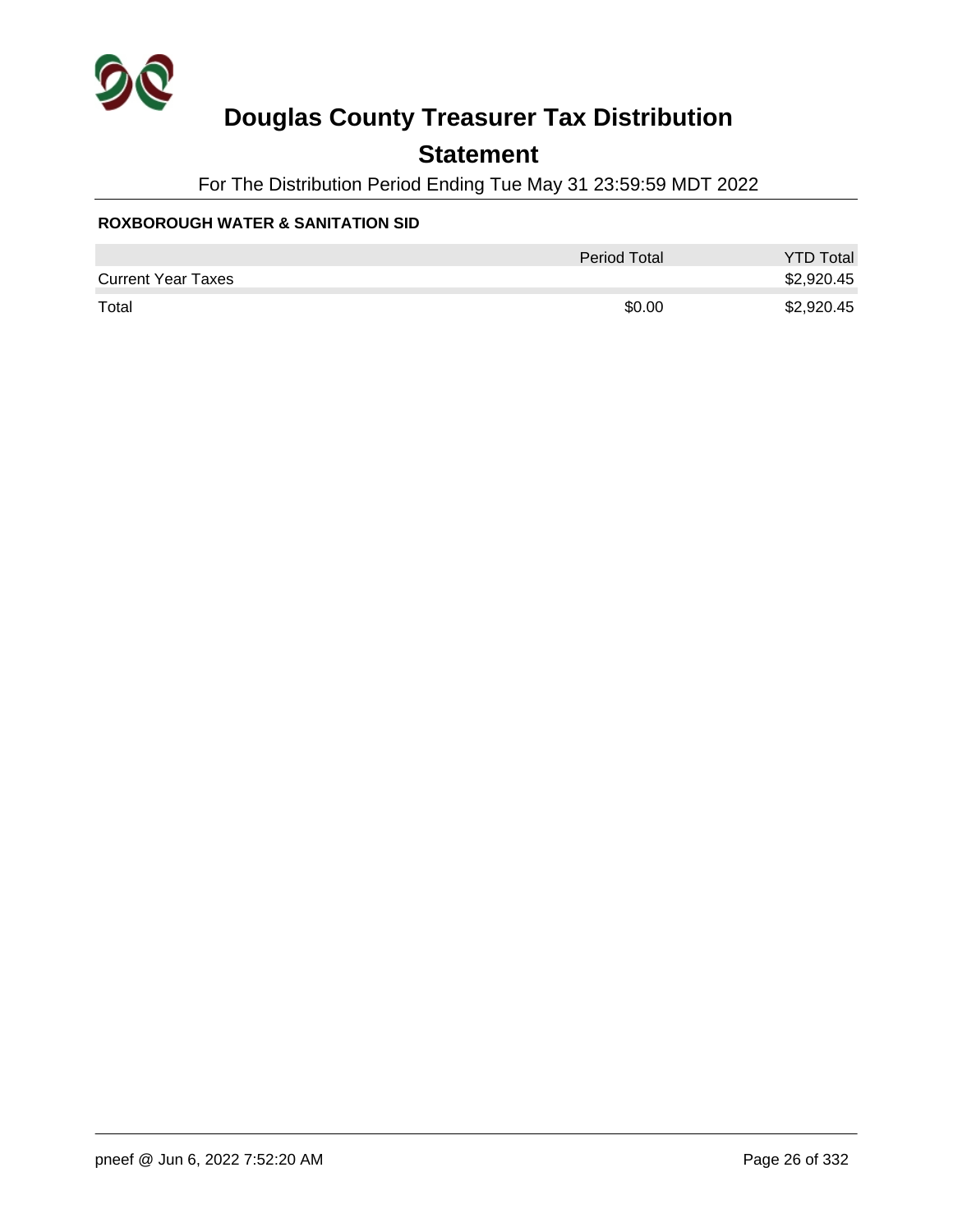

## **Statement**

For The Distribution Period Ending Tue May 31 23:59:59 MDT 2022

### **THUNDERBIRD WATER & SANITATION SID**

|       | <b>Period Total</b> | <b>YTD Total</b> |
|-------|---------------------|------------------|
| Total | \$0.00              | \$0.00           |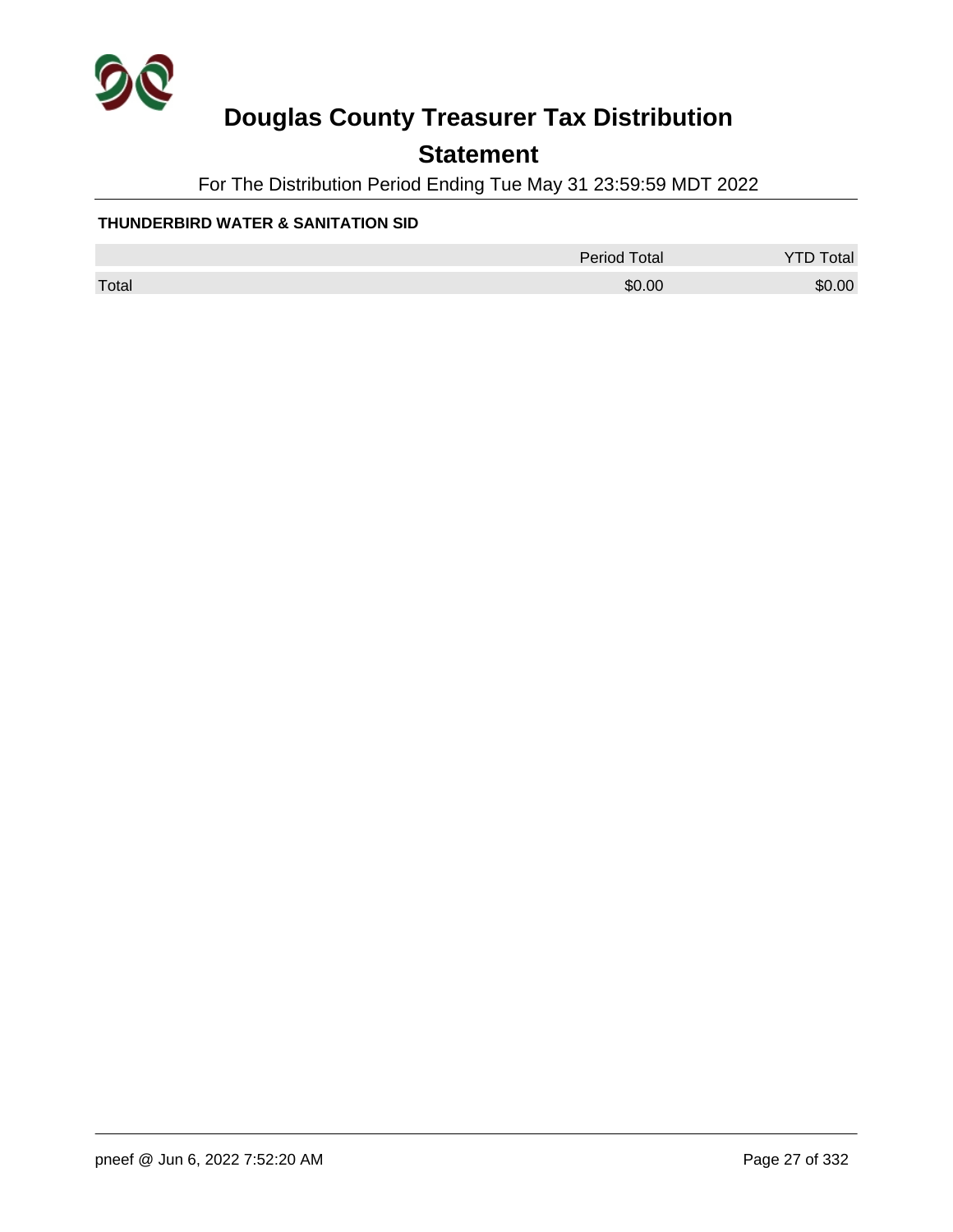

## **Statement**

For The Distribution Period Ending Tue May 31 23:59:59 MDT 2022

#### **TOWN OF CASTLE ROCK WATER SID**

|       | Period Total | otal<br>◡ |
|-------|--------------|-----------|
| Total | \$0.00       | \$0.00    |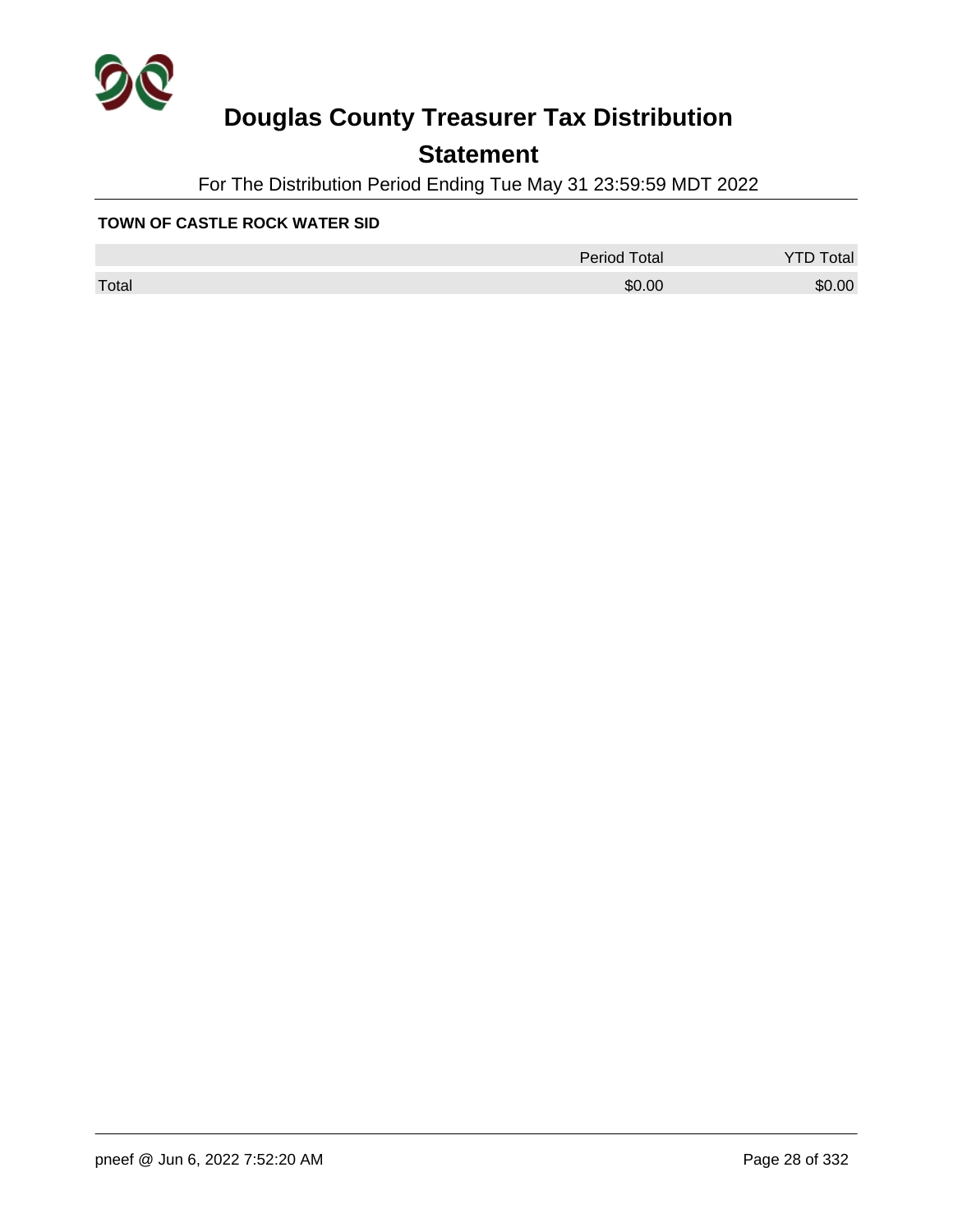

## **Statement**

For The Distribution Period Ending Tue May 31 23:59:59 MDT 2022

#### **UNITED WATER & SANITATION SID**

|       | <b>Period Total</b> | otal   |
|-------|---------------------|--------|
| Total | \$0.00              | \$0.00 |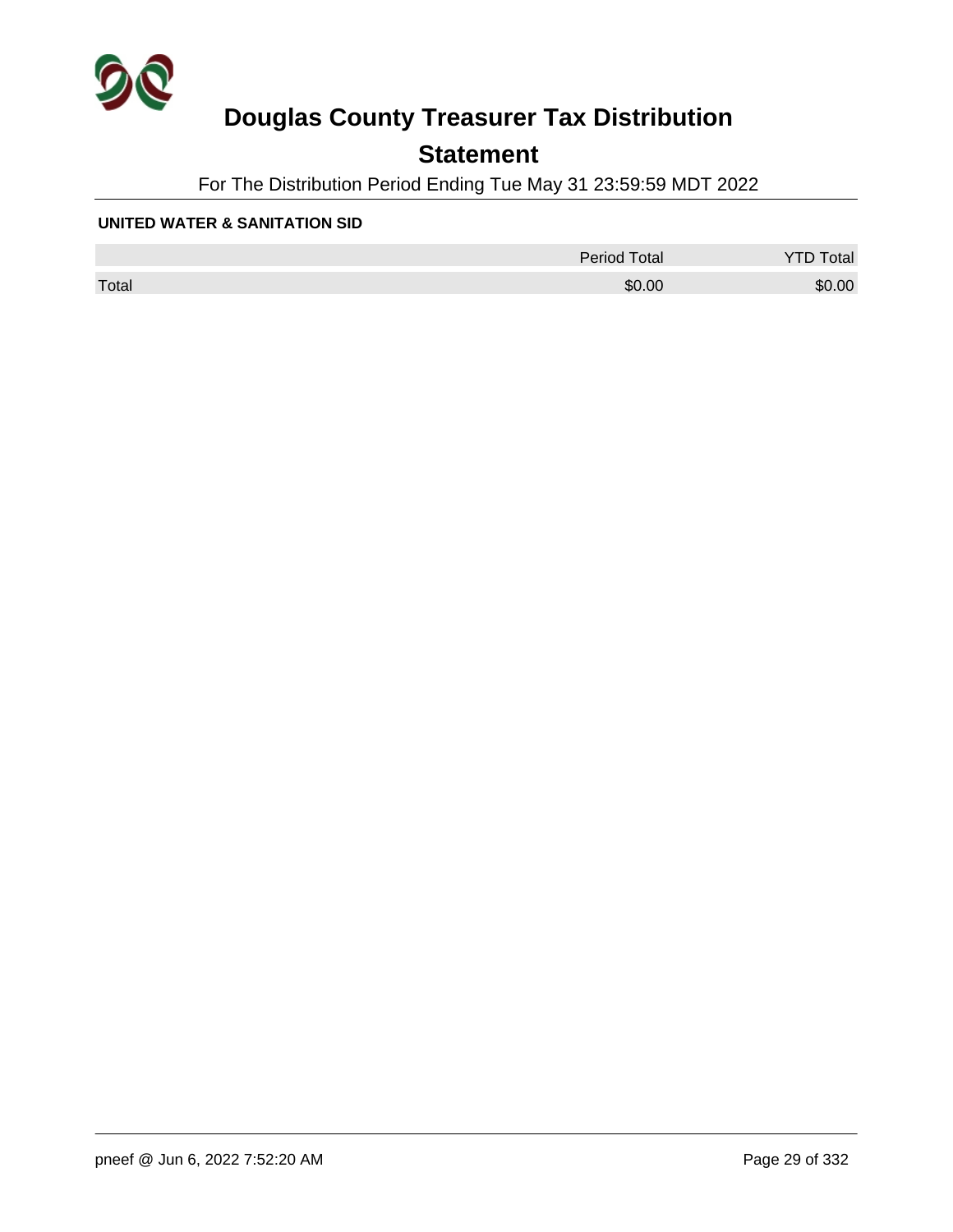

## **Statement**

For The Distribution Period Ending Tue May 31 23:59:59 MDT 2022

#### **CITY OF AURORA WATER SID**

|       | Period Total | otal<br>◡ |
|-------|--------------|-----------|
| Total | \$0.00       | \$0.00    |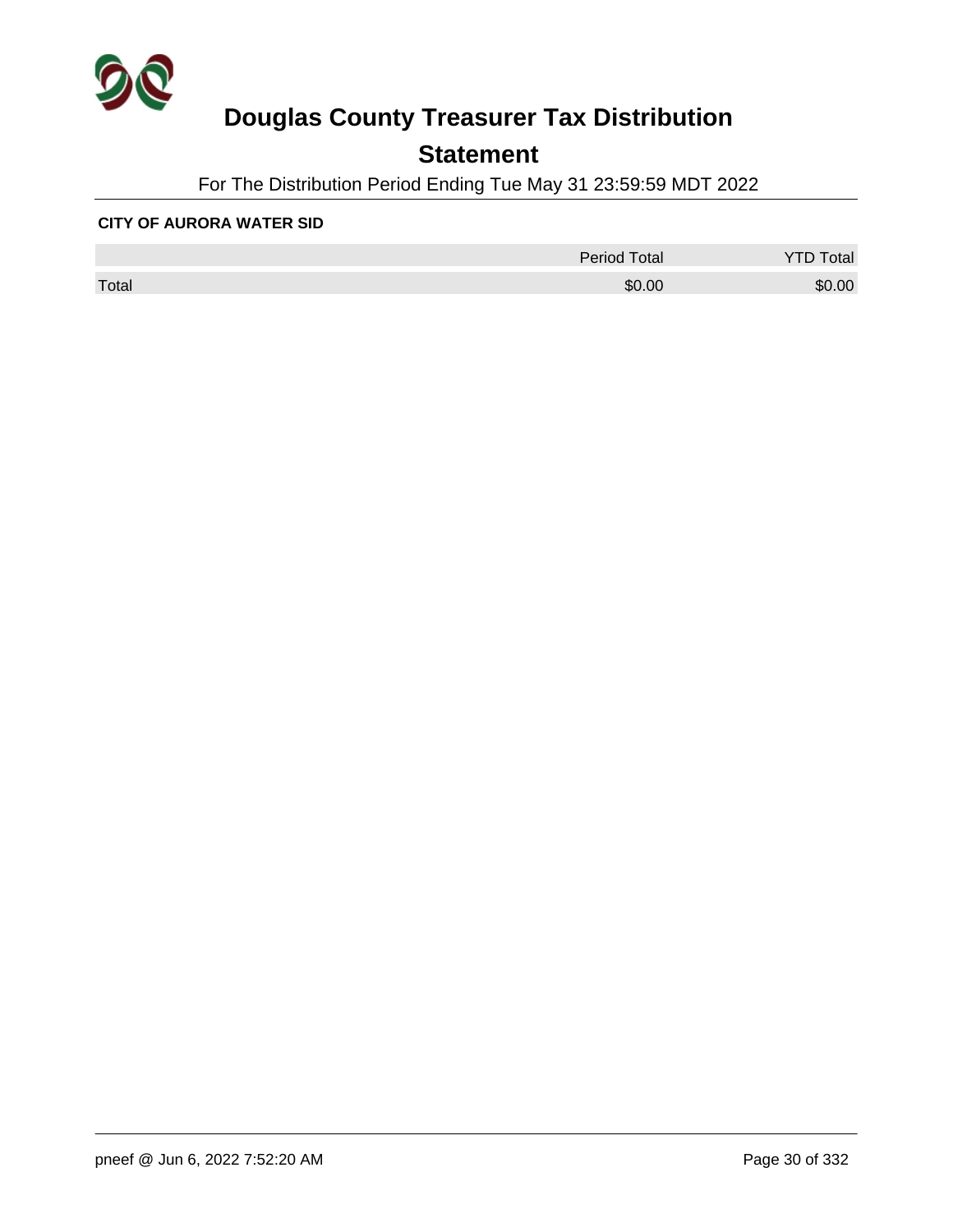

### **Statement**

For The Distribution Period Ending Tue May 31 23:59:59 MDT 2022

### **BELL MTN RANCH SID**

|                           | <b>Period Total</b> | <b>YTD Total</b> |
|---------------------------|---------------------|------------------|
| <b>Current Year Taxes</b> |                     | \$1,650.04       |
| Total                     | \$0.00              | \$1,650.04       |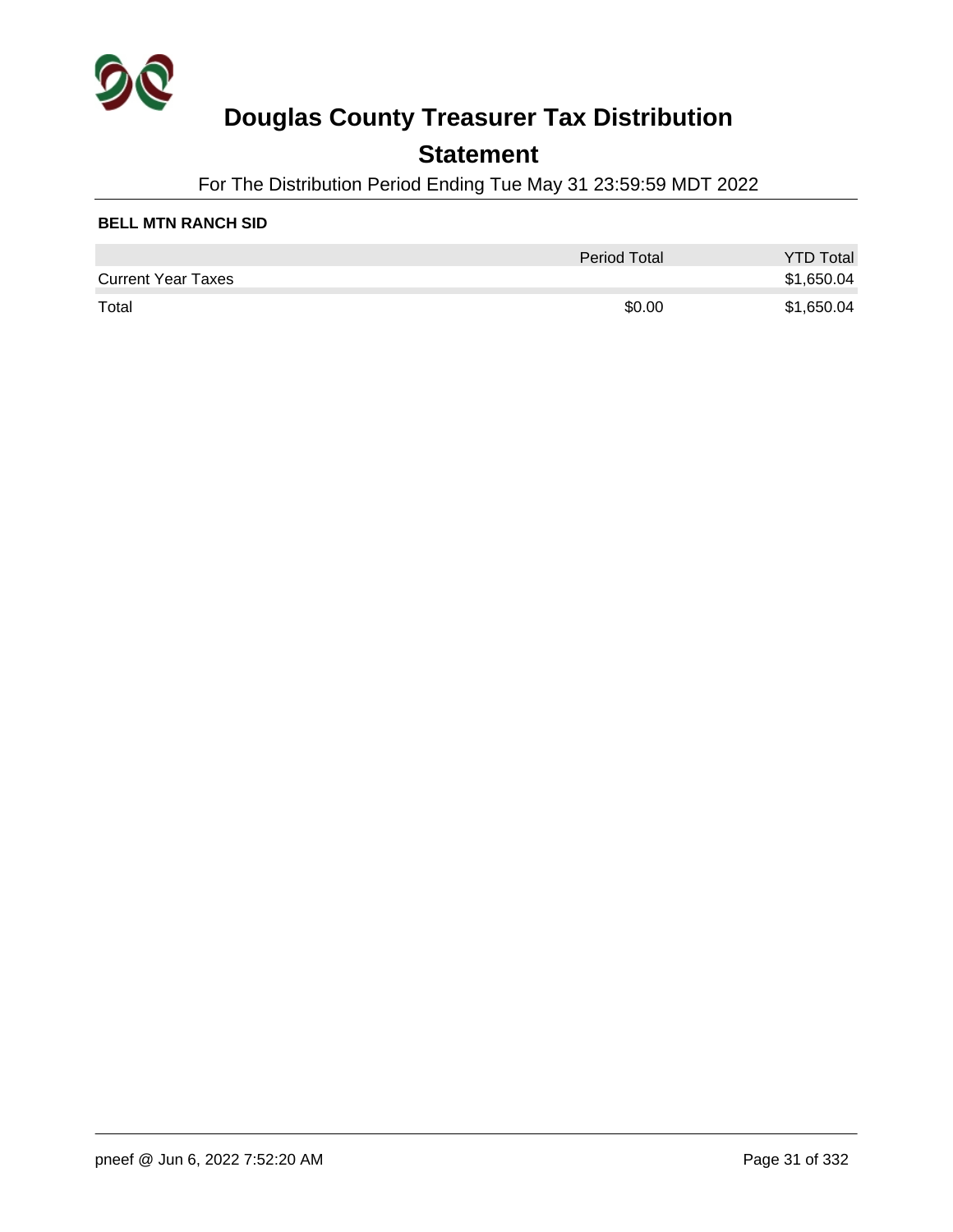

## **Statement**

For The Distribution Period Ending Tue May 31 23:59:59 MDT 2022

#### **URBAN DRAINAGE & FLOOD CONTROL DISTRICT**

|                                         | <b>Period Total</b> | <b>YTD Total</b> |
|-----------------------------------------|---------------------|------------------|
| <b>Current Year Taxes</b>               | \$480,210.01        | \$3,859,552.50   |
| <b>Prior Year Taxes</b>                 | \$49.46             | \$195.18         |
| Senior/Veteran/Personal Exemptions      |                     | \$65,157.08      |
| <b>Current Year TIF Expense</b>         | (\$6,325.79)        | (\$36,173.17)    |
| Prior Year TIF Expense                  |                     | \$0.01           |
| <b>Current Year Value Adjustment</b>    | (\$676.91)          | (\$678.41)       |
| Prior Year Value Adjustment (Abatement) | (\$512.88)          | (\$1,763.39)     |
| <b>Current Year Interest</b>            | \$310.46            | \$495.91         |
| <b>Prior Year Interest</b>              | \$7.16              | \$62.96          |
| Current Year Interest Value Adjustment  | (\$15.03)           | (\$15.06)        |
| Prior Year Interest Value Adjustment    | (\$55.47)           | (\$149.45)       |
| Auto Ownership (SOT)                    | \$42,848.64         | \$201,946.22     |
| <b>Current Year Treasurer Fee</b>       | (\$7,103.79)        | (\$58,238.06)    |
| <b>Prior Year Treasurer Fee</b>         | \$6.85              | \$22.57          |
| Payment in Lieu of Taxes                | \$59.95             | \$59.95          |
| Total                                   | \$508,802.66        | \$4,030,474.84   |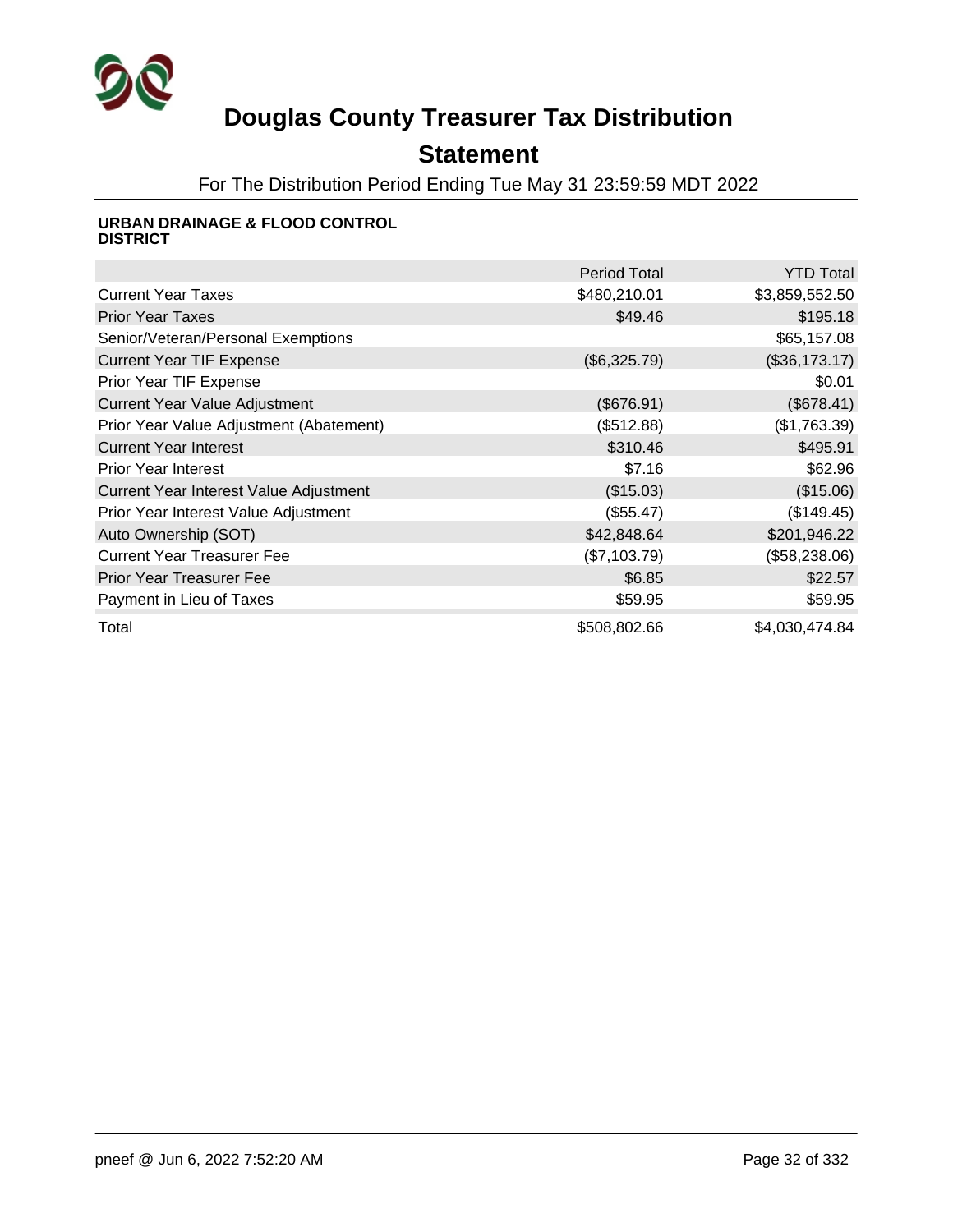

## **Statement**

For The Distribution Period Ending Tue May 31 23:59:59 MDT 2022

### **PERRY PARK W & S DIST**

|                                    | <b>Period Total</b> | <b>YTD Total</b> |
|------------------------------------|---------------------|------------------|
| <b>Current Year Taxes</b>          | \$34,262.05         | \$350,563.43     |
| Senior/Veteran/Personal Exemptions |                     | \$13,033.88      |
| <b>Current Year Interest</b>       | \$63.34             | \$88.26          |
| Auto Ownership (SOT)               | \$4,002.97          | \$18,866.03      |
| <b>Current Year Treasurer Fee</b>  | (\$514.88)          | (\$5,453.70)     |
| Total                              | \$37,813.48         | \$377,097.90     |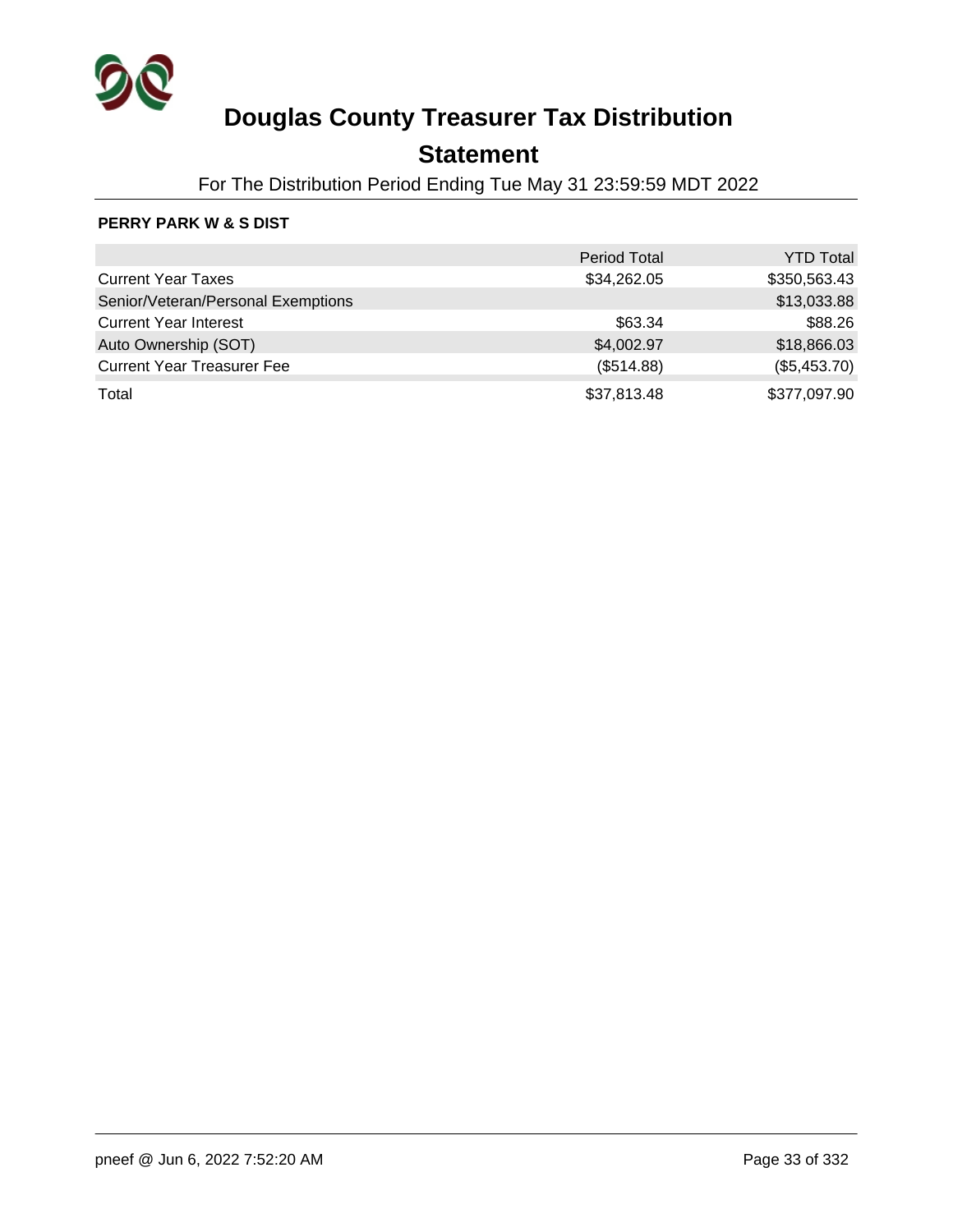

## **Statement**

For The Distribution Period Ending Tue May 31 23:59:59 MDT 2022

### **LARKSPUR FIRE PROT DIST**

|                                        | <b>Period Total</b> | YTD Total      |
|----------------------------------------|---------------------|----------------|
| <b>Current Year Taxes</b>              | \$217,931.85        | \$2,509,152.65 |
| Senior/Veteran/Personal Exemptions     |                     | \$69,375.96    |
| <b>Current Year Value Adjustment</b>   |                     | (\$545.04)     |
| <b>Current Year Interest</b>           | \$290.61            | \$457.69       |
| Current Year Interest Value Adjustment |                     | (\$16.35)      |
| Auto Ownership (SOT)                   | \$26,948.43         | \$127,008.32   |
| <b>Current Year Treasurer Fee</b>      | (\$3,273.33)        | (\$38,646.59)  |
| Prior Year Treasurer Fee               |                     | (\$7.66)       |
| Total                                  | \$241,897.56        | \$2,666,778.98 |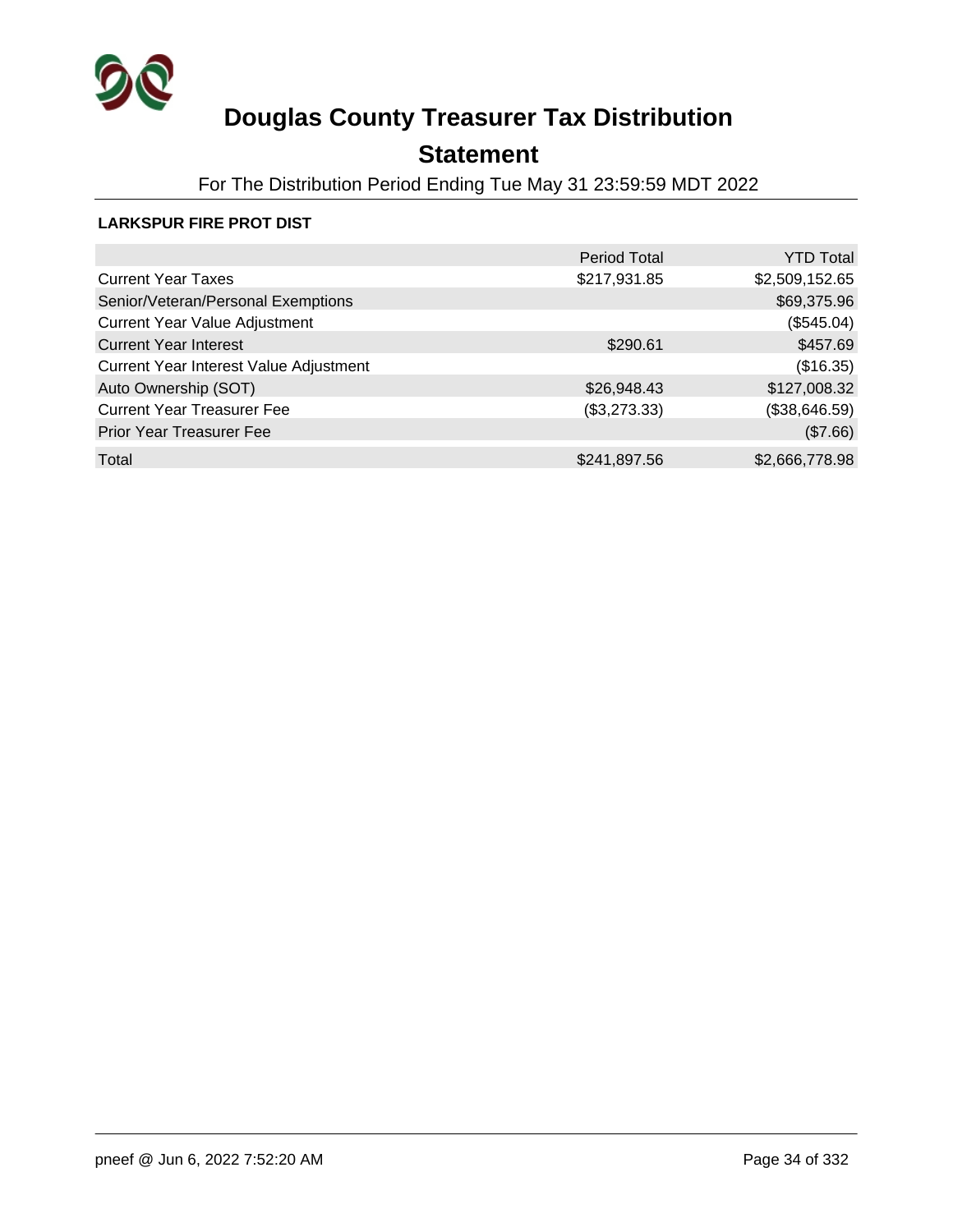

## **Statement**

For The Distribution Period Ending Tue May 31 23:59:59 MDT 2022

### **PERRY PARK METRO DIST**

|                                    | <b>Period Total</b> | <b>YTD Total</b> |
|------------------------------------|---------------------|------------------|
| <b>Current Year Taxes</b>          | \$11,228.37         | \$143,157.77     |
| Senior/Veteran/Personal Exemptions |                     | \$6,429.08       |
| <b>Current Year Interest</b>       | \$18.60             | \$29.54          |
| Auto Ownership (SOT)               | \$1,644.69          | \$7,751.44       |
| <b>Current Year Treasurer Fee</b>  | (\$168.71)          | (\$2,244.30)     |
| Total                              | \$12,722.95         | \$155,123.53     |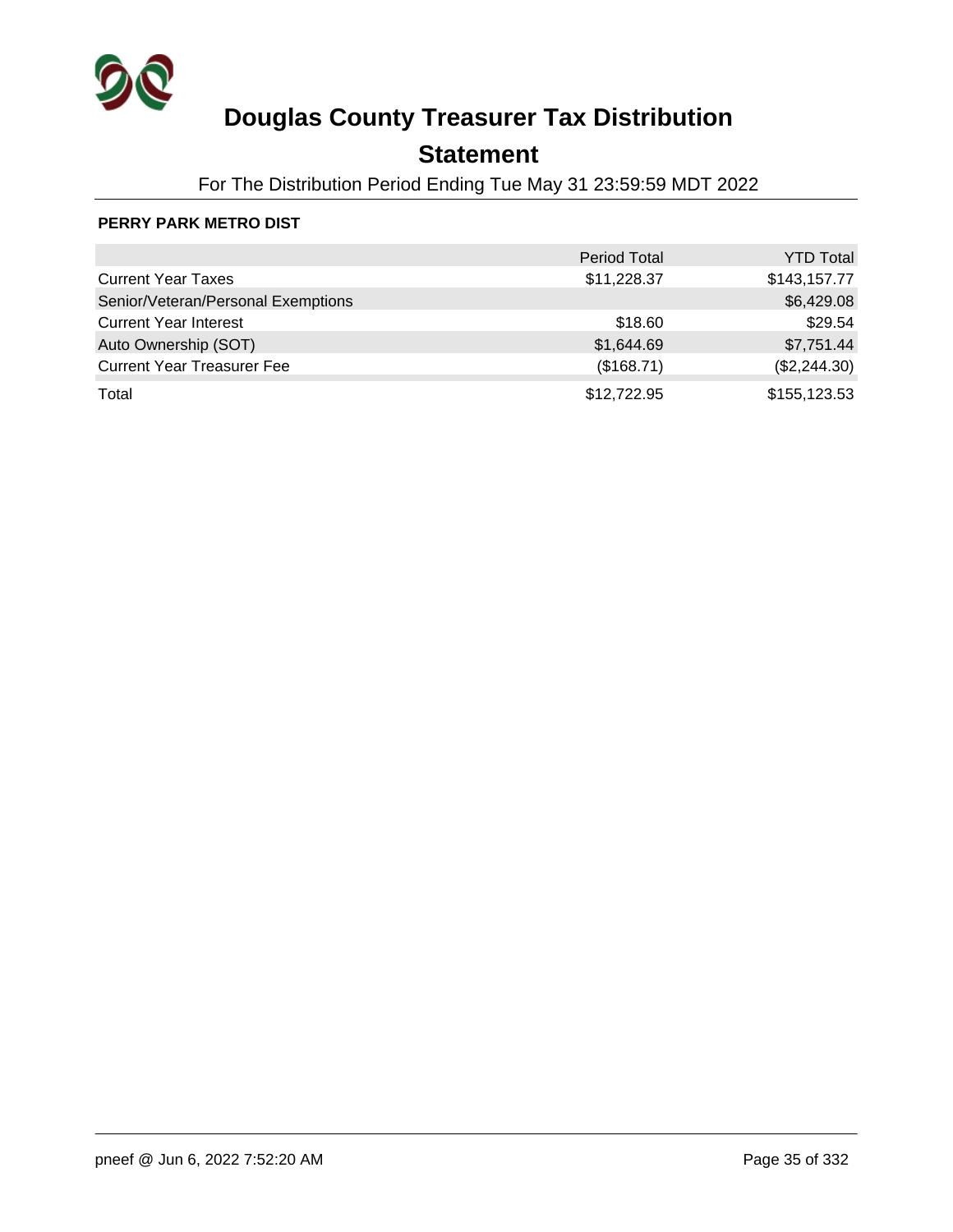

## **Statement**

For The Distribution Period Ending Tue May 31 23:59:59 MDT 2022

### **ROXBOROUGH PARK WATER & SAN**

|                                         | <b>Period Total</b> | <b>YTD Total</b> |
|-----------------------------------------|---------------------|------------------|
| <b>Current Year Taxes</b>               | \$150,681.55        | \$1,165,030.71   |
| Senior/Veteran/Personal Exemptions      |                     | \$31,420.73      |
| Prior Year Value Adjustment (Abatement) | (\$41.53)           | (\$41.53)        |
| <b>Current Year Interest</b>            | \$194.28            | \$242.84         |
| <b>Prior Year Interest</b>              |                     | \$10.02          |
| Prior Year Interest Value Adjustment    | (\$1.66)            | (\$1.66)         |
| Auto Ownership (SOT)                    | \$13,307.82         | \$62,719.94      |
| <b>Current Year Treasurer Fee</b>       | (\$2,265.49)        | (\$17,937.64)    |
| <b>Prior Year Treasurer Fee</b>         | \$0.62              | \$0.47           |
| Payment in Lieu of Taxes                | \$158.71            | \$158.71         |
| Total                                   | \$162,034.30        | \$1,241,602.59   |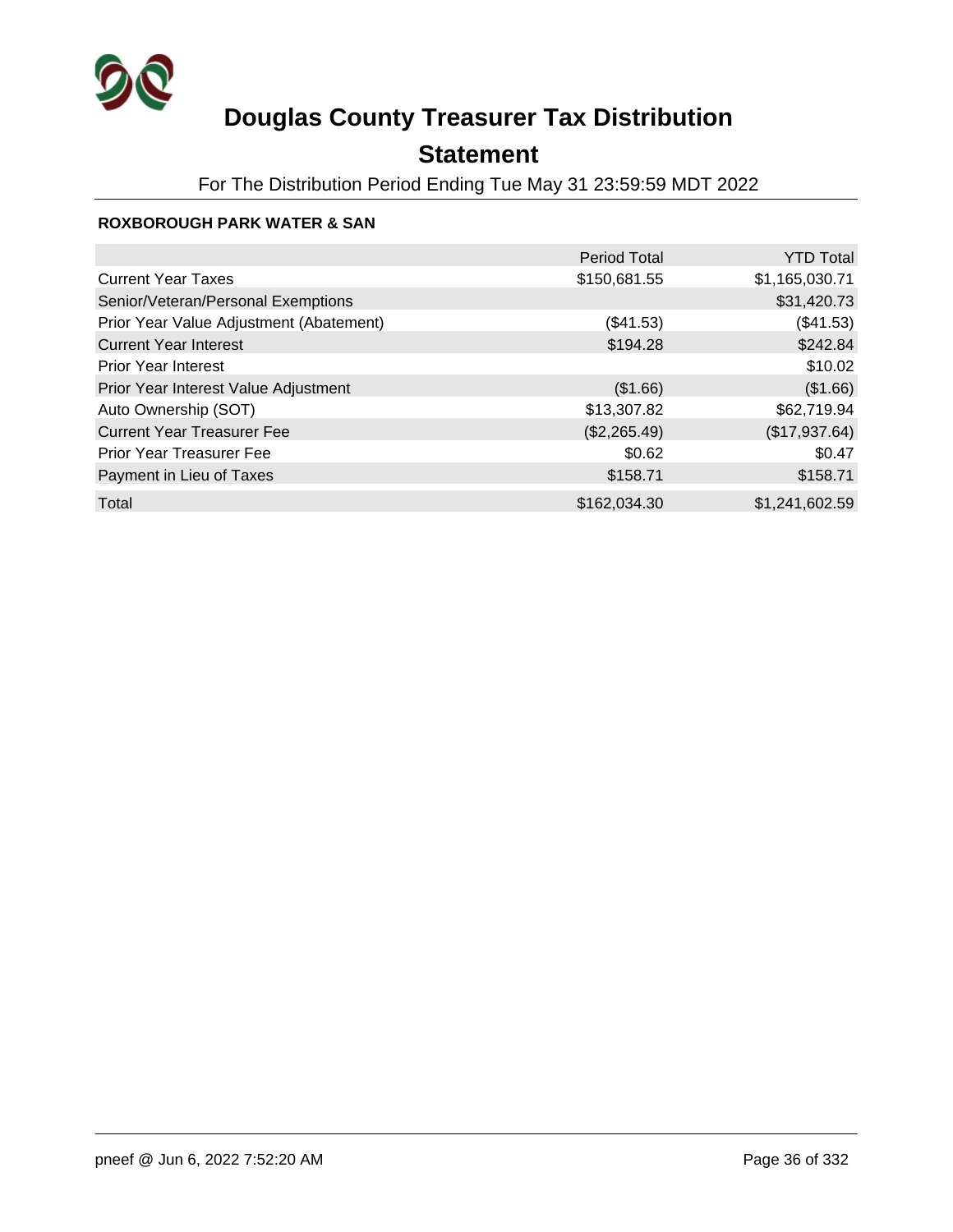

## **Statement**

For The Distribution Period Ending Tue May 31 23:59:59 MDT 2022

### **MCARTHUR RANCH METRO P & R**

|                                    | <b>Period Total</b> | <b>YTD Total</b> |
|------------------------------------|---------------------|------------------|
| <b>Current Year Taxes</b>          | \$1,898.27          | \$15,913.12      |
| Senior/Veteran/Personal Exemptions |                     | \$567.59         |
| <b>Current Year Interest</b>       | \$2.71              | \$2.71           |
| Auto Ownership (SOT)               | \$172.41            | \$812.58         |
| <b>Current Year Treasurer Fee</b>  | (\$28.53)           | $(\$247.30)$     |
| Total                              | \$2,044.86          | \$17,048.70      |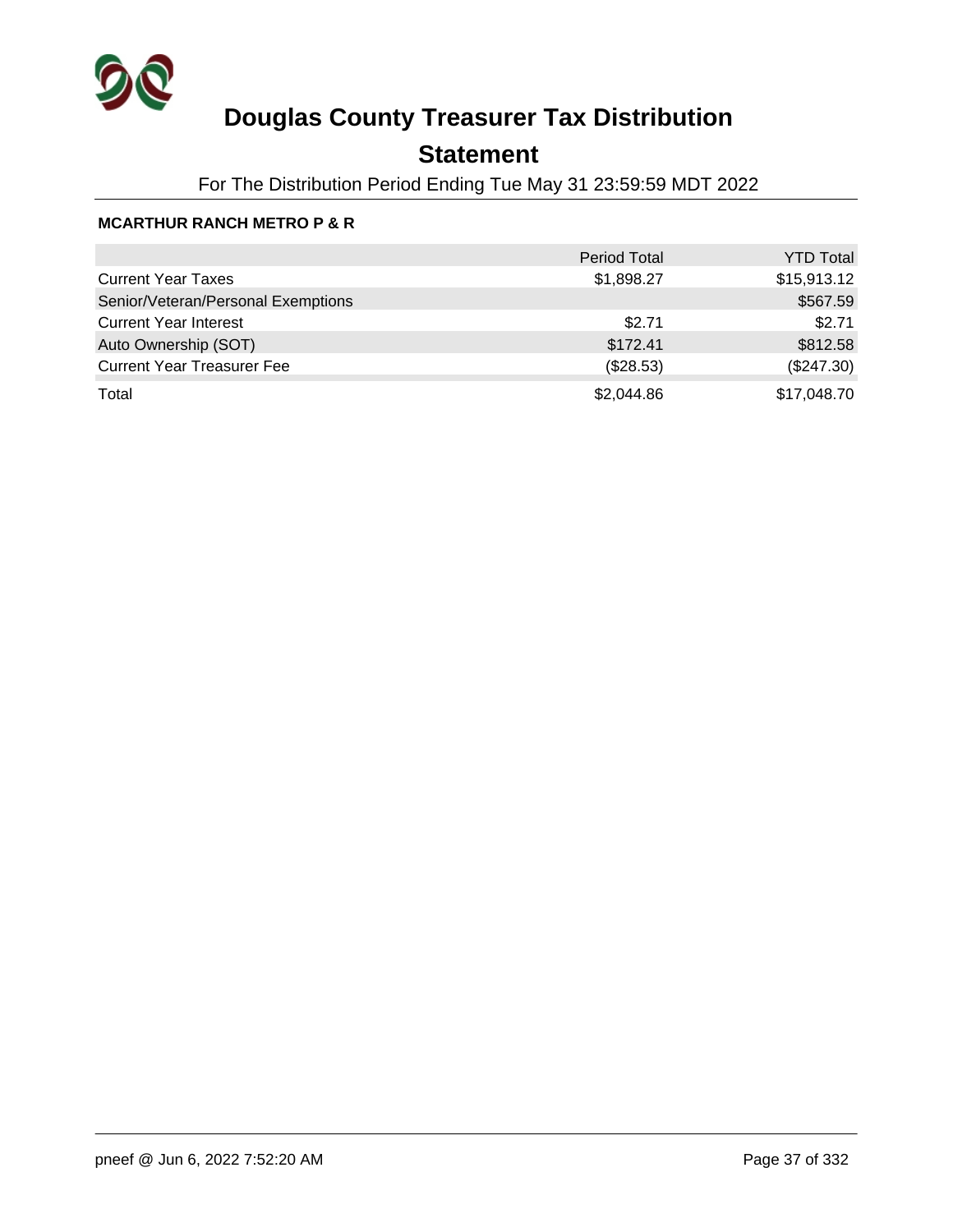

### **Statement**

For The Distribution Period Ending Tue May 31 23:59:59 MDT 2022

#### **FRANKTOWN FIRE PROTECTION**

|                                         | <b>Period Total</b> | <b>YTD Total</b> |
|-----------------------------------------|---------------------|------------------|
| <b>Current Year Taxes</b>               | \$207,709.73        | \$2,192,654.67   |
| <b>Prior Year Taxes</b>                 | \$4.68              | \$6.63           |
| Senior/Veteran/Personal Exemptions      |                     | \$66,802.61      |
| <b>Current Year Value Adjustment</b>    | (\$106.98)          | (\$106.98)       |
| Prior Year Value Adjustment (Abatement) |                     | (\$2,446.32)     |
| <b>Current Year Interest</b>            | \$275.96            | \$346.12         |
| <b>Prior Year Interest</b>              | \$0.61              | \$5.89           |
| Current Year Interest Value Adjustment  | (\$2.14)            | (\$2.14)         |
| Prior Year Interest Value Adjustment    |                     | (\$276.18)       |
| Auto Ownership (SOT)                    | \$25,142.99         | \$118,499.25     |
| <b>Current Year Treasurer Fee</b>       | (\$3,122.61)        | (\$33,883.54)    |
| <b>Prior Year Treasurer Fee</b>         | (\$0.08)            | \$36.51          |
| Payment in Lieu of Taxes                | \$298.84            | \$298.84         |
| Total                                   | \$230,201.00        | \$2,341,935.36   |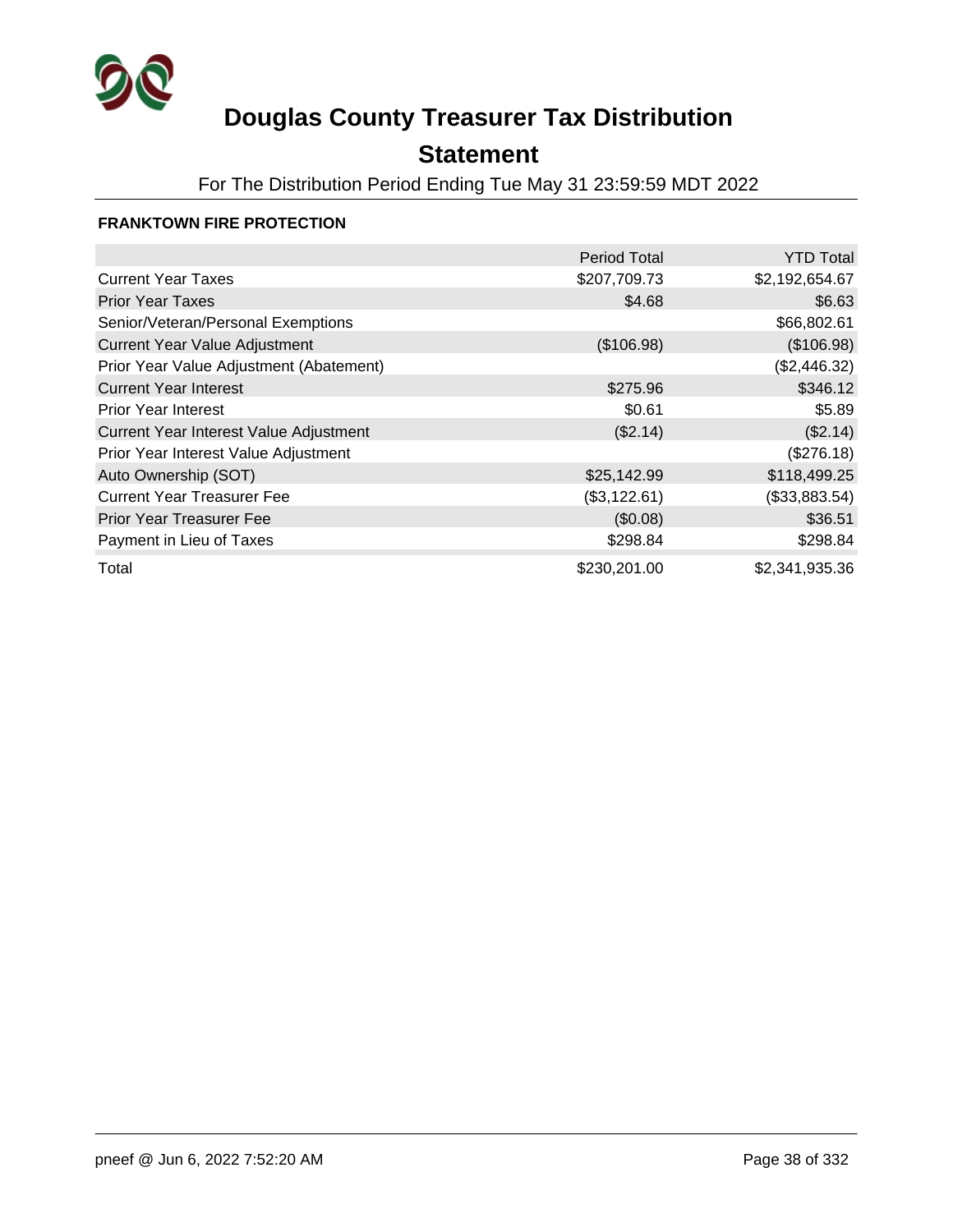

### **Statement**

For The Distribution Period Ending Tue May 31 23:59:59 MDT 2022

| <b>RTD</b> |              |                  |
|------------|--------------|------------------|
|            | Period Total | <b>YTD Total</b> |
| Total      | \$0.00       | \$0.00           |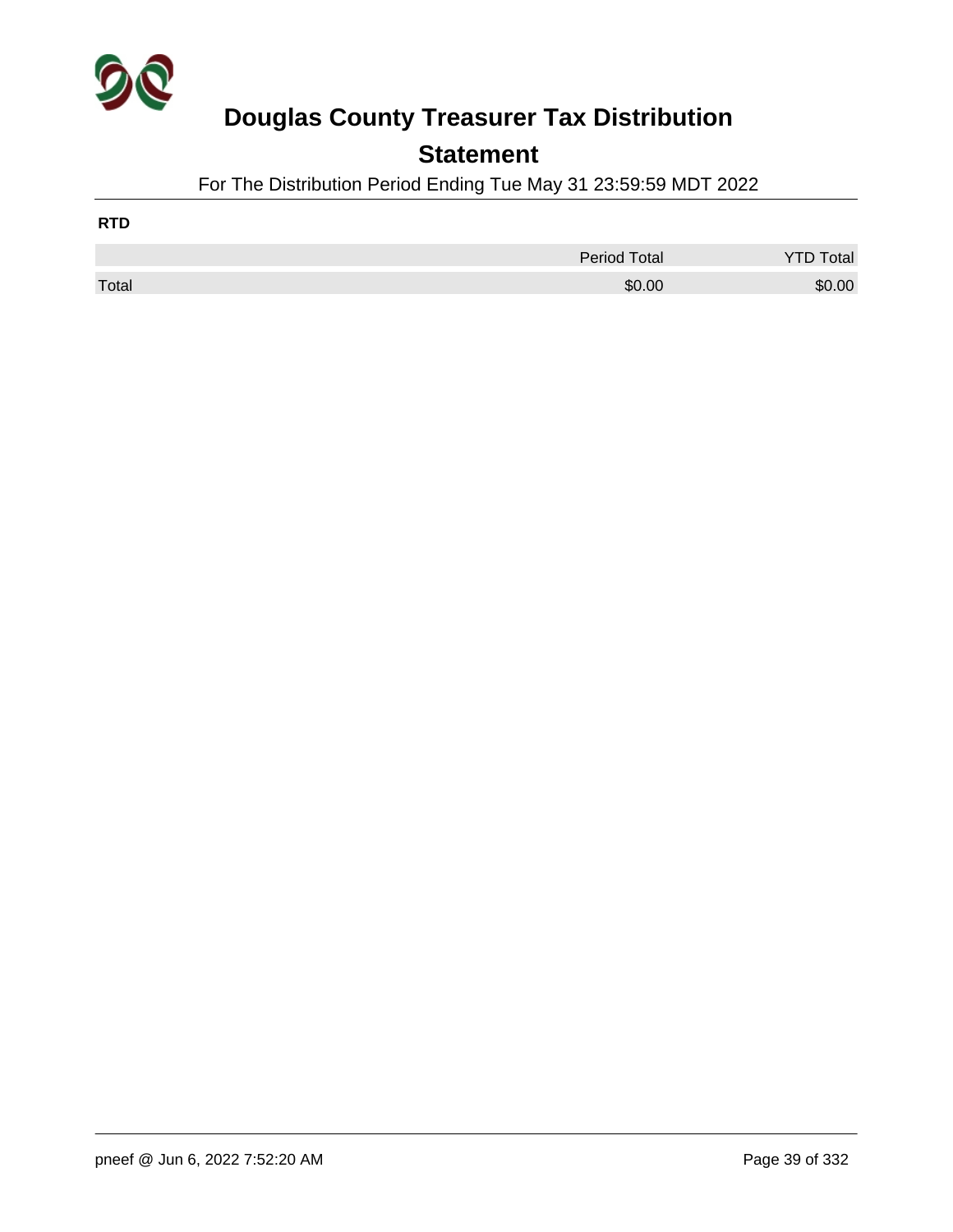

### **Statement**

For The Distribution Period Ending Tue May 31 23:59:59 MDT 2022

#### **DEN SE SUB W & S**

|       | <b>Period Total</b> | Total  |
|-------|---------------------|--------|
| Total | \$0.00              | \$0.00 |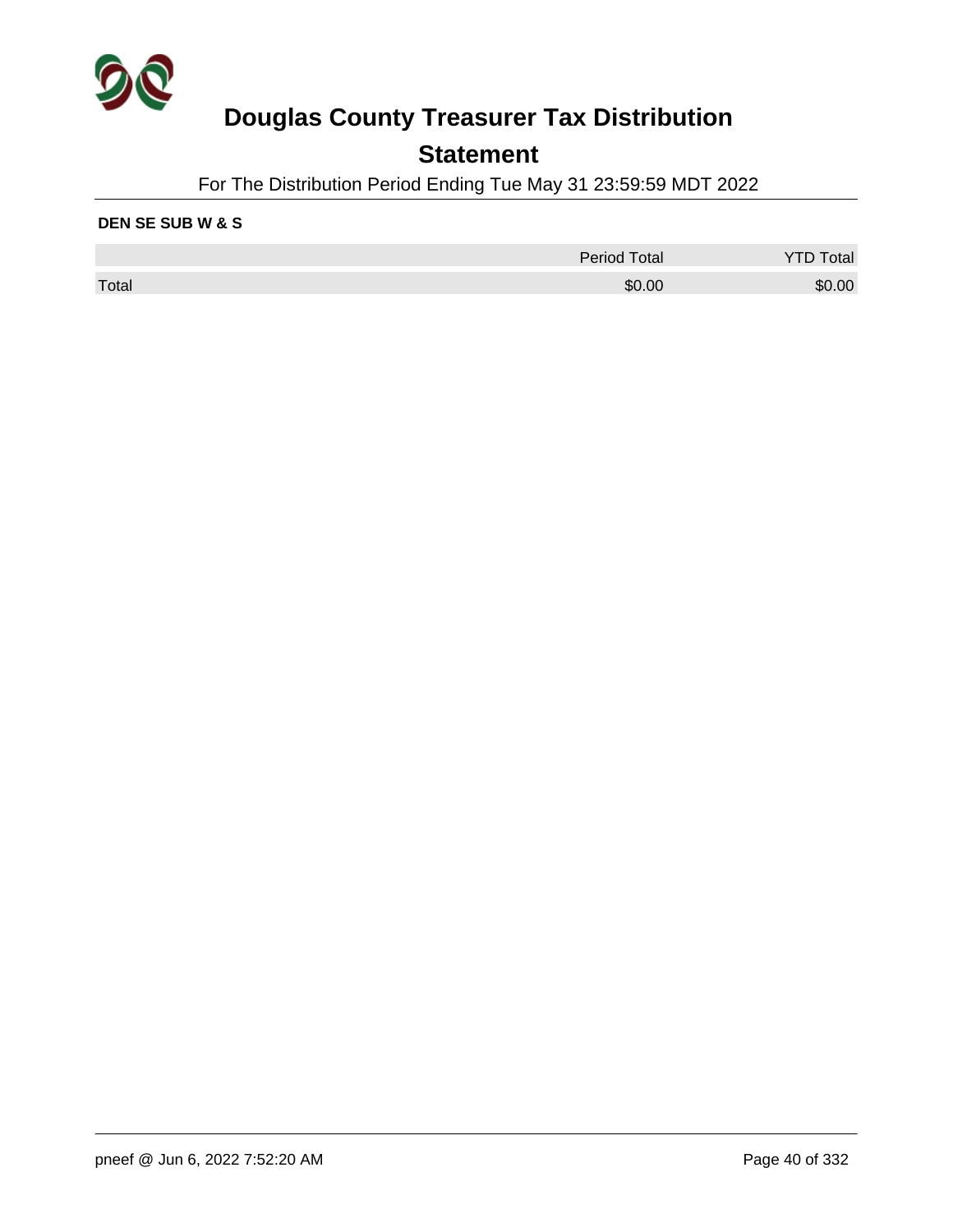

## **Statement**

For The Distribution Period Ending Tue May 31 23:59:59 MDT 2022

#### **CEDAR HILL CMTRY DISTRICT**

|                                         | <b>Period Total</b> | <b>YTD Total</b> |
|-----------------------------------------|---------------------|------------------|
| <b>Current Year Taxes</b>               | \$17,798.62         | \$148,355.29     |
| Senior/Veteran/Personal Exemptions      |                     | \$2,363.37       |
| <b>Current Year TIF Expense</b>         | (\$234.84)          | (\$1,778.27)     |
| <b>Current Year Value Adjustment</b>    | (\$1.36)            | (\$3.13)         |
| Prior Year Value Adjustment (Abatement) |                     | (\$8.11)         |
| <b>Current Year Interest</b>            | \$12.82             | \$19.84          |
| <b>Prior Year Interest</b>              | \$0.06              | \$0.37           |
| Current Year Interest Value Adjustment  |                     | (\$0.02)         |
| Prior Year Interest Value Adjustment    |                     | (\$1.21)         |
| Auto Ownership (SOT)                    | \$1,646.77          | \$7,761.24       |
| <b>Current Year Treasurer Fee</b>       | $(\$263.53)$        | (\$2,230.37)     |
| <b>Prior Year Treasurer Fee</b>         |                     | \$0.08           |
| Payment in Lieu of Taxes                | \$0.08              | \$0.08           |
| <b>Cedar Hill Cemetery Plots</b>        | \$31,650.00         | \$240,000.00     |
| Total                                   | \$50,608.62         | \$394,479.16     |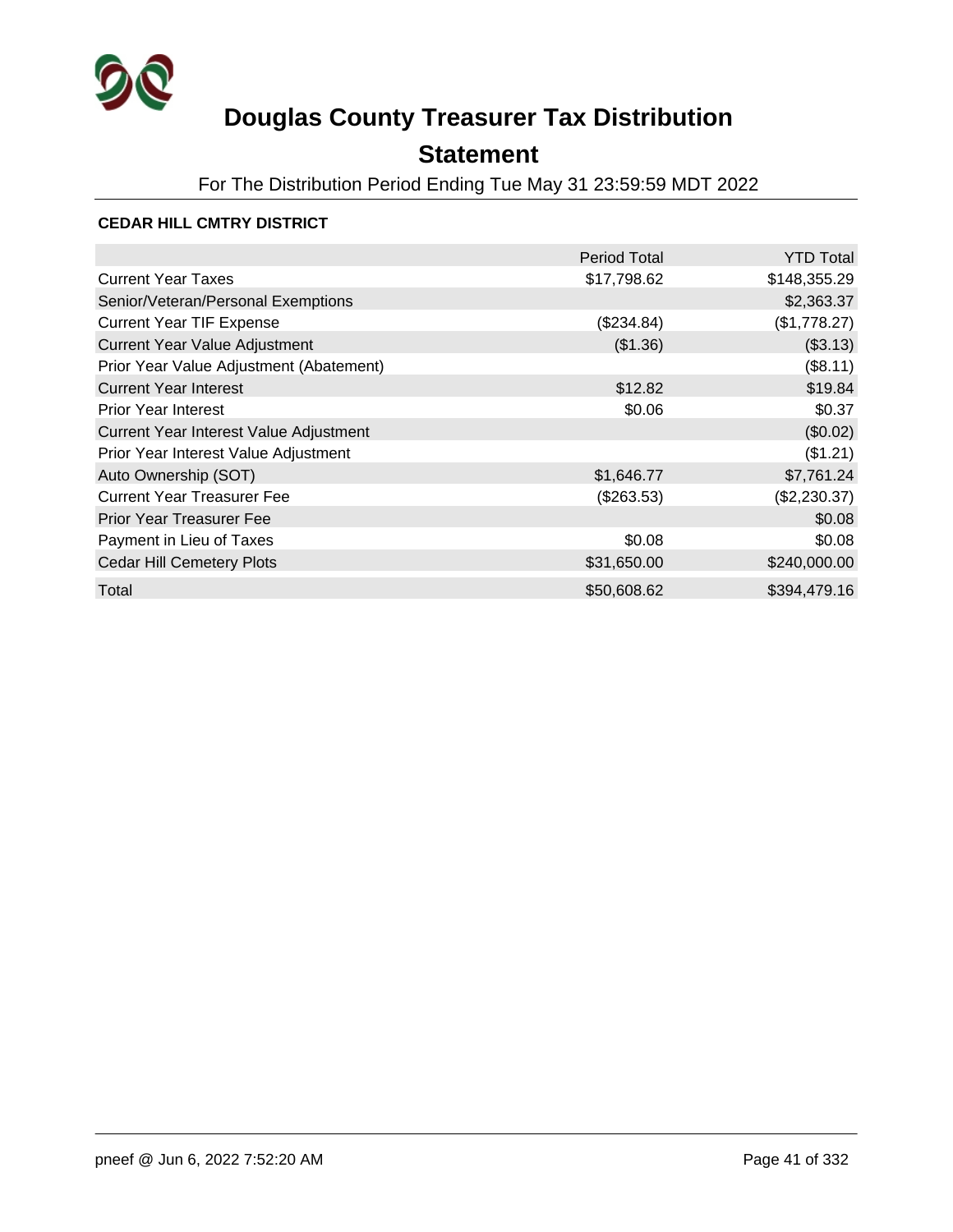

### **Statement**

For The Distribution Period Ending Tue May 31 23:59:59 MDT 2022

### **CASTLETON W & S**

|                                    | <b>Period Total</b> | <b>YTD Total</b> |
|------------------------------------|---------------------|------------------|
| <b>Current Year Taxes</b>          | \$21,134.01         | \$129,785.46     |
| Senior/Veteran/Personal Exemptions |                     | \$877.00         |
| <b>Current Year Interest</b>       | \$11.62             | \$11.62          |
| Auto Ownership (SOT)               | \$1,259.41          | \$5,935.62       |
| <b>Current Year Treasurer Fee</b>  | (\$317.19)          | (\$1,946.95)     |
| Total                              | \$22,087.85         | \$134,662.75     |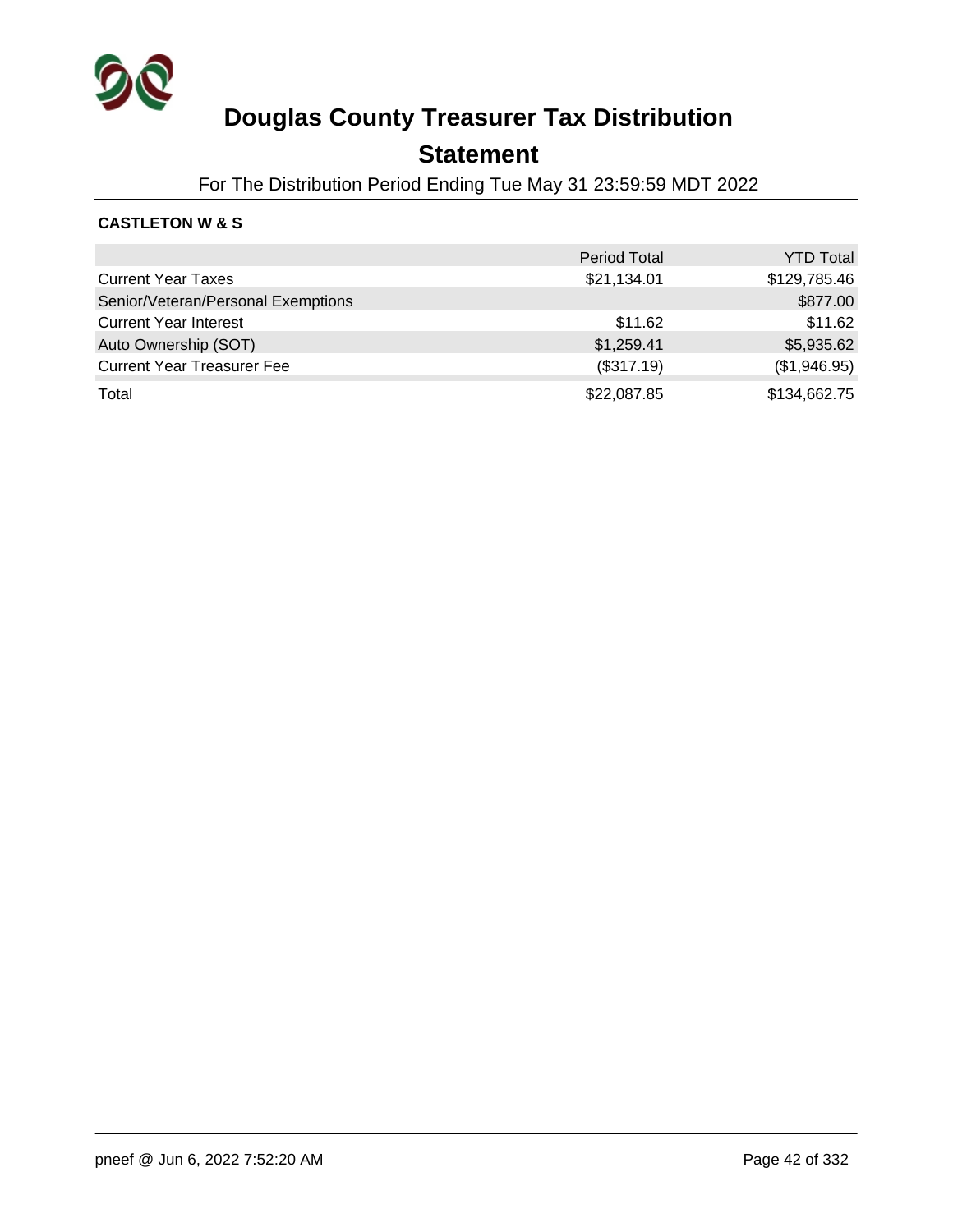

## **Statement**

For The Distribution Period Ending Tue May 31 23:59:59 MDT 2022

#### **SOUTH METRO FIRE RESCUE FIRE PROTECTION DISTRICT**

|                                         | <b>Period Total</b> | <b>YTD Total</b> |
|-----------------------------------------|---------------------|------------------|
| <b>Current Year Taxes</b>               | \$4,722,139.39      | \$38,233,107.92  |
| <b>Prior Year Taxes</b>                 | \$505.31            | \$2,002.59       |
| Senior/Veteran/Personal Exemptions      |                     | \$645,733.42     |
| <b>Current Year TIF Expense</b>         | (\$65,500.04)       | (\$374,553.20)   |
| Prior Year TIF Expense                  |                     | \$0.15           |
| <b>Current Year Value Adjustment</b>    | (\$7,008.91)        | (\$7,024.47)     |
| Prior Year Value Adjustment (Abatement) | (\$5,202.48)        | (\$14,774.24)    |
| <b>Current Year Interest</b>            | \$3,145.18          | \$4,997.94       |
| <b>Prior Year Interest</b>              | \$74.03             | \$644.19         |
| Current Year Interest Value Adjustment  | (\$155.64)          | (\$155.94)       |
| Prior Year Interest Value Adjustment    | (\$567.35)          | (\$1,176.83)     |
| Auto Ownership (SOT)                    | \$424,066.91        | \$1,998,632.87   |
| <b>Current Year Treasurer Fee</b>       | (\$69,791.72)       | (\$576,623.12)   |
| <b>Prior Year Treasurer Fee</b>         | \$69.36             | \$181.93         |
| Total                                   | \$5,001,774.04      | \$39,910,993.21  |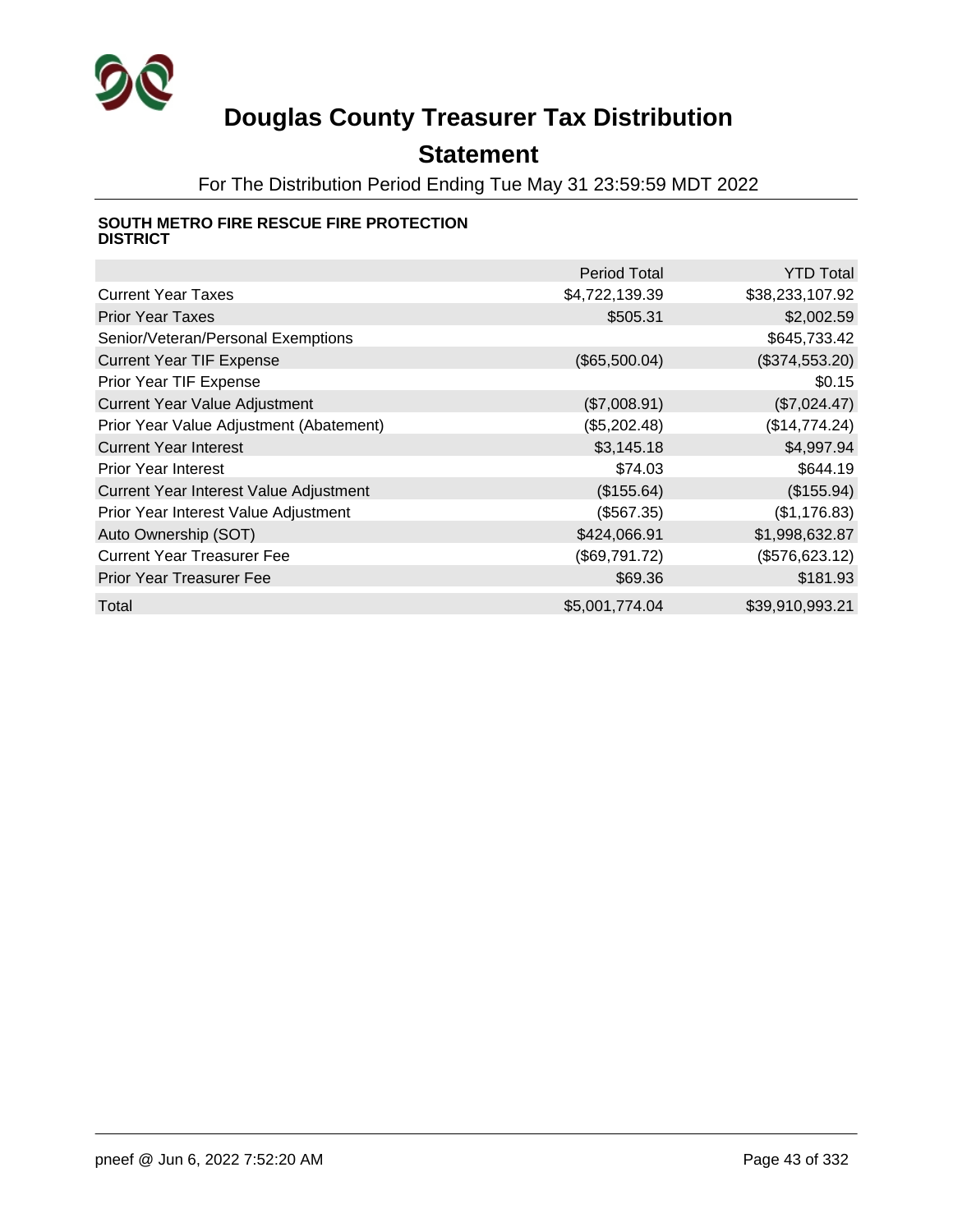

## **Statement**

For The Distribution Period Ending Tue May 31 23:59:59 MDT 2022

#### **SILVER HTS WATER & SAN**

|       | <b>Period Total</b> | otal   |
|-------|---------------------|--------|
| Total | \$0.00              | \$0.00 |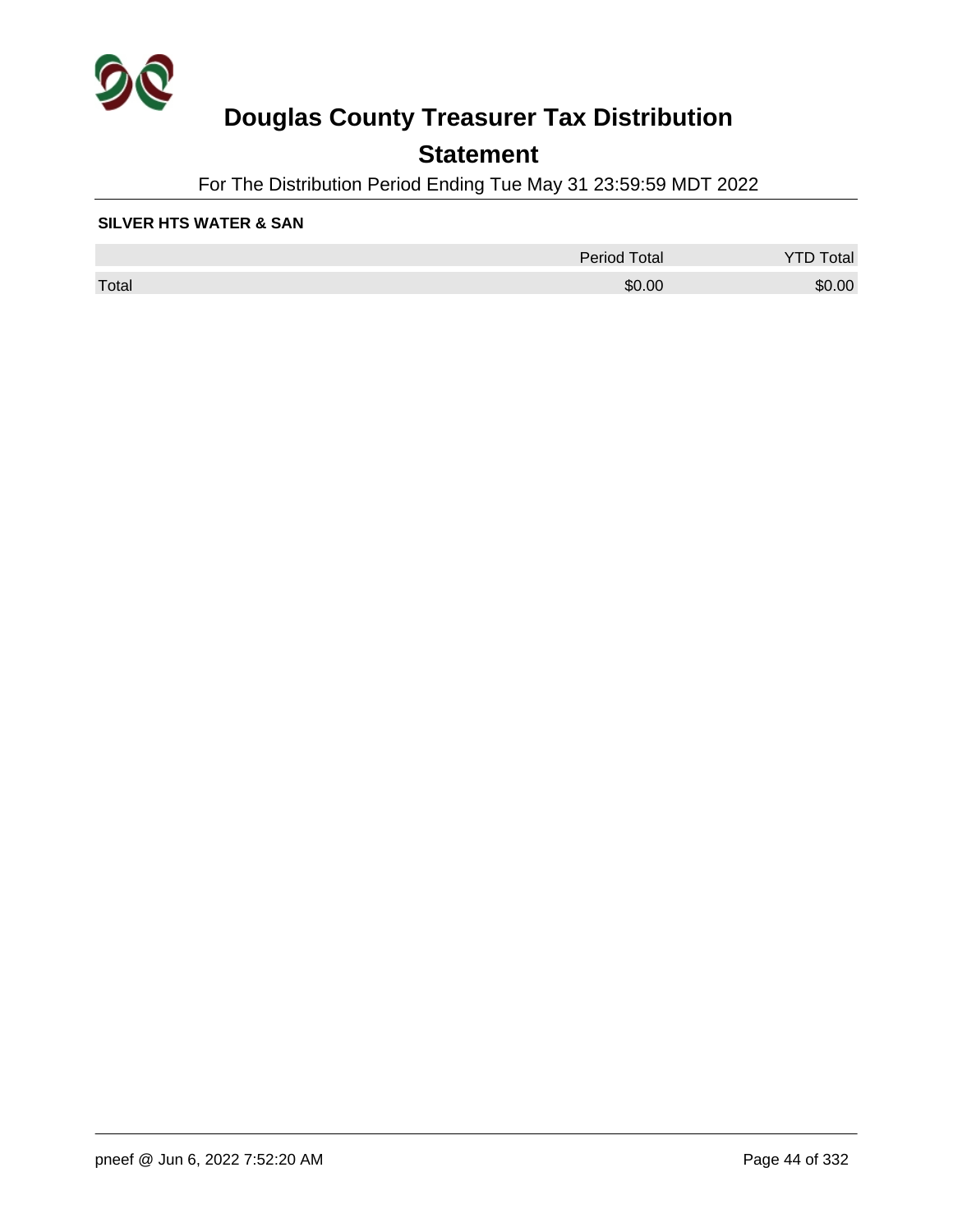

## **Statement**

For The Distribution Period Ending Tue May 31 23:59:59 MDT 2022

#### **CASTLE PINES METRO DIST**

|                                    | <b>Period Total</b> | <b>YTD Total</b> |
|------------------------------------|---------------------|------------------|
| <b>Current Year Taxes</b>          | \$492,671.22        | \$4,367,719.80   |
| Senior/Veteran/Personal Exemptions |                     | \$76,381.29      |
| <b>Current Year Interest</b>       | \$903.03            | \$1,086.92       |
| <b>Prior Year Interest</b>         |                     | \$12.90          |
| Auto Ownership (SOT)               | \$46,844.12         | \$220,776.94     |
| <b>Current Year Treasurer Fee</b>  | (\$7,403.63)        | (\$66, 627.91)   |
| <b>Prior Year Treasurer Fee</b>    |                     | (\$0.19)         |
| Total                              | \$533,014.74        | \$4,599,349.75   |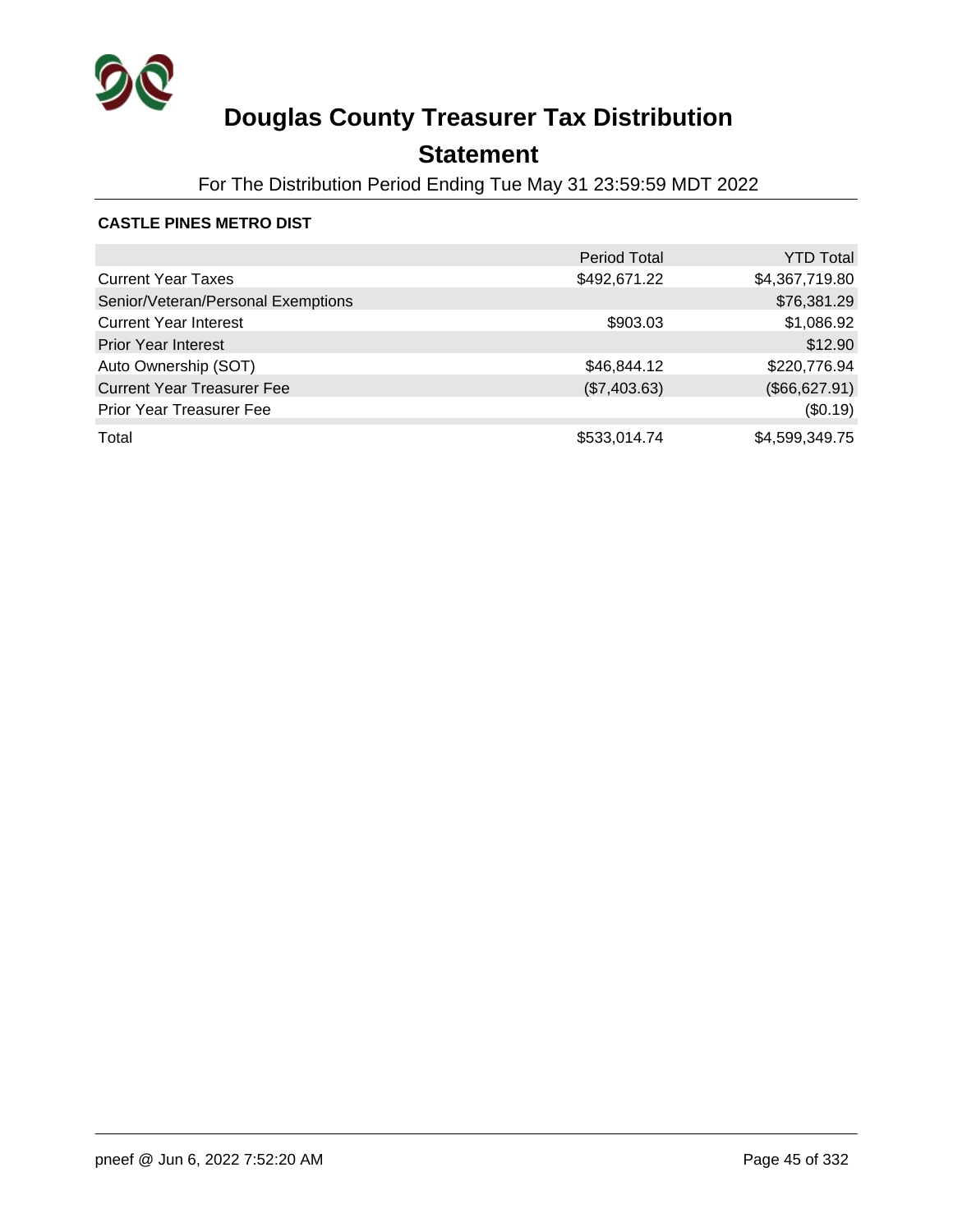

### **Statement**

For The Distribution Period Ending Tue May 31 23:59:59 MDT 2022

#### **S W METRO W & S**

|       | <b>Period Total</b> | Total  |
|-------|---------------------|--------|
| Total | \$0.00              | \$0.00 |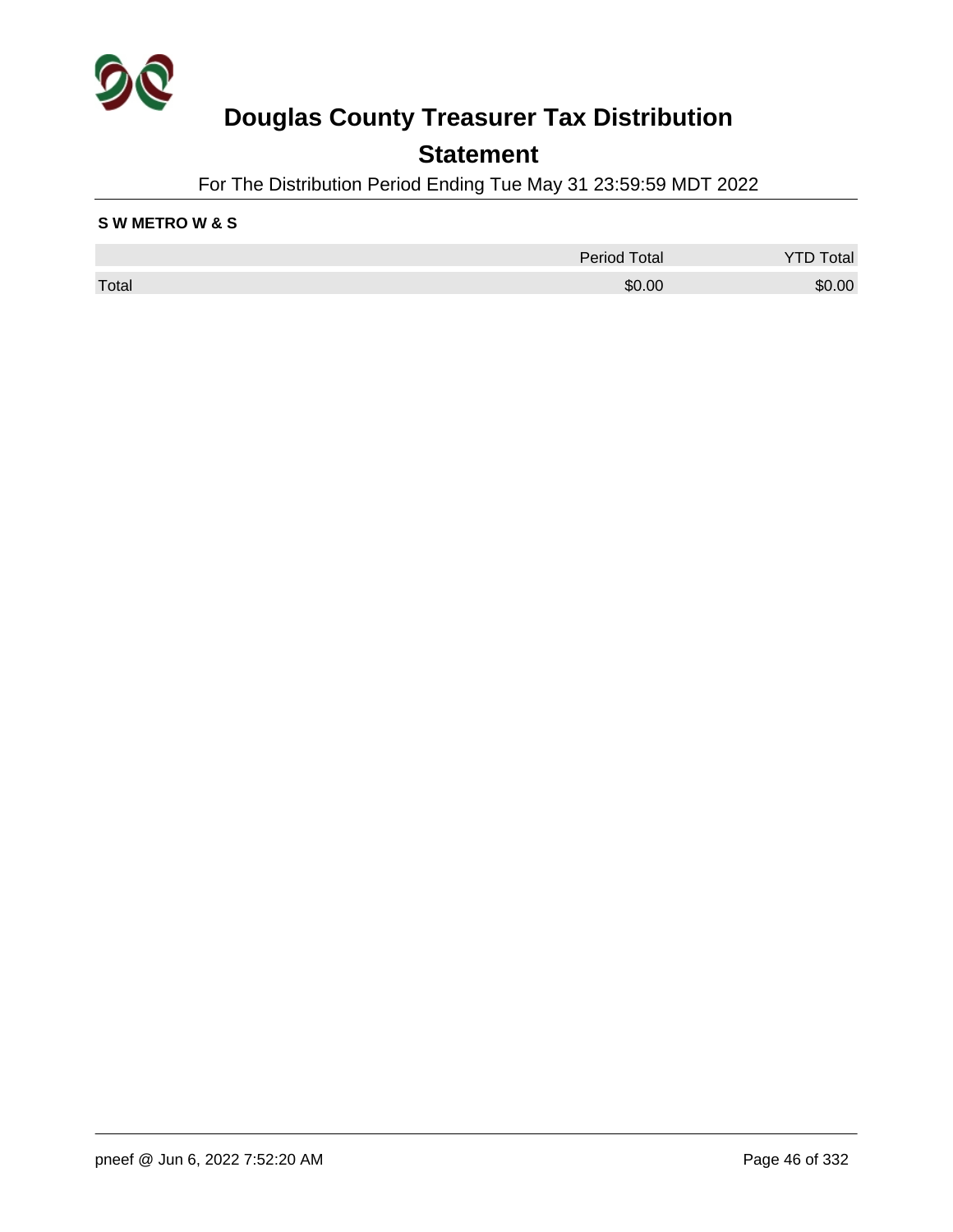

### **Statement**

For The Distribution Period Ending Tue May 31 23:59:59 MDT 2022

#### **INVERNESS W & S**

|                                    | <b>Period Total</b> | <b>YTD Total</b> |
|------------------------------------|---------------------|------------------|
| <b>Current Year Taxes</b>          | \$43,078.62         | \$355,527.18     |
| Senior/Veteran/Personal Exemptions |                     | \$1,606.00       |
| <b>Current Year Interest</b>       | \$40.84             | \$40.84          |
| <b>Prior Year Interest</b>         |                     | \$11.98          |
| Auto Ownership (SOT)               | \$3,621.98          | \$17,070.43      |
| <b>Current Year Treasurer Fee</b>  | (\$646.78)          | (\$5,333.55)     |
| <b>Prior Year Treasurer Fee</b>    |                     | (\$0.18)         |
| Total                              | \$46,094.66         | \$368,922.70     |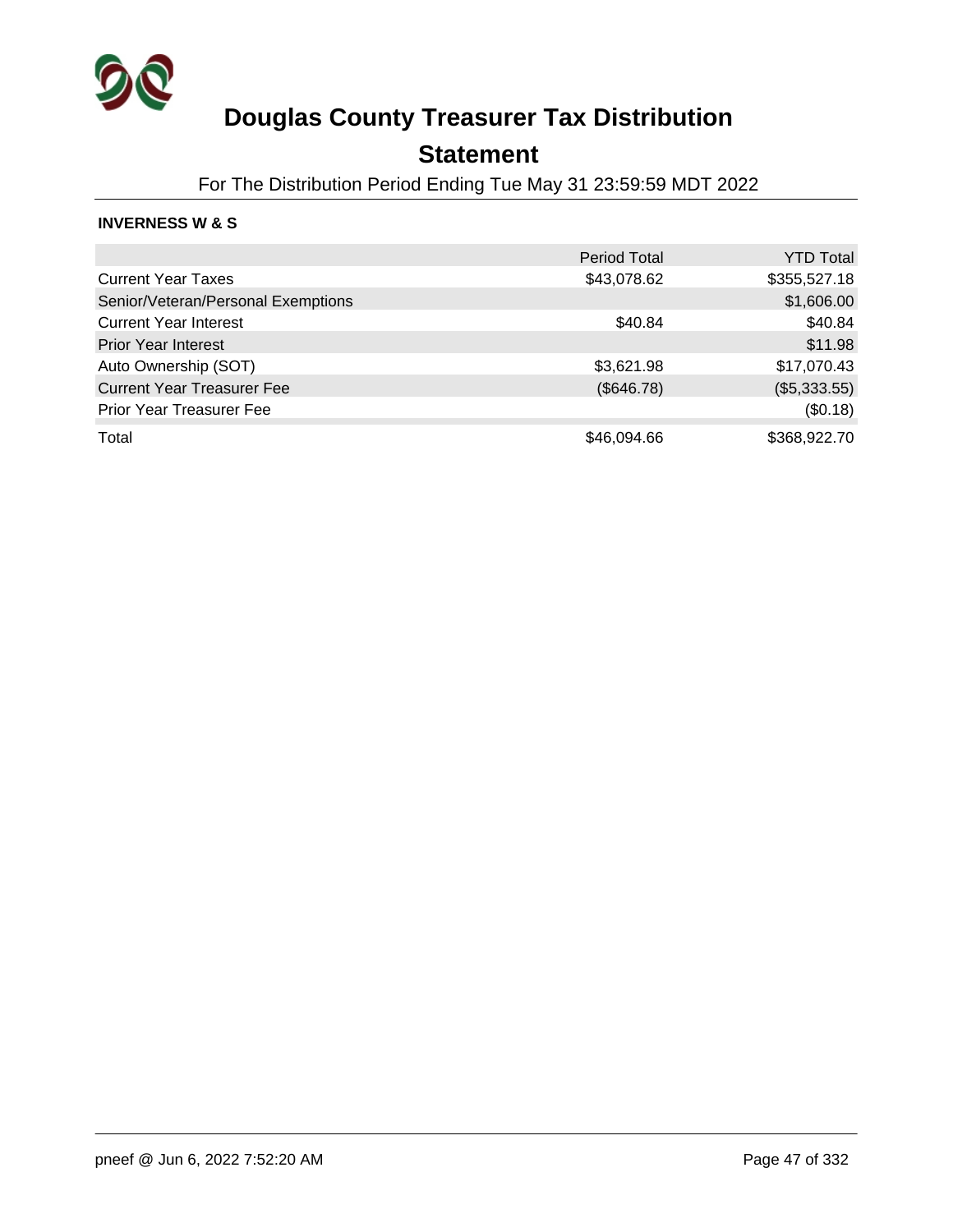

### **Statement**

For The Distribution Period Ending Tue May 31 23:59:59 MDT 2022

#### **MERIDIAN METRO**

|                                    | <b>Period Total</b> | <b>YTD Total</b> |
|------------------------------------|---------------------|------------------|
| <b>Current Year Taxes</b>          | \$632,862.59        | \$6,641,830.36   |
| Senior/Veteran/Personal Exemptions |                     | \$15,778.00      |
| <b>Current Year Interest</b>       | \$1,243.78          | \$1,243.78       |
| Auto Ownership (SOT)               | \$71,052.46         | \$334,871.16     |
| <b>Current Year Treasurer Fee</b>  | (\$9,511.62)        | (\$99,646.14)    |
| Total                              | \$695,647.21        | \$6,894,077.16   |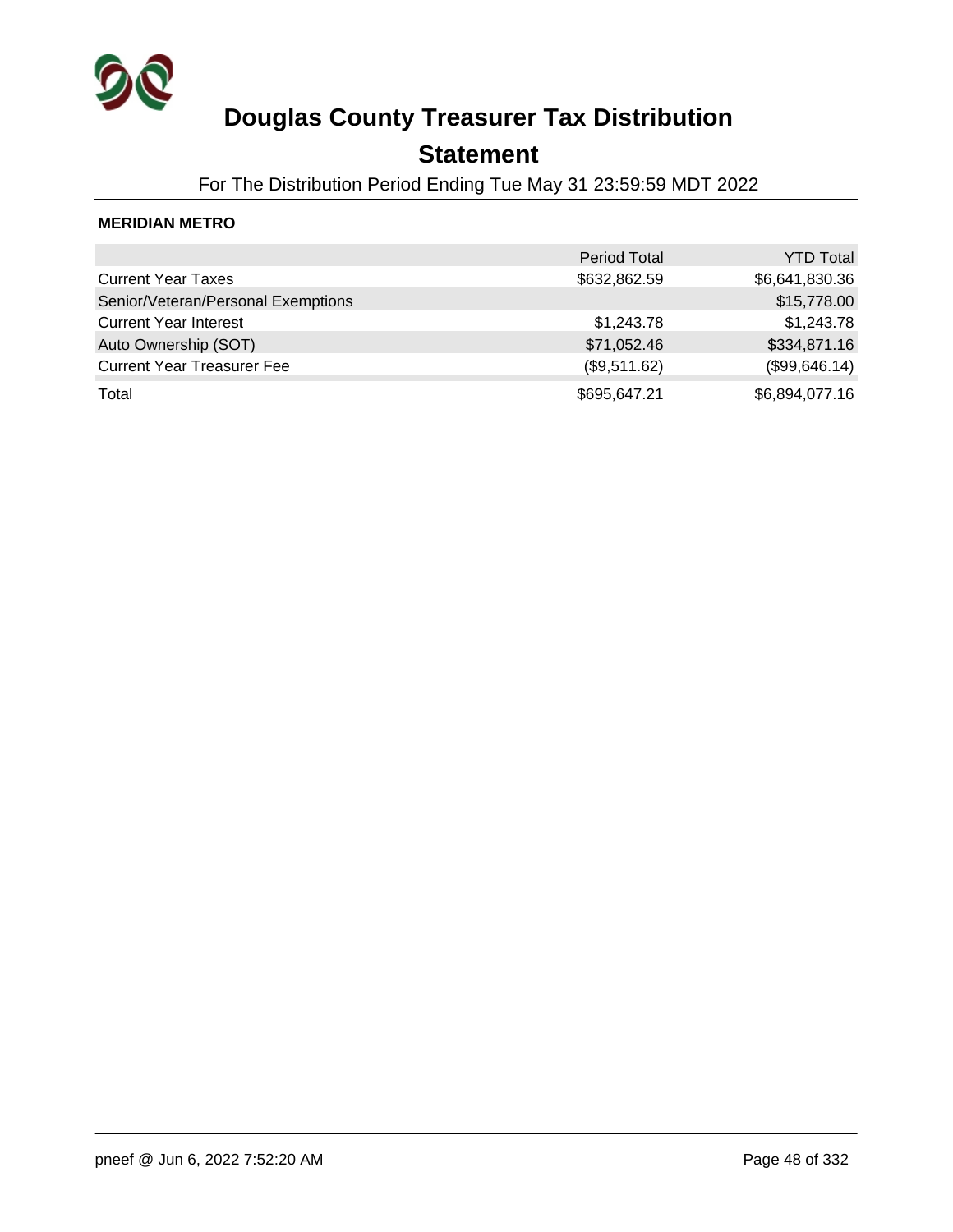

### **Statement**

For The Distribution Period Ending Tue May 31 23:59:59 MDT 2022

### **PARKER W & S**

|                                         | <b>Period Total</b> | <b>YTD Total</b> |
|-----------------------------------------|---------------------|------------------|
| <b>Current Year Taxes</b>               | \$606,455.14        | \$4,766,189.42   |
| <b>Prior Year Taxes</b>                 |                     | \$344.35         |
| Senior/Veteran/Personal Exemptions      |                     | \$76,769.46      |
| <b>Current Year TIF Expense</b>         | (\$25,490.58)       | (\$205,694.61)   |
| Prior Year TIF Expense                  |                     | \$0.15           |
| <b>Current Year Value Adjustment</b>    | (\$286.02)          | (\$286.02)       |
| Prior Year Value Adjustment (Abatement) | (\$12.35)           | (\$369.20)       |
| <b>Current Year Interest</b>            | \$313.51            | \$512.89         |
| <b>Prior Year Interest</b>              |                     | \$51.58          |
| Prior Year Interest Value Adjustment    | (\$0.37)            | (\$38.49)        |
| Auto Ownership (SOT)                    | \$55,284.73         | \$260,557.65     |
| <b>Current Year Treasurer Fee</b>       | (\$8,714.82)        | (\$69,374.83)    |
| <b>Prior Year Treasurer Fee</b>         | \$0.19              | (\$0.40)         |
| Total                                   | \$627,549.43        | \$4,828,661.95   |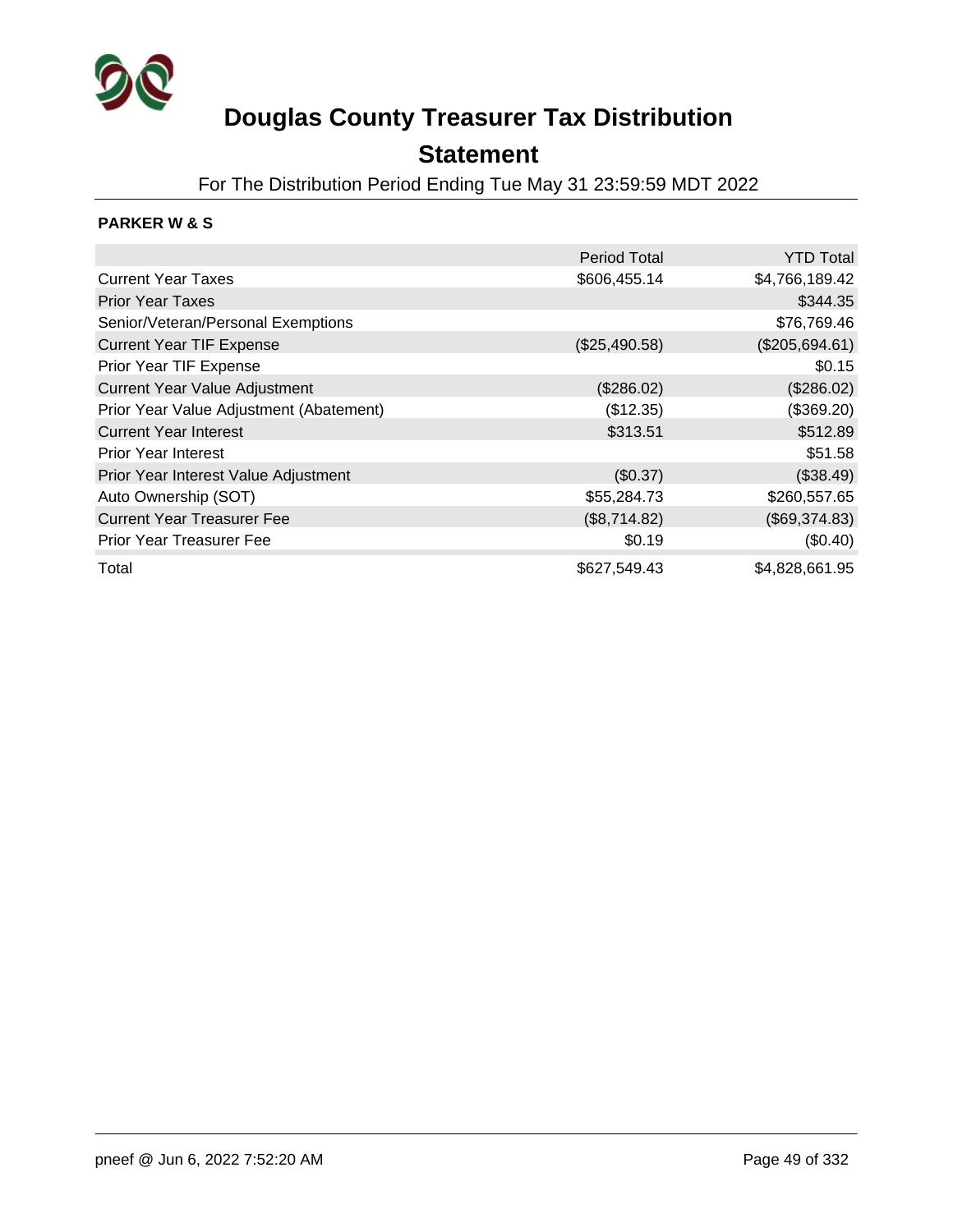

## **Statement**

For The Distribution Period Ending Tue May 31 23:59:59 MDT 2022

#### **SOUTHGATE WATER**

|       | <b>Period Total</b> | Total  |
|-------|---------------------|--------|
| Total | \$0.00              | \$0.00 |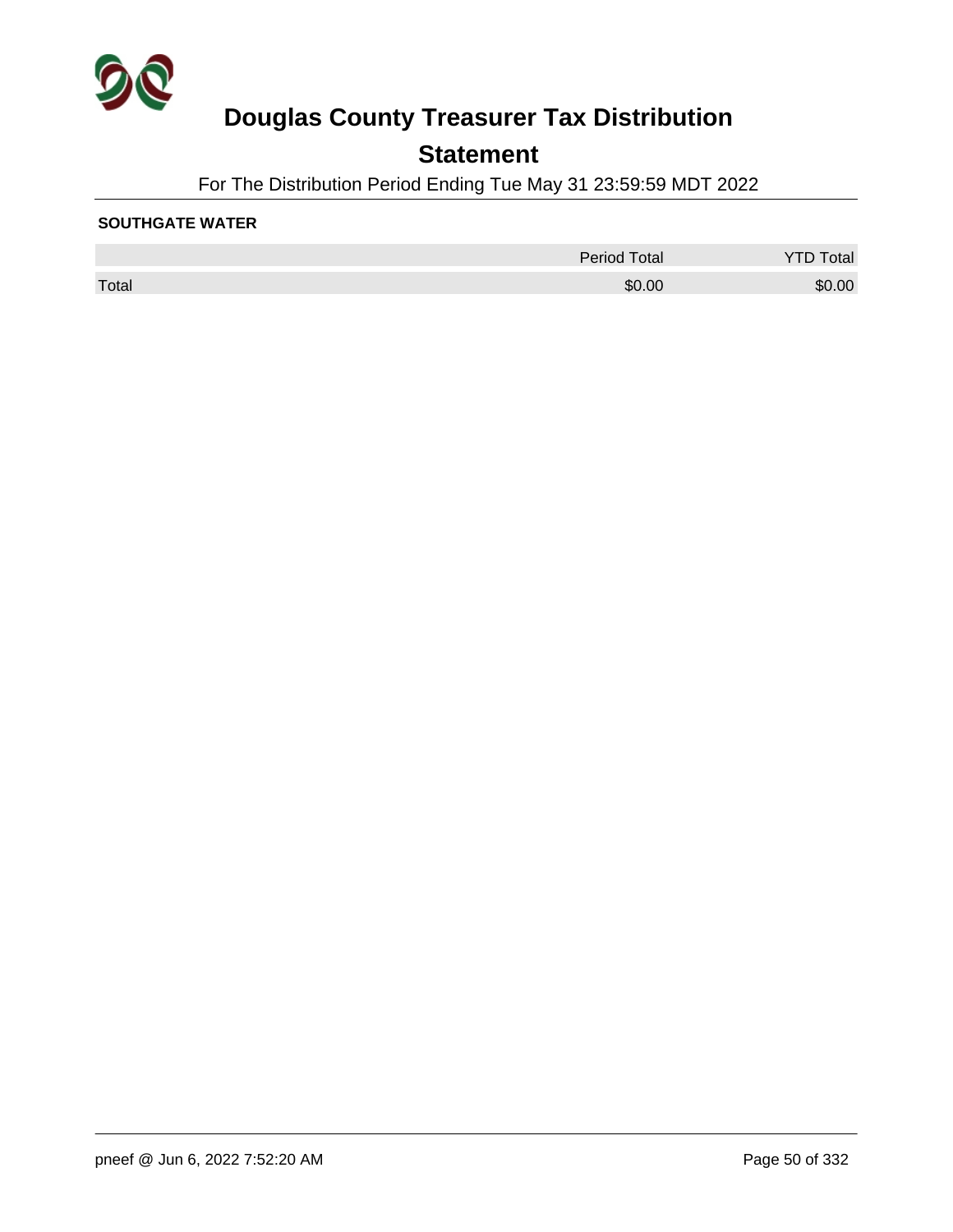

## **Statement**

For The Distribution Period Ending Tue May 31 23:59:59 MDT 2022

#### **SOUTHGATE SANITATION**

|                                         | <b>Period Total</b> | <b>YTD Total</b> |
|-----------------------------------------|---------------------|------------------|
| <b>Current Year Taxes</b>               | \$35,887.47         | \$311,431.79     |
| <b>Prior Year Taxes</b>                 | \$0.03              | \$34.81          |
| Senior/Veteran/Personal Exemptions      |                     | \$3,195.45       |
| <b>Current Year Value Adjustment</b>    | (\$52.93)           | (\$52.93)        |
| Prior Year Value Adjustment (Abatement) | (\$204.11)          | (\$334.34)       |
| <b>Current Year Interest</b>            | \$25.24             | \$37.94          |
| <b>Prior Year Interest</b>              | \$0.15              | \$5.97           |
| Current Year Interest Value Adjustment  | (\$0.61)            | (\$0.61)         |
| Prior Year Interest Value Adjustment    | (\$26.05)           | (\$36.61)        |
| Auto Ownership (SOT)                    | \$3,395.91          | \$16,004.99      |
| <b>Current Year Treasurer Fee</b>       | (\$537.82)          | (\$4,710.18)     |
| <b>Prior Year Treasurer Fee</b>         | \$3.06              | \$4.42           |
| Total                                   | \$38,490.34         | \$325,580.70     |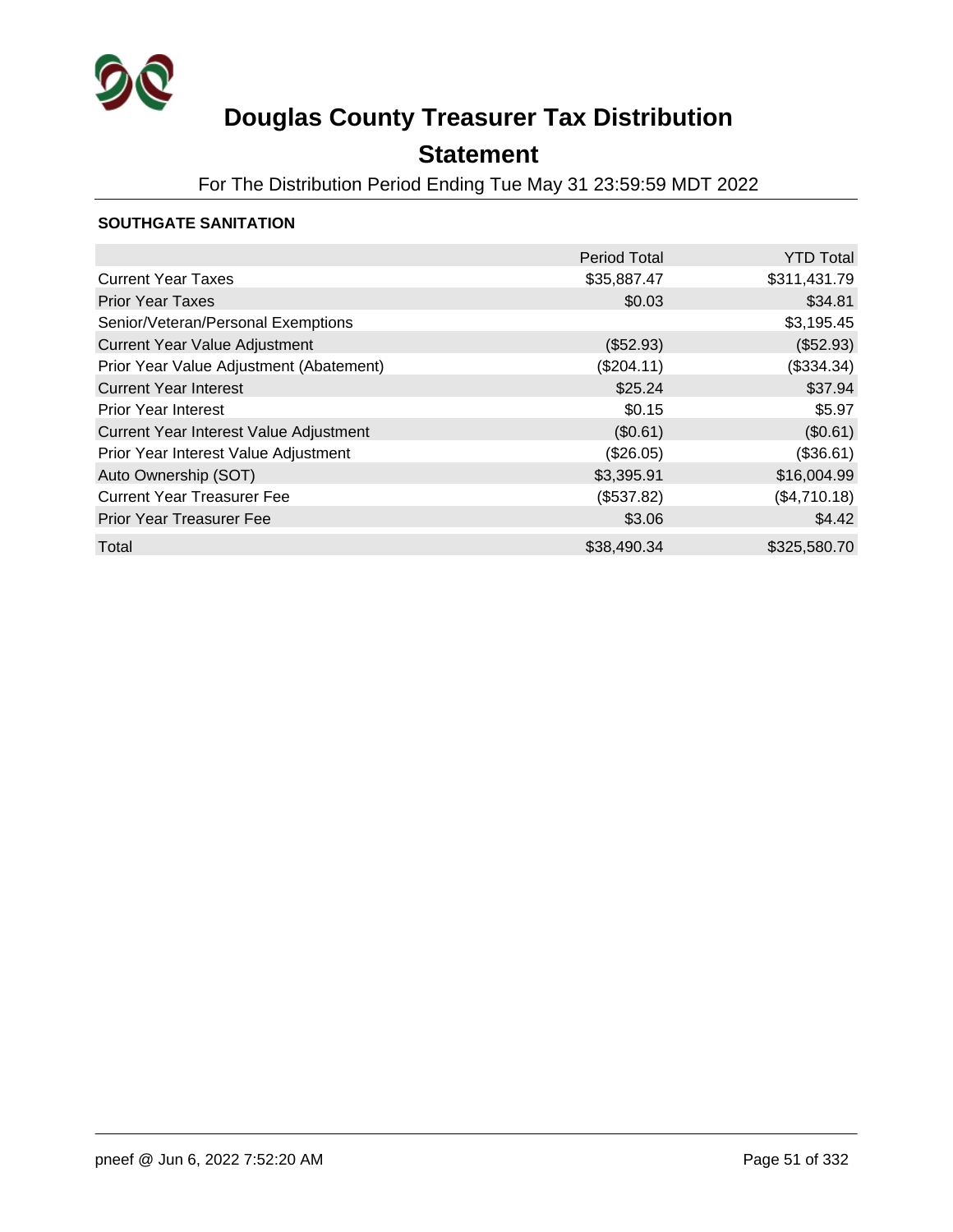

### **Statement**

For The Distribution Period Ending Tue May 31 23:59:59 MDT 2022

#### **THUNDERBIRD W & S**

|                                    | <b>Period Total</b> | <b>YTD Total</b> |
|------------------------------------|---------------------|------------------|
| <b>Current Year Taxes</b>          | \$4,438.87          | \$51,836.15      |
| Senior/Veteran/Personal Exemptions |                     | \$3,672.16       |
| Auto Ownership (SOT)               | \$609.53            | \$2,872.74       |
| <b>Current Year Treasurer Fee</b>  | (\$66.58)           | (\$832.65)       |
| Total                              | \$4,981.82          | \$57,548.40      |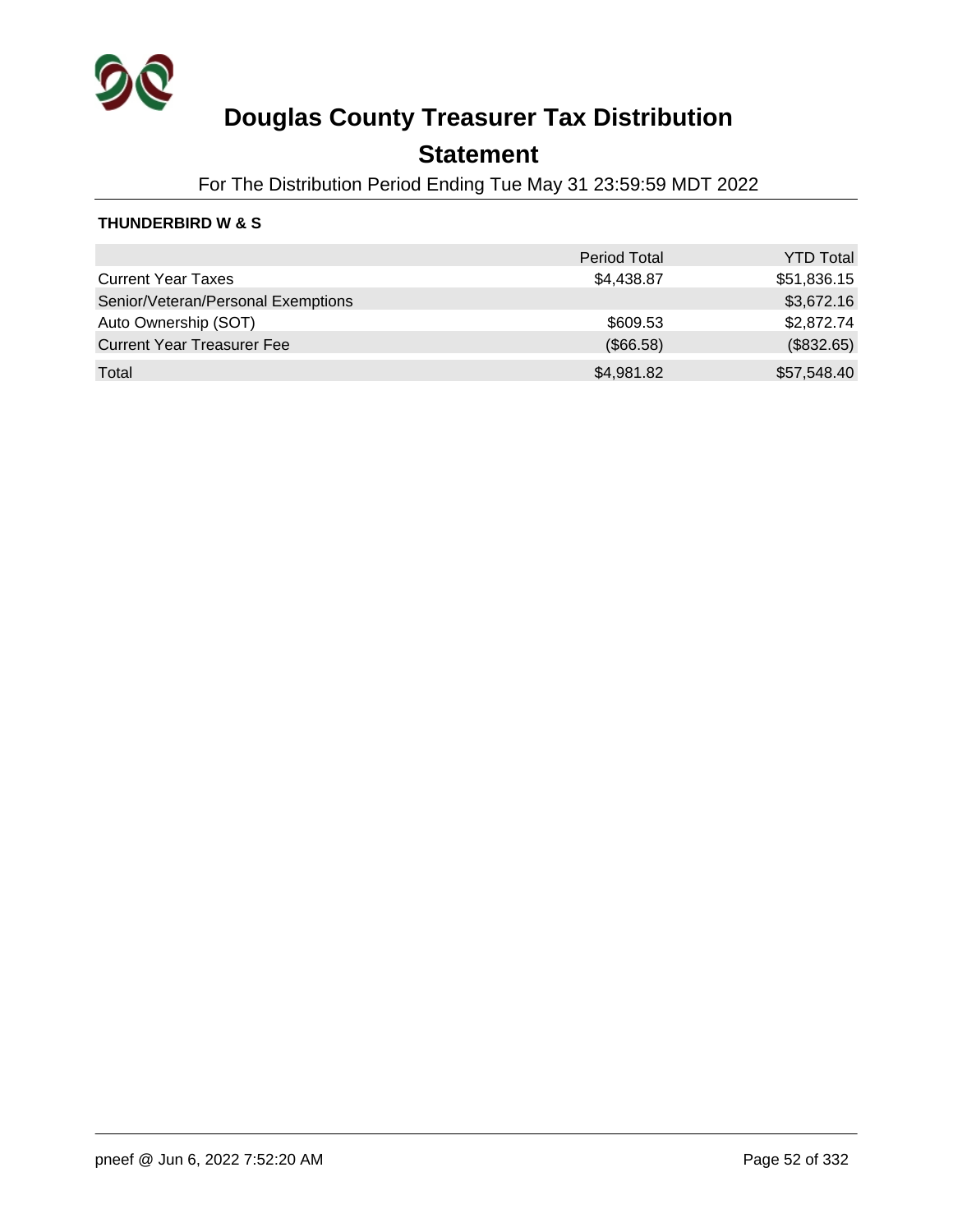

### **Statement**

For The Distribution Period Ending Tue May 31 23:59:59 MDT 2022

#### **USP WATER CONS**

|                                    | <b>Period Total</b> | <b>YTD Total</b> |
|------------------------------------|---------------------|------------------|
| <b>Current Year Taxes</b>          | \$133.09            | \$1,274.90       |
| <b>Prior Year Taxes</b>            |                     | \$4.90           |
| Senior/Veteran/Personal Exemptions |                     | \$50.05          |
| <b>Current Year Interest</b>       | \$0.17              | \$0.19           |
| <b>Prior Year Interest</b>         |                     | \$0.54           |
| Auto Ownership (SOT)               | \$13.84             | \$65.22          |
| <b>Current Year Treasurer Fee</b>  | (\$1.99)            | (\$19.88)        |
| <b>Prior Year Treasurer Fee</b>    |                     | (\$0.08)         |
| Total                              | \$145.11            | \$1,375.84       |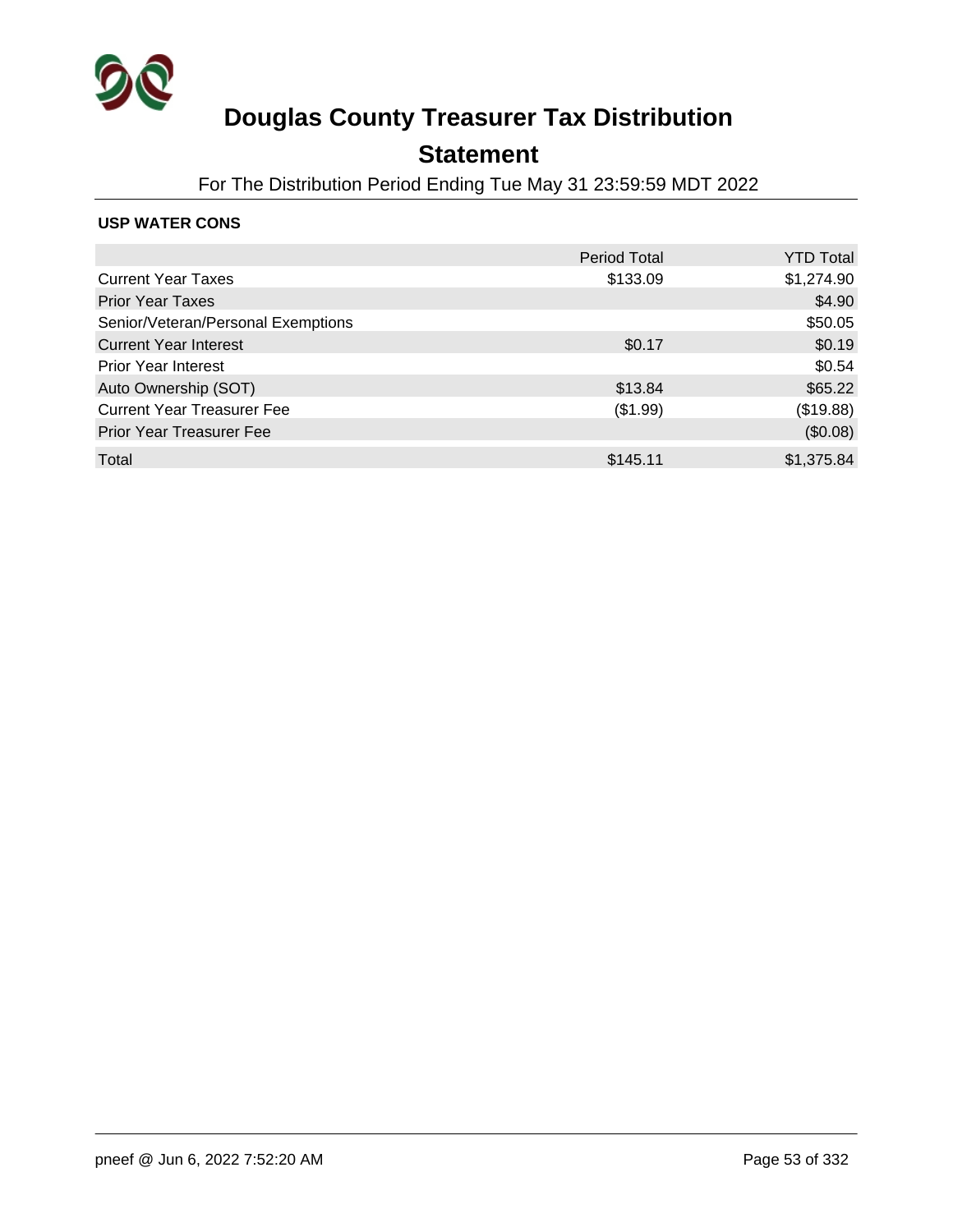

## **Statement**

For The Distribution Period Ending Tue May 31 23:59:59 MDT 2022

#### **WESTCREEK LAKES WATER**

|                                    | <b>Period Total</b> | <b>YTD Total</b> |
|------------------------------------|---------------------|------------------|
| <b>Current Year Taxes</b>          | \$1,339.10          | \$26,613.05      |
| <b>Prior Year Taxes</b>            |                     | \$598.29         |
| Senior/Veteran/Personal Exemptions |                     | \$1,055.78       |
| <b>Current Year Interest</b>       | \$6.74              | \$6.74           |
| <b>Prior Year Interest</b>         |                     | \$65.81          |
| Auto Ownership (SOT)               | \$293.66            | \$1,384.01       |
| <b>Current Year Treasurer Fee</b>  | $(\$20.20)$         | (\$415.13)       |
| <b>Prior Year Treasurer Fee</b>    |                     | (\$9.96)         |
| Total                              | \$1,619.30          | \$29,298.59      |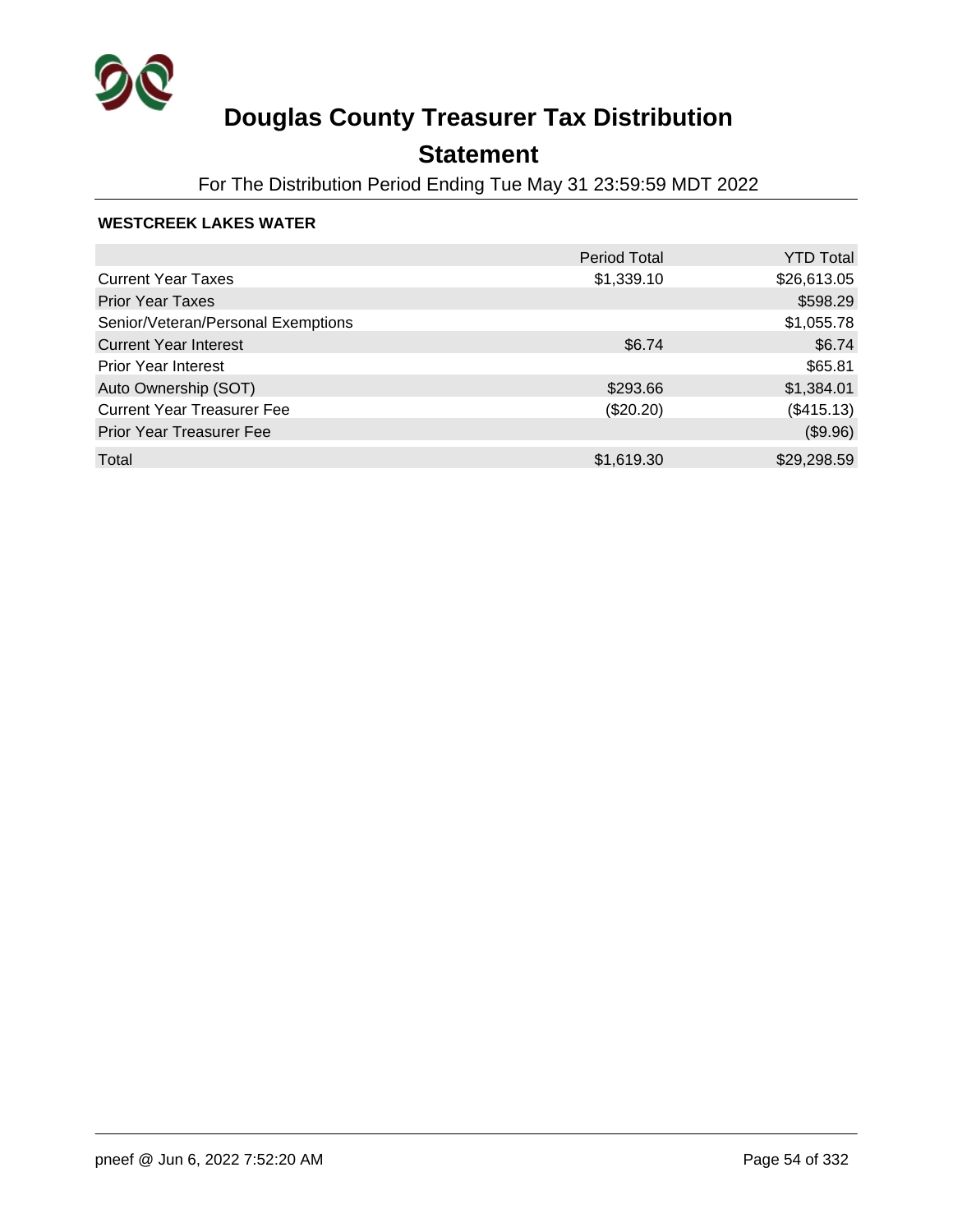

## **Statement**

For The Distribution Period Ending Tue May 31 23:59:59 MDT 2022

#### **WEST DOUGLAS FIRE PROT**

|                                    | <b>Period Total</b> | <b>YTD Total</b> |
|------------------------------------|---------------------|------------------|
| <b>Current Year Taxes</b>          | \$34,887.72         | \$509,067.90     |
| Senior/Veteran/Personal Exemptions |                     | \$12,072.69      |
| <b>Current Year Interest</b>       | \$10.02             | \$32.50          |
| Auto Ownership (SOT)               | \$4,997.41          | \$23,552.85      |
| <b>Current Year Treasurer Fee</b>  | (\$524.36)          | (\$7,811.77)     |
| Payment in Lieu of Taxes           | \$58.17             | \$58.17          |
| Total                              | \$39,428.96         | \$536,972.34     |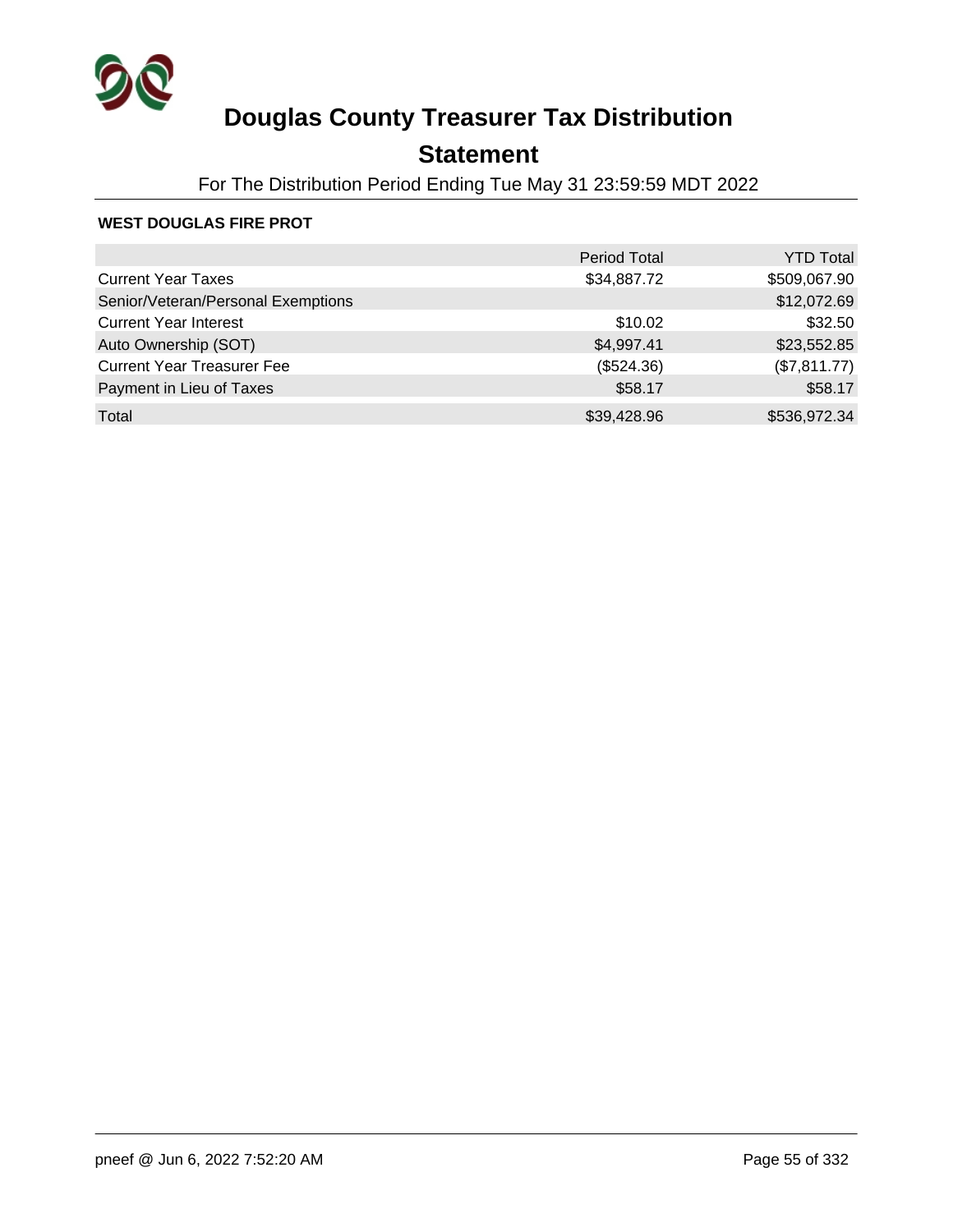

## **Statement**

For The Distribution Period Ending Tue May 31 23:59:59 MDT 2022

#### **JACKSON 105 FIRE PROT**

|                                    | <b>Period Total</b> | <b>YTD Total</b> |
|------------------------------------|---------------------|------------------|
| <b>Current Year Taxes</b>          | \$46,757.07         | \$495,824.46     |
| Senior/Veteran/Personal Exemptions |                     | \$22,803.25      |
| <b>Current Year Interest</b>       | \$74.97             | \$86.48          |
| Auto Ownership (SOT)               | \$5,663.55          | \$26,692.39      |
| <b>Current Year Treasurer Fee</b>  | (\$702.50)          | (\$7,780.21)     |
| Total                              | \$51,793.09         | \$537,626.37     |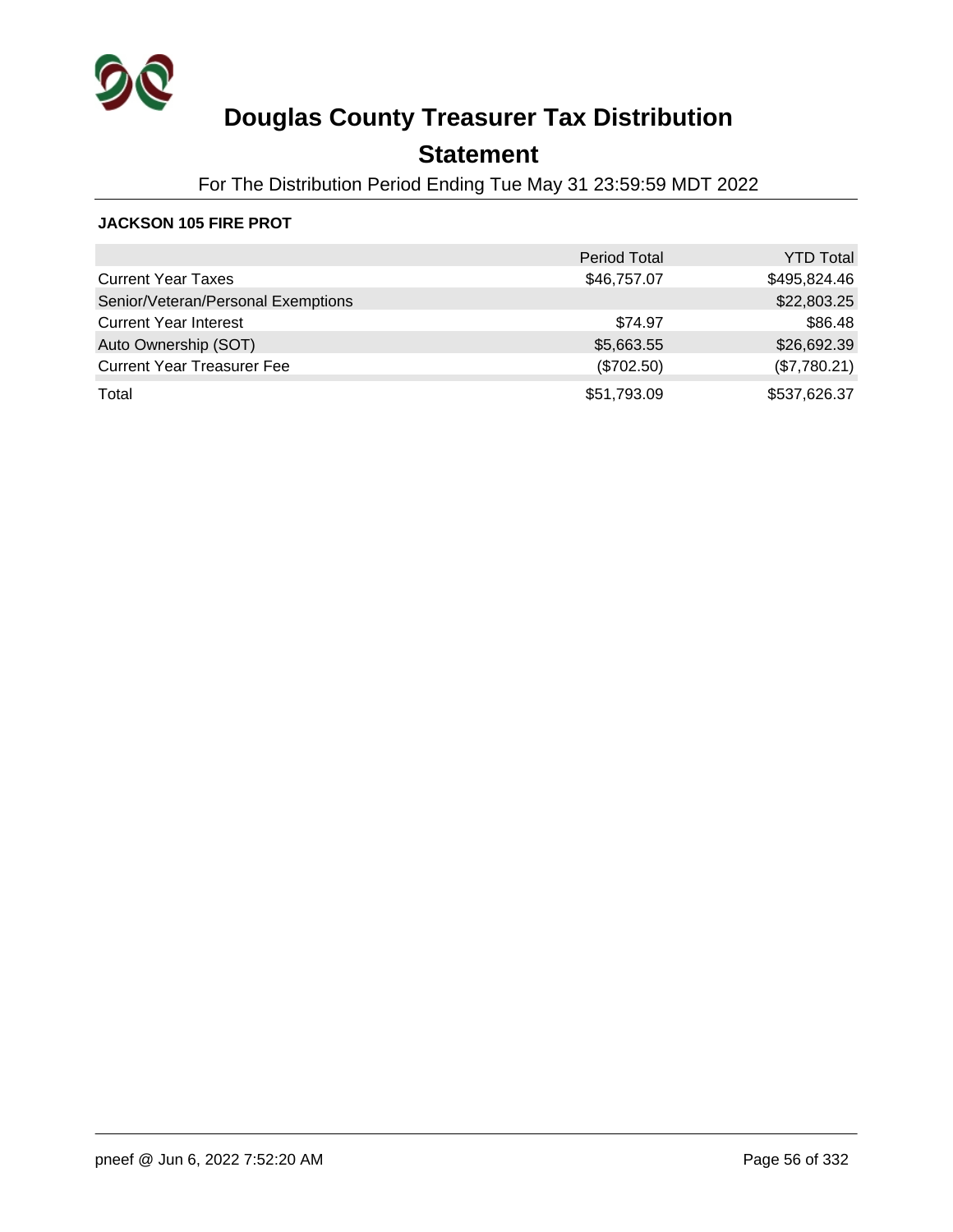

### **Statement**

For The Distribution Period Ending Tue May 31 23:59:59 MDT 2022

### **CASTLE ROCK FIRE**

|                                        | <b>Period Total</b> | <b>YTD Total</b> |
|----------------------------------------|---------------------|------------------|
| <b>Current Year Taxes</b>              | \$212,780.74        | \$758,553.06     |
| Senior/Veteran/Personal Exemptions     |                     | \$14,132.31      |
| <b>Current Year Value Adjustment</b>   |                     | (\$144.13)       |
| <b>Current Year Interest</b>           | \$127.98            | \$153.31         |
| Current Year Interest Value Adjustment |                     | (\$1.44)         |
| Auto Ownership (SOT)                   | \$7,562.85          | \$35,643.83      |
| <b>Current Year Treasurer Fee</b>      | (\$3,193.64)        | (\$11,580.97)    |
| Total                                  | \$217,277.93        | \$796,755.97     |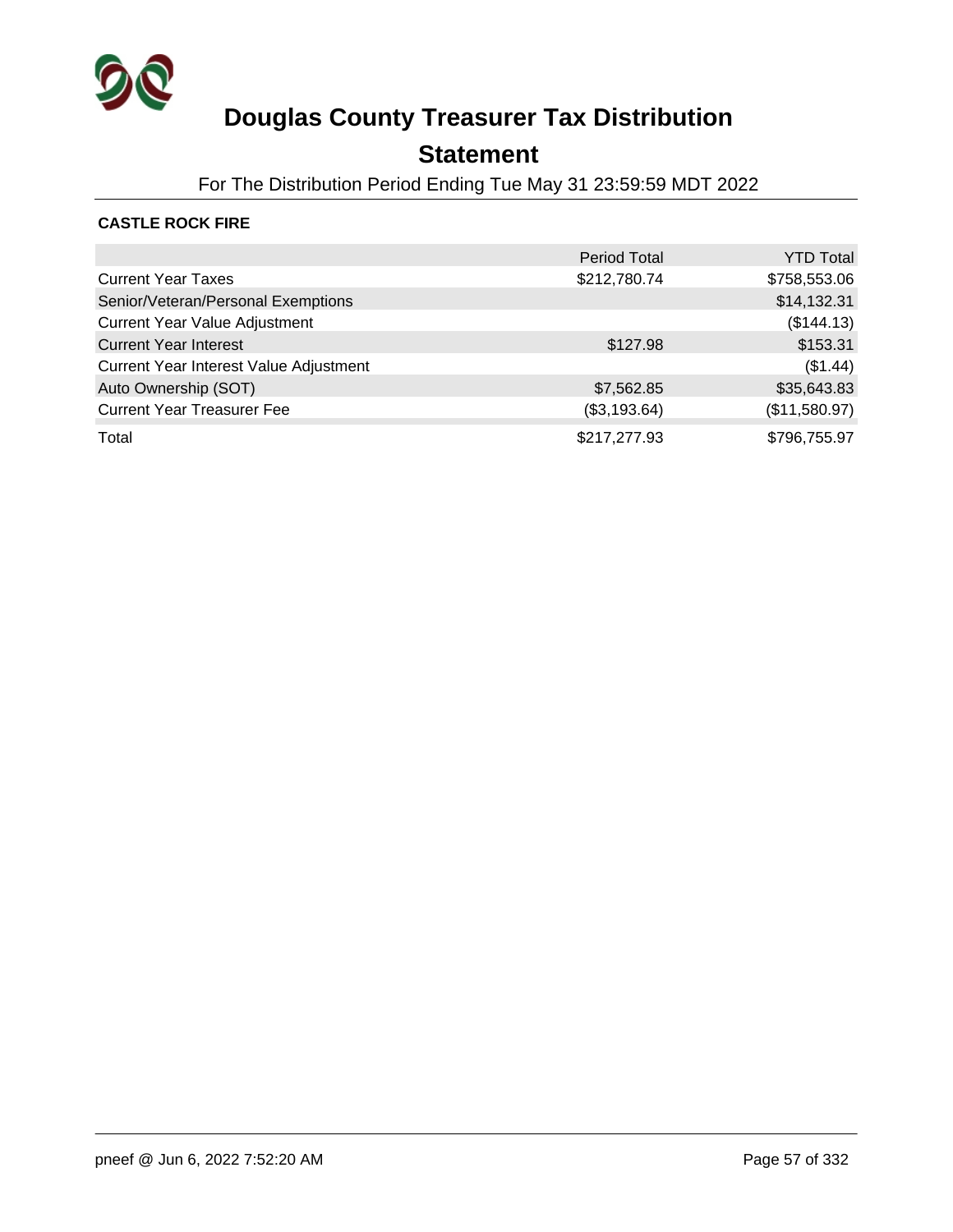

## **Statement**

For The Distribution Period Ending Tue May 31 23:59:59 MDT 2022

### **S SUB PARK & RECREATION**

|                                         | <b>Period Total</b> | <b>YTD Total</b> |
|-----------------------------------------|---------------------|------------------|
| <b>Current Year Taxes</b>               | \$664,889.93        | \$5,223,537.22   |
| <b>Prior Year Taxes</b>                 | \$0.36              | \$0.36           |
| Senior/Veteran/Personal Exemptions      |                     | \$64,059.76      |
| <b>Current Year Value Adjustment</b>    | (\$959.73)          | (\$959.73)       |
| Prior Year Value Adjustment (Abatement) | (\$3,757.03)        | (\$6,904.08)     |
| <b>Current Year Interest</b>            | \$350.45            | \$586.11         |
| <b>Prior Year Interest</b>              | \$1.63              | \$3.26           |
| Current Year Interest Value Adjustment  | (\$10.95)           | (\$10.95)        |
| Prior Year Interest Value Adjustment    | (\$487.92)          | (\$784.61)       |
| Auto Ownership (SOT)                    | \$56,749.89         | \$267,462.96     |
| <b>Current Year Treasurer Fee</b>       | (\$9,964.25)        | (\$79,192.16)    |
| <b>Prior Year Treasurer Fee</b>         | \$56.33             | \$103.51         |
| Total                                   | \$706,868.71        | \$5,467,901.65   |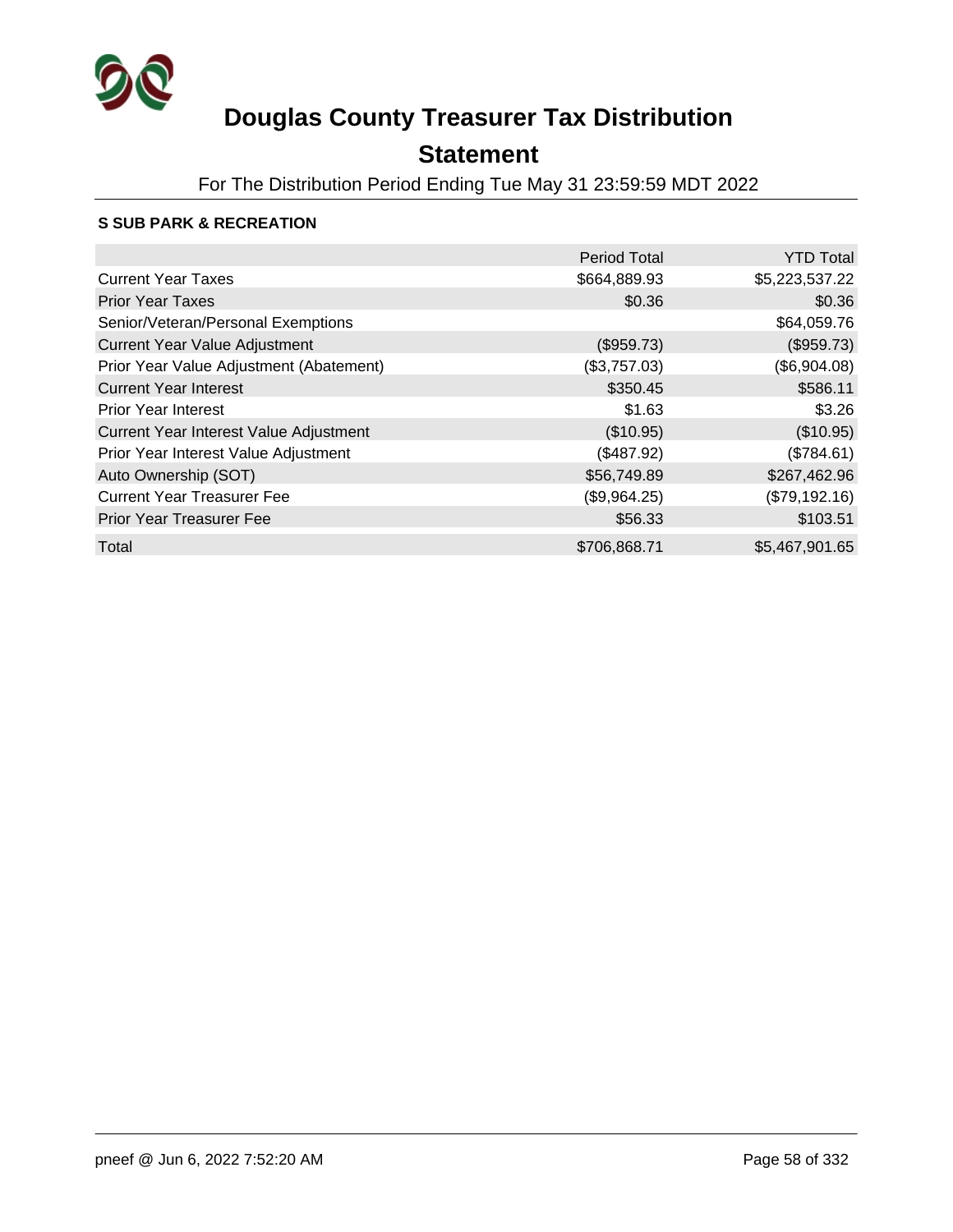

### **Statement**

For The Distribution Period Ending Tue May 31 23:59:59 MDT 2022

### **COTTONWOOD W & S**

|                                         | <b>Period Total</b> | <b>YTD Total</b> |
|-----------------------------------------|---------------------|------------------|
| <b>Current Year Taxes</b>               | \$199,148.51        | \$1,264,401.45   |
| Senior/Veteran/Personal Exemptions      |                     | \$9,547.57       |
| <b>Current Year TIF Expense</b>         | (\$46,354.90)       | (\$127,725.13)   |
| Prior Year Value Adjustment (Abatement) | (\$501.80)          | (\$1,022.18)     |
| <b>Current Year Interest</b>            | \$127.93            | \$178.77         |
| Prior Year Interest Value Adjustment    | (\$10.04)           | (\$114.12)       |
| Auto Ownership (SOT)                    | \$14,555.32         | \$68,599.42      |
| <b>Current Year Treasurer Fee</b>       | (\$2,293.82)        | (\$17,169.10)    |
| Prior Year Treasurer Fee                | \$7.53              | \$15.34          |
| Total                                   | \$164,678.73        | \$1,196,712.02   |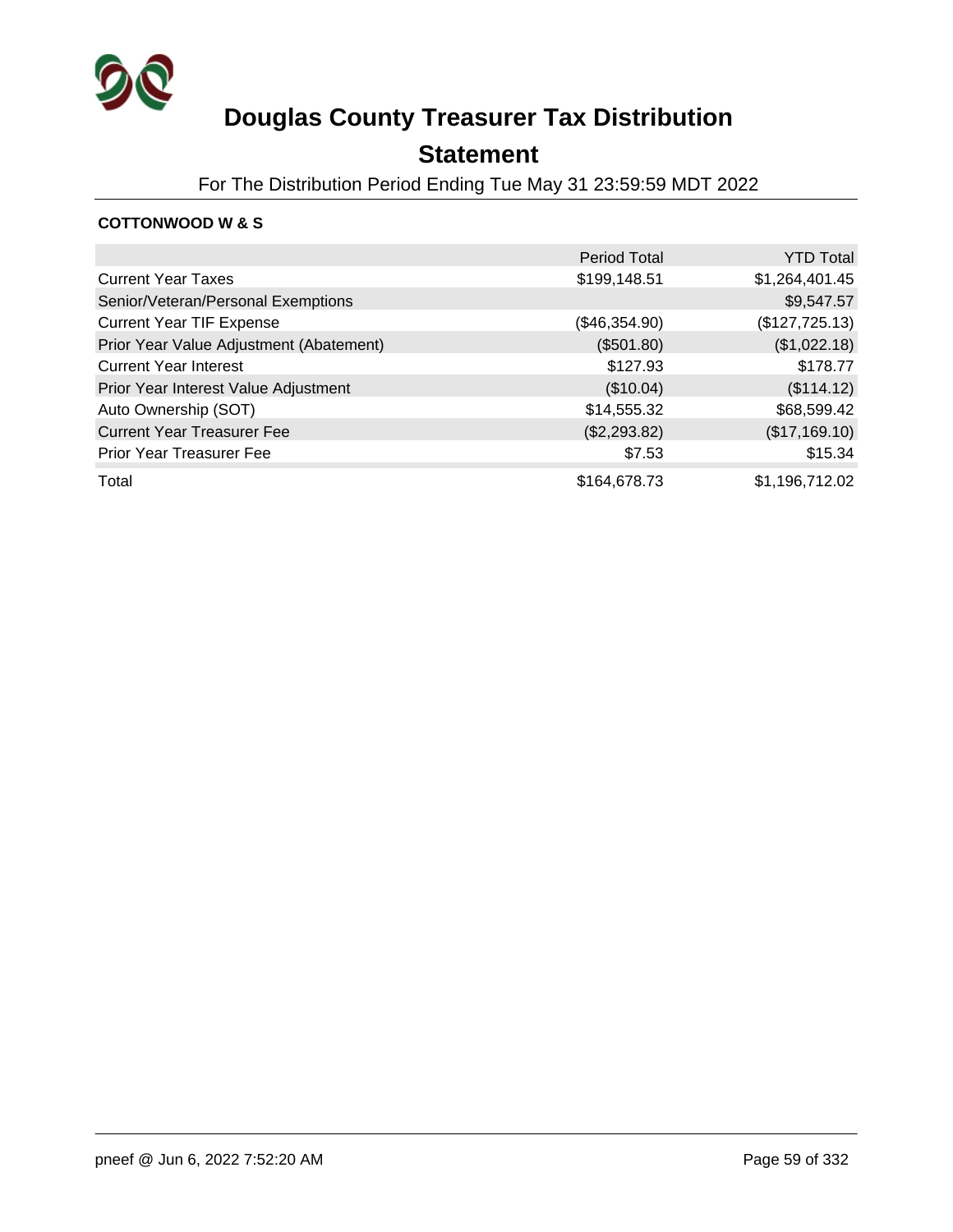

## **Statement**

For The Distribution Period Ending Tue May 31 23:59:59 MDT 2022

#### **INVERNESS METRO IMP**

|                                    | <b>Period Total</b> | <b>YTD Total</b> |
|------------------------------------|---------------------|------------------|
| <b>Current Year Taxes</b>          | \$58,874.12         | \$485,887.13     |
| Senior/Veteran/Personal Exemptions |                     | \$2,195.00       |
| <b>Current Year Interest</b>       | \$55.81             | \$55.81          |
| <b>Prior Year Interest</b>         |                     | \$16.38          |
| Auto Ownership (SOT)               | \$4,950.03          | \$23,329.57      |
| <b>Current Year Treasurer Fee</b>  | (\$883.93)          | (\$7,289.19)     |
| <b>Prior Year Treasurer Fee</b>    |                     | (\$0.24)         |
| Total                              | \$62,996.03         | \$504,194.46     |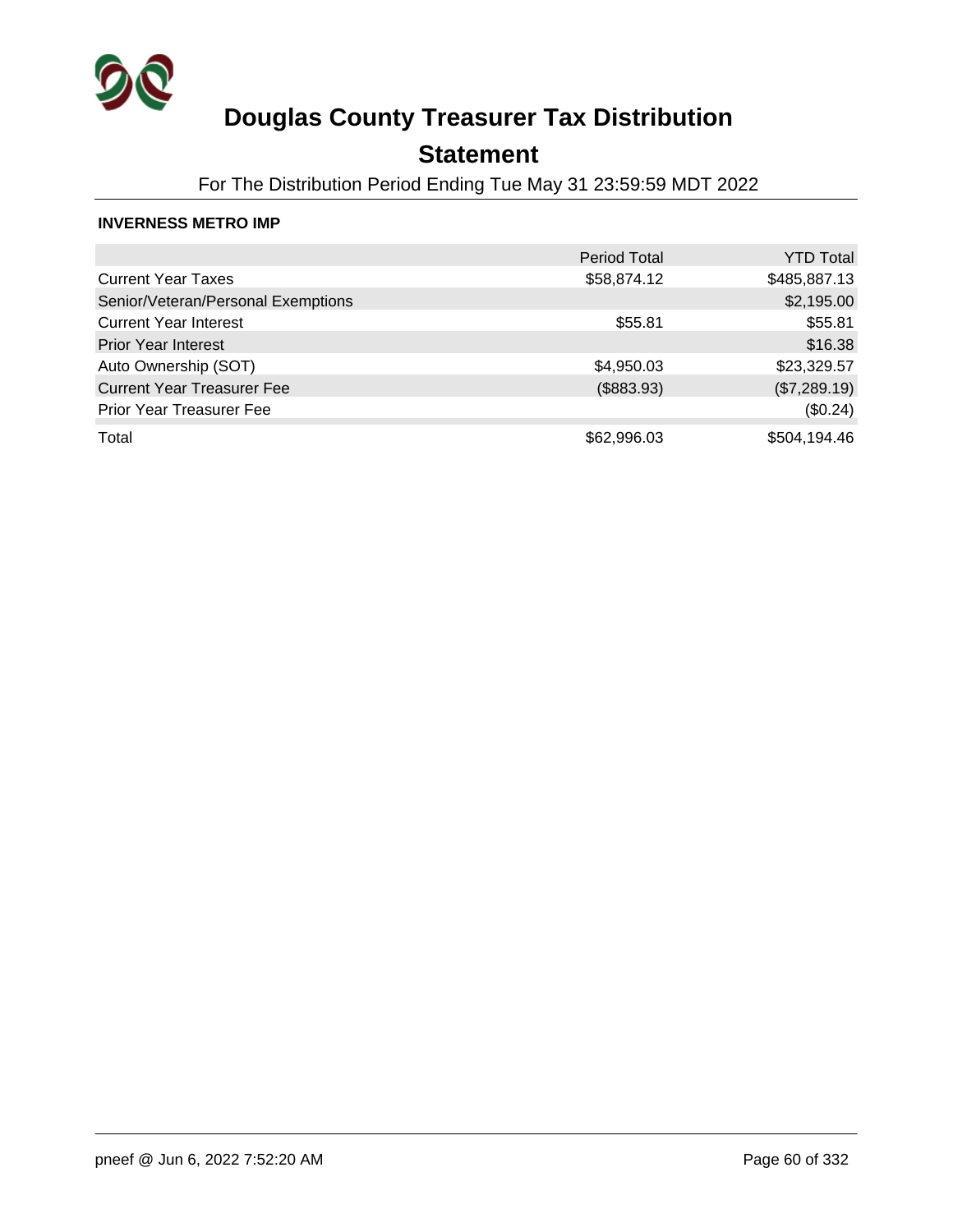

## **Statement**

For The Distribution Period Ending Tue May 31 23:59:59 MDT 2022

#### **PERRY PARK WATER**

|       | <b>Period Total</b> | otal   |
|-------|---------------------|--------|
| Total | \$0.00              | \$0.00 |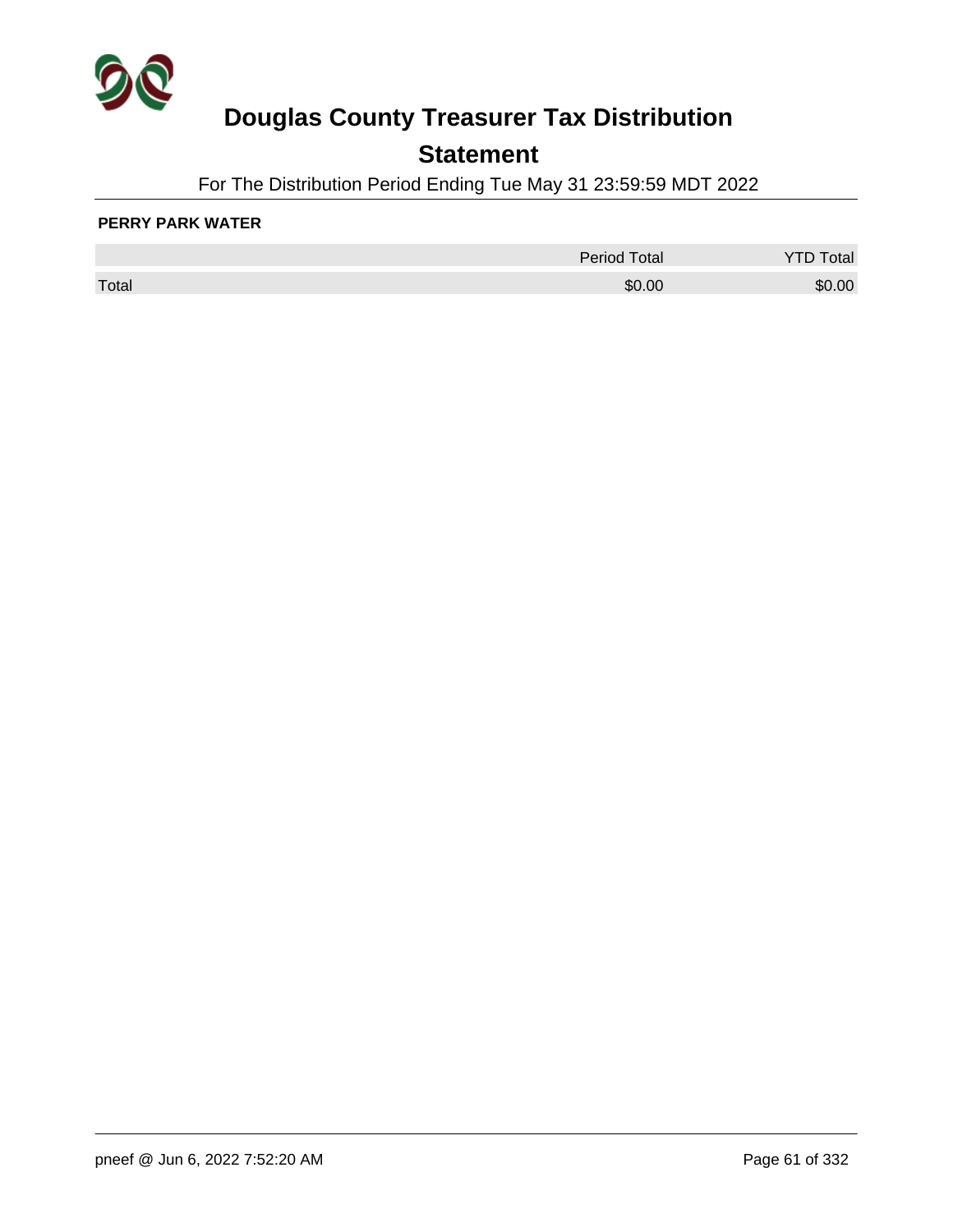

## **Statement**

For The Distribution Period Ending Tue May 31 23:59:59 MDT 2022

#### **NORTH DC W & S DISTRICT**

|                                         | <b>Period Total</b> | <b>YTD Total</b> |
|-----------------------------------------|---------------------|------------------|
| <b>Current Year Taxes</b>               | \$96,348.11         | \$793,029.09     |
| Senior/Veteran/Personal Exemptions      |                     | \$15,968.78      |
| Prior Year Value Adjustment (Abatement) |                     | (\$1,167.26)     |
| <b>Current Year Interest</b>            | \$137.60            | \$165.21         |
| Prior Year Interest Value Adjustment    |                     | (\$163.42)       |
| Auto Ownership (SOT)                    | \$9,654.77          | \$45,503.06      |
| <b>Current Year Treasurer Fee</b>       | (\$1,447.26)        | (\$12,120.34)    |
| <b>Prior Year Treasurer Fee</b>         |                     | \$17.51          |
| Total                                   | \$104,693.22        | \$841,232.63     |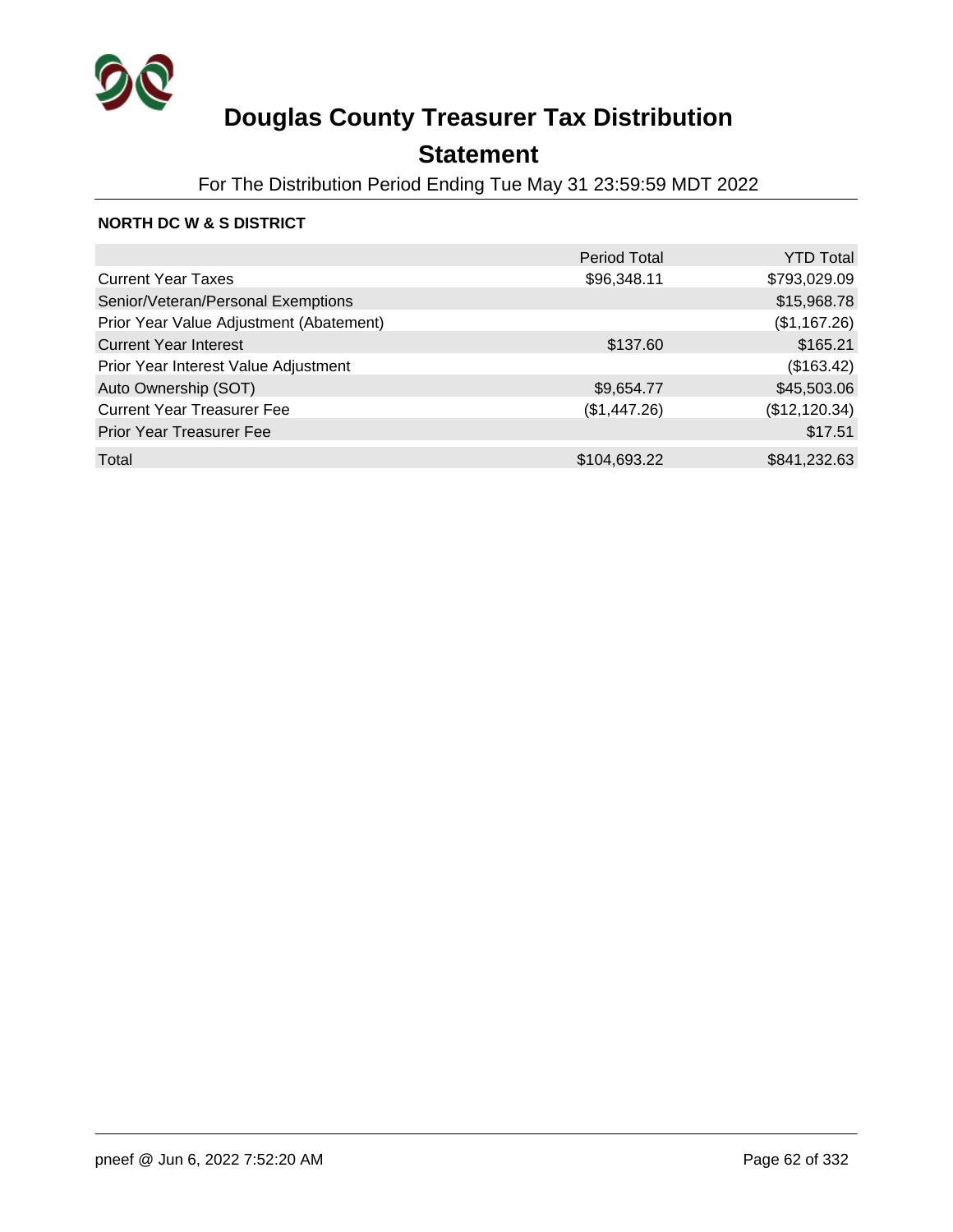

### **Statement**

For The Distribution Period Ending Tue May 31 23:59:59 MDT 2022

#### **MIRABELLE METRO DIST #1**

|                                   | <b>Period Total</b> | <b>YTD Total</b> |
|-----------------------------------|---------------------|------------------|
| <b>Current Year Taxes</b>         | \$9,744.00          | \$9,744.00       |
| Auto Ownership (SOT)              | \$75.67             | \$356.65         |
| <b>Current Year Treasurer Fee</b> | (\$146.16)          | (\$146.16)       |
| Total                             | \$9,673.51          | \$9,954.49       |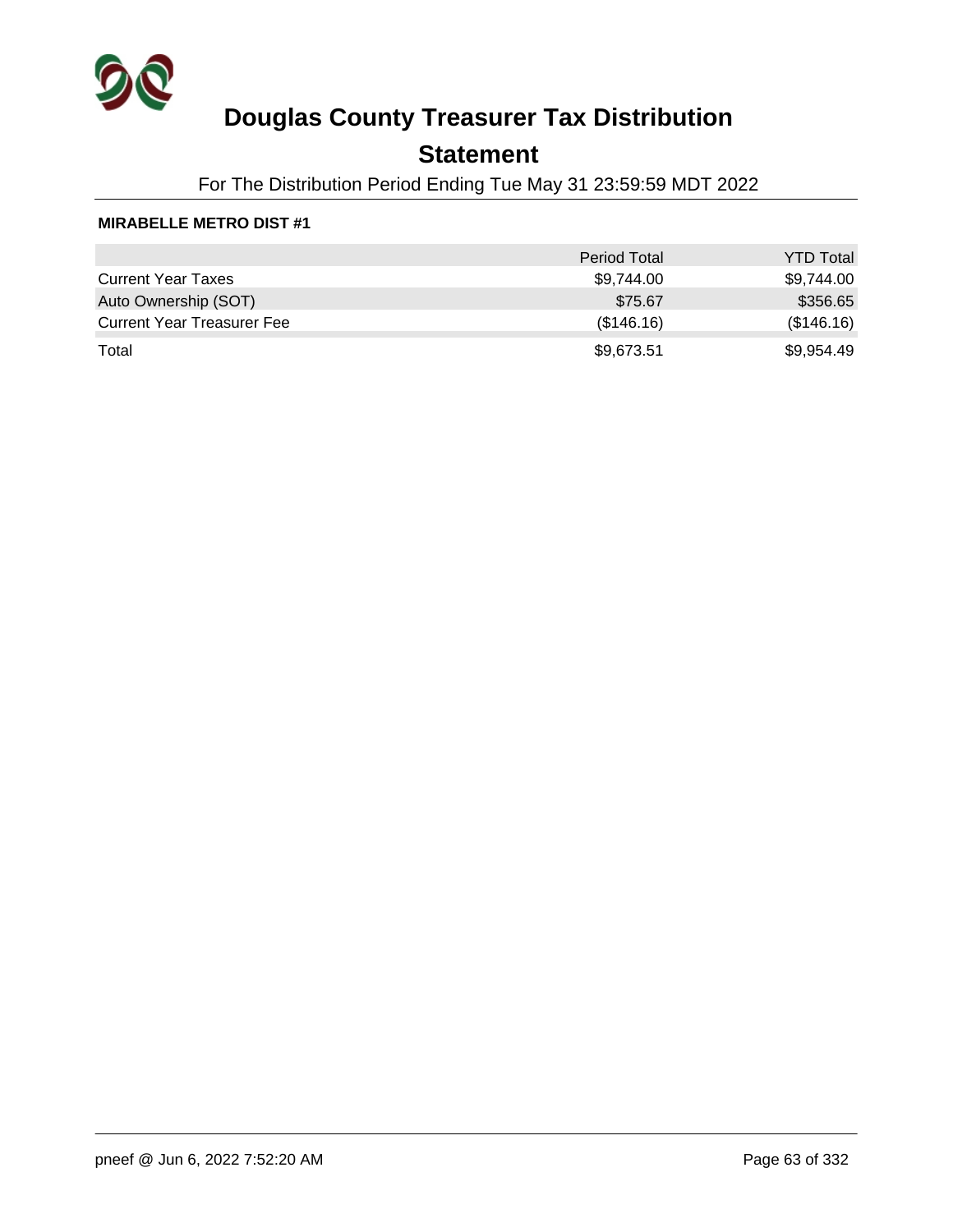

### **Statement**

For The Distribution Period Ending Tue May 31 23:59:59 MDT 2022

#### **CENTENNIAL W & S**

|       | <b>Period Total</b> | Total  |
|-------|---------------------|--------|
| Total | \$0.00              | \$0.00 |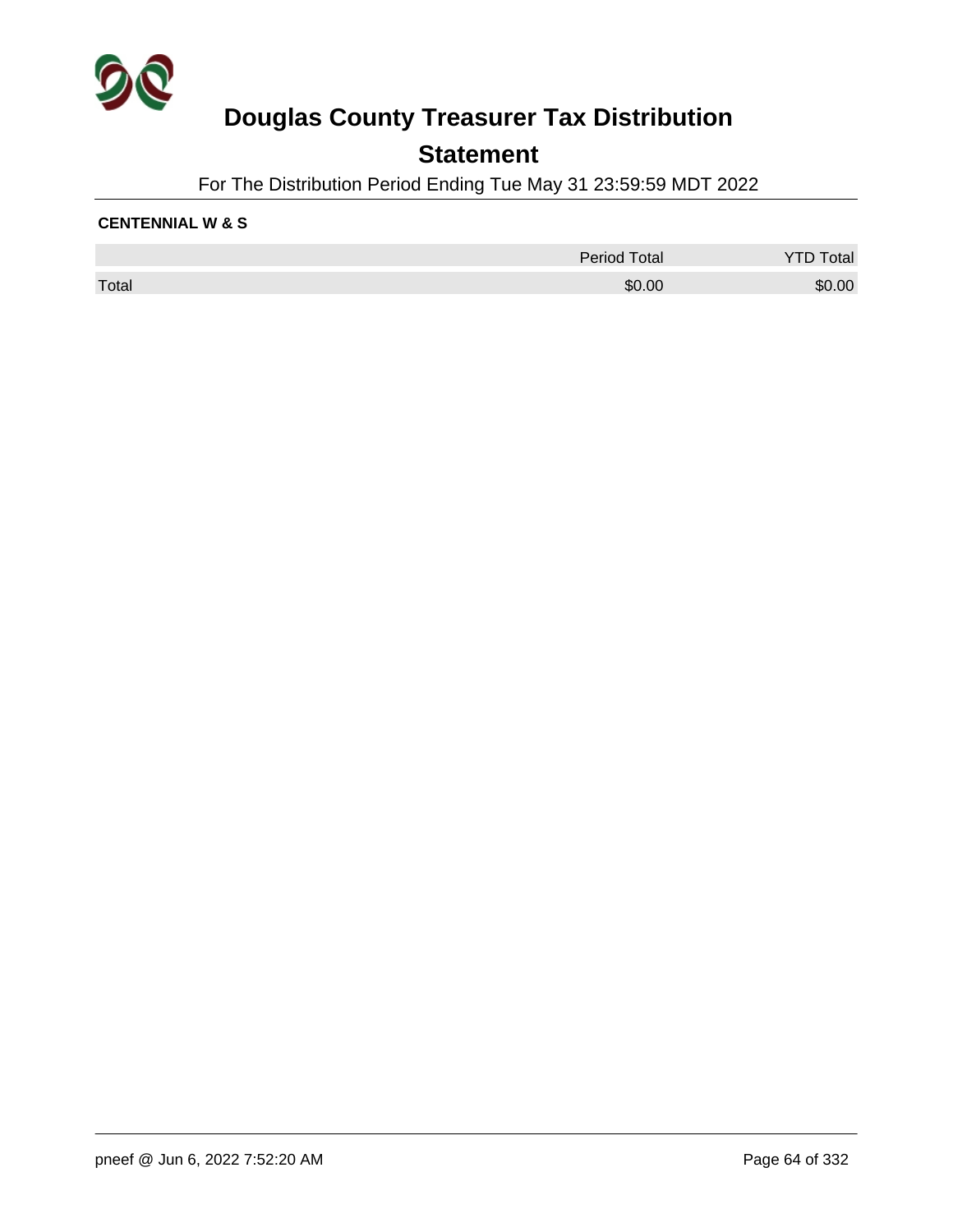

## **Statement**

For The Distribution Period Ending Tue May 31 23:59:59 MDT 2022

### **COTTONWOOD METRO DISTRICT**

|                                    | <b>Period Total</b> | <b>YTD Total</b> |
|------------------------------------|---------------------|------------------|
| <b>Current Year Taxes</b>          | \$74,472.97         | \$500,264.34     |
| Senior/Veteran/Personal Exemptions |                     | \$5,839.46       |
| <b>Current Year TIF Expense</b>    | (\$23,555.64)       | (\$50,080.73)    |
| <b>Current Year Interest</b>       | \$15.73             | \$30.51          |
| Auto Ownership (SOT)               | \$5,939.55          | \$27,993.17      |
| <b>Current Year Treasurer Fee</b>  | (\$764.00)          | (\$6,835.01)     |
| Total                              | \$56,108.61         | \$477,211.74     |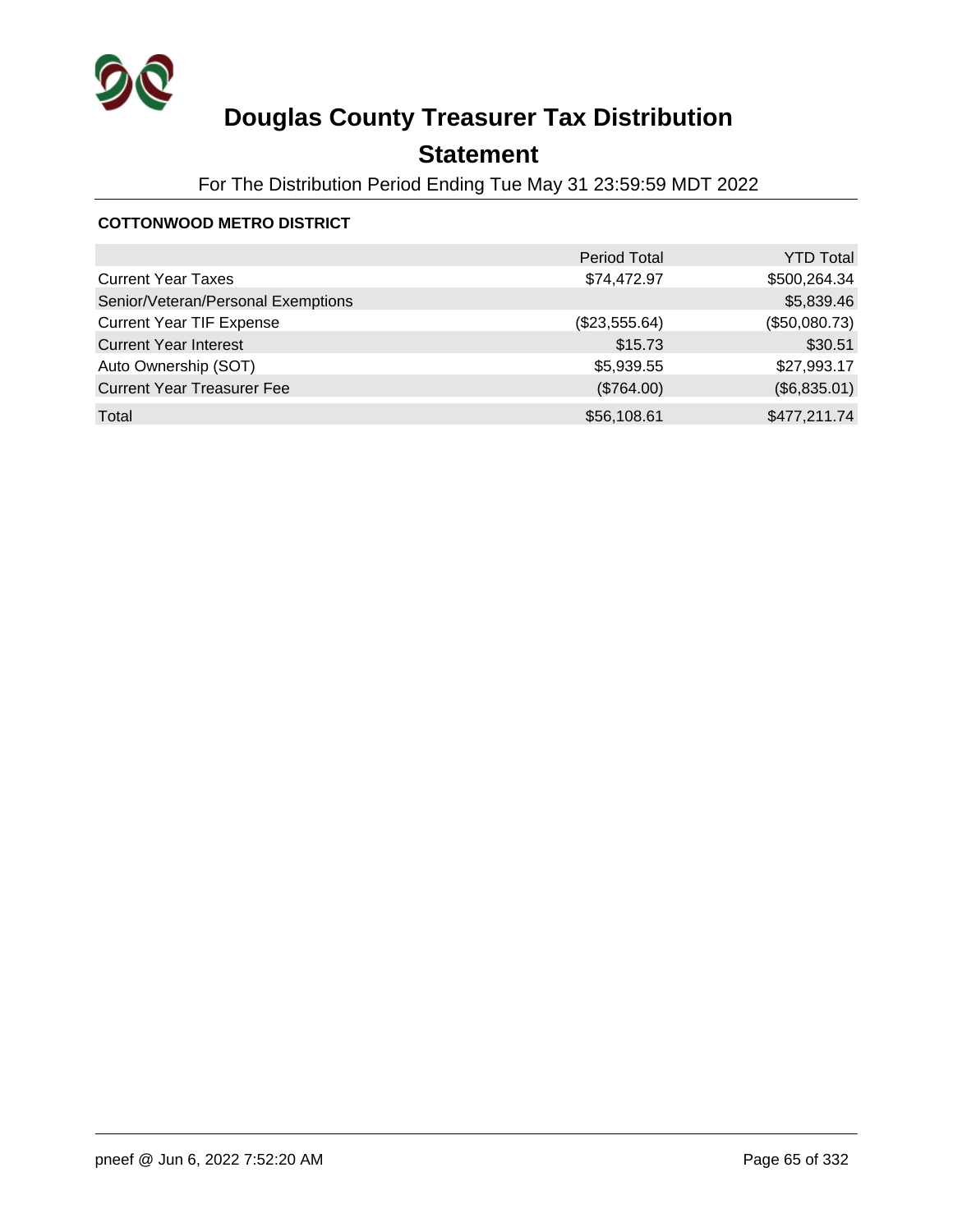

## **Statement**

For The Distribution Period Ending Tue May 31 23:59:59 MDT 2022

#### **PARK MEADOWS METRO DIST**

|                                        | <b>Period Total</b> | <b>YTD Total</b> |
|----------------------------------------|---------------------|------------------|
| <b>Current Year Taxes</b>              | \$213,236.22        | \$1,782,104.66   |
| <b>Prior Year Taxes</b>                | \$0.39              | \$486.89         |
| Senior/Veteran/Personal Exemptions     |                     | \$27,429.74      |
| <b>Current Year Value Adjustment</b>   | (\$249.93)          | (\$249.93)       |
| <b>Current Year Interest</b>           | \$227.71            | \$272.87         |
| <b>Prior Year Interest</b>             | \$2.02              | \$82.73          |
| Current Year Interest Value Adjustment | (\$2.43)            | (\$2.43)         |
| Auto Ownership (SOT)                   | \$20,157.34         | \$95,001.80      |
| <b>Current Year Treasurer Fee</b>      | (\$3,198.22)        | (\$27,067.01)    |
| <b>Prior Year Treasurer Fee</b>        | (\$0.03)            | (\$8.54)         |
| Total                                  | \$230,173.07        | \$1,878,050.78   |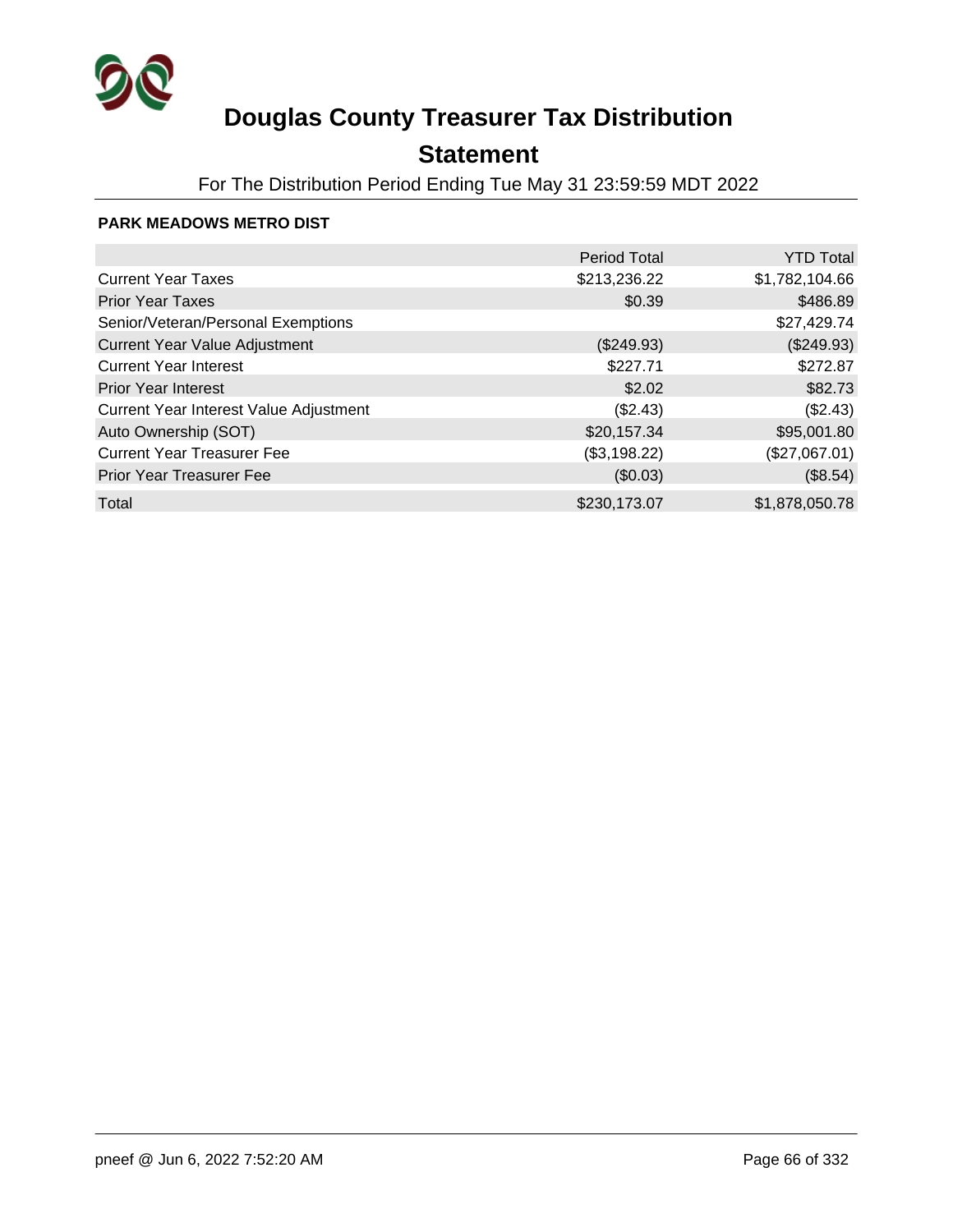

### **Statement**

For The Distribution Period Ending Tue May 31 23:59:59 MDT 2022

#### **STONEGATE NORTH VILLAGES METRO DISTRICT**

|                                    | <b>Period Total</b> | <b>YTD Total</b> |
|------------------------------------|---------------------|------------------|
| <b>Current Year Taxes</b>          | \$321,615.31        | \$1,782,148.09   |
| Senior/Veteran/Personal Exemptions |                     | \$28,676.04      |
| <b>Current Year Interest</b>       | \$49.13             | \$107.23         |
| Auto Ownership (SOT)               | \$20,400.08         | \$96,145.84      |
| <b>Current Year Treasurer Fee</b>  | (\$4,824.96)        | (\$27,138.77)    |
| Total                              | \$337,239.56        | \$1,879,938.43   |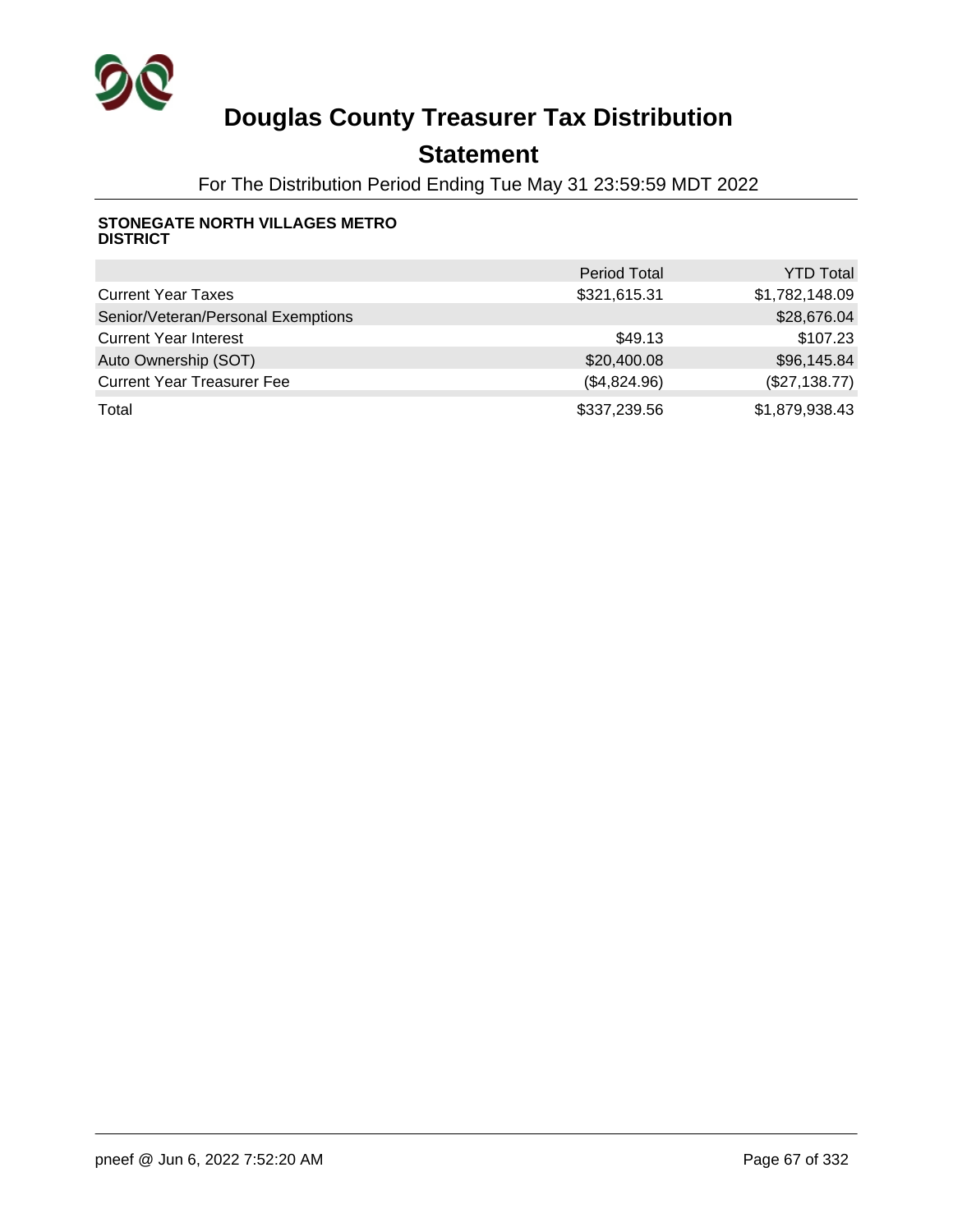

## **Statement**

For The Distribution Period Ending Tue May 31 23:59:59 MDT 2022

#### **STONEGATE VLG METRO DIST**

|                                    | <b>Period Total</b> | <b>YTD Total</b> |
|------------------------------------|---------------------|------------------|
| <b>Current Year Taxes</b>          | \$241,980.63        | \$1,893,730.49   |
| Senior/Veteran/Personal Exemptions |                     | \$68,776.49      |
| <b>Current Year Interest</b>       | \$69.81             | \$131.05         |
| Auto Ownership (SOT)               | \$22,399.10         | \$105,567.26     |
| <b>Current Year Treasurer Fee</b>  | (\$3,630.72)        | (\$29,380.71)    |
| Total                              | \$260,818.82        | \$2,038,824.58   |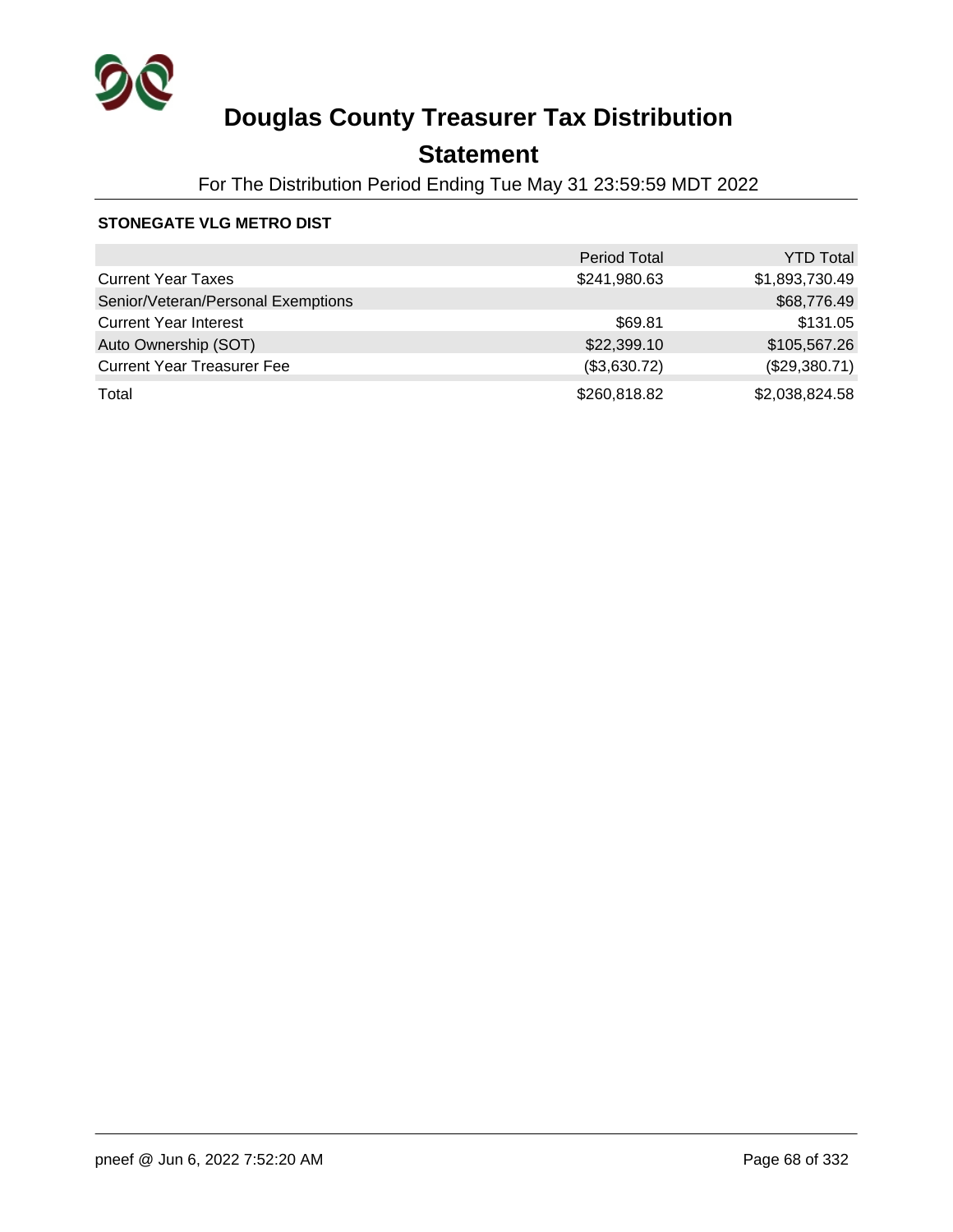

## **Statement**

For The Distribution Period Ending Tue May 31 23:59:59 MDT 2022

#### **E-470 PUBLIC HWY AUTHORITY**

|       | <b>Period Total</b> | otal<br>້ |
|-------|---------------------|-----------|
| Total | \$0.00              | \$0.00    |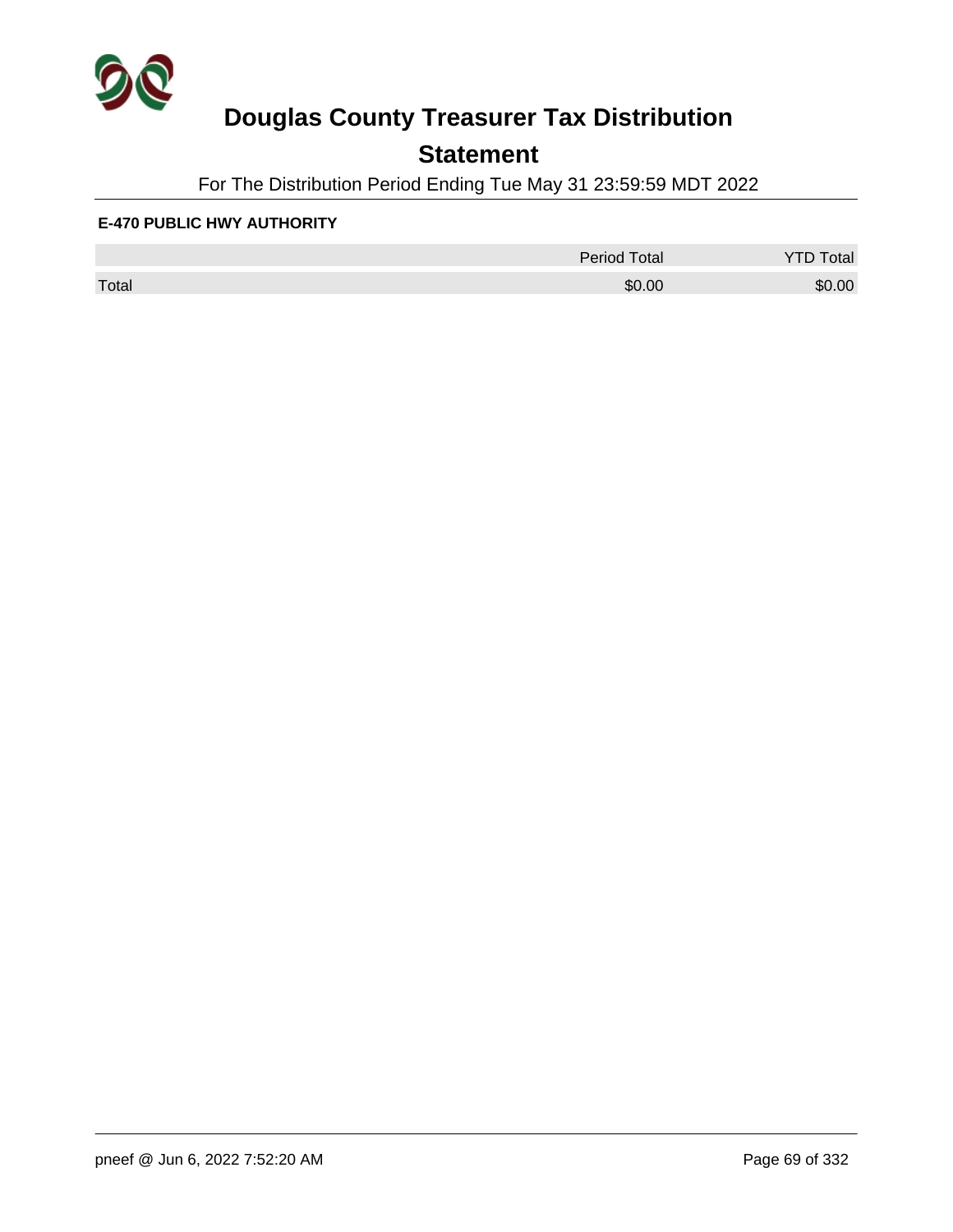

## **Statement**

For The Distribution Period Ending Tue May 31 23:59:59 MDT 2022

### **CASTLE PINES NORTH METRO**

|                                         | <b>Period Total</b> | <b>YTD Total</b> |
|-----------------------------------------|---------------------|------------------|
| <b>Current Year Taxes</b>               | \$193,153.14        | \$2,173,191.66   |
| Senior/Veteran/Personal Exemptions      |                     | \$57,079.54      |
| Prior Year Value Adjustment (Abatement) |                     | (\$1,656.99)     |
| <b>Current Year Interest</b>            | \$237.84            | \$938.55         |
| Prior Year Interest Value Adjustment    |                     | (\$123.64)       |
| Auto Ownership (SOT)                    | \$25,816.97         | \$121,675.71     |
| <b>Current Year Treasurer Fee</b>       | (\$2,900.87)        | (\$33,439.98)    |
| <b>Prior Year Treasurer Fee</b>         |                     | \$24.85          |
| Total                                   | \$216,307.08        | \$2,317,689.70   |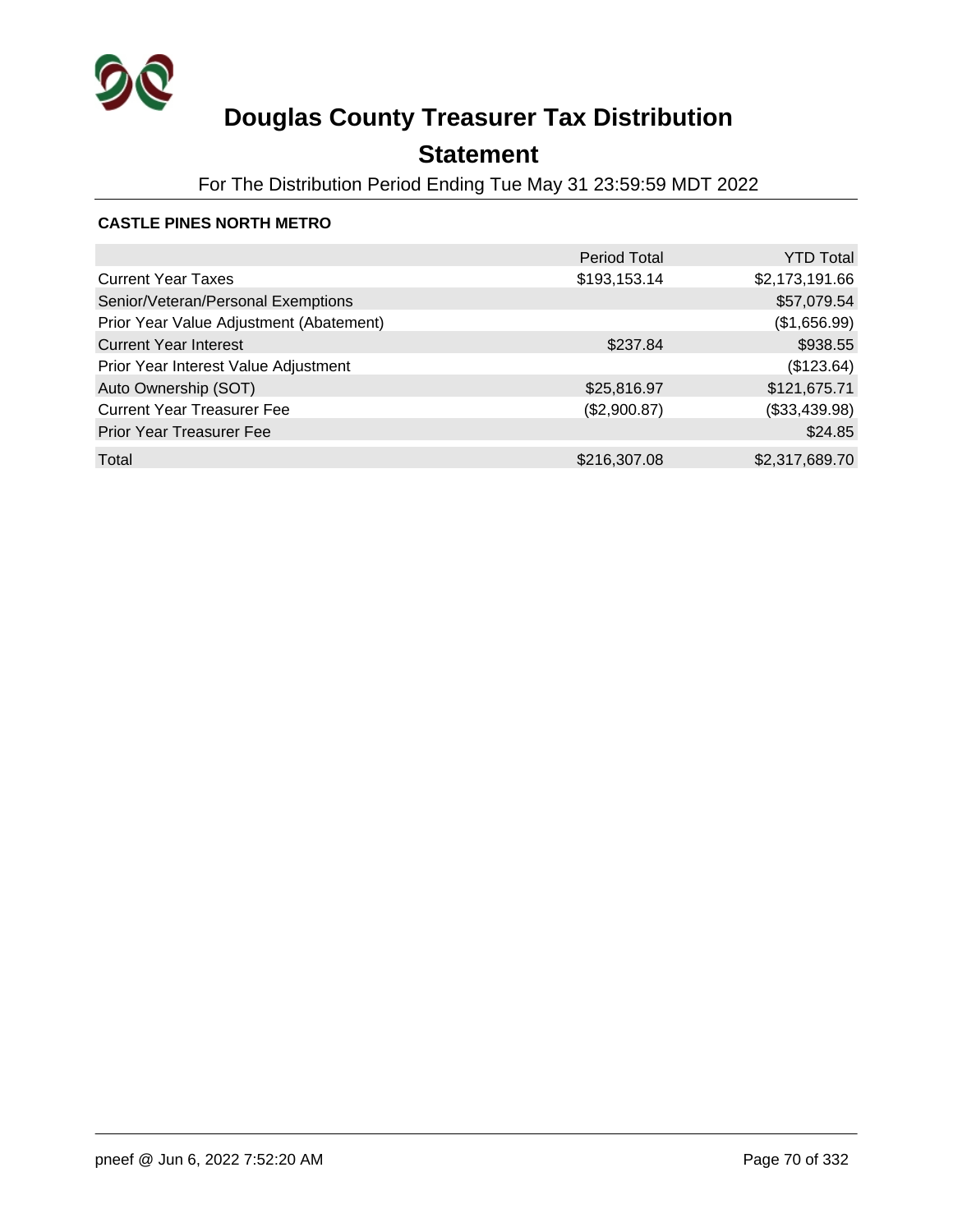

## **Statement**

For The Distribution Period Ending Tue May 31 23:59:59 MDT 2022

### **FOUNDERS VILLAGE METRO DIST**

|                                    | <b>Period Total</b> | <b>YTD Total</b> |
|------------------------------------|---------------------|------------------|
| <b>Current Year Taxes</b>          | \$270,872.37        | \$3,400,940.48   |
| Senior/Veteran/Personal Exemptions |                     | \$92,863.49      |
| <b>Current Year Interest</b>       | \$253.85            | \$448.49         |
| Auto Ownership (SOT)               | \$44,520.65         | \$209,826.41     |
| <b>Current Year Treasurer Fee</b>  | (\$4,066.91)        | (\$52,390.45)    |
| Total                              | \$311,579.96        | \$3,651,688.42   |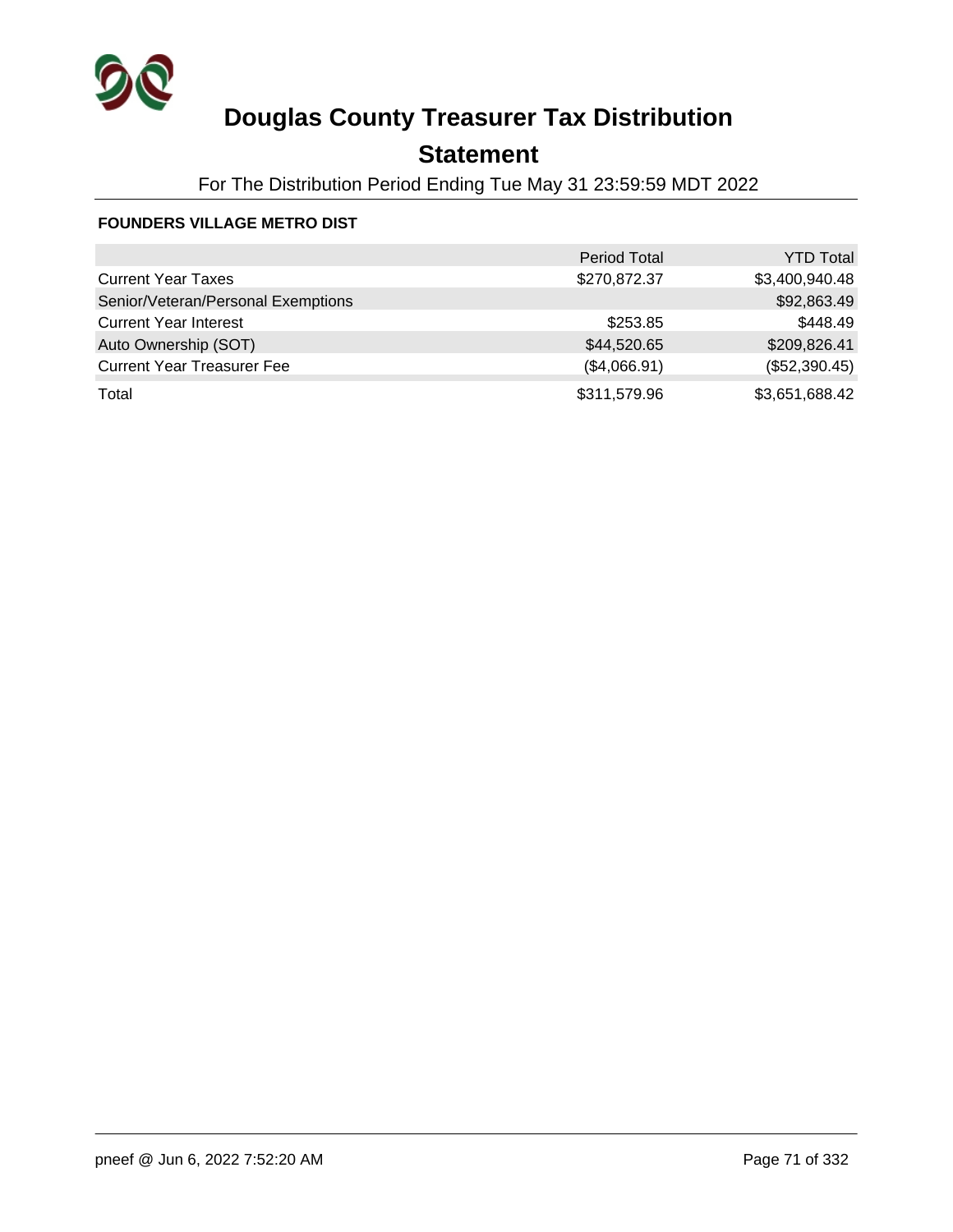

## **Statement**

For The Distribution Period Ending Tue May 31 23:59:59 MDT 2022

#### **CASTLEWOOD RANCH METRO**

|                                    | <b>Period Total</b> | <b>YTD Total</b> |
|------------------------------------|---------------------|------------------|
| <b>Current Year Taxes</b>          | \$78,370.90         | \$1,046,653.05   |
| Senior/Veteran/Personal Exemptions |                     | \$18,591.64      |
| <b>Current Year Interest</b>       | \$34.29             | \$62.72          |
| Auto Ownership (SOT)               | \$13,695.17         | \$64,545.51      |
| <b>Current Year Treasurer Fee</b>  | (\$1,176.08)        | (\$15,979.65)    |
| Total                              | \$90,924.28         | \$1,113,873.27   |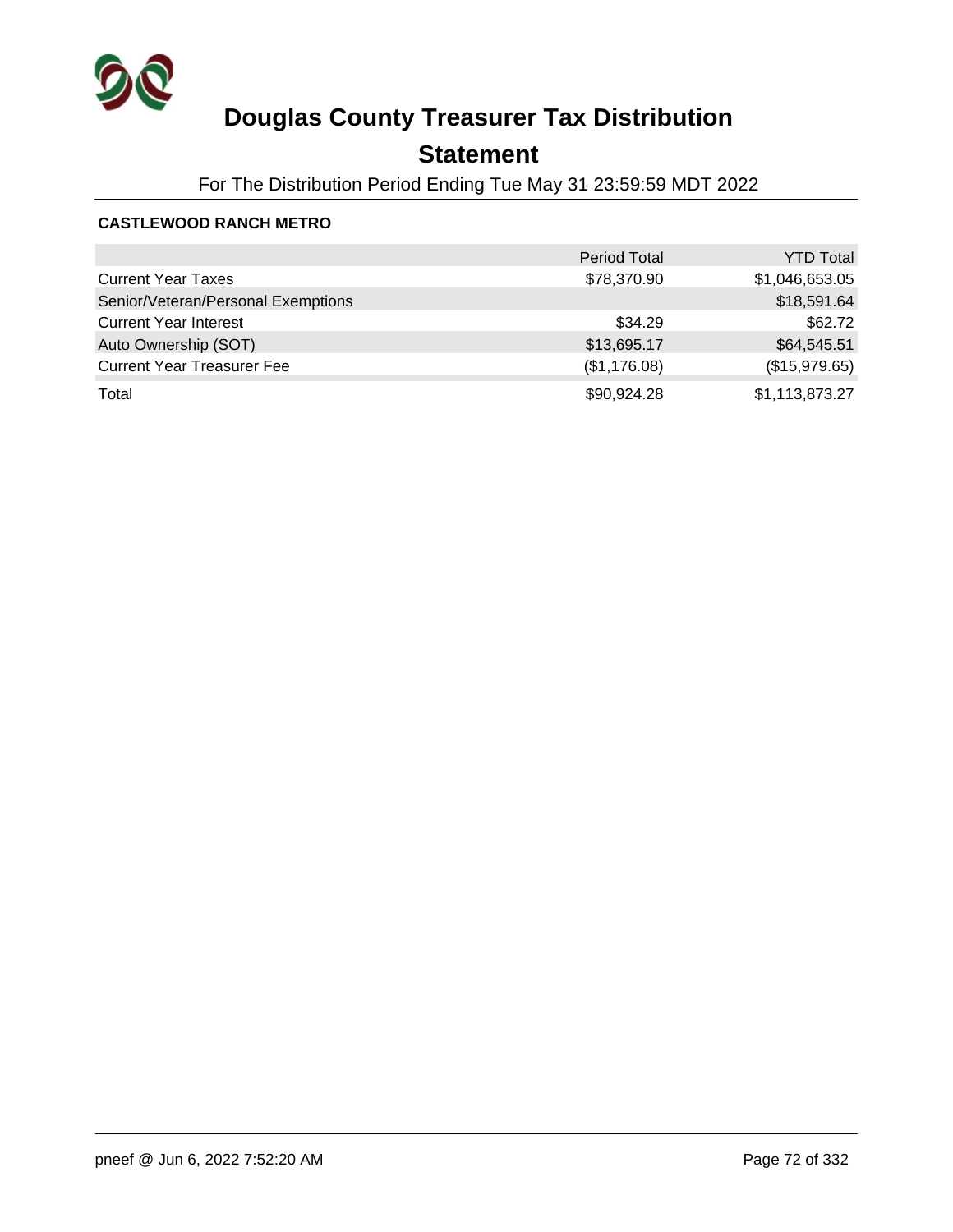

## **Statement**

For The Distribution Period Ending Tue May 31 23:59:59 MDT 2022

|                                    | <b>Period Total</b> | <b>YTD Total</b> |
|------------------------------------|---------------------|------------------|
| <b>Current Year Taxes</b>          | \$491.62            | \$3,701.74       |
| Senior/Veteran/Personal Exemptions |                     | \$127.61         |
| Auto Ownership (SOT)               | \$41.67             | \$196.38         |
| <b>Current Year Treasurer Fee</b>  | (\$7.37)            | (\$57.42)        |
| Total                              | \$525.92            | \$3,968.31       |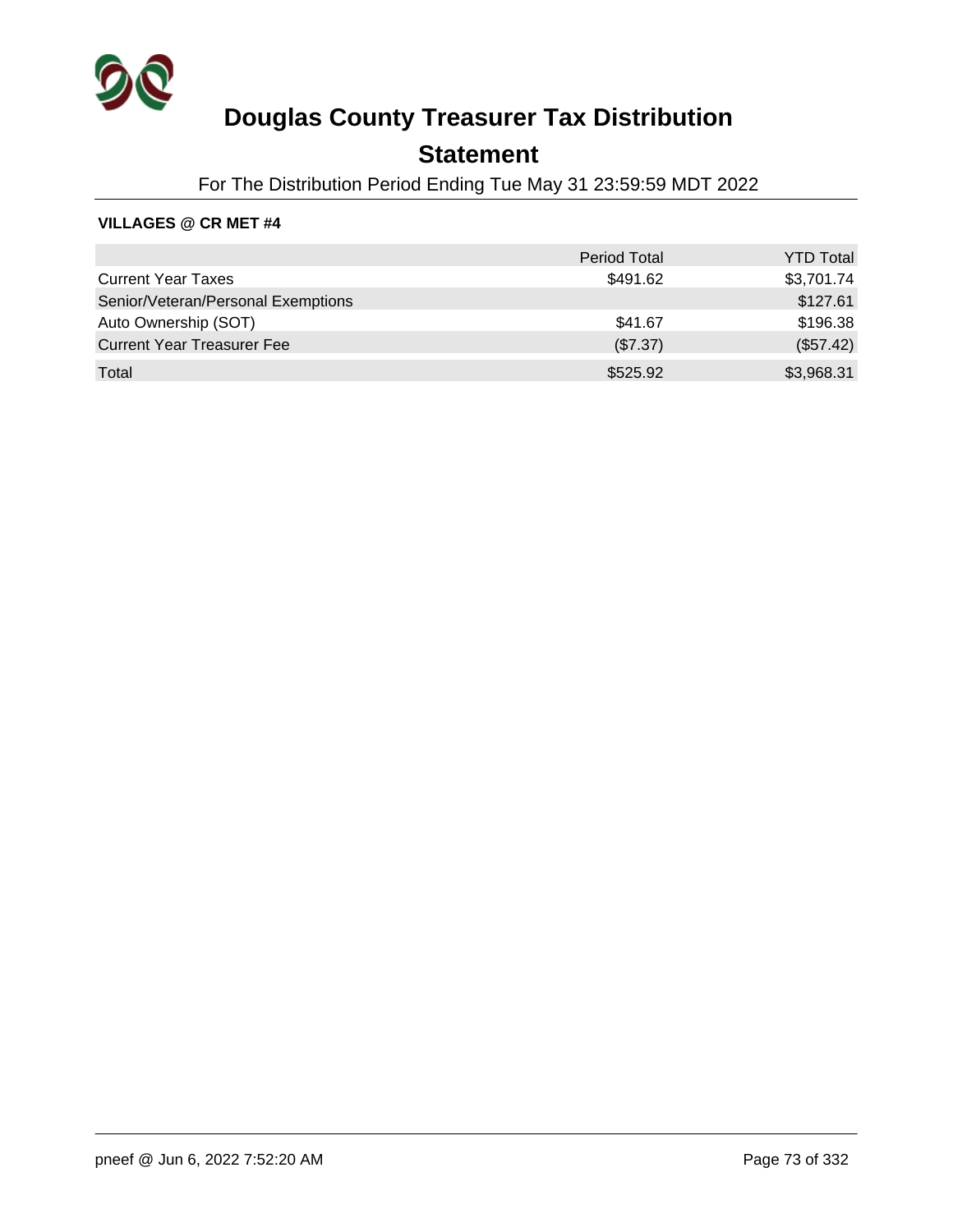

## **Statement**

For The Distribution Period Ending Tue May 31 23:59:59 MDT 2022

|                                    | <b>Period Total</b> | <b>YTD Total</b> |
|------------------------------------|---------------------|------------------|
| <b>Current Year Taxes</b>          | \$171,719.48        | \$1,827,638.50   |
| Senior/Veteran/Personal Exemptions |                     | \$14,653.65      |
| <b>Current Year Interest</b>       | \$69.89             | \$134.29         |
| Auto Ownership (SOT)               | \$23,718.31         | \$111,784.72     |
| <b>Current Year Treasurer Fee</b>  | (\$2,576.87)        | (\$27,636.39)    |
| Total                              | \$192,930.81        | \$1,926,574.77   |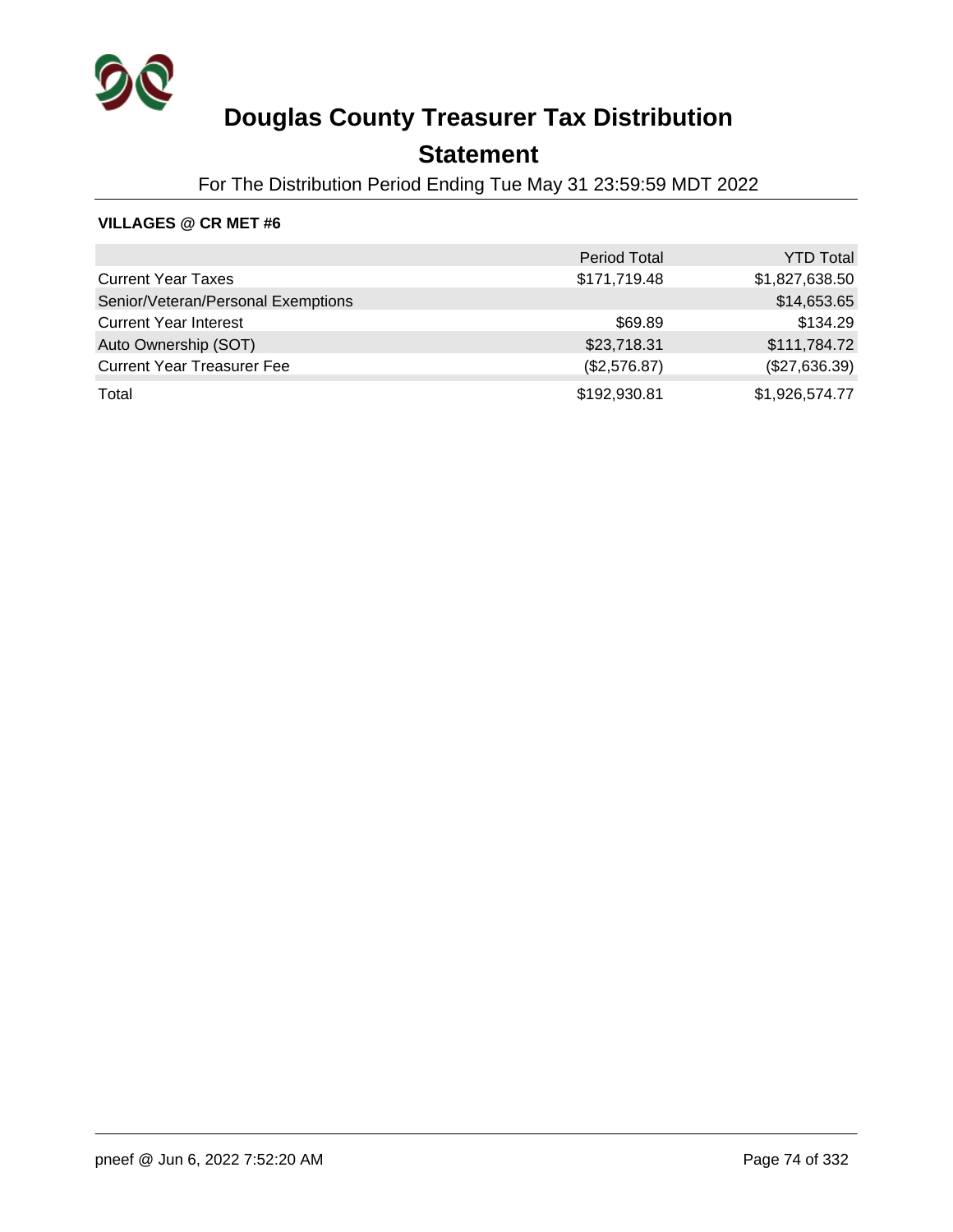

## **Statement**

For The Distribution Period Ending Tue May 31 23:59:59 MDT 2022

|       | <b>Period Total</b> | otal   |
|-------|---------------------|--------|
| Total | \$0.00              | \$0.00 |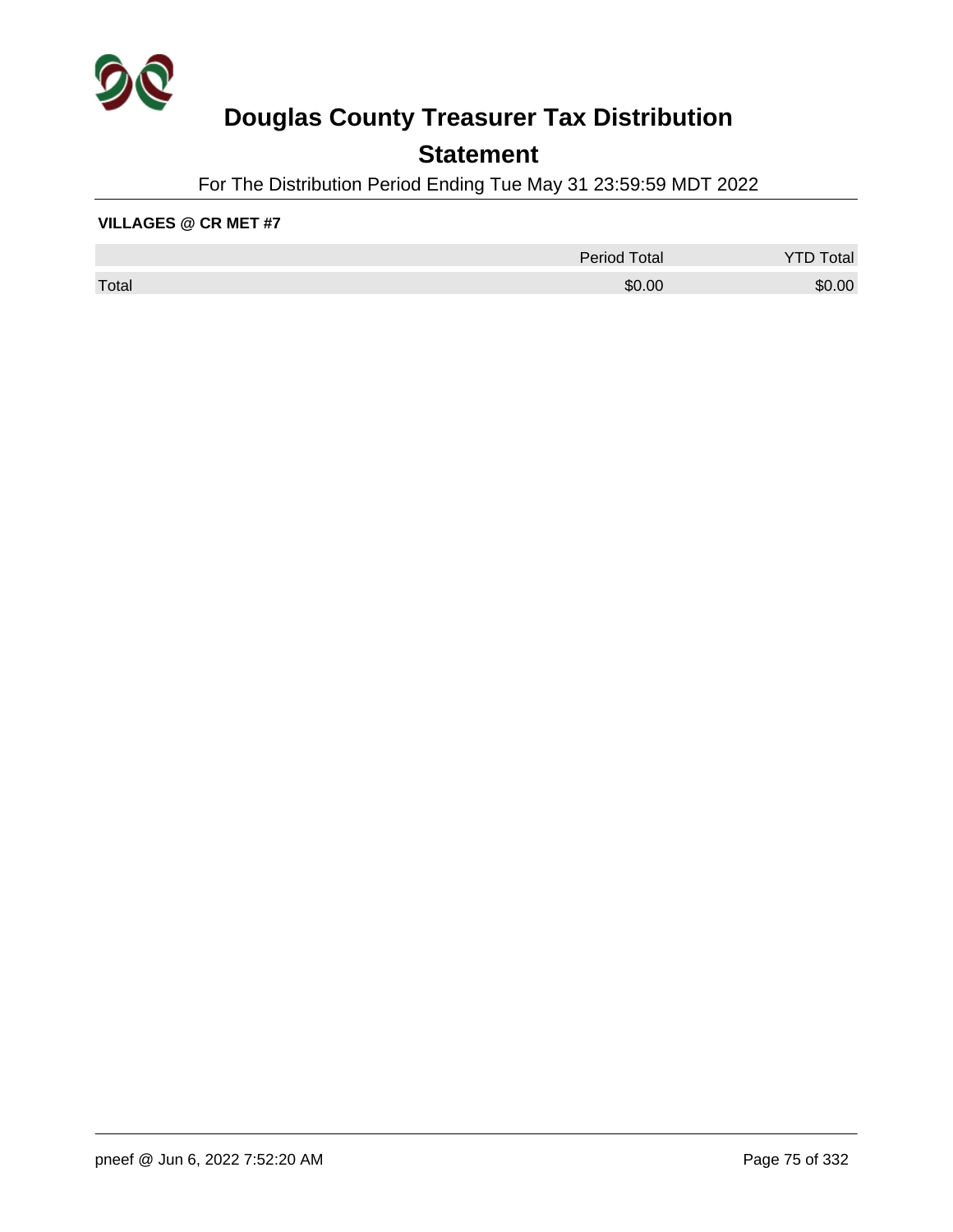

## **Statement**

For The Distribution Period Ending Tue May 31 23:59:59 MDT 2022

#### **DOUGLAS COUNTY CONSERVATION**

|       | <b>Period Total</b> | otal   |
|-------|---------------------|--------|
| Total | \$0.00              | \$0.00 |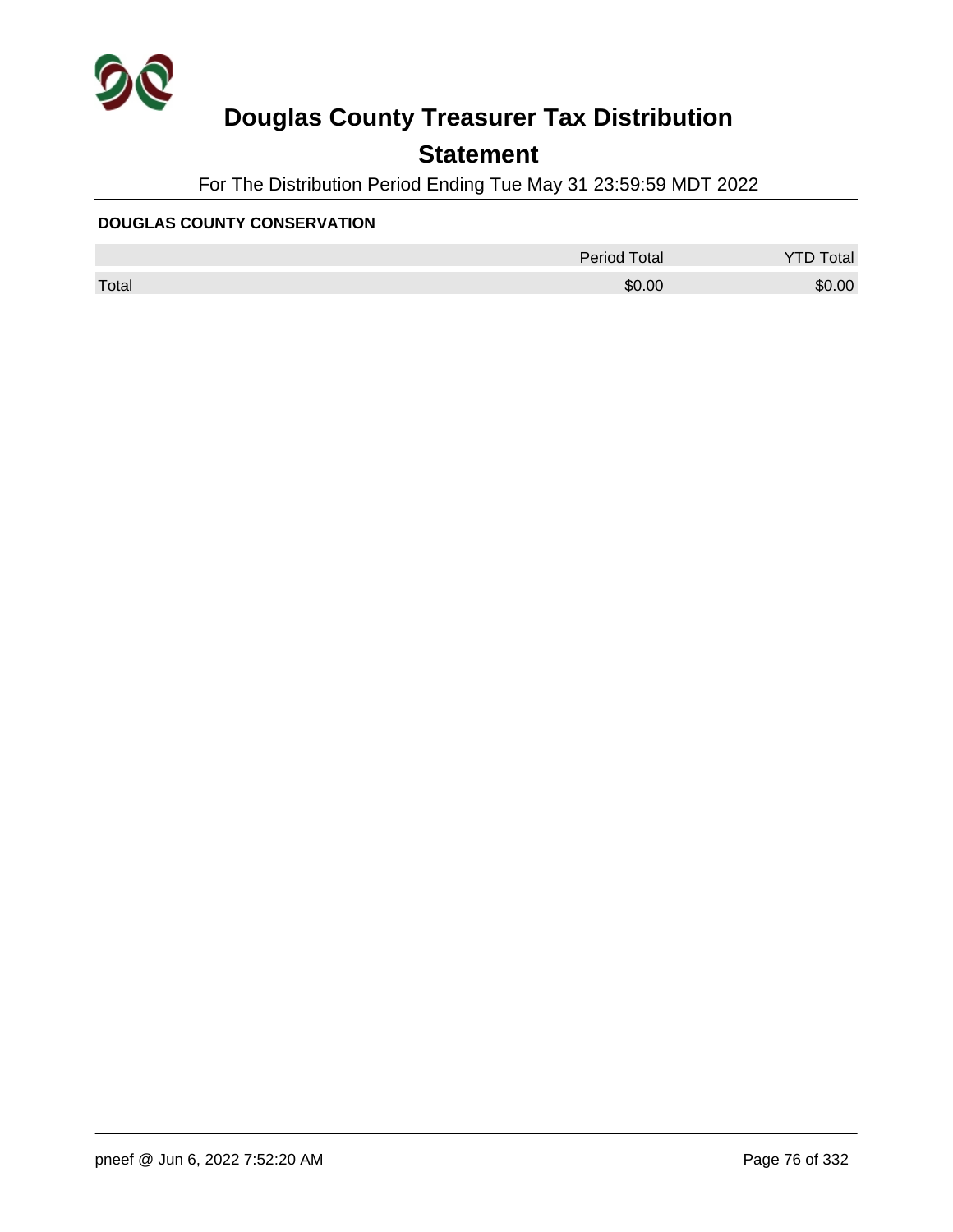

## **Statement**

For The Distribution Period Ending Tue May 31 23:59:59 MDT 2022

### **DC WOODMOOR MTN GEN IMPR DIST**

|                                    | <b>Period Total</b> | <b>YTD Total</b> |
|------------------------------------|---------------------|------------------|
| <b>Current Year Taxes</b>          | \$3,626.24          | \$21,195.46      |
| Senior/Veteran/Personal Exemptions |                     | \$347.54         |
| <b>Current Year Interest</b>       | \$9.21              | \$10.61          |
| Auto Ownership (SOT)               | \$242.89            | \$1,144.73       |
| <b>Current Year Treasurer Fee</b>  | (\$54.53)           | (\$323.31)       |
| Total                              | \$3,823.81          | \$22,375.03      |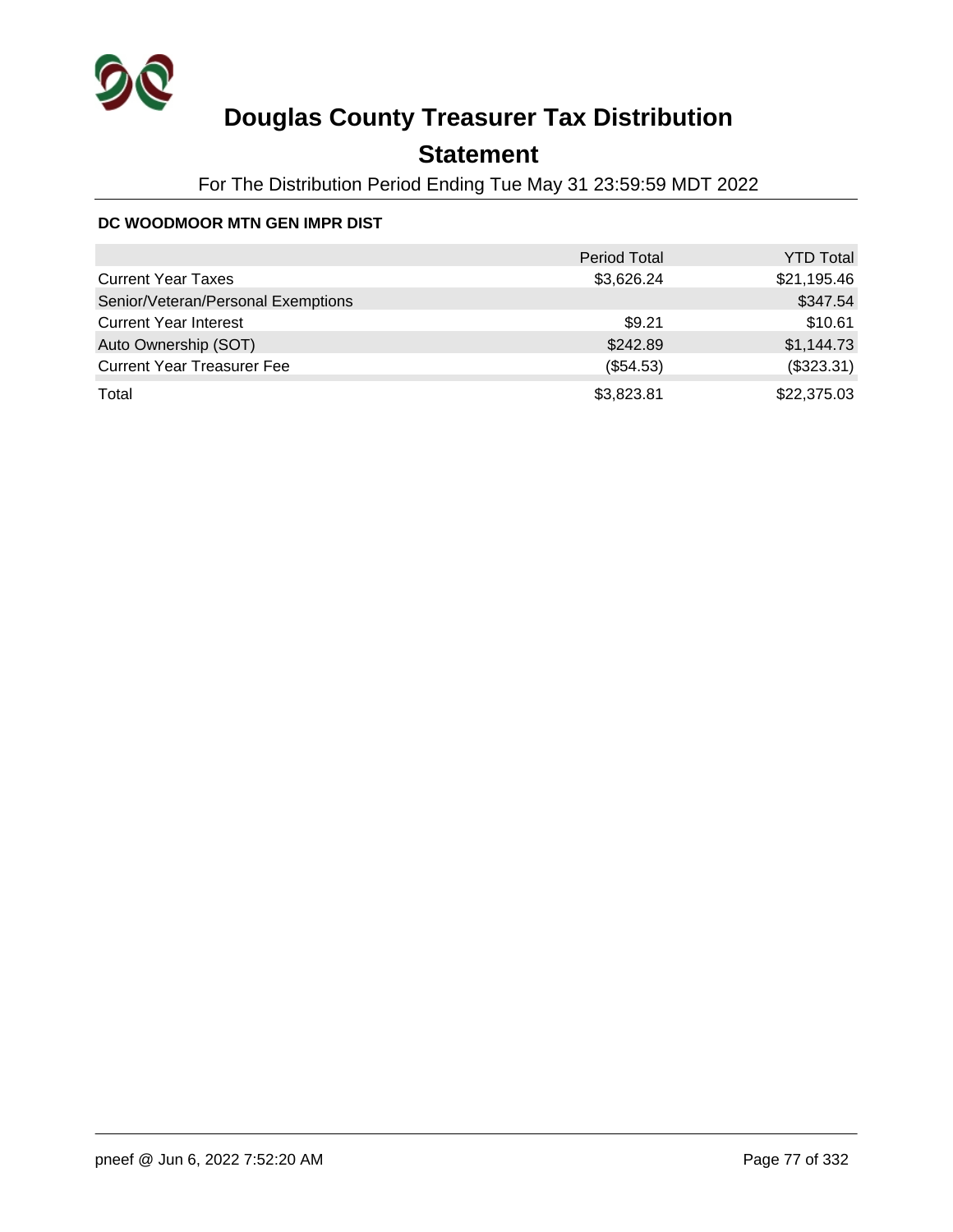

## **Statement**

For The Distribution Period Ending Tue May 31 23:59:59 MDT 2022

|                                    | <b>Period Total</b> | <b>YTD Total</b> |
|------------------------------------|---------------------|------------------|
| <b>Current Year Taxes</b>          | \$108,680.56        | \$1,234,214.38   |
| Senior/Veteran/Personal Exemptions |                     | \$40,789.69      |
| <b>Current Year Interest</b>       | \$35.35             | \$83.04          |
| Auto Ownership (SOT)               | \$15,732.74         | \$74,148.59      |
| <b>Current Year Treasurer Fee</b>  | (\$1,630.73)        | (\$19,126.28)    |
| Total                              | \$122,817.92        | \$1,330,109.42   |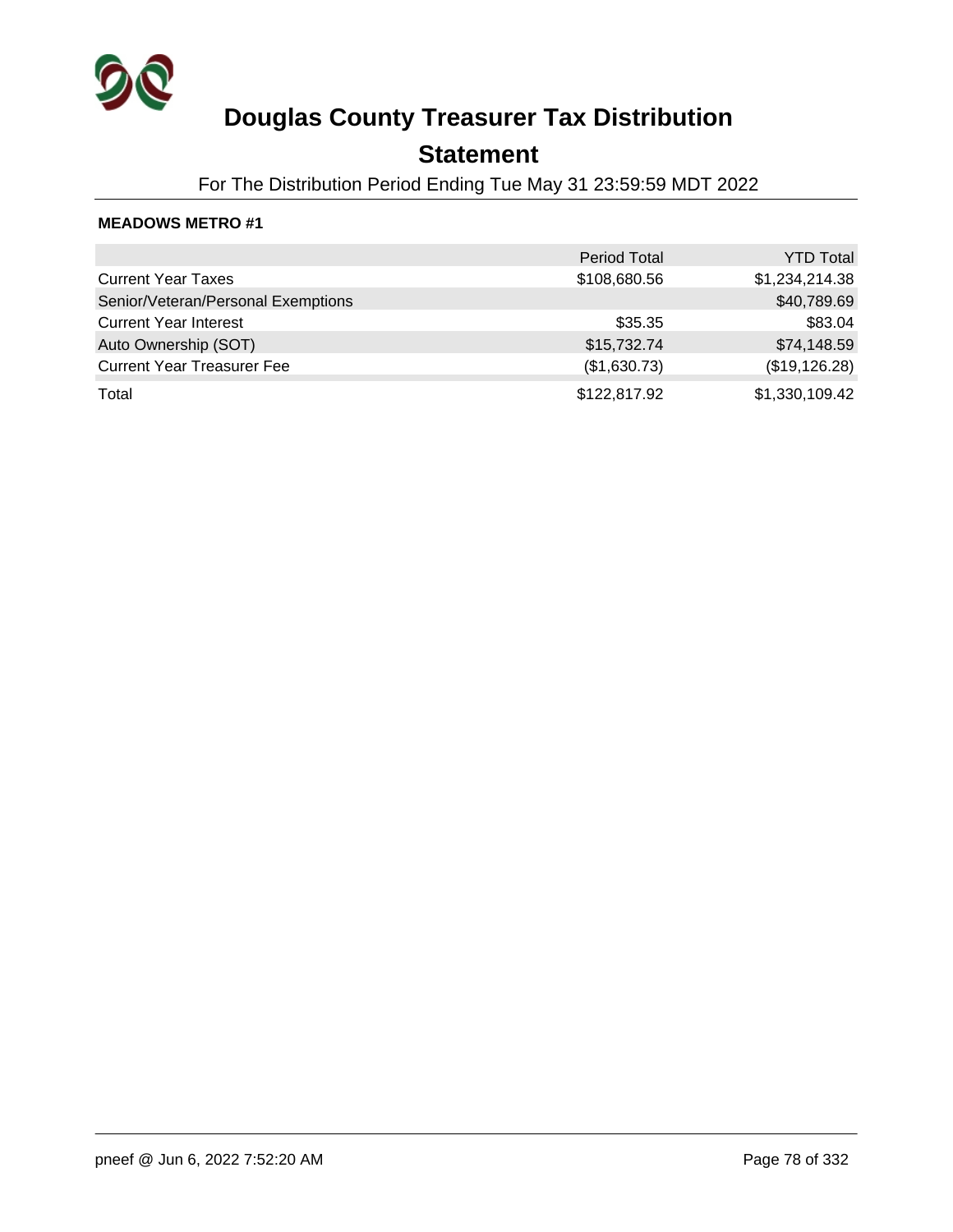

### **Statement**

For The Distribution Period Ending Tue May 31 23:59:59 MDT 2022

### **WESTFIELD METRO #1**

|                                   | <b>Period Total</b> | <b>YTD Total</b> |
|-----------------------------------|---------------------|------------------|
| <b>Current Year Taxes</b>         |                     | \$3,793.02       |
| Auto Ownership (SOT)              | \$33.56             | \$158.16         |
| <b>Current Year Treasurer Fee</b> |                     | (\$56.89)        |
| Total                             | \$33.56             | \$3,894.29       |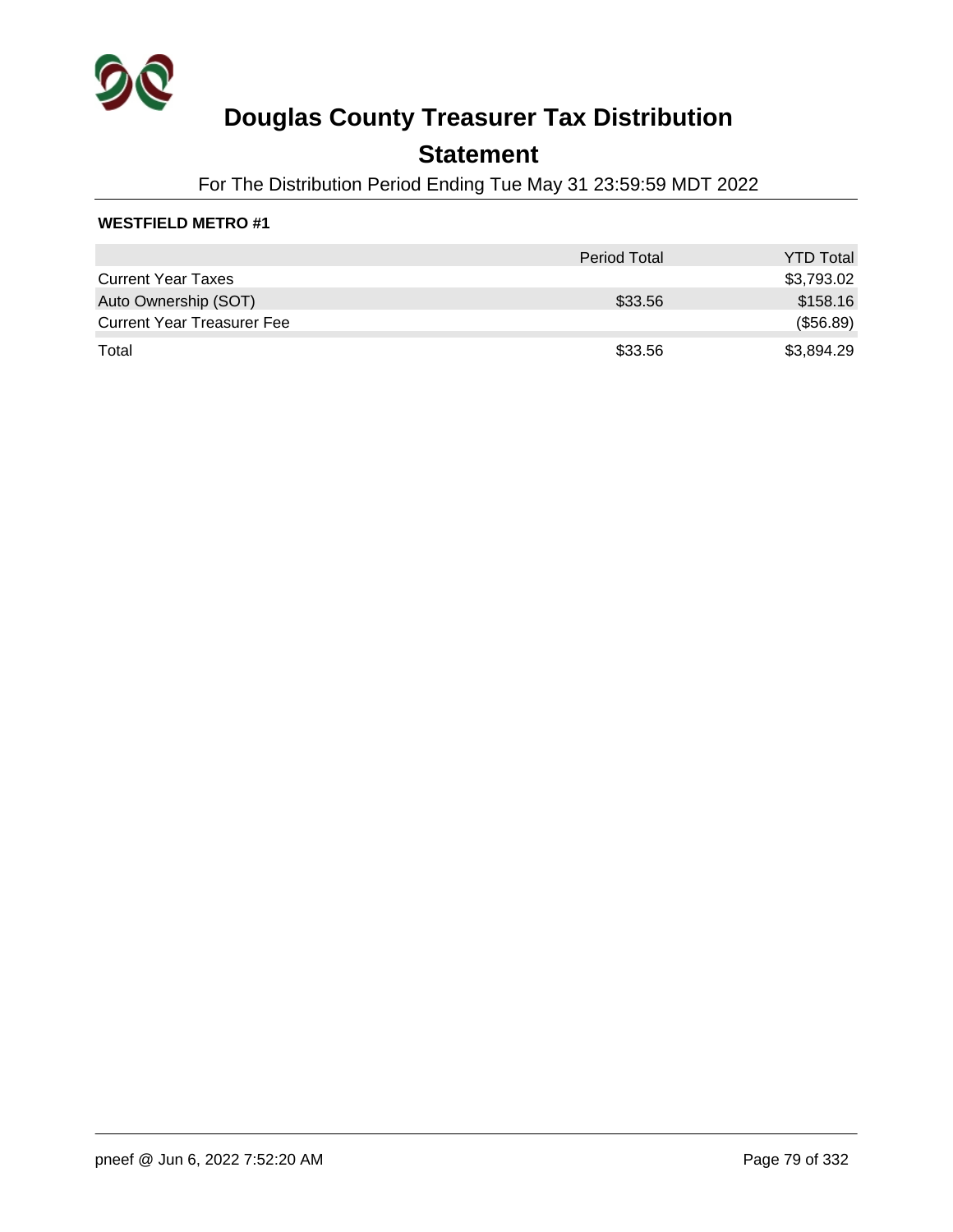

### **Statement**

For The Distribution Period Ending Tue May 31 23:59:59 MDT 2022

|                                    | <b>Period Total</b> | <b>YTD Total</b> |
|------------------------------------|---------------------|------------------|
| <b>Current Year Taxes</b>          | \$82,569.49         | \$887,741.75     |
| Senior/Veteran/Personal Exemptions |                     | \$20,521.31      |
| <b>Current Year Interest</b>       | \$44.81             | \$105.36         |
| Auto Ownership (SOT)               | \$11,209.23         | \$52,829.25      |
| <b>Current Year Treasurer Fee</b>  | (\$1,239.20)        | (\$13,625.52)    |
| Total                              | \$92,584.33         | \$947,572.15     |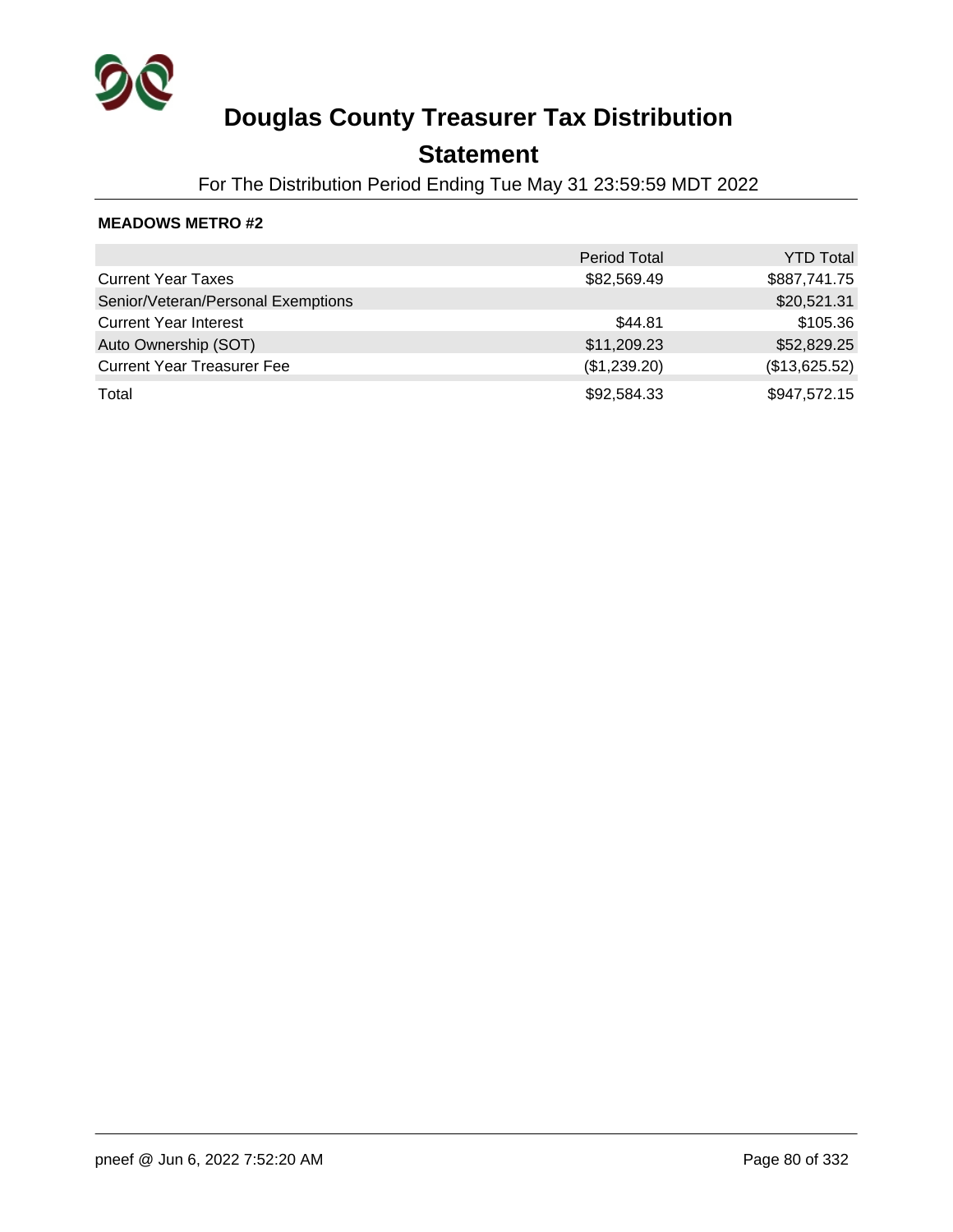

## **Statement**

For The Distribution Period Ending Tue May 31 23:59:59 MDT 2022

#### **BELL MTN RCH MASTER METRO**

|       | <b>Period Total</b> | otal   |
|-------|---------------------|--------|
| Total | \$0.00              | \$0.00 |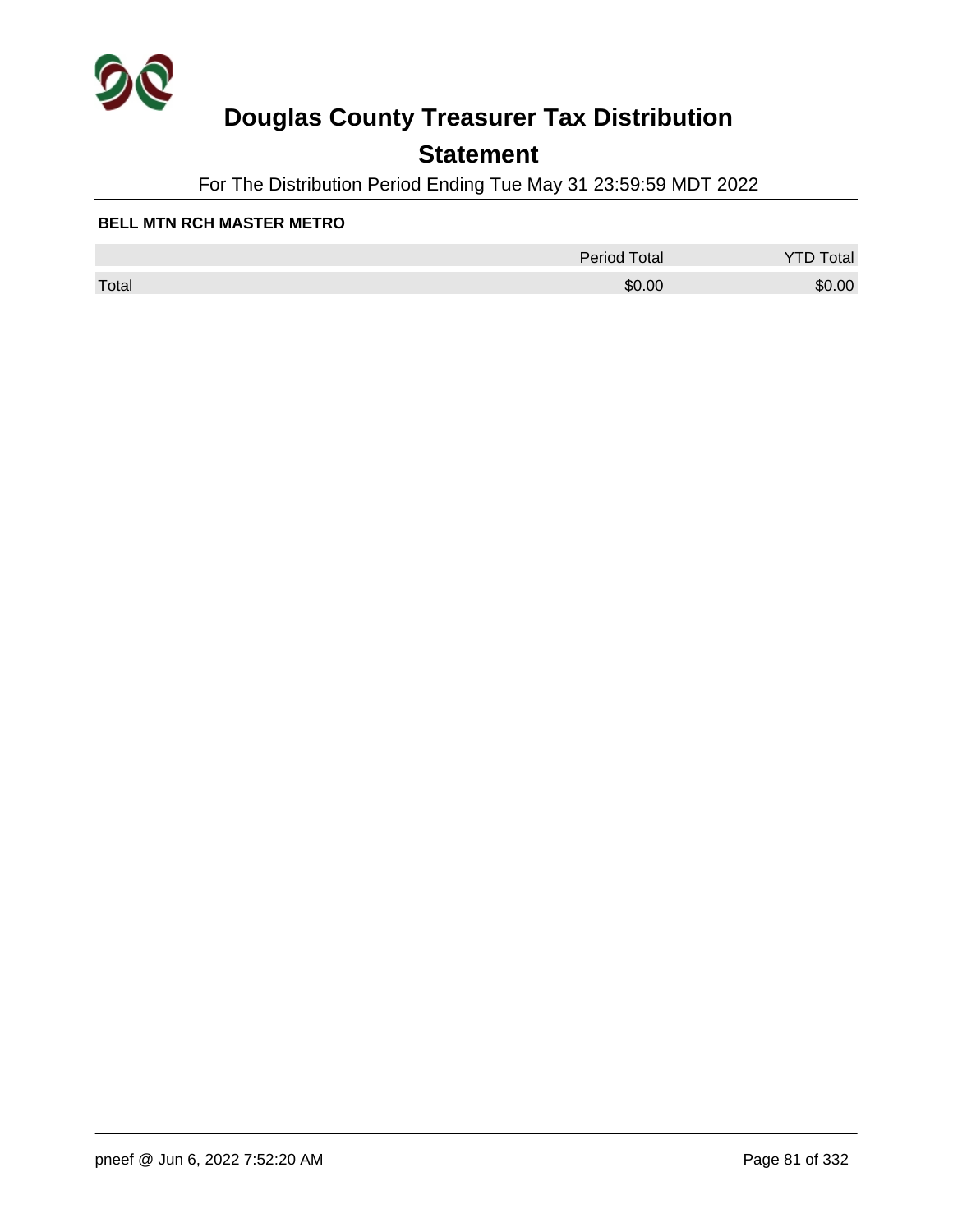

### **Statement**

For The Distribution Period Ending Tue May 31 23:59:59 MDT 2022

### **WESTFIELD METRO #2**

|                                   | <b>Period Total</b> | <b>YTD Total</b> |
|-----------------------------------|---------------------|------------------|
| <b>Current Year Taxes</b>         |                     | \$625.81         |
| Auto Ownership (SOT)              | \$5.52              | \$26.02          |
| <b>Current Year Treasurer Fee</b> |                     | (\$9.38)         |
| Total                             | \$5.52              | \$642.45         |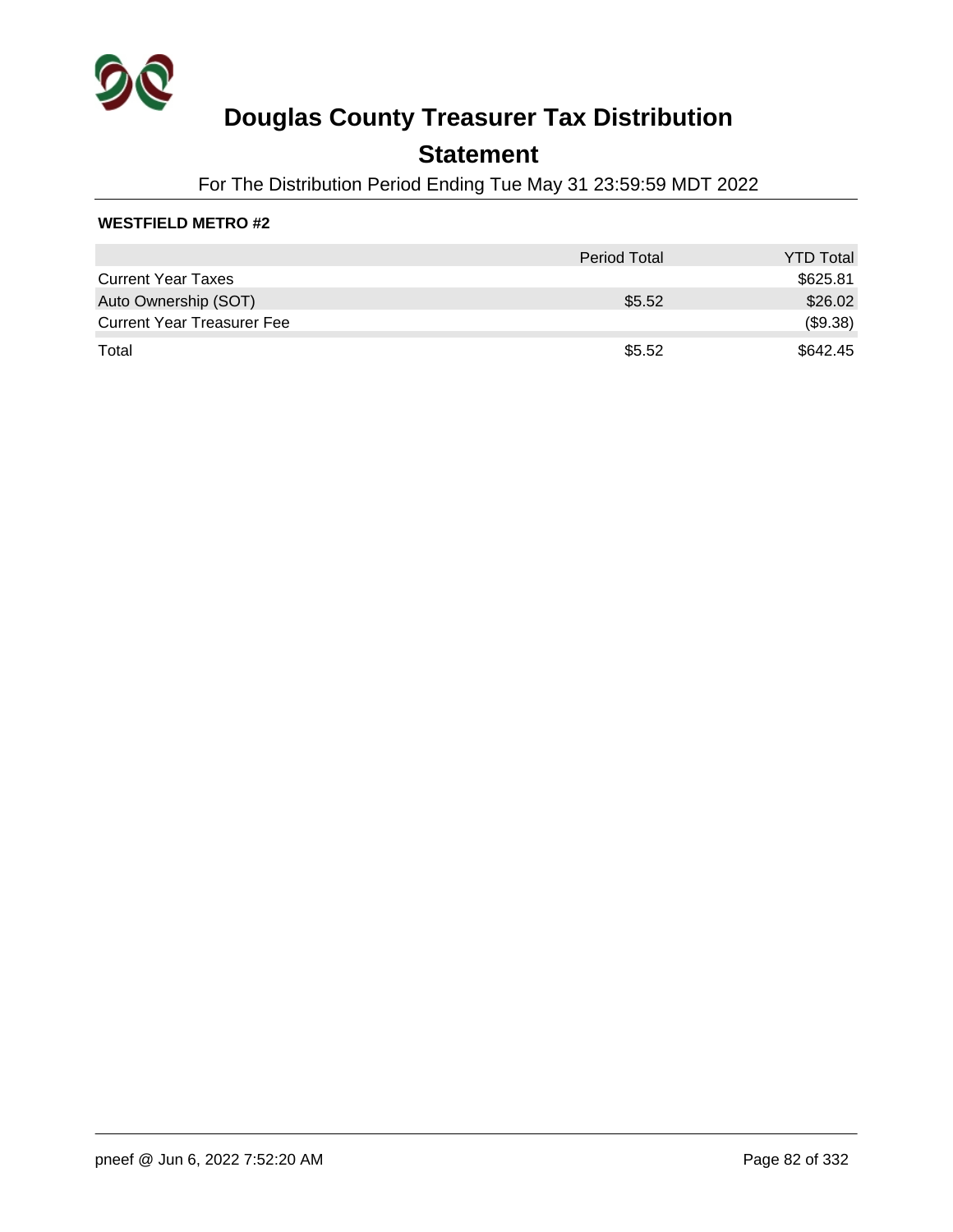

### **Statement**

For The Distribution Period Ending Tue May 31 23:59:59 MDT 2022

|                                    | <b>Period Total</b> | <b>YTD Total</b> |
|------------------------------------|---------------------|------------------|
| <b>Current Year Taxes</b>          | \$204,181.97        | \$842,093.91     |
| Senior/Veteran/Personal Exemptions |                     | \$4,217.85       |
| <b>Current Year Interest</b>       | \$12.01             | \$22.81          |
| <b>Prior Year Interest</b>         |                     | \$6.73           |
| Auto Ownership (SOT)               | \$9,884.17          | \$46,584.23      |
| <b>Current Year Treasurer Fee</b>  | (\$3,062.91)        | (\$12,688.04)    |
| <b>Prior Year Treasurer Fee</b>    |                     | (\$0.10)         |
| Total                              | \$211,015.24        | \$880,237.39     |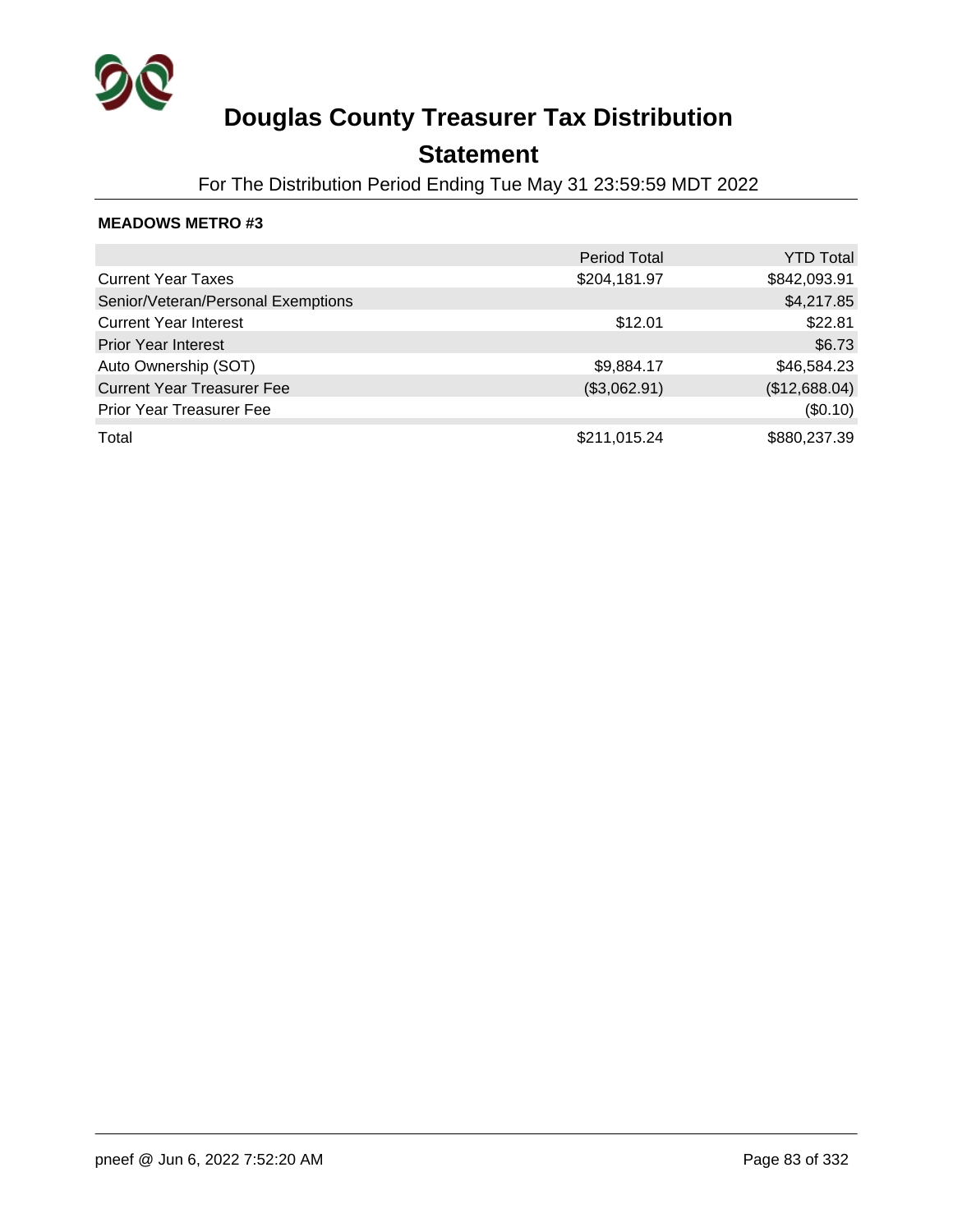

### **Statement**

For The Distribution Period Ending Tue May 31 23:59:59 MDT 2022

|                                   | <b>Period Total</b> | <b>YTD Total</b> |
|-----------------------------------|---------------------|------------------|
| <b>Current Year Taxes</b>         |                     | \$76.30          |
| Auto Ownership (SOT)              | \$0.59              | \$2.79           |
| <b>Current Year Treasurer Fee</b> |                     | (\$1.14)         |
| Total                             | \$0.59              | \$77.95          |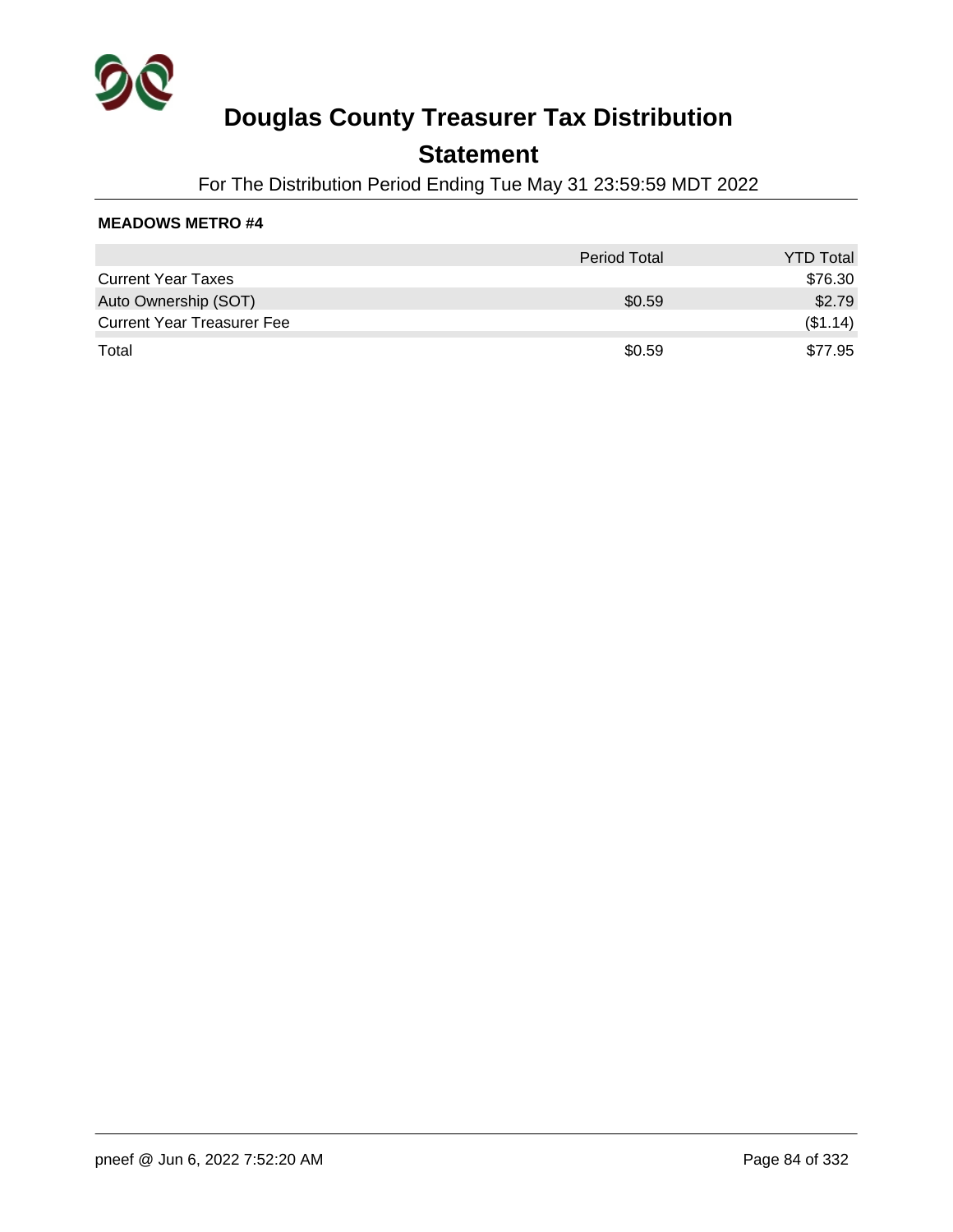

## **Statement**

For The Distribution Period Ending Tue May 31 23:59:59 MDT 2022

#### **CANTERBERRY CROSSING MET**

|                                         | <b>Period Total</b> | <b>YTD Total</b> |
|-----------------------------------------|---------------------|------------------|
| <b>Current Year Taxes</b>               | \$57,207.84         | \$501,077.54     |
| Senior/Veteran/Personal Exemptions      |                     | \$14,337.74      |
| Prior Year Value Adjustment (Abatement) |                     | (\$30.52)        |
| <b>Current Year Interest</b>            | \$53.19             | \$65.36          |
| <b>Prior Year Interest</b>              |                     | \$3.71           |
| Prior Year Interest Value Adjustment    |                     | (\$1.22)         |
| Auto Ownership (SOT)                    | \$6,365.53          | \$30,000.82      |
| <b>Current Year Treasurer Fee</b>       | (\$858.93)          | (\$7,732.24)     |
| <b>Prior Year Treasurer Fee</b>         |                     | \$0.40           |
| Total                                   | \$62,767.63         | \$537,721.59     |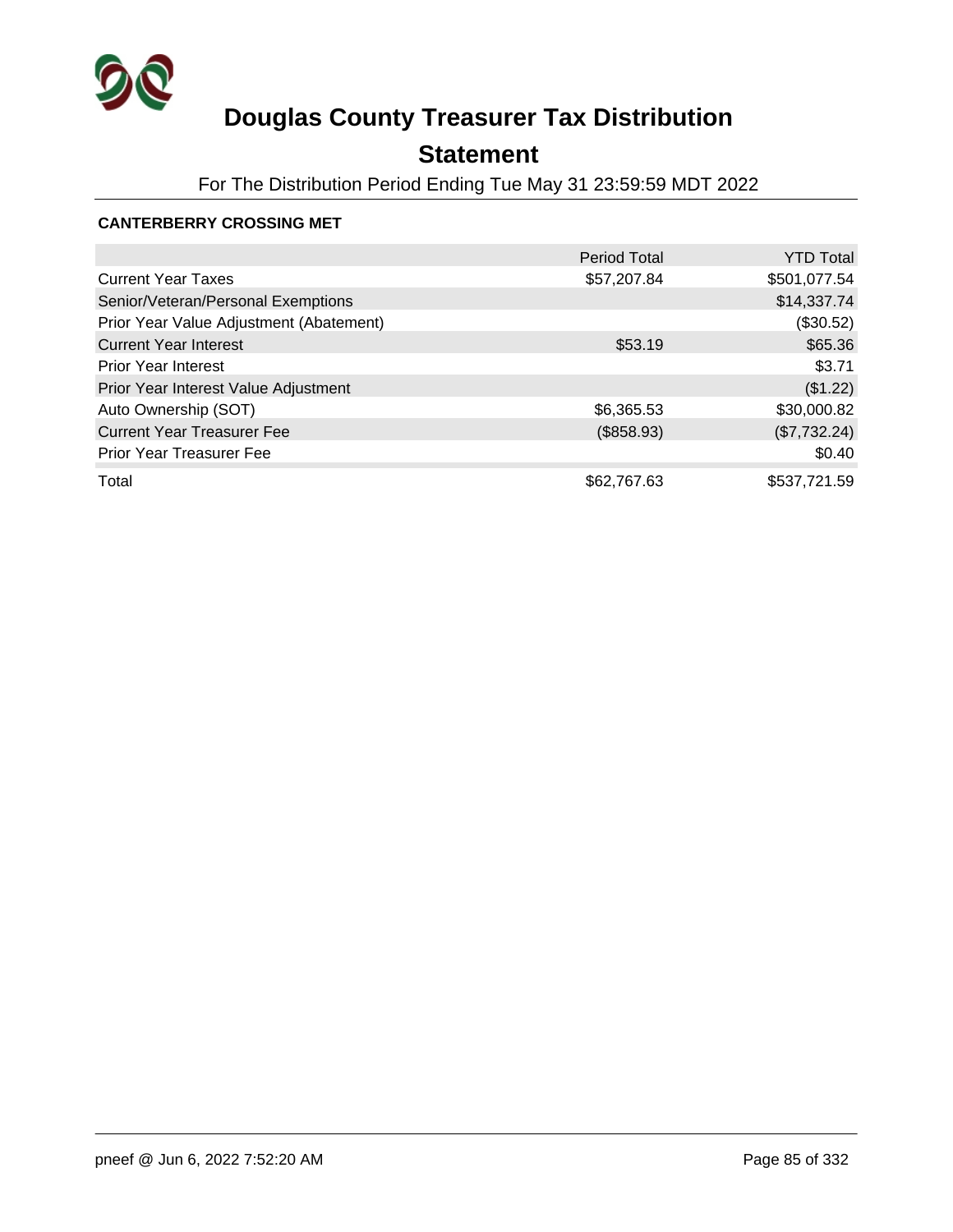

## **Statement**

For The Distribution Period Ending Tue May 31 23:59:59 MDT 2022

### **CHERRY CREEK SO METRO #1**

|                                        | <b>Period Total</b> | <b>YTD Total</b> |
|----------------------------------------|---------------------|------------------|
| <b>Current Year Taxes</b>              | \$8,733.94          | \$58,928.77      |
| Senior/Veteran/Personal Exemptions     |                     | \$1,969.02       |
| <b>Current Year Value Adjustment</b>   | (\$289.38)          | (\$289.38)       |
| <b>Current Year Interest</b>           | \$4.63              | \$14.13          |
| Current Year Interest Value Adjustment | (\$11.58)           | (\$11.58)        |
| Auto Ownership (SOT)                   | \$700.83            | \$3,303.03       |
| <b>Current Year Treasurer Fee</b>      | (\$126.73)          | (\$906.73)       |
| Total                                  | \$9,011.71          | \$63,007.26      |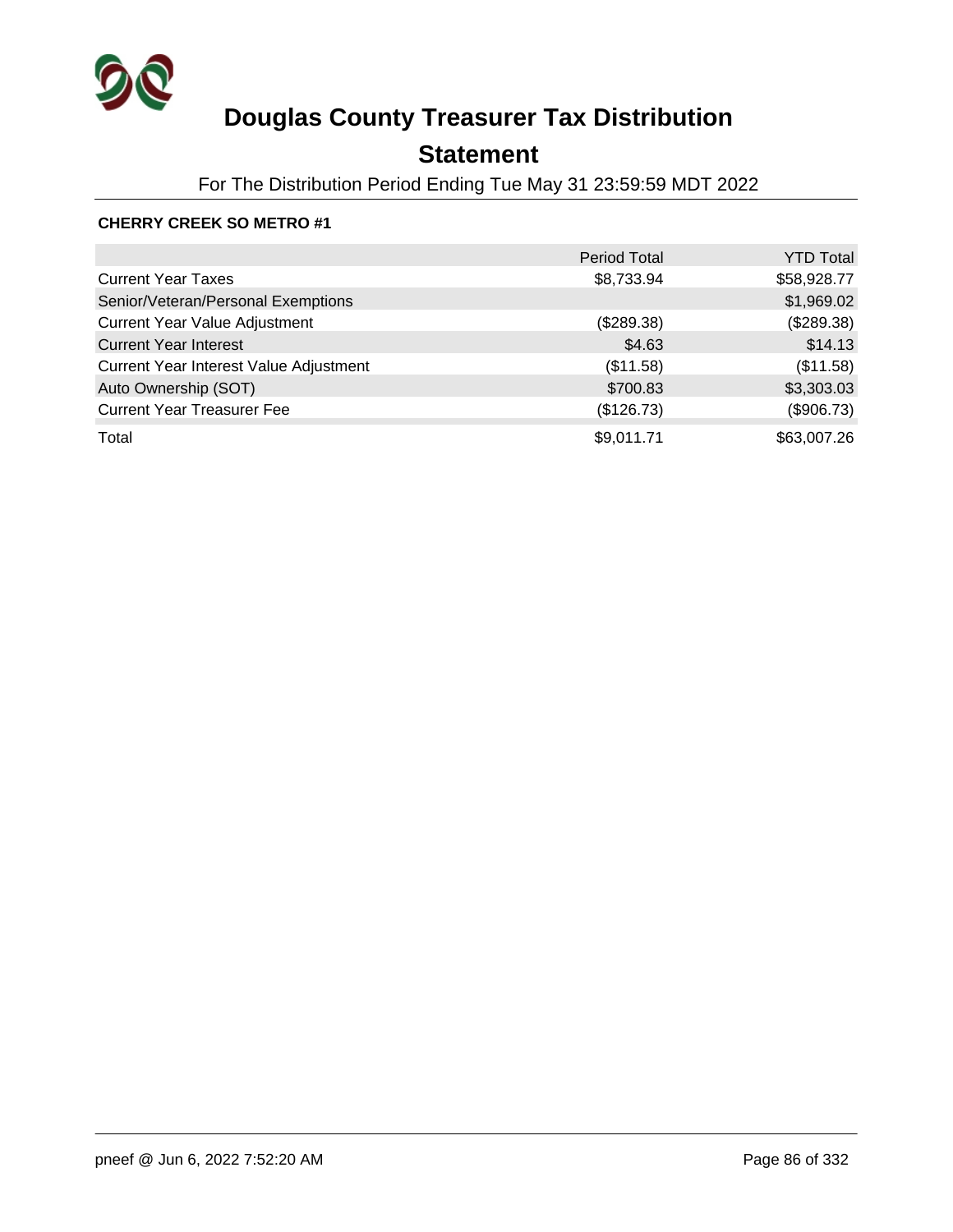

## **Statement**

For The Distribution Period Ending Tue May 31 23:59:59 MDT 2022

|                                   | <b>Period Total</b> | <b>YTD Total</b> |
|-----------------------------------|---------------------|------------------|
| <b>Current Year Taxes</b>         |                     | \$682.00         |
| Auto Ownership (SOT)              | \$5.45              | \$25.68          |
| <b>Current Year Treasurer Fee</b> |                     | (\$10.23)        |
| Total                             | \$5.45              | \$697.45         |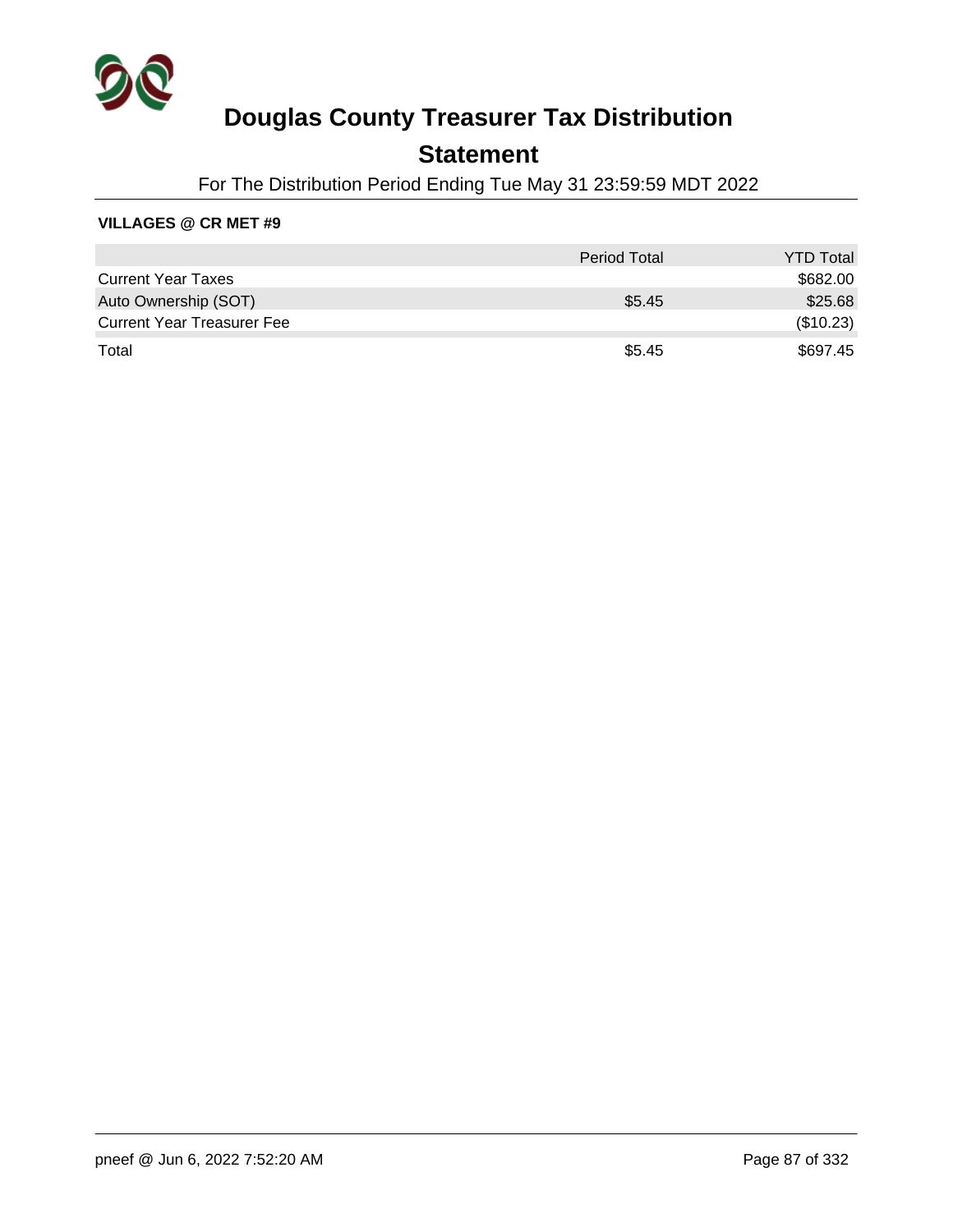

## **Statement**

For The Distribution Period Ending Tue May 31 23:59:59 MDT 2022

### **ANTHOLOGY WEST METRO DISTRICT #2**

|                                    | <b>Period Total</b> | <b>YTD Total</b> |
|------------------------------------|---------------------|------------------|
| <b>Current Year Taxes</b>          | \$9,910.62          | \$82,842.79      |
| Senior/Veteran/Personal Exemptions |                     | \$1,363.12       |
| Auto Ownership (SOT)               | \$992.17            | \$4,676.12       |
| <b>Current Year Treasurer Fee</b>  | (\$148.66)          | (\$1,263.10)     |
| Total                              | \$10,754.13         | \$87,618.93      |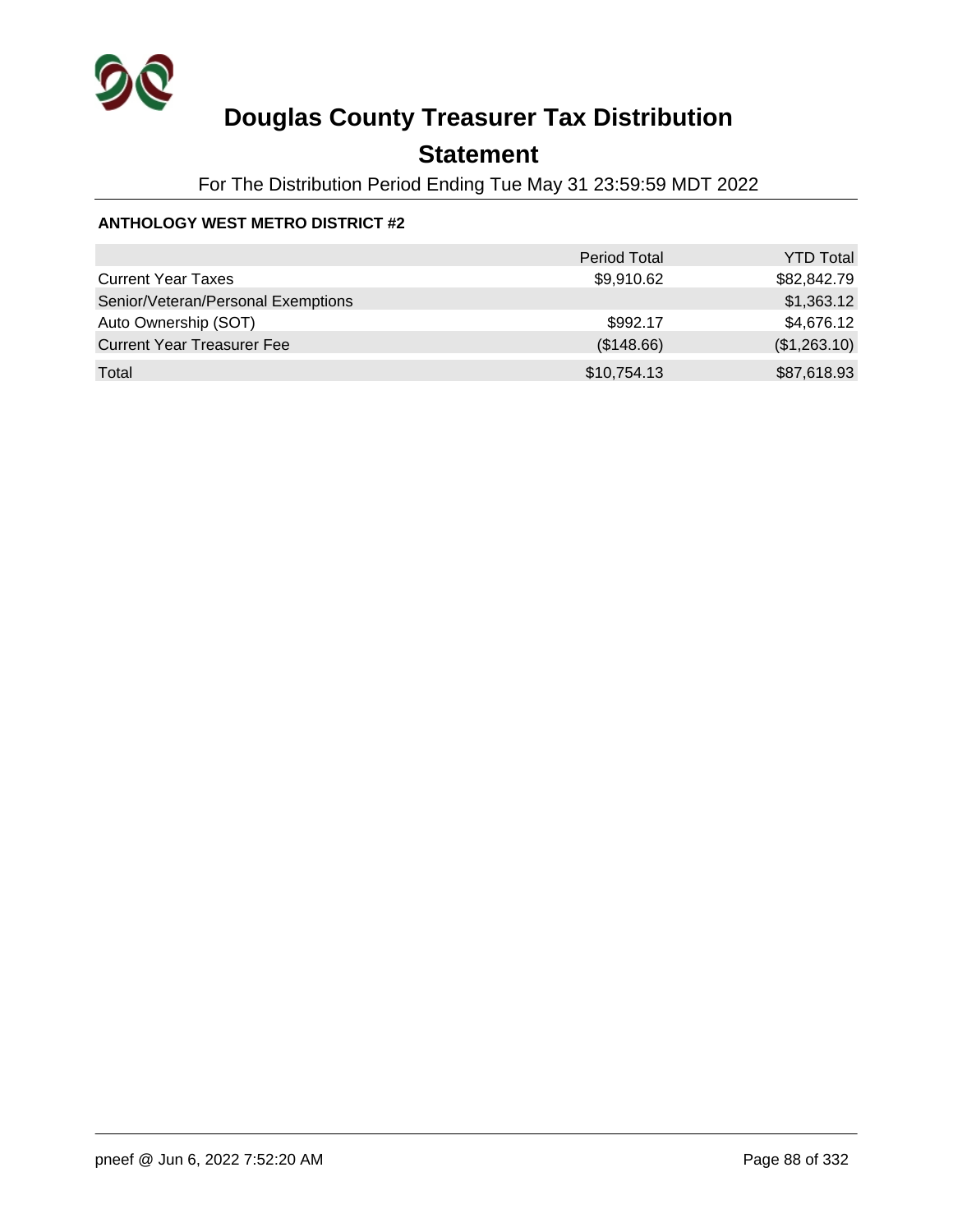

## **Statement**

For The Distribution Period Ending Tue May 31 23:59:59 MDT 2022

|                                   | <b>Period Total</b> | <b>YTD Total</b> |
|-----------------------------------|---------------------|------------------|
| <b>Current Year Taxes</b>         |                     | \$2,412.00       |
| Auto Ownership (SOT)              | \$26.67             | \$125.71         |
| <b>Current Year Treasurer Fee</b> |                     | (\$36.18)        |
| Total                             | \$26.67             | \$2,501.53       |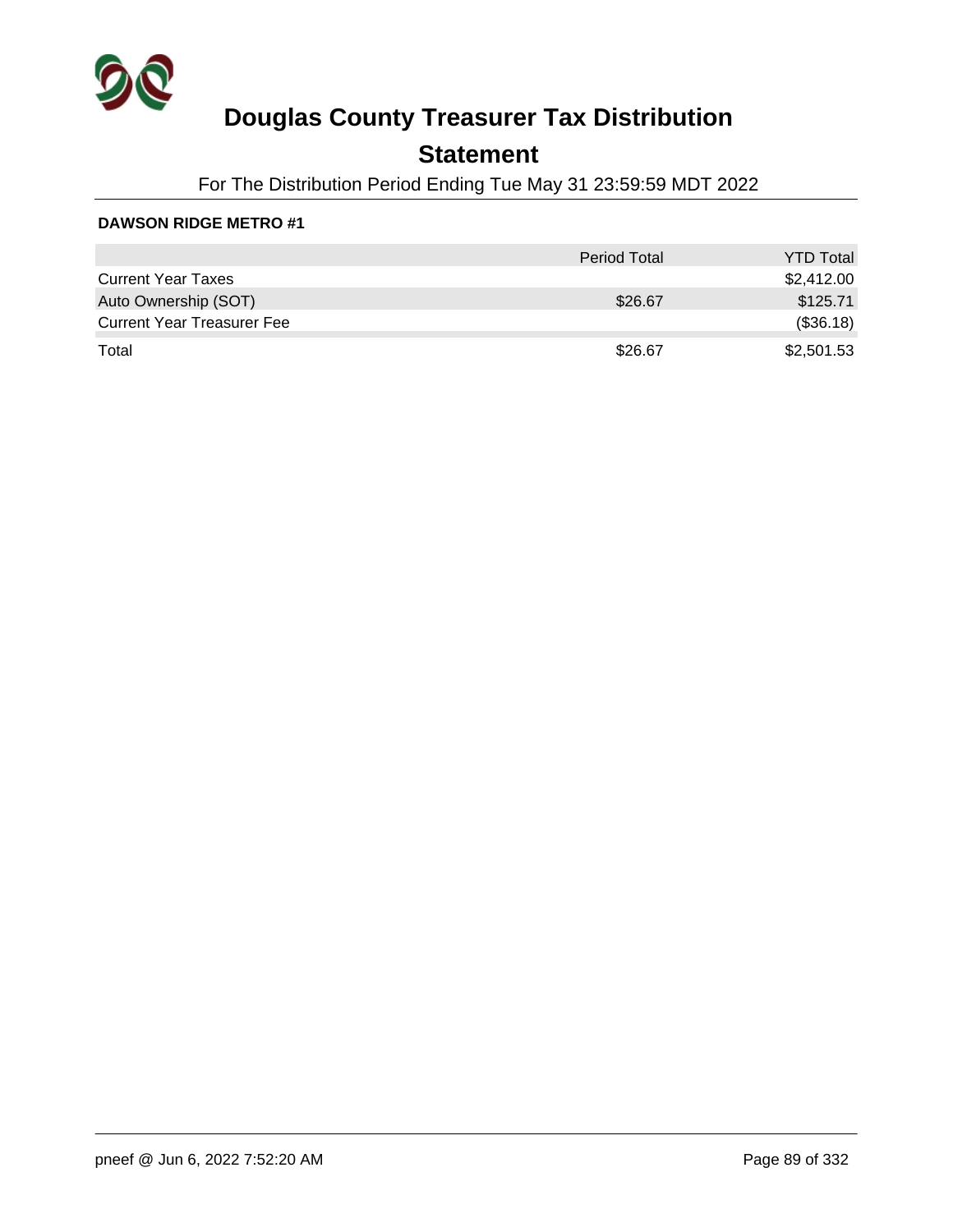

## **Statement**

For The Distribution Period Ending Tue May 31 23:59:59 MDT 2022

|                                   | <b>Period Total</b> | <b>YTD Total</b> |
|-----------------------------------|---------------------|------------------|
| <b>Current Year Taxes</b>         |                     | \$43.66          |
| Auto Ownership (SOT)              | \$1.37              | \$6.46           |
| <b>Current Year Treasurer Fee</b> |                     | (\$0.65)         |
| Total                             | \$1.37              | \$49.47          |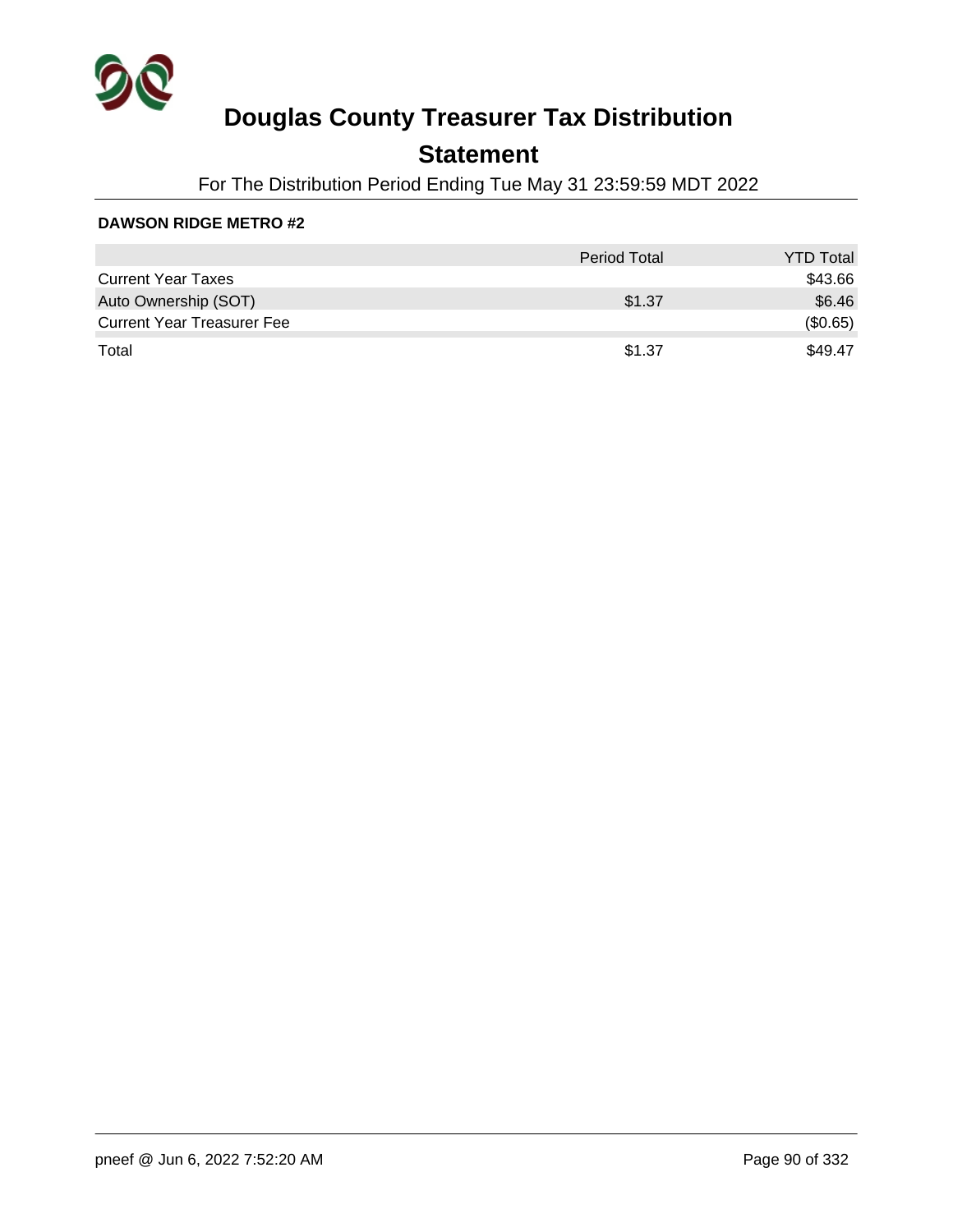

## **Statement**

For The Distribution Period Ending Tue May 31 23:59:59 MDT 2022

|                                   | <b>Period Total</b> | <b>YTD Total</b> |
|-----------------------------------|---------------------|------------------|
| <b>Current Year Taxes</b>         |                     | \$1,449.02       |
| Auto Ownership (SOT)              | \$11.99             | \$56.51          |
| <b>Current Year Treasurer Fee</b> |                     | (\$21.74)        |
| Total                             | \$11.99             | \$1,483.79       |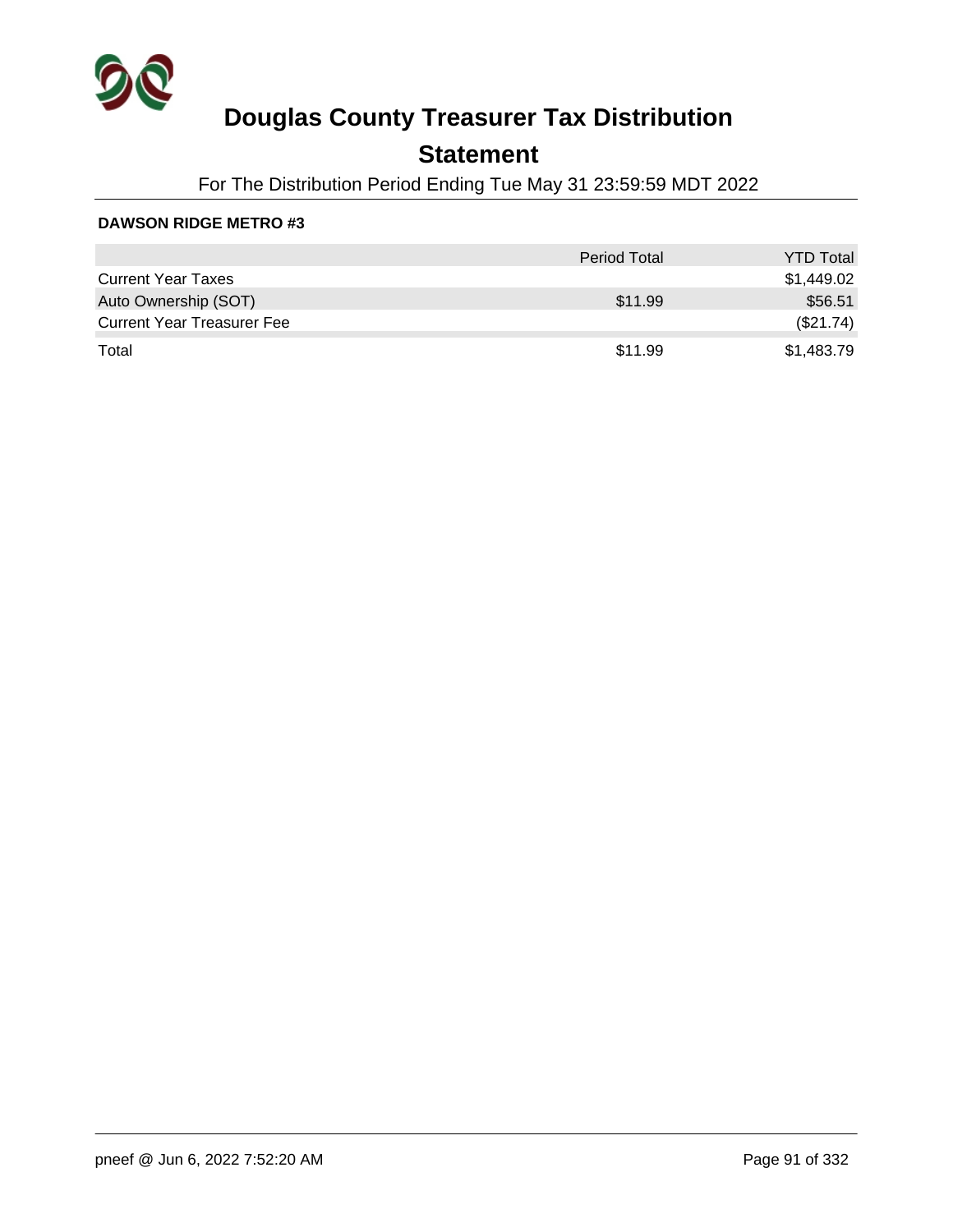

## **Statement**

For The Distribution Period Ending Tue May 31 23:59:59 MDT 2022

|                                   | <b>Period Total</b> | <b>YTD Total</b> |
|-----------------------------------|---------------------|------------------|
| <b>Current Year Taxes</b>         |                     | \$122.40         |
| Auto Ownership (SOT)              | \$2.12              | \$10.00          |
| <b>Current Year Treasurer Fee</b> |                     | (\$1.84)         |
| Total                             | \$2.12              | \$130.56         |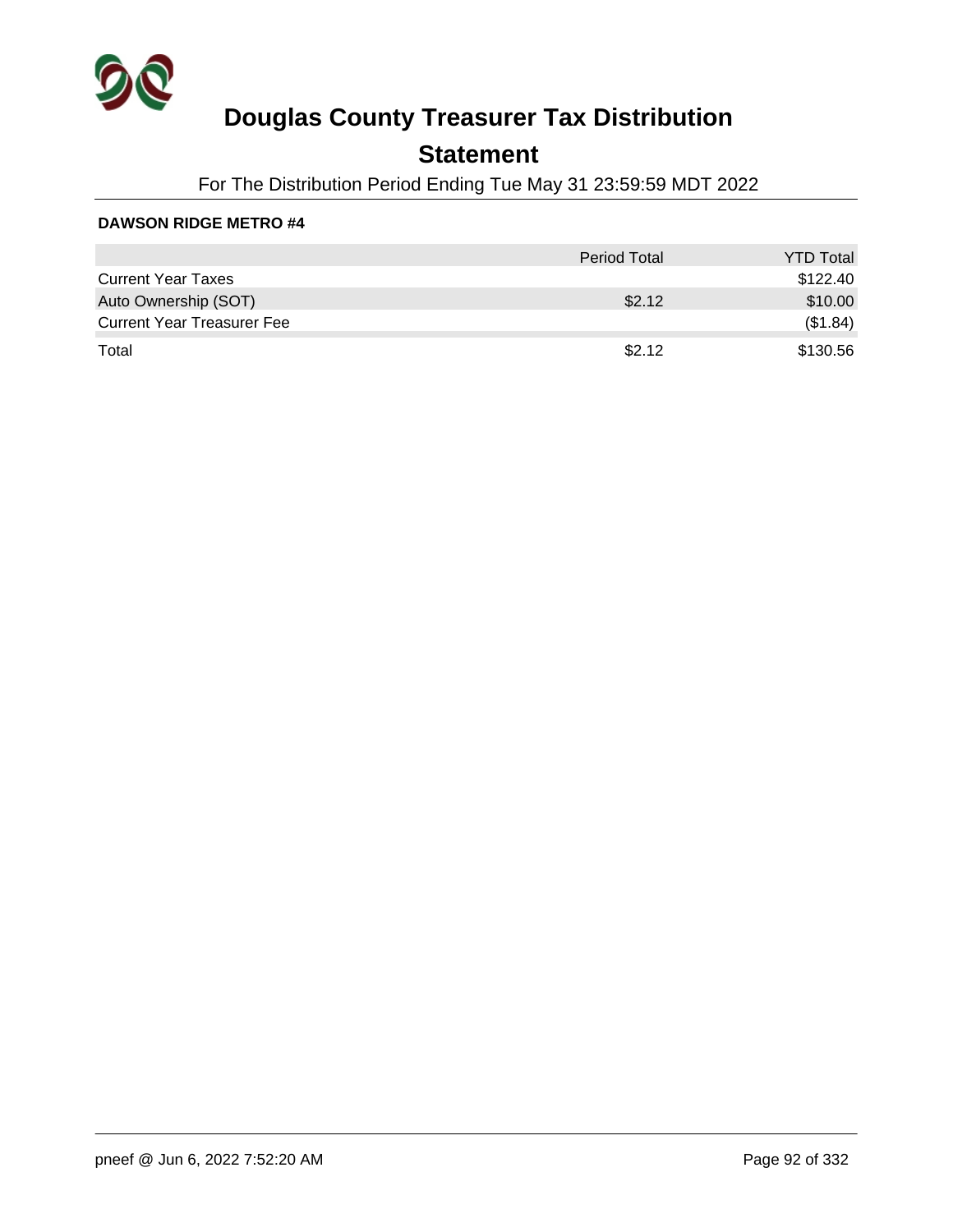

## **Statement**

For The Distribution Period Ending Tue May 31 23:59:59 MDT 2022

|                                   | <b>Period Total</b> | <b>YTD Total</b> |
|-----------------------------------|---------------------|------------------|
| <b>Current Year Taxes</b>         |                     | \$2.25           |
| Auto Ownership (SOT)              | \$0.02              | \$0.10           |
| <b>Current Year Treasurer Fee</b> |                     | (\$0.03)         |
| Total                             | \$0.02              | \$2.32           |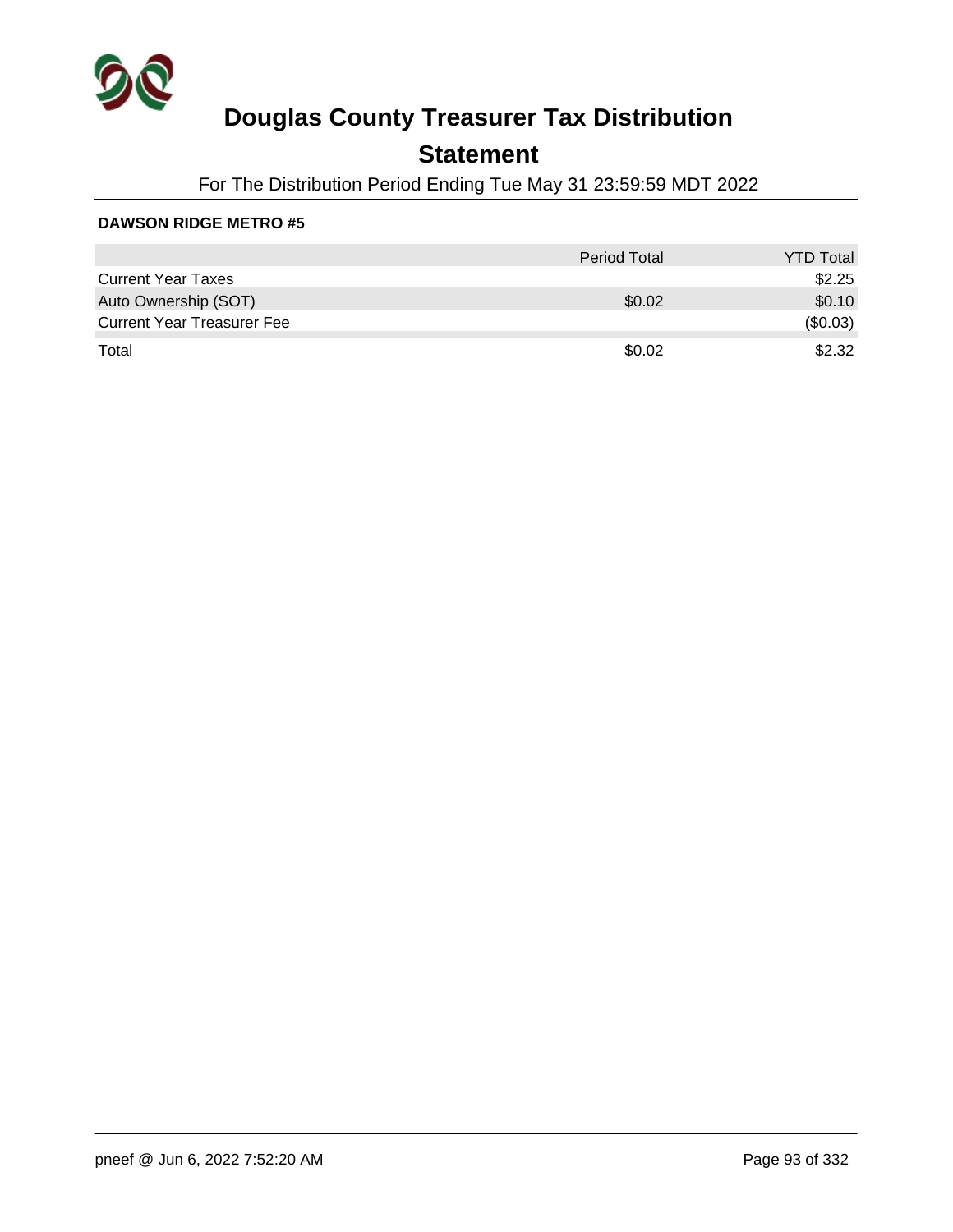

## **Statement**

For The Distribution Period Ending Tue May 31 23:59:59 MDT 2022

### **ROXBOROUGH VILLAGE METRO**

|                                         | <b>Period Total</b> | <b>YTD Total</b> |
|-----------------------------------------|---------------------|------------------|
| <b>Current Year Taxes</b>               | \$99,061.21         | \$656,329.05     |
| Senior/Veteran/Personal Exemptions      |                     | \$14,774.28      |
| Prior Year Value Adjustment (Abatement) | (\$97.07)           | (\$97.07)        |
| <b>Current Year Interest</b>            | \$50.24             | \$73.59          |
| <b>Prior Year Interest</b>              |                     | \$7.75           |
| Prior Year Interest Value Adjustment    | (\$3.88)            | (\$3.88)         |
| Auto Ownership (SOT)                    | \$7,993.27          | \$37,672.37      |
| <b>Current Year Treasurer Fee</b>       | (\$1,486.70)        | (\$10,061.56)    |
| Prior Year Treasurer Fee                | \$1.46              | \$1.34           |
| Total                                   | \$105,518.53        | \$698,695.87     |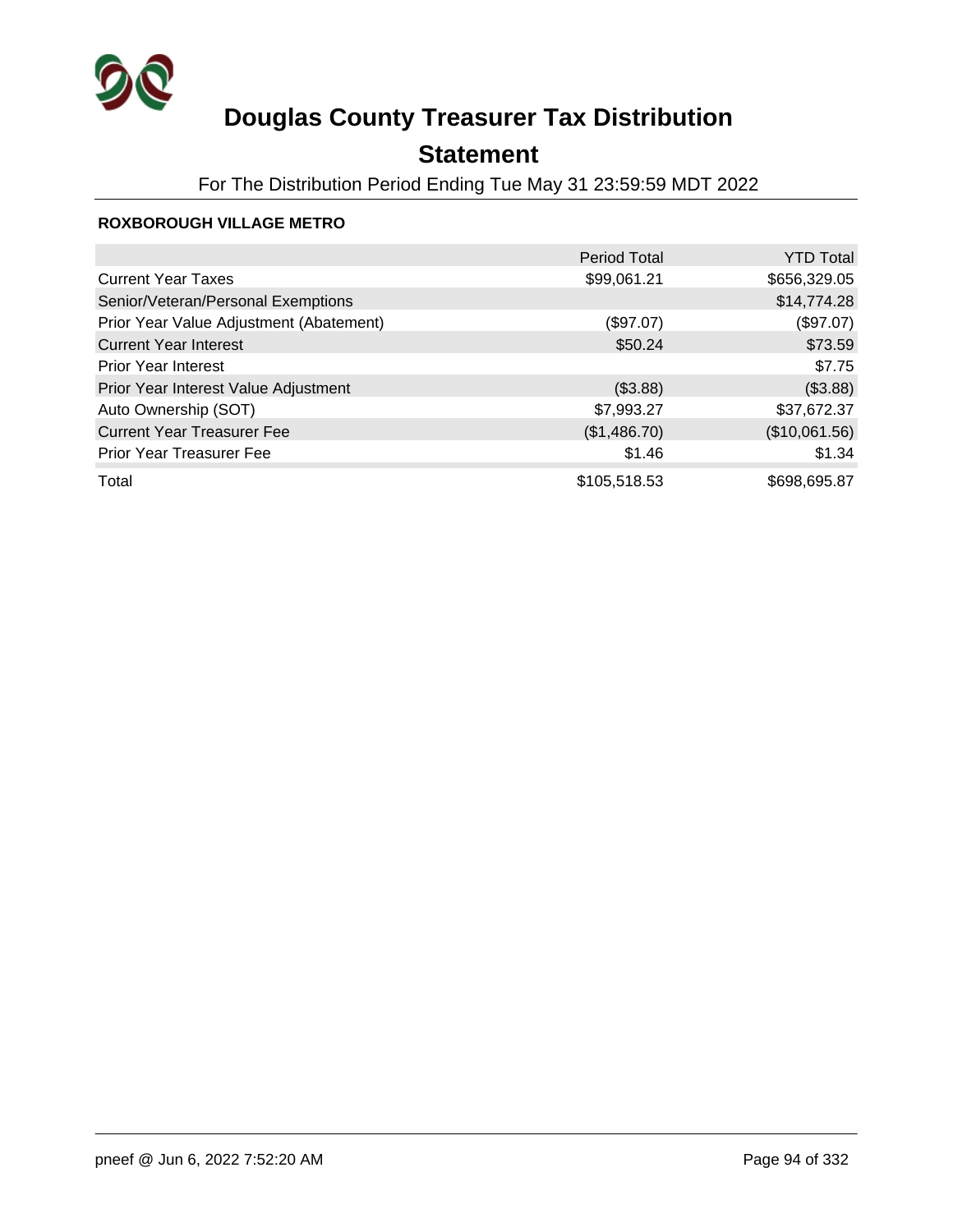

## **Statement**

For The Distribution Period Ending Tue May 31 23:59:59 MDT 2022

|                                    | <b>Period Total</b> | <b>YTD Total</b> |
|------------------------------------|---------------------|------------------|
| <b>Current Year Taxes</b>          | \$115,645.28        | \$861,416.95     |
| Senior/Veteran/Personal Exemptions |                     | \$5,635.00       |
| <b>Current Year Interest</b>       | \$4.65              | \$125.67         |
| Auto Ownership (SOT)               | \$9,103.86          | \$42,906.61      |
| <b>Current Year Treasurer Fee</b>  | (\$1,734.75)        | (\$12,923.15)    |
| Total                              | \$123,019.04        | \$897,161.08     |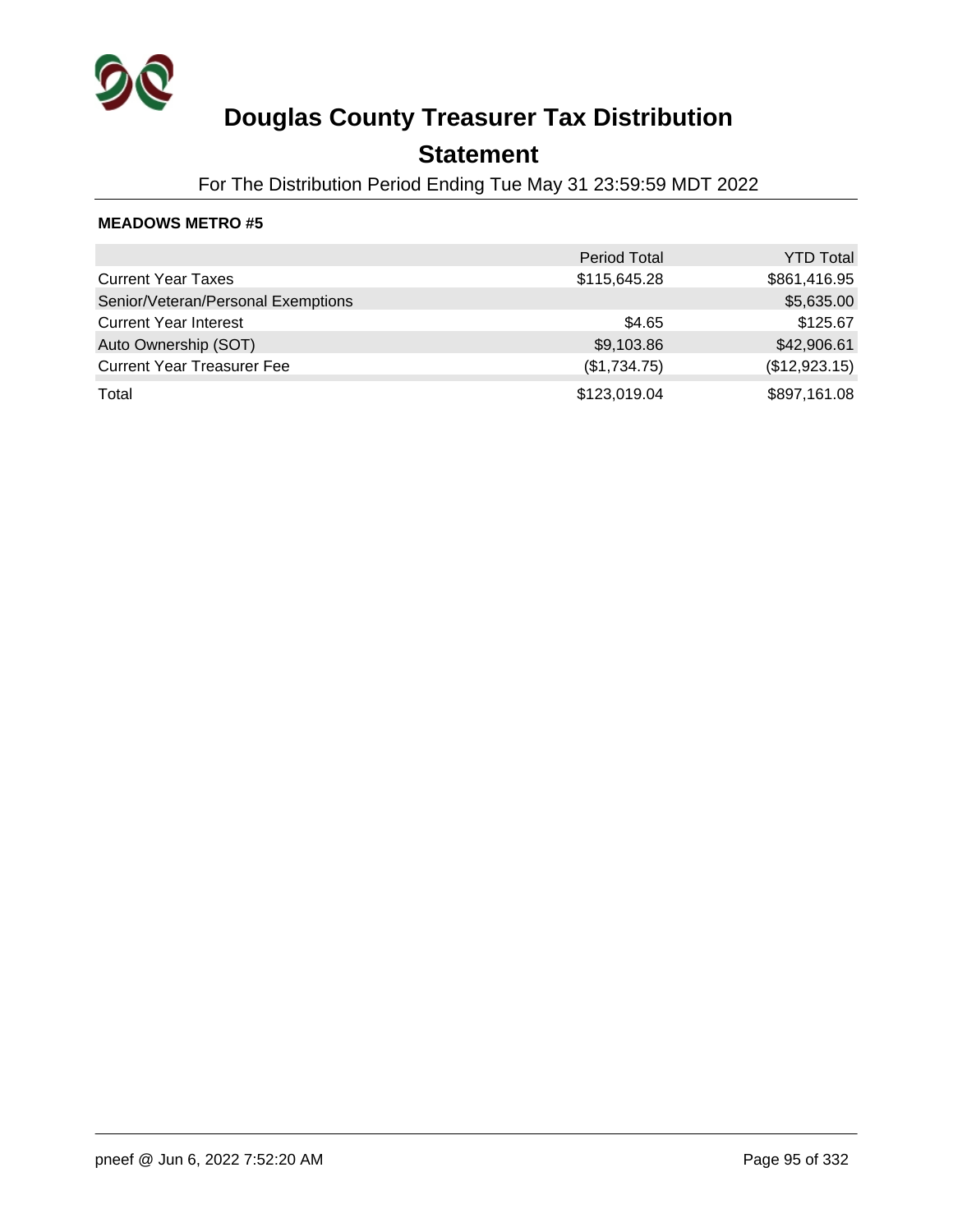

### **Statement**

For The Distribution Period Ending Tue May 31 23:59:59 MDT 2022

|                                    | <b>Period Total</b> | <b>YTD Total</b> |
|------------------------------------|---------------------|------------------|
| <b>Current Year Taxes</b>          | \$66,739.77         | \$1,579,851.47   |
| Senior/Veteran/Personal Exemptions |                     | \$5,608.59       |
| <b>Current Year Interest</b>       | \$77.76             | \$130.07         |
| Auto Ownership (SOT)               | \$18,859.73         | \$88,886.14      |
| <b>Current Year Treasurer Fee</b>  | (\$1,002.26)        | (\$23,782.33)    |
| Total                              | \$84,675.00         | \$1,650,693.94   |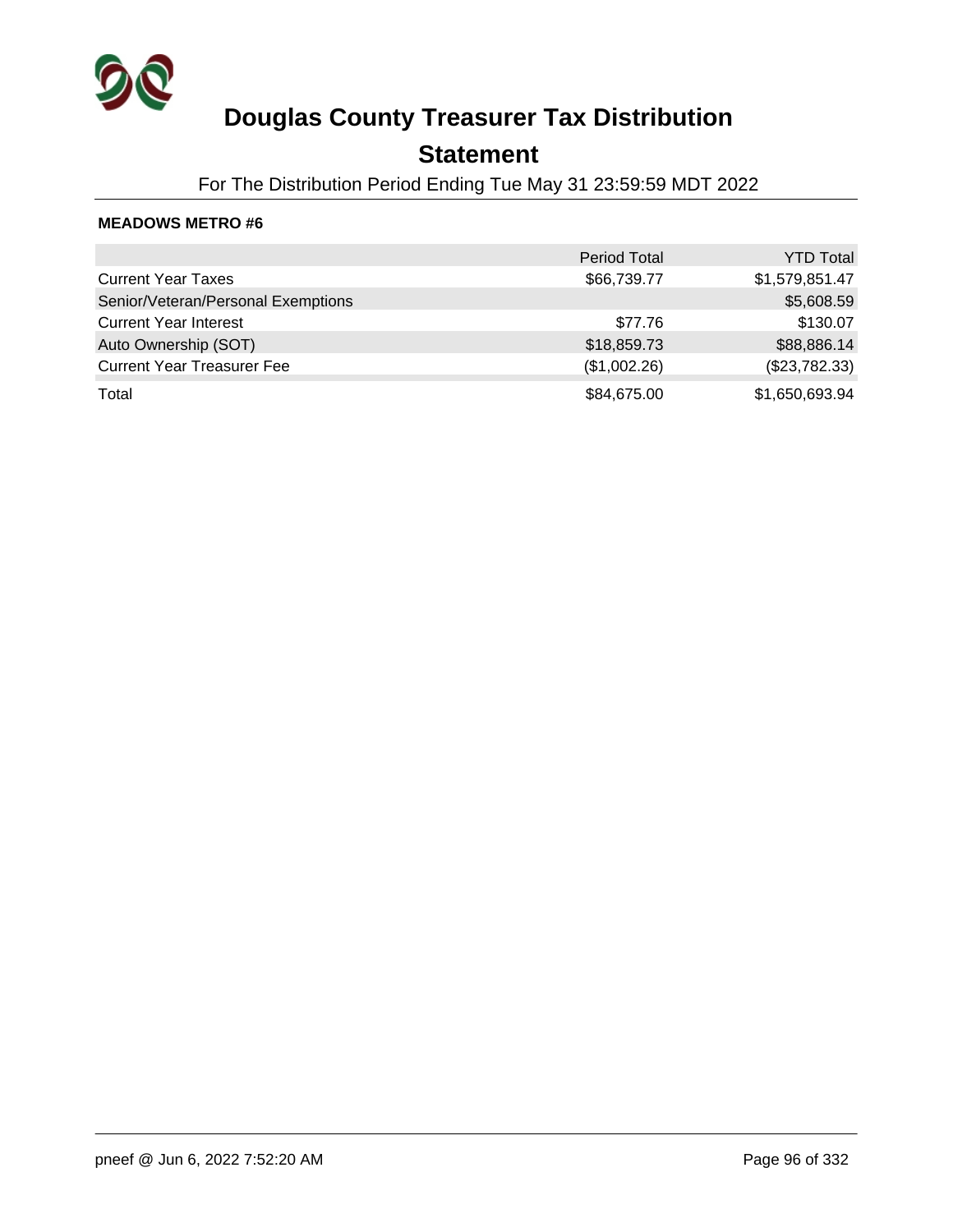

## **Statement**

For The Distribution Period Ending Tue May 31 23:59:59 MDT 2022

|                                    | <b>Period Total</b> | <b>YTD Total</b> |
|------------------------------------|---------------------|------------------|
| <b>Current Year Taxes</b>          | \$181,293.24        | \$1,073,609.96   |
| Senior/Veteran/Personal Exemptions |                     | \$11,607.52      |
| <b>Current Year Interest</b>       | \$36.36             | \$75.38          |
| Auto Ownership (SOT)               | \$13,341.86         | \$62,880.34      |
| <b>Current Year Treasurer Fee</b>  | (\$2,719.94)        | (\$16,277.95)    |
| Total                              | \$191,951.52        | \$1,131,895.25   |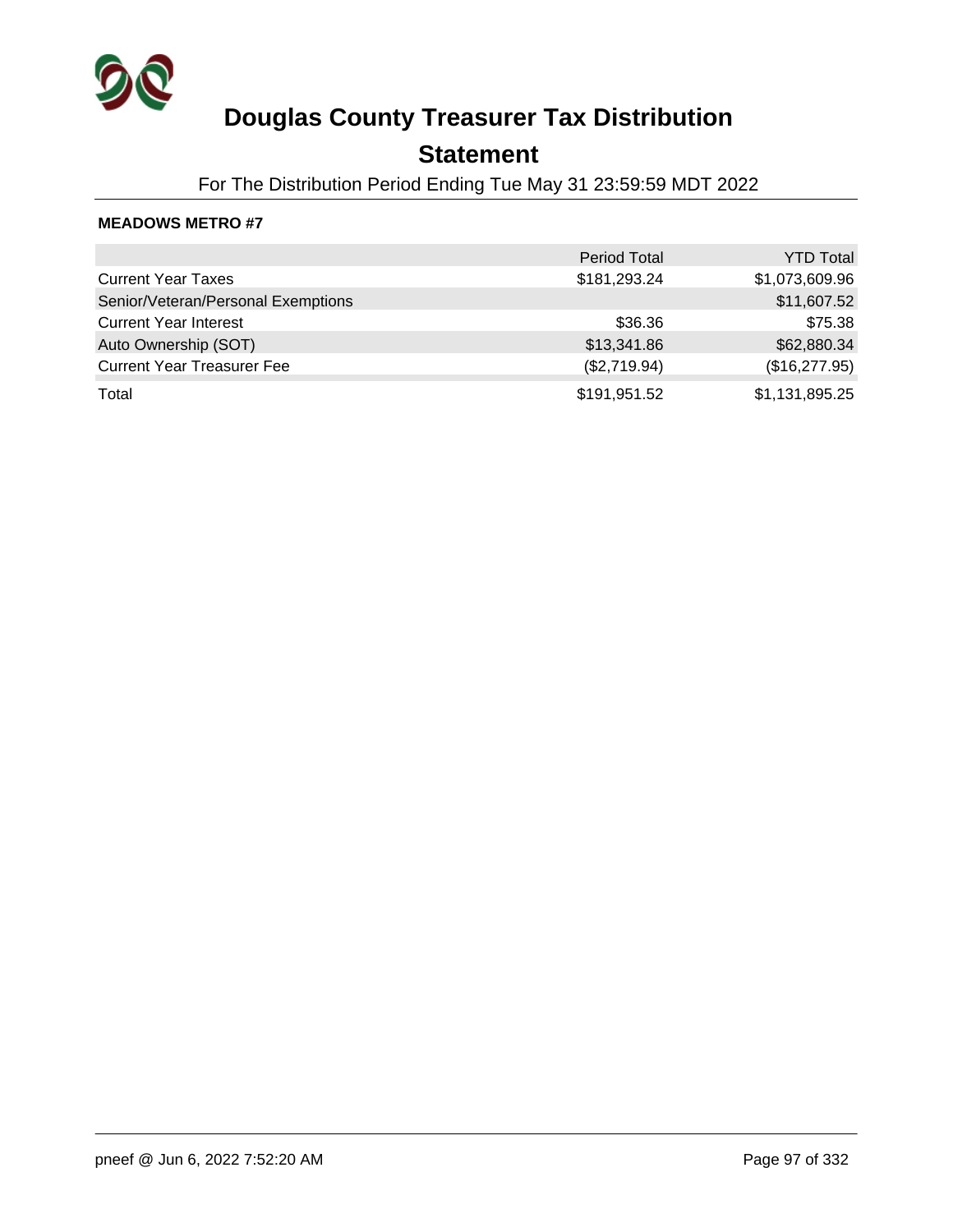

## **Statement**

For The Distribution Period Ending Tue May 31 23:59:59 MDT 2022

### **SEDALIA W & S DIST**

|                                    | <b>Period Total</b> | <b>YTD Total</b> |
|------------------------------------|---------------------|------------------|
| <b>Current Year Taxes</b>          | \$14,049.35         | \$99,061.87      |
| Senior/Veteran/Personal Exemptions |                     | \$1,756.31       |
| <b>Current Year Interest</b>       | \$5.00              | \$43.04          |
| Auto Ownership (SOT)               | \$945.26            | \$4,455.01       |
| <b>Current Year Treasurer Fee</b>  | (\$210.80)          | (\$1,504.24)     |
| Total                              | \$14,788.81         | \$103,811.99     |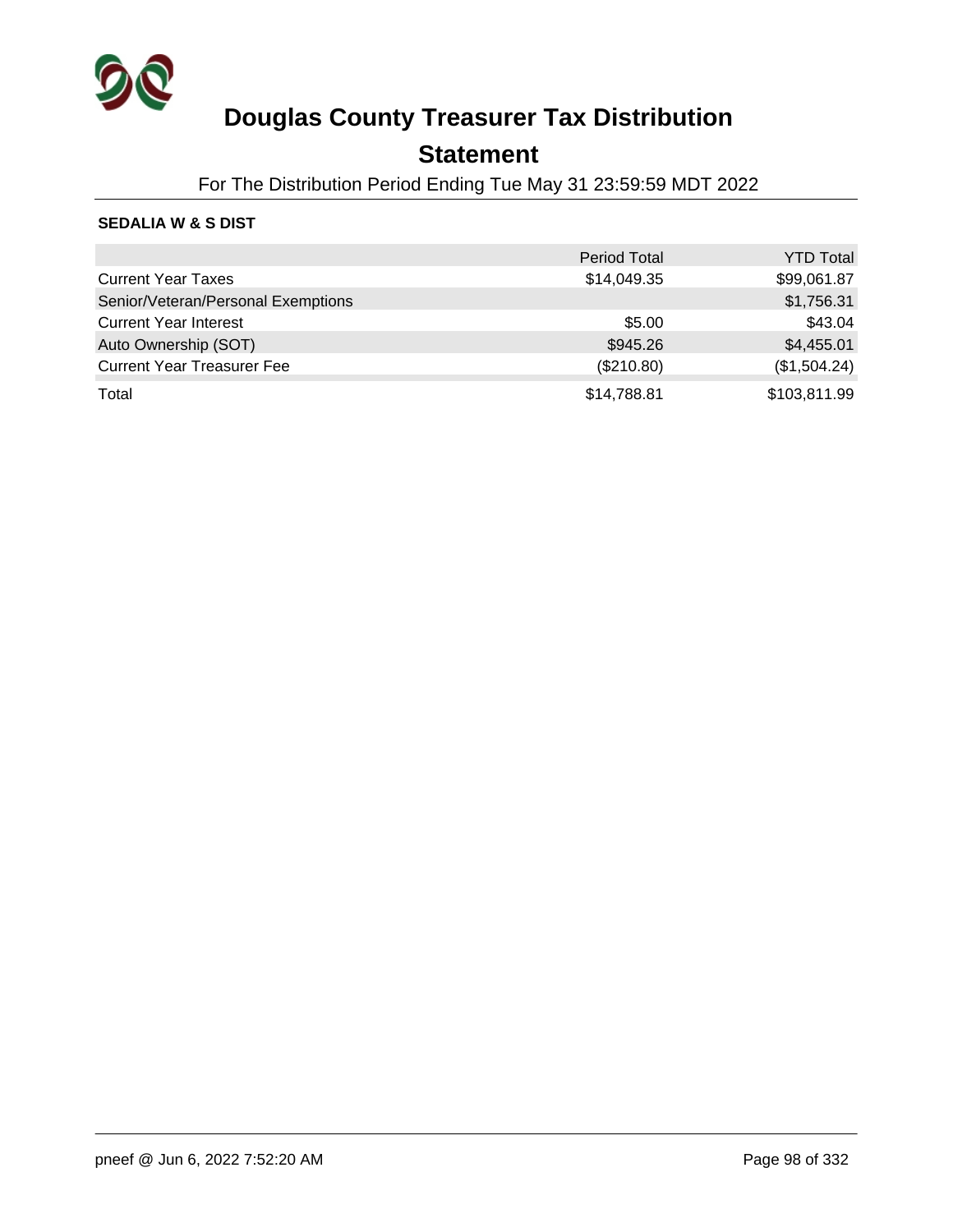

## **Statement**

For The Distribution Period Ending Tue May 31 23:59:59 MDT 2022

### **CRYSTAL VALLEY METRO #1**

|                                   | <b>Period Total</b> | <b>YTD Total</b> |
|-----------------------------------|---------------------|------------------|
| <b>Current Year Taxes</b>         |                     | \$23.34          |
| Auto Ownership (SOT)              | \$0.18              | \$0.86           |
| <b>Current Year Treasurer Fee</b> |                     | (\$0.35)         |
| Total                             | \$0.18              | \$23.85          |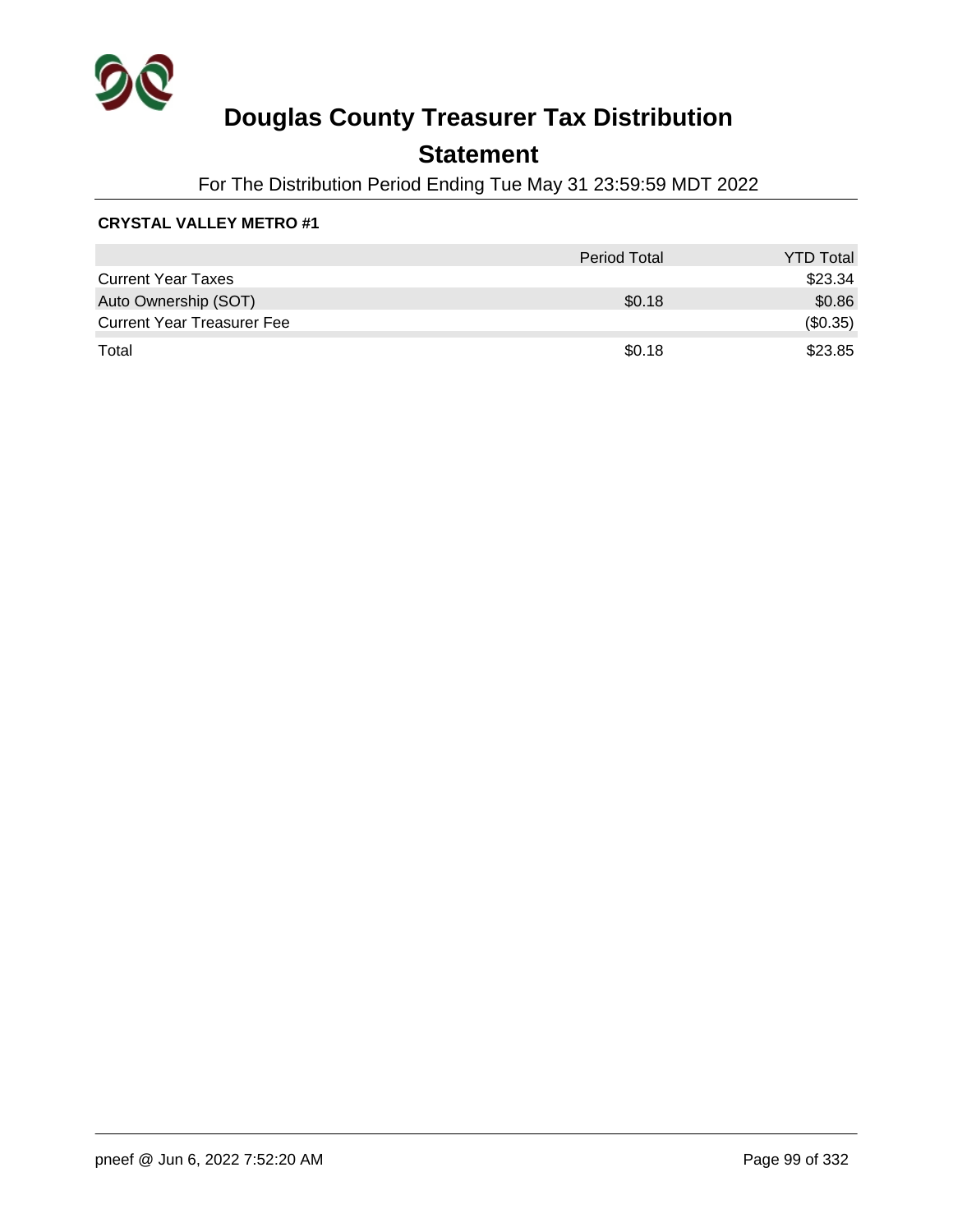

## **Statement**

For The Distribution Period Ending Tue May 31 23:59:59 MDT 2022

### **CRYSTAL VALLEY METRO #2**

|                                    | <b>Period Total</b> | <b>YTD Total</b> |
|------------------------------------|---------------------|------------------|
| <b>Current Year Taxes</b>          | \$424,287.18        | \$2,578,077.58   |
| Senior/Veteran/Personal Exemptions |                     | \$19,462.10      |
| <b>Current Year Interest</b>       | \$63.71             | \$148.81         |
| <b>Prior Year Interest</b>         |                     | \$7.88           |
| Auto Ownership (SOT)               | \$30,468.60         | \$143,598.91     |
| <b>Current Year Treasurer Fee</b>  | (\$6,365.26)        | (\$38,958.15)    |
| <b>Prior Year Treasurer Fee</b>    |                     | (\$0.12)         |
| Total                              | \$448,454.23        | \$2,702,337.01   |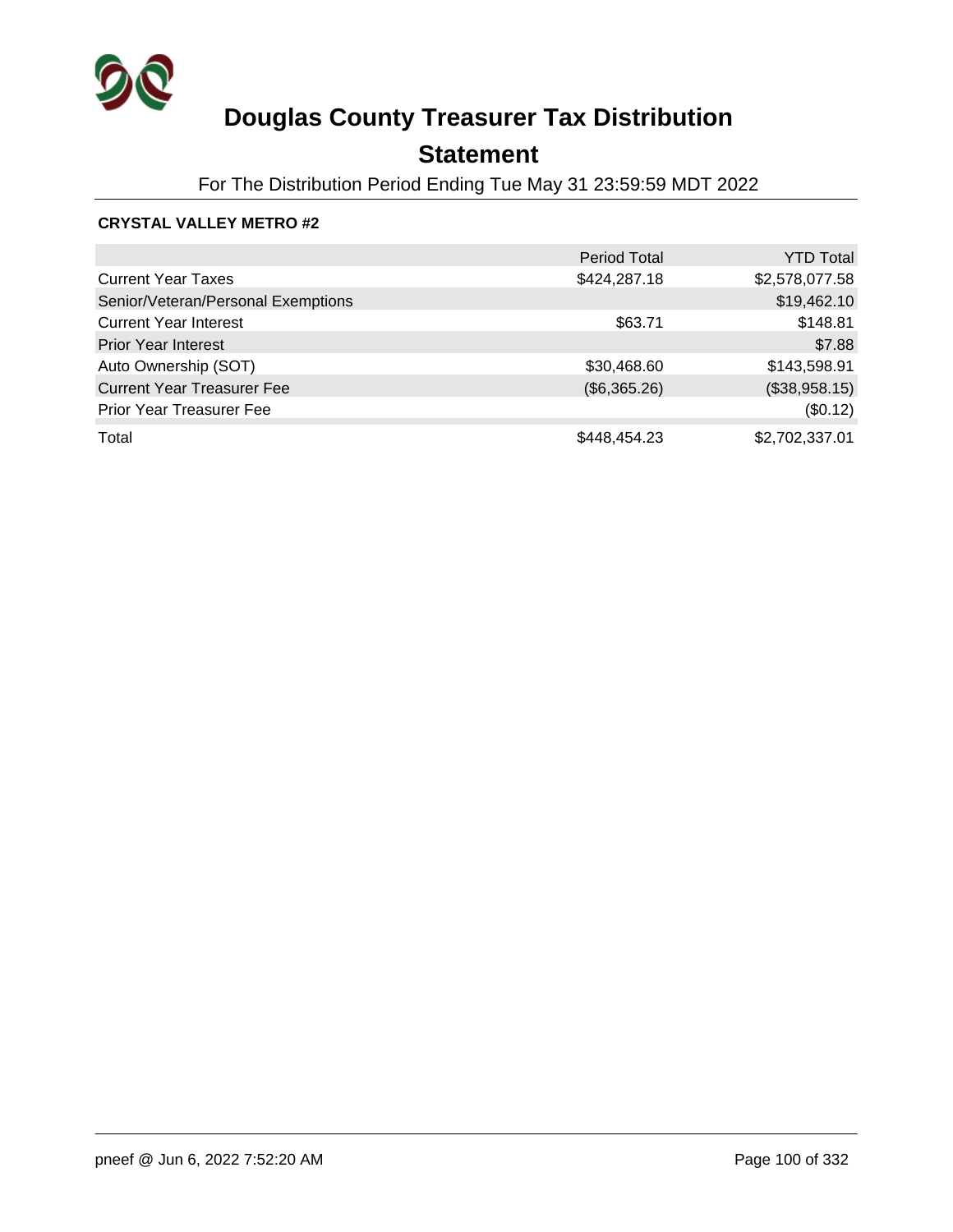

## **Statement**

For The Distribution Period Ending Tue May 31 23:59:59 MDT 2022

#### **MAHER RANCH METRO DIST #4**

|                                    | <b>Period Total</b> | <b>YTD Total</b> |
|------------------------------------|---------------------|------------------|
| <b>Current Year Taxes</b>          | \$83,405.63         | \$740,008.18     |
| Senior/Veteran/Personal Exemptions |                     | \$14,638.42      |
| <b>Current Year Interest</b>       | \$98.60             | \$155.83         |
| Auto Ownership (SOT)               | \$9,154.64          | \$43,145.93      |
| <b>Current Year Treasurer Fee</b>  | (\$1,252.58)        | (\$11,322.05)    |
| Total                              | \$91,406.29         | \$786,626.31     |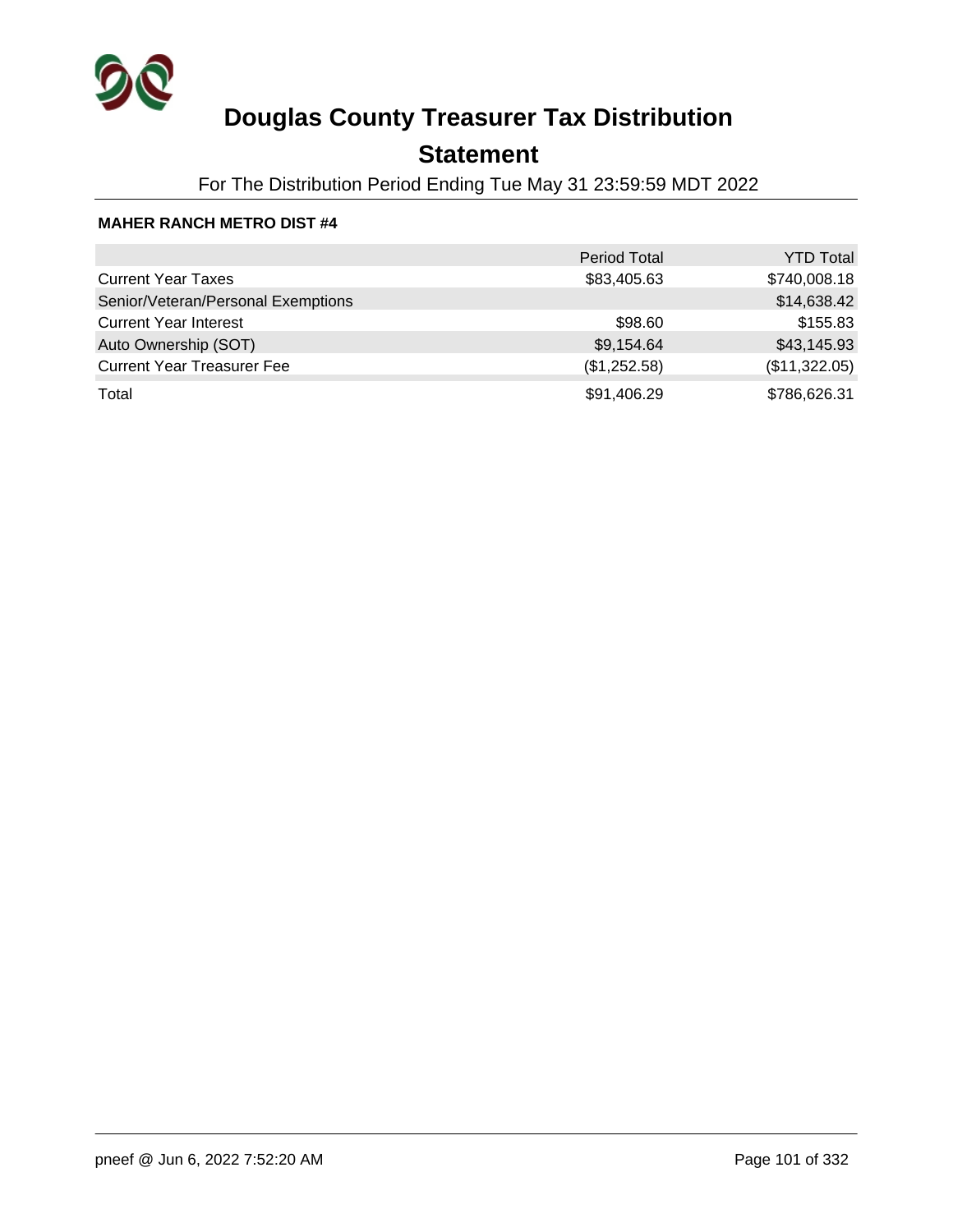

## **Statement**

For The Distribution Period Ending Tue May 31 23:59:59 MDT 2022

|       | <b>Period Total</b> | otal   |
|-------|---------------------|--------|
| Total | \$0.00              | \$0.00 |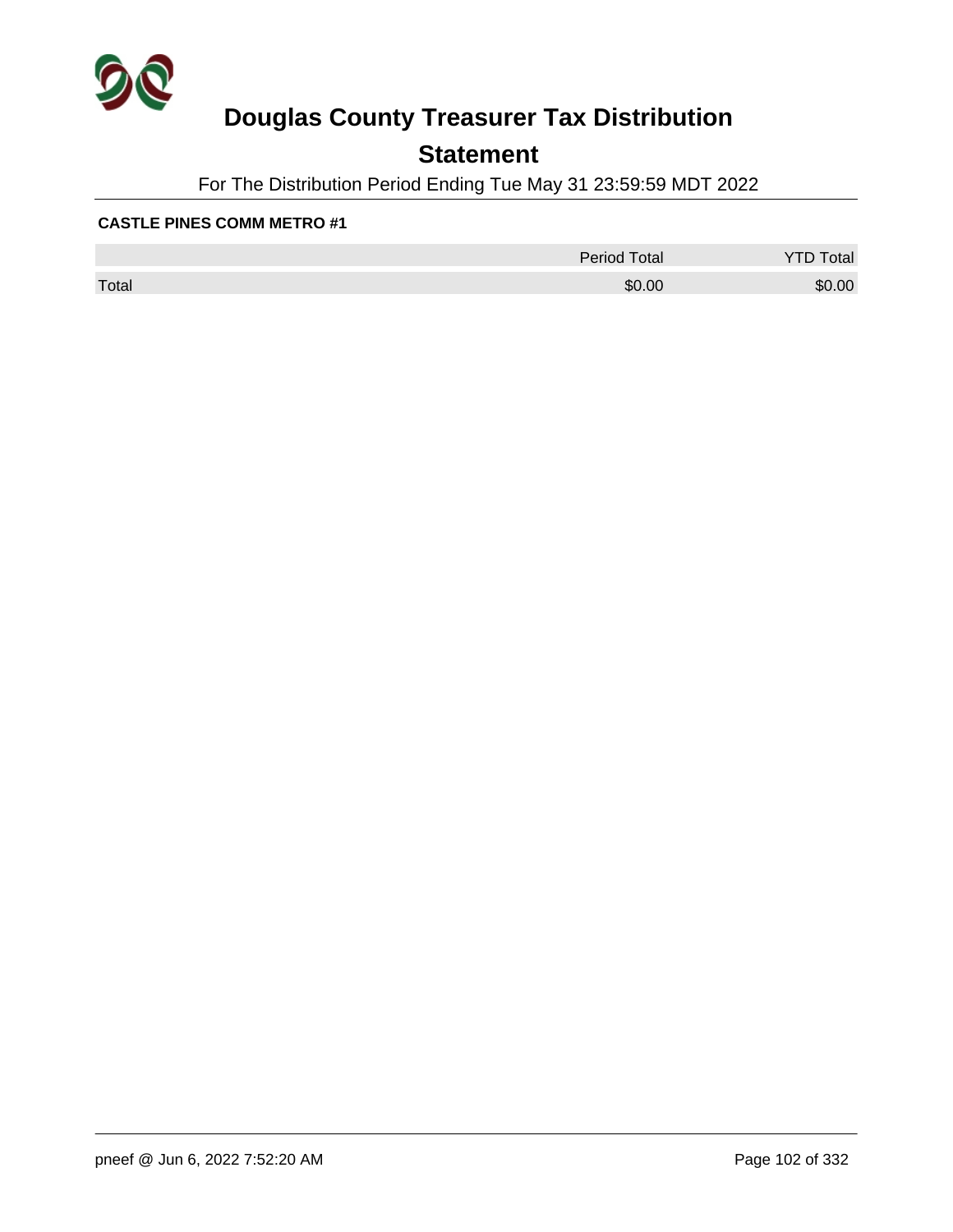

## **Statement**

For The Distribution Period Ending Tue May 31 23:59:59 MDT 2022

|       | <b>Period Total</b> | otal   |
|-------|---------------------|--------|
| Total | \$0.00              | \$0.00 |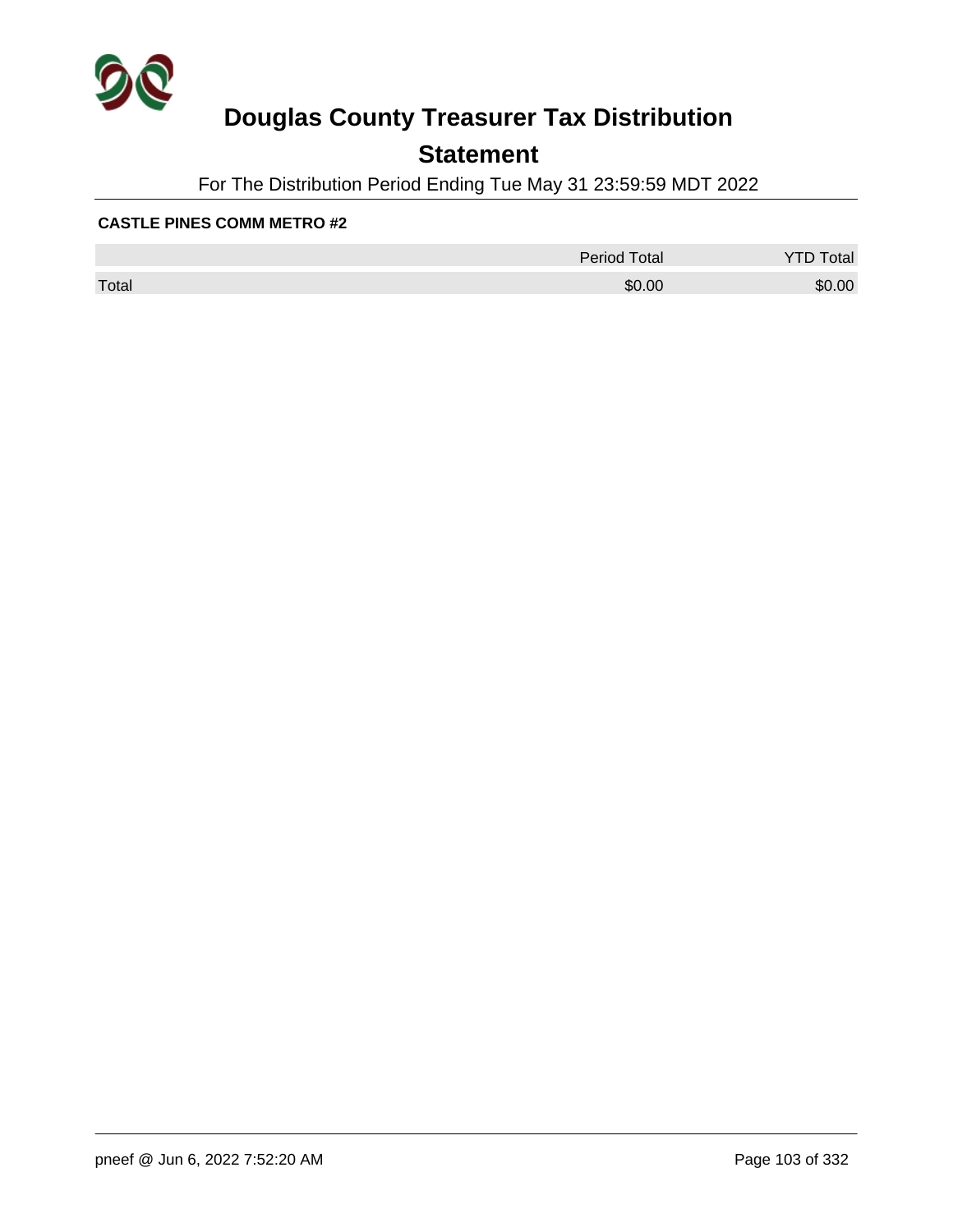

## **Statement**

For The Distribution Period Ending Tue May 31 23:59:59 MDT 2022

|                                   | <b>Period Total</b> | <b>YTD Total</b> |
|-----------------------------------|---------------------|------------------|
| <b>Current Year Taxes</b>         | \$18,278.70         | \$158,680.76     |
| Auto Ownership (SOT)              | \$1,848.11          | \$8,710.18       |
| <b>Current Year Treasurer Fee</b> | (\$274.18)          | (\$2,380.22)     |
| Total                             | \$19,852.63         | \$165,010.72     |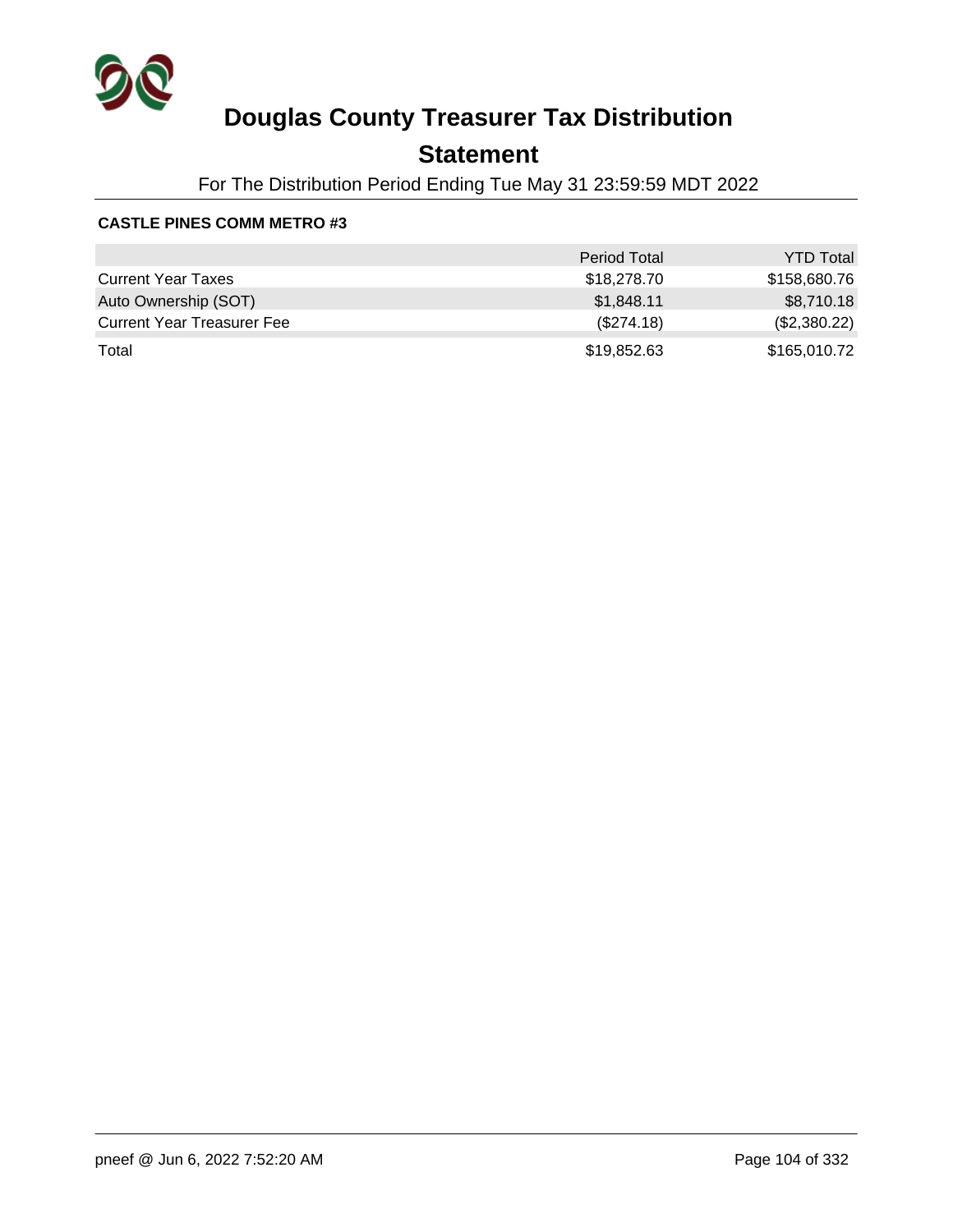

## **Statement**

For The Distribution Period Ending Tue May 31 23:59:59 MDT 2022

|                                    | <b>Period Total</b> | <b>YTD Total</b> |
|------------------------------------|---------------------|------------------|
| <b>Current Year Taxes</b>          | \$91,113.55         | \$223,128.75     |
| <b>Prior Year Taxes</b>            | \$0.49              | \$0.49           |
| Senior/Veteran/Personal Exemptions |                     | \$180.00         |
| <b>Prior Year Interest</b>         | \$7.43              | \$7.43           |
| Auto Ownership (SOT)               | \$2,274.78          | \$10,721.06      |
| <b>Current Year Treasurer Fee</b>  | (\$1,366.71)        | (\$3,346.92)     |
| Prior Year Treasurer Fee           | (\$0.12)            | (\$0.12)         |
| Total                              | \$92,029.42         | \$230,690.69     |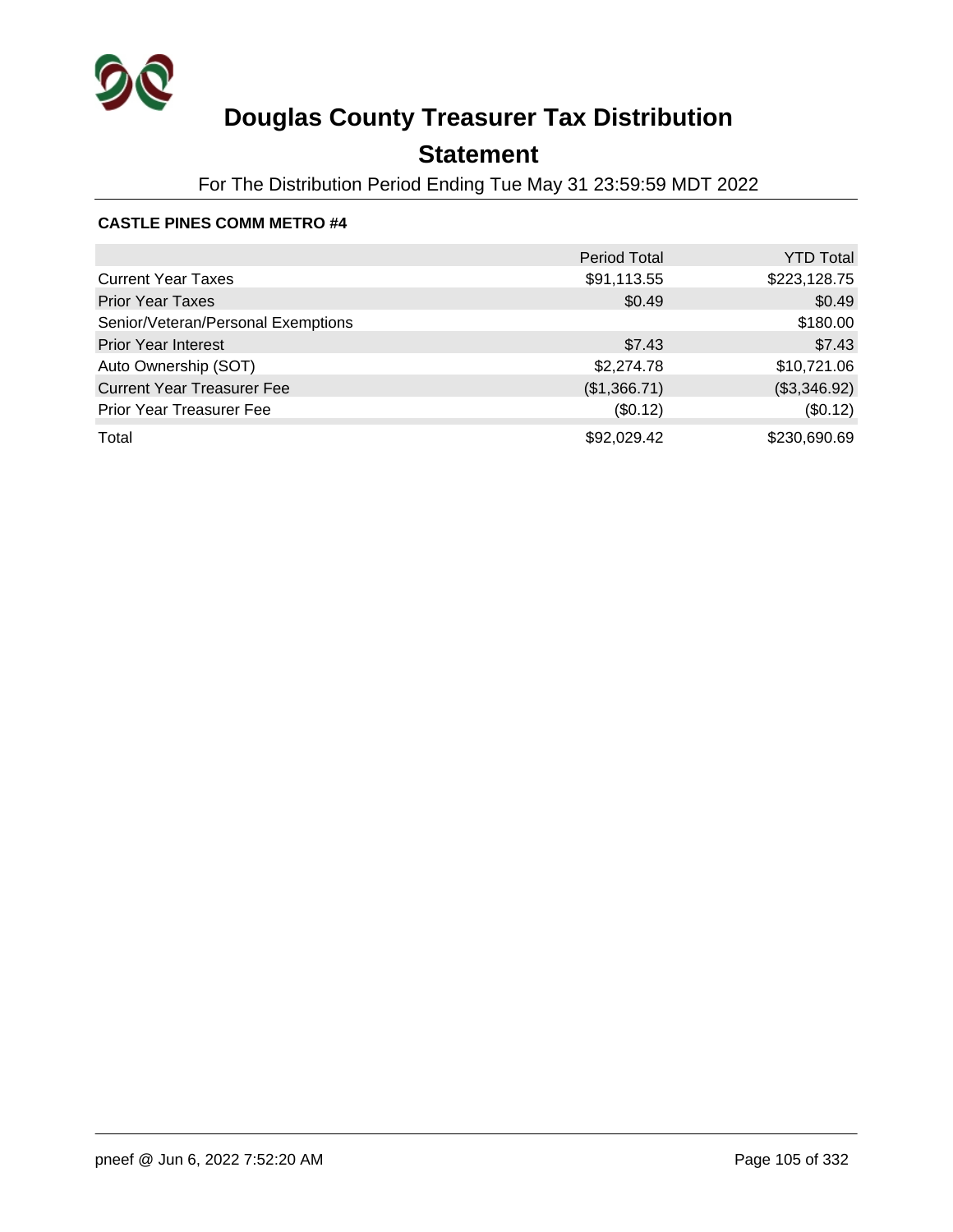

## **Statement**

For The Distribution Period Ending Tue May 31 23:59:59 MDT 2022

|       | <b>Period Total</b> | otal<br>້ |
|-------|---------------------|-----------|
| Total | \$0.00              | \$0.00    |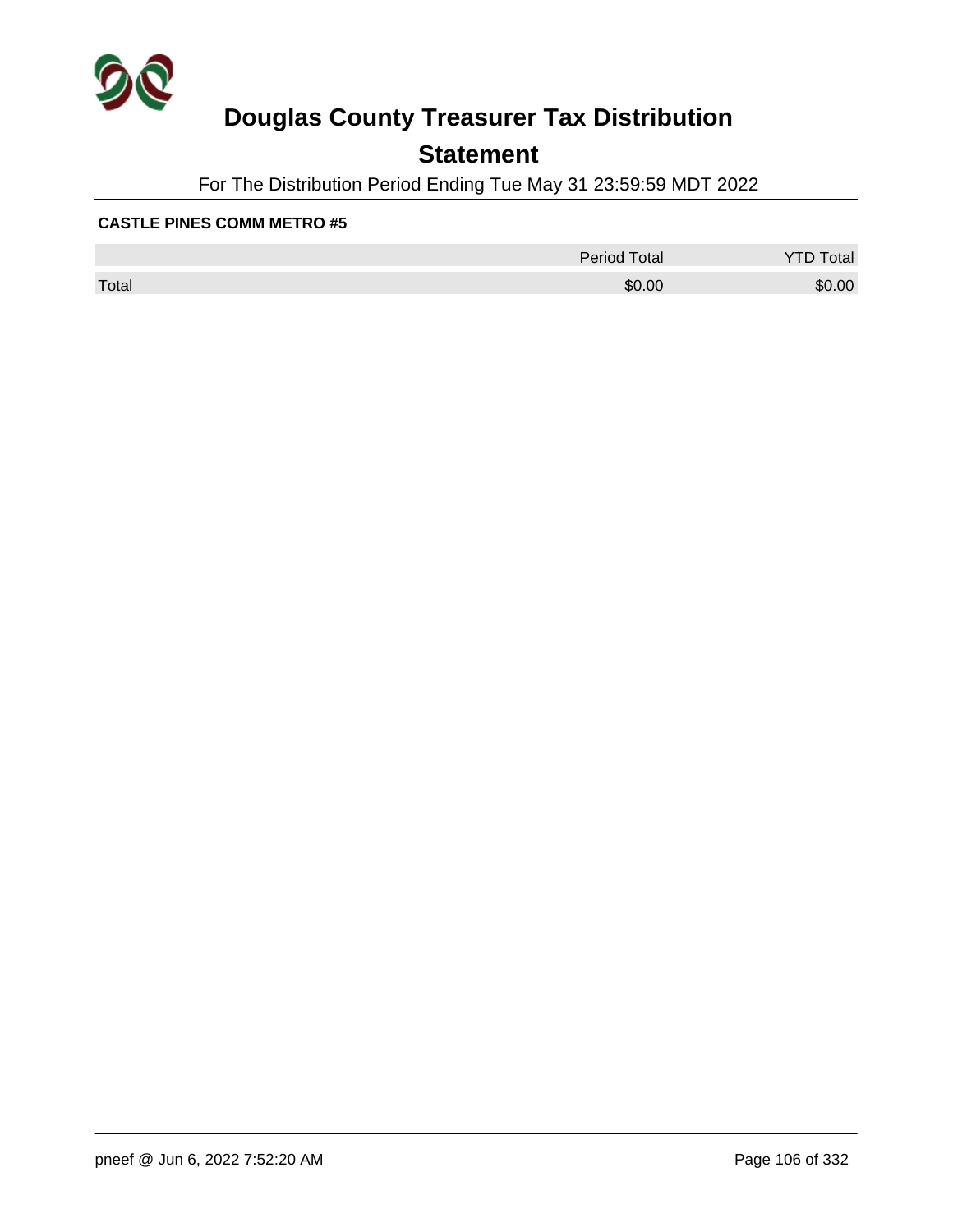

## **Statement**

For The Distribution Period Ending Tue May 31 23:59:59 MDT 2022

### **HIGH PRAIRIE FARMS METRO**

|                                    | <b>Period Total</b> | <b>YTD Total</b> |
|------------------------------------|---------------------|------------------|
| <b>Current Year Taxes</b>          | \$39,179.30         | \$518,297.18     |
| Senior/Veteran/Personal Exemptions |                     | \$7,893.67       |
| <b>Current Year Interest</b>       | \$30.68             | \$65.74          |
| Auto Ownership (SOT)               | \$5,800.17          | \$27,336.28      |
| <b>Current Year Treasurer Fee</b>  | (\$588.16)          | (\$7,893.87)     |
| Total                              | \$44,421.99         | \$545,699.00     |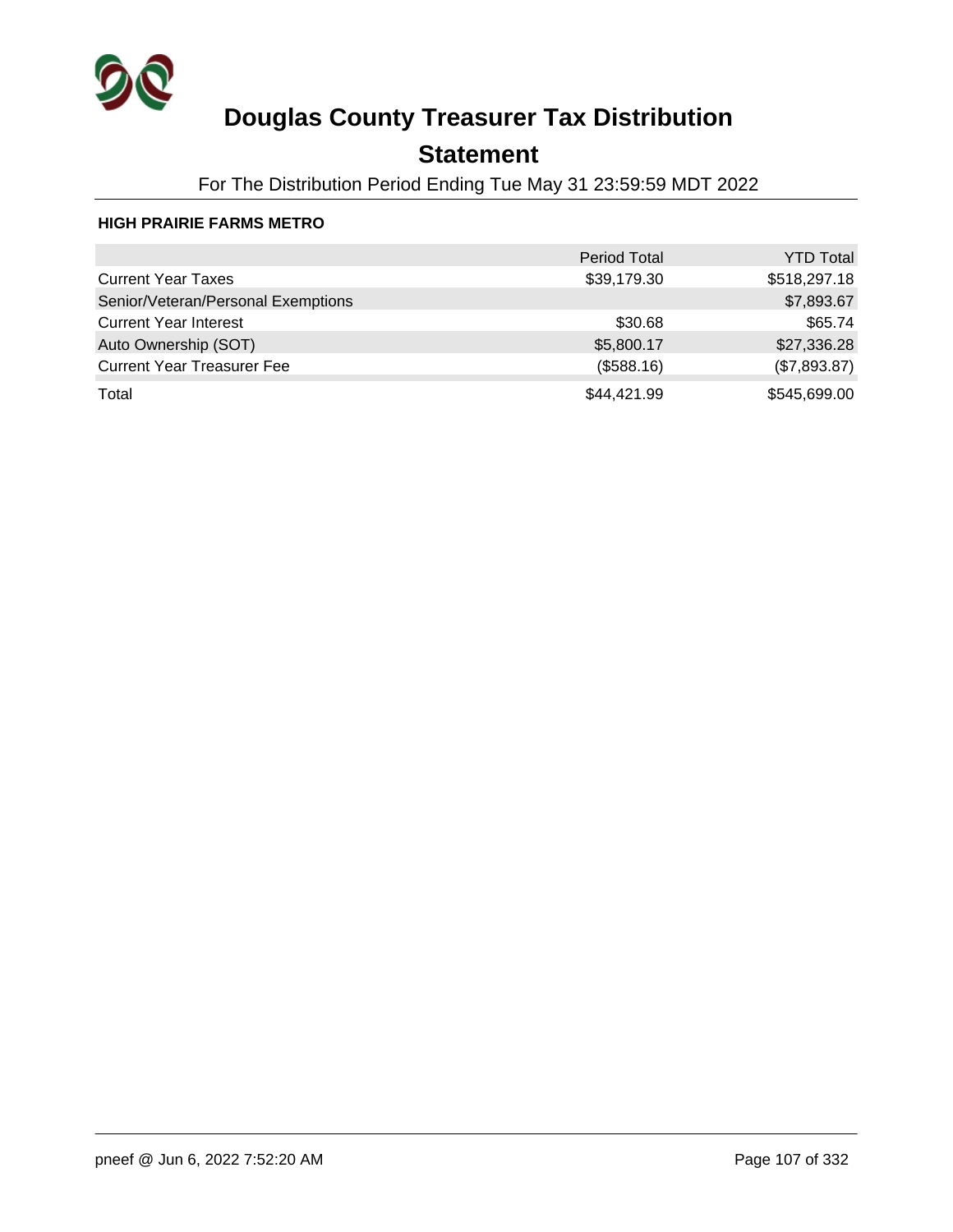

## **Statement**

For The Distribution Period Ending Tue May 31 23:59:59 MDT 2022

### **CHERRY CREEK BASIN**

|                                         | <b>Period Total</b> | <b>YTD Total</b> |
|-----------------------------------------|---------------------|------------------|
| <b>Current Year Taxes</b>               | \$124,602.86        | \$1,051,322.58   |
| <b>Prior Year Taxes</b>                 | \$0.17              | \$19.82          |
| Senior/Veteran/Personal Exemptions      |                     | \$18,007.68      |
| <b>Current Year TIF Expense</b>         | (\$3,366.76)        | (\$19,252.16)    |
| Prior Year TIF Expense                  |                     | \$0.01           |
| <b>Current Year Value Adjustment</b>    | (\$113.96)          | (\$113.96)       |
| Prior Year Value Adjustment (Abatement) | (\$20.47)           | (\$517.62)       |
| <b>Current Year Interest</b>            | \$87.55             | \$145.22         |
| <b>Prior Year Interest</b>              | \$0.31              | \$4.73           |
| Current Year Interest Value Adjustment  | (\$3.71)            | (\$3.71)         |
| Prior Year Interest Value Adjustment    | (\$0.45)            | (\$35.46)        |
| Auto Ownership (SOT)                    | \$11,945.61         | \$56,299.81      |
| <b>Current Year Treasurer Fee</b>       | (\$1,817.99)        | (\$15,727.24)    |
| <b>Prior Year Treasurer Fee</b>         | \$0.31              | \$7.39           |
| Payment in Lieu of Taxes                | \$11.00             | \$11.00          |
| Total                                   | \$131,324.47        | \$1,090,168.09   |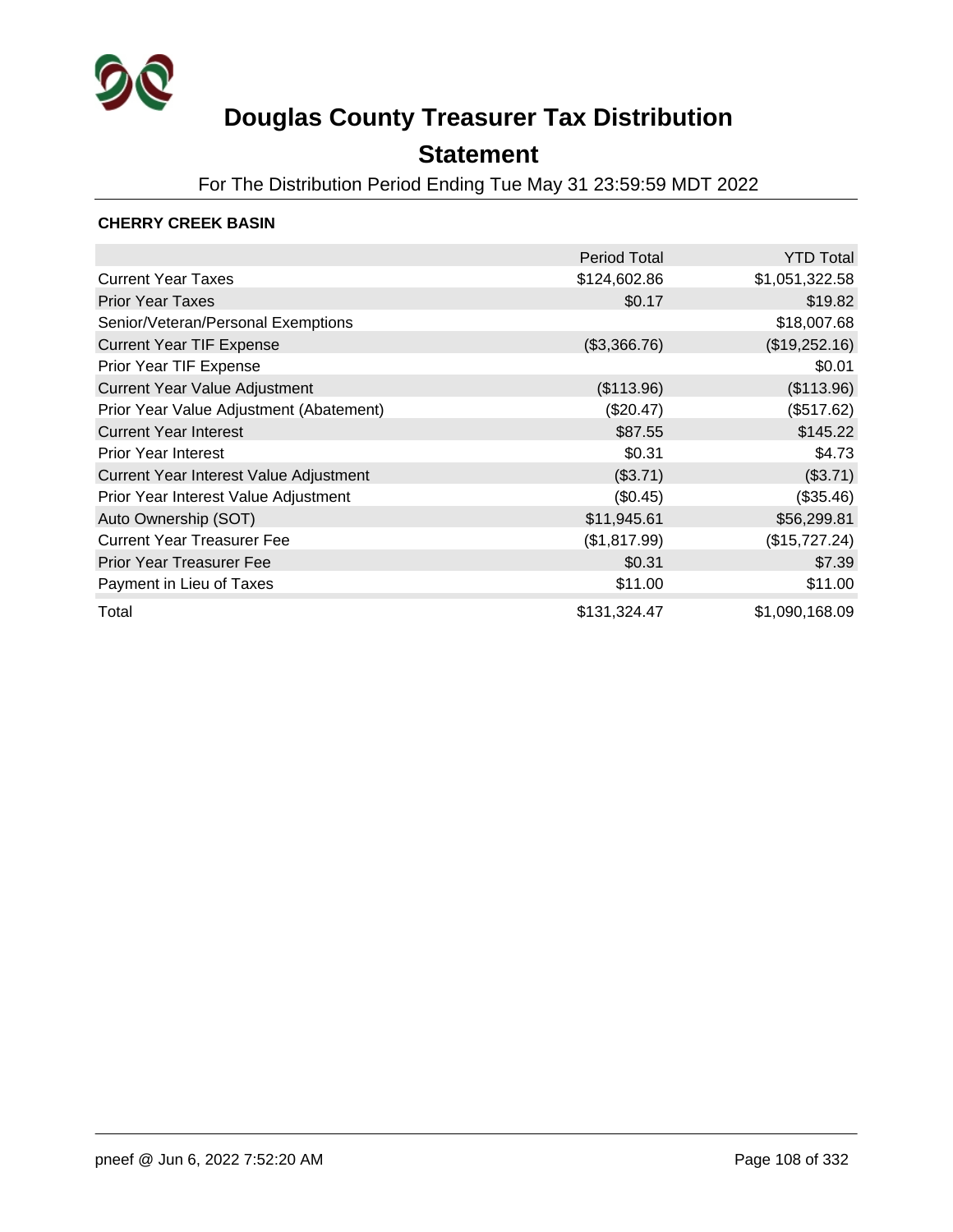

## **Statement**

For The Distribution Period Ending Tue May 31 23:59:59 MDT 2022

#### **MOUNTAIN COMMUNITY FIRE**

|                                    | <b>Period Total</b> | <b>YTD Total</b> |
|------------------------------------|---------------------|------------------|
| <b>Current Year Taxes</b>          | \$2,179.11          | \$40,930.98      |
| <b>Prior Year Taxes</b>            |                     | \$313.84         |
| Senior/Veteran/Personal Exemptions |                     | \$1,779.56       |
| <b>Current Year Interest</b>       | \$3.92              | \$3.92           |
| <b>Prior Year Interest</b>         |                     | \$34.52          |
| Auto Ownership (SOT)               | \$443.78            | \$2,091.54       |
| <b>Current Year Treasurer Fee</b>  | (\$32.74)           | (\$640.72)       |
| <b>Prior Year Treasurer Fee</b>    |                     | (\$5.23)         |
| Total                              | \$2,594.07          | \$44,508.41      |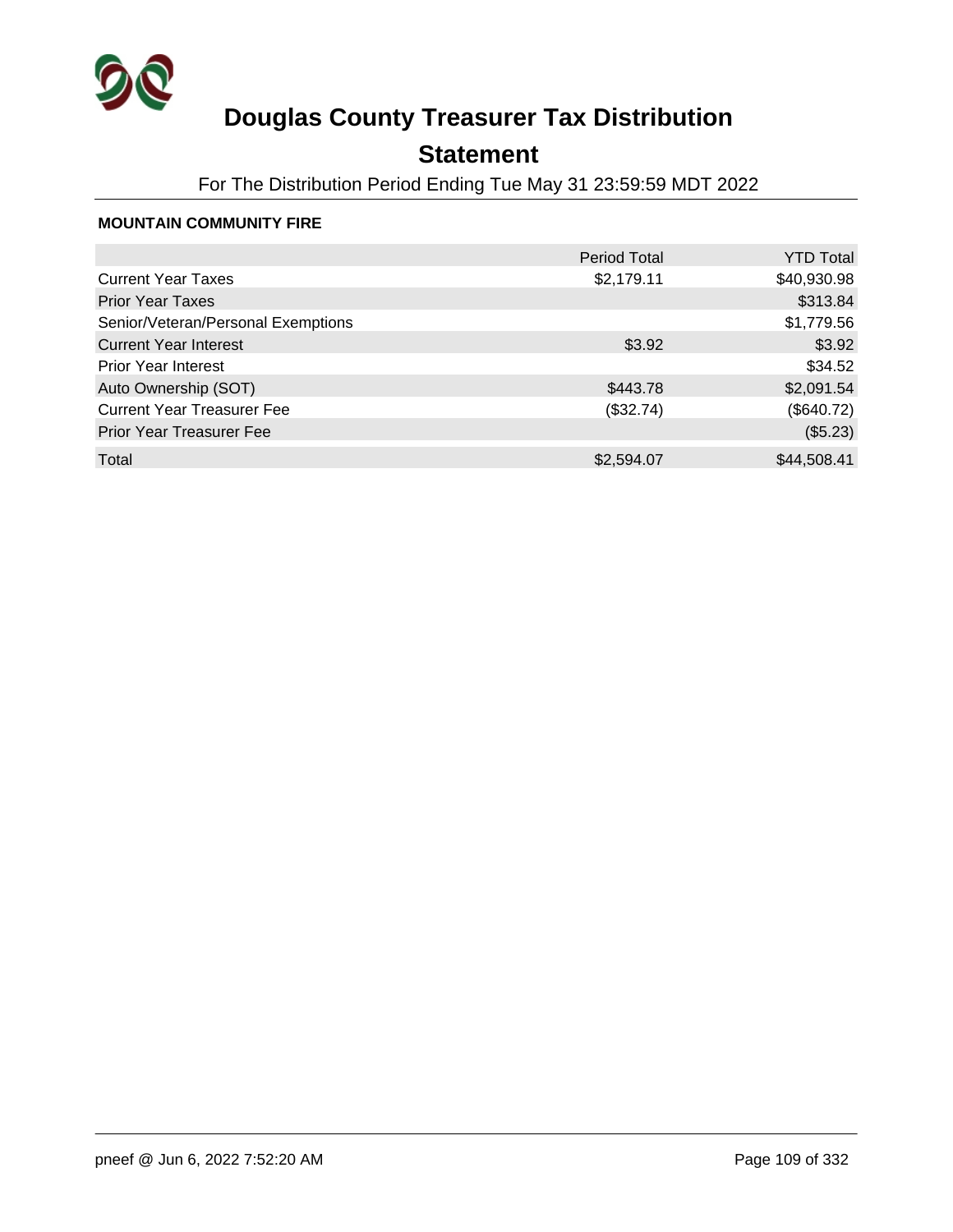

## **Statement**

For The Distribution Period Ending Tue May 31 23:59:59 MDT 2022

#### **DOUGLAS COUNTY LIBRARIES**

|                                         | <b>Period Total</b> | <b>YTD Total</b> |
|-----------------------------------------|---------------------|------------------|
| <b>Current Year Taxes</b>               | \$2,756,851.92      | \$22,917,117.63  |
| <b>Prior Year Taxes</b>                 | \$222.70            | \$1,019.77       |
| Senior/Veteran/Personal Exemptions      |                     | \$398,802.90     |
| <b>Current Year TIF Expense</b>         | (\$35,877.51)       | (\$219, 277.65)  |
| Prior Year TIF Expense                  |                     | \$0.06           |
| <b>Current Year Value Adjustment</b>    | (\$3,101.08)        | (\$3,282.19)     |
| Prior Year Value Adjustment (Abatement) | (\$2,288.83)        | (\$8,250.75)     |
| <b>Current Year Interest</b>            | \$1,854.29          | \$2,930.72       |
| <b>Prior Year Interest</b>              | \$34.07             | \$311.97         |
| Current Year Interest Value Adjustment  | (\$67.82)           | (\$72.03)        |
| Prior Year Interest Value Adjustment    | (\$247.86)          | (\$717.31)       |
| Auto Ownership (SOT)                    | \$254,201.23        | \$1,198,053.72   |
| <b>Current Year Treasurer Fee</b>       | (\$40,801.65)       | (\$345,939.64)   |
| <b>Prior Year Treasurer Fee</b>         | \$30.48             | \$102.26         |
| Payment in Lieu of Taxes                | \$364.87            | \$364.87         |
| Total                                   | \$2,931,174.81      | \$23,941,164.33  |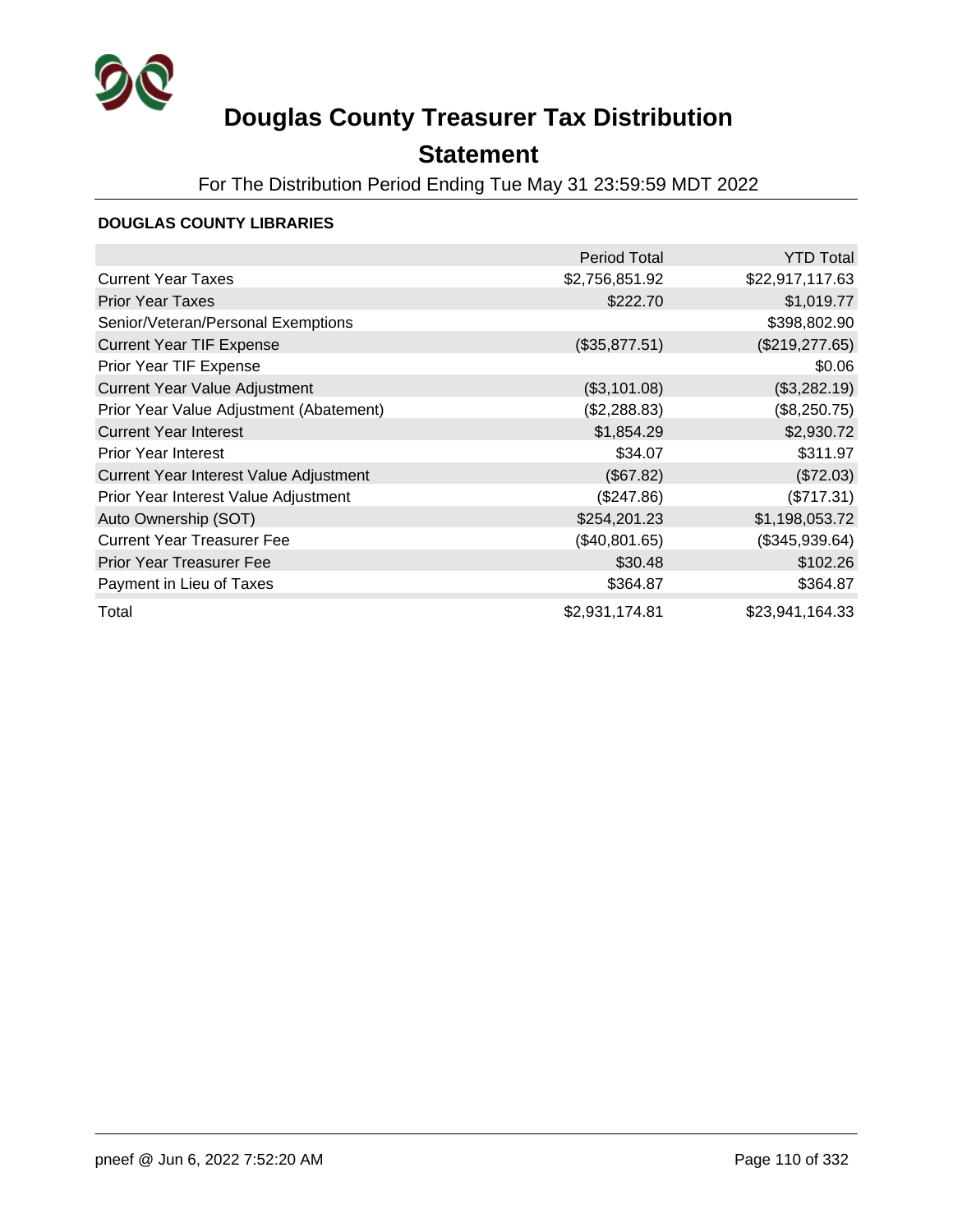

## **Statement**

For The Distribution Period Ending Tue May 31 23:59:59 MDT 2022

#### **URBAN DRN & FLOOD S PLATTE**

|                                         | <b>Period Total</b> | <b>YTD Total</b> |
|-----------------------------------------|---------------------|------------------|
| <b>Current Year Taxes</b>               | \$53,356.92         | \$428,842.84     |
| <b>Prior Year Taxes</b>                 | \$5.49              | \$21.59          |
| Senior/Veteran/Personal Exemptions      |                     | \$7,239.94       |
| <b>Current Year TIF Expense</b>         | (\$702.88)          | (\$4,019.28)     |
| <b>Current Year Value Adjustment</b>    | (\$75.21)           | (\$75.38)        |
| Prior Year Value Adjustment (Abatement) | (\$56.33)           | (\$198.70)       |
| <b>Current Year Interest</b>            | \$34.52             | \$55.12          |
| <b>Prior Year Interest</b>              | \$0.79              | \$6.98           |
| Current Year Interest Value Adjustment  | (\$1.67)            | (\$1.67)         |
| Prior Year Interest Value Adjustment    | (\$5.99)            | (\$16.25)        |
| Auto Ownership (SOT)                    | \$4,760.97          | \$22,438.49      |
| <b>Current Year Treasurer Fee</b>       | (\$789.11)          | (\$6,470.04)     |
| <b>Prior Year Treasurer Fee</b>         | \$0.76              | \$2.56           |
| Payment in Lieu of Taxes                | \$6.66              | \$6.66           |
| Total                                   | \$56,534.92         | \$447,832.86     |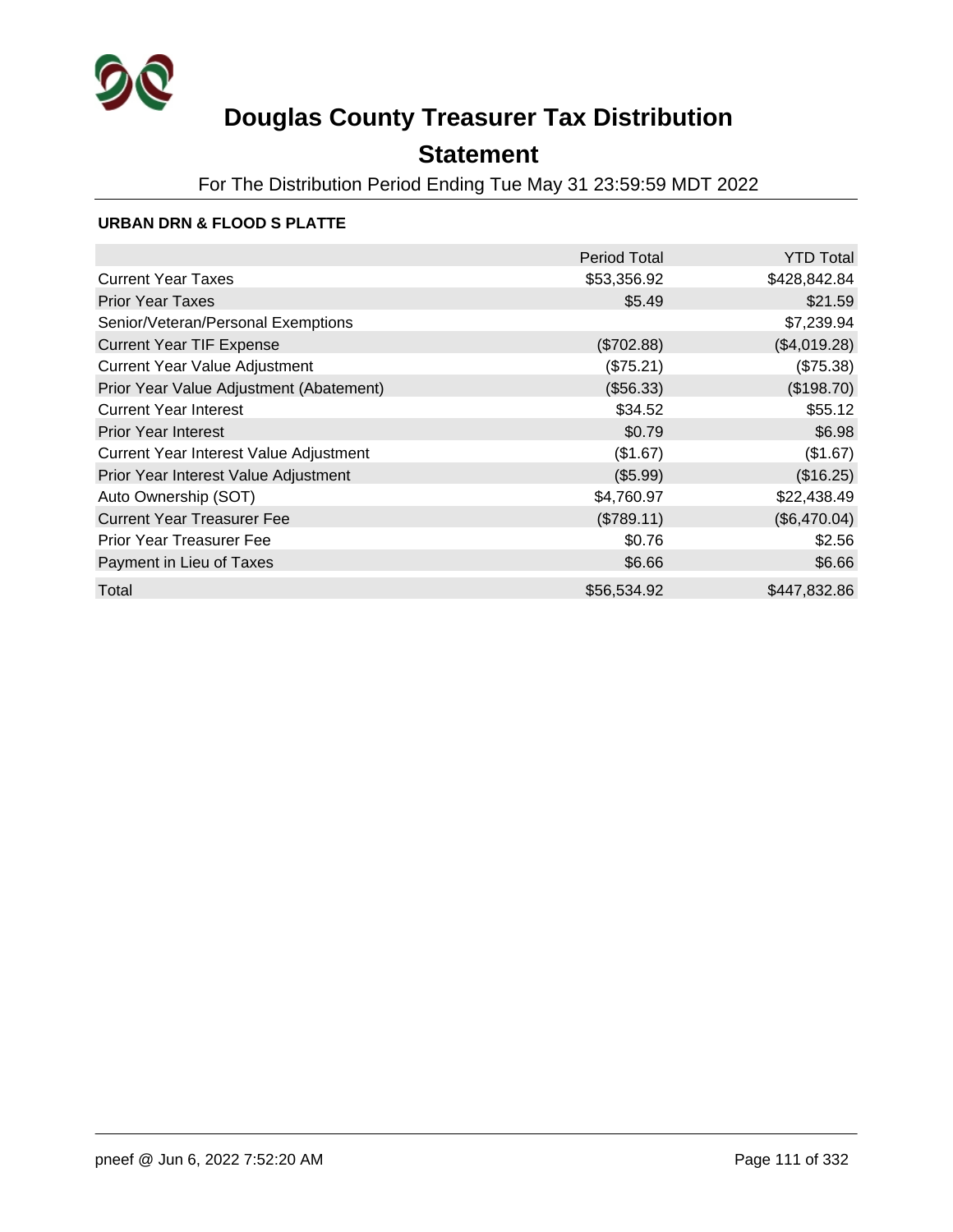

## **Statement**

For The Distribution Period Ending Tue May 31 23:59:59 MDT 2022

#### **SOUTHGATE WATER BOND DEBT**

|       | <b>Period Total</b> | otal   |
|-------|---------------------|--------|
| Total | \$0.00              | \$0.00 |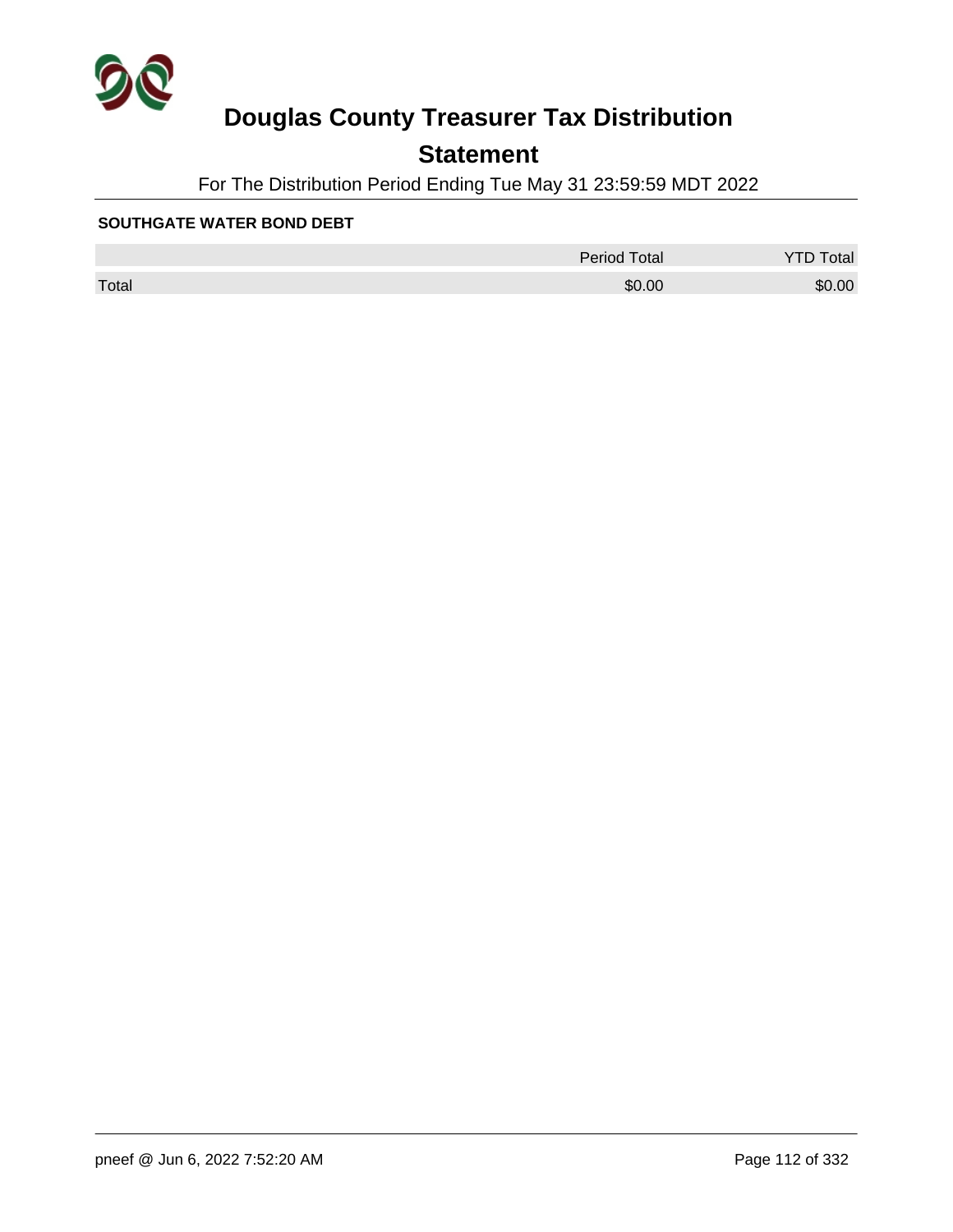

## **Statement**

For The Distribution Period Ending Tue May 31 23:59:59 MDT 2022

#### **HIDDEN POINTE METRO DISTRICT**

|                                    | <b>Period Total</b> | <b>YTD Total</b> |
|------------------------------------|---------------------|------------------|
| <b>Current Year Taxes</b>          | \$5,433.03          | \$53,987.48      |
| Senior/Veteran/Personal Exemptions |                     | \$464.75         |
| <b>Current Year Interest</b>       | \$7.21              | \$7.21           |
| Auto Ownership (SOT)               | \$641.15            | \$3,021.77       |
| <b>Current Year Treasurer Fee</b>  | (\$81.61)           | (\$816.90)       |
| Total                              | \$5,999.78          | \$56,664.31      |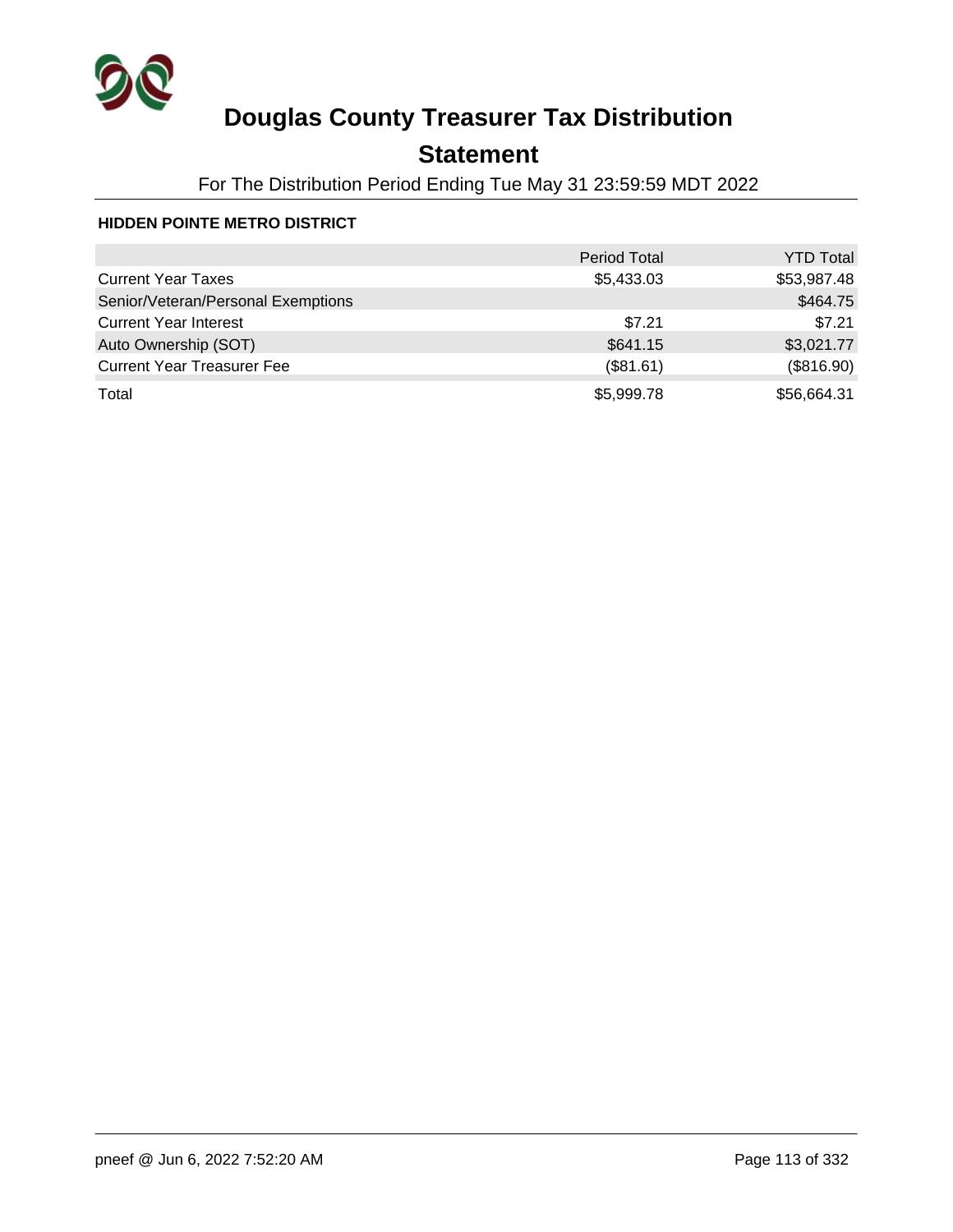

## **Statement**

For The Distribution Period Ending Tue May 31 23:59:59 MDT 2022

#### **OMNIPARK METRO DIST**

|                                    | <b>Period Total</b> | <b>YTD Total</b> |
|------------------------------------|---------------------|------------------|
| <b>Current Year Taxes</b>          | \$3,903.76          | \$272,119.05     |
| Senior/Veteran/Personal Exemptions |                     | \$741.00         |
| <b>Current Year Interest</b>       | \$54.95             | \$54.95          |
| Auto Ownership (SOT)               | \$3,098.12          | \$14,601.48      |
| <b>Current Year Treasurer Fee</b>  | (\$59.38)           | (\$4,082.62)     |
| Total                              | \$6,997.45          | \$283,433.86     |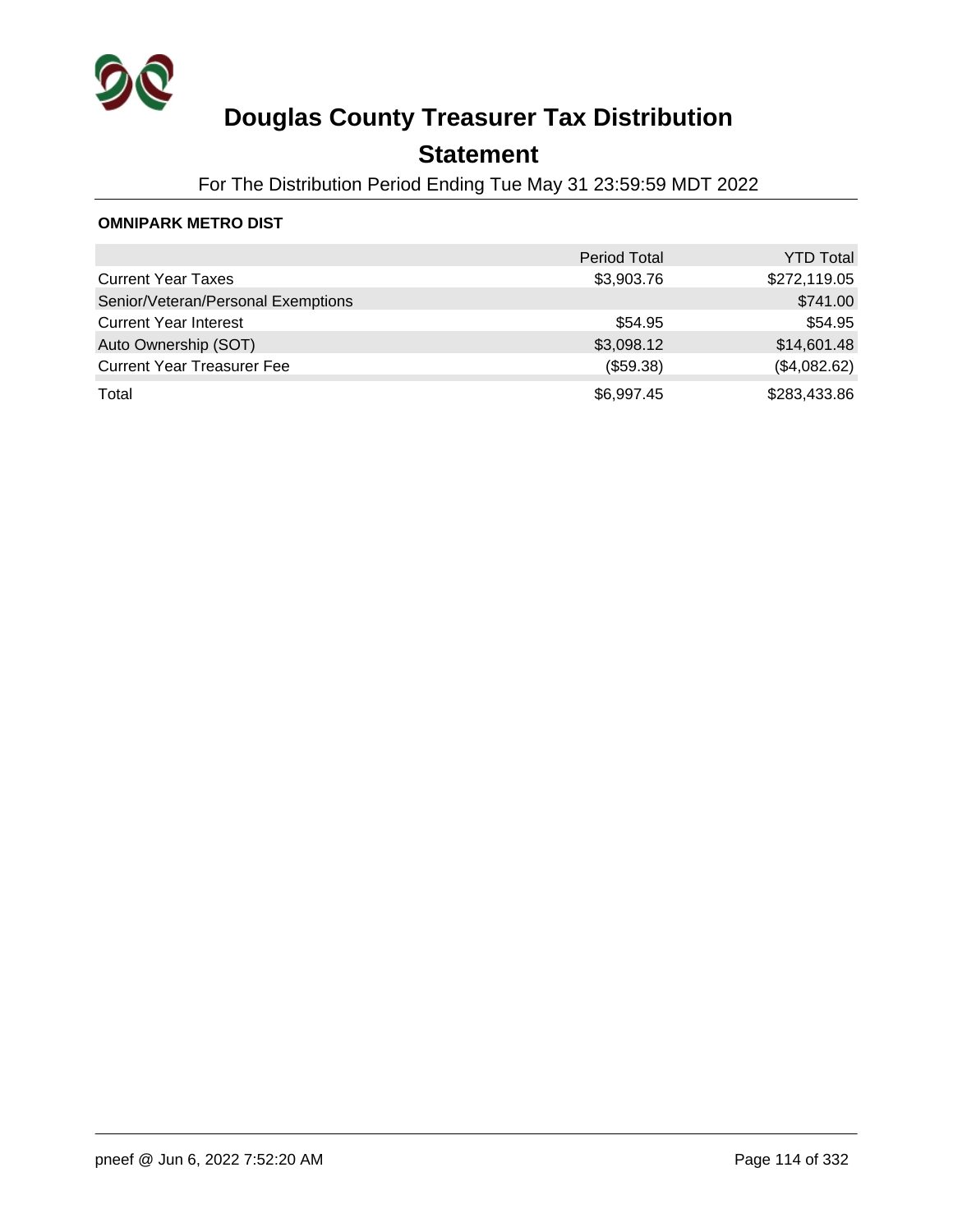

## **Statement**

For The Distribution Period Ending Tue May 31 23:59:59 MDT 2022

#### **HERITAGE HILLS METRO DIST**

|                                    | <b>Period Total</b> | <b>YTD Total</b> |
|------------------------------------|---------------------|------------------|
| <b>Current Year Taxes</b>          | \$176,274.68        | \$1,546,210.60   |
| Senior/Veteran/Personal Exemptions |                     | \$19,170.54      |
| <b>Current Year Interest</b>       | \$156.55            | \$245.92         |
| Auto Ownership (SOT)               | \$16,745.08         | \$78,919.79      |
| <b>Current Year Treasurer Fee</b>  | (\$2,646.48)        | (\$23,480.04)    |
| Total                              | \$190,529.83        | \$1,621,066.81   |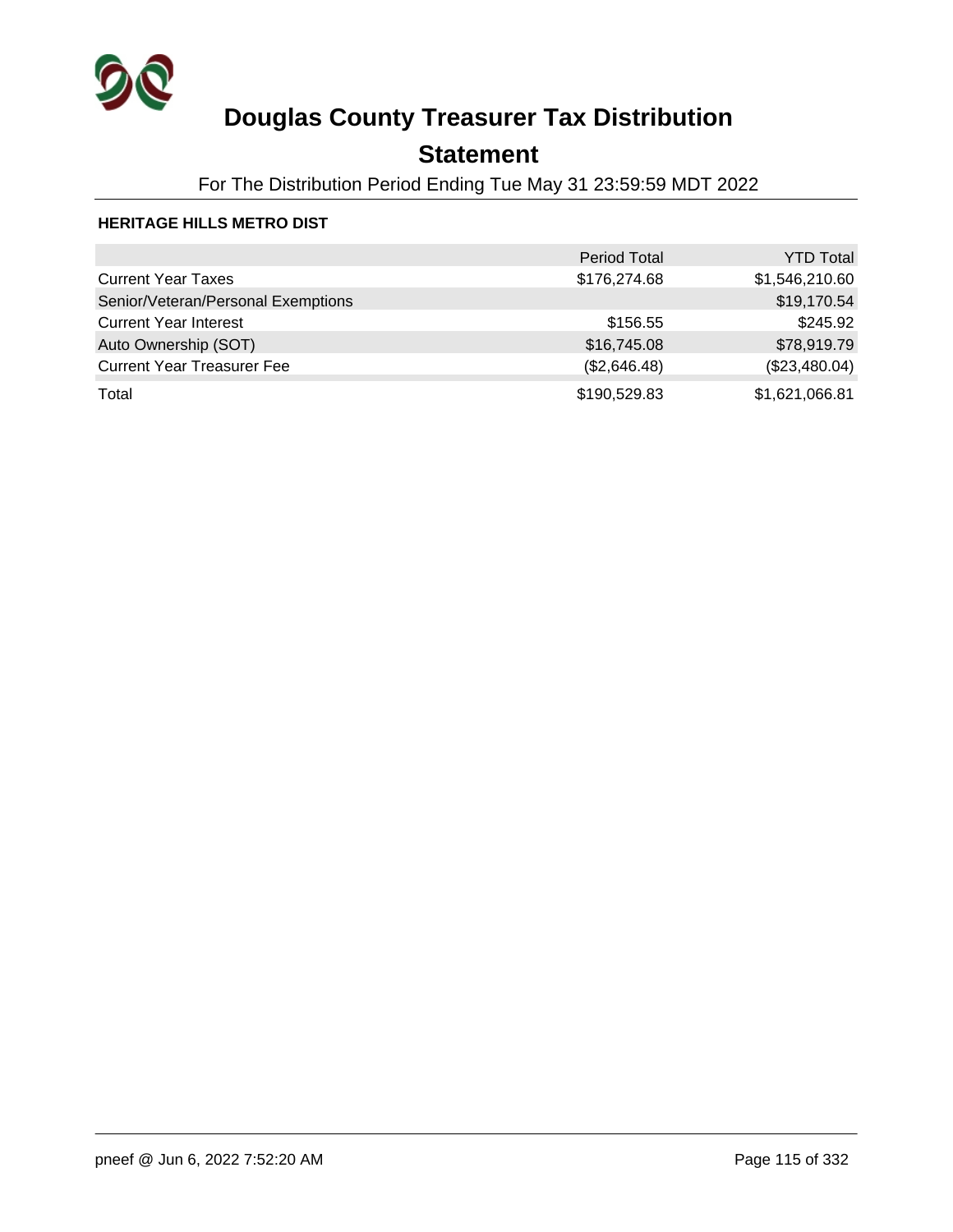

## **Statement**

For The Distribution Period Ending Tue May 31 23:59:59 MDT 2022

#### **CHATFIELD SOUTH WATER DISTRICT**

|                                    | <b>Period Total</b> | <b>YTD Total</b> |
|------------------------------------|---------------------|------------------|
| <b>Current Year Taxes</b>          | \$1,645.51          | \$28,827.24      |
| Senior/Veteran/Personal Exemptions |                     | \$1,501.37       |
| <b>Current Year Interest</b>       | \$2.49              | \$5.05           |
| <b>Prior Year Interest</b>         |                     | \$1.04           |
| Auto Ownership (SOT)               | \$321.58            | \$1,515.61       |
| <b>Current Year Treasurer Fee</b>  | (\$24.73)           | (\$455.01)       |
| <b>Prior Year Treasurer Fee</b>    |                     | (\$0.02)         |
| Total                              | \$1,944.85          | \$31,395.28      |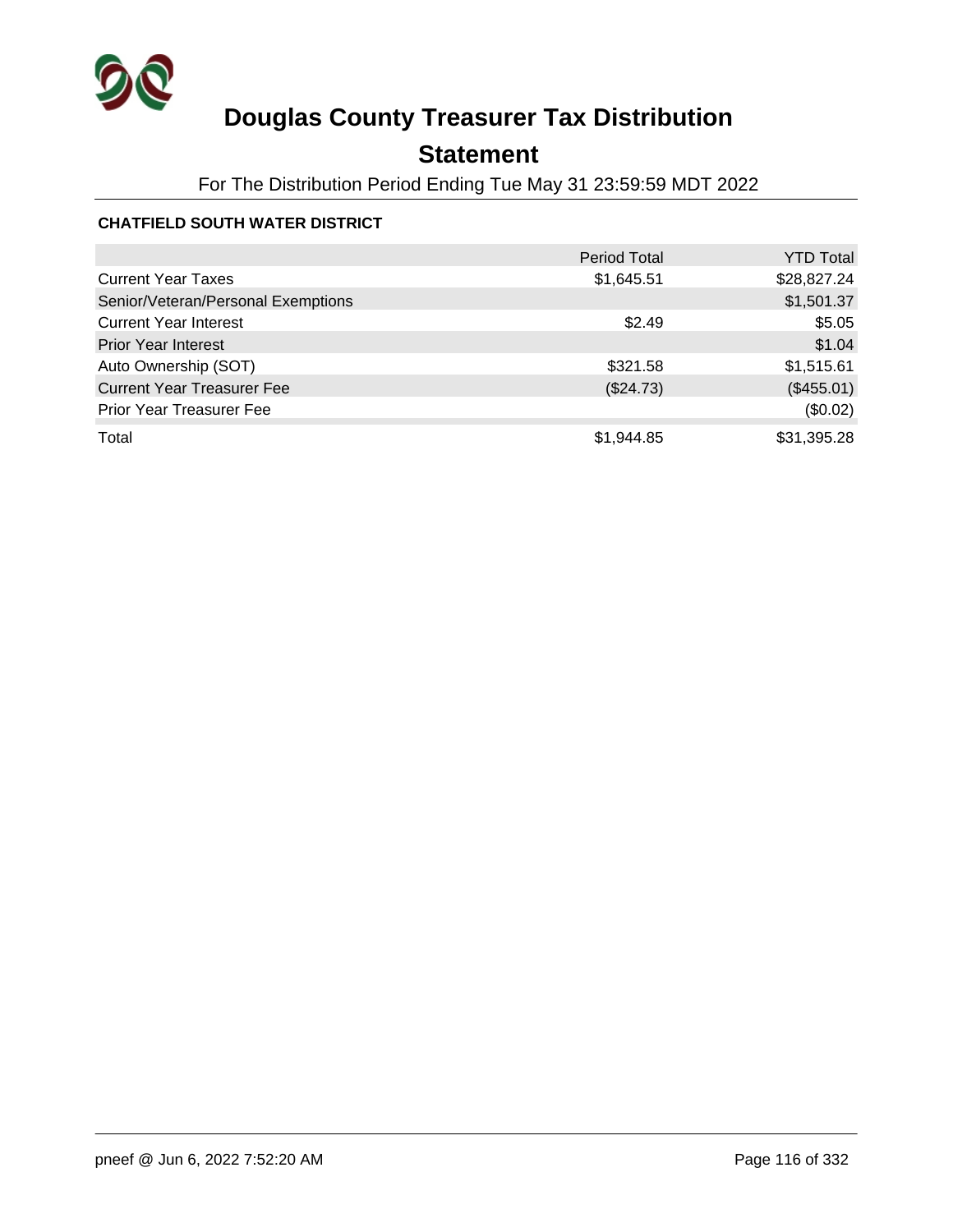

## **Statement**

For The Distribution Period Ending Tue May 31 23:59:59 MDT 2022

#### **COMPARK BUSINESS CAMPUS**

|                                    | <b>Period Total</b> | <b>YTD Total</b> |
|------------------------------------|---------------------|------------------|
| <b>Current Year Taxes</b>          | \$13,830.78         | \$1,912,052.35   |
| Senior/Veteran/Personal Exemptions |                     | \$2,915.00       |
| <b>Current Year Interest</b>       |                     | \$22.80          |
| Auto Ownership (SOT)               | \$20,094.01         | \$94,703.32      |
| <b>Current Year Treasurer Fee</b>  | (\$207.47)          | (\$28,681.15)    |
| Total                              | \$33,717.32         | \$1,981,012.32   |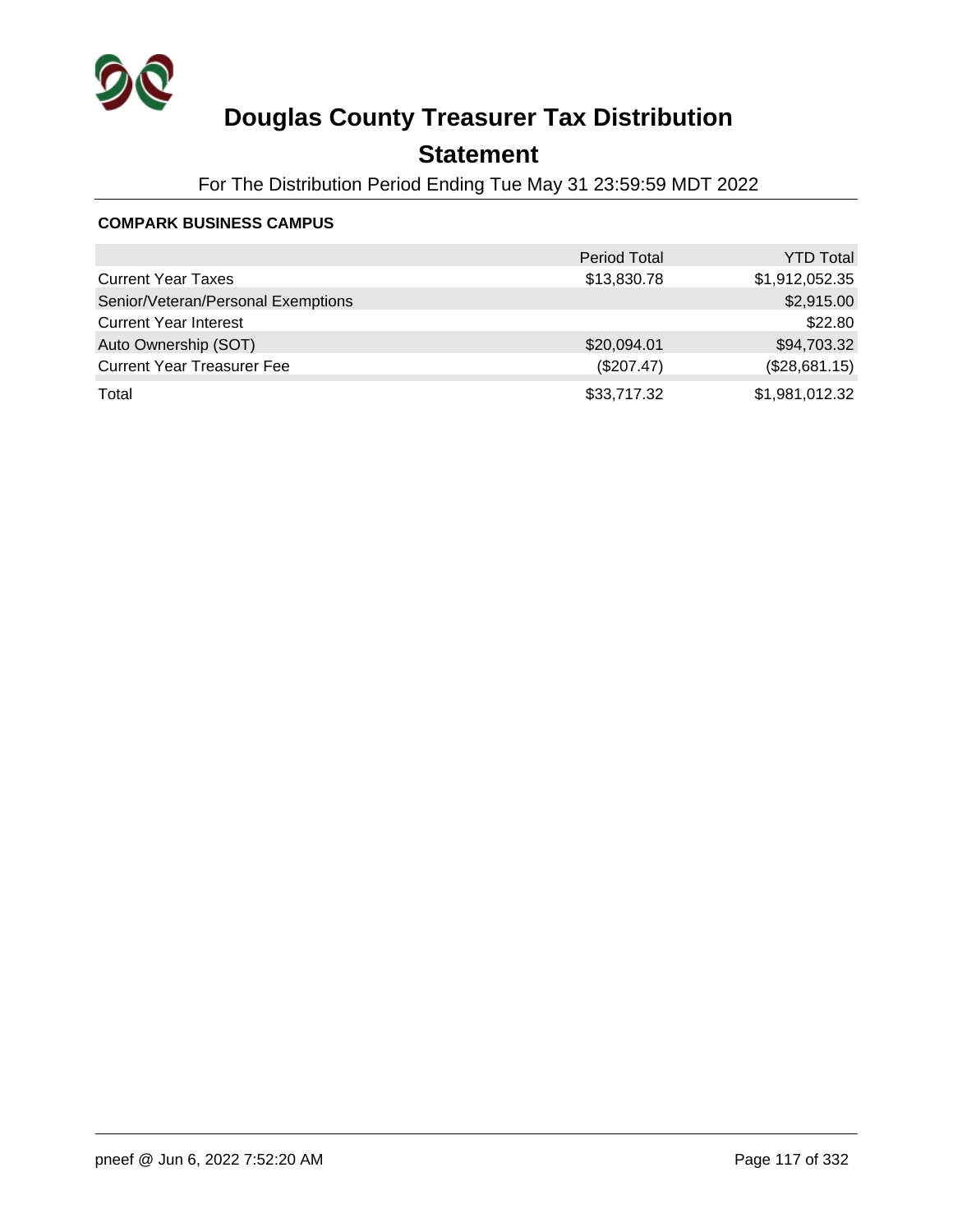

## **Statement**

For The Distribution Period Ending Tue May 31 23:59:59 MDT 2022

#### **CONSOLIDATED BELL MOUNTAIN**

|                                    | <b>Period Total</b> | <b>YTD Total</b> |
|------------------------------------|---------------------|------------------|
| <b>Current Year Taxes</b>          | \$72,559.17         | \$851,185.00     |
| Senior/Veteran/Personal Exemptions |                     | \$25,194.33      |
| <b>Current Year Interest</b>       | \$167.33            | \$249.26         |
| Auto Ownership (SOT)               | \$9,849.23          | \$46,419.56      |
| <b>Current Year Treasurer Fee</b>  | (\$1,090.90)        | (\$13,149.42)    |
| Total                              | \$81,484.83         | \$909,898.73     |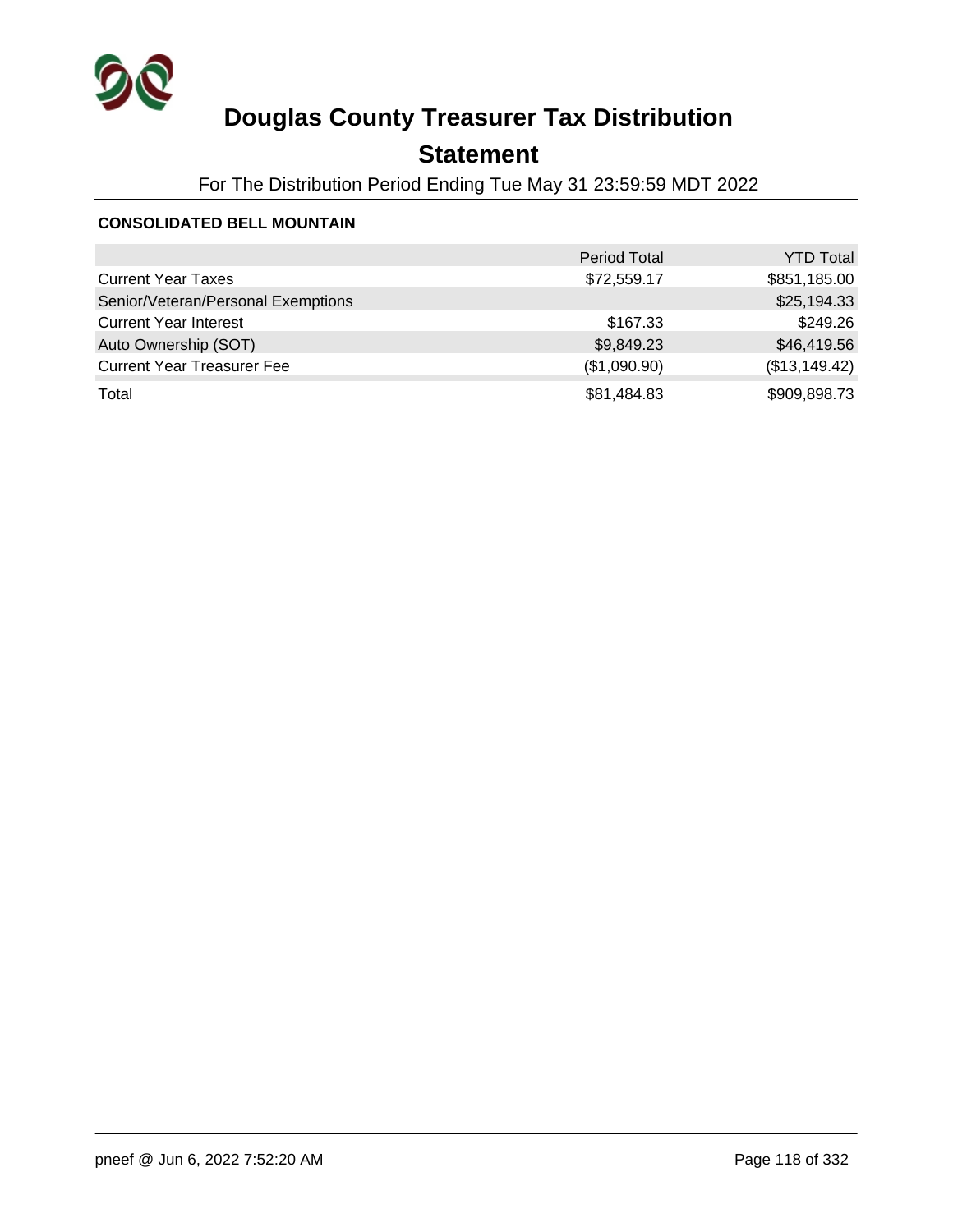

## **Statement**

For The Distribution Period Ending Tue May 31 23:59:59 MDT 2022

#### **E-470 POTOMAC METRO DISTRICT**

|       | <b>Period Total</b> | otal   |
|-------|---------------------|--------|
| Total | \$0.00              | \$0.00 |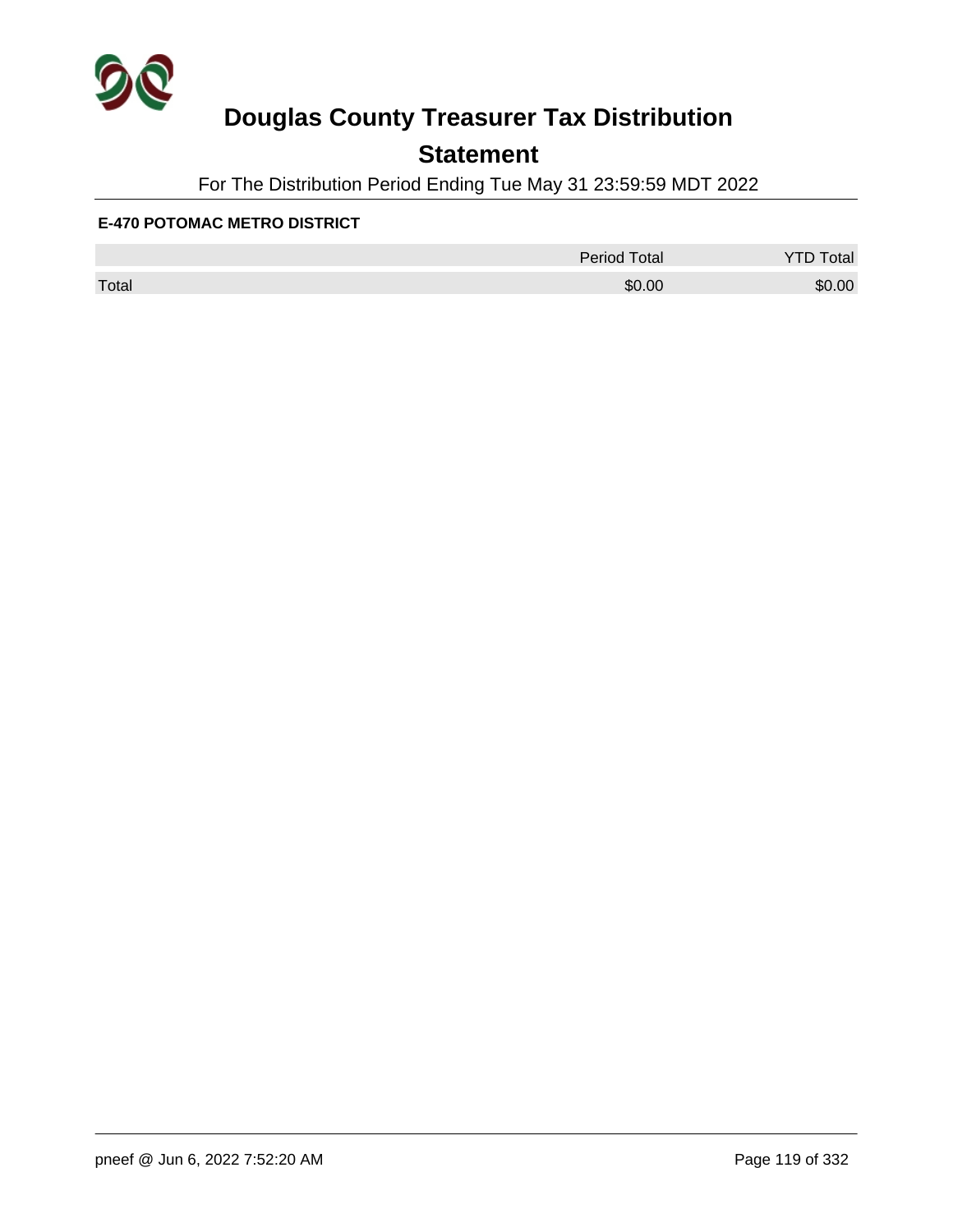

## **Statement**

For The Distribution Period Ending Tue May 31 23:59:59 MDT 2022

#### **WEST METRO FIRE PROTECTION DISTRICT**

|                                         | <b>Period Total</b> | <b>YTD Total</b> |
|-----------------------------------------|---------------------|------------------|
| <b>Current Year Taxes</b>               | \$194,251.66        | \$1,450,979.13   |
| Senior/Veteran/Personal Exemptions      |                     | \$38,364.70      |
| Prior Year Value Adjustment (Abatement) | (\$60.32)           | (\$60.32)        |
| <b>Current Year Interest</b>            | \$163.02            | \$225.11         |
| <b>Prior Year Interest</b>              |                     | \$14.54          |
| Prior Year Interest Value Adjustment    | (\$2.41)            | (\$2.41)         |
| Auto Ownership (SOT)                    | \$16,996.64         | \$80,105.40      |
| <b>Current Year Treasurer Fee</b>       | (\$2,919.85)        | (\$22,339.23)    |
| <b>Prior Year Treasurer Fee</b>         | \$0.90              | \$0.68           |
| Payment in Lieu of Taxes                | \$245.31            | \$245.31         |
| Total                                   | \$208,674.95        | \$1,547,532.91   |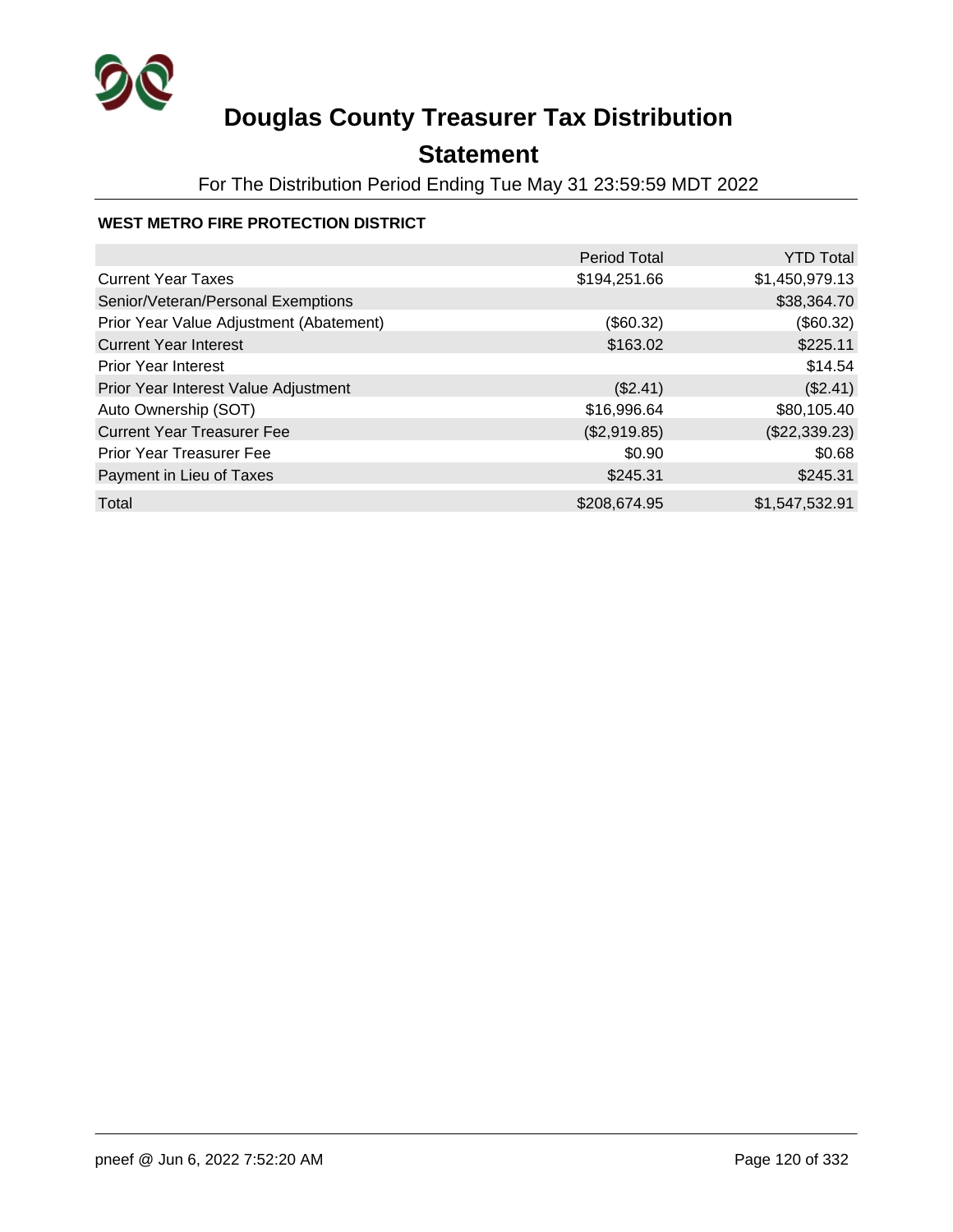

## **Statement**

For The Distribution Period Ending Tue May 31 23:59:59 MDT 2022

#### **PINERY WEST METRO DISTRICT #2**

|                                    | Period Total | <b>YTD Total</b> |
|------------------------------------|--------------|------------------|
| <b>Current Year Taxes</b>          | \$147,389.57 | \$1,660,748.70   |
| Senior/Veteran/Personal Exemptions |              | \$17,998.08      |
| <b>Current Year Interest</b>       | \$194.89     | \$256.44         |
| <b>Prior Year Interest</b>         |              | \$19.44          |
| Auto Ownership (SOT)               | \$19,576.02  | \$92,262.02      |
| <b>Current Year Treasurer Fee</b>  | (\$2,213.77) | (\$25,183.32)    |
| <b>Prior Year Treasurer Fee</b>    |              | (\$0.29)         |
| Total                              | \$164,946.71 | \$1,746,101.07   |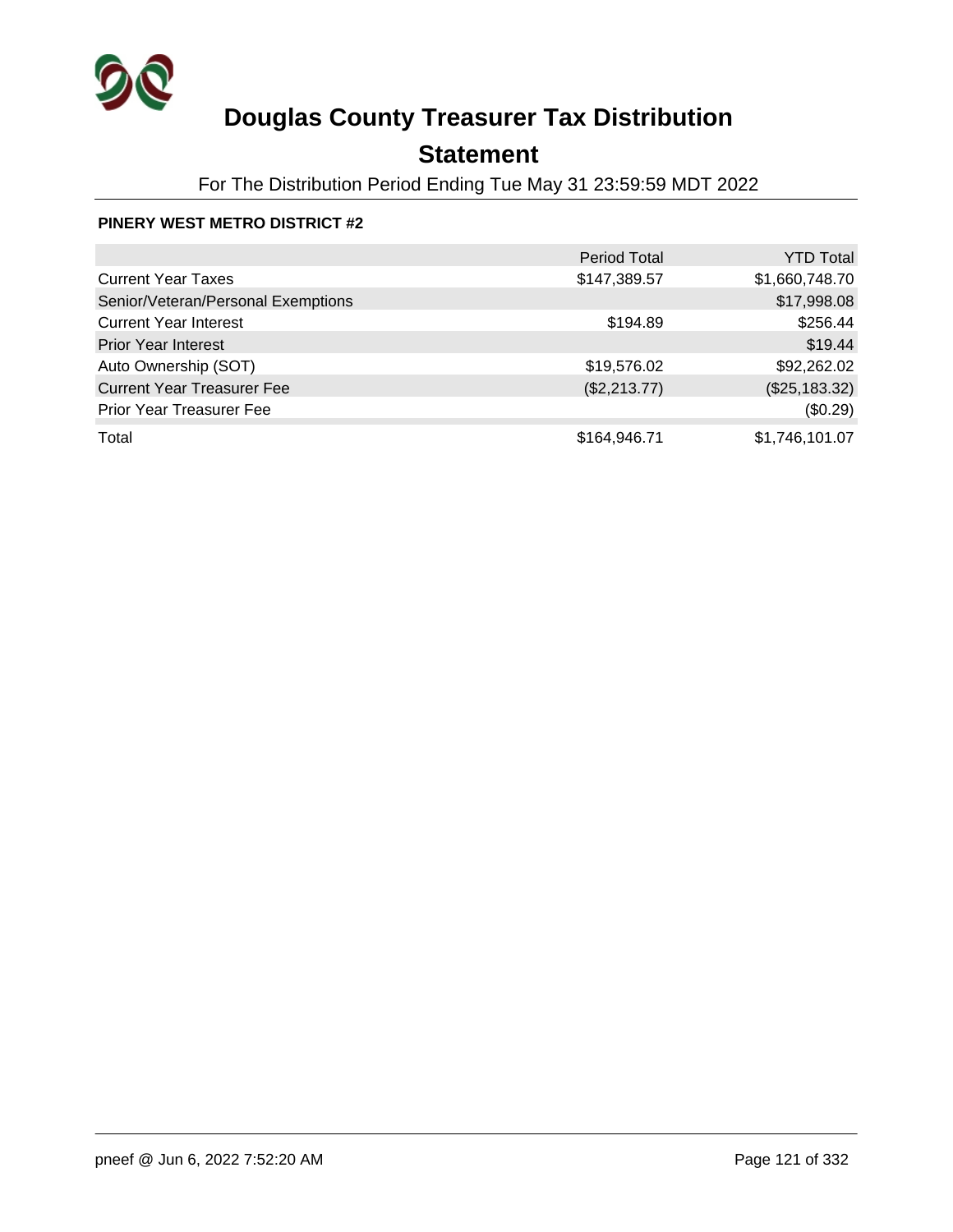

## **Statement**

For The Distribution Period Ending Tue May 31 23:59:59 MDT 2022

#### **MERIDIAN METRO DEBT SERVICE**

|                                    | <b>Period Total</b> | <b>YTD Total</b> |
|------------------------------------|---------------------|------------------|
| <b>Current Year Taxes</b>          | \$157,900.08        | \$342,865.30     |
| Senior/Veteran/Personal Exemptions |                     | \$1,064.07       |
| <b>Current Year Interest</b>       | \$30.89             | \$30.89          |
| Auto Ownership (SOT)               | \$2,878.11          | \$13,564.56      |
| <b>Current Year Treasurer Fee</b>  | (\$2,368.96)        | (\$5,159.40)     |
| Total                              | \$158,440.12        | \$352,365.42     |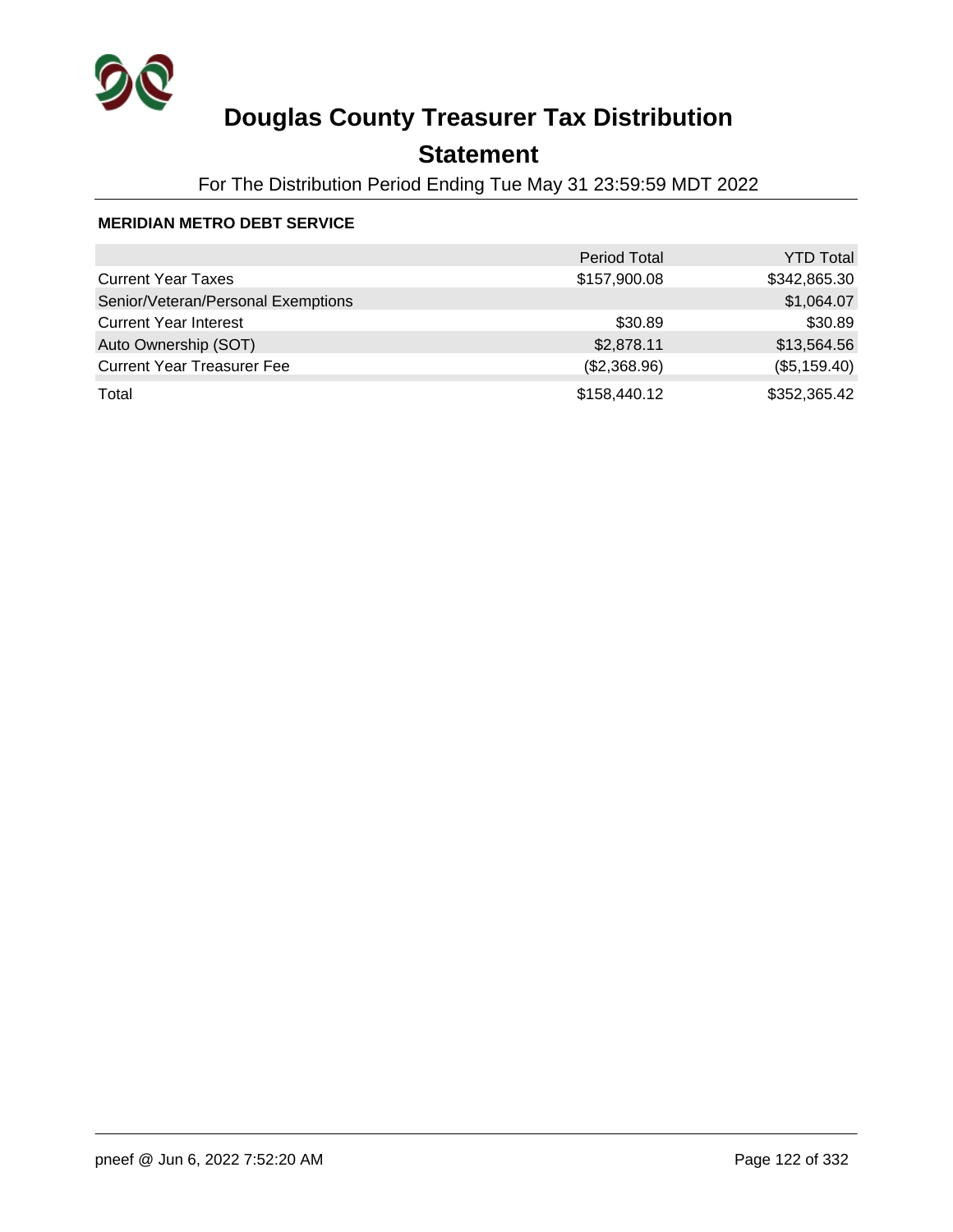

## **Statement**

For The Distribution Period Ending Tue May 31 23:59:59 MDT 2022

#### **CONCORD METRO DIST**

|                                    | <b>Period Total</b> | <b>YTD Total</b> |
|------------------------------------|---------------------|------------------|
| <b>Current Year Taxes</b>          | \$58,919.75         | \$374,662.03     |
| Senior/Veteran/Personal Exemptions |                     | \$753.00         |
| <b>Current Year Interest</b>       | \$28.35             | \$30.71          |
| <b>Prior Year Interest</b>         | \$4.20              | \$4.20           |
| Auto Ownership (SOT)               | \$3,293.01          | \$15,519.98      |
| <b>Current Year Treasurer Fee</b>  | (\$884.24)          | (\$5,620.47)     |
| <b>Prior Year Treasurer Fee</b>    | (\$0.07)            | (\$0.07)         |
| Total                              | \$61,361.00         | \$385,349.38     |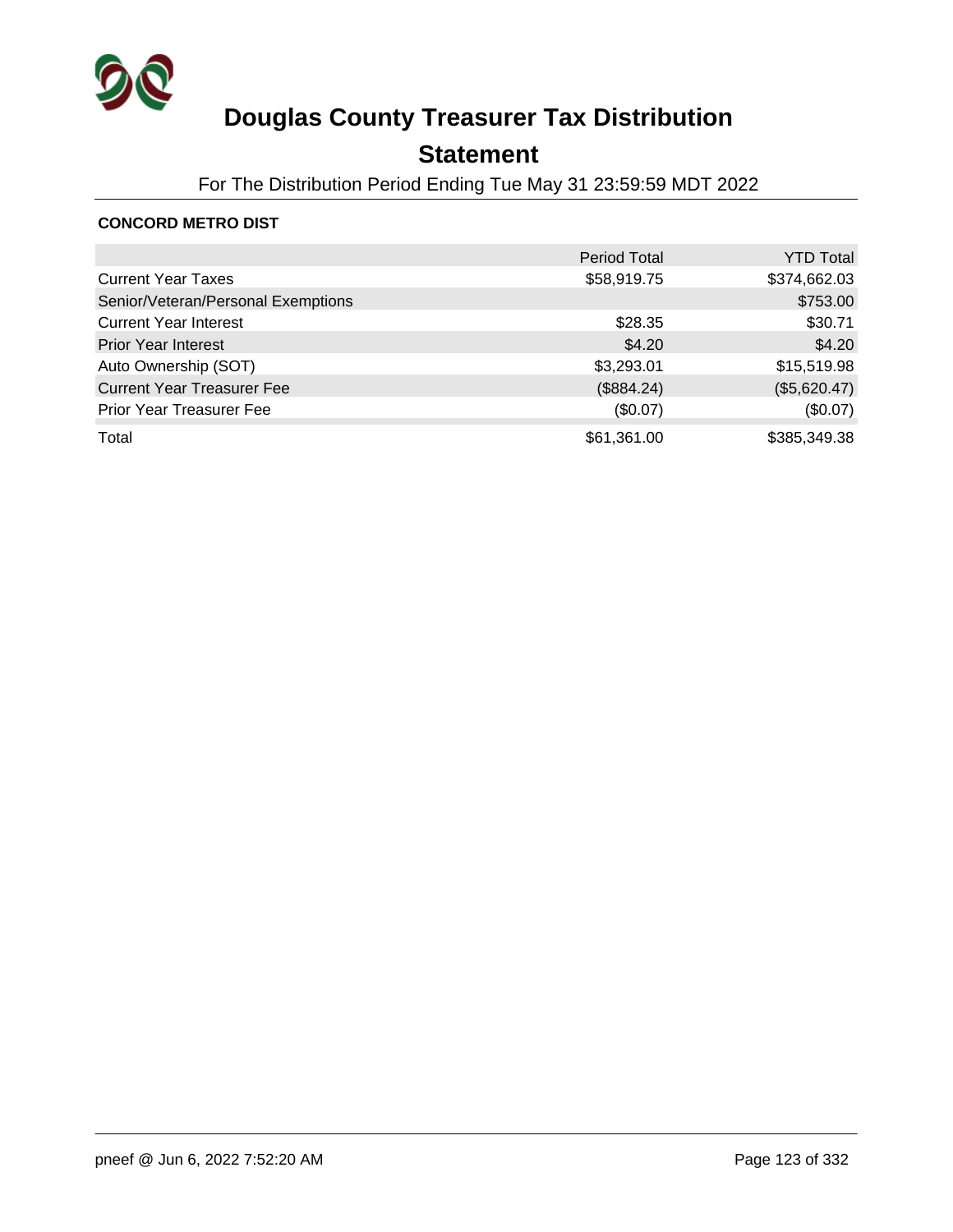

## **Statement**

For The Distribution Period Ending Tue May 31 23:59:59 MDT 2022

#### **SOUTH MERIDIAN METRO DIST**

|                                         | <b>Period Total</b> | <b>YTD Total</b> |
|-----------------------------------------|---------------------|------------------|
| <b>Current Year Taxes</b>               | \$16,660.79         | \$207,347.94     |
| Senior/Veteran/Personal Exemptions      |                     | \$1,175.00       |
| Prior Year Value Adjustment (Abatement) |                     | (\$7,969.60)     |
| Auto Ownership (SOT)                    | \$2,523.99          | \$11,895.58      |
| <b>Current Year Treasurer Fee</b>       | (\$249.91)          | (\$3,110.22)     |
| <b>Prior Year Treasurer Fee</b>         |                     | \$119.55         |
| Total                                   | \$18,934.87         | \$209,458.25     |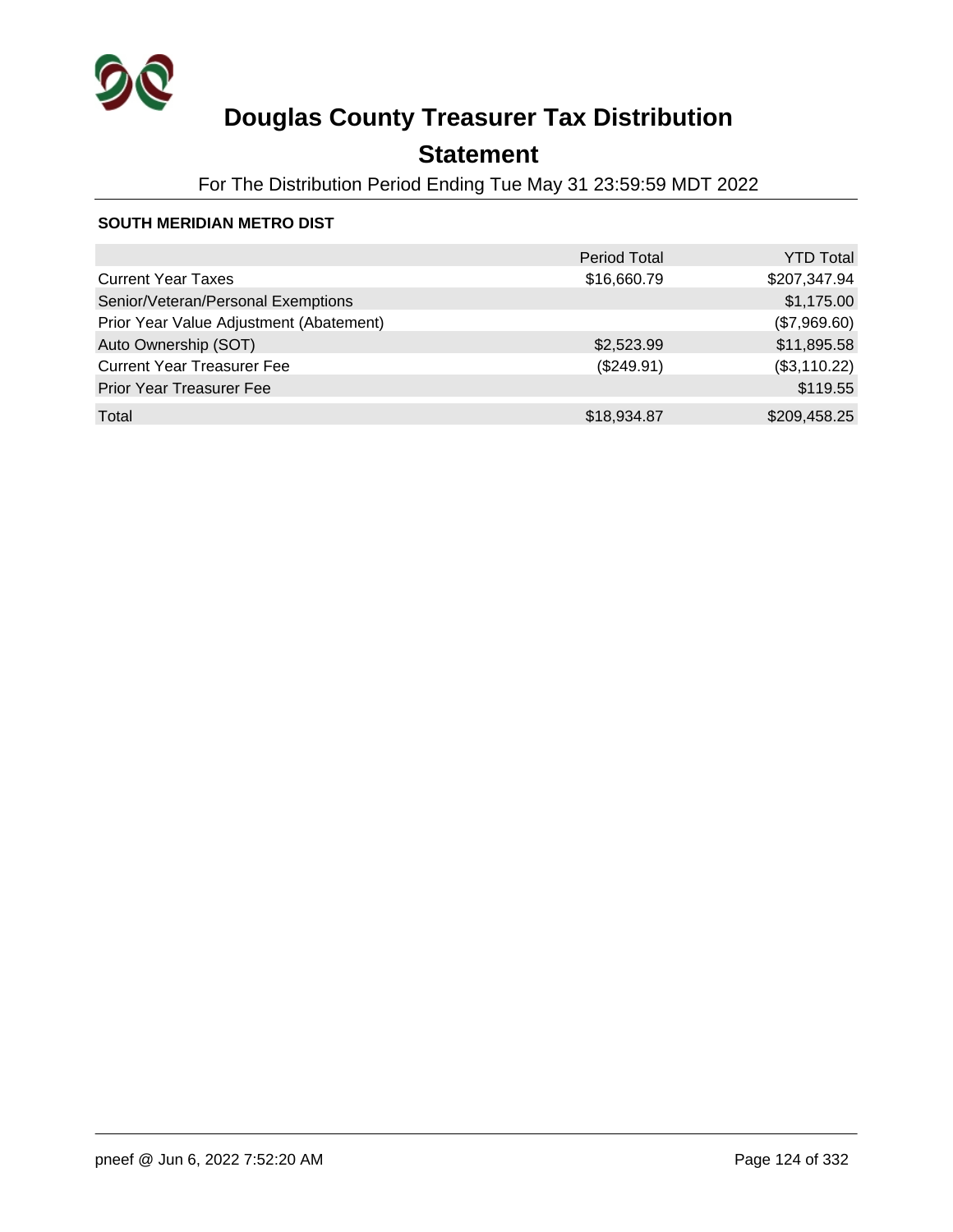

## **Statement**

For The Distribution Period Ending Tue May 31 23:59:59 MDT 2022

#### **SOUTH MERIDIAN METRO DEBT SVC**

|                                    | <b>Period Total</b> | <b>YTD Total</b> |
|------------------------------------|---------------------|------------------|
| <b>Current Year Taxes</b>          | \$7,106.16          | \$96,190.75      |
| Senior/Veteran/Personal Exemptions |                     | \$557.65         |
| <b>Current Year Interest</b>       | \$3.55              | \$3.55           |
| Auto Ownership (SOT)               | \$934.76            | \$4,405.55       |
| <b>Current Year Treasurer Fee</b>  | (\$106.64)          | (\$1,451.27)     |
| Total                              | \$7,937.83          | \$99,706.23      |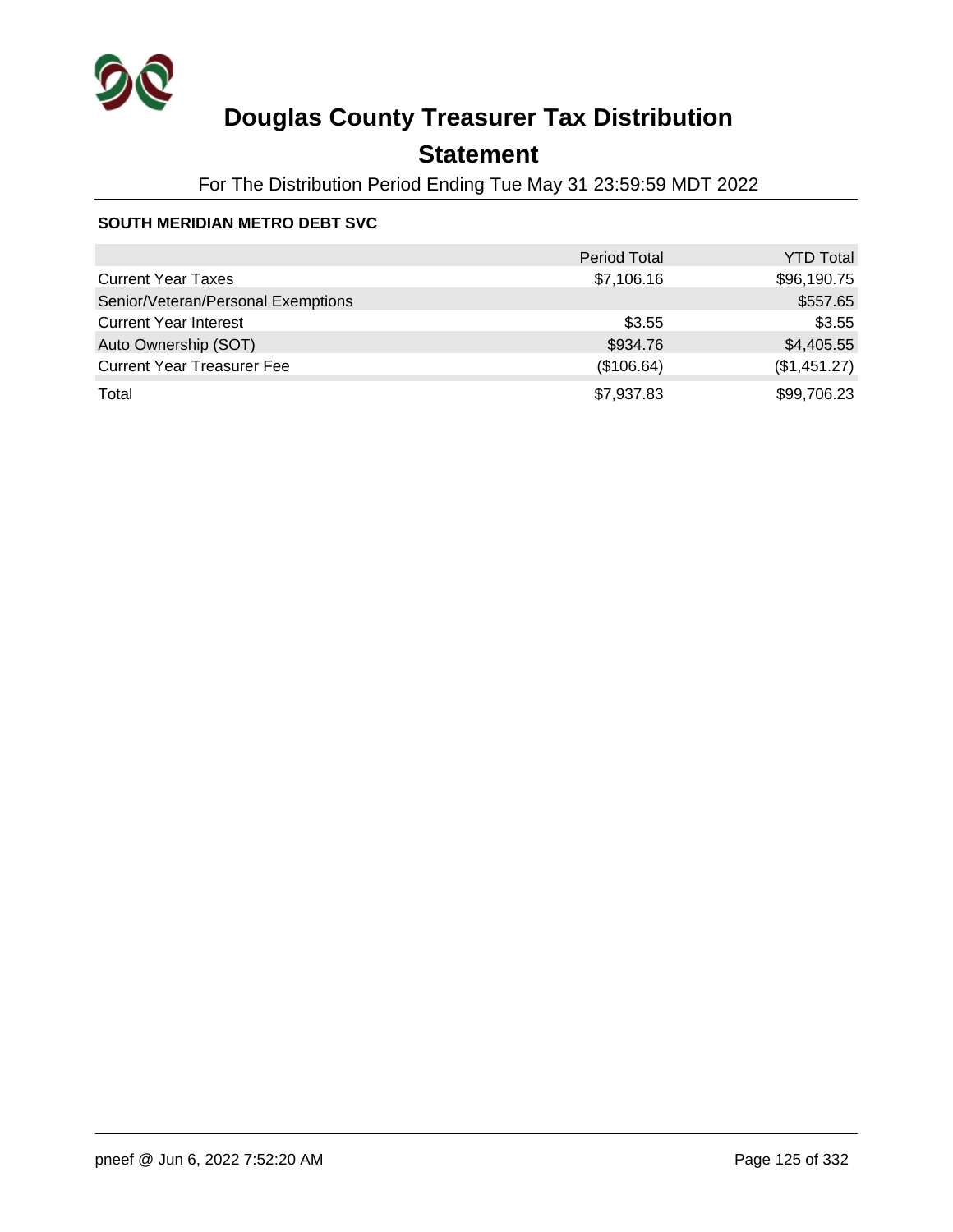

## **Statement**

For The Distribution Period Ending Tue May 31 23:59:59 MDT 2022

#### **FRANKTOWN BUSINESS AREA METRO DISTRICT**

|                                    | <b>Period Total</b> | <b>YTD Total</b> |
|------------------------------------|---------------------|------------------|
| <b>Current Year Taxes</b>          | \$2,535.00          | \$34,581.41      |
| Senior/Veteran/Personal Exemptions |                     | \$454.50         |
| <b>Current Year Interest</b>       | \$24.19             | \$24.19          |
| Auto Ownership (SOT)               | \$303.52            | \$1,430.48       |
| <b>Current Year Treasurer Fee</b>  | (\$38.39)           | (\$520.14)       |
| Total                              | \$2,824.32          | \$35,970.44      |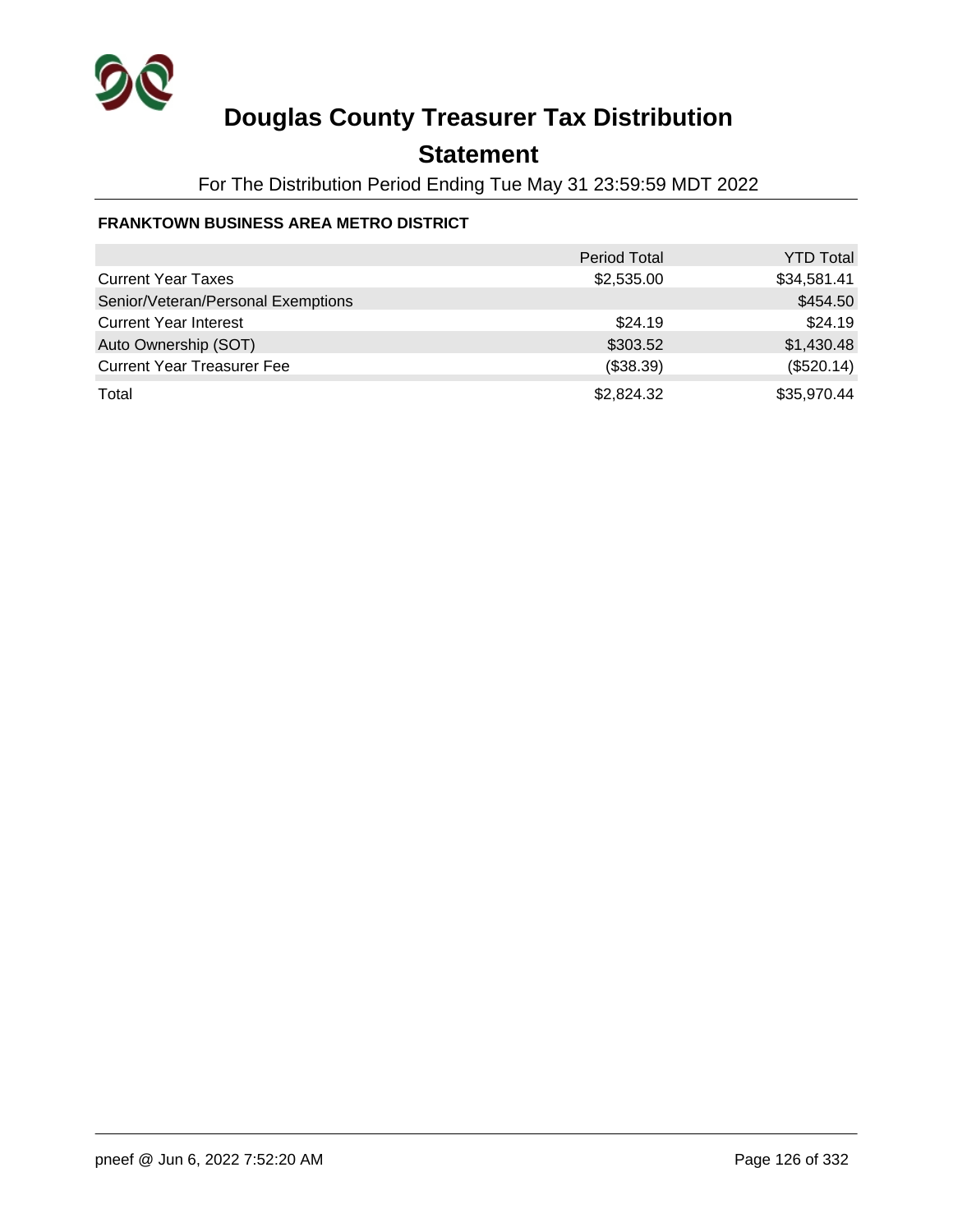

## **Statement**

For The Distribution Period Ending Tue May 31 23:59:59 MDT 2022

#### **CASTLE OAKS METRO DISTRICT**

|                                    | <b>Period Total</b> | <b>YTD Total</b> |
|------------------------------------|---------------------|------------------|
| <b>Current Year Taxes</b>          | \$82,019.50         | \$937,120.80     |
| Senior/Veteran/Personal Exemptions |                     | \$8,061.04       |
| <b>Current Year Interest</b>       | \$50.11             | \$86.88          |
| Auto Ownership (SOT)               | \$12,212.30         | \$57,556.72      |
| <b>Current Year Treasurer Fee</b>  | (\$1,231.05)        | (\$14,179.06)    |
| Total                              | \$93,050.86         | \$988,646.38     |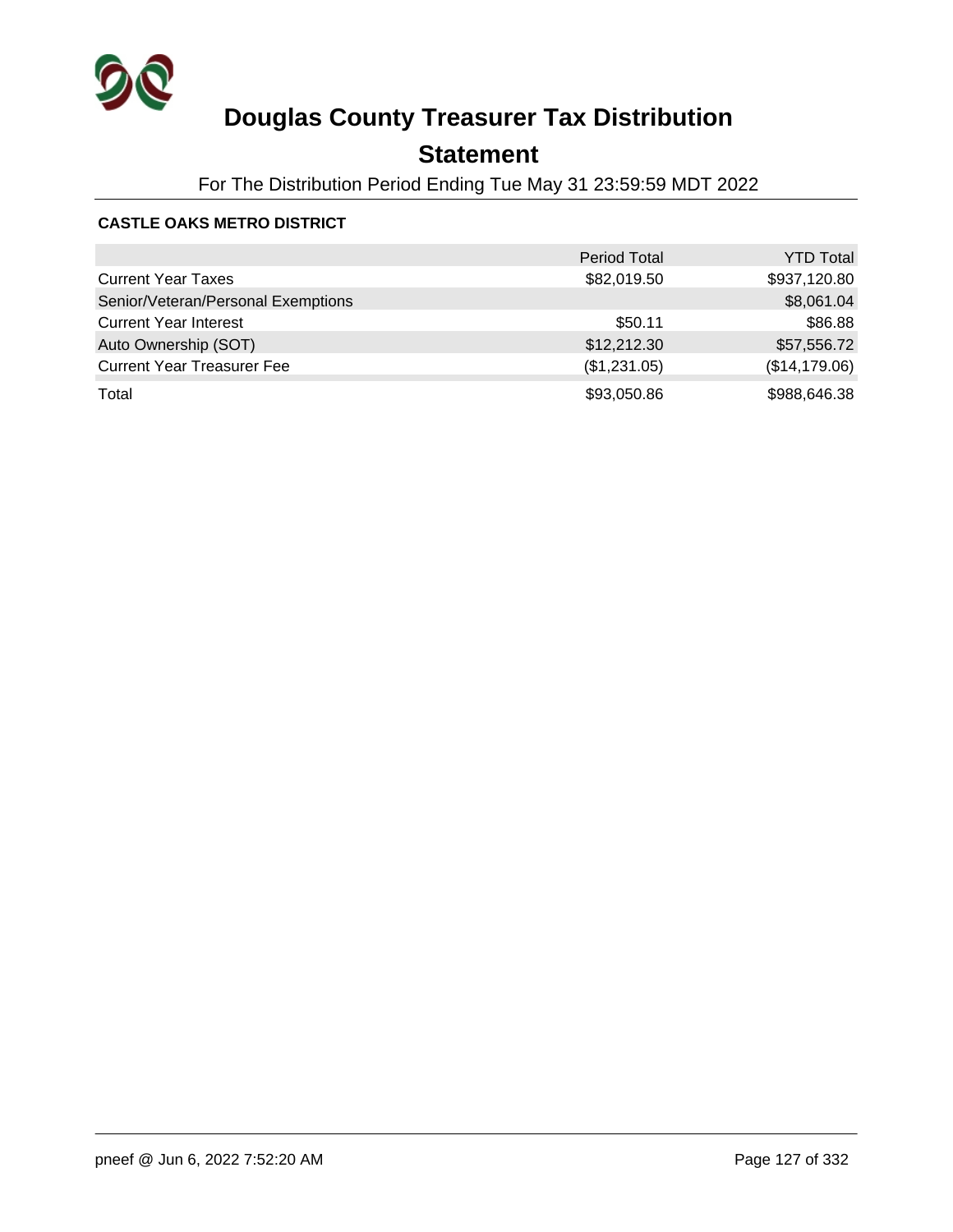

## **Statement**

For The Distribution Period Ending Tue May 31 23:59:59 MDT 2022

#### **CANTERBERRY CROSSING II METRO DISTRICT**

|                                    | <b>Period Total</b> | <b>YTD Total</b> |
|------------------------------------|---------------------|------------------|
| <b>Current Year Taxes</b>          | \$60,991.65         | \$552,609.17     |
| Senior/Veteran/Personal Exemptions |                     | \$15,574.16      |
| <b>Current Year Interest</b>       | \$44.31             | \$52.16          |
| Auto Ownership (SOT)               | \$6,972.02          | \$32,859.24      |
| <b>Current Year Treasurer Fee</b>  | (\$915.54)          | (\$8,523.51)     |
| Total                              | \$67,092.44         | \$592,571.22     |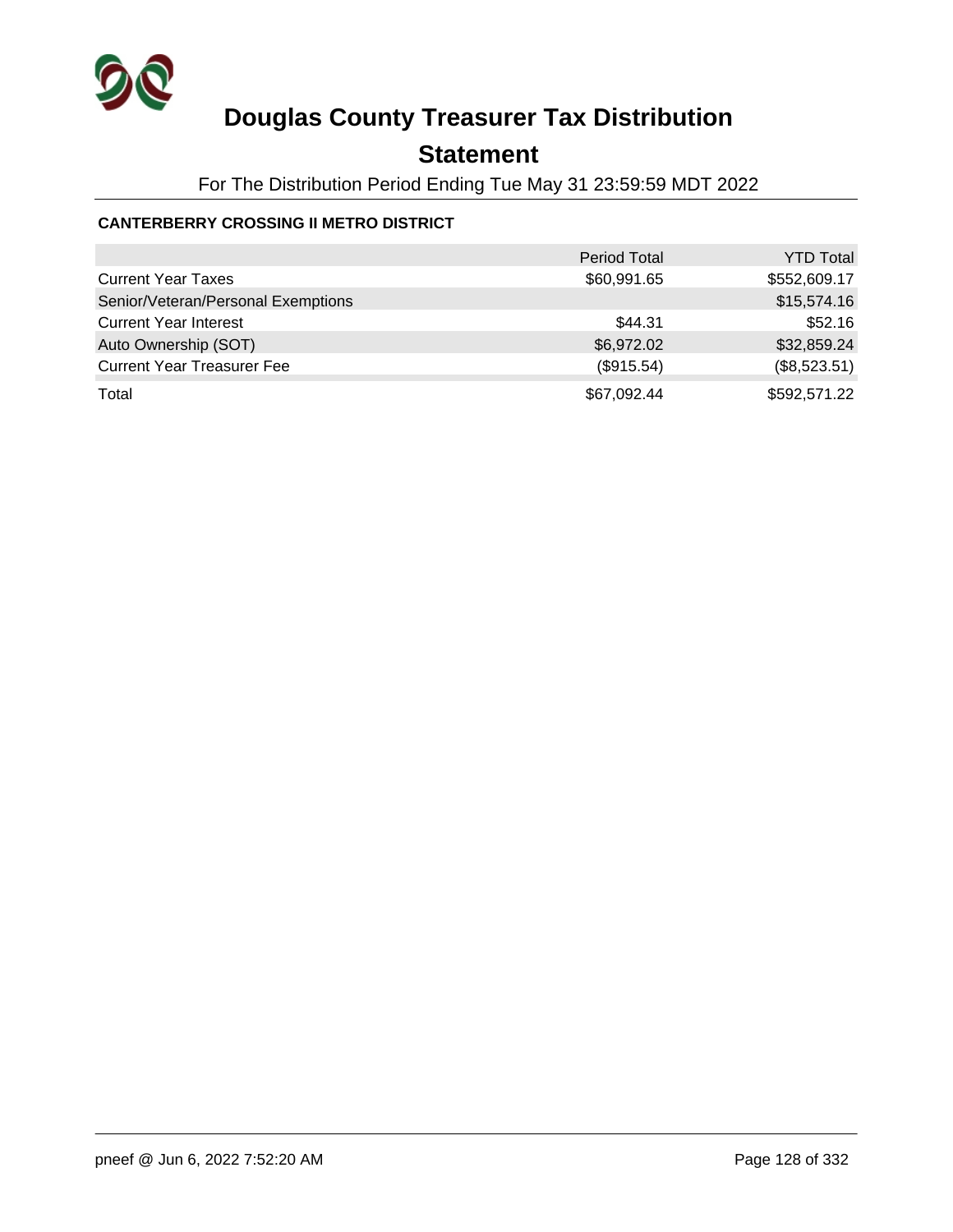

## **Statement**

For The Distribution Period Ending Tue May 31 23:59:59 MDT 2022

#### **SOUTH MERIDIAN METRO DIST DEBT SVC #2**

|       | Period Total | <b>YTD Total</b> |
|-------|--------------|------------------|
| Total | \$0.00       | \$0.00           |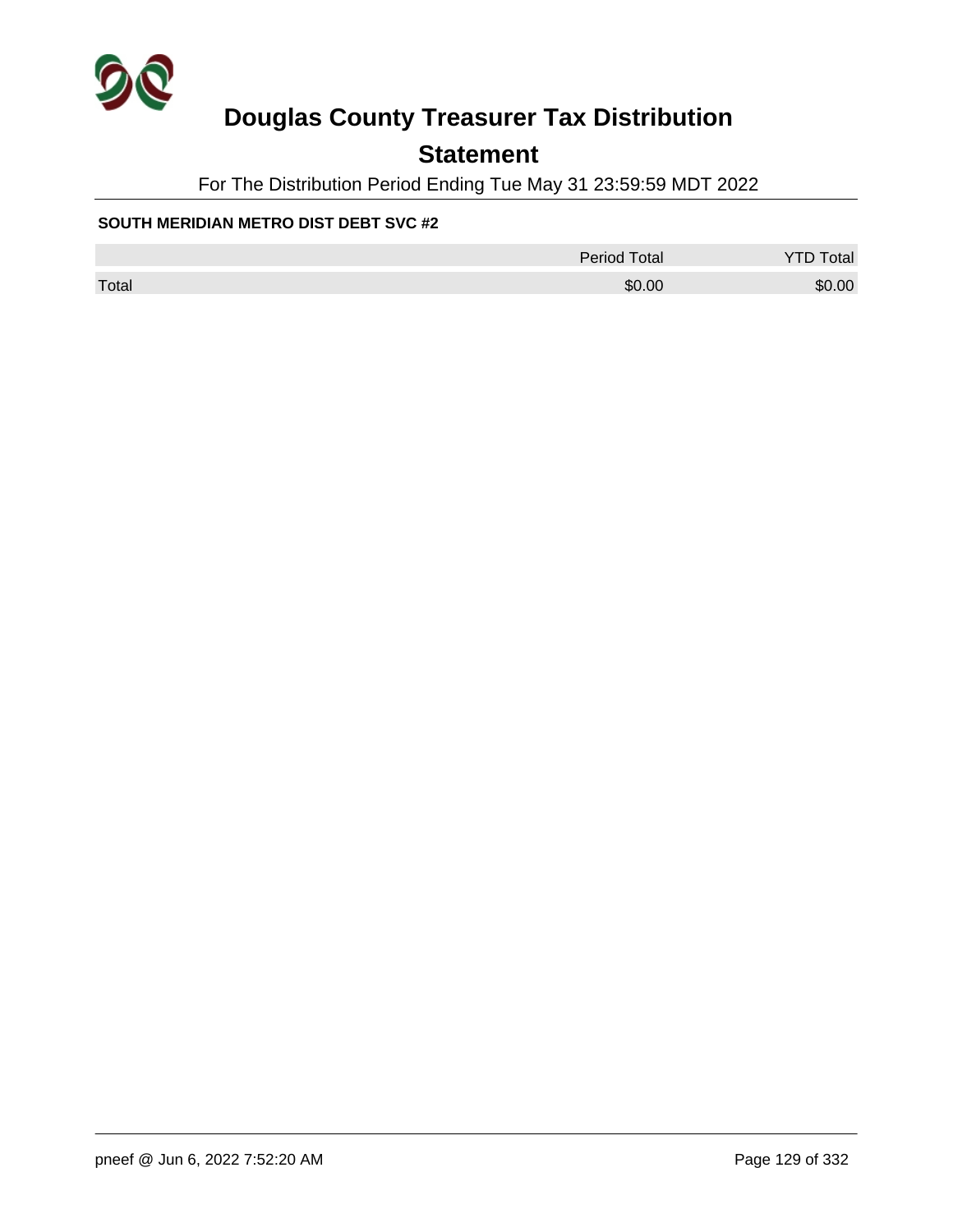

## **Statement**

For The Distribution Period Ending Tue May 31 23:59:59 MDT 2022

#### **RAMPART RANGE #1 METRO DISTRICT**

|       | <b>Period Total</b> | otal   |
|-------|---------------------|--------|
| Total | \$0.00              | \$0.00 |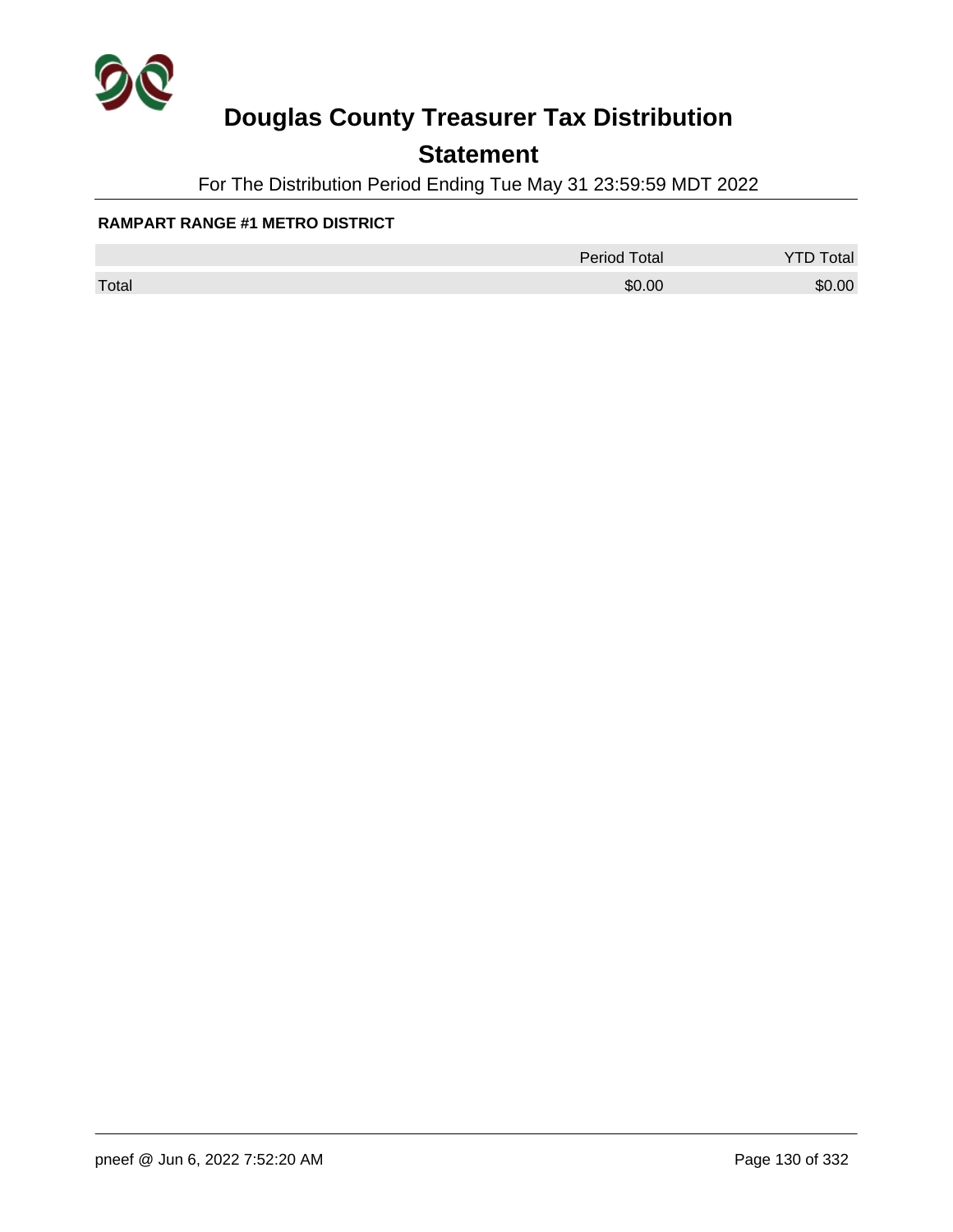

## **Statement**

For The Distribution Period Ending Tue May 31 23:59:59 MDT 2022

#### **RAMPART RANGE #2 METRO DISTRICT**

|                                    | <b>Period Total</b> | <b>YTD Total</b> |
|------------------------------------|---------------------|------------------|
| <b>Current Year Taxes</b>          | \$70,004.61         | \$1,033,757.28   |
| Senior/Veteran/Personal Exemptions |                     | \$14,266.17      |
| <b>Current Year Interest</b>       | \$77.93             | \$117.61         |
| Auto Ownership (SOT)               | \$10,444.22         | \$49,223.72      |
| <b>Current Year Treasurer Fee</b>  | (\$1,051.25)        | (\$15,713.08)    |
| Total                              | \$79,475.51         | \$1,081,651.70   |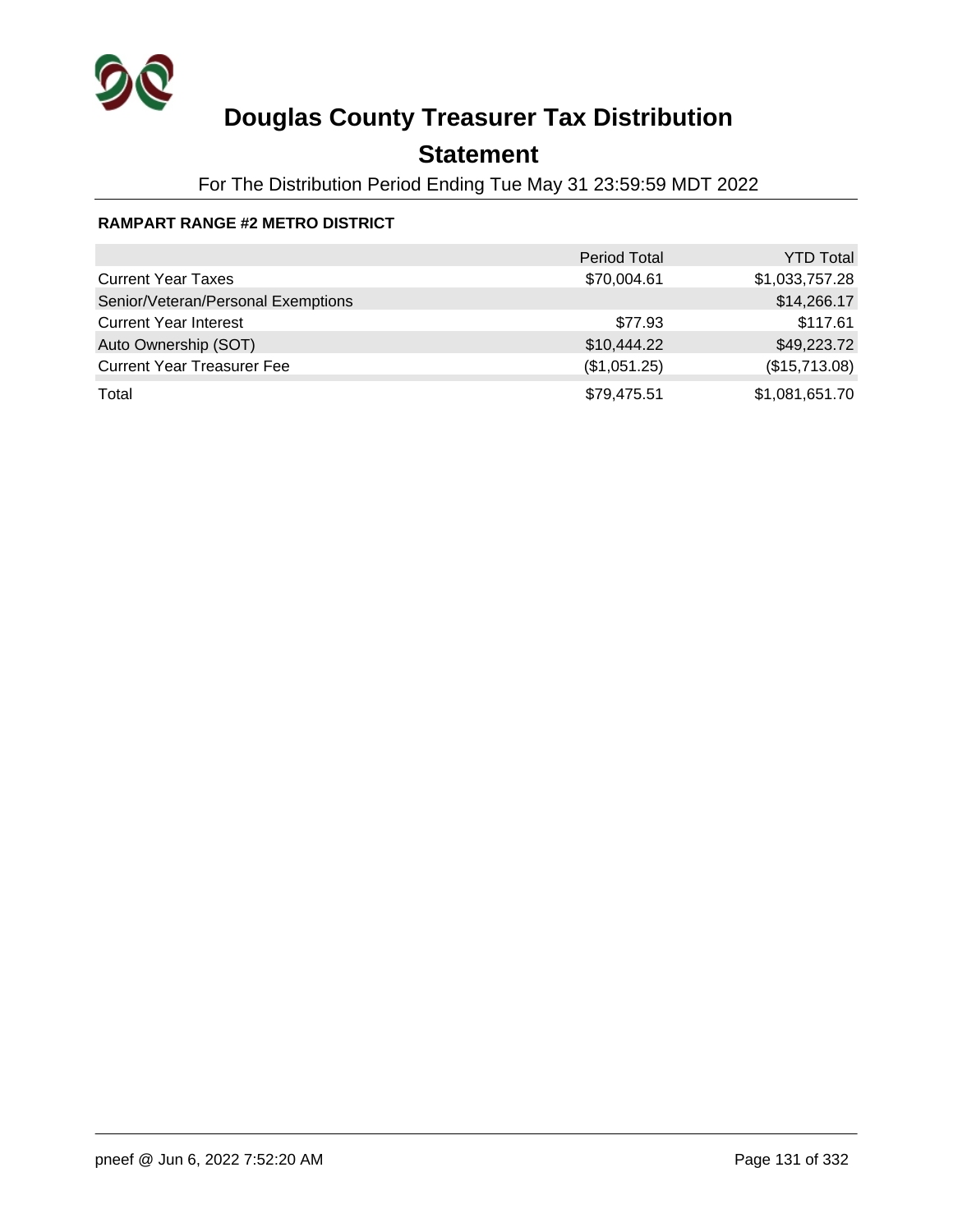

## **Statement**

For The Distribution Period Ending Tue May 31 23:59:59 MDT 2022

#### **RAMPART RANGE #3 METRO DISTRICT**

|       | <b>Period Total</b> | otal   |
|-------|---------------------|--------|
| Total | \$0.00              | \$0.00 |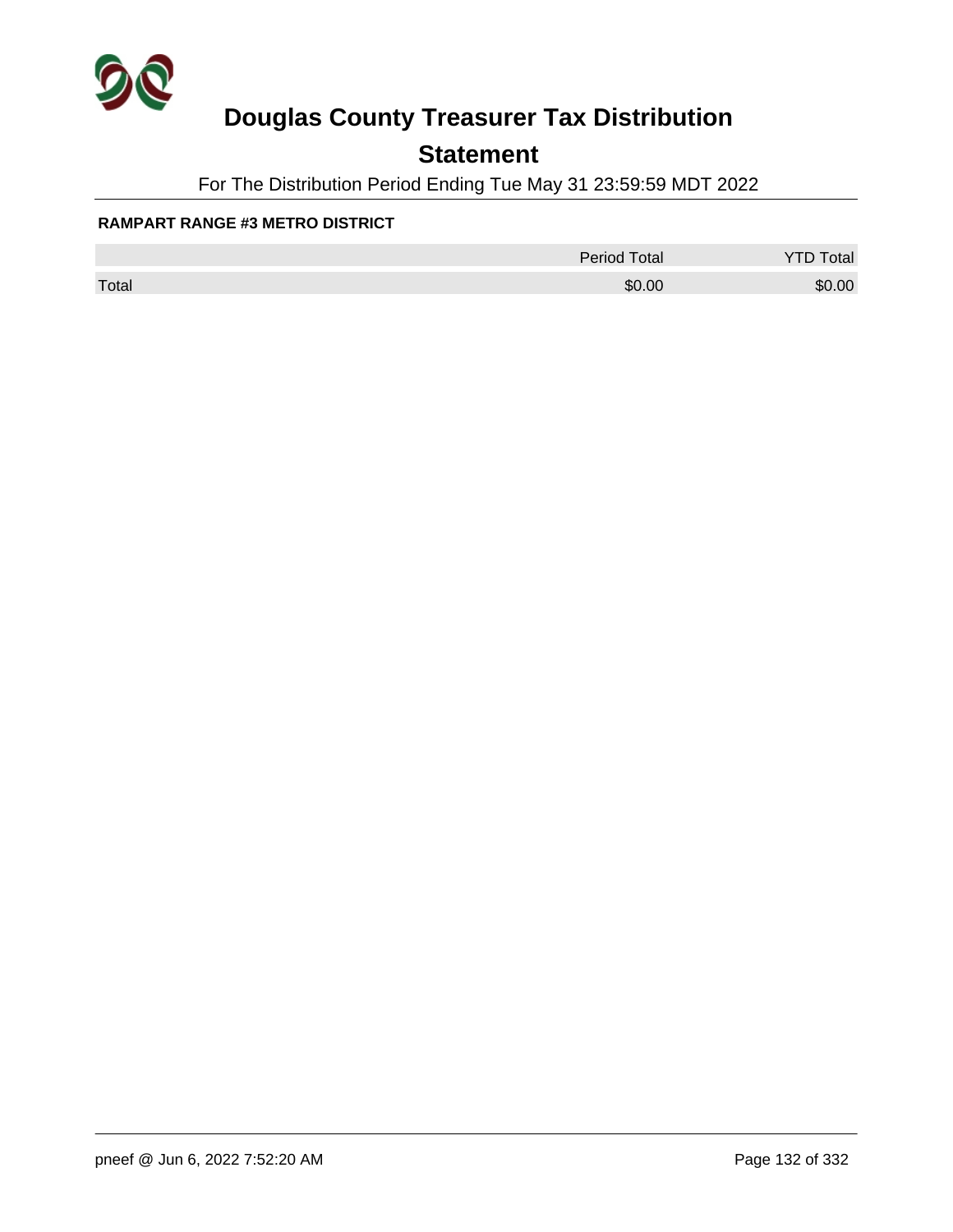

## **Statement**

For The Distribution Period Ending Tue May 31 23:59:59 MDT 2022

#### **RAMPART RANGE #4 METRO DISTRICT**

|       | <b>Period Total</b> | otal   |
|-------|---------------------|--------|
| Total | \$0.00              | \$0.00 |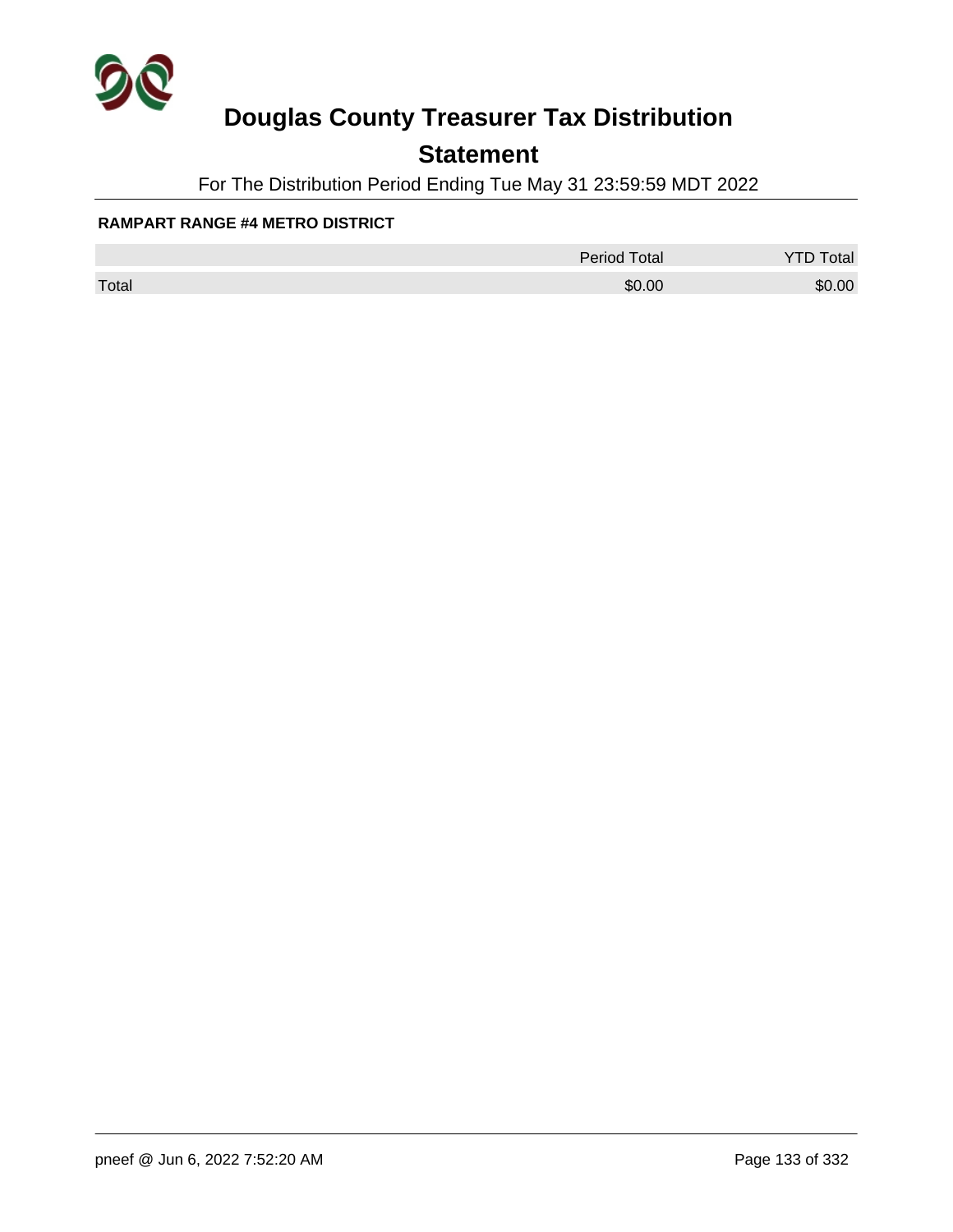

## **Statement**

For The Distribution Period Ending Tue May 31 23:59:59 MDT 2022

#### **RAMPART RANGE #5 METRO DISTRICT**

|       | <b>Period Total</b> | otal   |
|-------|---------------------|--------|
| Total | \$0.00              | \$0.00 |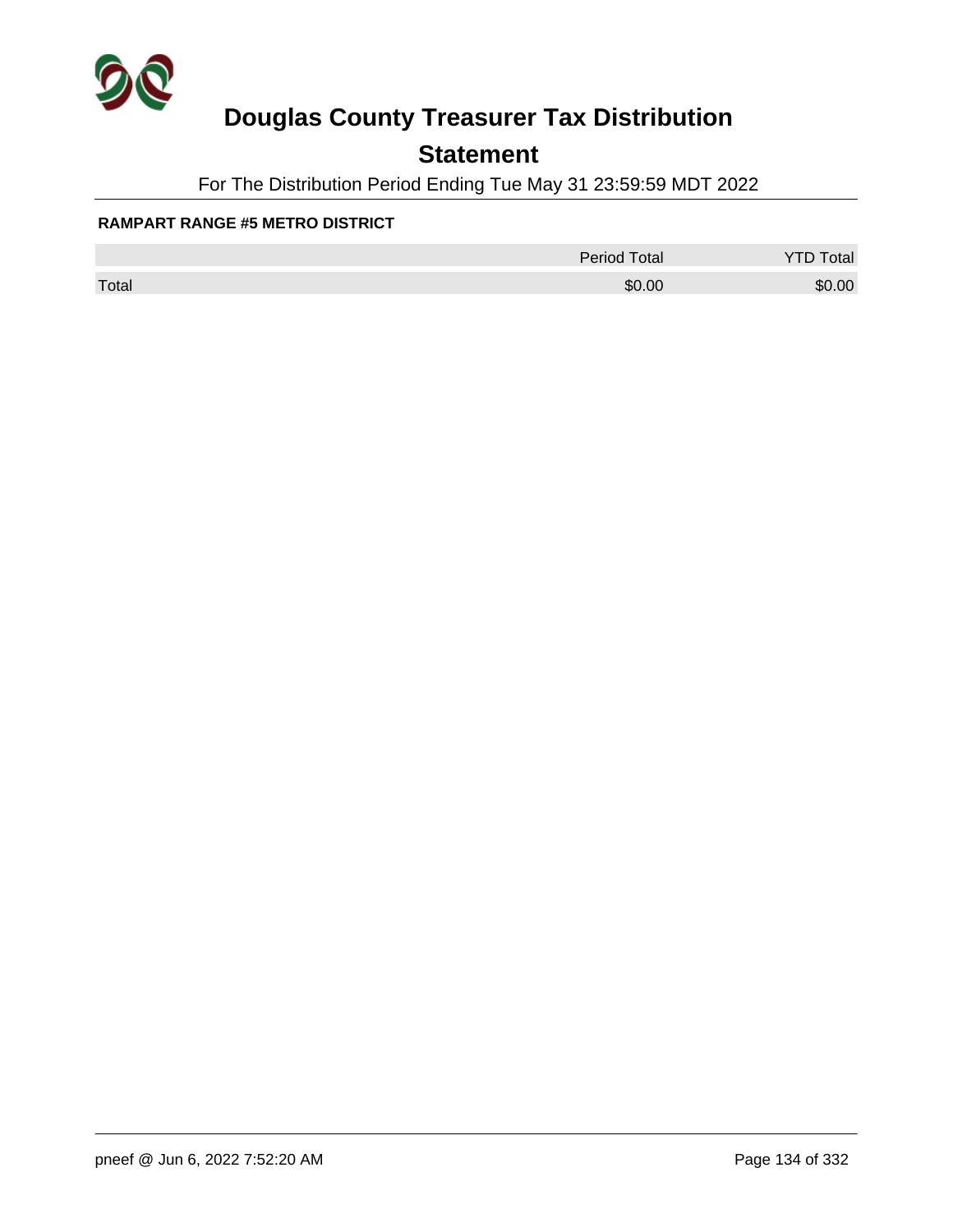

## **Statement**

For The Distribution Period Ending Tue May 31 23:59:59 MDT 2022

#### **RAMPART RANGE #6 METRO DISTRICT**

|                                   | <b>Period Total</b> | <b>YTD Total</b> |
|-----------------------------------|---------------------|------------------|
| <b>Current Year Taxes</b>         |                     | \$131.45         |
| Auto Ownership (SOT)              | \$1.02              | \$4.80           |
| <b>Current Year Treasurer Fee</b> |                     | (\$1.97)         |
| Total                             | \$1.02              | \$134.28         |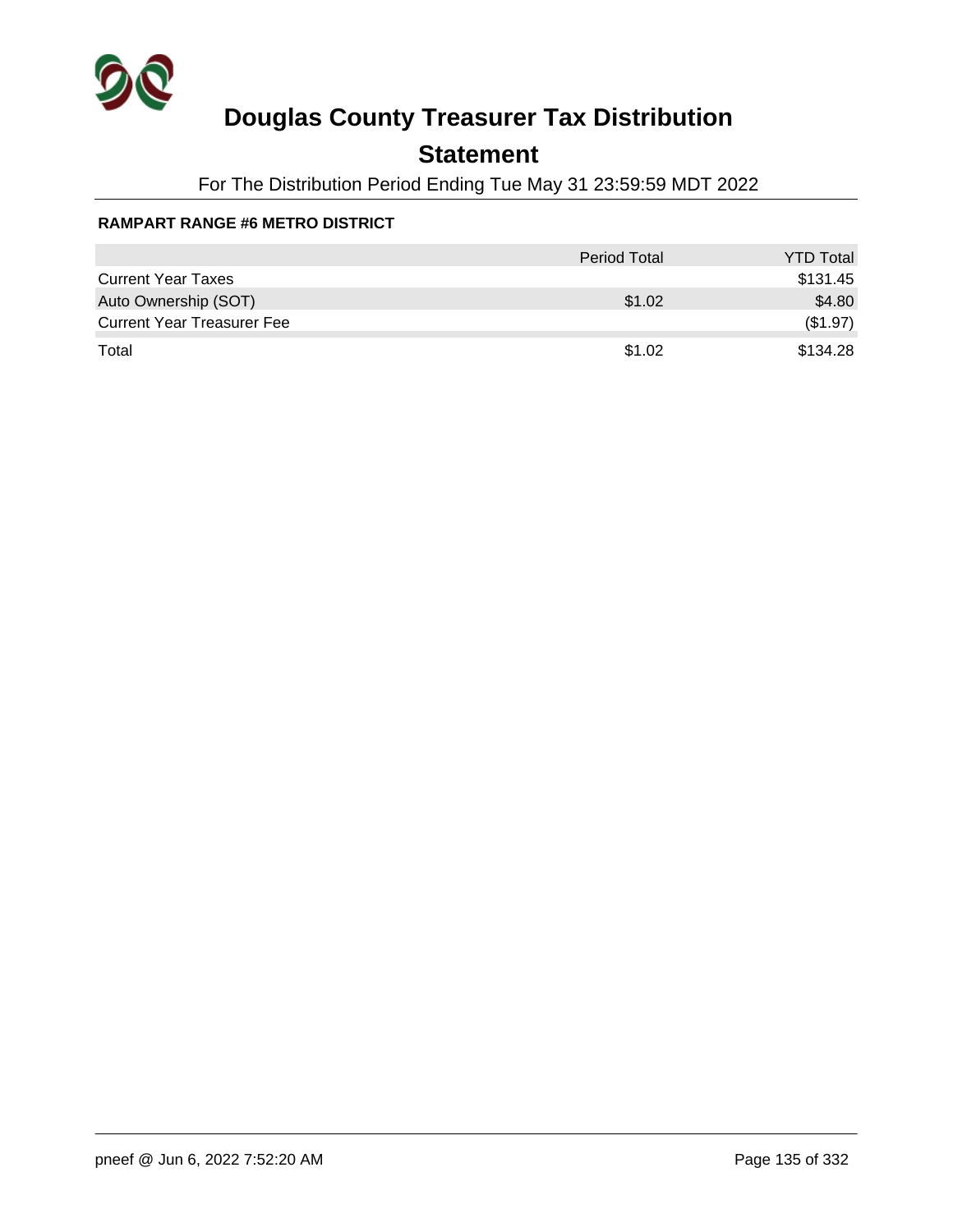

## **Statement**

For The Distribution Period Ending Tue May 31 23:59:59 MDT 2022

#### **ROCKINGHORSE METRO #1**

|       | Period Total | Total  |
|-------|--------------|--------|
| Total | \$0.00       | \$0.00 |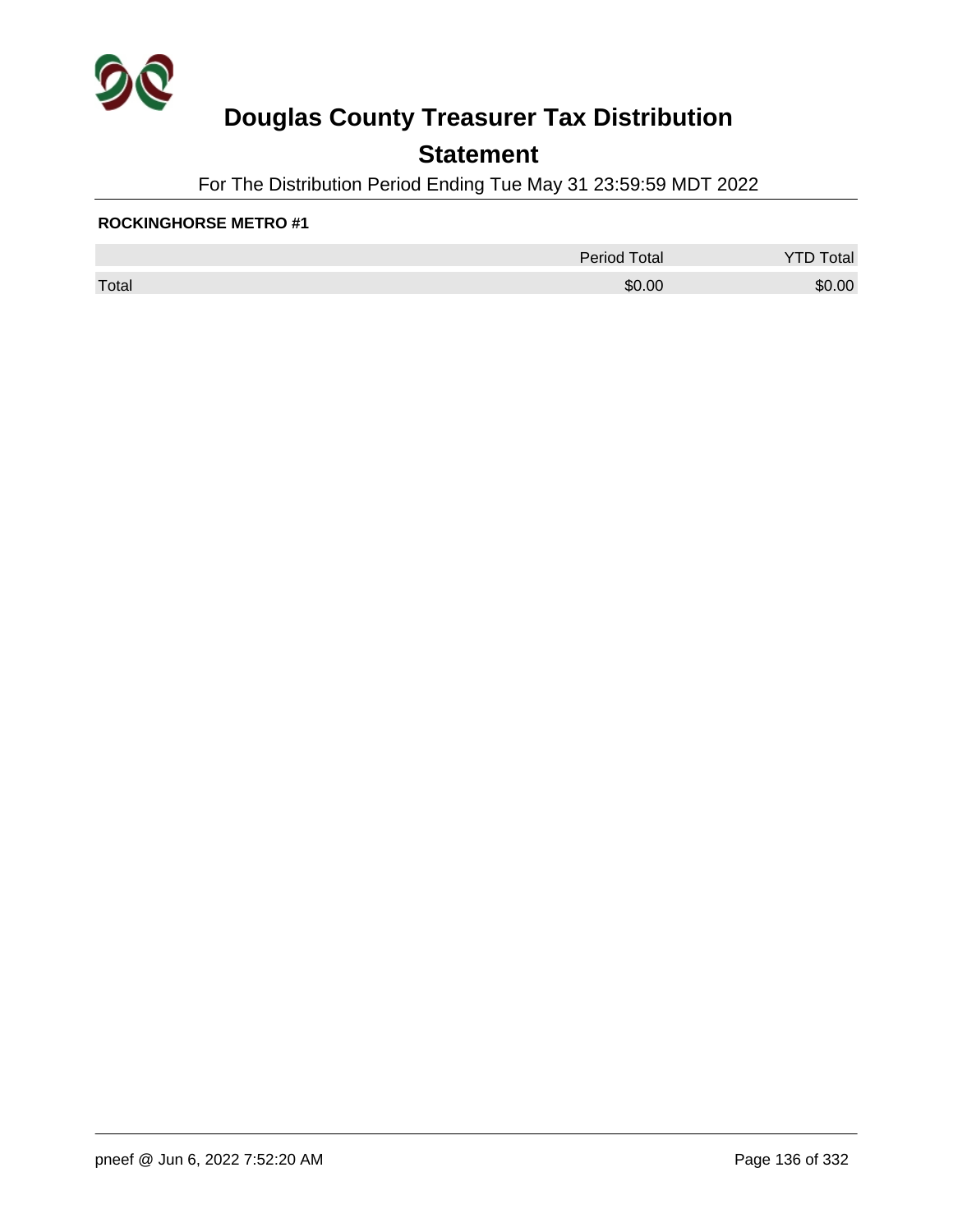

## **Statement**

For The Distribution Period Ending Tue May 31 23:59:59 MDT 2022

#### **INSPIRATION METRO DISTRICT**

|                                         | <b>Period Total</b> | <b>YTD Total</b> |
|-----------------------------------------|---------------------|------------------|
| <b>Current Year Taxes</b>               | \$187,955.19        | \$3,223,990.34   |
| Senior/Veteran/Personal Exemptions      |                     | \$8,739.81       |
| Prior Year Value Adjustment (Abatement) | (\$196.25)          | (\$15,537.97)    |
| <b>Current Year Interest</b>            | \$98.28             | \$147.73         |
| Prior Year Interest Value Adjustment    | (\$7.85)            | (\$1,715.40)     |
| Auto Ownership (SOT)                    | \$36,031.25         | \$169,815.75     |
| <b>Current Year Treasurer Fee</b>       | (\$2,820.80)        | (\$48,493.19)    |
| <b>Prior Year Treasurer Fee</b>         | \$2.94              | \$233.07         |
| Total                                   | \$221,062.76        | \$3,337,180.14   |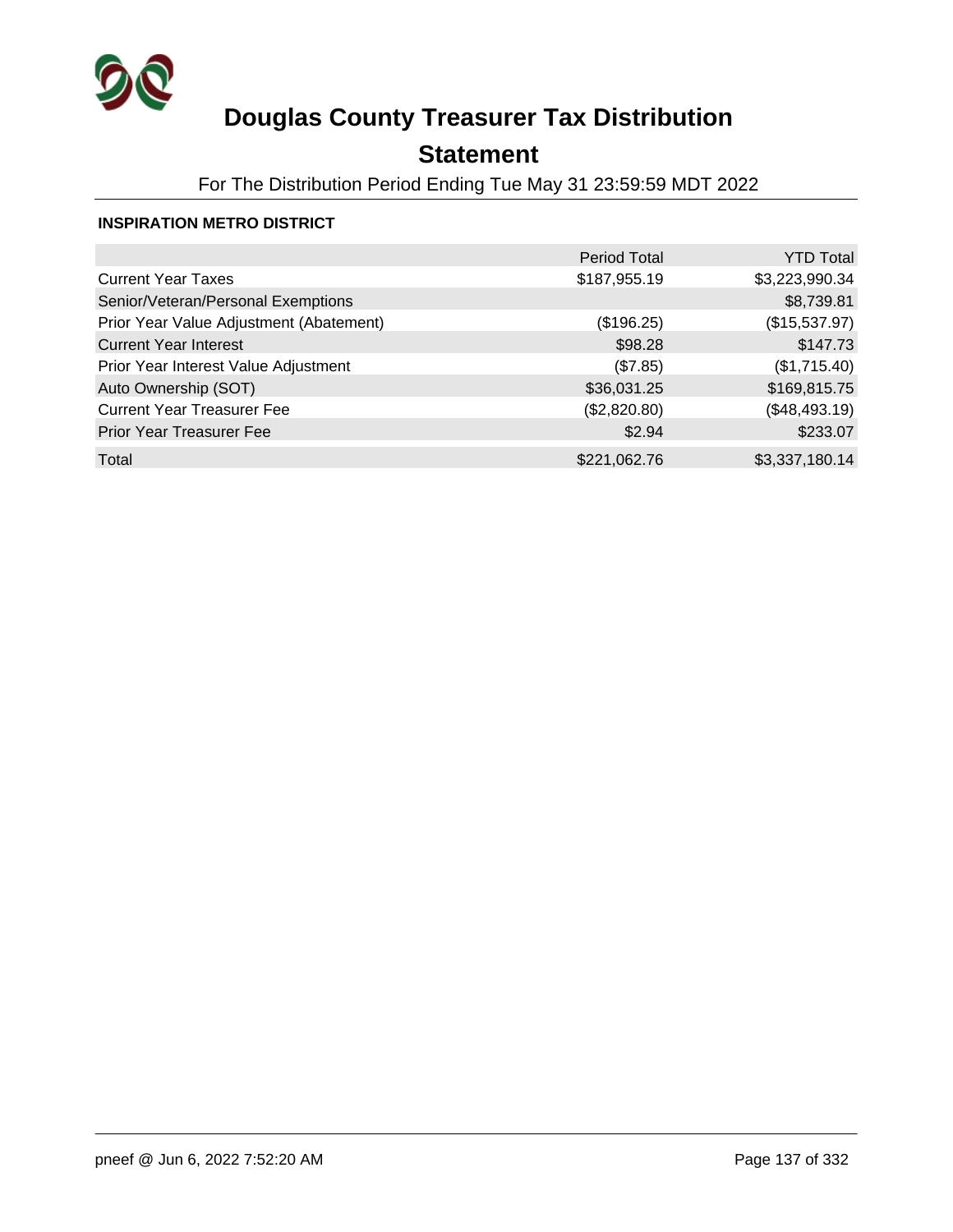

## **Statement**

For The Distribution Period Ending Tue May 31 23:59:59 MDT 2022

|       | <b>Period Total</b> | otal<br>້ |
|-------|---------------------|-----------|
| Total | \$0.00              | \$0.00    |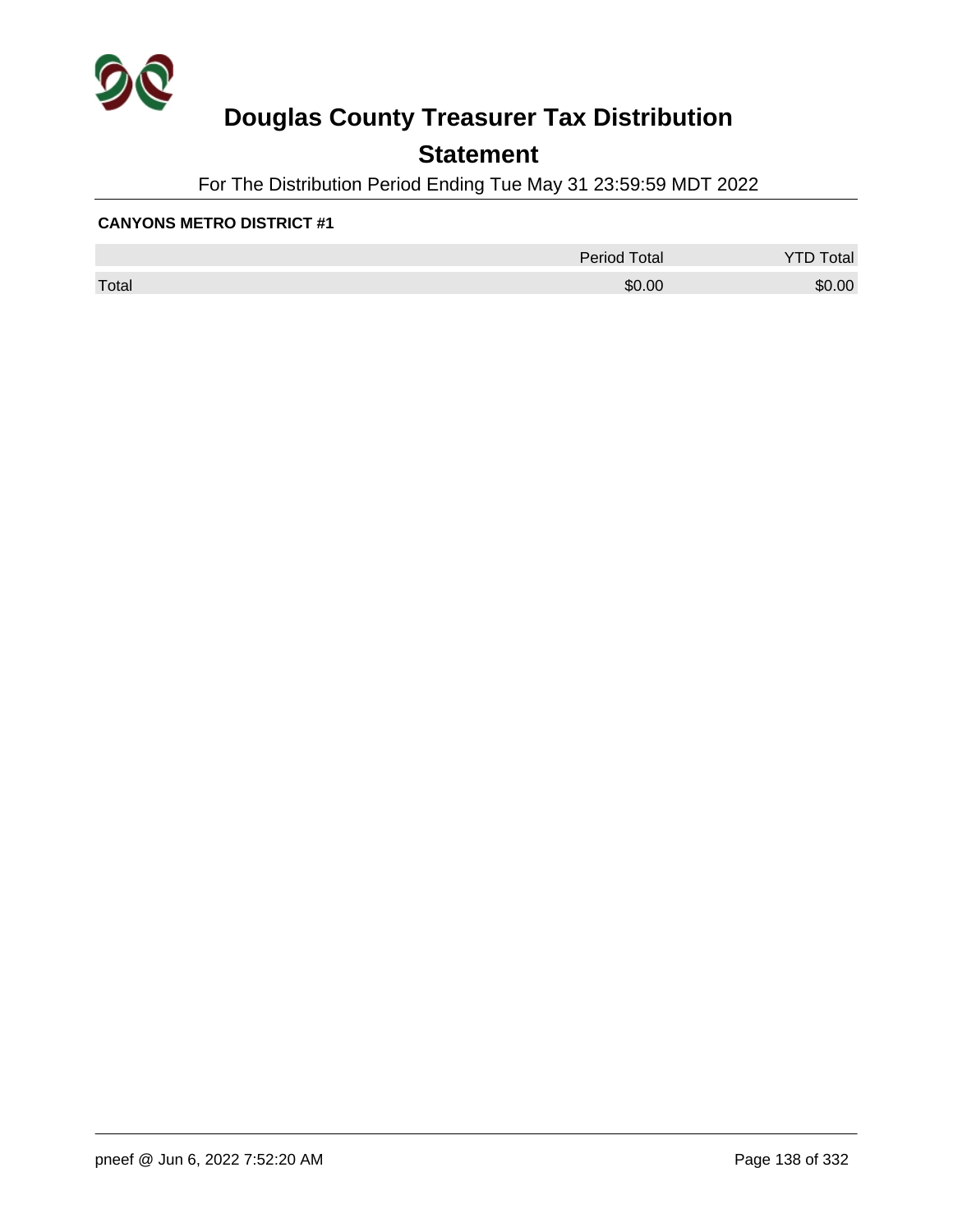

## **Statement**

For The Distribution Period Ending Tue May 31 23:59:59 MDT 2022

|                                   | <b>Period Total</b> | <b>YTD Total</b> |
|-----------------------------------|---------------------|------------------|
| <b>Current Year Taxes</b>         | \$26,033.70         | \$26,348.34      |
| Auto Ownership (SOT)              | \$204.63            | \$964.41         |
| <b>Current Year Treasurer Fee</b> | (\$390.51)          | (\$395.22)       |
| Total                             | \$25,847.82         | \$26,917.53      |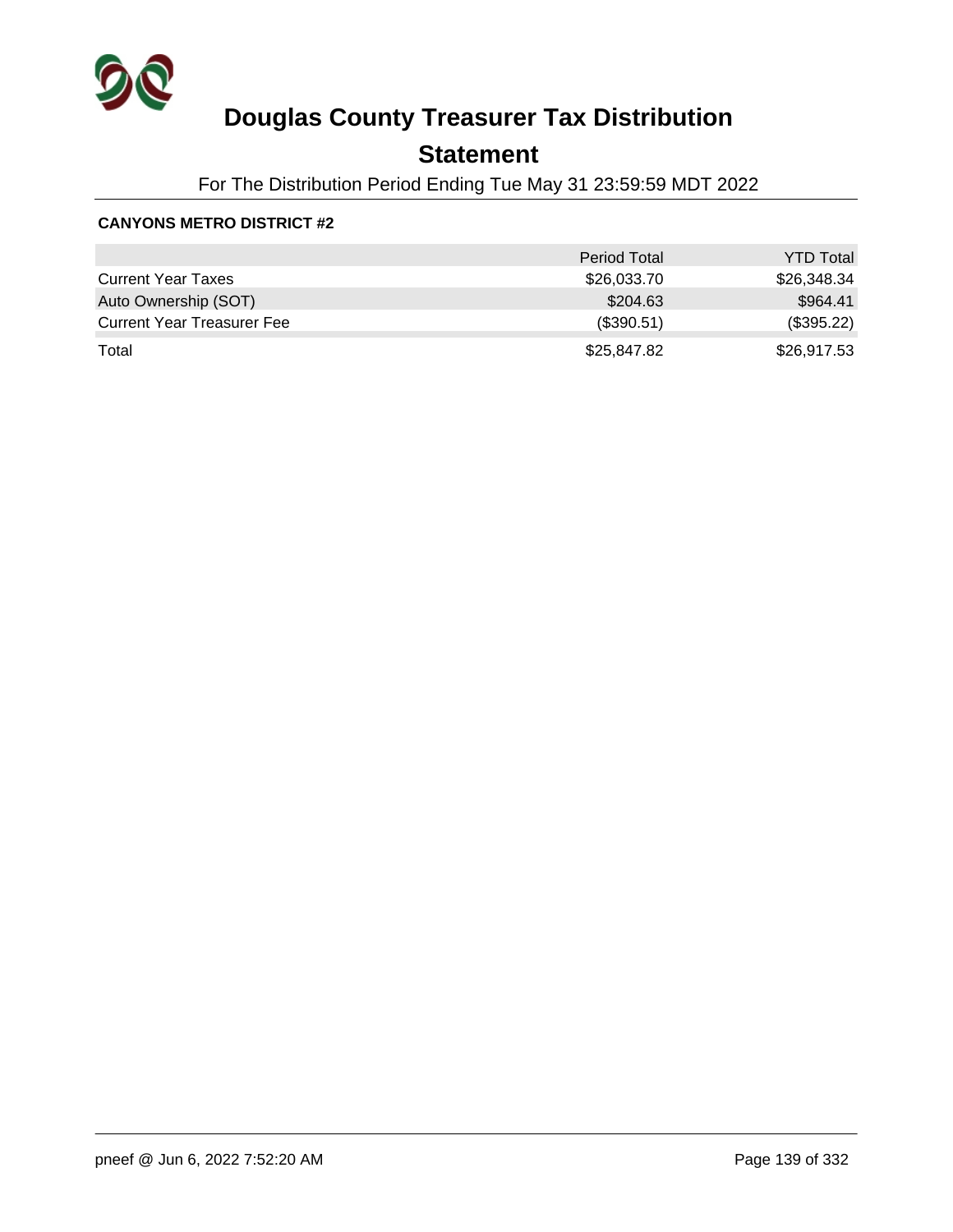

## **Statement**

For The Distribution Period Ending Tue May 31 23:59:59 MDT 2022

|                                   | <b>Period Total</b> | <b>YTD Total</b> |
|-----------------------------------|---------------------|------------------|
| <b>Current Year Taxes</b>         |                     | \$62.65          |
| Auto Ownership (SOT)              | \$0.52              | \$2.45           |
| <b>Current Year Treasurer Fee</b> |                     | (\$0.94)         |
| Total                             | \$0.52              | \$64.16          |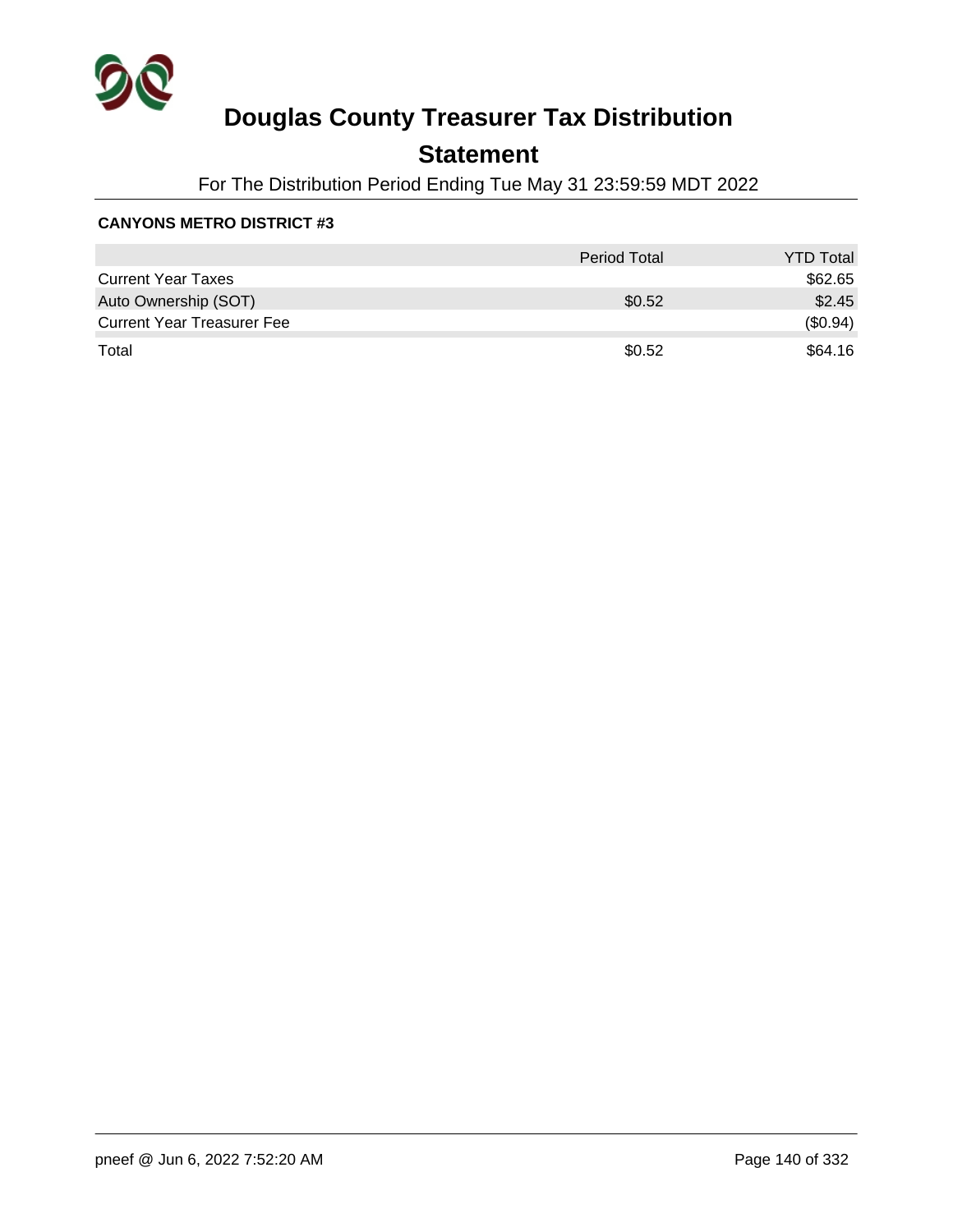

## **Statement**

For The Distribution Period Ending Tue May 31 23:59:59 MDT 2022

|                                   | <b>Period Total</b> | <b>YTD Total</b> |
|-----------------------------------|---------------------|------------------|
| <b>Current Year Taxes</b>         |                     | \$1,353.80       |
| Auto Ownership (SOT)              | \$13.41             | \$63.20          |
| <b>Current Year Treasurer Fee</b> |                     | (\$20.31)        |
| Total                             | \$13.41             | \$1,396.69       |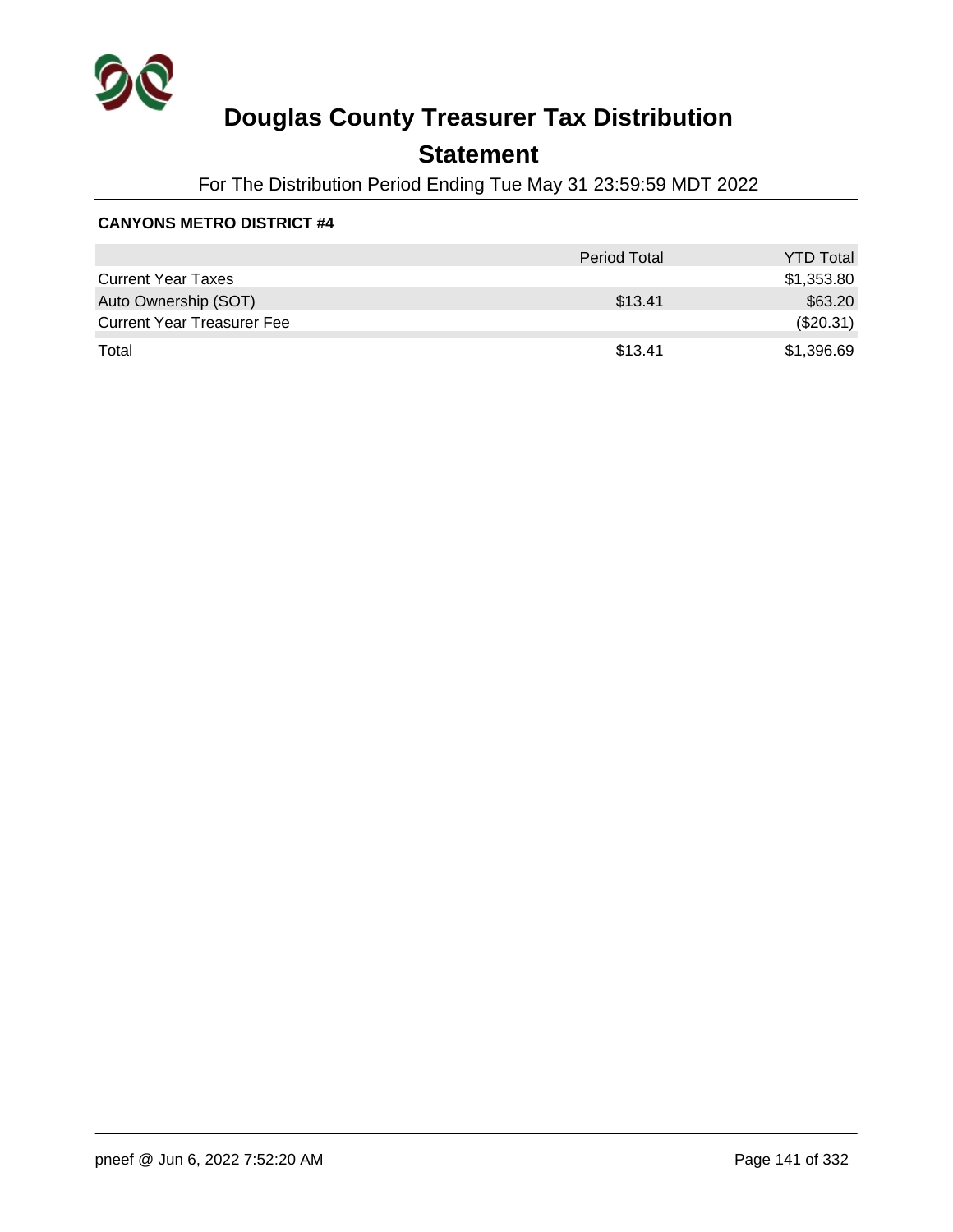

## **Statement**

For The Distribution Period Ending Tue May 31 23:59:59 MDT 2022

#### **HERITAGE HILLS METRO BOND DEBT DISTRICT**

|       | <b>Period Total</b> | <b>YTD Total</b> |
|-------|---------------------|------------------|
| Total | \$0.00              | \$0.00           |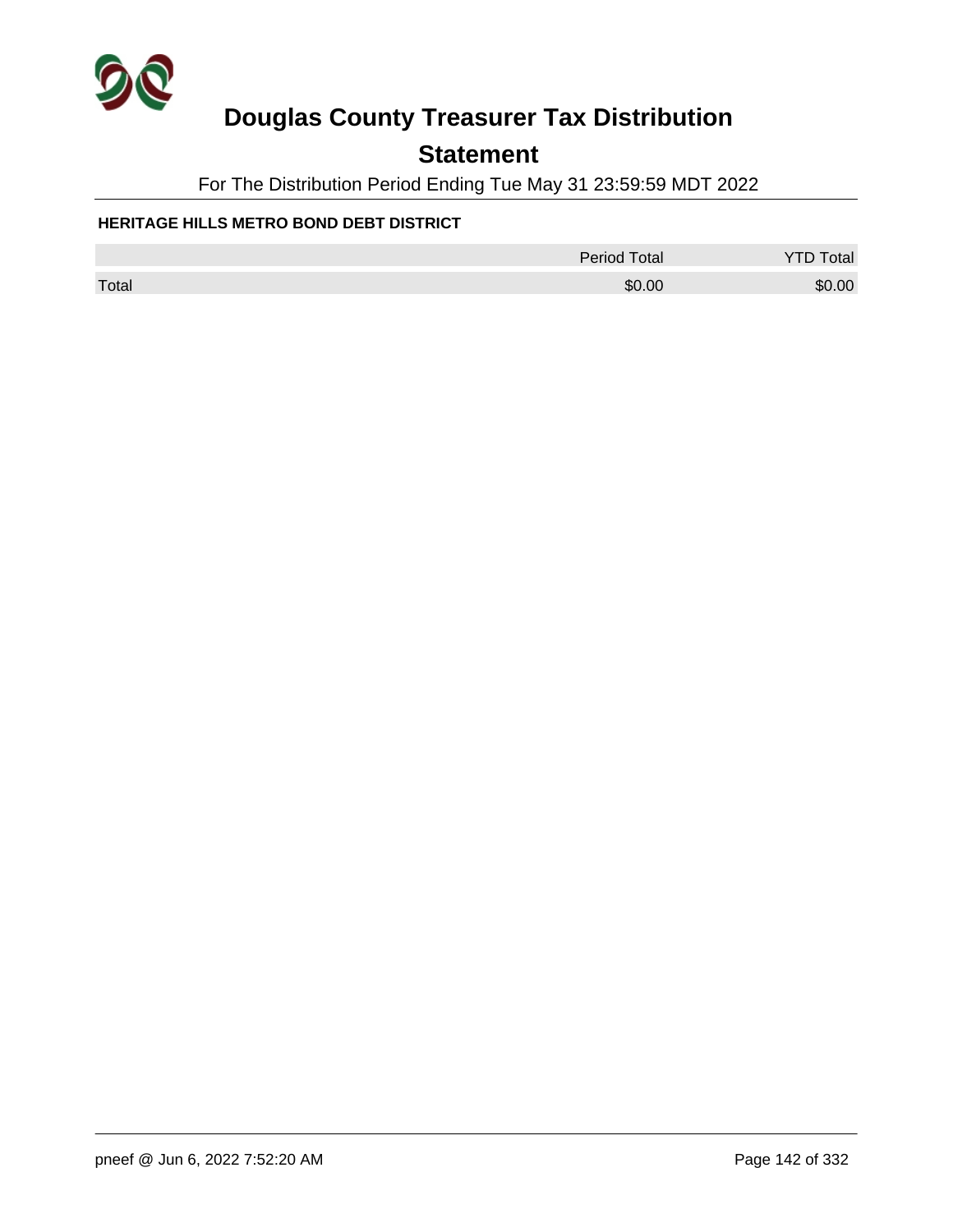

## **Statement**

For The Distribution Period Ending Tue May 31 23:59:59 MDT 2022

#### **CHEROKEE RIDGE ESTATES METRO**

|                                    | <b>Period Total</b> | <b>YTD Total</b> |
|------------------------------------|---------------------|------------------|
| <b>Current Year Taxes</b>          | \$2,591.75          | \$143,770.78     |
| Senior/Veteran/Personal Exemptions |                     | \$715.00         |
| Auto Ownership (SOT)               | \$1,648.39          | \$7,768.88       |
| <b>Current Year Treasurer Fee</b>  | (\$38.88)           | (\$2,167.33)     |
| Total                              | \$4,201.26          | \$150,087.33     |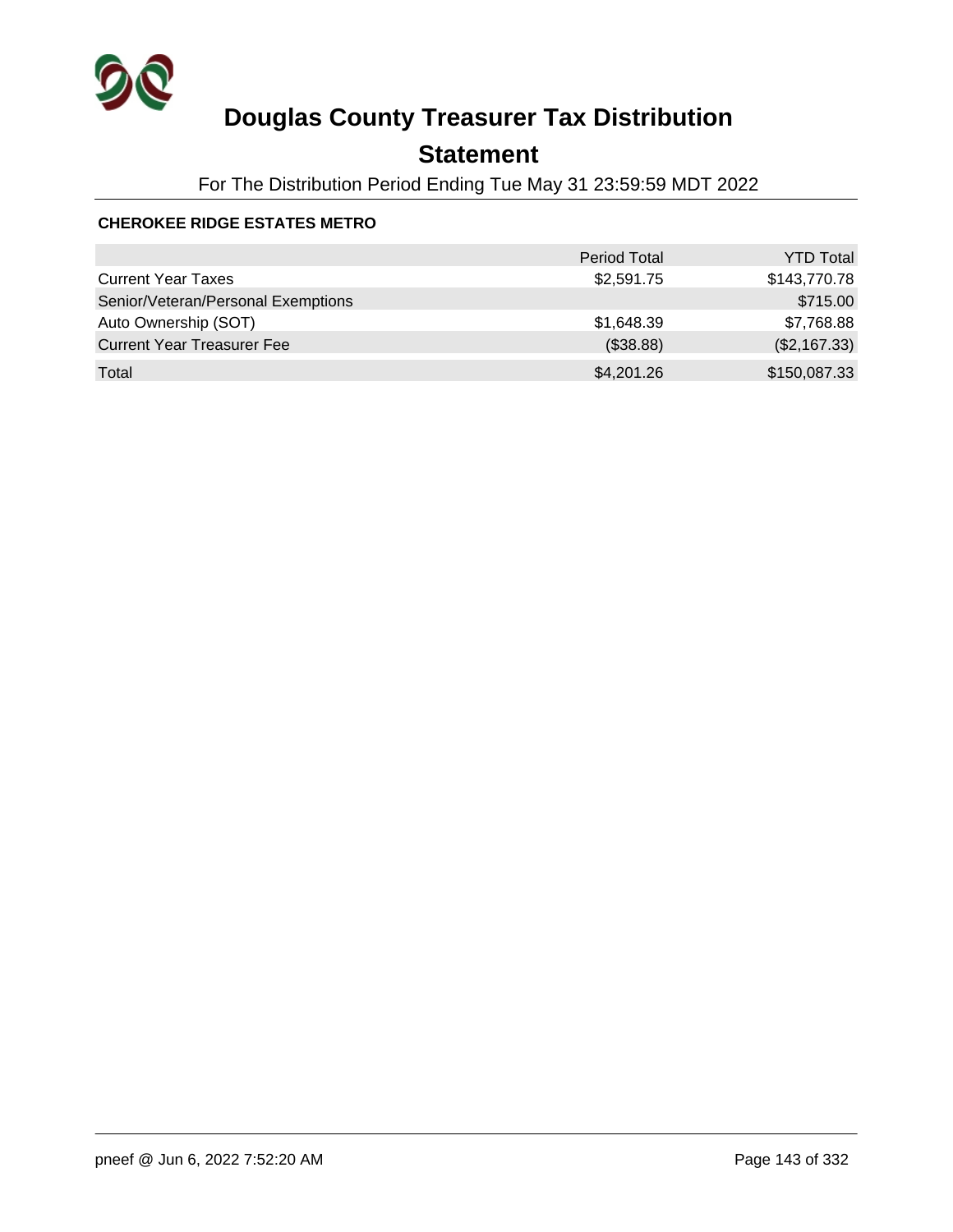

## **Statement**

For The Distribution Period Ending Tue May 31 23:59:59 MDT 2022

#### **SOLILTUDE METRO DIST**

|                                   | <b>Period Total</b> | <b>YTD Total</b> |
|-----------------------------------|---------------------|------------------|
| <b>Current Year Taxes</b>         | \$3,589.00          | \$122,625.03     |
| Auto Ownership (SOT)              | \$1,195.17          | \$5,632.83       |
| <b>Current Year Treasurer Fee</b> | (\$53.84)           | (\$1,839.40)     |
| Total                             | \$4,730.33          | \$126,418.46     |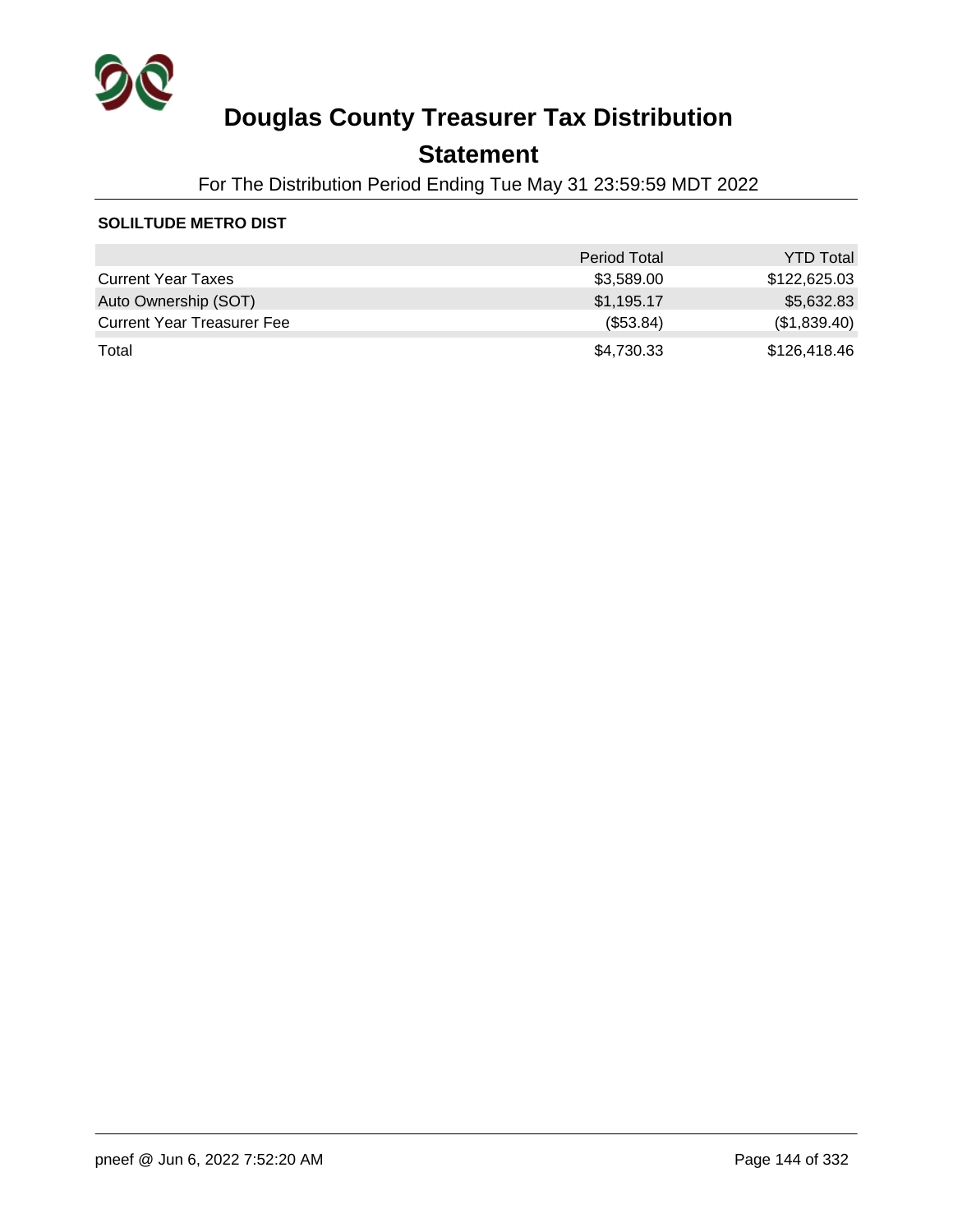

### **Statement**

For The Distribution Period Ending Tue May 31 23:59:59 MDT 2022

#### **CRYSTAL CROSSING METRO DIST**

|                                    | <b>Period Total</b> | <b>YTD Total</b> |
|------------------------------------|---------------------|------------------|
| <b>Current Year Taxes</b>          | \$61,164.92         | \$516,766.61     |
| Senior/Veteran/Personal Exemptions |                     | \$1,803.24       |
| <b>Current Year Interest</b>       | \$60.87             | \$91.92          |
| Auto Ownership (SOT)               | \$6,550.09          | \$30,870.67      |
| <b>Current Year Treasurer Fee</b>  | (\$918.39)          | (\$7,776.88)     |
| Total                              | \$66,857.49         | \$541,755.56     |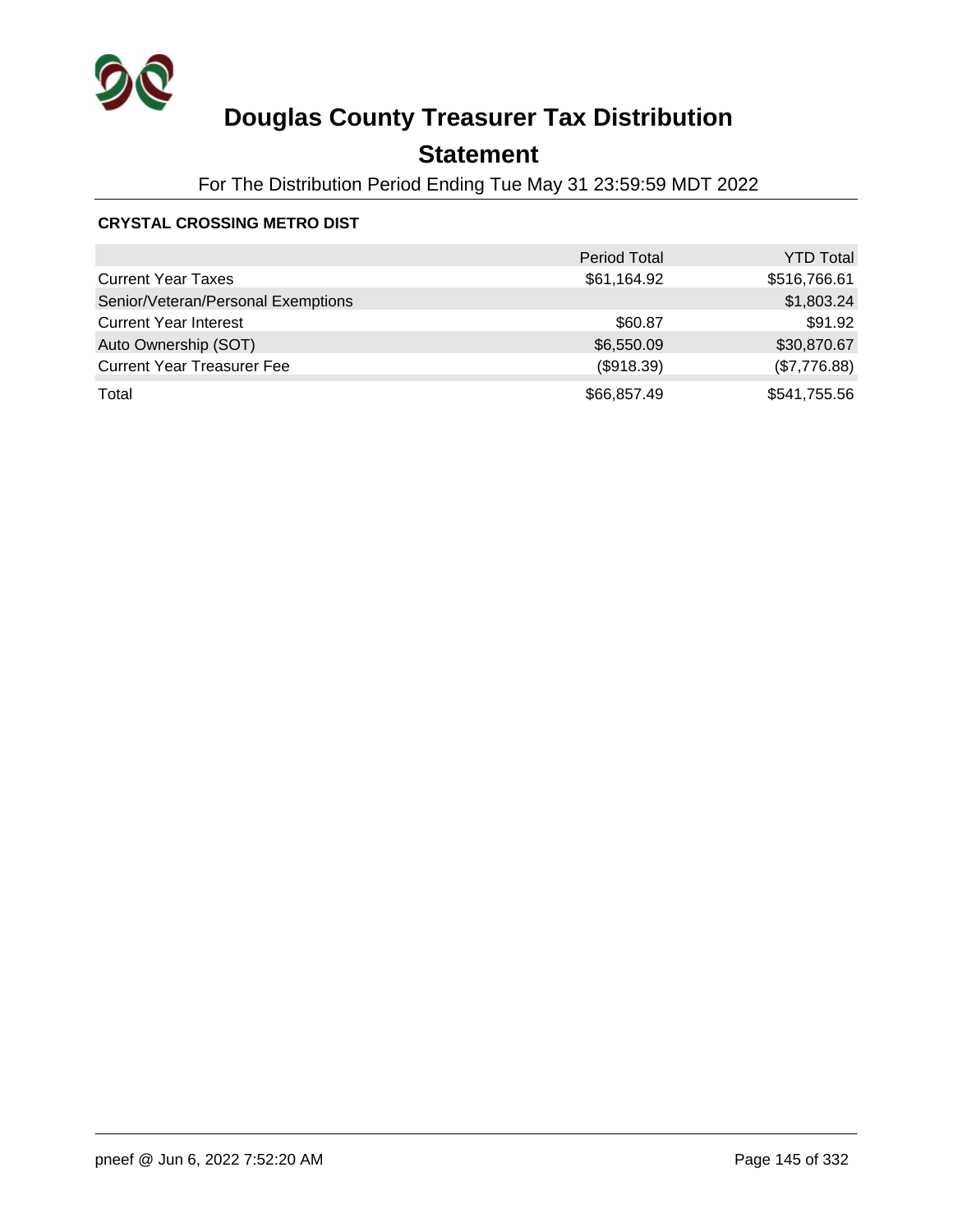

### **Statement**

For The Distribution Period Ending Tue May 31 23:59:59 MDT 2022

#### **LINCOLN MEADOWS METRO DIST**

|                                    | <b>Period Total</b> | <b>YTD Total</b> |
|------------------------------------|---------------------|------------------|
| <b>Current Year Taxes</b>          | \$41,583.00         | \$396,754.55     |
| Senior/Veteran/Personal Exemptions |                     | \$1,580.00       |
| <b>Current Year Interest</b>       | \$10.42             | \$252.12         |
| Auto Ownership (SOT)               | \$5,363.60          | \$25,278.70      |
| <b>Current Year Treasurer Fee</b>  | (\$623.91)          | (\$5,955.11)     |
| Total                              | \$46,333.11         | \$417,910.26     |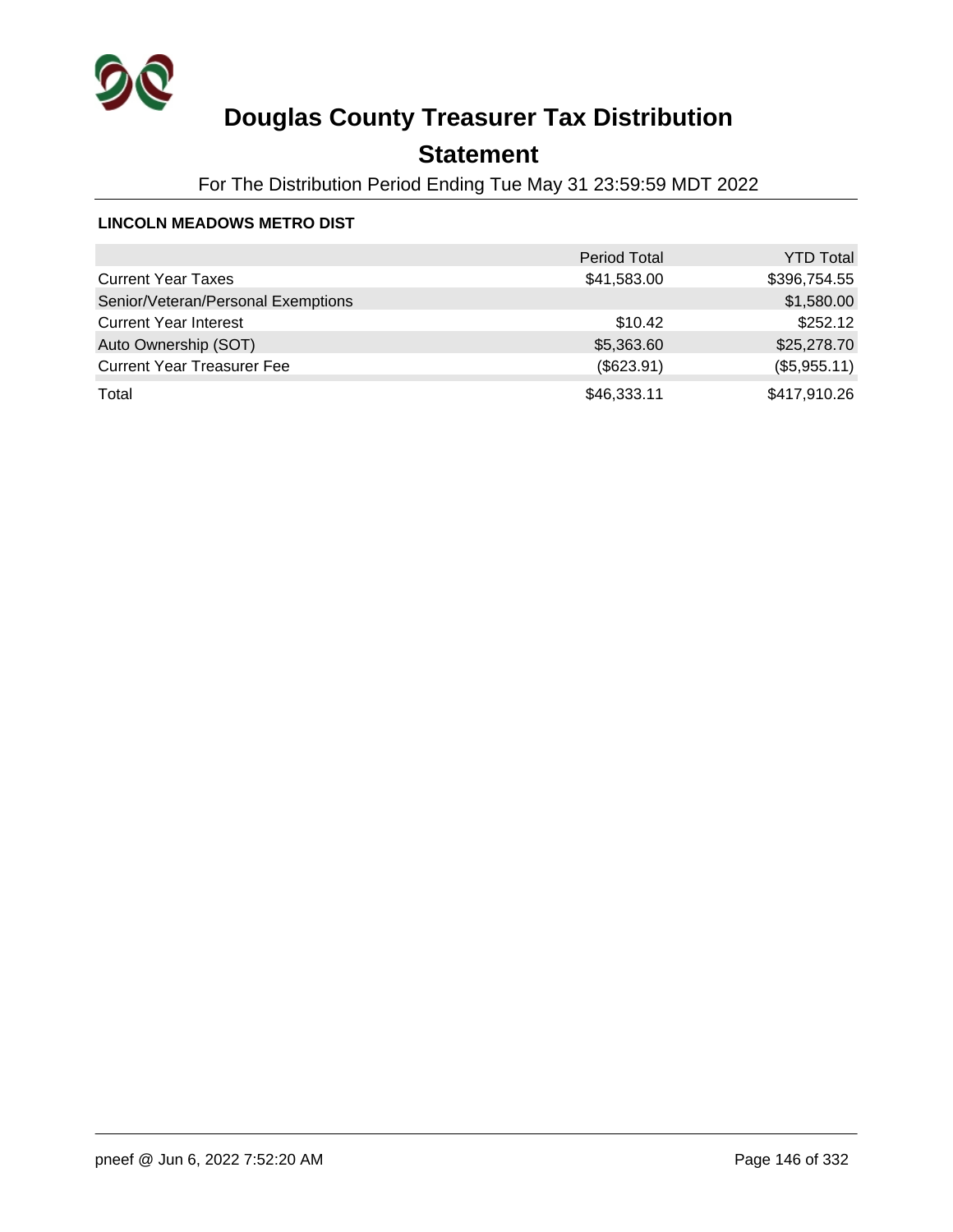

### **Statement**

For The Distribution Period Ending Tue May 31 23:59:59 MDT 2022

#### **CROWFOOT VALLEY RANCH METRO #1**

|                                   | <b>Period Total</b> | <b>YTD Total</b> |
|-----------------------------------|---------------------|------------------|
| <b>Current Year Taxes</b>         | \$546.84            | \$547.70         |
| Auto Ownership (SOT)              | \$4.25              | \$20.04          |
| <b>Current Year Treasurer Fee</b> | (\$8.20)            | (\$8.21)         |
| Total                             | \$542.89            | \$559.53         |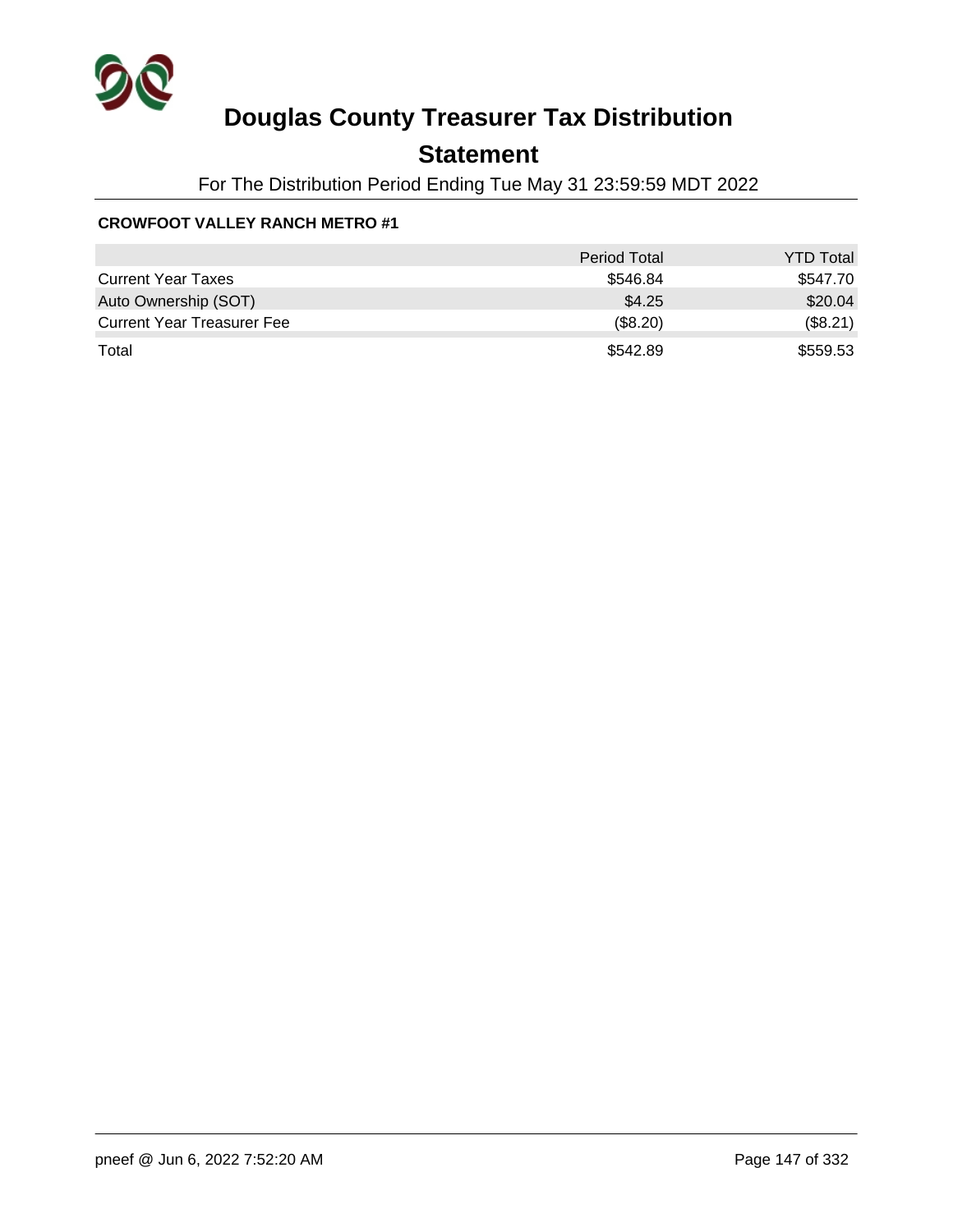

### **Statement**

For The Distribution Period Ending Tue May 31 23:59:59 MDT 2022

#### **CROWFOOT VALLEY RANCH METRO #2**

|                                   | <b>Period Total</b> | <b>YTD Total</b> |
|-----------------------------------|---------------------|------------------|
| <b>Current Year Taxes</b>         | \$223,072.67        | \$667,716.47     |
| Auto Ownership (SOT)              | \$5,744.83          | \$27,075.45      |
| <b>Current Year Treasurer Fee</b> | (\$3,346.09)        | (\$10,015.74)    |
| Total                             | \$225,471.41        | \$684,776.18     |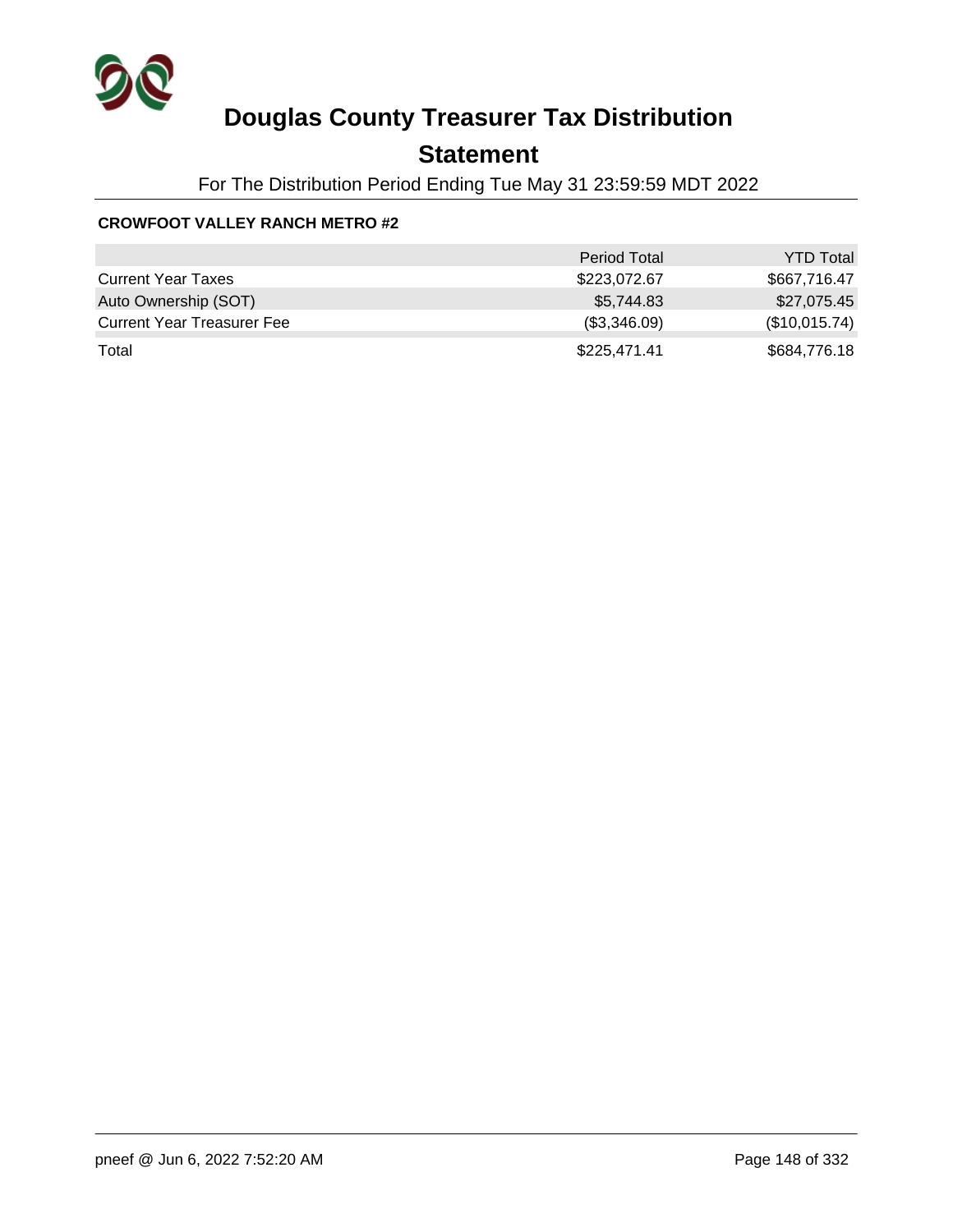

### **Statement**

For The Distribution Period Ending Tue May 31 23:59:59 MDT 2022

#### **ANTELOPE HEIGHTS METRO DIST**

|                                    | <b>Period Total</b> | <b>YTD Total</b> |
|------------------------------------|---------------------|------------------|
| <b>Current Year Taxes</b>          | \$56,352.77         | \$511,829.13     |
| Senior/Veteran/Personal Exemptions |                     | \$6,844.33       |
| <b>Current Year Interest</b>       | \$16.86             | \$33.64          |
| Auto Ownership (SOT)               | \$6,354.35          | \$29,948.15      |
| <b>Current Year Treasurer Fee</b>  | (\$845.53)          | (\$7,780.58)     |
| Total                              | \$61,878.45         | \$540,874.67     |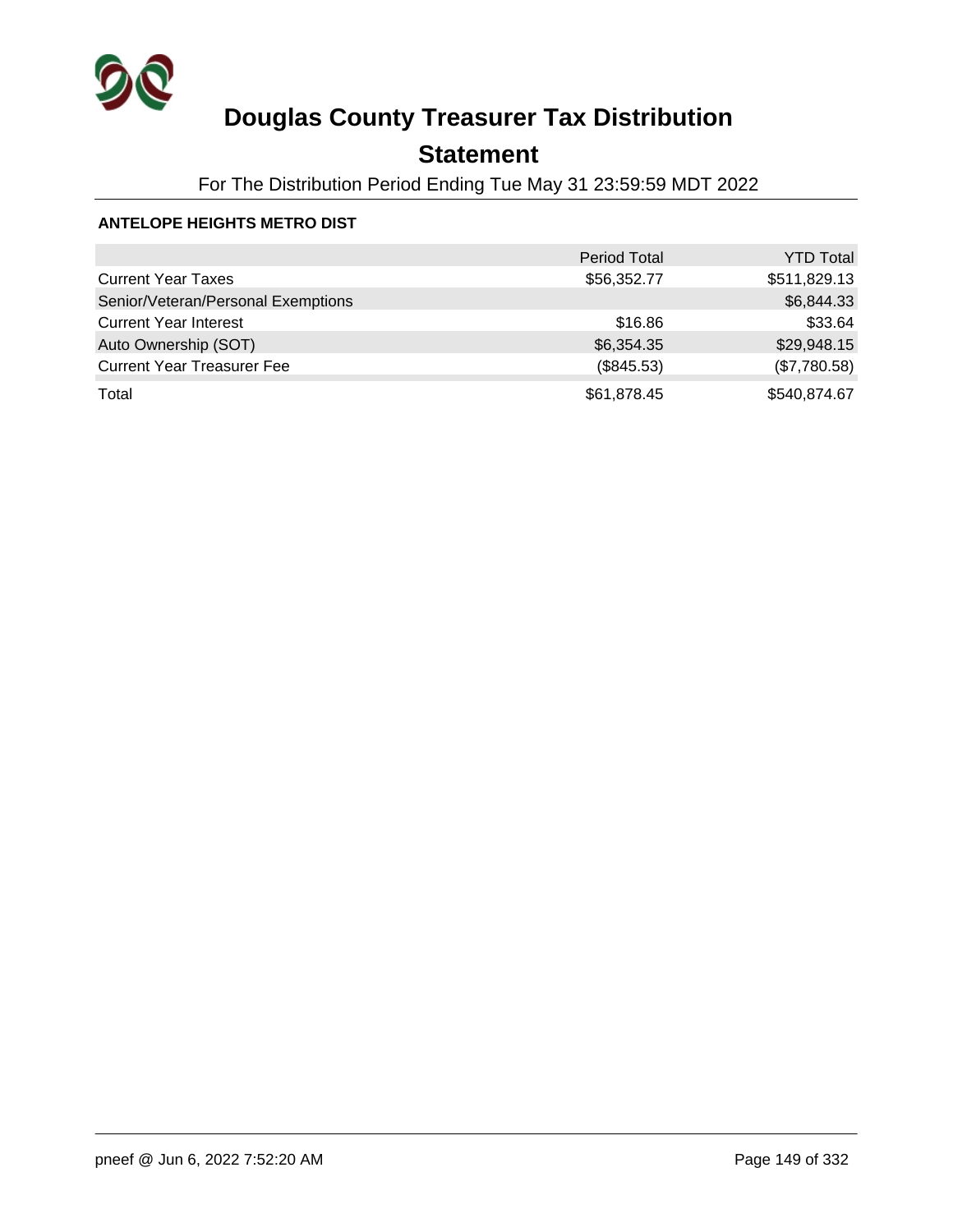

### **Statement**

For The Distribution Period Ending Tue May 31 23:59:59 MDT 2022

#### **KINGS POINT SOUTH METRO #1**

|       | <b>Period Total</b> | otal<br>້ |
|-------|---------------------|-----------|
| Total | \$0.00              | \$0.00    |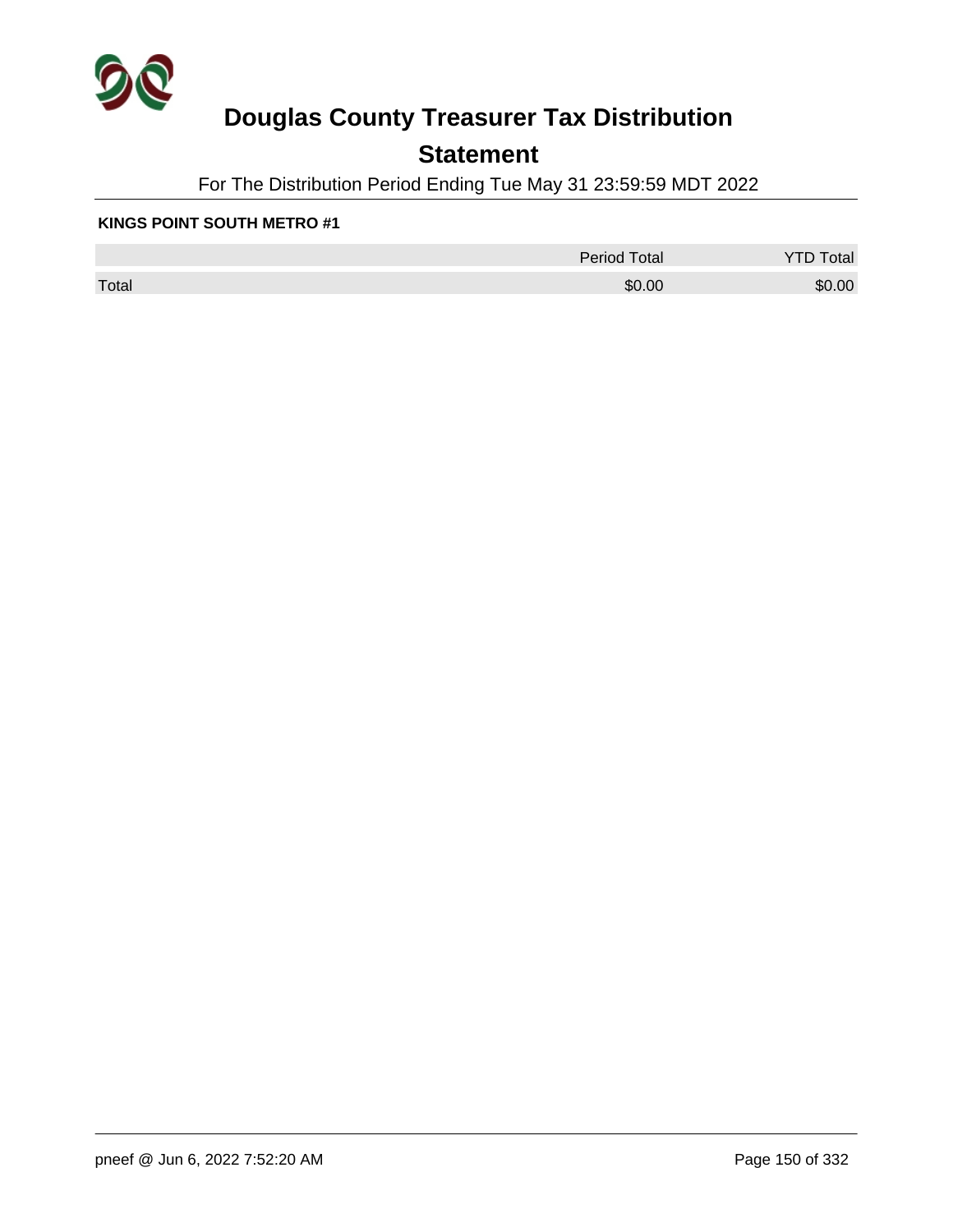

### **Statement**

For The Distribution Period Ending Tue May 31 23:59:59 MDT 2022

#### **KINGS POINT SOUTH METRO #2**

|       | <b>Period Total</b> | otal<br>້ |
|-------|---------------------|-----------|
| Total | \$0.00              | \$0.00    |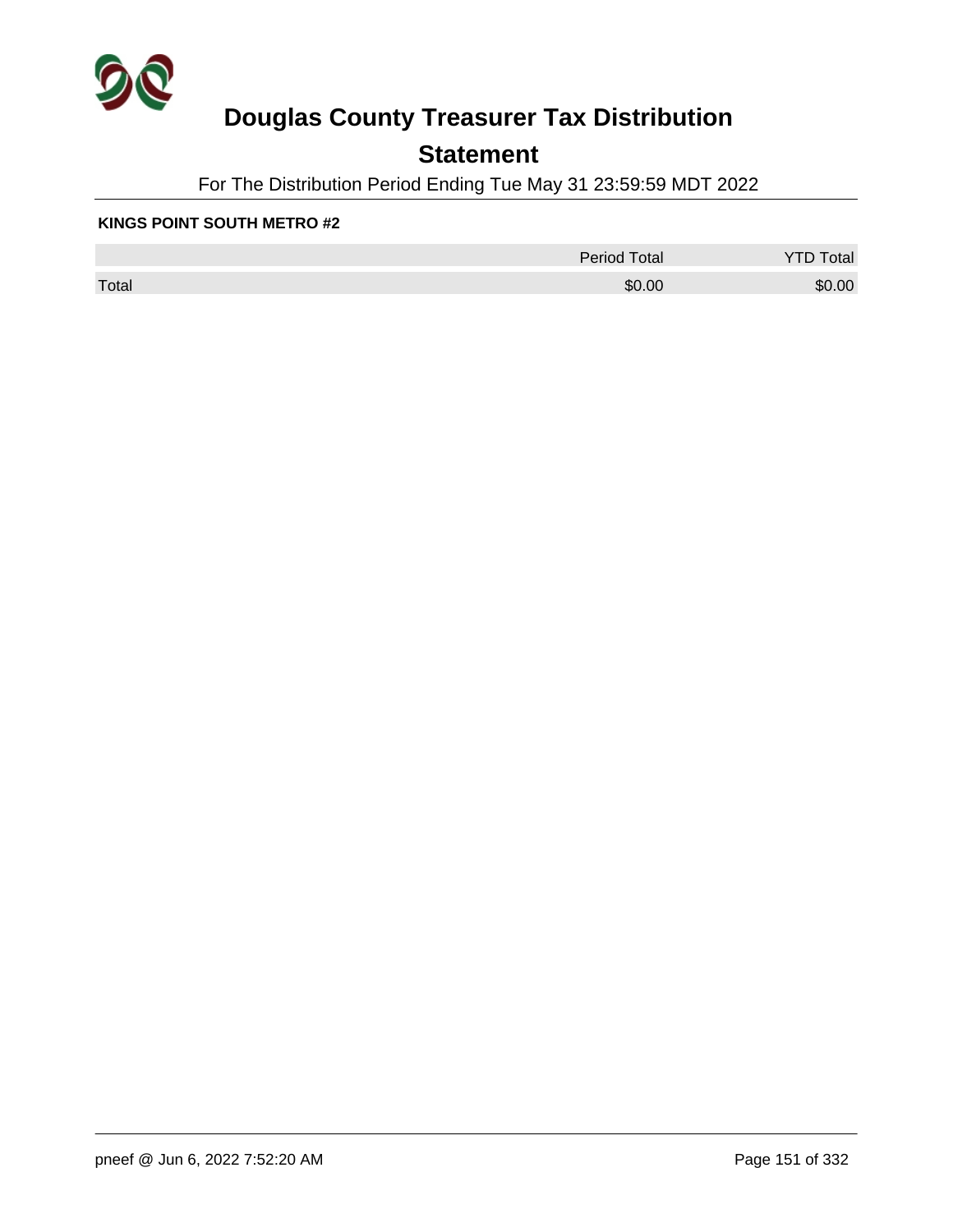

### **Statement**

For The Distribution Period Ending Tue May 31 23:59:59 MDT 2022

#### **LINCOLN STATION METRO DIST**

|                                      | <b>Period Total</b> | <b>YTD Total</b> |
|--------------------------------------|---------------------|------------------|
| <b>Current Year Taxes</b>            | \$2,464.28          | \$1,418,858.15   |
| Senior/Veteran/Personal Exemptions   |                     | \$1,211.00       |
| <b>Current Year Value Adjustment</b> | (\$1,015.00)        | (\$1,015.00)     |
| <b>Current Year Interest</b>         |                     | \$3.17           |
| Auto Ownership (SOT)                 | \$13,059.66         | \$61,550.33      |
| <b>Current Year Treasurer Fee</b>    | (\$21.74)           | (\$21,267.69)    |
| Other                                | \$4,003.26          |                  |
| Total                                | \$18,490.46         | \$1,459,339.96   |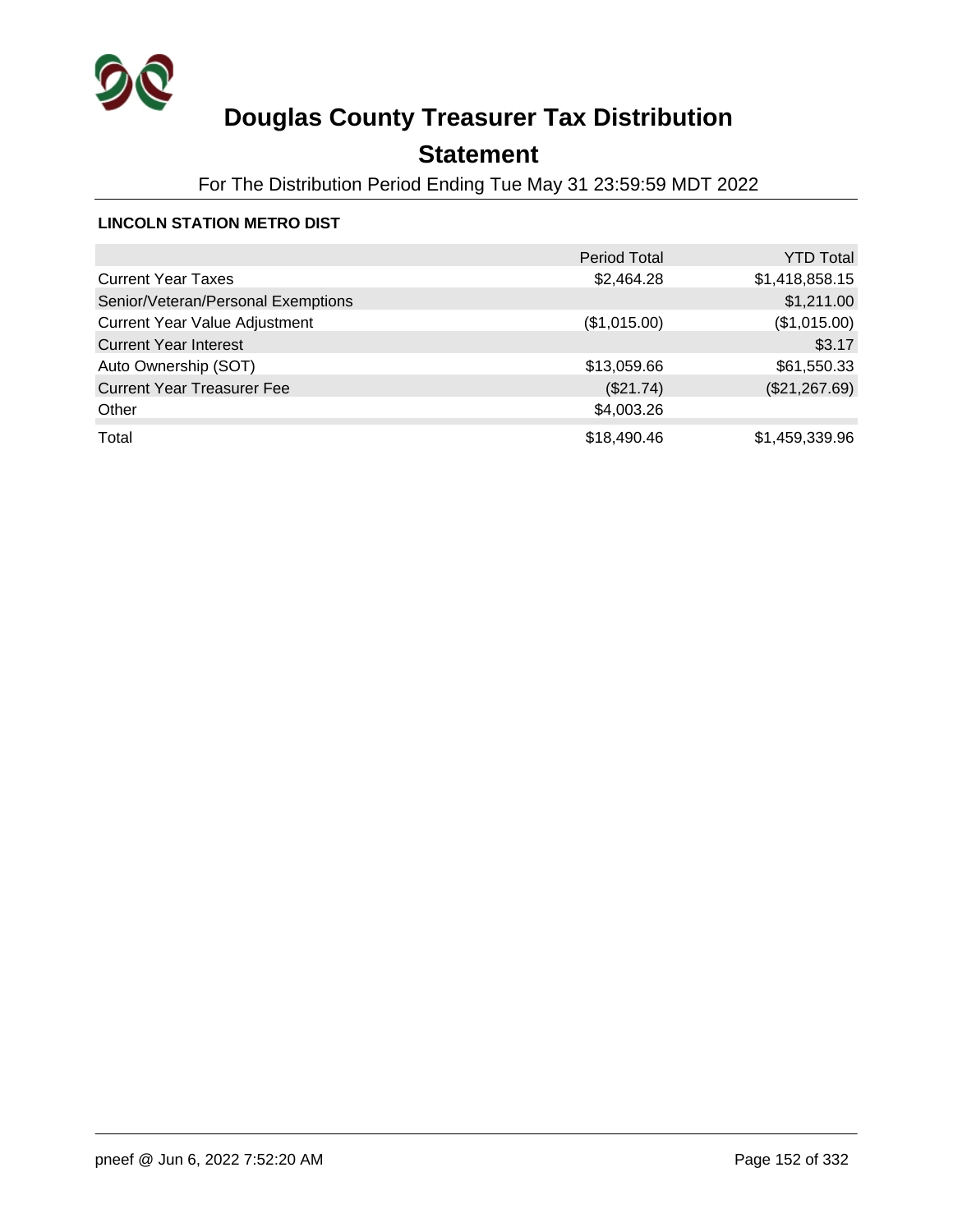

### **Statement**

For The Distribution Period Ending Tue May 31 23:59:59 MDT 2022

#### **STONE CANON RANCH METRO DIST**

|                                    | <b>Period Total</b> | <b>YTD Total</b> |
|------------------------------------|---------------------|------------------|
| <b>Current Year Taxes</b>          | \$7,848.07          | \$62,569.45      |
| Senior/Veteran/Personal Exemptions |                     | \$1,368.10       |
| Auto Ownership (SOT)               | \$790.15            | \$3,723.98       |
| <b>Current Year Treasurer Fee</b>  | (\$117.73)          | (\$959.10)       |
| Total                              | \$8,520.49          | \$66,702.43      |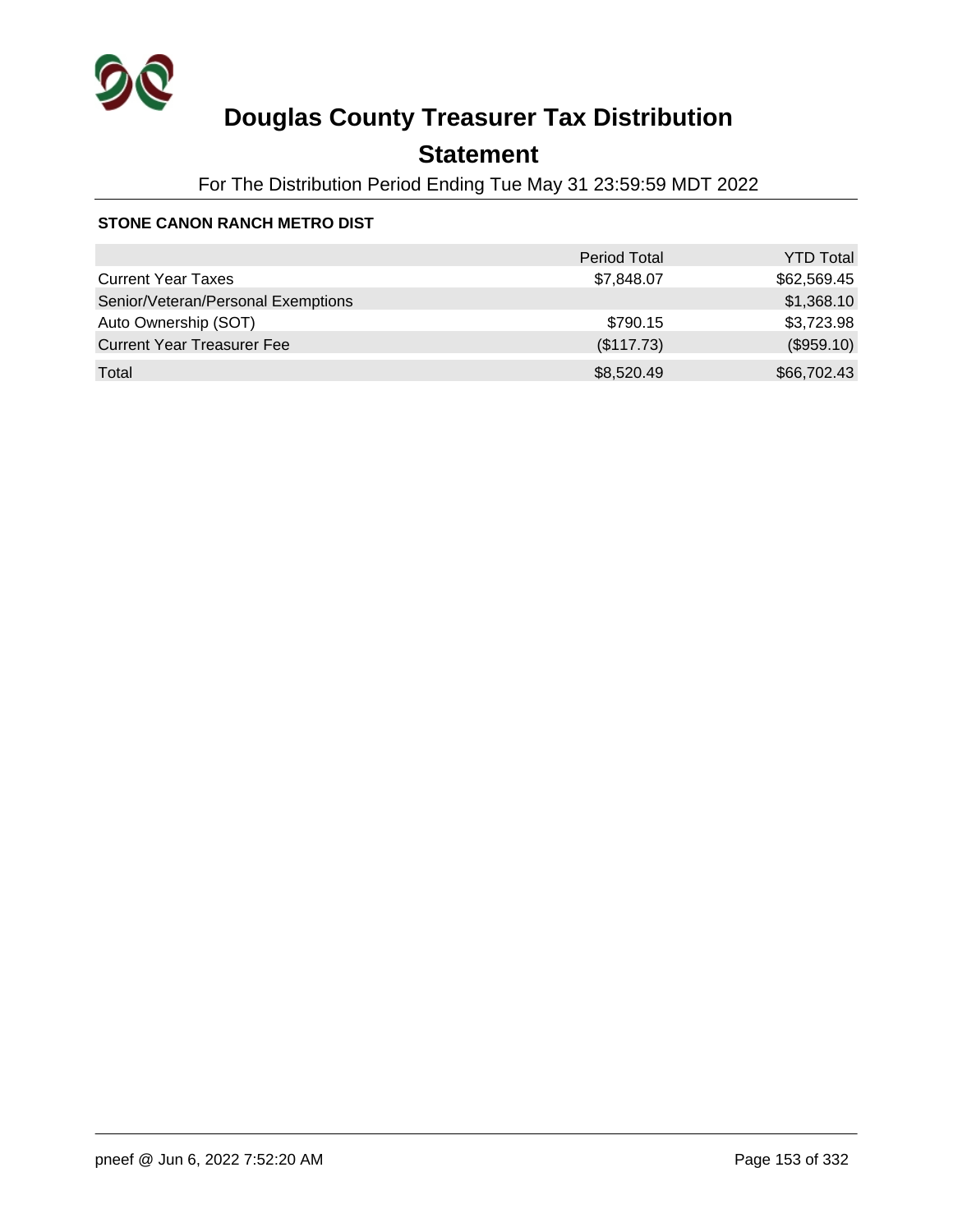

### **Statement**

For The Distribution Period Ending Tue May 31 23:59:59 MDT 2022

#### **HORSE CREEK METRO**

|                                    | <b>Period Total</b> | <b>YTD Total</b> |
|------------------------------------|---------------------|------------------|
| <b>Current Year Taxes</b>          | \$32,387.78         | \$247,145.61     |
| Senior/Veteran/Personal Exemptions |                     | \$3,898.79       |
| <b>Current Year Interest</b>       | \$36.87             | \$52.63          |
| Auto Ownership (SOT)               | \$3,108.97          | \$14,652.61      |
| <b>Current Year Treasurer Fee</b>  | (\$486.39)          | (\$3,766.49)     |
| Total                              | \$35,047.23         | \$261,983.15     |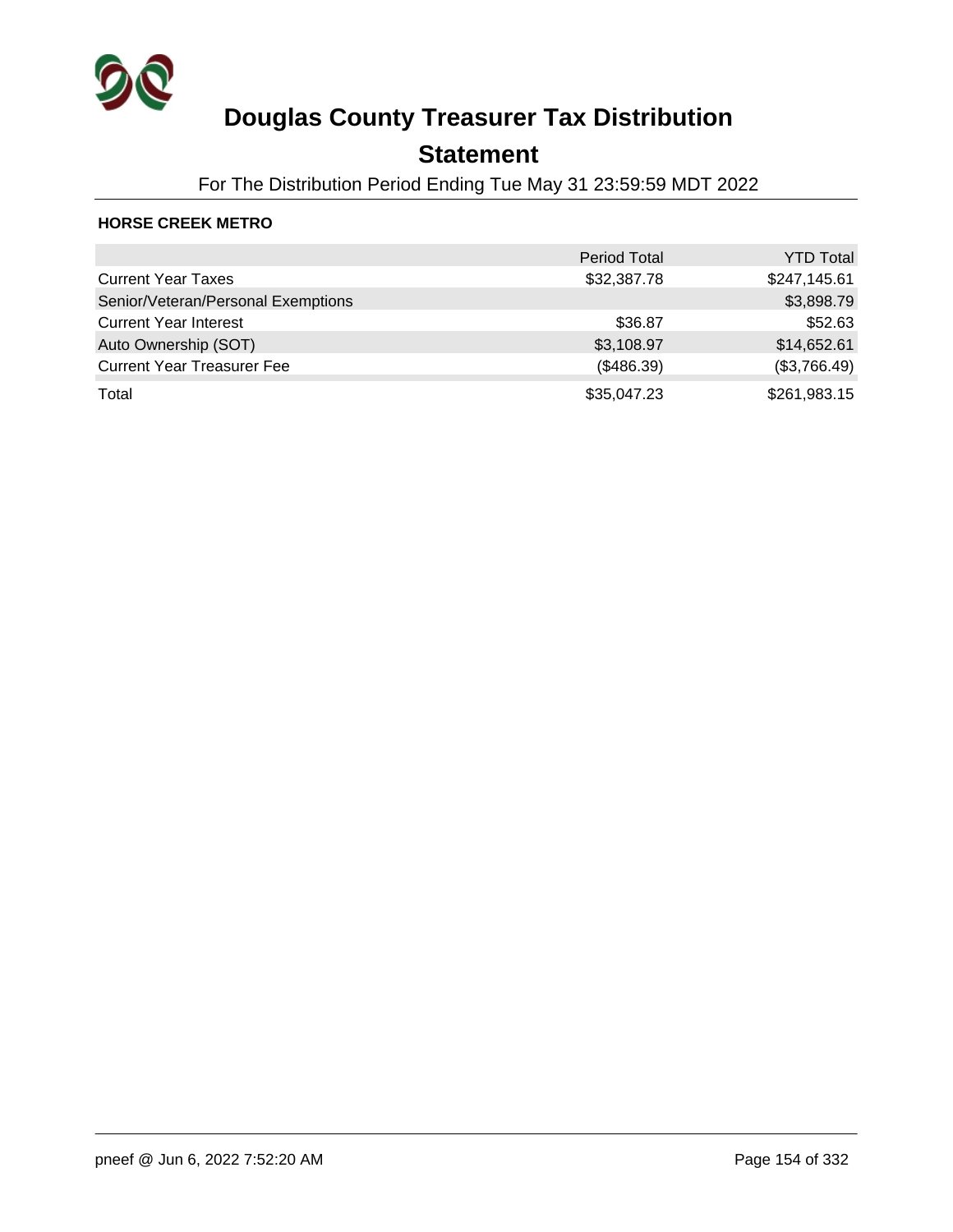

### **Statement**

For The Distribution Period Ending Tue May 31 23:59:59 MDT 2022

#### **LANTERNS METRO DIST**

|                                   | <b>Period Total</b> | <b>YTD Total</b> |
|-----------------------------------|---------------------|------------------|
| <b>Current Year Taxes</b>         | \$44,947.62         | \$626,087.85     |
| <b>Current Year Interest</b>      | \$44.21             | \$48.52          |
| Auto Ownership (SOT)              | \$5,361.18          | \$25,267.30      |
| <b>Current Year Treasurer Fee</b> | (\$674.88)          | (\$9,392.05)     |
| Total                             | \$49,678.13         | \$642,011.62     |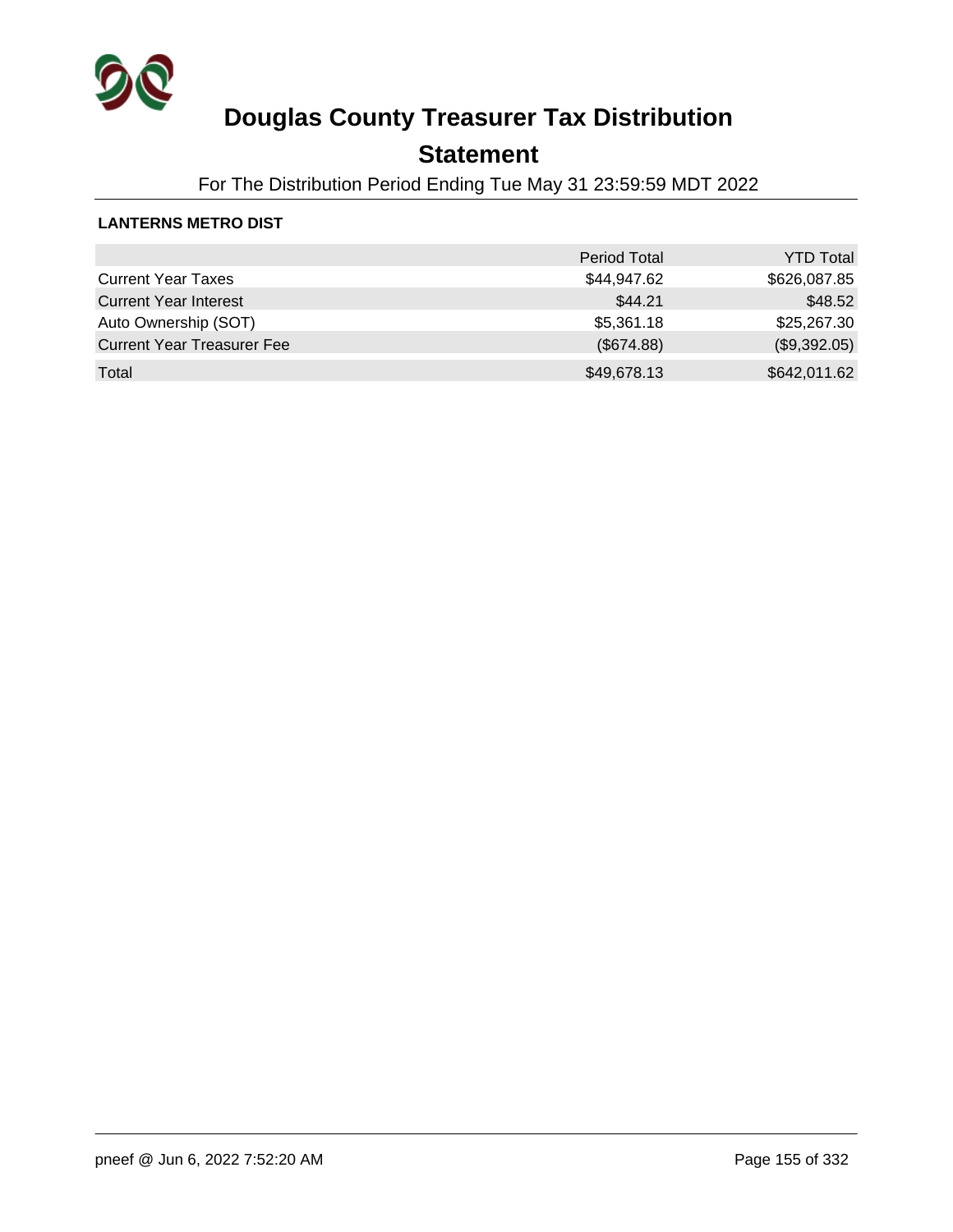

### **Statement**

For The Distribution Period Ending Tue May 31 23:59:59 MDT 2022

|                                   | <b>Period Total</b> | <b>YTD Total</b> |
|-----------------------------------|---------------------|------------------|
| <b>Current Year Taxes</b>         |                     | \$9.71           |
| Auto Ownership (SOT)              | \$0.08              | \$0.36           |
| <b>Current Year Treasurer Fee</b> |                     | (\$0.15)         |
| Total                             | \$0.08              | \$9.92           |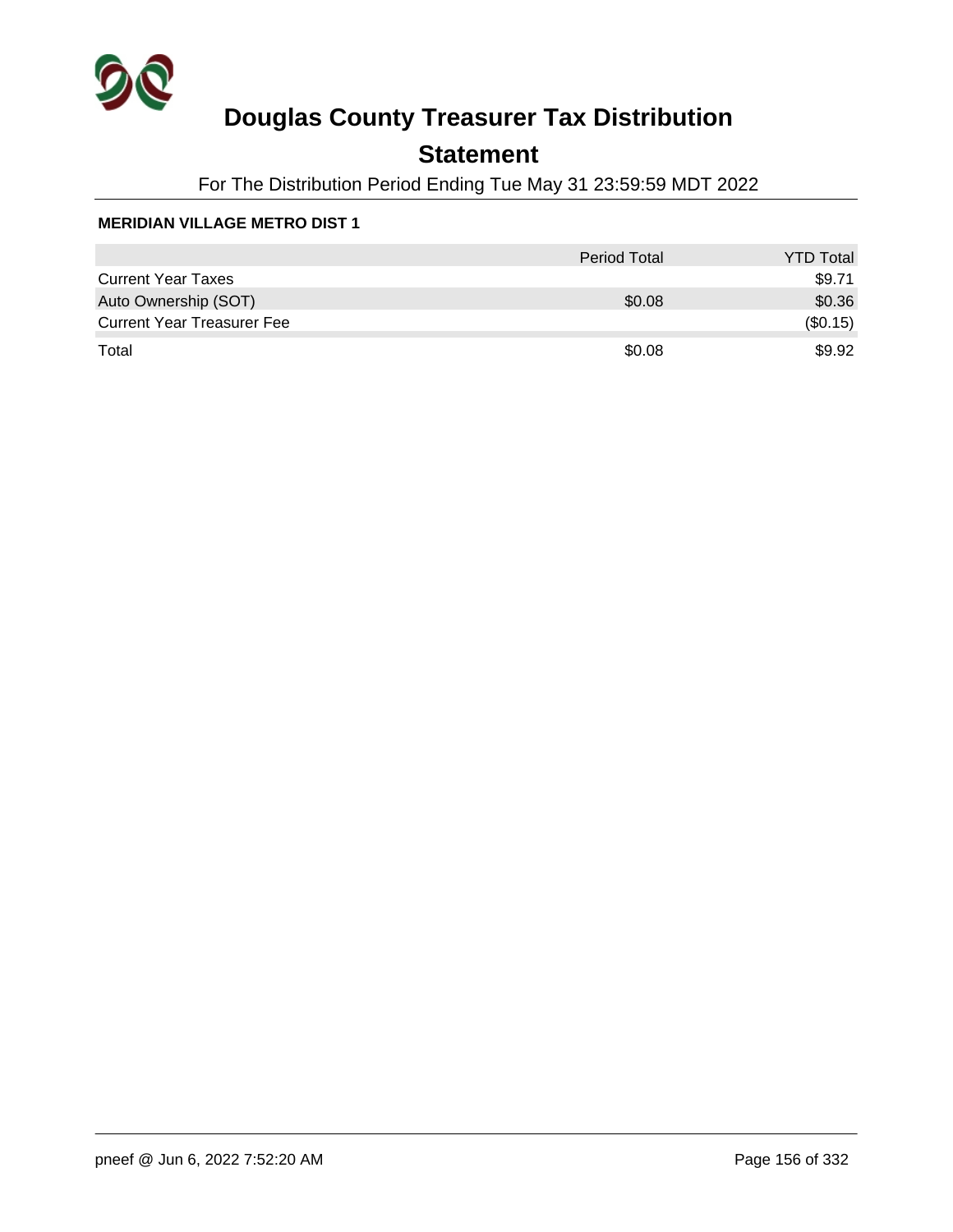

### **Statement**

For The Distribution Period Ending Tue May 31 23:59:59 MDT 2022

|                                    | <b>Period Total</b> | <b>YTD Total</b> |
|------------------------------------|---------------------|------------------|
| <b>Current Year Taxes</b>          | \$278,113.54        | \$2,745,974.60   |
| Senior/Veteran/Personal Exemptions |                     | \$5,850.53       |
| <b>Current Year Interest</b>       | \$178.41            | \$227.43         |
| Auto Ownership (SOT)               | \$34,514.83         | \$162,668.84     |
| <b>Current Year Treasurer Fee</b>  | (\$4,174.38)        | (\$41,280.71)    |
| Total                              | \$308,632.40        | \$2,873,440.69   |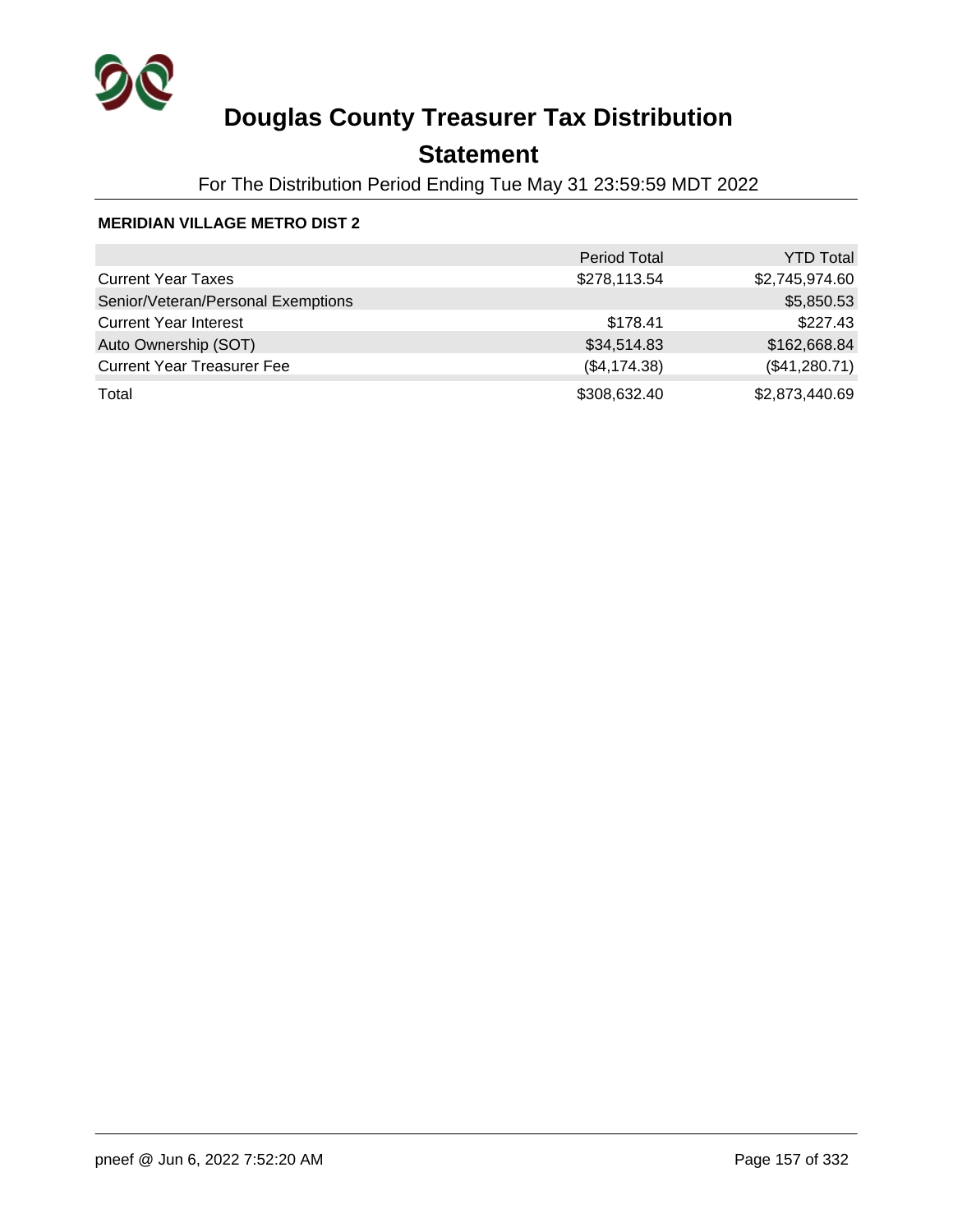

### **Statement**

For The Distribution Period Ending Tue May 31 23:59:59 MDT 2022

|       | <b>Period Total</b> | otal   |
|-------|---------------------|--------|
| Total | \$0.00              | \$0.00 |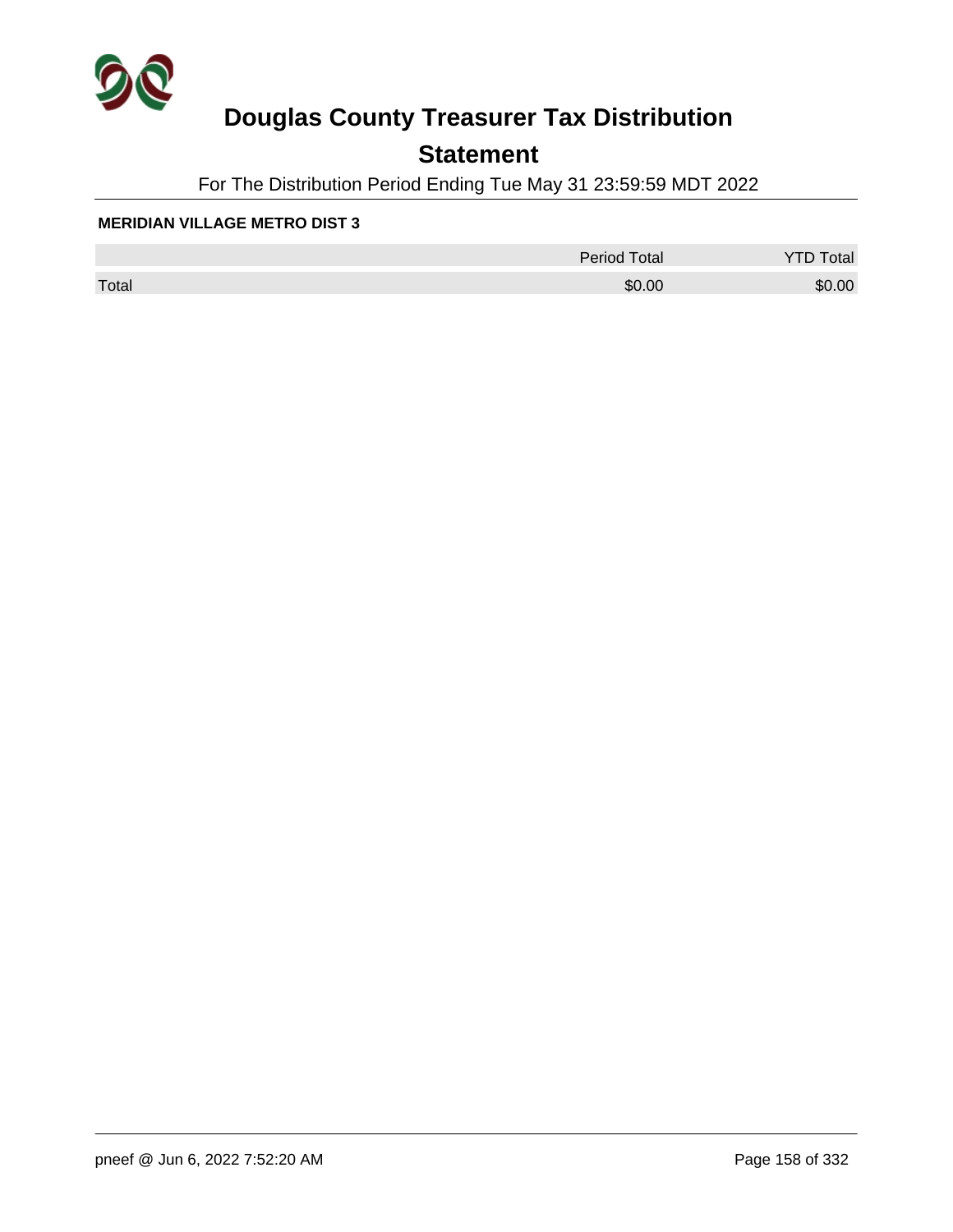

### **Statement**

For The Distribution Period Ending Tue May 31 23:59:59 MDT 2022

|       | <b>Period Total</b> | otal   |
|-------|---------------------|--------|
| Total | \$0.00              | \$0.00 |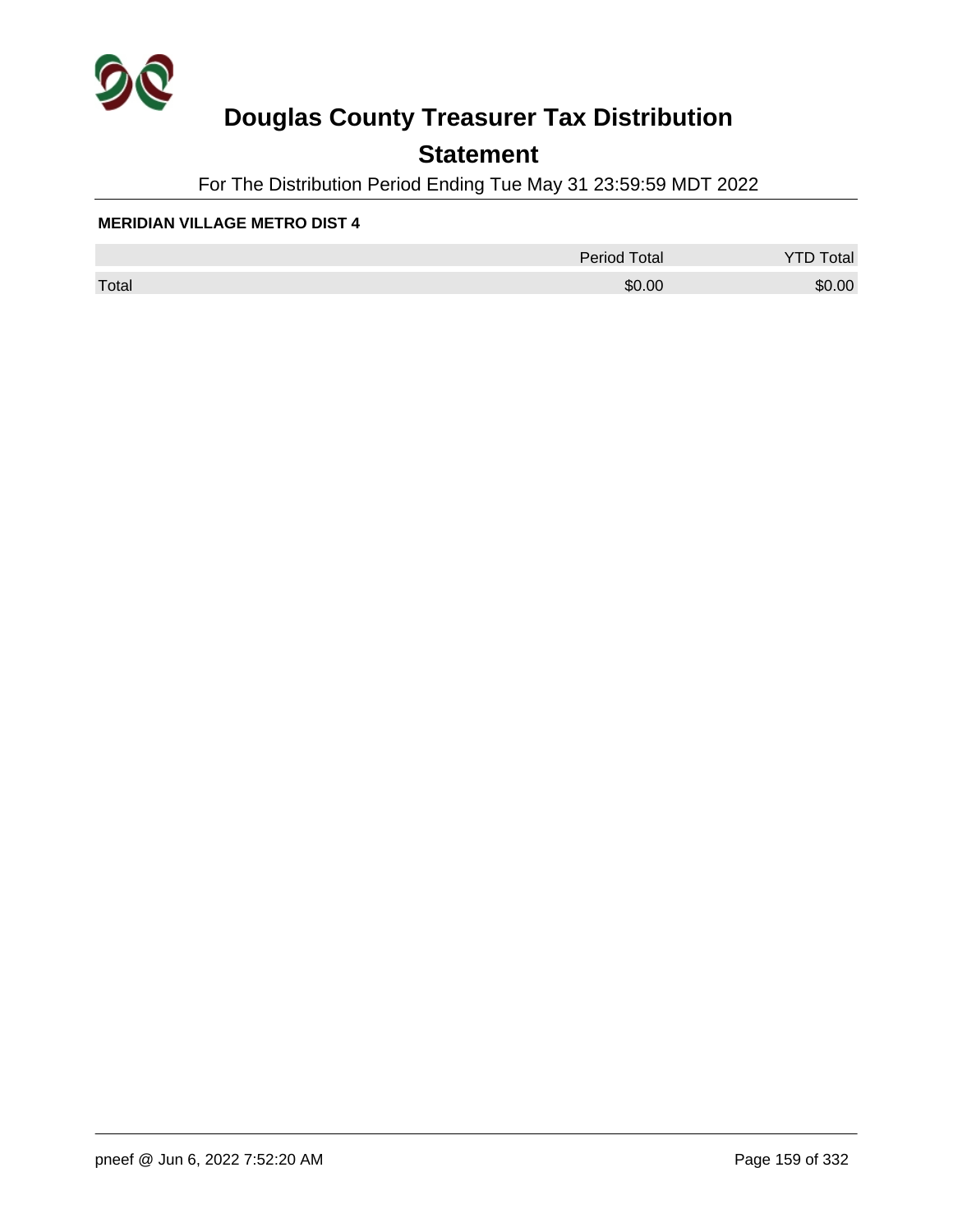

### **Statement**

For The Distribution Period Ending Tue May 31 23:59:59 MDT 2022

#### **PINE BLUFF METRO DIST**

|                                    | <b>Period Total</b> | <b>YTD Total</b> |
|------------------------------------|---------------------|------------------|
| <b>Current Year Taxes</b>          | \$63,926.51         | \$328,204.09     |
| Senior/Veteran/Personal Exemptions |                     | \$1,625.60       |
| <b>Current Year TIF Expense</b>    |                     | (\$19,001.02)    |
| <b>Current Year Interest</b>       | \$7.60              | \$12.02          |
| Auto Ownership (SOT)               | \$4,051.35          | \$19,094.04      |
| <b>Current Year Treasurer Fee</b>  | (\$959.01)          | (\$4,657.55)     |
| Total                              | \$67,026.45         | \$325,277.18     |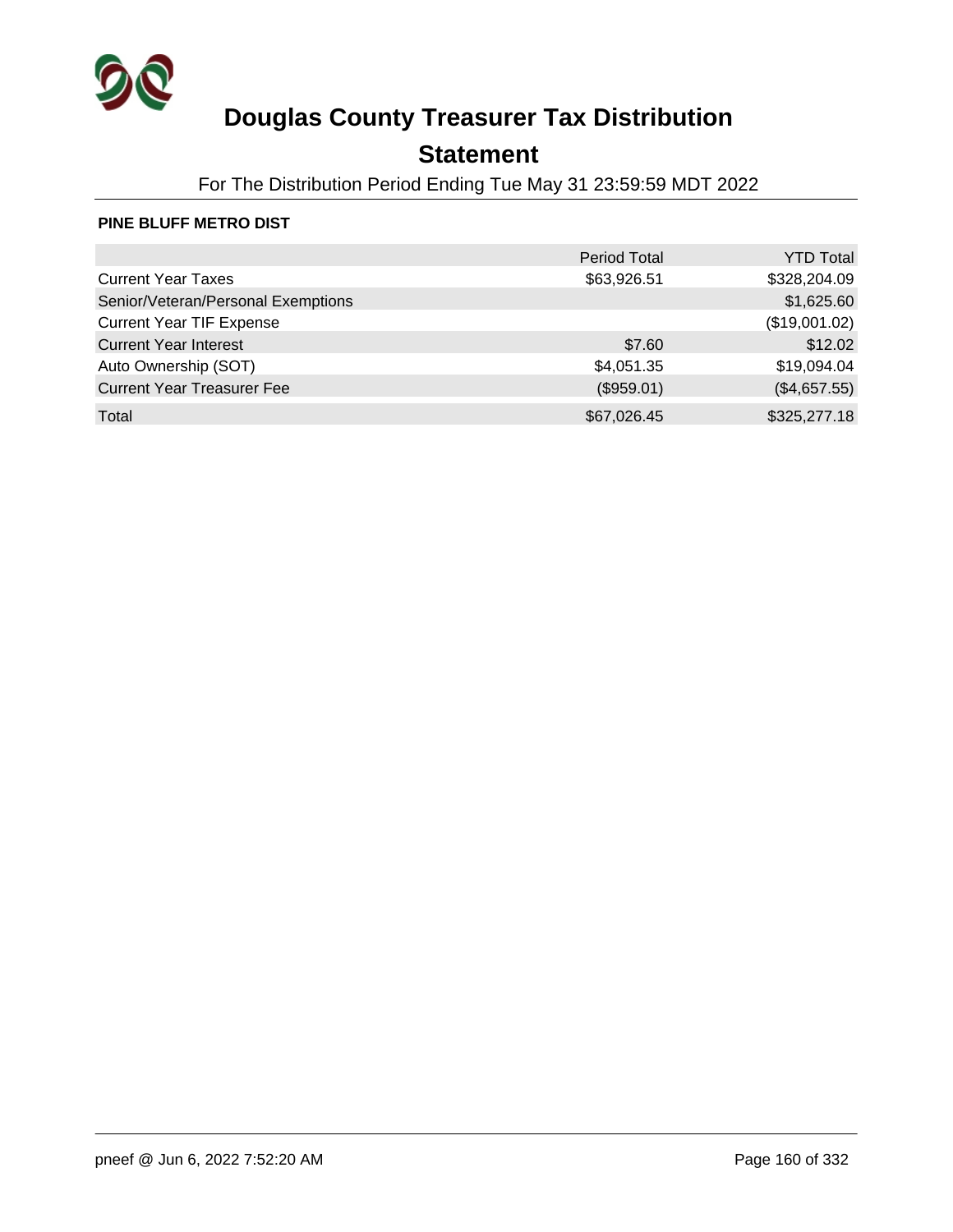

### **Statement**

For The Distribution Period Ending Tue May 31 23:59:59 MDT 2022

#### **RAVENNA METRO DIST**

|                                    | <b>Period Total</b> | YTD Total      |
|------------------------------------|---------------------|----------------|
| <b>Current Year Taxes</b>          | \$162,793.14        | \$1,396,515.62 |
| Senior/Veteran/Personal Exemptions |                     | \$260.00       |
| <b>Current Year Interest</b>       | \$263.94            | \$263.94       |
| <b>Prior Year Interest</b>         |                     | \$57.17        |
| Auto Ownership (SOT)               | \$14,737.19         | \$69,456.57    |
| <b>Current Year Treasurer Fee</b>  | (\$2,445.85)        | (\$20,951.70)  |
| <b>Prior Year Treasurer Fee</b>    |                     | (\$0.86)       |
| Total                              | \$175,348.42        | \$1,445,600.74 |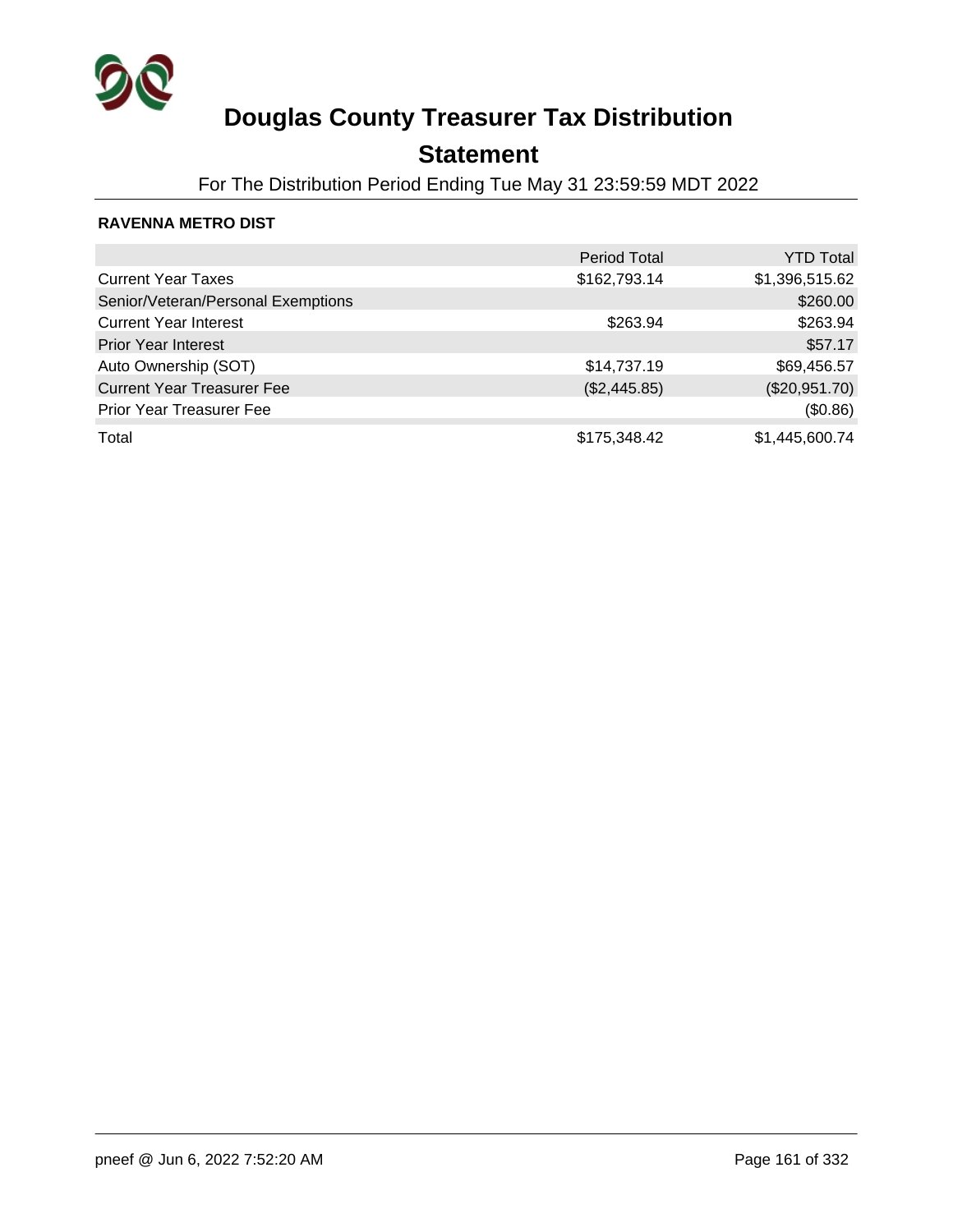

### **Statement**

For The Distribution Period Ending Tue May 31 23:59:59 MDT 2022

#### **REATA NORTH METRO DIST**

|                                    | <b>Period Total</b> | <b>YTD Total</b> |
|------------------------------------|---------------------|------------------|
| <b>Current Year Taxes</b>          | \$43,901.04         | \$452,442.35     |
| Senior/Veteran/Personal Exemptions |                     | \$3,169.44       |
| <b>Current Year Interest</b>       | \$34.67             | \$46.94          |
| Auto Ownership (SOT)               | \$5,616.50          | \$26,470.62      |
| <b>Current Year Treasurer Fee</b>  | (\$659.04)          | (\$6,833.92)     |
| Total                              | \$48,893.17         | \$475,295.43     |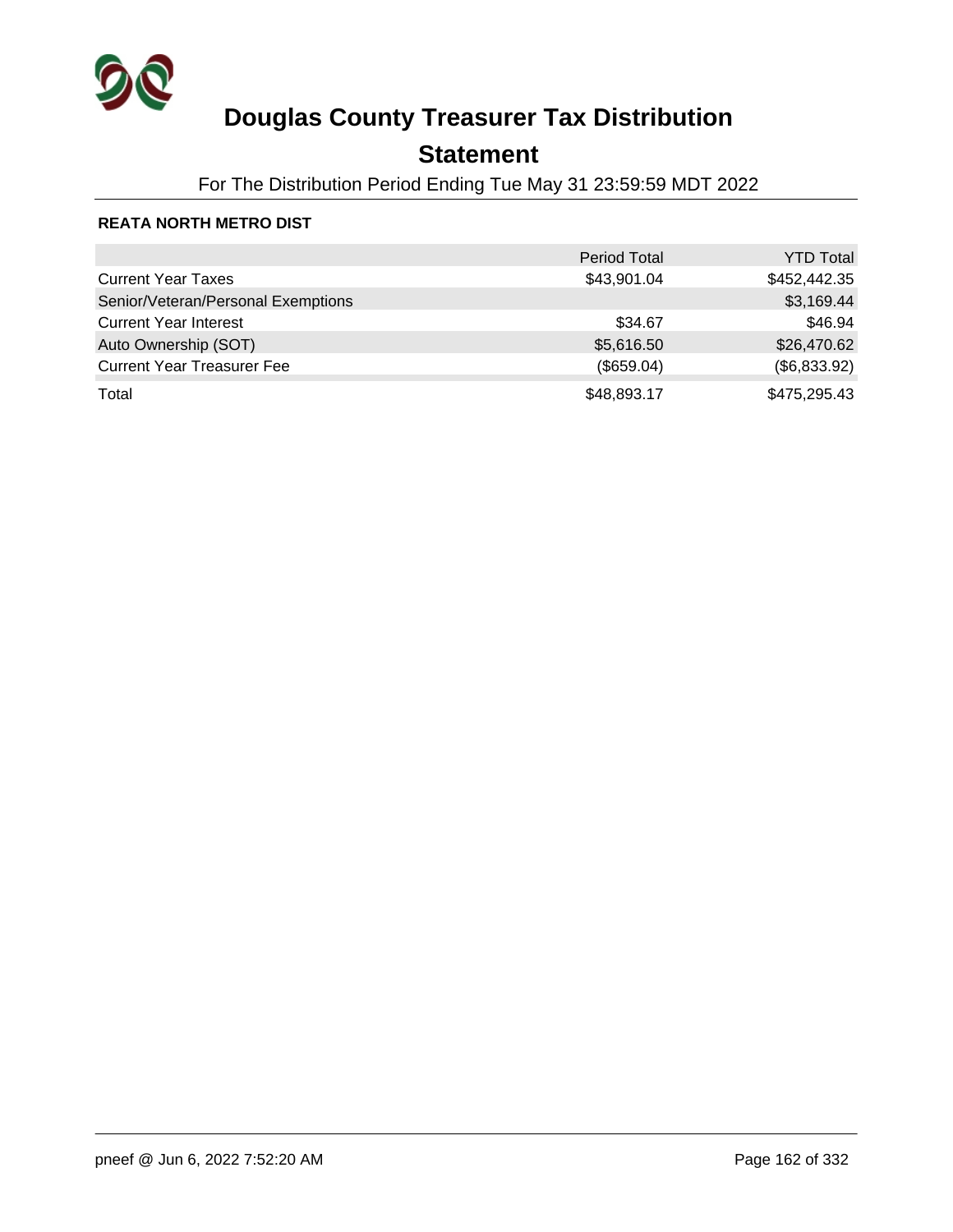

### **Statement**

For The Distribution Period Ending Tue May 31 23:59:59 MDT 2022

#### **SOUTHEAST PUBLIC IMPROV METRO DIST**

|                                         | <b>Period Total</b> | <b>YTD Total</b> |
|-----------------------------------------|---------------------|------------------|
| <b>Current Year Taxes</b>               | \$135,207.99        | \$1,284,679.84   |
| <b>Prior Year Taxes</b>                 |                     | \$152.34         |
| Senior/Veteran/Personal Exemptions      |                     | \$3,654.00       |
| <b>Current Year Value Adjustment</b>    | (\$209.62)          | (\$209.62)       |
| Prior Year Value Adjustment (Abatement) | (\$897.20)          | (\$2,245.68)     |
| <b>Current Year Interest</b>            | \$139.81            | \$170.91         |
| <b>Prior Year Interest</b>              |                     | \$30.60          |
| Current Year Interest Value Adjustment  | (\$1.85)            | (\$1.85)         |
| Prior Year Interest Value Adjustment    | (\$116.63)          | (\$162.05)       |
| Auto Ownership (SOT)                    | \$13,785.95         | \$64,973.34      |
| <b>Current Year Treasurer Fee</b>       | (\$2,027.10)        | (\$19,269.68)    |
| <b>Prior Year Treasurer Fee</b>         | \$13.46             | \$30.93          |
| Total                                   | \$145,894.81        | \$1,331,803.08   |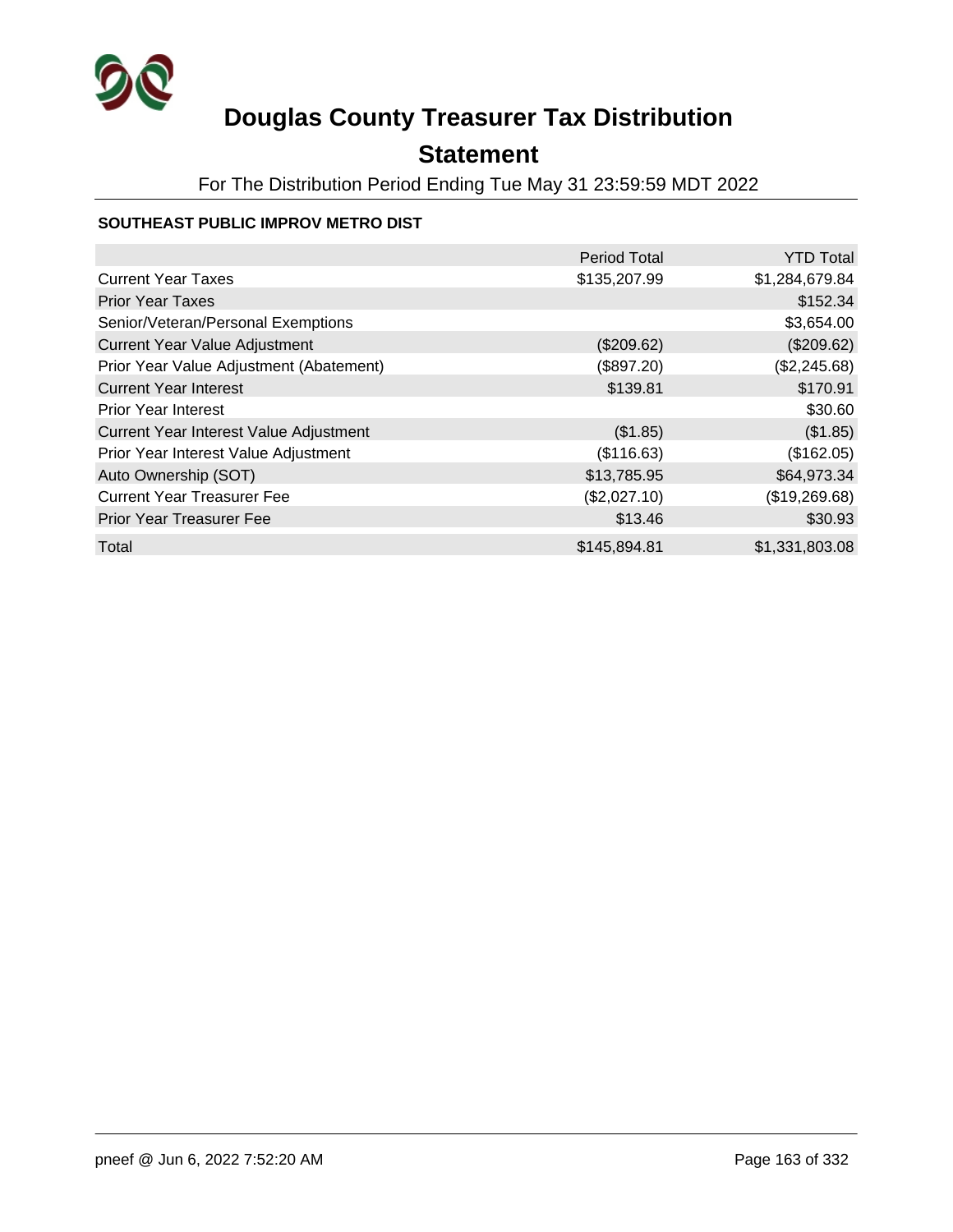

### **Statement**

For The Distribution Period Ending Tue May 31 23:59:59 MDT 2022

#### **PARKER AUTOMOTIVE**

|                                    | <b>Period Total</b> | <b>YTD Total</b> |
|------------------------------------|---------------------|------------------|
| <b>Current Year Taxes</b>          | \$13,904.01         | \$402,460.77     |
| Senior/Veteran/Personal Exemptions |                     | \$974.00         |
| <b>Current Year Interest</b>       |                     | \$82.75          |
| Auto Ownership (SOT)               | \$4,367.94          | \$20,586.15      |
| <b>Current Year Treasurer Fee</b>  | (\$208.56)          | (\$6,038.16)     |
| Total                              | \$18,063.39         | \$418,065.51     |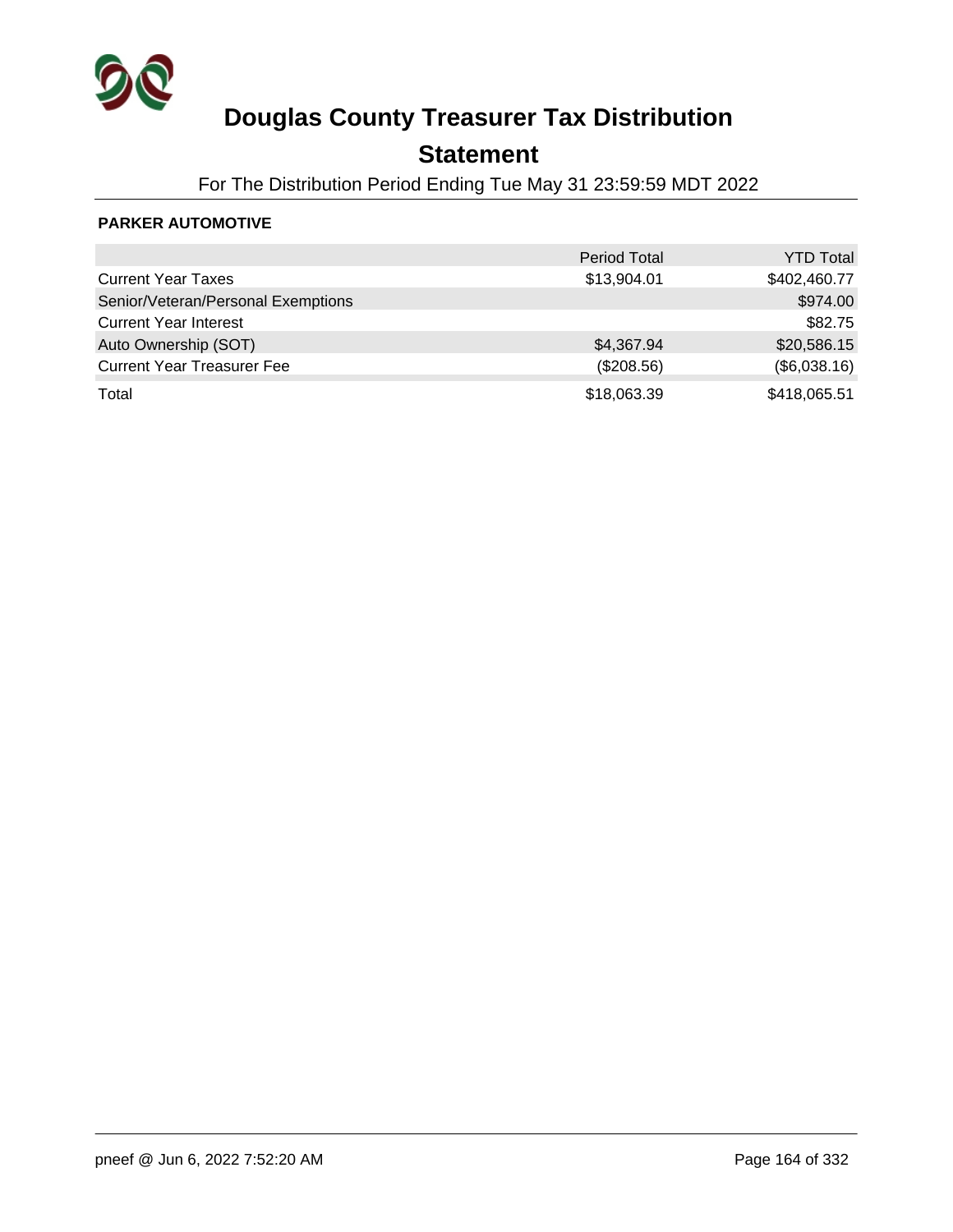

### **Statement**

For The Distribution Period Ending Tue May 31 23:59:59 MDT 2022

#### **COMPARK BUSINESS CAMPUS DEBT SERVICE**

|                                    | <b>Period Total</b> | <b>YTD Total</b> |
|------------------------------------|---------------------|------------------|
| <b>Current Year Taxes</b>          | \$6,518.47          | \$68,532.98      |
| Senior/Veteran/Personal Exemptions |                     | \$598.37         |
| <b>Current Year Interest</b>       | \$11.75             | \$17.46          |
| Auto Ownership (SOT)               | \$831.89            | \$3,920.72       |
| <b>Current Year Treasurer Fee</b>  | (\$97.96)           | (\$1,037.25)     |
| Total                              | \$7,264.15          | \$72,032.28      |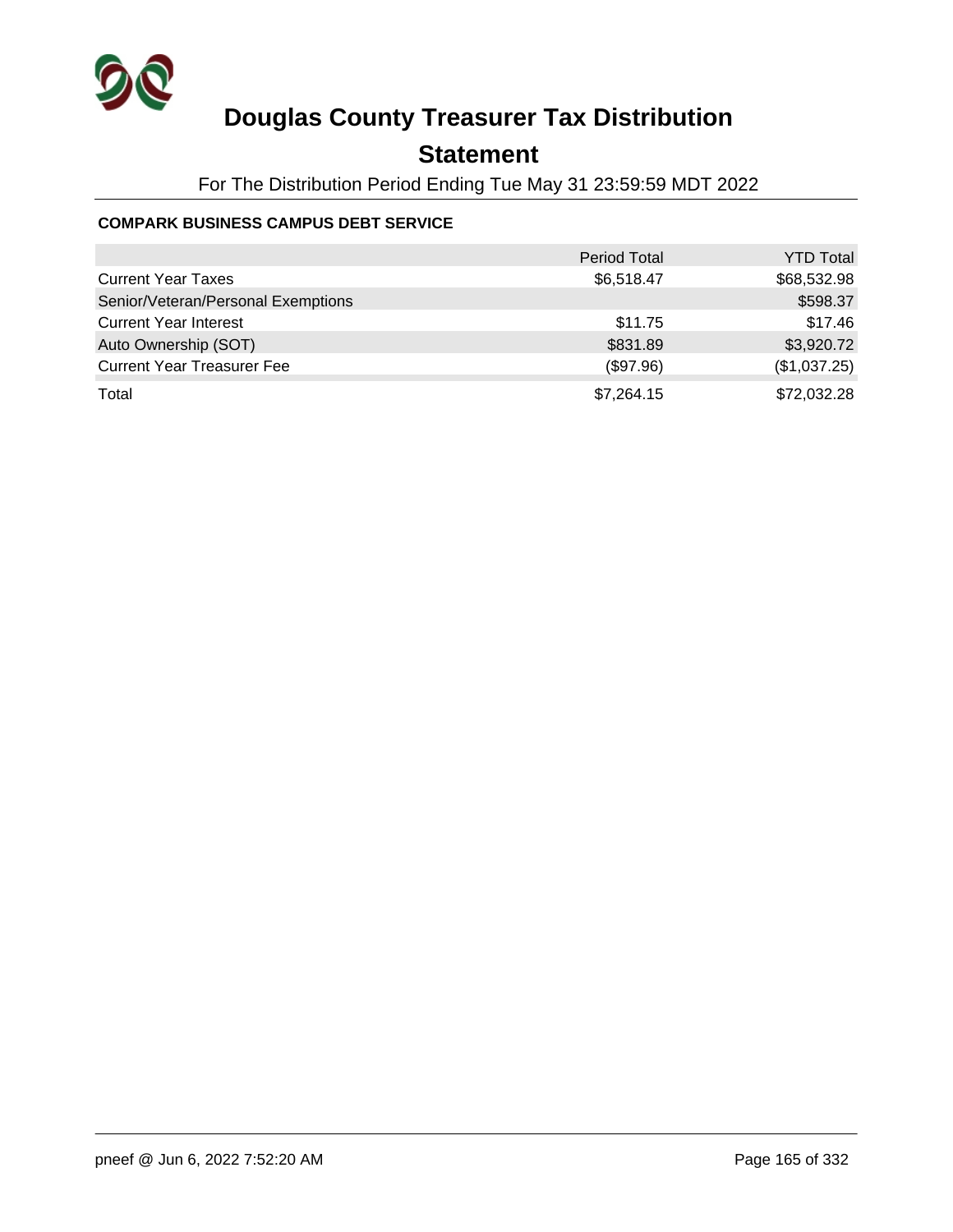

### **Statement**

For The Distribution Period Ending Tue May 31 23:59:59 MDT 2022

#### **NORTH MERIDIAN METRO DEBT SERVICE**

|       | <b>Period Total</b> | otal   |
|-------|---------------------|--------|
| Total | \$0.00              | \$0.00 |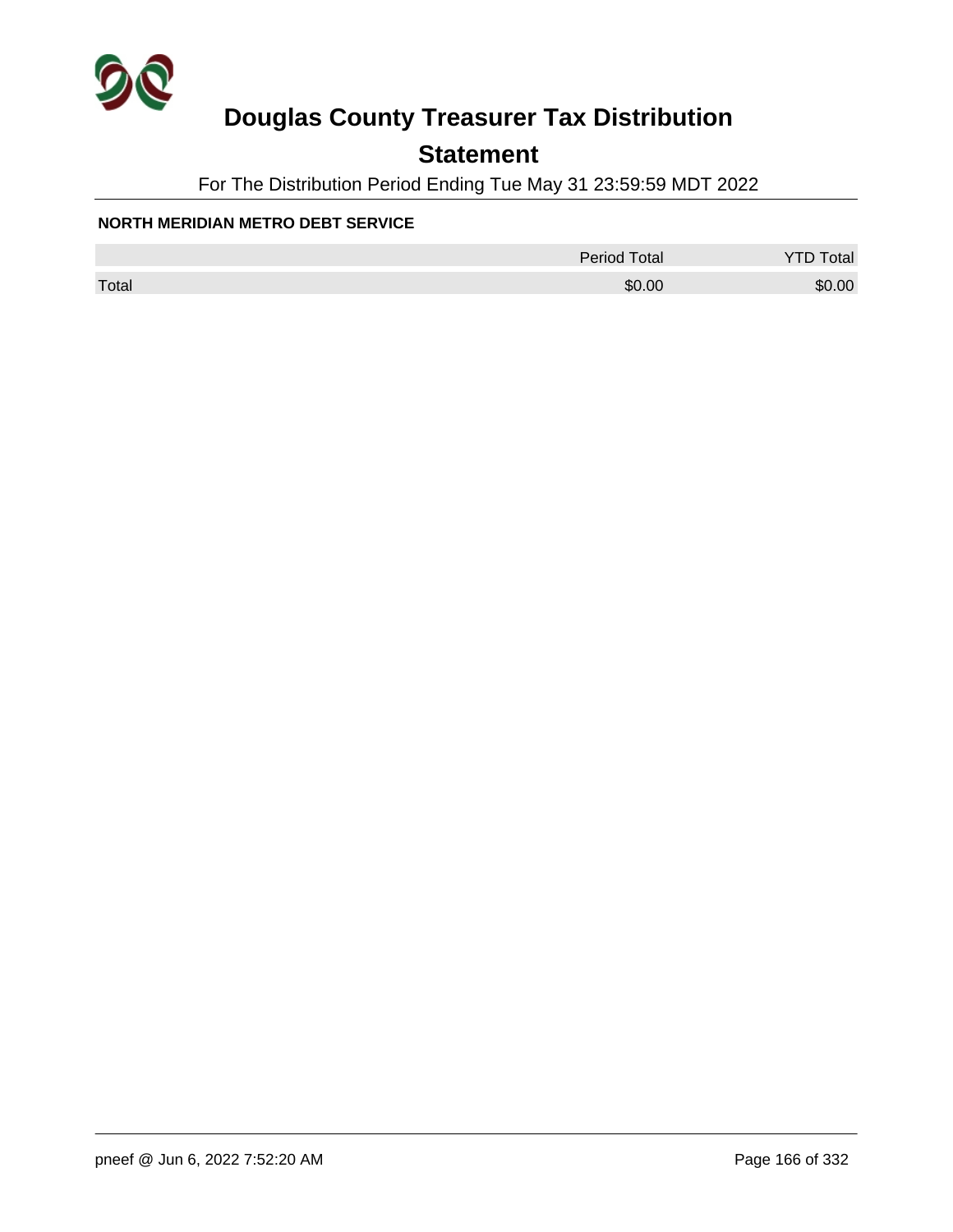

### **Statement**

For The Distribution Period Ending Tue May 31 23:59:59 MDT 2022

#### **ARAPAHOE WATER & WASTEWATER PID**

|                                    | <b>Period Total</b> | <b>YTD Total</b> |
|------------------------------------|---------------------|------------------|
| <b>Current Year Taxes</b>          | \$40,152.13         | \$586,654.69     |
| Senior/Veteran/Personal Exemptions |                     | \$476.00         |
| <b>Current Year Interest</b>       | \$42.54             | \$46.09          |
| <b>Prior Year Interest</b>         | \$7.18              | \$7.18           |
| Auto Ownership (SOT)               | \$5,814.92          | \$27,405.79      |
| <b>Current Year Treasurer Fee</b>  | (\$602.94)          | (\$8,800.56)     |
| <b>Prior Year Treasurer Fee</b>    | (\$0.11)            | (\$0.11)         |
| Total                              | \$45,413.72         | \$605,789.08     |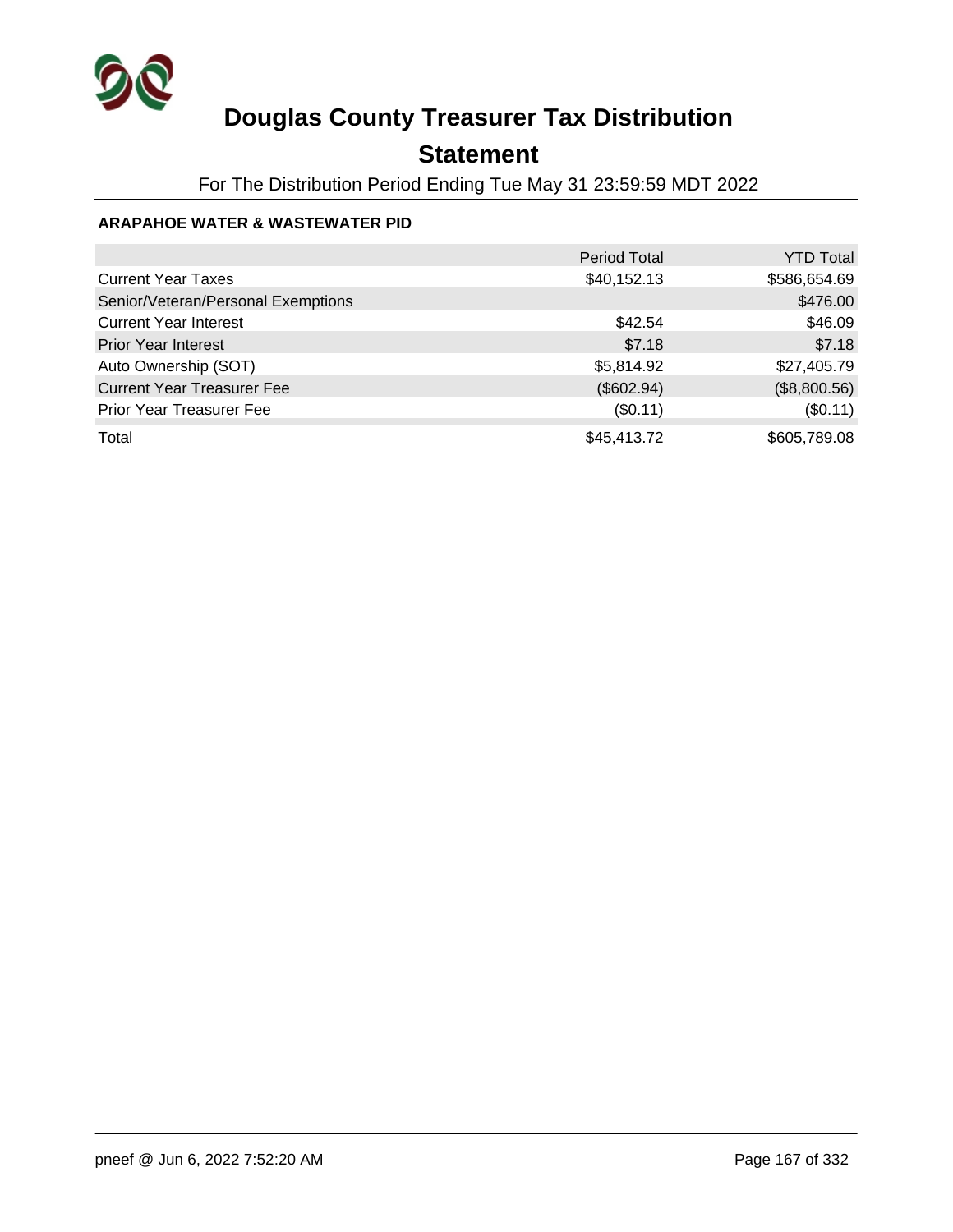

### **Statement**

For The Distribution Period Ending Tue May 31 23:59:59 MDT 2022

#### **DOMINION WATER & SANITATION DIST**

|       | <b>Period Total</b> | otal   |
|-------|---------------------|--------|
| Total | \$0.00              | \$0.00 |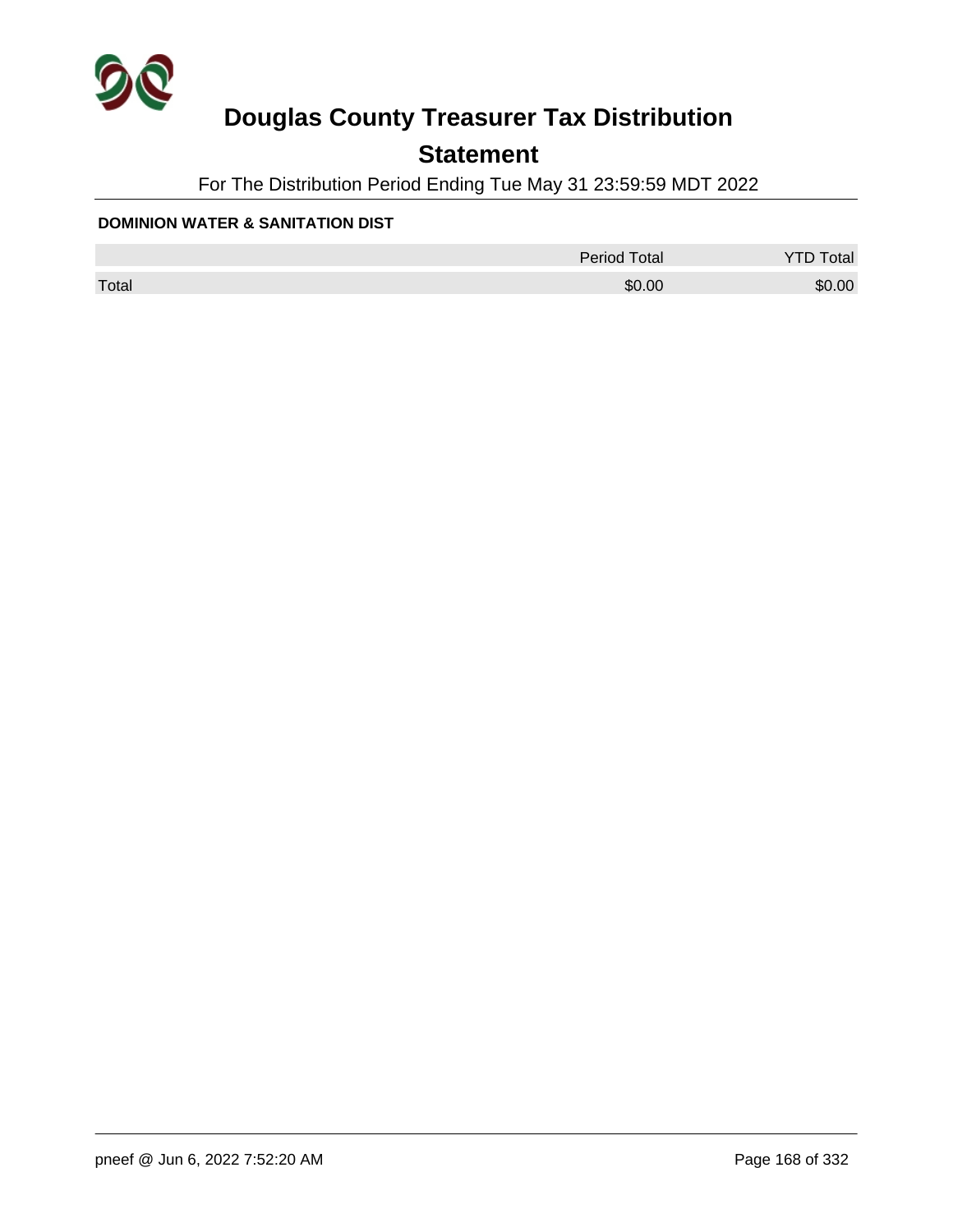

### **Statement**

For The Distribution Period Ending Tue May 31 23:59:59 MDT 2022

#### **OLDE TOWN METRO DIST**

|                                    | <b>Period Total</b> | <b>YTD Total</b> |
|------------------------------------|---------------------|------------------|
| <b>Current Year Taxes</b>          | \$72.00             | \$72,135.91      |
| Senior/Veteran/Personal Exemptions |                     | \$1,920.00       |
| Auto Ownership (SOT)               | \$1,039.08          | \$4,897.22       |
| <b>Current Year Treasurer Fee</b>  | (\$1.08)            | (\$1,082.03)     |
| Total                              | \$1,110.00          | \$77,871.10      |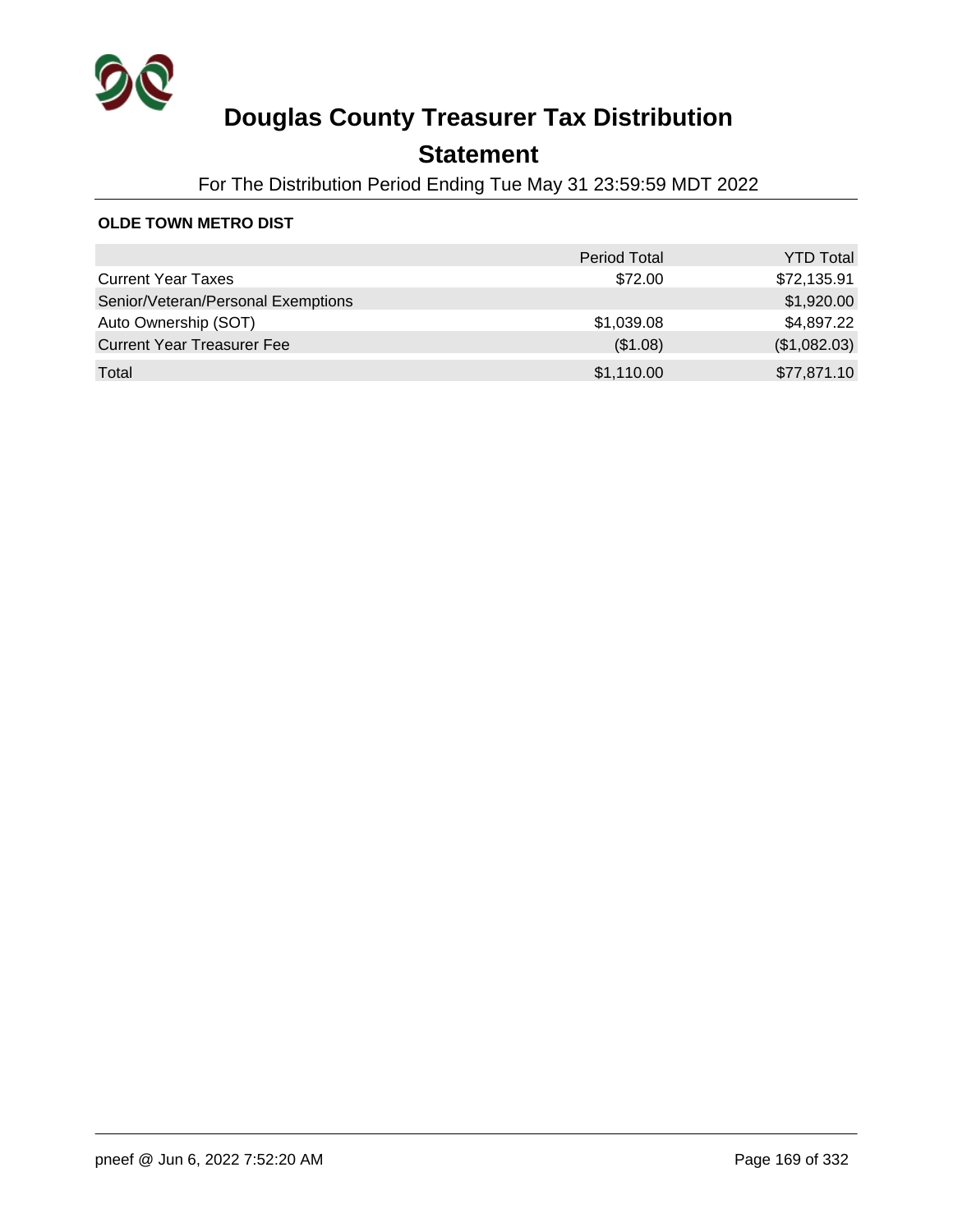

### **Statement**

For The Distribution Period Ending Tue May 31 23:59:59 MDT 2022

#### **NEU TOWNE METRO DISTRICT**

|                                    | <b>Period Total</b> | <b>YTD Total</b> |
|------------------------------------|---------------------|------------------|
| <b>Current Year Taxes</b>          | \$15,935.83         | \$309,015.50     |
| Senior/Veteran/Personal Exemptions |                     | \$2,982.46       |
| <b>Current Year Interest</b>       | \$31.54             | \$31.54          |
| Auto Ownership (SOT)               | \$4,400.93          | \$20,741.65      |
| <b>Current Year Treasurer Fee</b>  | (\$239.54)          | (\$4,680.45)     |
| Total                              | \$20,128.76         | \$328,090.70     |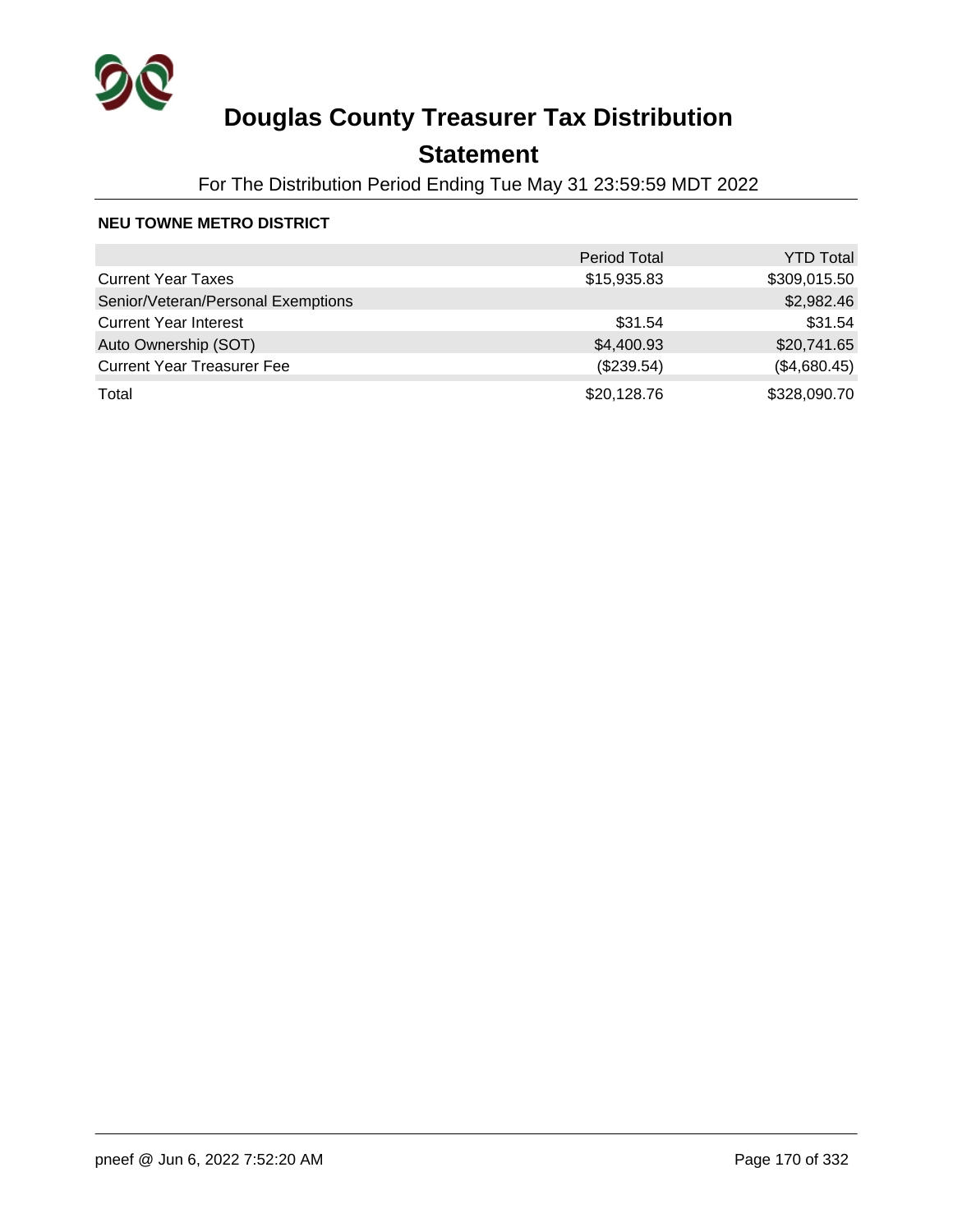

### **Statement**

For The Distribution Period Ending Tue May 31 23:59:59 MDT 2022

#### **ANTHOLOGY WEST METRO DISTRICT #3**

|                                   | Period Total | <b>YTD Total</b> |
|-----------------------------------|--------------|------------------|
| <b>Current Year Taxes</b>         | \$9.54       | \$9.54           |
| Auto Ownership (SOT)              | \$0.08       | \$0.36           |
| <b>Current Year Treasurer Fee</b> | $(\$0.14)$   | (\$0.14)         |
| Total                             | \$9.48       | \$9.76           |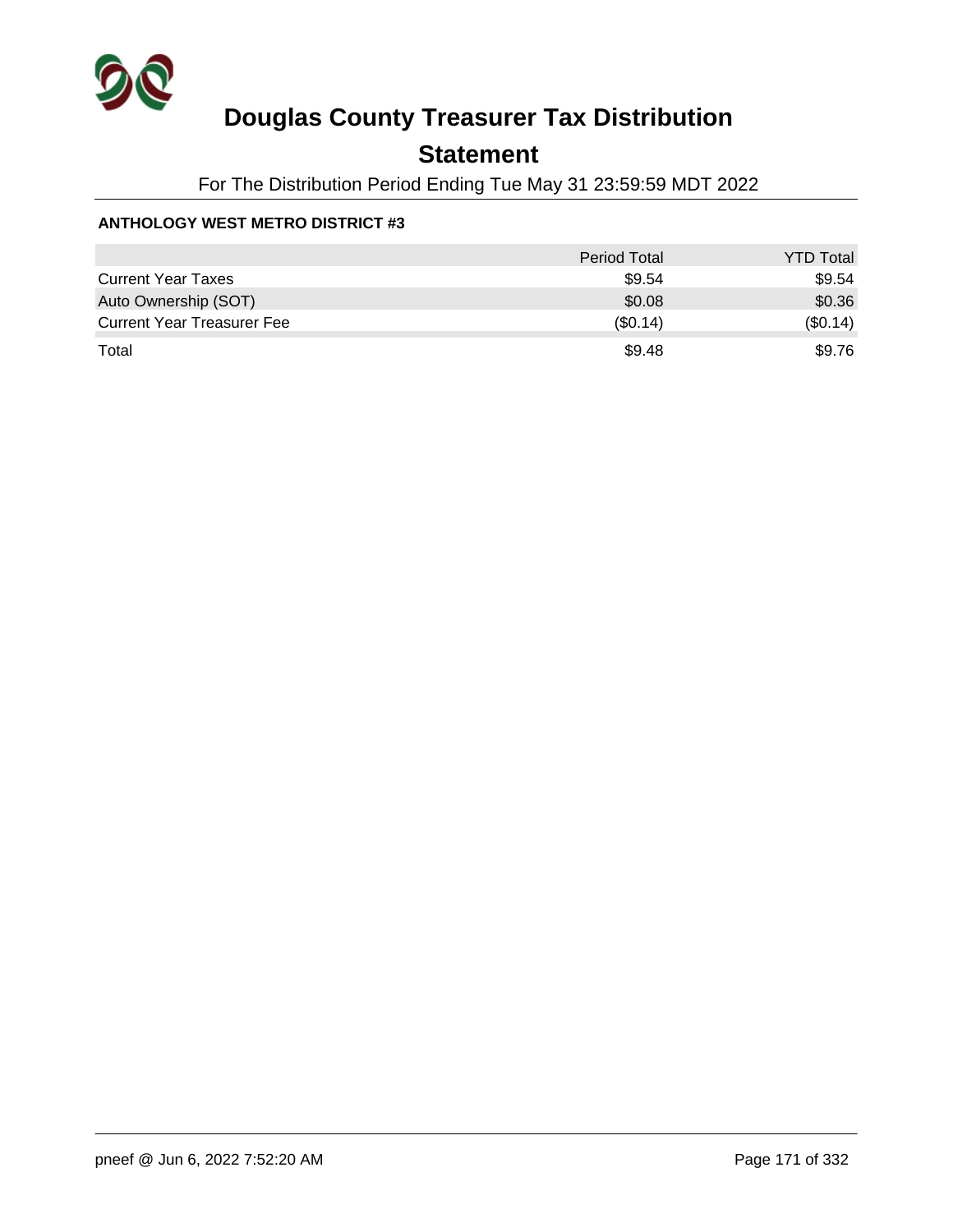

### **Statement**

For The Distribution Period Ending Tue May 31 23:59:59 MDT 2022

|                                   | Period Total | <b>YTD Total</b> |
|-----------------------------------|--------------|------------------|
| <b>Current Year Taxes</b>         |              | \$23.56          |
| Auto Ownership (SOT)              | \$0.18       | \$0.86           |
| <b>Current Year Treasurer Fee</b> |              | (\$0.35)         |
| Total                             | \$0.18       | \$24.07          |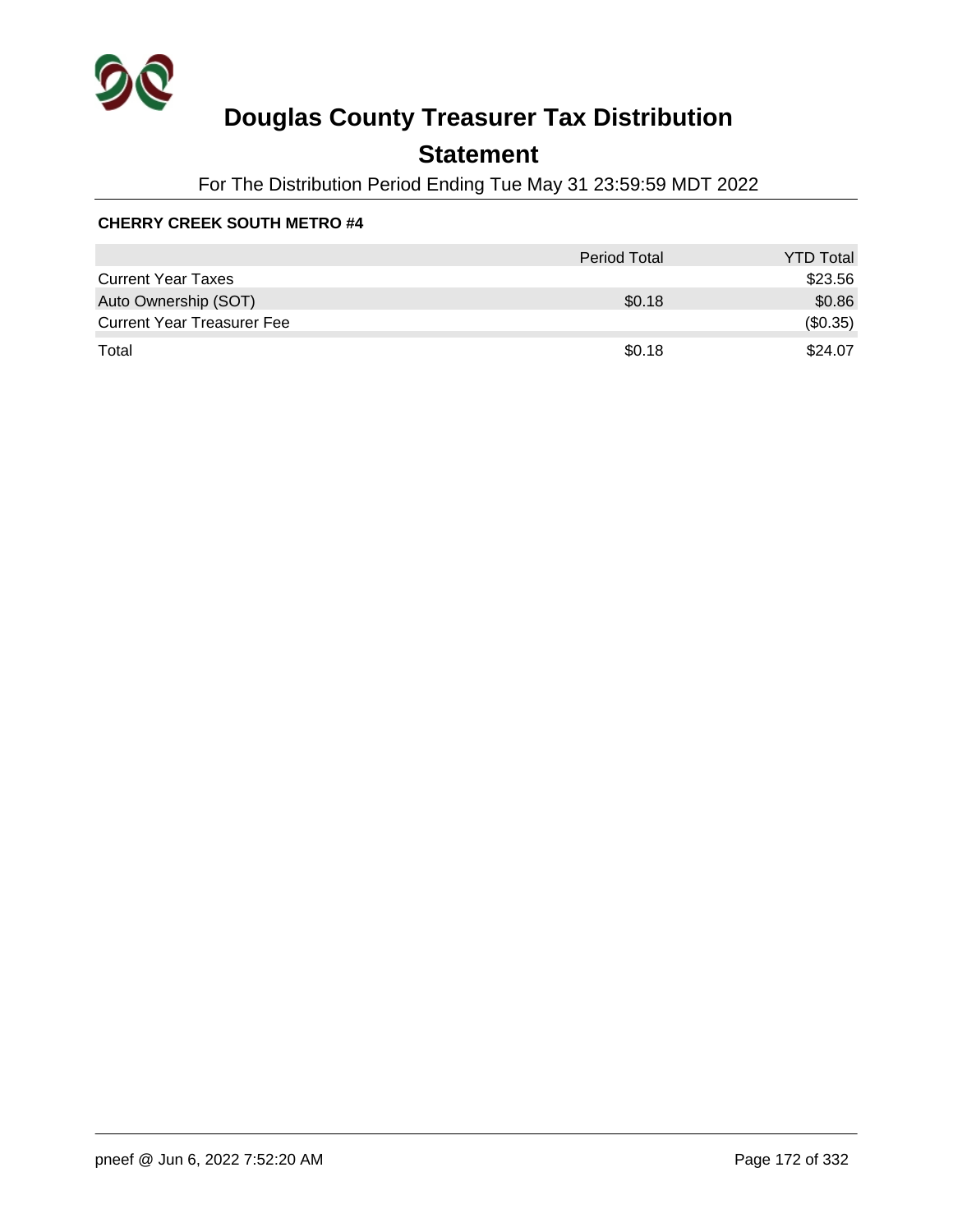

### **Statement**

For The Distribution Period Ending Tue May 31 23:59:59 MDT 2022

|                                   | Period Total | <b>YTD Total</b> |
|-----------------------------------|--------------|------------------|
| <b>Current Year Taxes</b>         |              | \$154.50         |
| Auto Ownership (SOT)              | \$1.20       | \$5.65           |
| <b>Current Year Treasurer Fee</b> |              | (\$2.32)         |
| Total                             | \$1.20       | \$157.83         |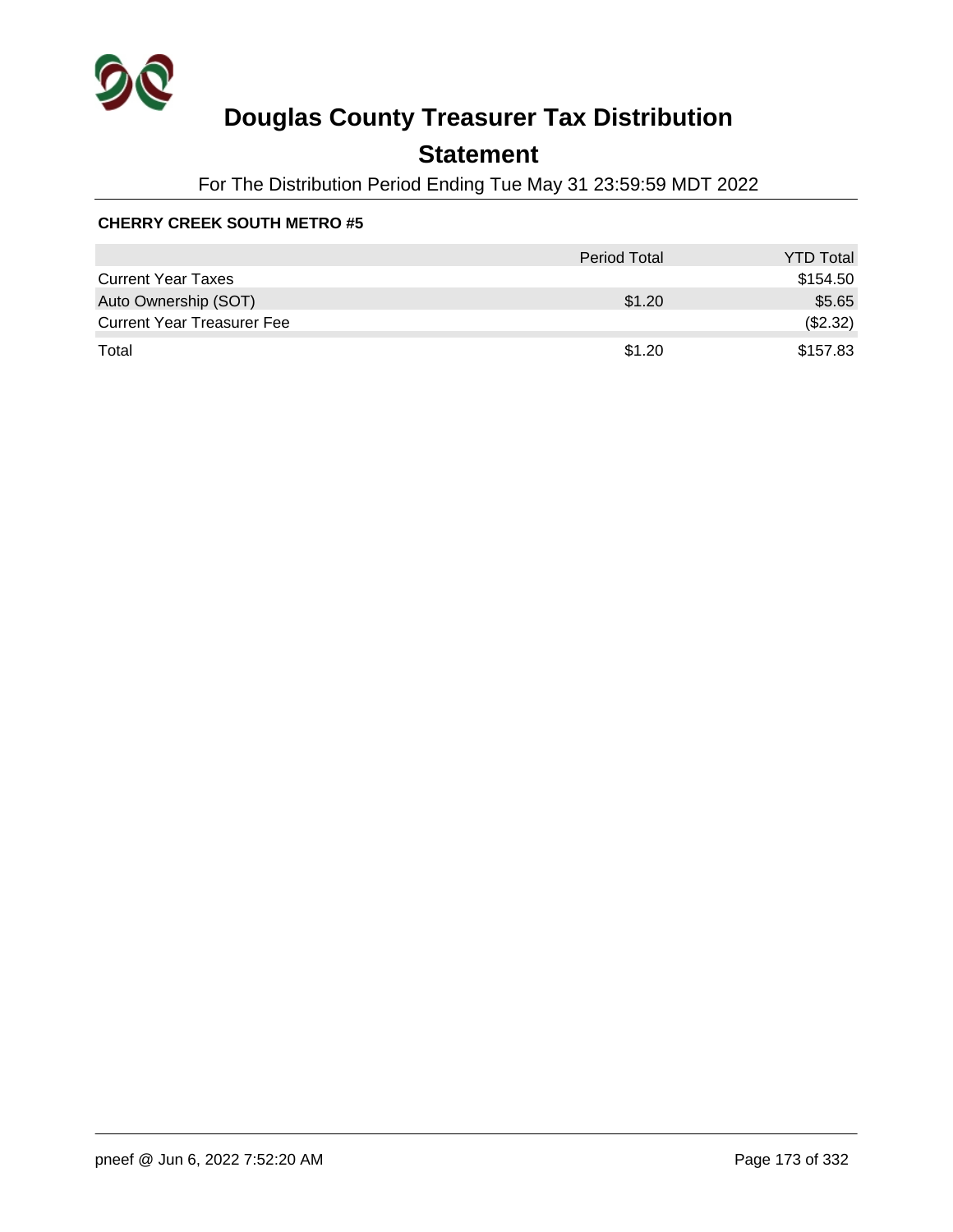

### **Statement**

For The Distribution Period Ending Tue May 31 23:59:59 MDT 2022

|                                   | <b>Period Total</b> | <b>YTD Total</b> |
|-----------------------------------|---------------------|------------------|
| <b>Current Year Taxes</b>         |                     | \$105.93         |
| Auto Ownership (SOT)              | \$0.82              | \$3.87           |
| <b>Current Year Treasurer Fee</b> |                     | (\$1.59)         |
| Total                             | \$0.82              | \$108.21         |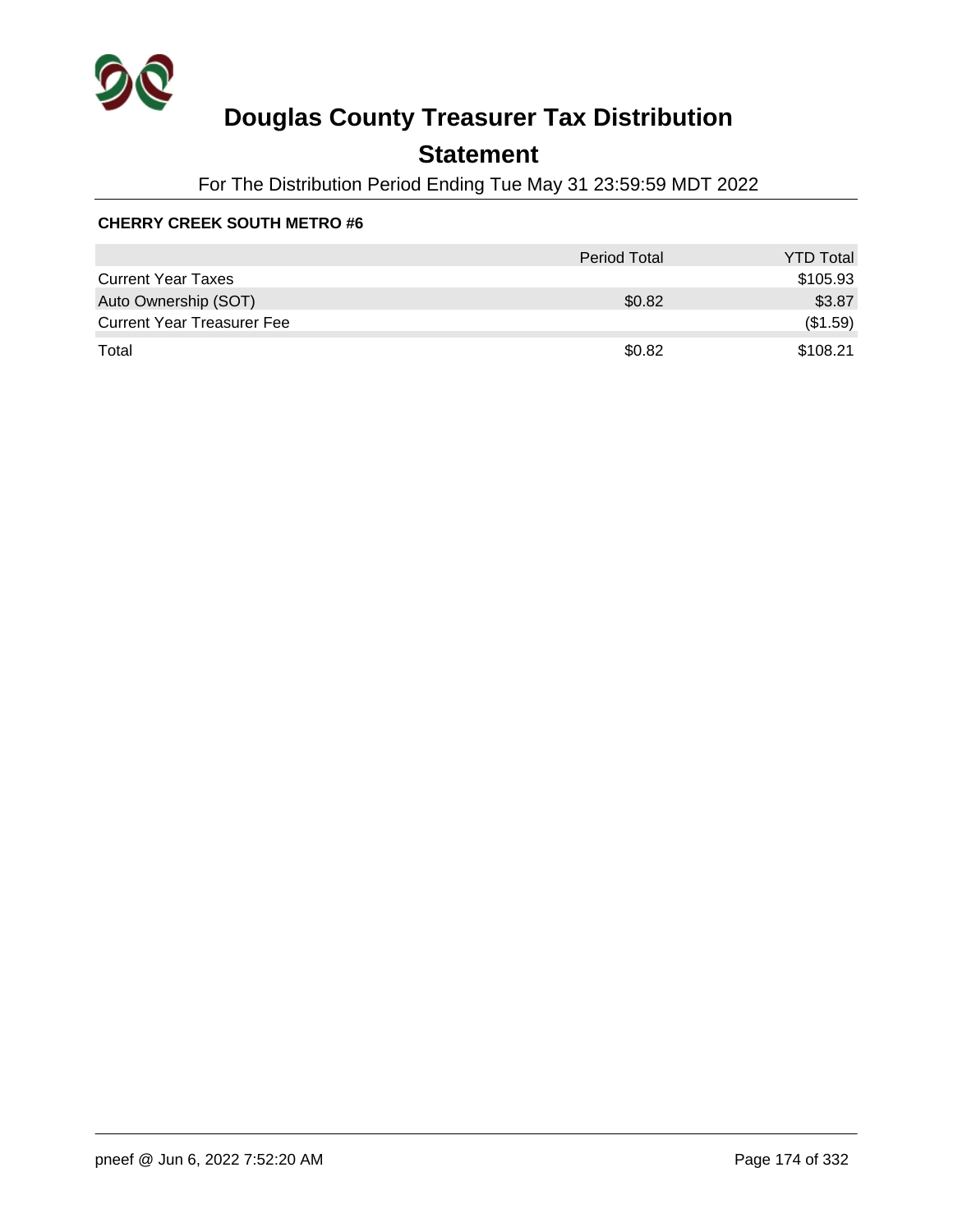

### **Statement**

For The Distribution Period Ending Tue May 31 23:59:59 MDT 2022

|       | <b>Period Total</b> | otal<br>້ |
|-------|---------------------|-----------|
| Total | \$0.00              | \$0.00    |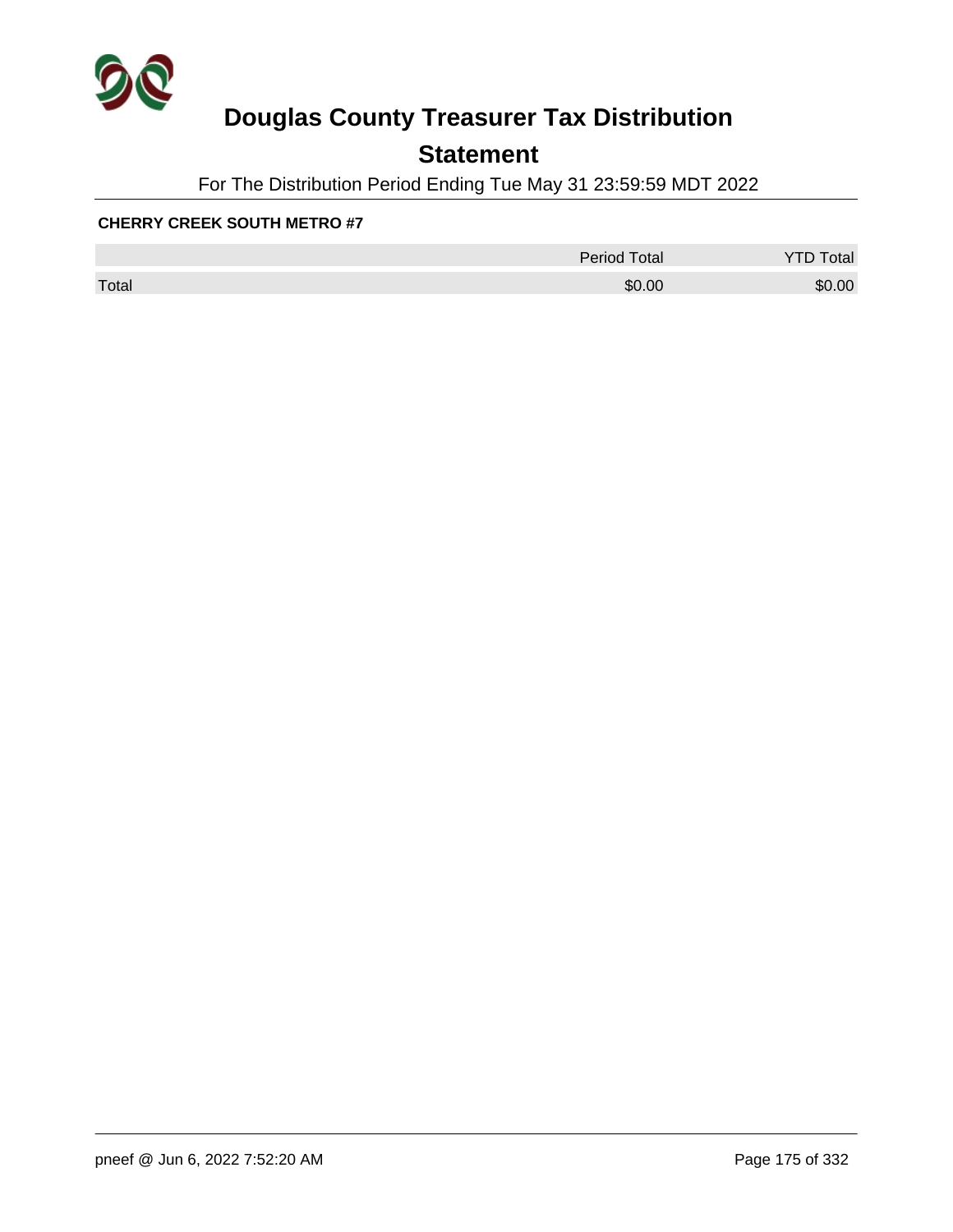

### **Statement**

For The Distribution Period Ending Tue May 31 23:59:59 MDT 2022

|       | <b>Period Total</b> | otal   |
|-------|---------------------|--------|
| Total | \$0.00              | \$0.00 |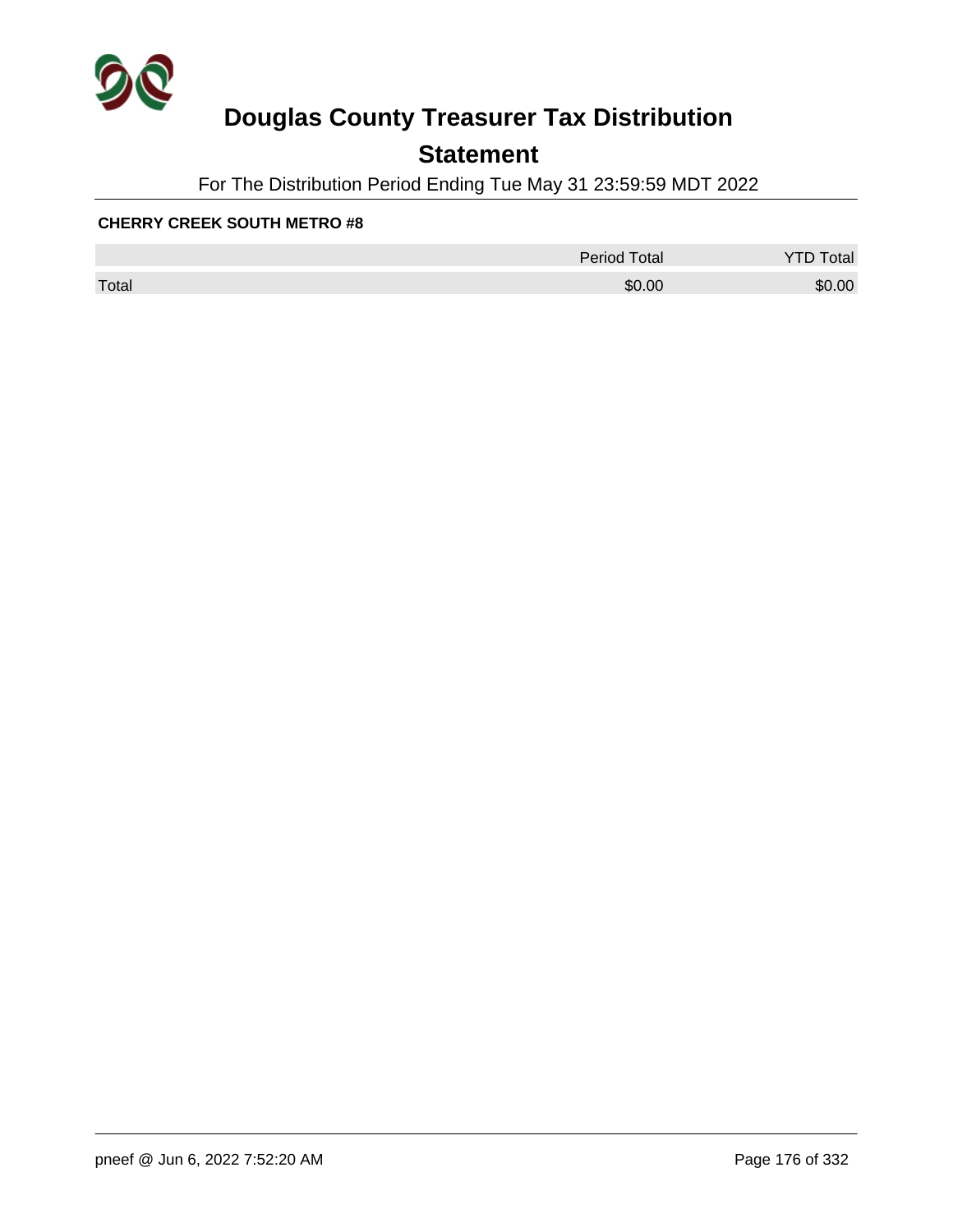

### **Statement**

For The Distribution Period Ending Tue May 31 23:59:59 MDT 2022

|       | <b>Period Total</b> | otal<br>້ |
|-------|---------------------|-----------|
| Total | \$0.00              | \$0.00    |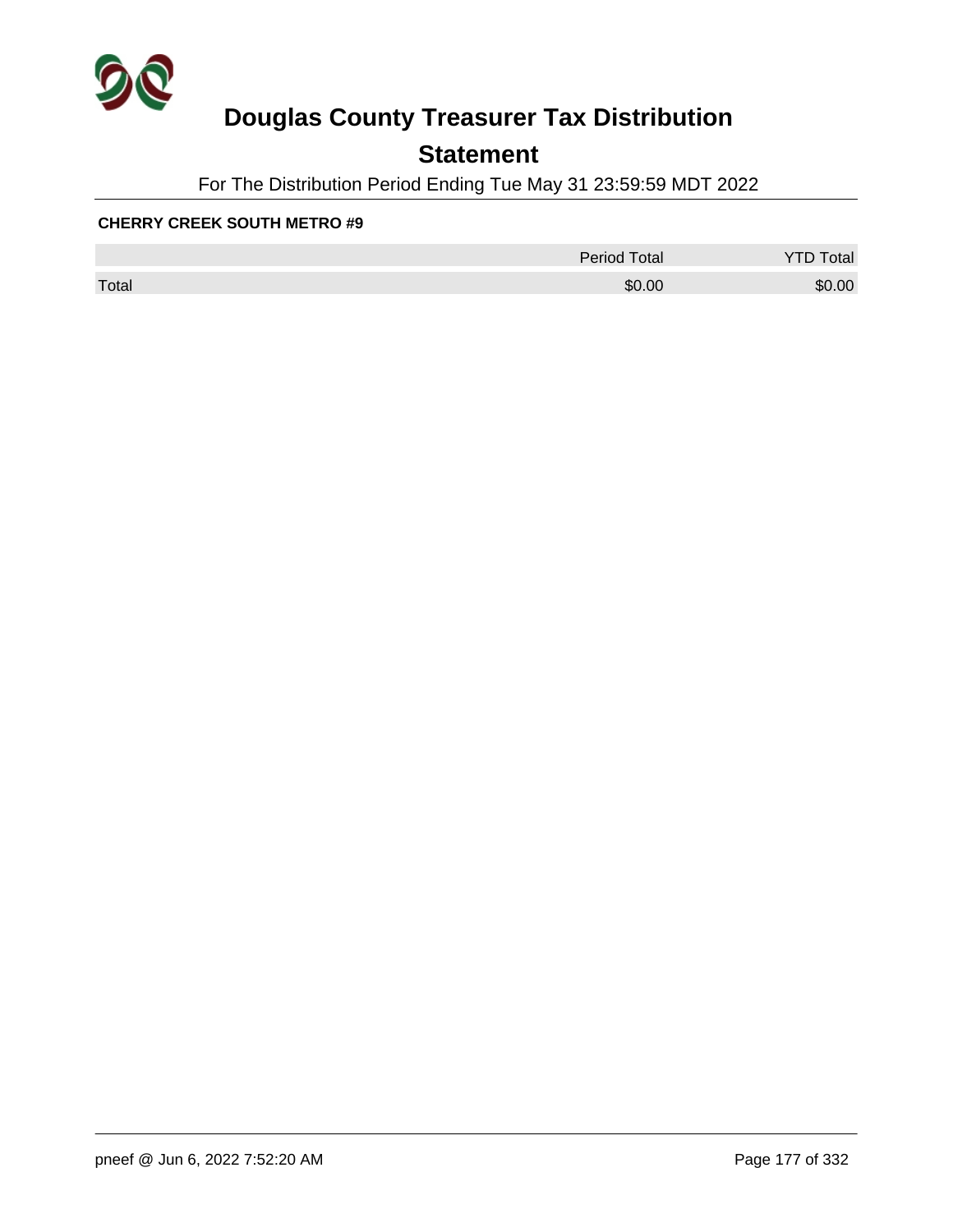

### **Statement**

For The Distribution Period Ending Tue May 31 23:59:59 MDT 2022

|       | <b>Period Total</b> | otal   |
|-------|---------------------|--------|
| Total | \$0.00              | \$0.00 |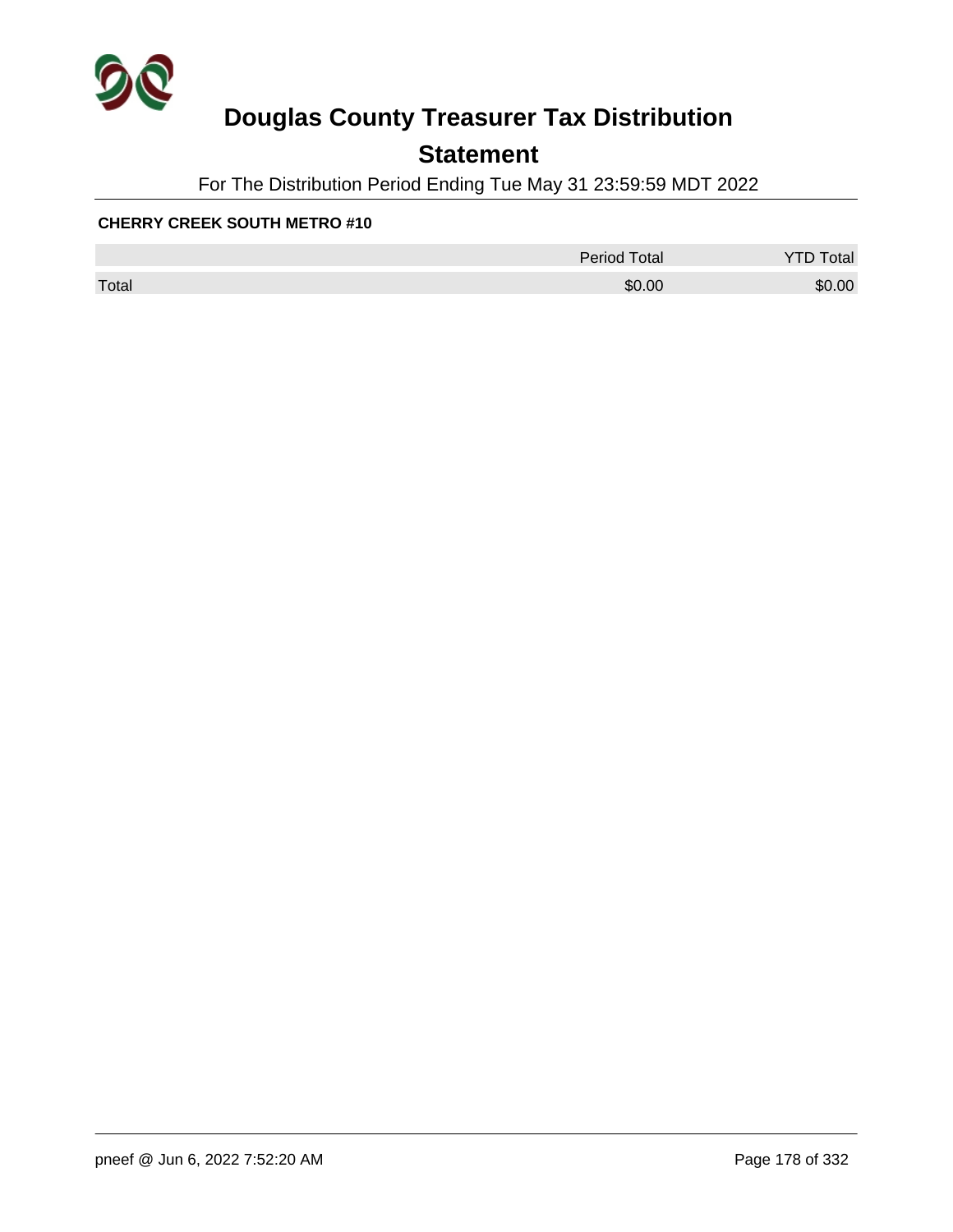

### **Statement**

For The Distribution Period Ending Tue May 31 23:59:59 MDT 2022

|                                   | <b>Period Total</b> | <b>YTD Total</b> |
|-----------------------------------|---------------------|------------------|
| <b>Current Year Taxes</b>         |                     | \$55.78          |
| Auto Ownership (SOT)              | \$0.43              | \$2.04           |
| <b>Current Year Treasurer Fee</b> |                     | (\$0.84)         |
| Total                             | \$0.43              | \$56.98          |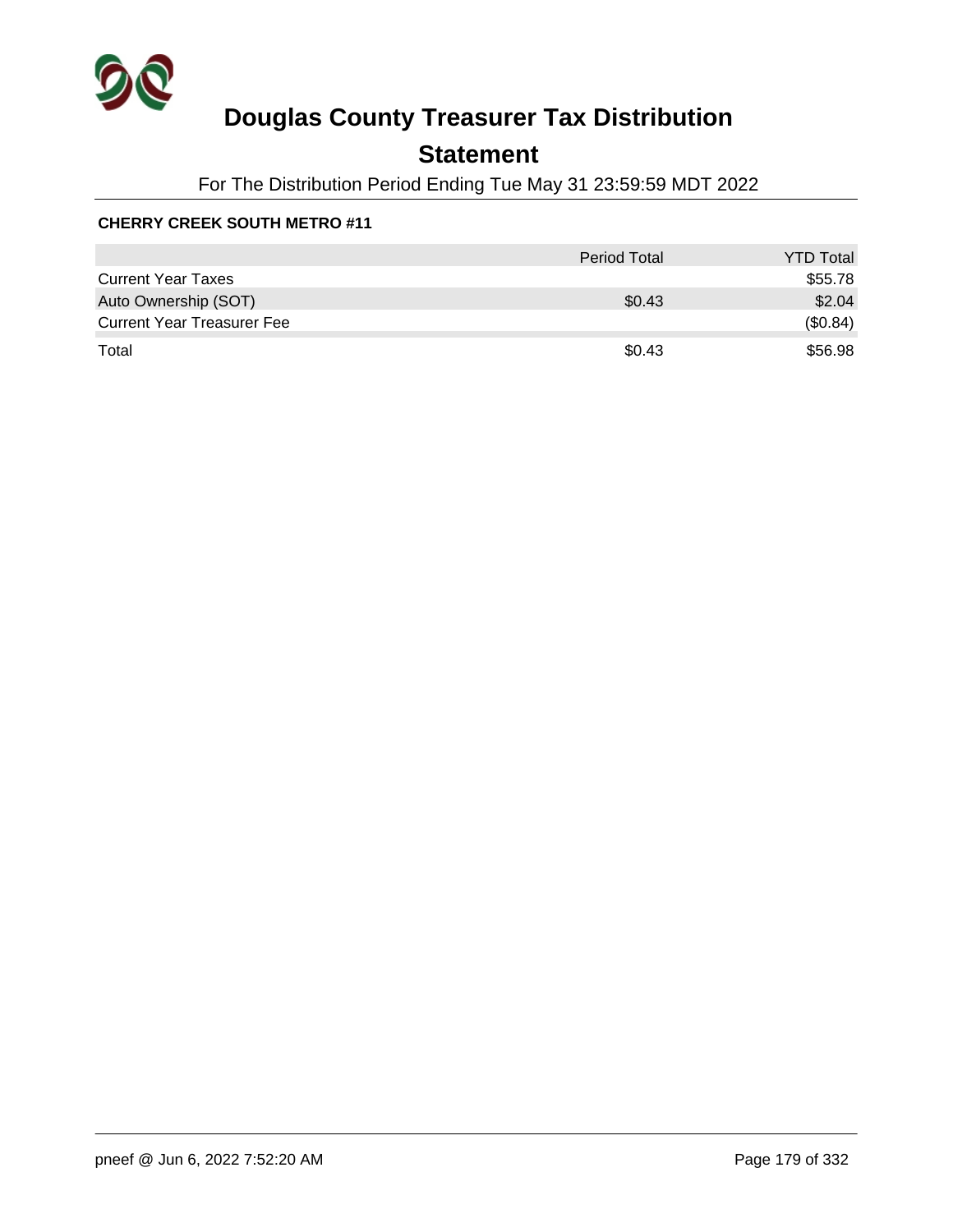

### **Statement**

For The Distribution Period Ending Tue May 31 23:59:59 MDT 2022

#### **BELLA MESA METRO DISTRICT**

|                                   | <b>Period Total</b> | <b>YTD Total</b> |
|-----------------------------------|---------------------|------------------|
| <b>Current Year Taxes</b>         | \$79,203.00         | \$234,183.91     |
| <b>Current Year Interest</b>      |                     | \$3.61           |
| Auto Ownership (SOT)              | \$2,446.92          | \$11,532.36      |
| <b>Current Year Treasurer Fee</b> | (\$1,188.04)        | (\$3,512.82)     |
| Total                             | \$80,461.88         | \$242,207.06     |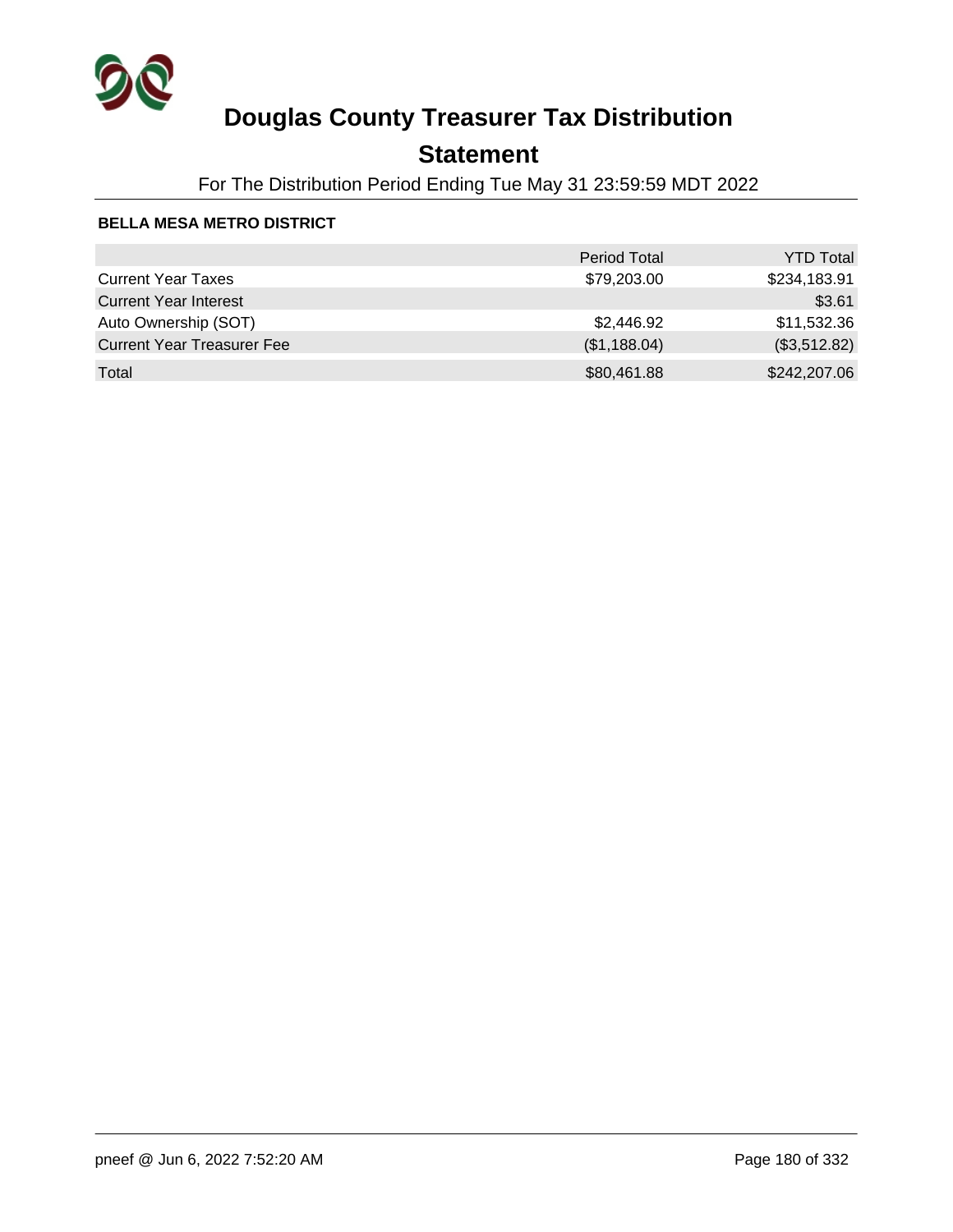

## **Statement**

For The Distribution Period Ending Tue May 31 23:59:59 MDT 2022

### **UTE PASS REGIONAL AMBULANCE DISTRICT**

|                                    | <b>Period Total</b> | <b>YTD Total</b> |
|------------------------------------|---------------------|------------------|
| <b>Current Year Taxes</b>          | \$1,003.15          | \$18,507.60      |
| <b>Prior Year Taxes</b>            |                     | \$145.91         |
| Senior/Veteran/Personal Exemptions |                     | \$827.37         |
| <b>Current Year Interest</b>       | \$1.82              | \$1.82           |
| <b>Prior Year Interest</b>         |                     | \$16.05          |
| Auto Ownership (SOT)               | \$202.27            | \$953.29         |
| <b>Current Year Treasurer Fee</b>  | (\$15.09)           | (\$290.12)       |
| <b>Prior Year Treasurer Fee</b>    |                     | (\$2.43)         |
| Total                              | \$1,192.15          | \$20,159.49      |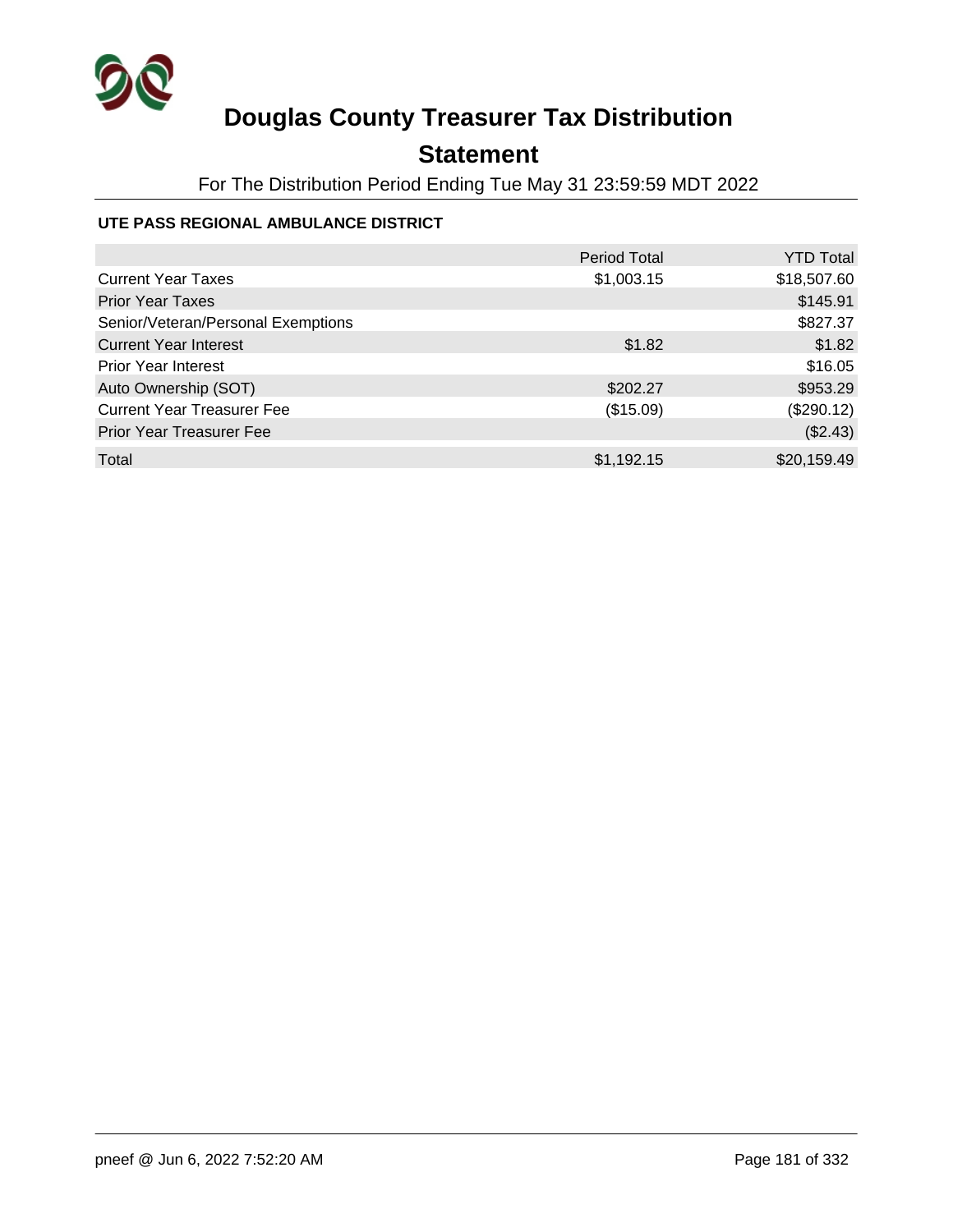

## **Statement**

For The Distribution Period Ending Tue May 31 23:59:59 MDT 2022

### **NORTH FORK FIRE PROTECTION DIST**

|                                    | <b>Period Total</b> | <b>YTD Total</b> |
|------------------------------------|---------------------|------------------|
| <b>Current Year Taxes</b>          | \$3,201.06          | \$25,298.39      |
| Senior/Veteran/Personal Exemptions |                     | \$983.33         |
| <b>Current Year Interest</b>       | \$11.33             | \$11.60          |
| Auto Ownership (SOT)               | \$262.74            | \$1,238.29       |
| <b>Current Year Treasurer Fee</b>  | (\$48.18)           | (\$394.38)       |
| Total                              | \$3,426.95          | \$27,137.23      |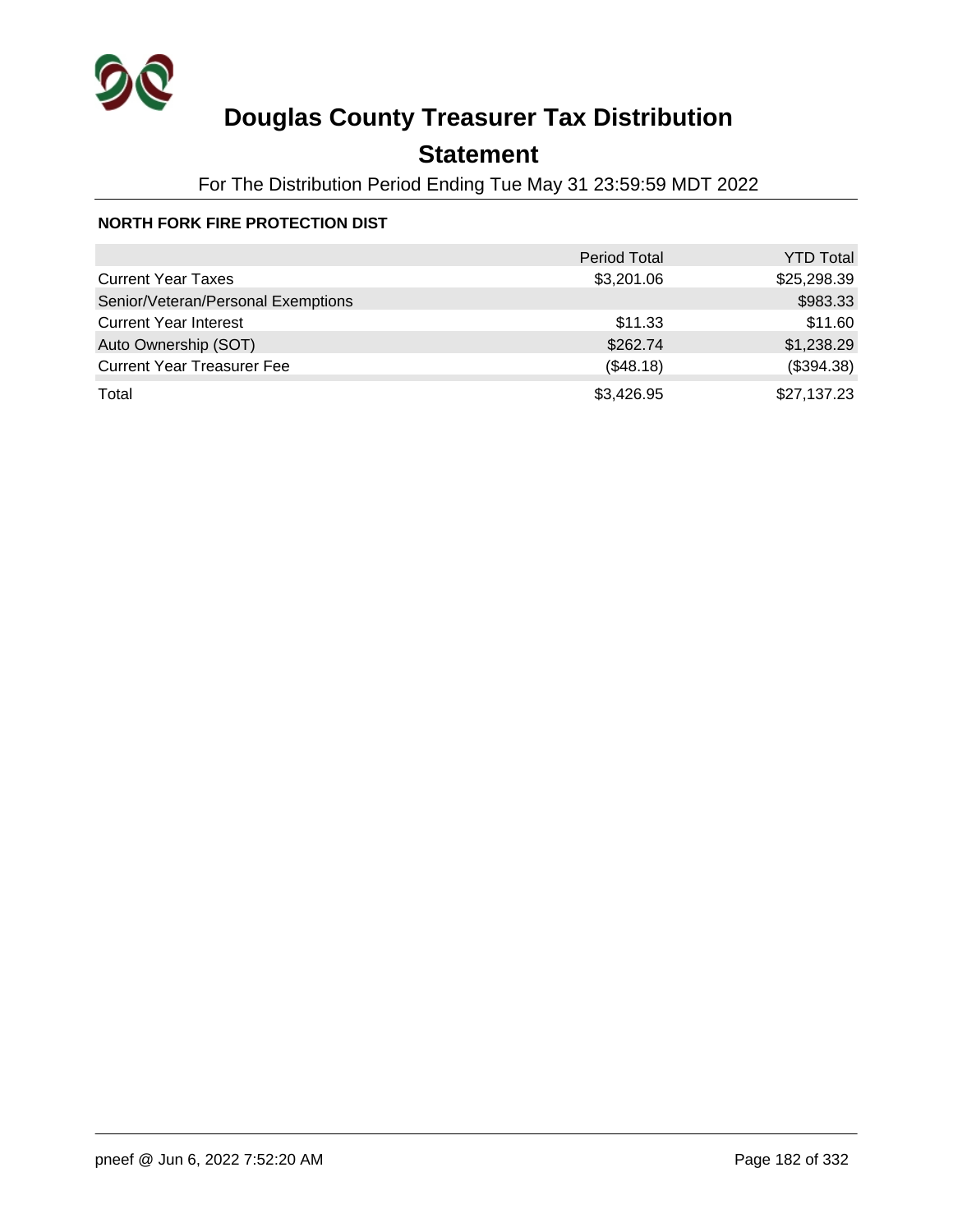

## **Statement**

For The Distribution Period Ending Tue May 31 23:59:59 MDT 2022

### **LINCOLN CREEK METRO DISTRICT**

|                                         | <b>Period Total</b> | <b>YTD Total</b> |
|-----------------------------------------|---------------------|------------------|
| <b>Current Year Taxes</b>               | \$13,448.47         | \$251,279.96     |
| Senior/Veteran/Personal Exemptions      |                     | \$1,018.40       |
| Prior Year Value Adjustment (Abatement) | (\$95.31)           | (\$95.31)        |
| <b>Current Year Interest</b>            | \$14.06             | \$19.14          |
| Prior Year Interest Value Adjustment    | (\$2.86)            | (\$2.86)         |
| Auto Ownership (SOT)                    | \$3,231.13          | \$15,228.38      |
| <b>Current Year Treasurer Fee</b>       | $(\$201.95)$        | (\$3,784.80)     |
| <b>Prior Year Treasurer Fee</b>         | \$1.43              | \$1.43           |
| Total                                   | \$16,394.97         | \$263,664.34     |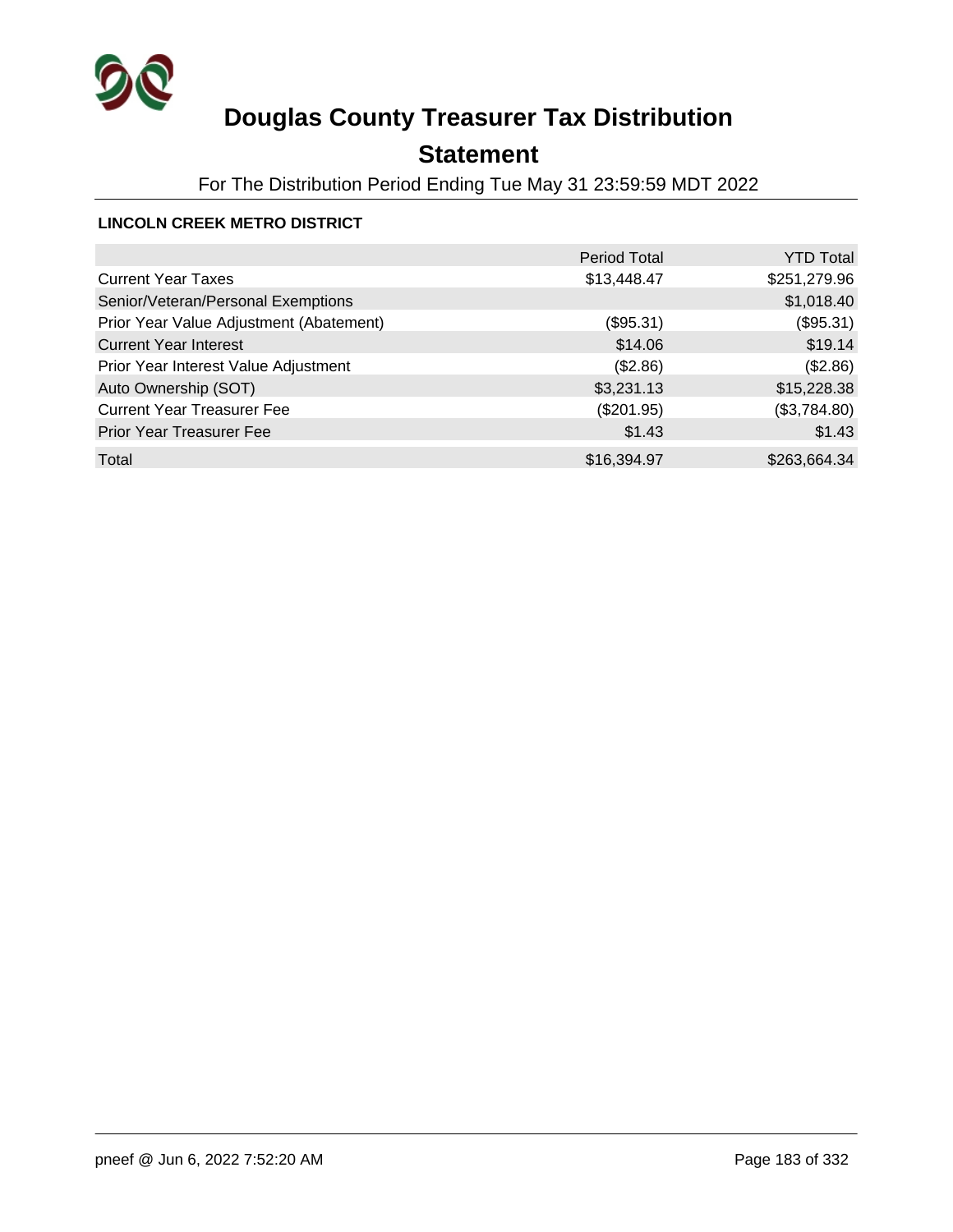

## **Statement**

For The Distribution Period Ending Tue May 31 23:59:59 MDT 2022

### **RAMPART RANGE METRO DIST #7**

|                                         | <b>Period Total</b> | <b>YTD Total</b> |
|-----------------------------------------|---------------------|------------------|
| <b>Current Year Taxes</b>               | \$1,339,535.88      | \$8,479,650.00   |
| Senior/Veteran/Personal Exemptions      |                     | \$9,673.70       |
| Prior Year Value Adjustment (Abatement) |                     | (\$5,719.28)     |
| <b>Current Year Interest</b>            | \$89.39             | \$177.22         |
| Auto Ownership (SOT)                    | \$88,572.23         | \$417,442.07     |
| <b>Current Year Treasurer Fee</b>       | (\$20,094.40)       | (\$127, 207.94)  |
| <b>Prior Year Treasurer Fee</b>         |                     | \$85.78          |
| Total                                   | \$1,408,103.10      | \$8,774,101.55   |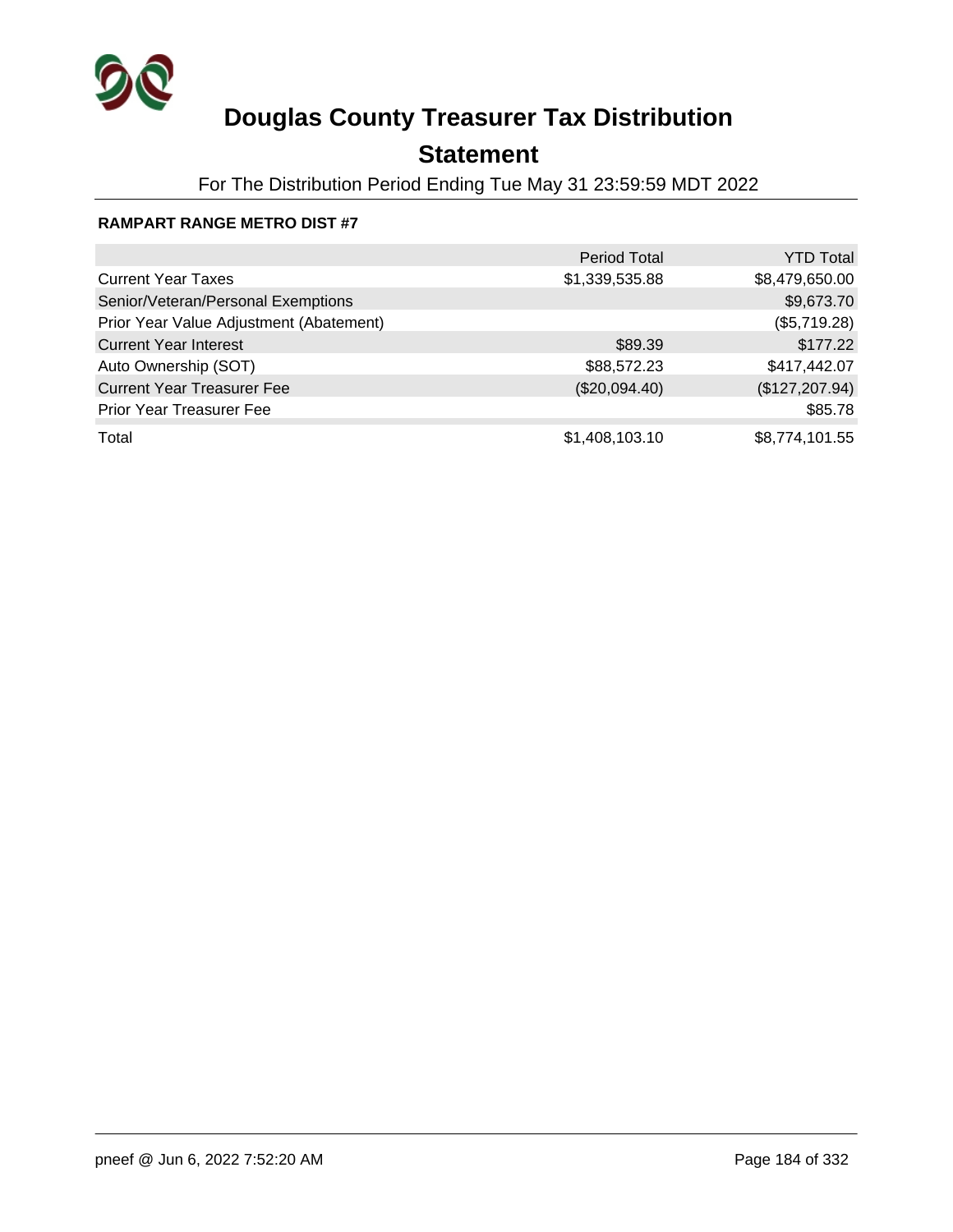

## **Statement**

For The Distribution Period Ending Tue May 31 23:59:59 MDT 2022

### **RAMPART RANGE METRO DISTRICT #8**

|                                   | <b>Period Total</b> | <b>YTD Total</b> |
|-----------------------------------|---------------------|------------------|
| <b>Current Year Taxes</b>         | \$5,016.00          | \$5,016.55       |
| Auto Ownership (SOT)              | \$38.96             | \$183.62         |
| <b>Current Year Treasurer Fee</b> | (\$75.24)           | (\$75.25)        |
| Total                             | \$4,979.72          | \$5,124.92       |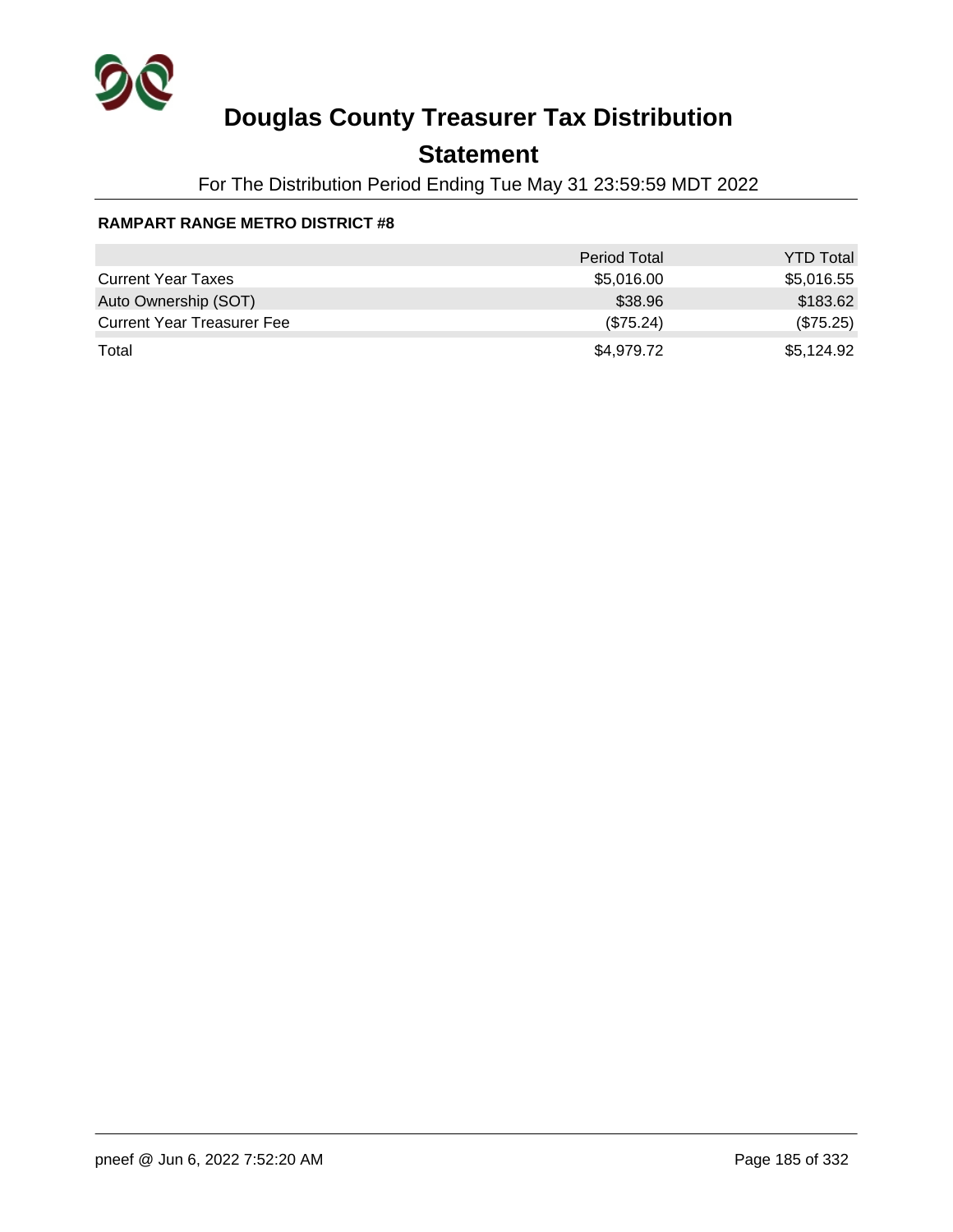

## **Statement**

For The Distribution Period Ending Tue May 31 23:59:59 MDT 2022

### **RAMPART RANGE METRO DISTRICT #9**

|       | <b>Period Total</b> | otal   |
|-------|---------------------|--------|
| Total | \$0.00              | \$0.00 |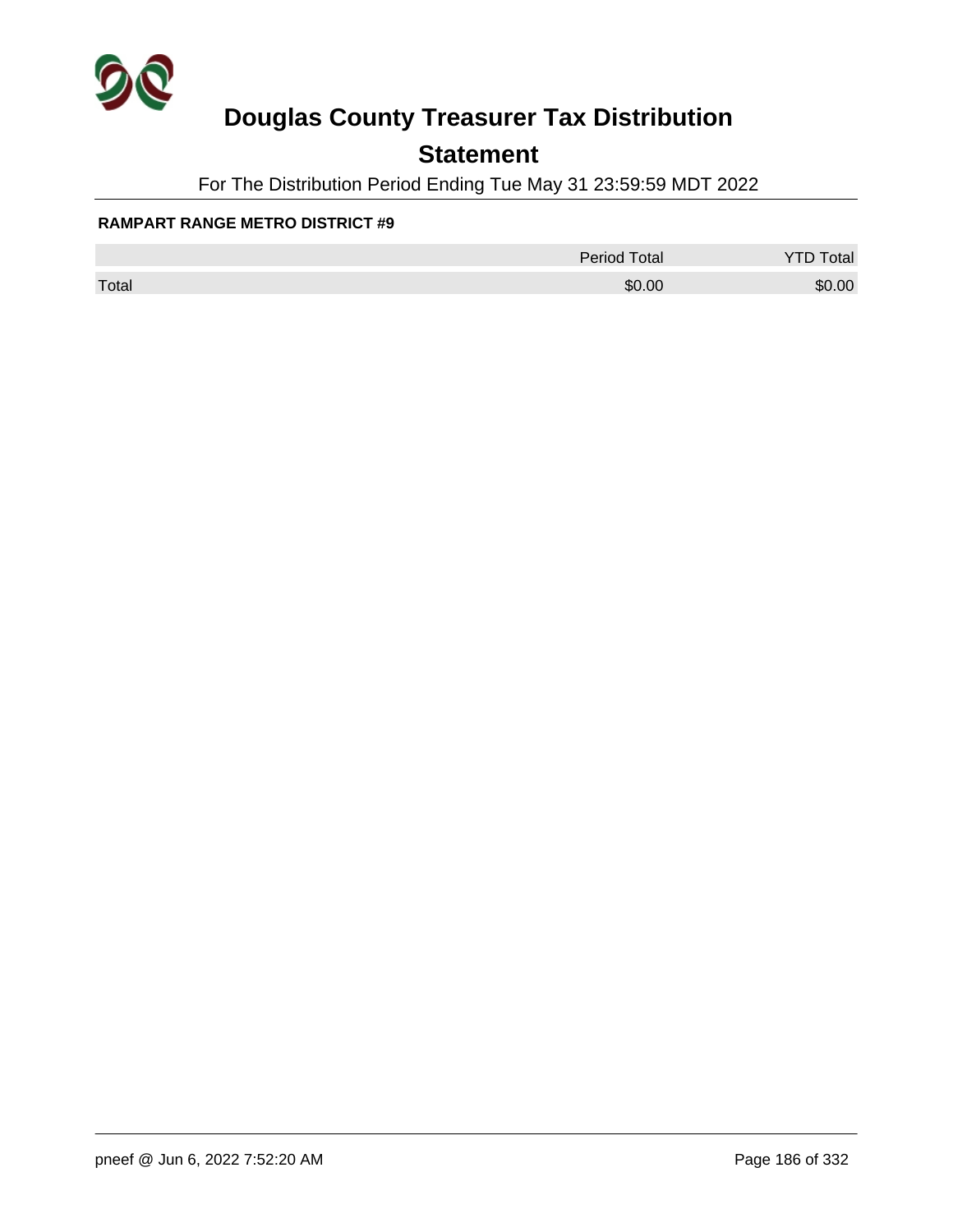

## **Statement**

For The Distribution Period Ending Tue May 31 23:59:59 MDT 2022

### **REATA SOUTH METRO DISTRICT**

|                                   | <b>Period Total</b> | <b>YTD Total</b> |
|-----------------------------------|---------------------|------------------|
| <b>Current Year Taxes</b>         | \$56,096.74         | \$1,191,347.04   |
| <b>Current Year Interest</b>      | \$76.39             | \$308.50         |
| Auto Ownership (SOT)              | \$12,394.27         | \$58,414.35      |
| <b>Current Year Treasurer Fee</b> | (\$842.59)          | (\$17,874.86)    |
| Total                             | \$67,724.81         | \$1,232,195.03   |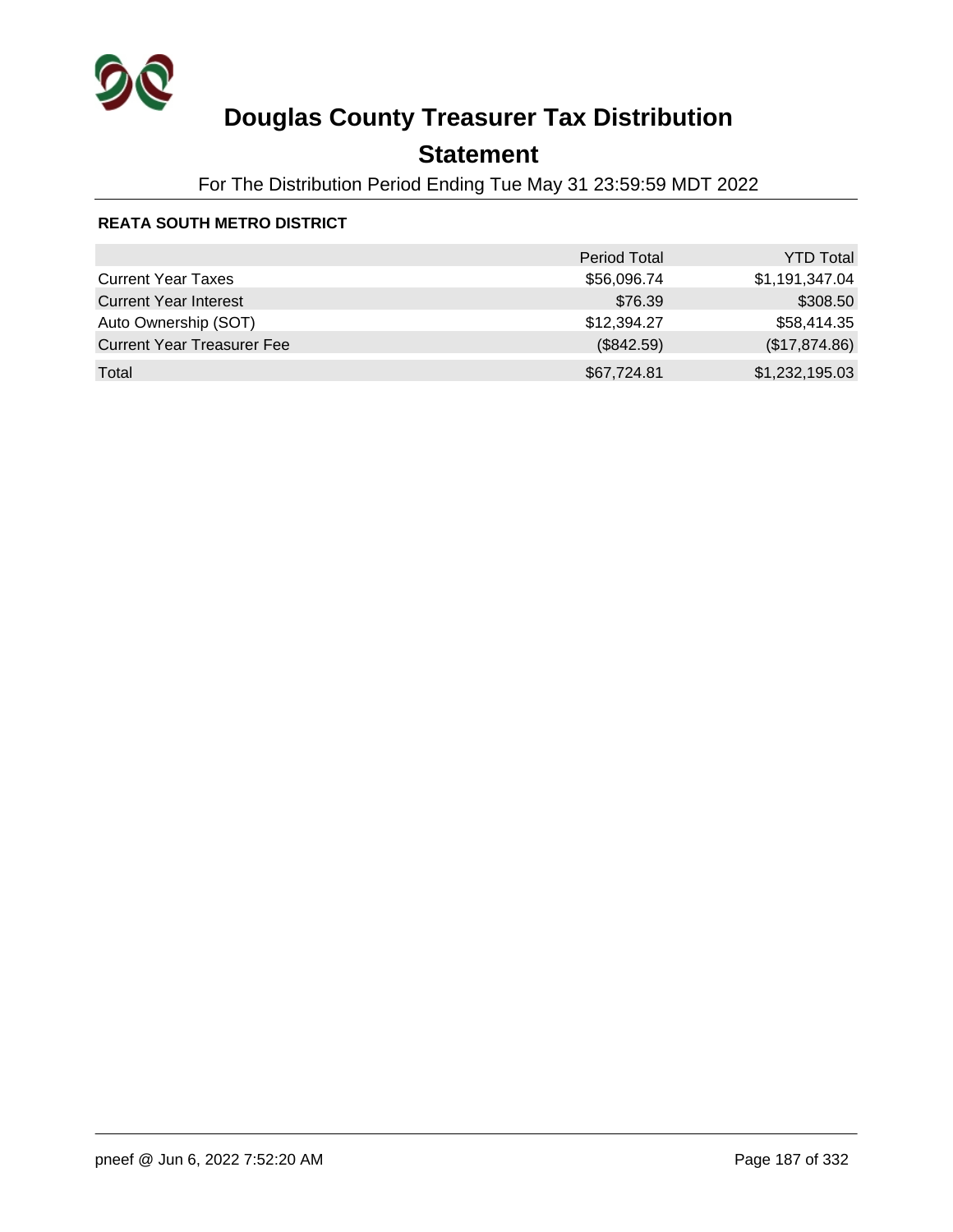

## **Statement**

For The Distribution Period Ending Tue May 31 23:59:59 MDT 2022

#### **SIERRA RIDGE METRO DISTRICT #1**

|       | <b>Period Total</b> | otal   |
|-------|---------------------|--------|
| Total | \$0.00              | \$0.00 |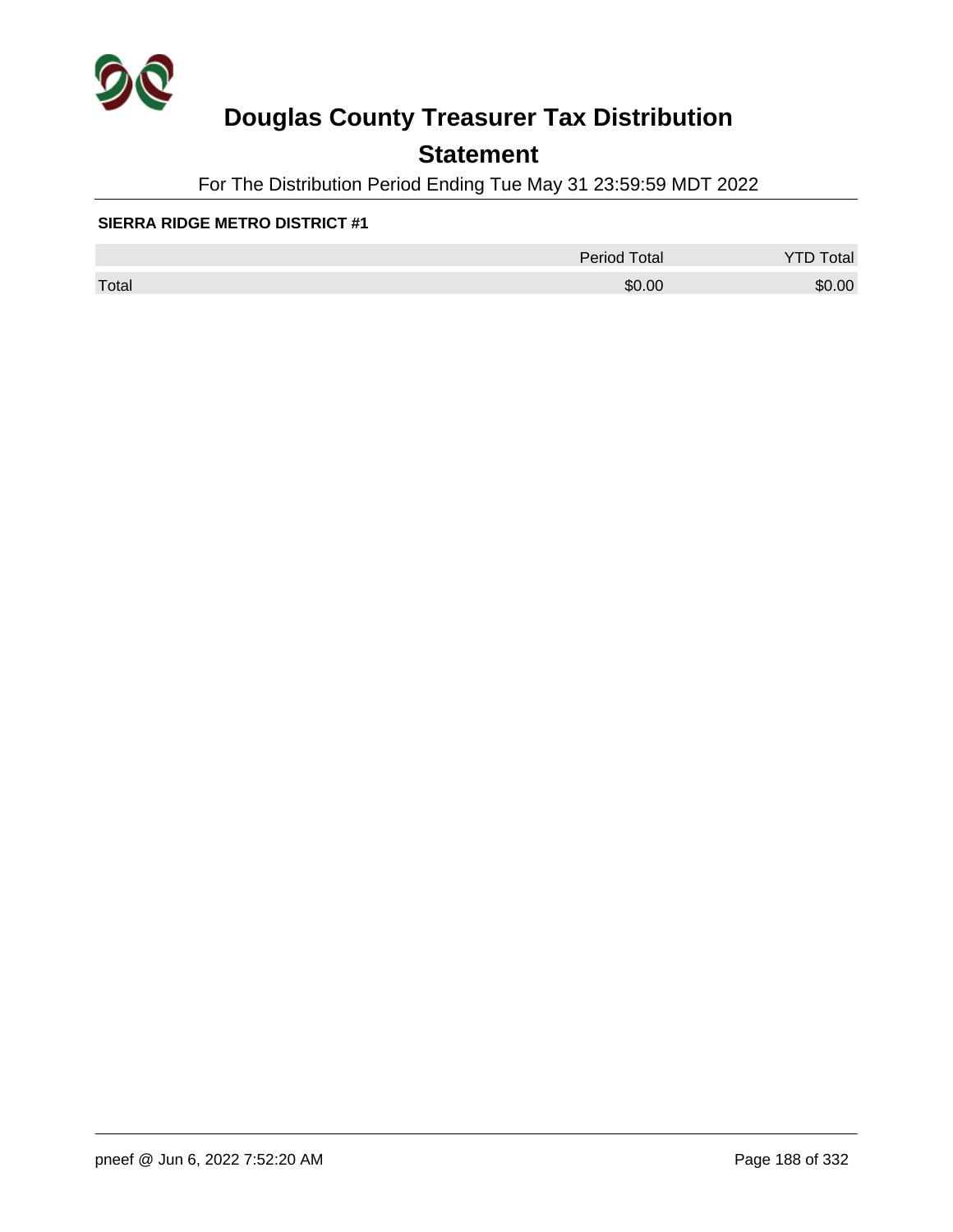

## **Statement**

For The Distribution Period Ending Tue May 31 23:59:59 MDT 2022

### **SIERRA RIDGE METRO DISTRICT #2**

|                                    | <b>Period Total</b> | <b>YTD Total</b> |
|------------------------------------|---------------------|------------------|
| <b>Current Year Taxes</b>          | \$209,514.94        | \$1,594,619.01   |
| Senior/Veteran/Personal Exemptions |                     | \$1,406.49       |
| <b>Current Year Interest</b>       | \$115.25            | \$165.98         |
| Auto Ownership (SOT)               | \$20,280.50         | \$95,582.24      |
| <b>Current Year Treasurer Fee</b>  | (\$3,144.47)        | (\$23,942.95)    |
| Total                              | \$226,766.22        | \$1,667,830.77   |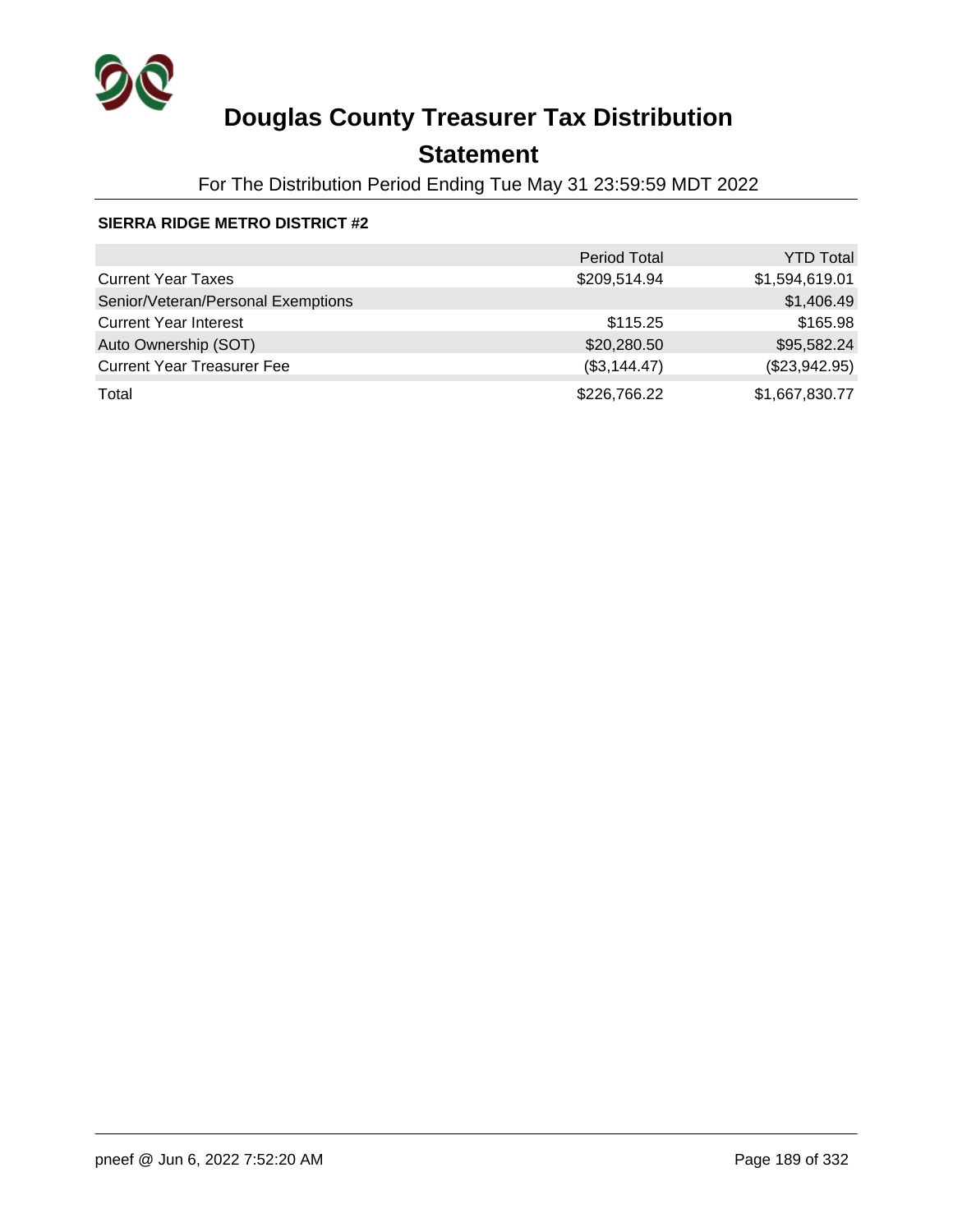

## **Statement**

For The Distribution Period Ending Tue May 31 23:59:59 MDT 2022

### **PINERY COMM METRO DISTRICT #1**

|                                   | <b>Period Total</b> | <b>YTD Total</b> |
|-----------------------------------|---------------------|------------------|
| <b>Current Year Taxes</b>         |                     | \$190.10         |
| Auto Ownership (SOT)              | \$1.48              | \$6.98           |
| <b>Current Year Treasurer Fee</b> |                     | (\$2.85)         |
| Total                             | \$1.48              | \$194.23         |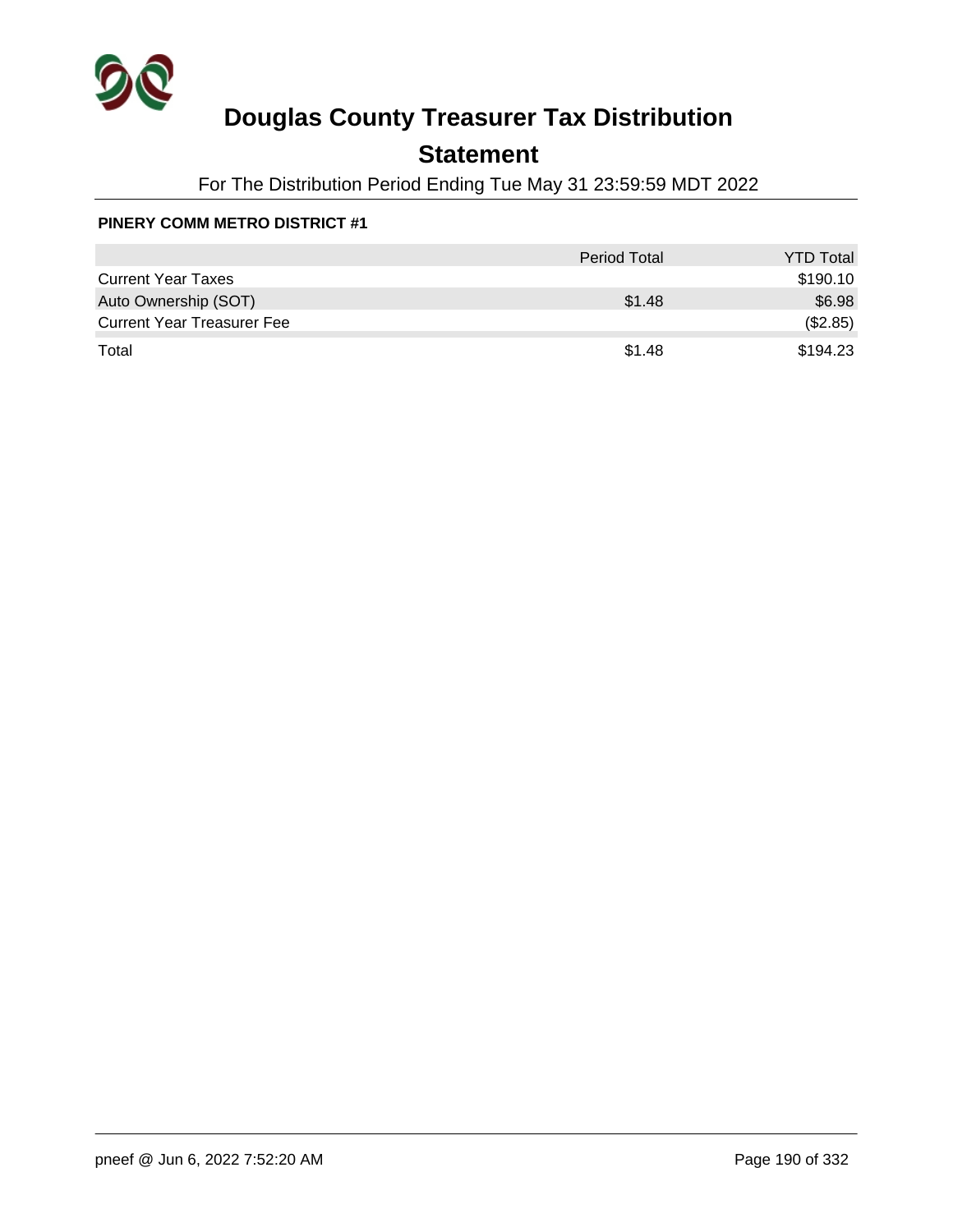

## **Statement**

For The Distribution Period Ending Tue May 31 23:59:59 MDT 2022

### **PINERY COMM METRO DISTRICT #2**

|                                   | <b>Period Total</b> | <b>YTD Total</b> |
|-----------------------------------|---------------------|------------------|
| <b>Current Year Taxes</b>         | \$95.90             | \$30,246.80      |
| <b>Current Year Interest</b>      | \$0.63              | \$0.63           |
| Auto Ownership (SOT)              | \$234.90            | \$1,107.08       |
| <b>Current Year Treasurer Fee</b> | (\$1.45)            | (\$453.72)       |
| Total                             | \$329.98            | \$30,900.79      |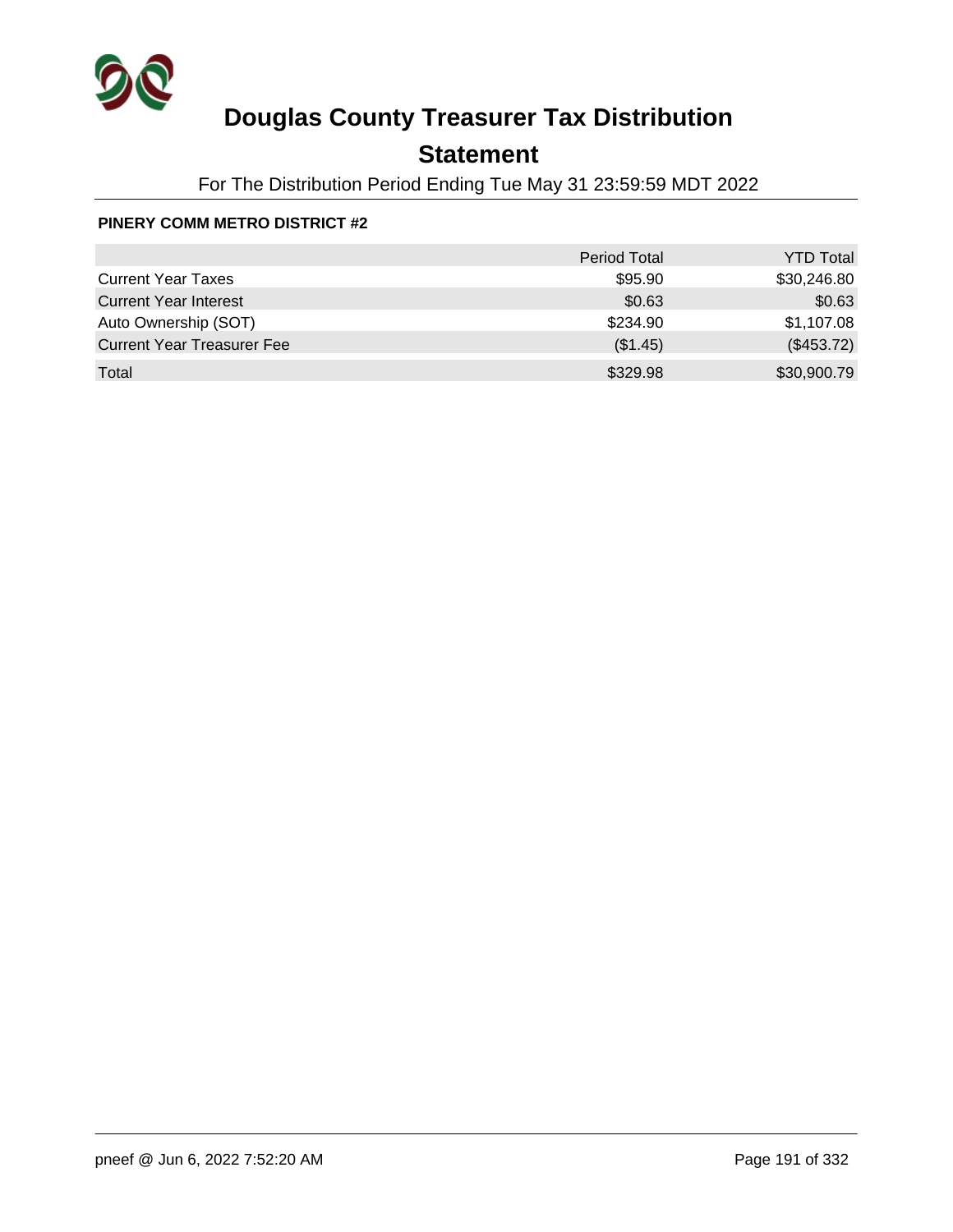

## **Statement**

For The Distribution Period Ending Tue May 31 23:59:59 MDT 2022

### **FOXHILL METRO DISTRICT #1**

|       | <b>Period Total</b> | otal   |
|-------|---------------------|--------|
| Total | \$0.00              | \$0.00 |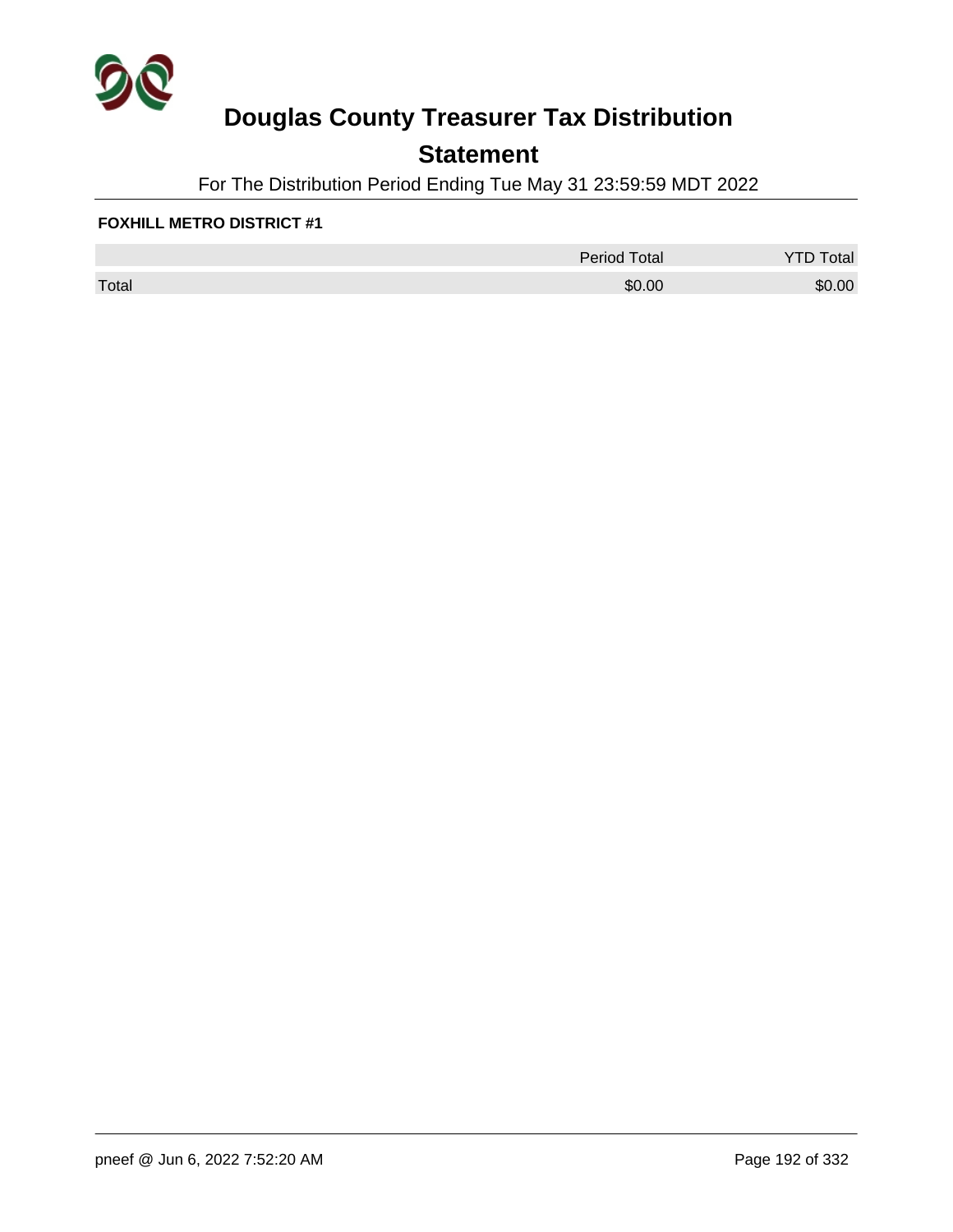

## **Statement**

For The Distribution Period Ending Tue May 31 23:59:59 MDT 2022

#### **HORSESHOE RIDGE METRO DIST #1**

|       | <b>Period Total</b> | otal   |
|-------|---------------------|--------|
| Total | \$0.00              | \$0.00 |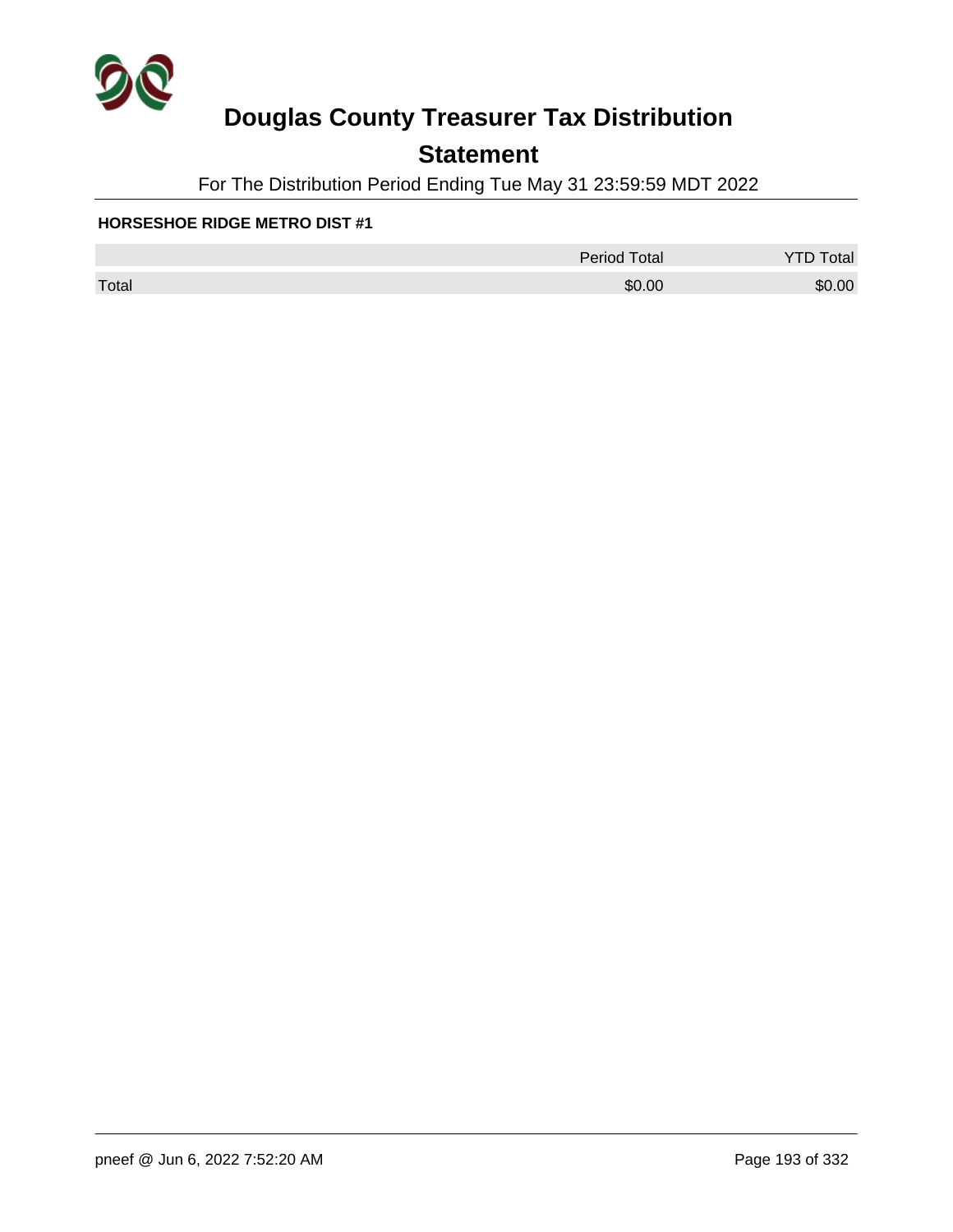

## **Statement**

For The Distribution Period Ending Tue May 31 23:59:59 MDT 2022

### **HORSESHOE RIDGE METRO DIST #2**

|                                    | <b>Period Total</b> | <b>YTD Total</b> |
|------------------------------------|---------------------|------------------|
| <b>Current Year Taxes</b>          | \$31,129.12         | \$293,914.34     |
| Senior/Veteran/Personal Exemptions |                     | \$1,102.72       |
| <b>Current Year Interest</b>       | \$13.44             | \$30.18          |
| <b>Prior Year Interest</b>         |                     | \$6.91           |
| Auto Ownership (SOT)               | \$3,710.03          | \$17,485.43      |
| <b>Current Year Treasurer Fee</b>  | (\$467.13)          | (\$4,425.71)     |
| <b>Prior Year Treasurer Fee</b>    |                     | (\$0.10)         |
| Total                              | \$34,385.46         | \$308,113.77     |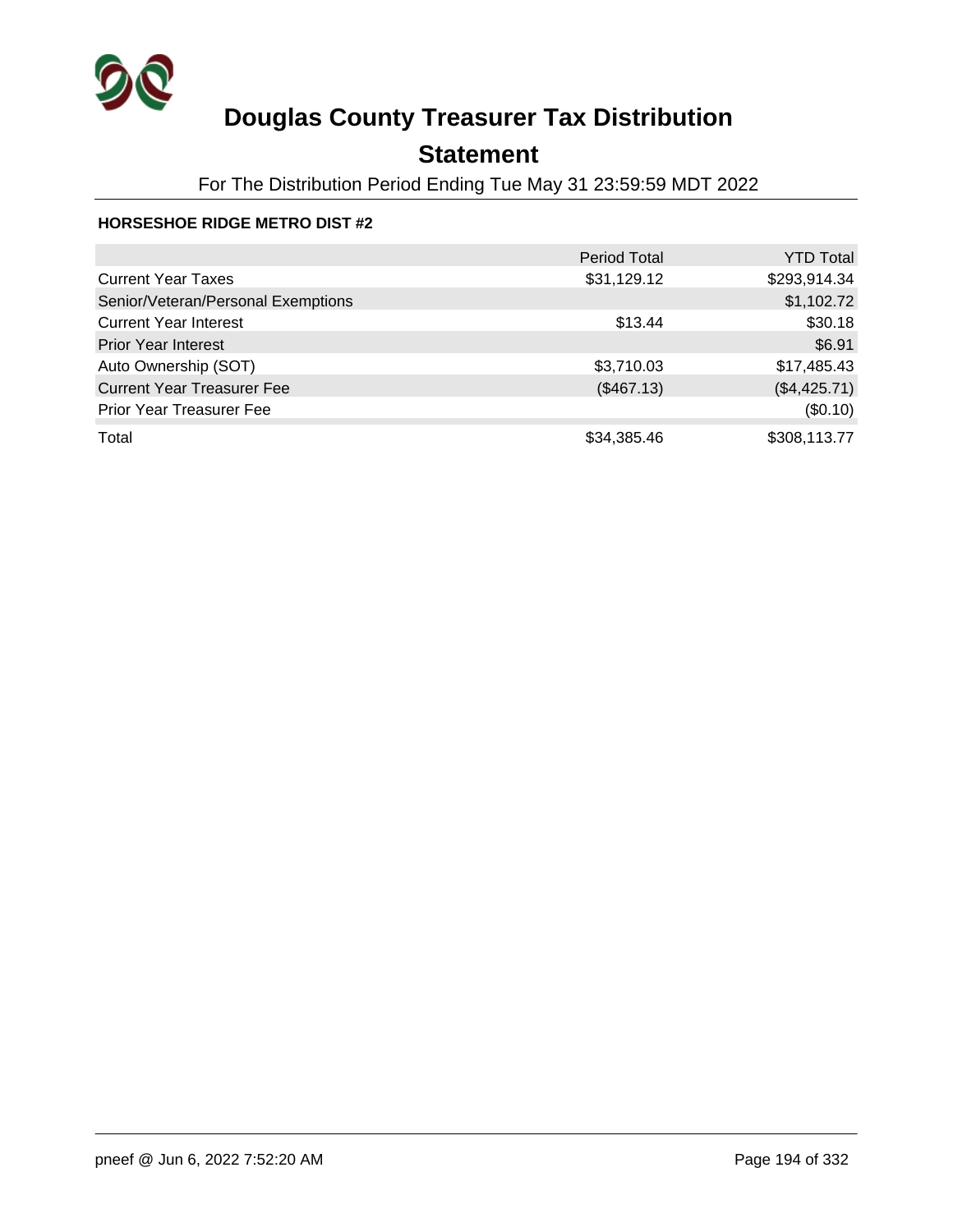

## **Statement**

For The Distribution Period Ending Tue May 31 23:59:59 MDT 2022

#### **HORSESHOE RIDGE METRO DIST #3**

|                                   | <b>Period Total</b> | <b>YTD Total</b> |
|-----------------------------------|---------------------|------------------|
| <b>Current Year Taxes</b>         |                     | \$8,459.50       |
| Auto Ownership (SOT)              | \$65.90             | \$310.57         |
| <b>Current Year Treasurer Fee</b> |                     | (\$126.89)       |
| Total                             | \$65.90             | \$8,643.18       |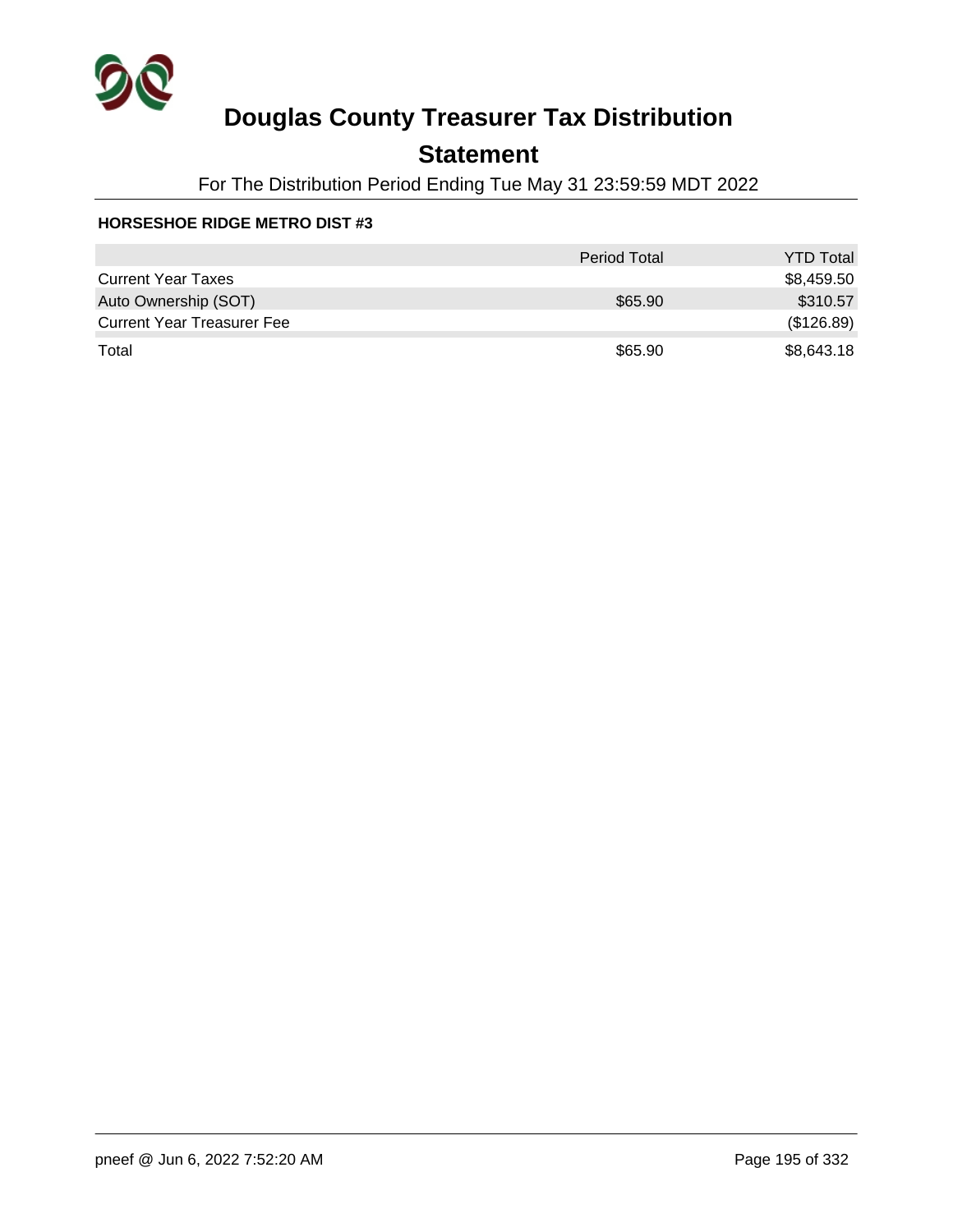

## **Statement**

For The Distribution Period Ending Tue May 31 23:59:59 MDT 2022

### **GRANDVIEW ESTATES RURAL WTR CONS**

|                                    | <b>Period Total</b> | <b>YTD Total</b> |
|------------------------------------|---------------------|------------------|
| <b>Current Year Taxes</b>          | \$1,516.33          | \$11,301.97      |
| Senior/Veteran/Personal Exemptions |                     | \$782.48         |
| <b>Current Year Interest</b>       | \$1.52              | \$1.52           |
| Auto Ownership (SOT)               | \$129.84            | \$611.93         |
| <b>Current Year Treasurer Fee</b>  | (\$22.78)           | (\$180.98)       |
| Total                              | \$1,624.91          | \$12,516.92      |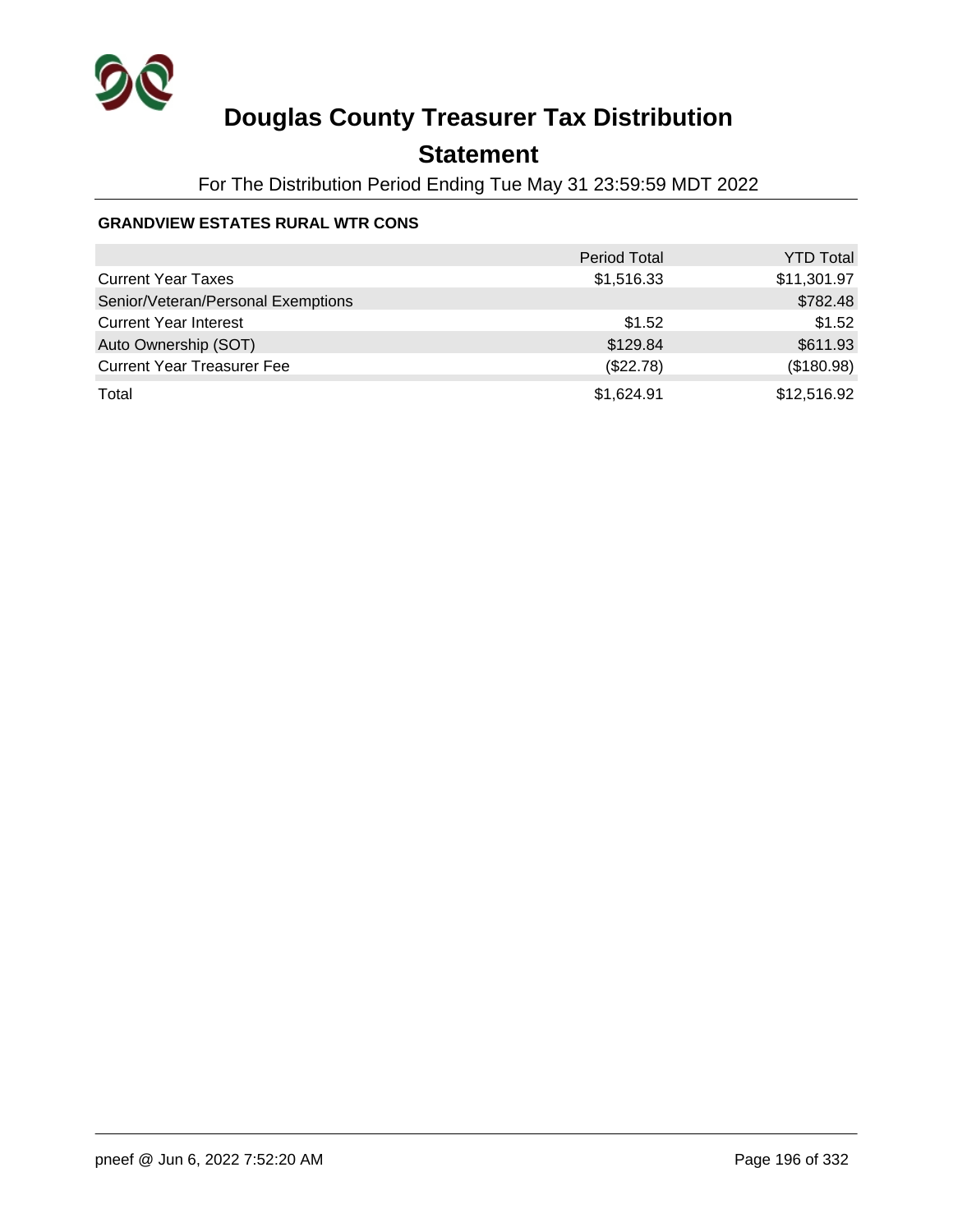

## **Statement**

For The Distribution Period Ending Tue May 31 23:59:59 MDT 2022

#### **SOUTHEAST PUBLIC IMPROVEMENT METRO DEBT SERVICE**

|       | <b>Period Total</b> | otal   |
|-------|---------------------|--------|
| Total | \$0.00              | \$0.00 |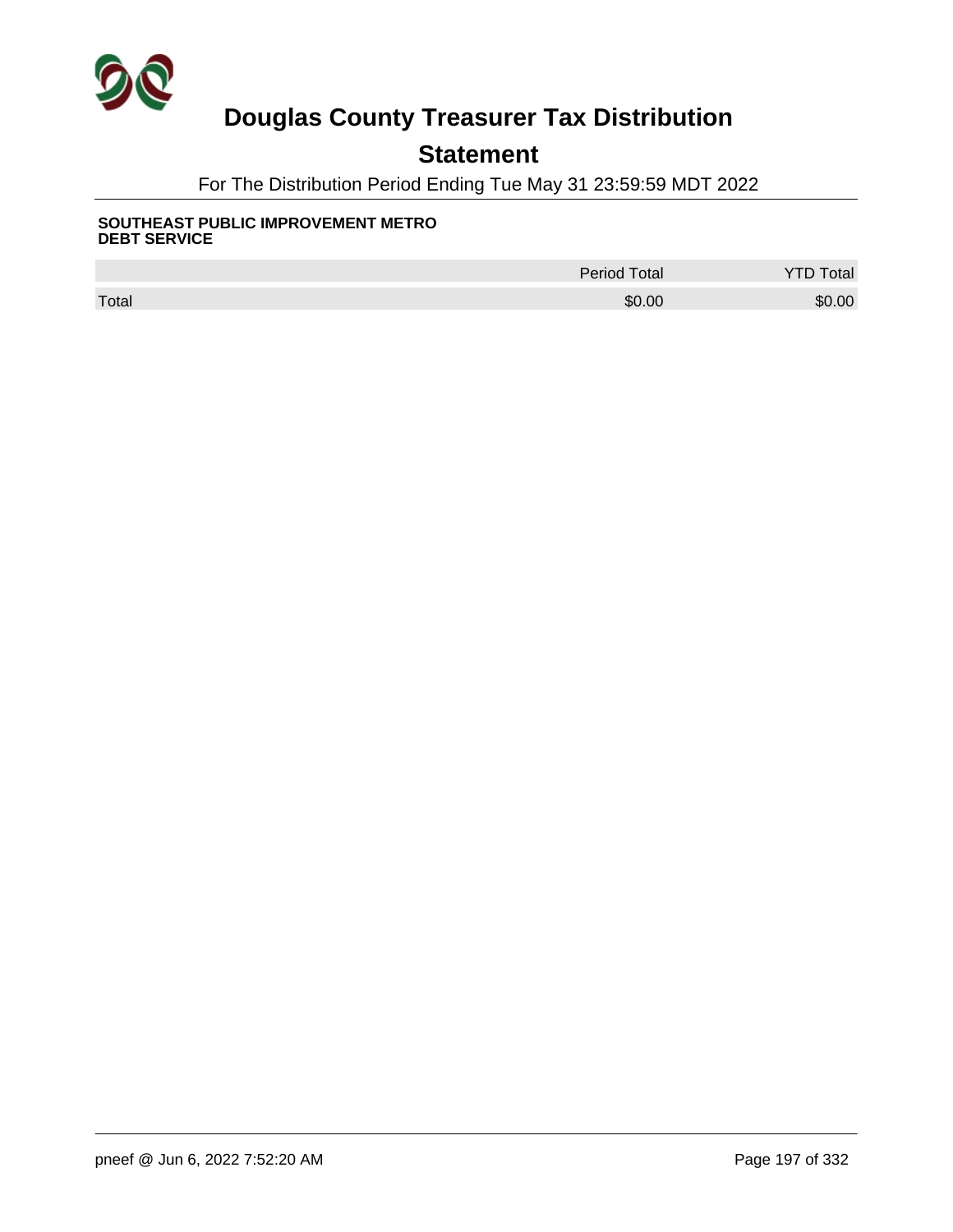

## **Statement**

For The Distribution Period Ending Tue May 31 23:59:59 MDT 2022

### **JORDAN CROSSING METRO DIST**

|                                    | <b>Period Total</b> | <b>YTD Total</b> |
|------------------------------------|---------------------|------------------|
| <b>Current Year Taxes</b>          | \$12,641.34         | \$107,229.86     |
| Senior/Veteran/Personal Exemptions |                     | \$1,021.17       |
| <b>Current Year Interest</b>       |                     | \$15.44          |
| Auto Ownership (SOT)               | \$1,312.82          | \$6,187.33       |
| <b>Current Year Treasurer Fee</b>  | (\$189.61)          | (\$1,624.00)     |
| Total                              | \$13,764.55         | \$112,829.80     |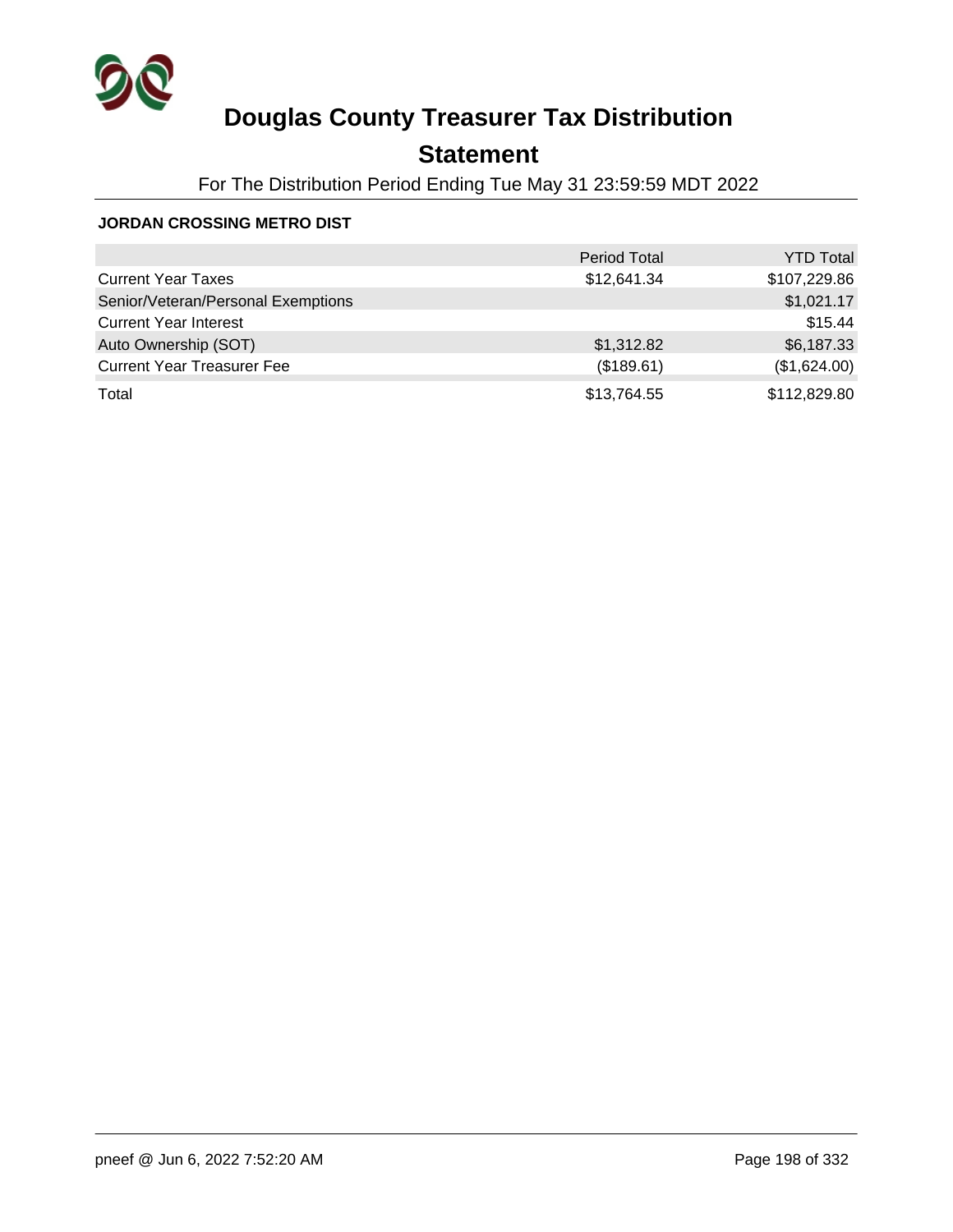

## **Statement**

For The Distribution Period Ending Tue May 31 23:59:59 MDT 2022

### **REGENCY METRO DISTRICT**

|                                    | <b>Period Total</b> | <b>YTD Total</b> |
|------------------------------------|---------------------|------------------|
| <b>Current Year Taxes</b>          | \$18,970.39         | \$205,885.89     |
| Senior/Veteran/Personal Exemptions |                     | \$2,721.46       |
| <b>Current Year Interest</b>       | \$15.79             | \$15.79          |
| Auto Ownership (SOT)               | \$2,643.86          | \$12,460.53      |
| <b>Current Year Treasurer Fee</b>  | (\$284.80)          | (\$3,129.32)     |
| Total                              | \$21,345.24         | \$217,954.35     |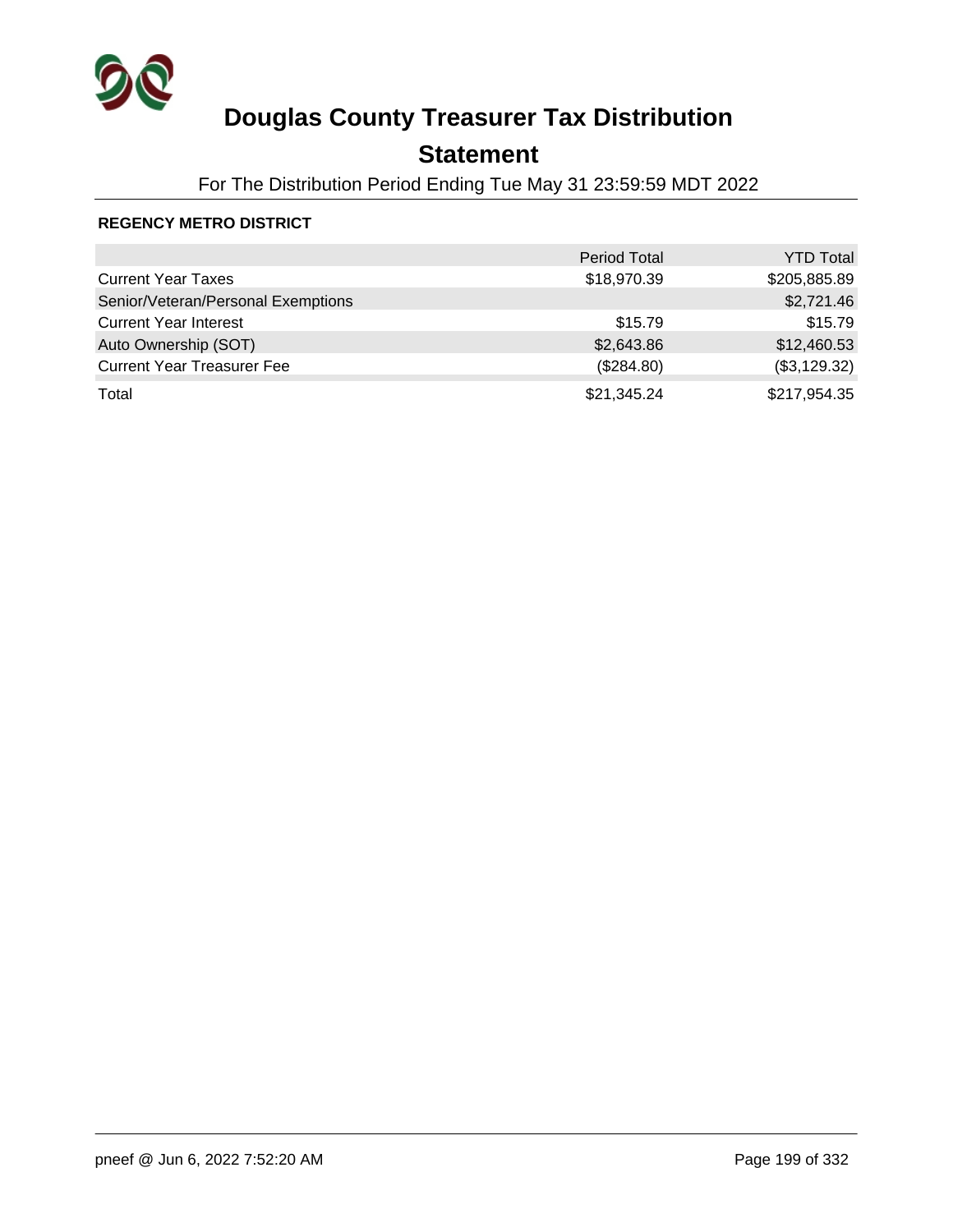

## **Statement**

For The Distribution Period Ending Tue May 31 23:59:59 MDT 2022

### **TALLMAN GULTCH METRO DISTRICT**

|                                    | <b>Period Total</b> | <b>YTD Total</b> |
|------------------------------------|---------------------|------------------|
| <b>Current Year Taxes</b>          | \$166,722.03        | \$283,490.57     |
| Senior/Veteran/Personal Exemptions |                     | \$429.56         |
| <b>Current Year Interest</b>       | \$48.48             | \$48.48          |
| Auto Ownership (SOT)               | \$2,967.47          | \$13,985.73      |
| <b>Current Year Treasurer Fee</b>  | (\$2,501.56)        | (\$4,259.51)     |
| Total                              | \$167,236.42        | \$293,694.83     |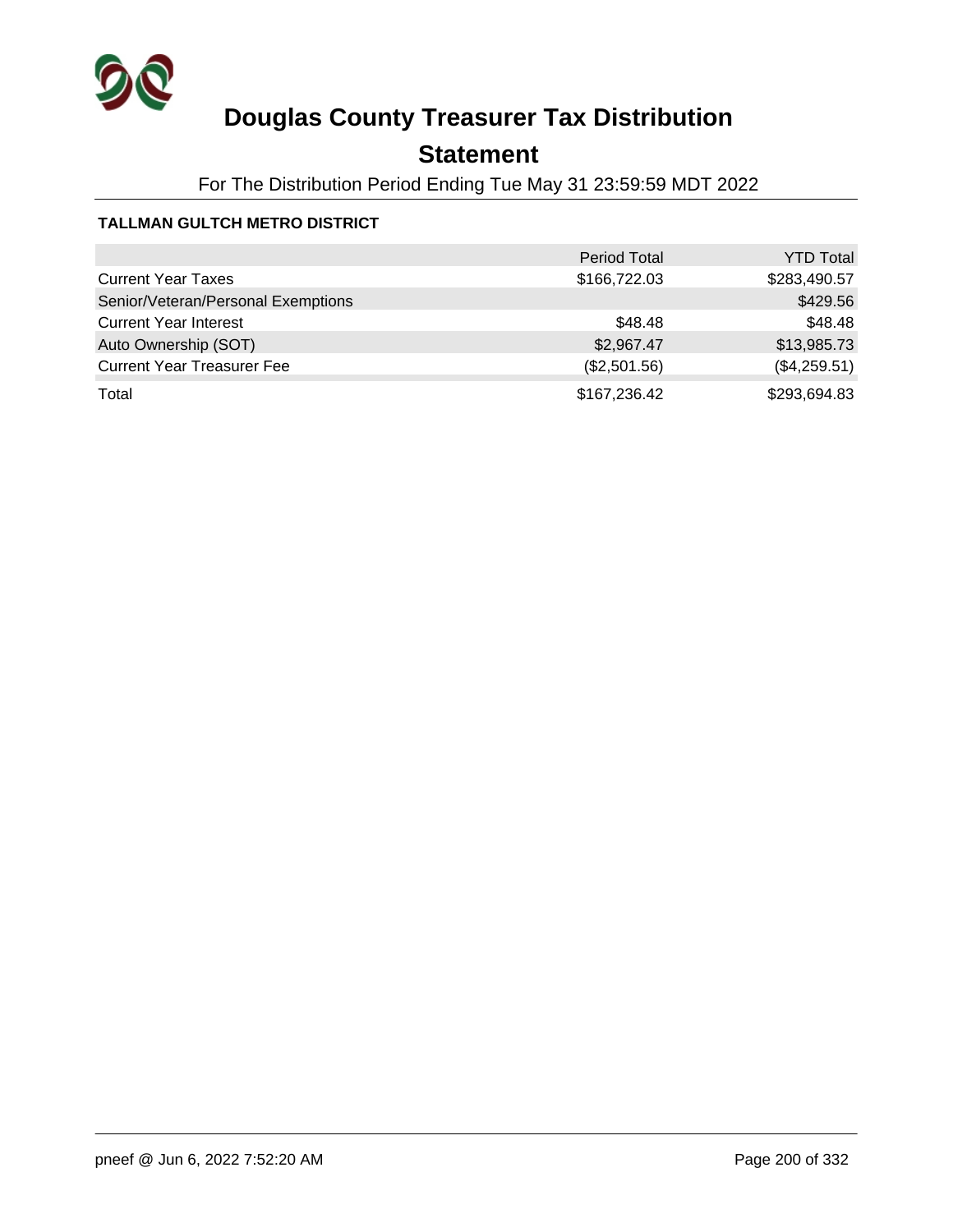

## **Statement**

For The Distribution Period Ending Tue May 31 23:59:59 MDT 2022

### **CASTLE OAKS METRO DIST #2**

|       | <b>Period Total</b> | otal   |
|-------|---------------------|--------|
| Total | \$0.00              | \$0.00 |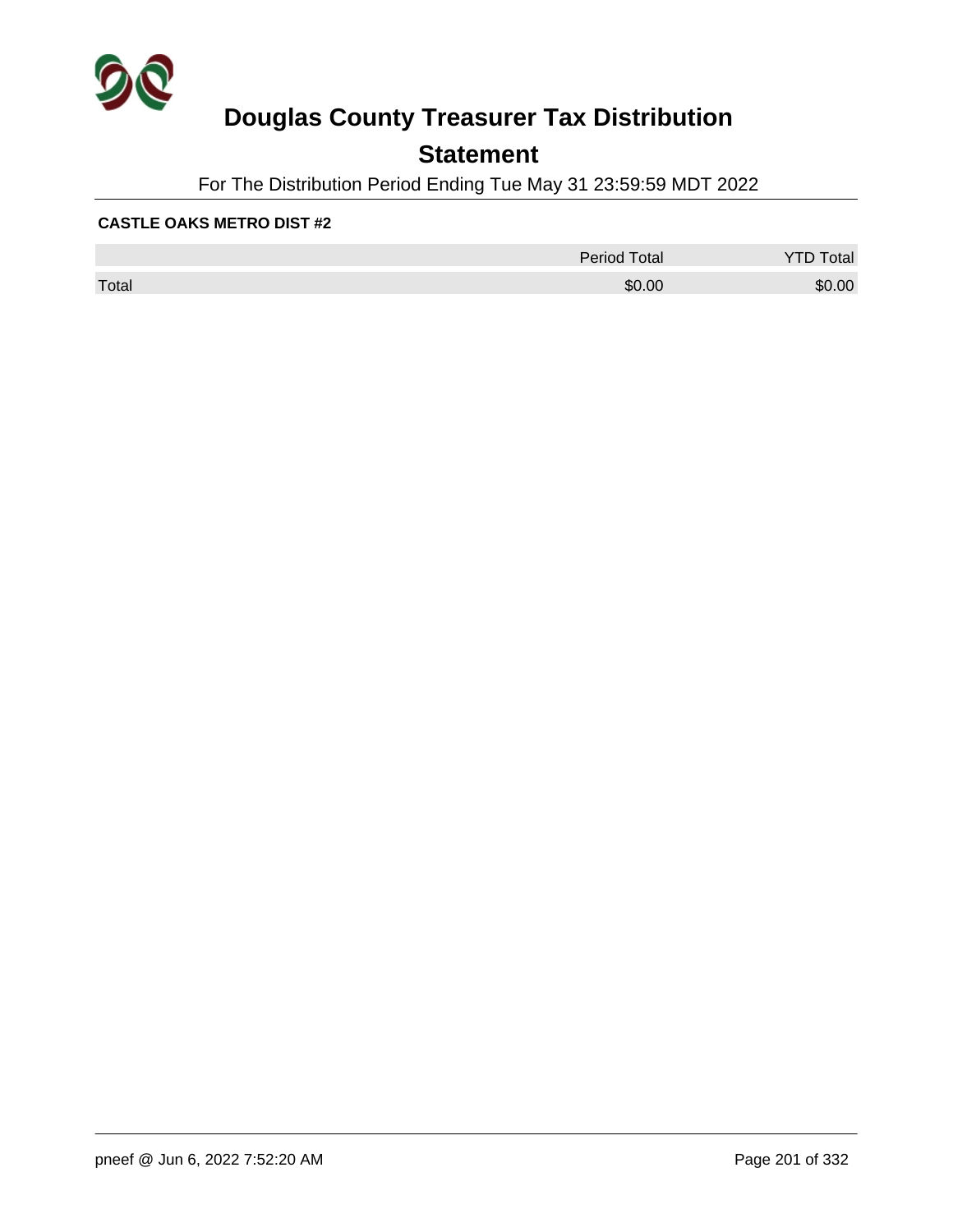

## **Statement**

For The Distribution Period Ending Tue May 31 23:59:59 MDT 2022

### **CASTLE OAKS METRO DIST #3**

|                                    | <b>Period Total</b> | <b>YTD Total</b> |
|------------------------------------|---------------------|------------------|
| <b>Current Year Taxes</b>          | \$113,271.08        | \$1,097,696.63   |
| Senior/Veteran/Personal Exemptions |                     | \$1,135.32       |
| <b>Current Year Interest</b>       | \$38.28             | \$100.83         |
| Auto Ownership (SOT)               | \$13,538.57         | \$63,807.46      |
| <b>Current Year Treasurer Fee</b>  | (\$1,699.65)        | (\$16,484.01)    |
| Total                              | \$125,148.28        | \$1,146,256.23   |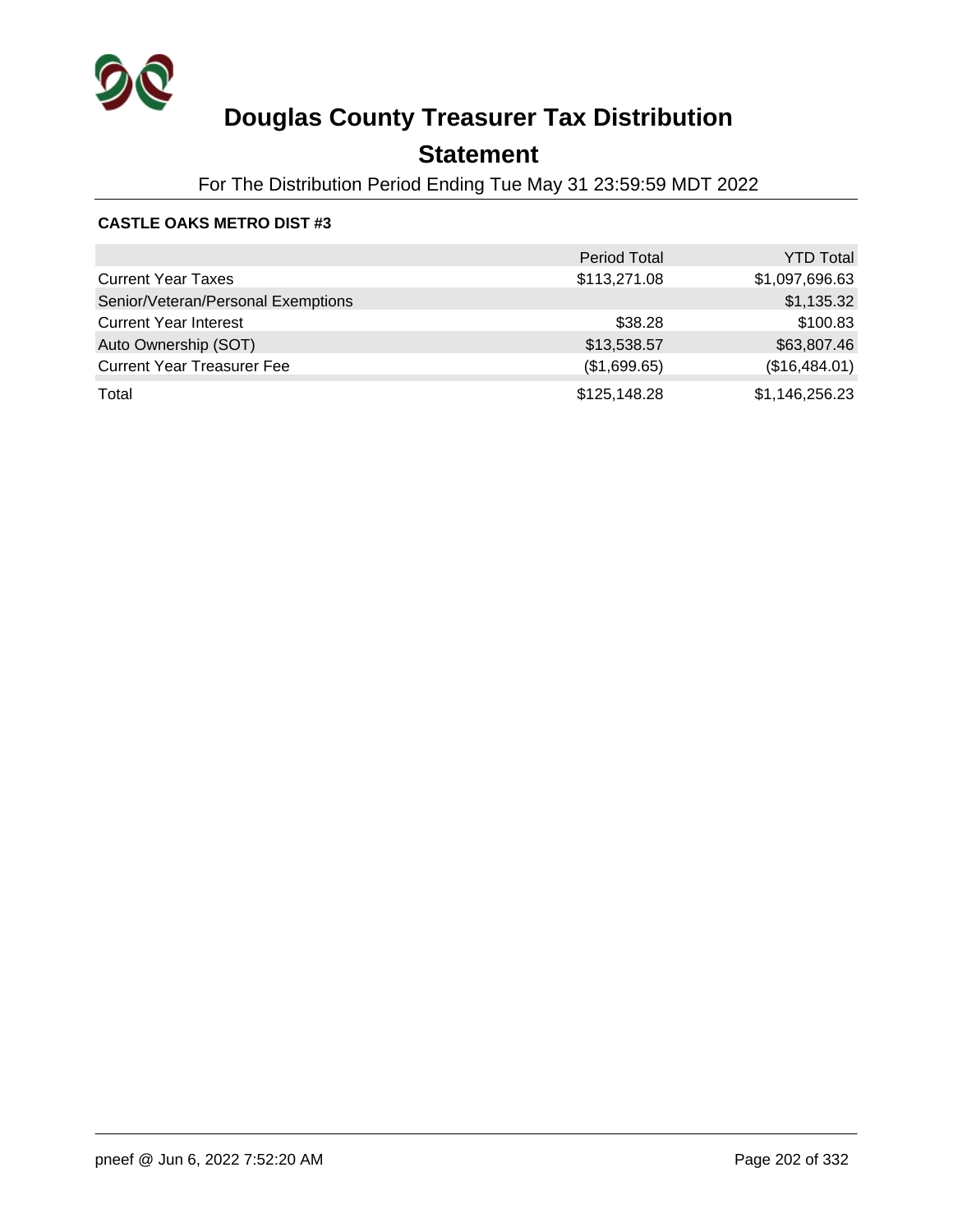

## **Statement**

For The Distribution Period Ending Tue May 31 23:59:59 MDT 2022

### **CASTLEVIEW METRO DISTRICT**

|                                   | <b>Period Total</b> | <b>YTD Total</b> |
|-----------------------------------|---------------------|------------------|
| <b>Current Year Taxes</b>         |                     | \$748.97         |
| Auto Ownership (SOT)              | \$8.85              | \$41.72          |
| <b>Current Year Treasurer Fee</b> |                     | (\$11.23)        |
| Total                             | \$8.85              | \$779.46         |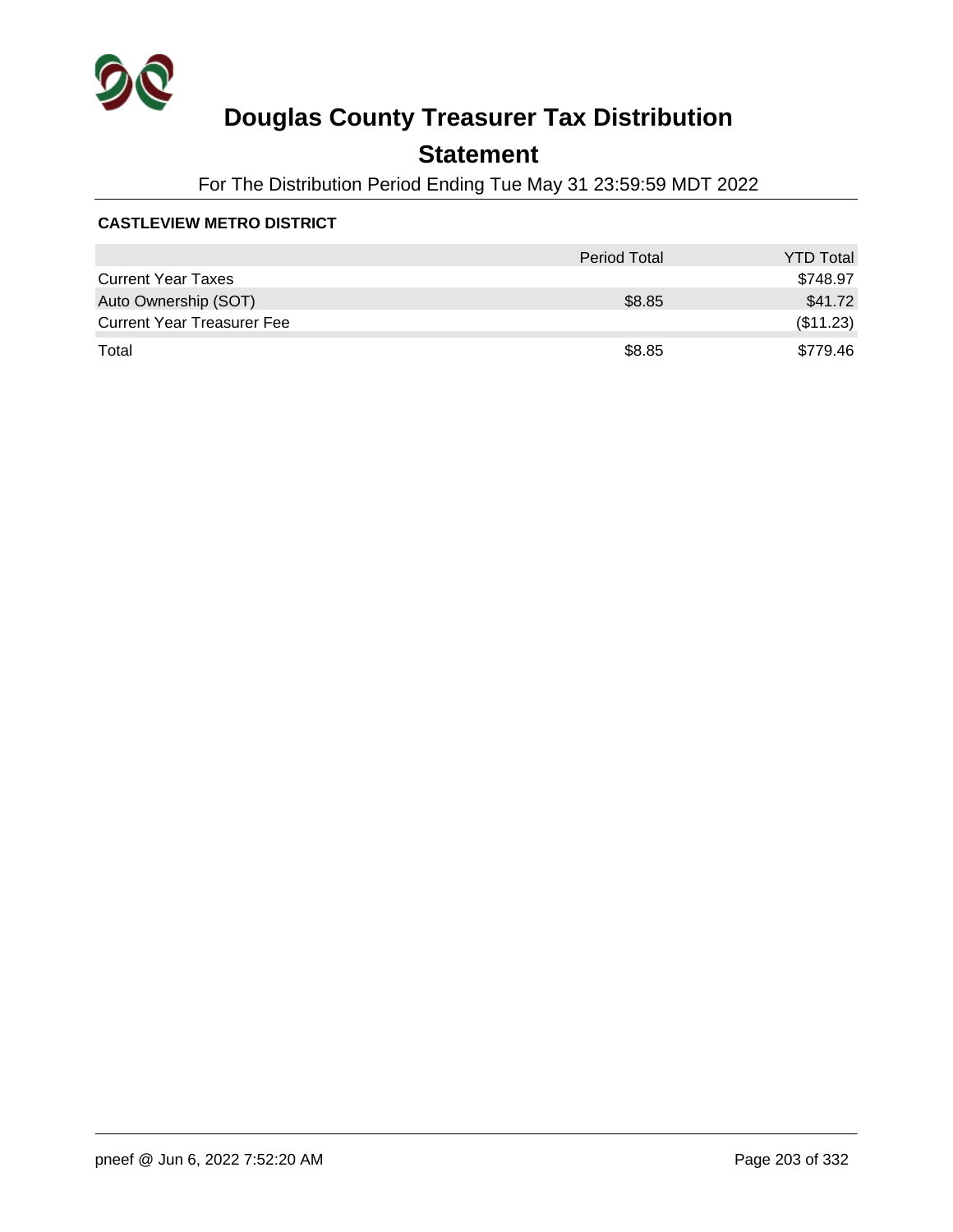

## **Statement**

For The Distribution Period Ending Tue May 31 23:59:59 MDT 2022

### **WESTCREEK METRO DISTRICT 1**

|                                   | <b>Period Total</b> | <b>YTD Total</b> |
|-----------------------------------|---------------------|------------------|
| <b>Current Year Taxes</b>         | \$922.90            | \$115,774.60     |
| <b>Current Year Interest</b>      | \$4.44              | \$73.87          |
| Auto Ownership (SOT)              | \$1,660.52          | \$7,826.04       |
| <b>Current Year Treasurer Fee</b> | (\$13.91)           | (\$1,737.71)     |
| Total                             | \$2,573.95          | \$121,936.80     |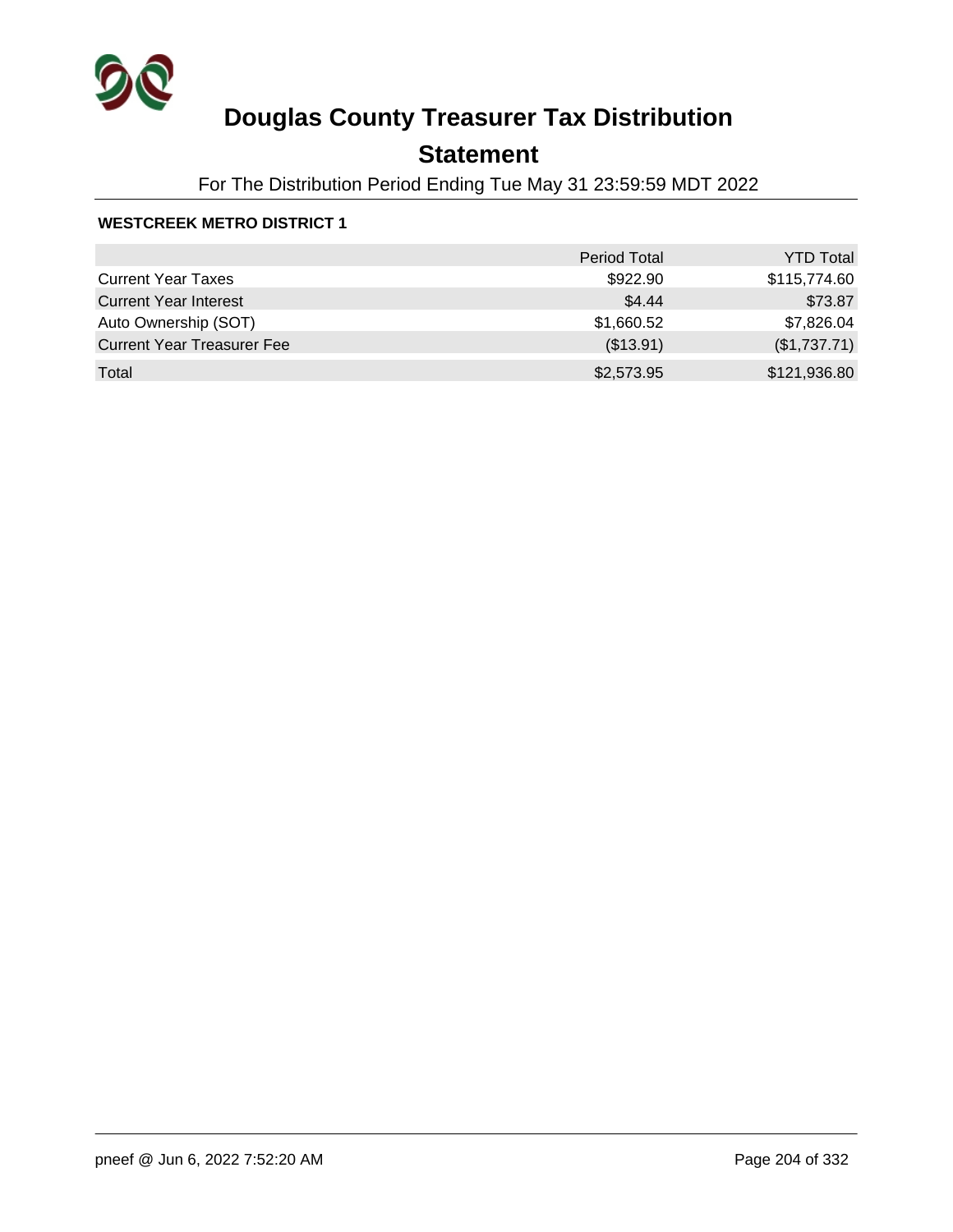

## **Statement**

For The Distribution Period Ending Tue May 31 23:59:59 MDT 2022

### **WESTCREEK METRO DISTRICT 2**

|                                    | <b>Period Total</b> | <b>YTD Total</b> |
|------------------------------------|---------------------|------------------|
| <b>Current Year Taxes</b>          | \$64,309.93         | \$172,070.58     |
| Senior/Veteran/Personal Exemptions |                     | \$647.00         |
| <b>Prior Year Interest</b>         |                     | \$186.35         |
| Auto Ownership (SOT)               | \$1,581.06          | \$7,451.57       |
| <b>Current Year Treasurer Fee</b>  | (\$964.65)          | (\$2,581.06)     |
| <b>Prior Year Treasurer Fee</b>    |                     | (\$2.80)         |
| Total                              | \$64,926.34         | \$177,771.64     |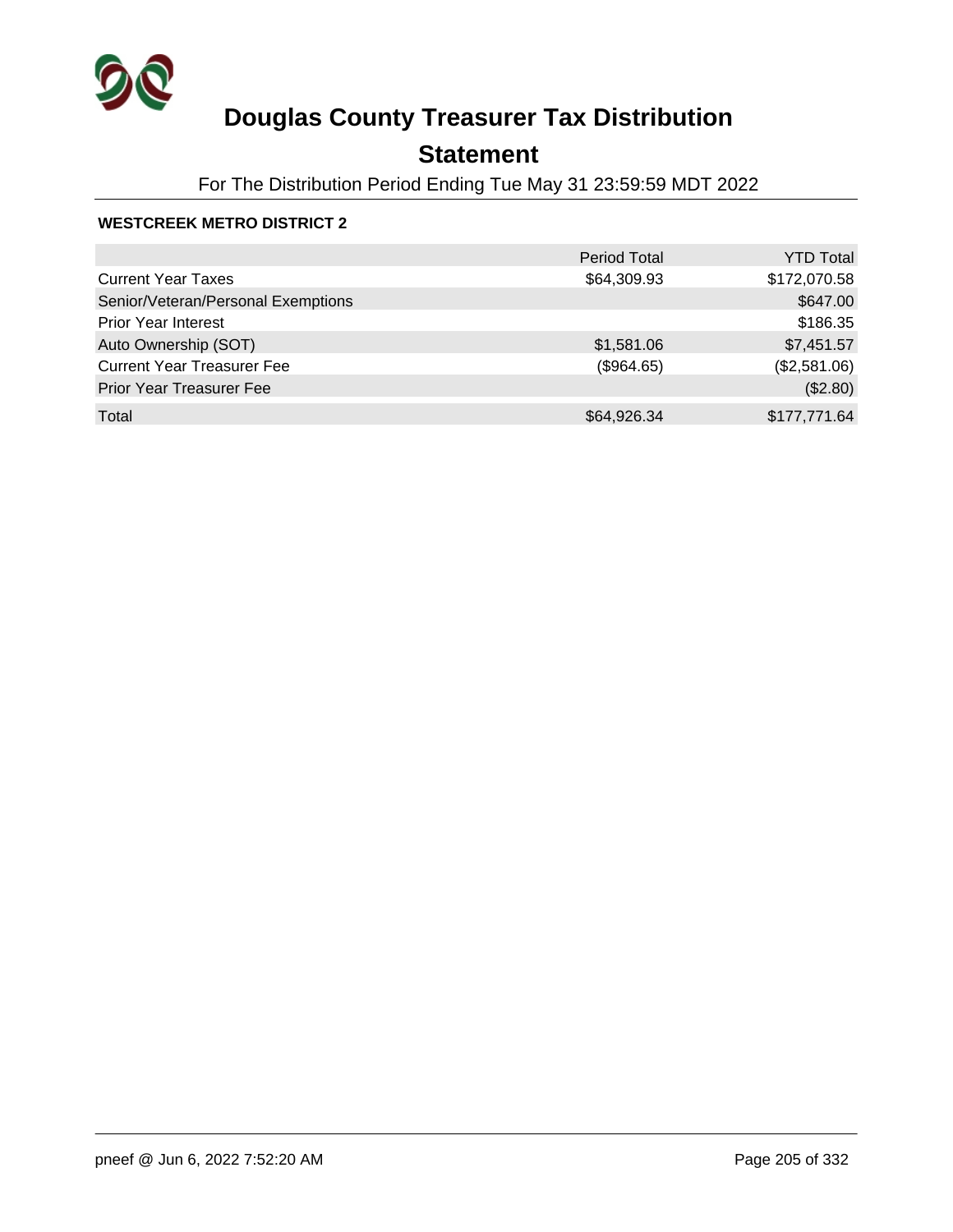

## **Statement**

For The Distribution Period Ending Tue May 31 23:59:59 MDT 2022

#### **PARK MEADOWS BUS IMP DIST**

|       | <b>Period Total</b> | otal<br>້ |
|-------|---------------------|-----------|
| Total | \$0.00              | \$0.00    |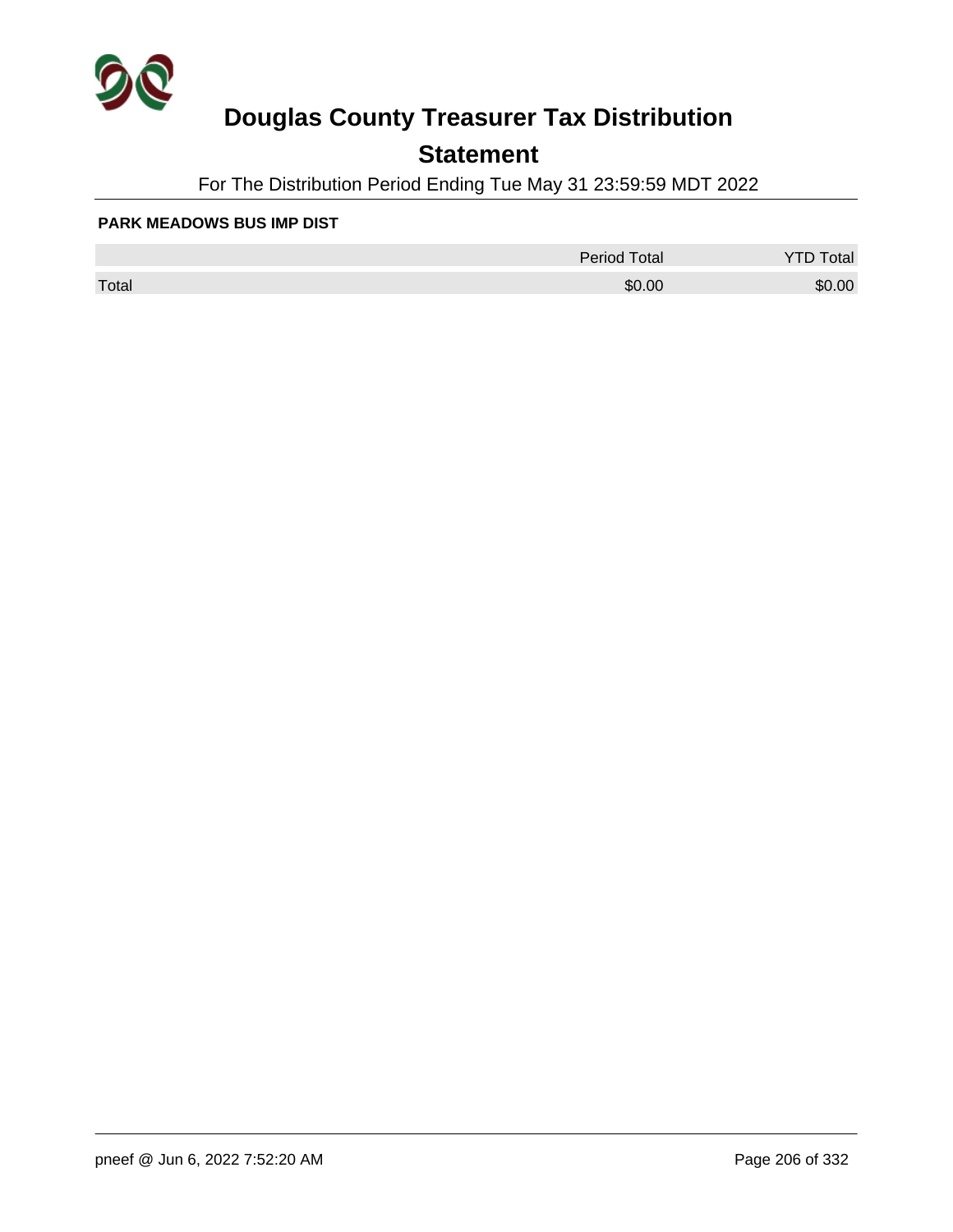

## **Statement**

For The Distribution Period Ending Tue May 31 23:59:59 MDT 2022

### **HIGHLANDS RANCH METRO DIST**

|                                         | <b>Period Total</b> | <b>YTD Total</b> |
|-----------------------------------------|---------------------|------------------|
| <b>Current Year Taxes</b>               | \$1,911,856.49      | \$14,536,560.21  |
| <b>Prior Year Taxes</b>                 | \$611.43            | \$616.77         |
| Senior/Veteran/Personal Exemptions      |                     | \$295,588.56     |
| <b>Current Year Value Adjustment</b>    | (\$4,366.71)        | (\$4,385.42)     |
| Prior Year Value Adjustment (Abatement) | (\$827.94)          | (\$1,136.53)     |
| <b>Current Year Interest</b>            | \$926.86            | \$1,470.36       |
| <b>Prior Year Interest</b>              | \$79.42             | \$433.92         |
| Current Year Interest Value Adjustment  | (\$83.58)           | (\$83.94)        |
| Prior Year Interest Value Adjustment    | (\$24.84)           | (\$57.58)        |
| Auto Ownership (SOT)                    | \$160,440.78        | \$756,159.48     |
| <b>Current Year Treasurer Fee</b>       | (\$28,626.26)       | (\$222, 154.35)  |
| <b>Prior Year Treasurer Fee</b>         | \$2.06              | \$1.28           |
| Total                                   | \$2,039,987.71      | \$15,363,012.76  |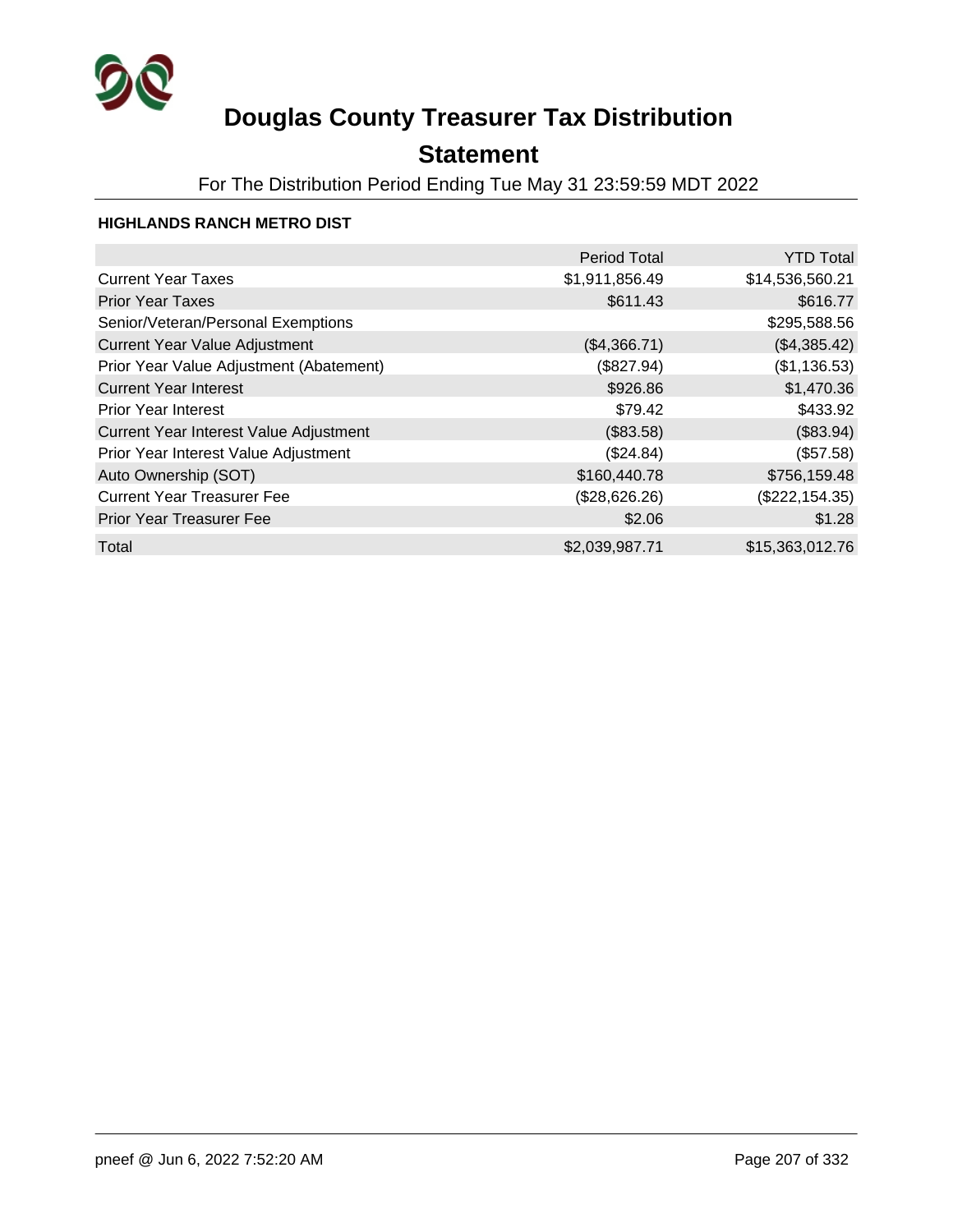

## **Statement**

For The Distribution Period Ending Tue May 31 23:59:59 MDT 2022

### **SOUTH SANTA FE METRO DIST 1**

|       | Period Total | otal<br>◡ |
|-------|--------------|-----------|
| Total | \$0.00       | \$0.00    |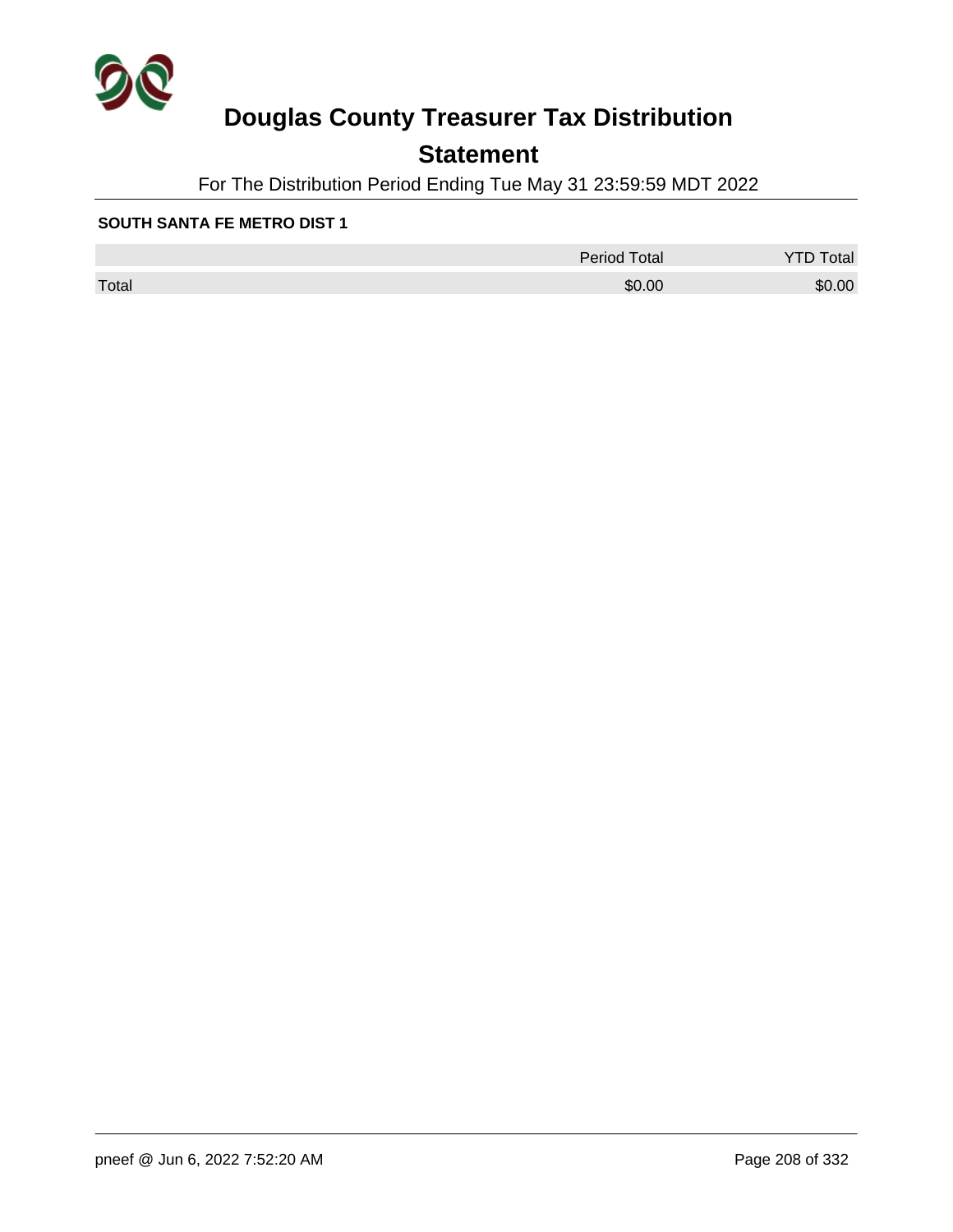

## **Statement**

For The Distribution Period Ending Tue May 31 23:59:59 MDT 2022

### **SOUTH SANTA FE METRO DIST 2**

|       | <b>Period Total</b> | otal   |
|-------|---------------------|--------|
| Total | \$0.00              | \$0.00 |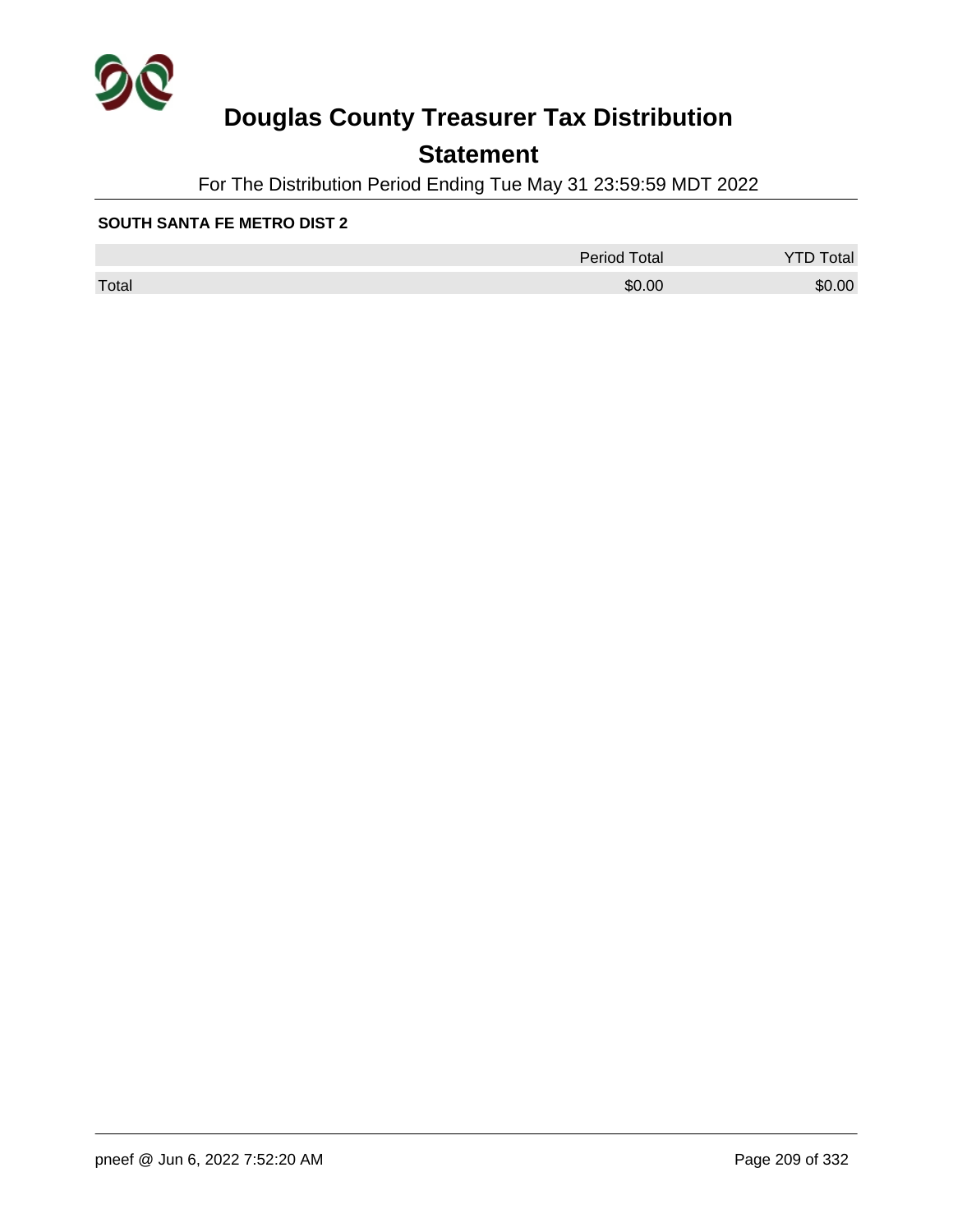

## **Statement**

For The Distribution Period Ending Tue May 31 23:59:59 MDT 2022

### **HIGHFIELD METRO DISTRICT**

|                                    | <b>Period Total</b> | <b>YTD Total</b> |
|------------------------------------|---------------------|------------------|
| <b>Current Year Taxes</b>          | \$65.00             | \$748,381.53     |
| Senior/Veteran/Personal Exemptions |                     | \$114.00         |
| Auto Ownership (SOT)               | \$8,432.51          | \$39,742.53      |
| <b>Current Year Treasurer Fee</b>  | (\$0.98)            | (\$11,225.76)    |
| Total                              | \$8,496.53          | \$777,012.30     |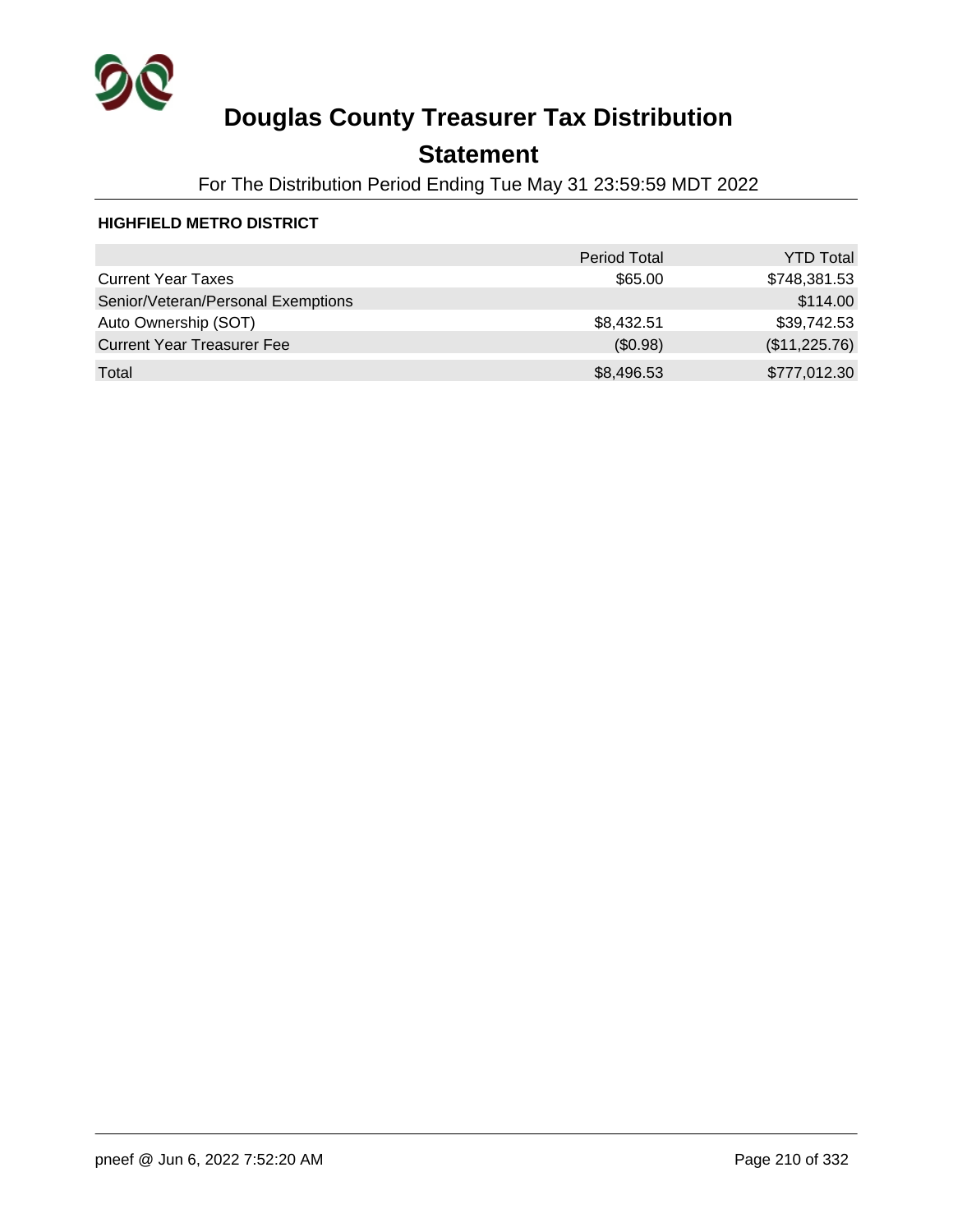

## **Statement**

For The Distribution Period Ending Tue May 31 23:59:59 MDT 2022

### **HUNTING HILL METRO DISTRICT**

|                                    | <b>Period Total</b> | <b>YTD Total</b> |
|------------------------------------|---------------------|------------------|
| <b>Current Year Taxes</b>          | \$17,891.18         | \$410,843.48     |
| Senior/Veteran/Personal Exemptions |                     | \$397.99         |
| <b>Current Year Interest</b>       | \$37.63             | \$37.63          |
| Auto Ownership (SOT)               | \$3,906.08          | \$18,409.42      |
| <b>Current Year Treasurer Fee</b>  | (\$268.93)          | (\$6,169.24)     |
| Total                              | \$21,565.96         | \$423,519.28     |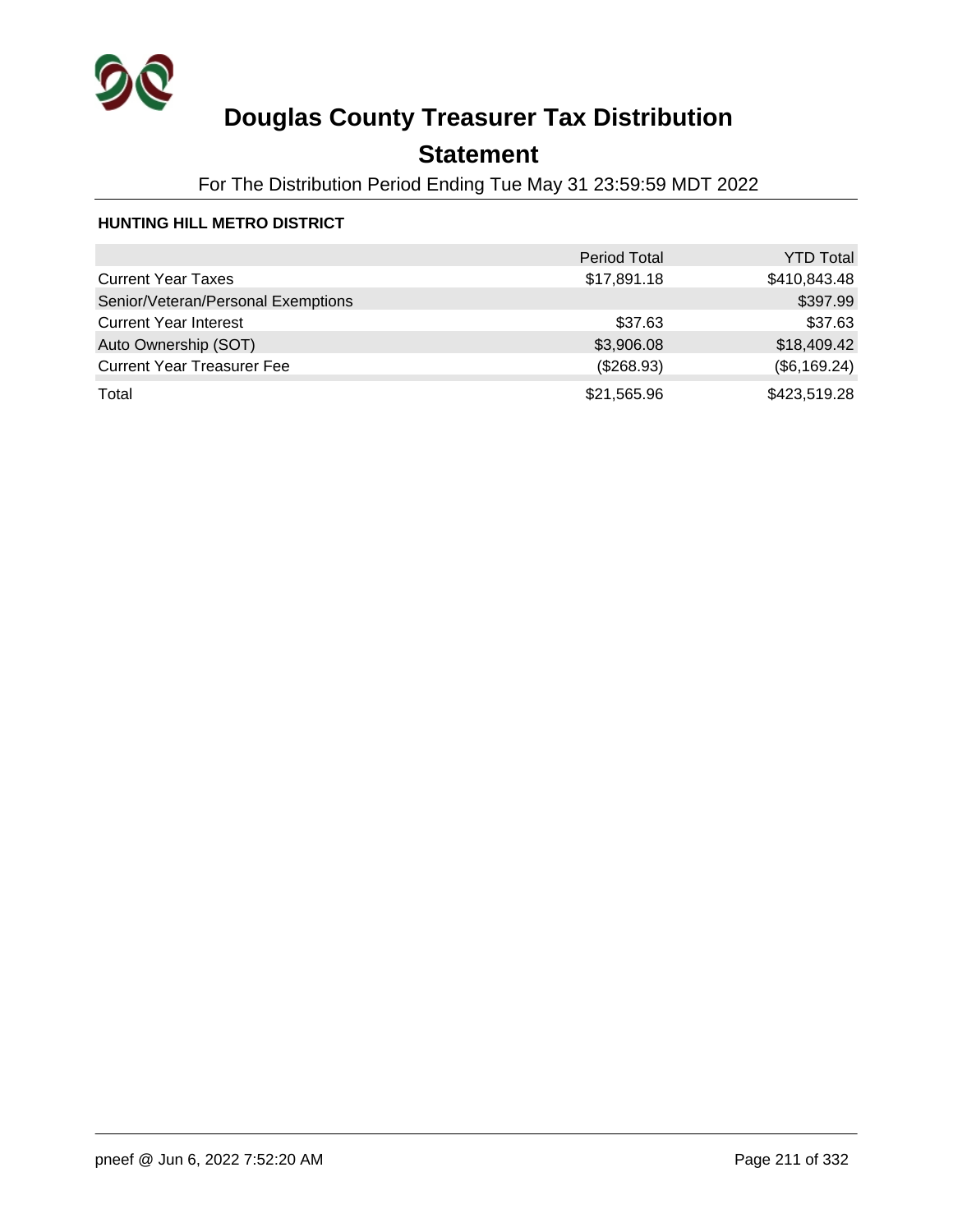

## **Statement**

For The Distribution Period Ending Tue May 31 23:59:59 MDT 2022

### **MEADOWS METRO 4 DEBT SVC**

|                                   | <b>Period Total</b> | <b>YTD Total</b> |
|-----------------------------------|---------------------|------------------|
| <b>Current Year Taxes</b>         | \$5,696.43          | \$113.848.49     |
| Auto Ownership (SOT)              | \$1,525.06          | \$7,187.64       |
| <b>Current Year Treasurer Fee</b> | (\$85.44)           | (\$1,707.70)     |
| Total                             | \$7,136.05          | \$119,328.43     |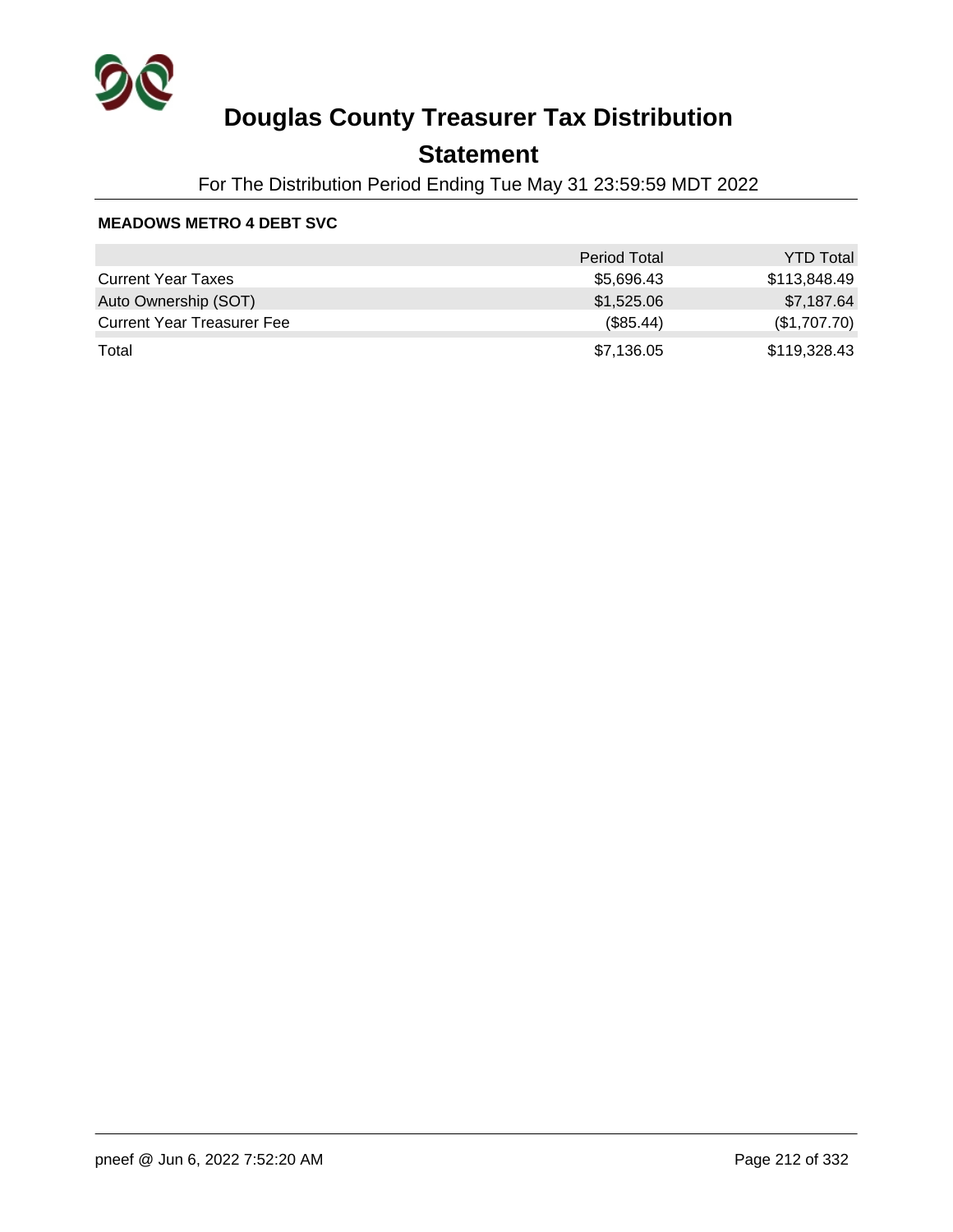

## **Statement**

For The Distribution Period Ending Tue May 31 23:59:59 MDT 2022

### **LINCOLN STATION MET DEBT SVC**

|                                   | <b>Period Total</b> | <b>YTD Total</b> |
|-----------------------------------|---------------------|------------------|
| <b>Current Year Taxes</b>         | \$2,428.26          | \$159,685.35     |
| Auto Ownership (SOT)              | \$1,240.13          | \$5,844.76       |
| <b>Current Year Treasurer Fee</b> | (\$36.42)           | (\$2,395.27)     |
| Total                             | \$3,631.97          | \$163,134.84     |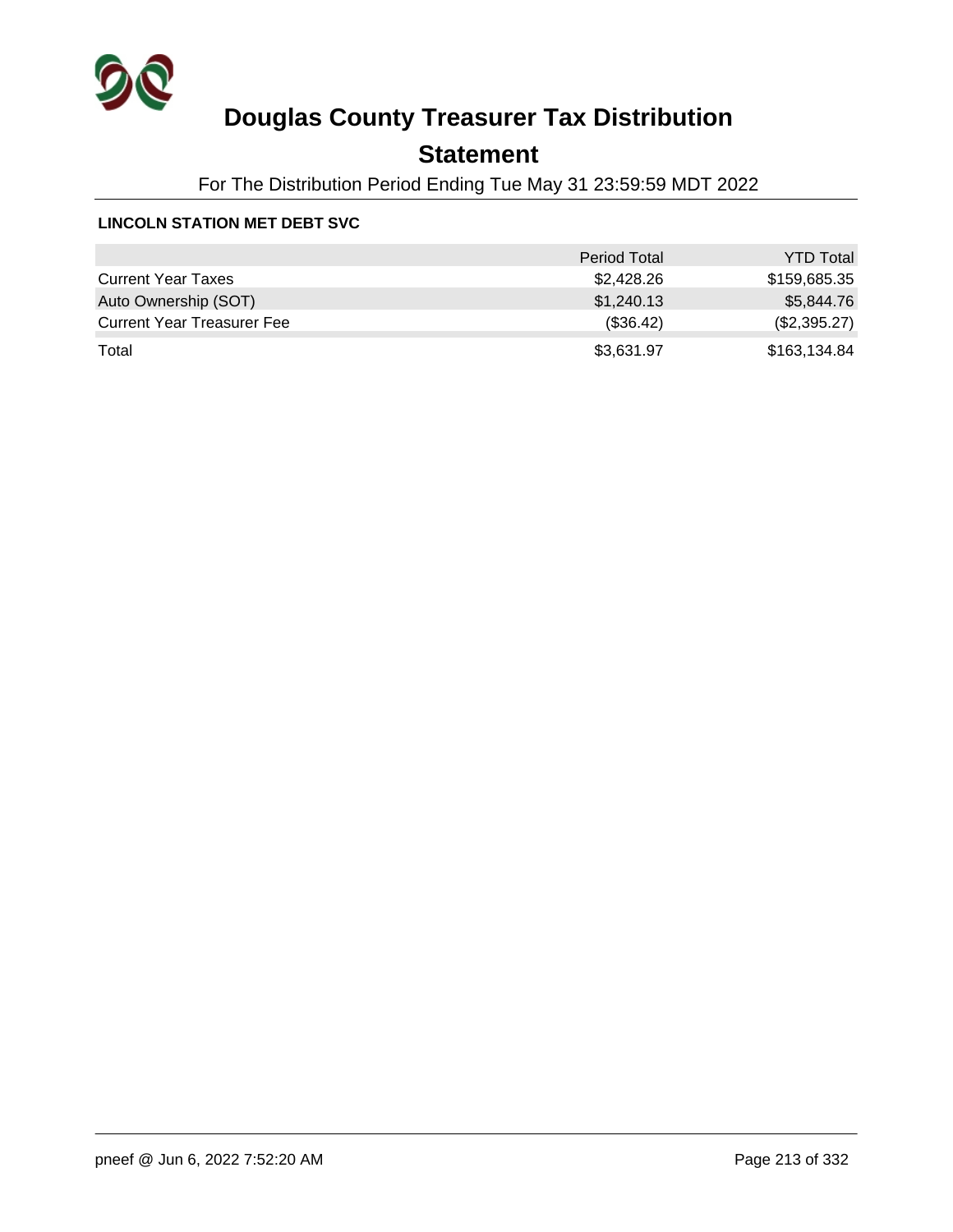

## **Statement**

For The Distribution Period Ending Tue May 31 23:59:59 MDT 2022

### **LINCOLN MEADOWS METRO DEBT SVC**

|       | <b>Period Total</b> | otal   |
|-------|---------------------|--------|
| Total | \$0.00              | \$0.00 |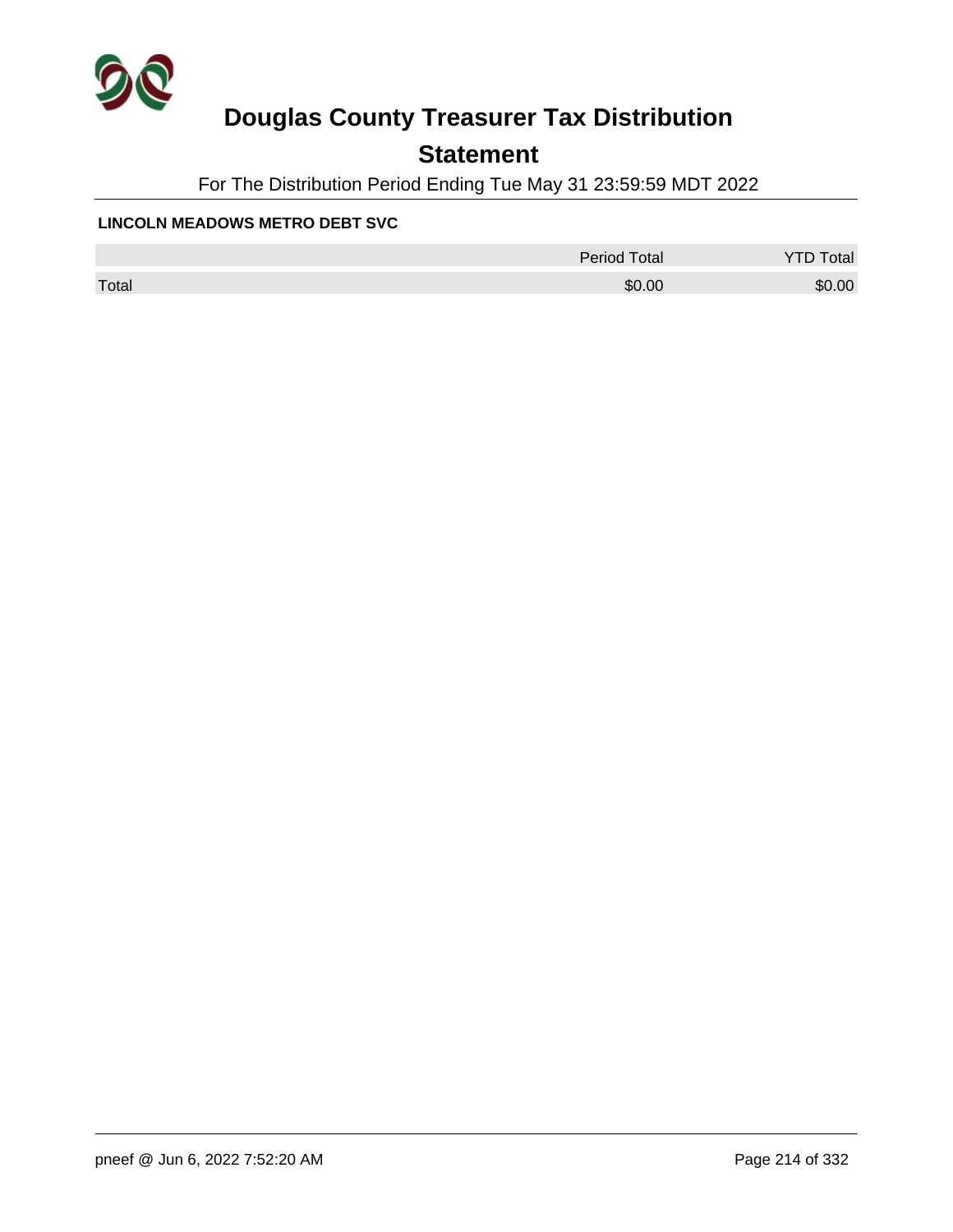

## **Statement**

For The Distribution Period Ending Tue May 31 23:59:59 MDT 2022

### **COMPARK BUSINESS CAMPUS DEBT SVC 2**

|                                   | <b>Period Total</b> | <b>YTD Total</b> |
|-----------------------------------|---------------------|------------------|
| <b>Current Year Taxes</b>         | \$1,085.80          | \$15,679.86      |
| <b>Current Year Interest</b>      | \$6.26              | \$6.26           |
| Auto Ownership (SOT)              | \$203.79            | \$960.44         |
| <b>Current Year Treasurer Fee</b> | (\$16.38)           | $(\$235.30)$     |
| Total                             | \$1,279.47          | \$16,411.26      |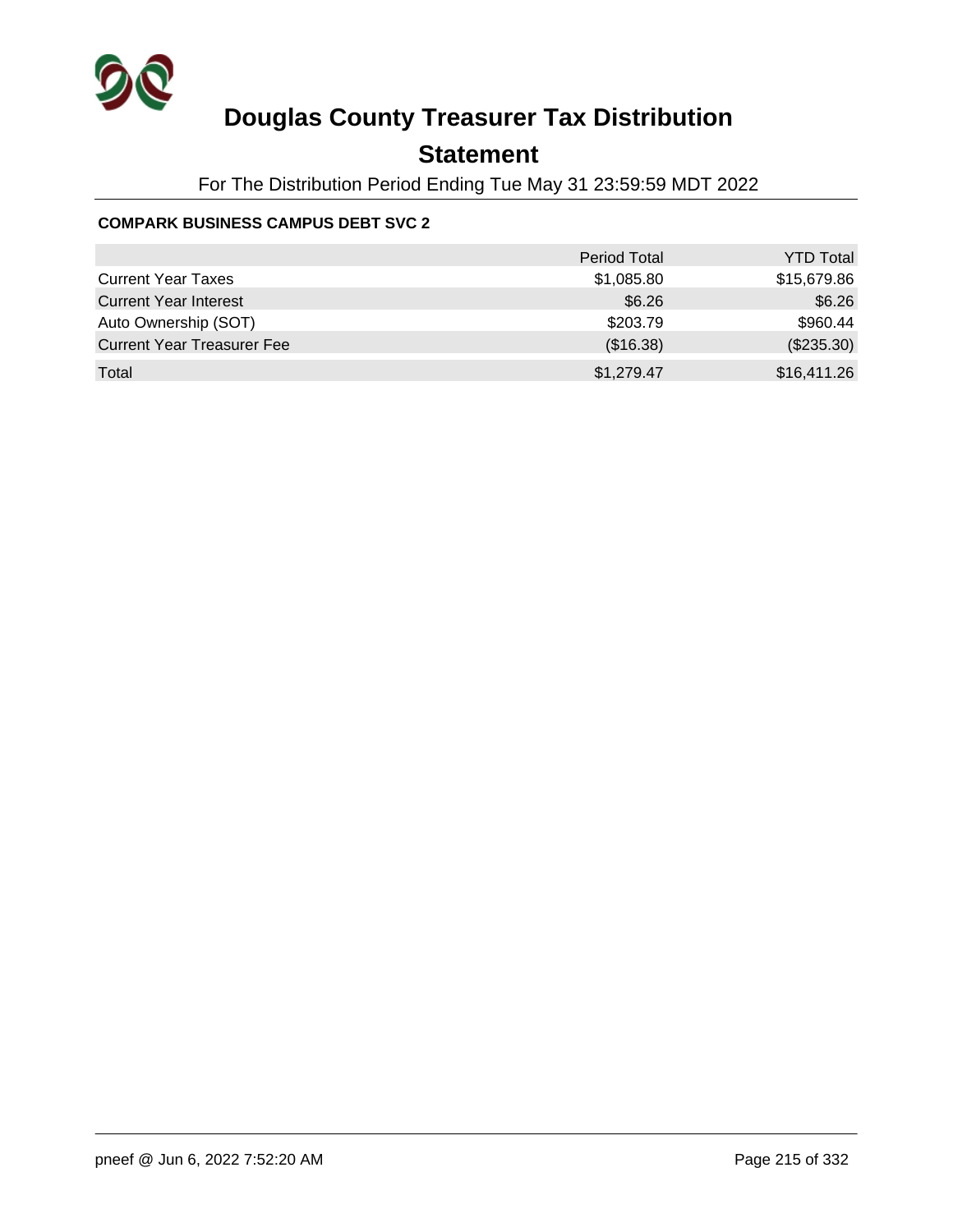

## **Statement**

For The Distribution Period Ending Tue May 31 23:59:59 MDT 2022

### **CASTLE ROCK DOWNTOWN DEV AUTH**

|                                    | <b>Period Total</b> | <b>YTD Total</b> |
|------------------------------------|---------------------|------------------|
| <b>Current Year Taxes</b>          | \$16,100.35         | \$195,006.24     |
| Senior/Veteran/Personal Exemptions |                     | \$1,223.22       |
| <b>Current Year TIF Expense</b>    | (\$3,145.10)        | (\$37,948.93)    |
| <b>Current Year Interest</b>       | \$42.67             | \$52.75          |
| Auto Ownership (SOT)               | \$1,951.10          | \$9,195.56       |
| <b>Current Year Treasurer Fee</b>  | (\$194.96)          | (\$2,358.17)     |
| Total                              | \$14,754.06         | \$165,170.67     |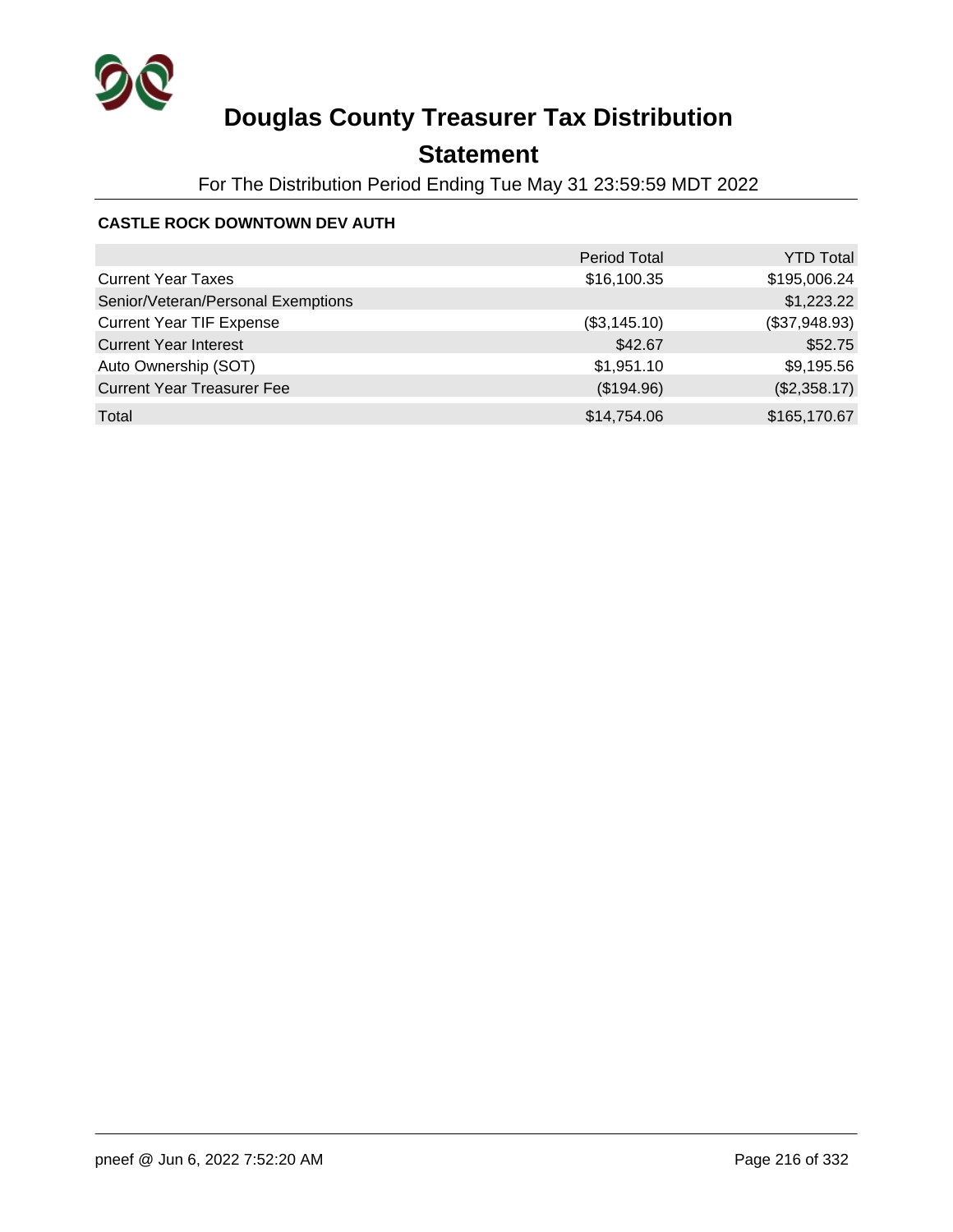

## **Statement**

For The Distribution Period Ending Tue May 31 23:59:59 MDT 2022

#### **REMUDA RANCH METRO DISTRICT**

|                                   | <b>Period Total</b> | <b>YTD Total</b> |
|-----------------------------------|---------------------|------------------|
| <b>Current Year Taxes</b>         | \$3,102.66          | \$50,299.97      |
| Auto Ownership (SOT)              | \$825.65            | \$3,891.30       |
| <b>Current Year Treasurer Fee</b> | (\$46.54)           | (\$754.50)       |
| Total                             | \$3,881.77          | \$53,436.77      |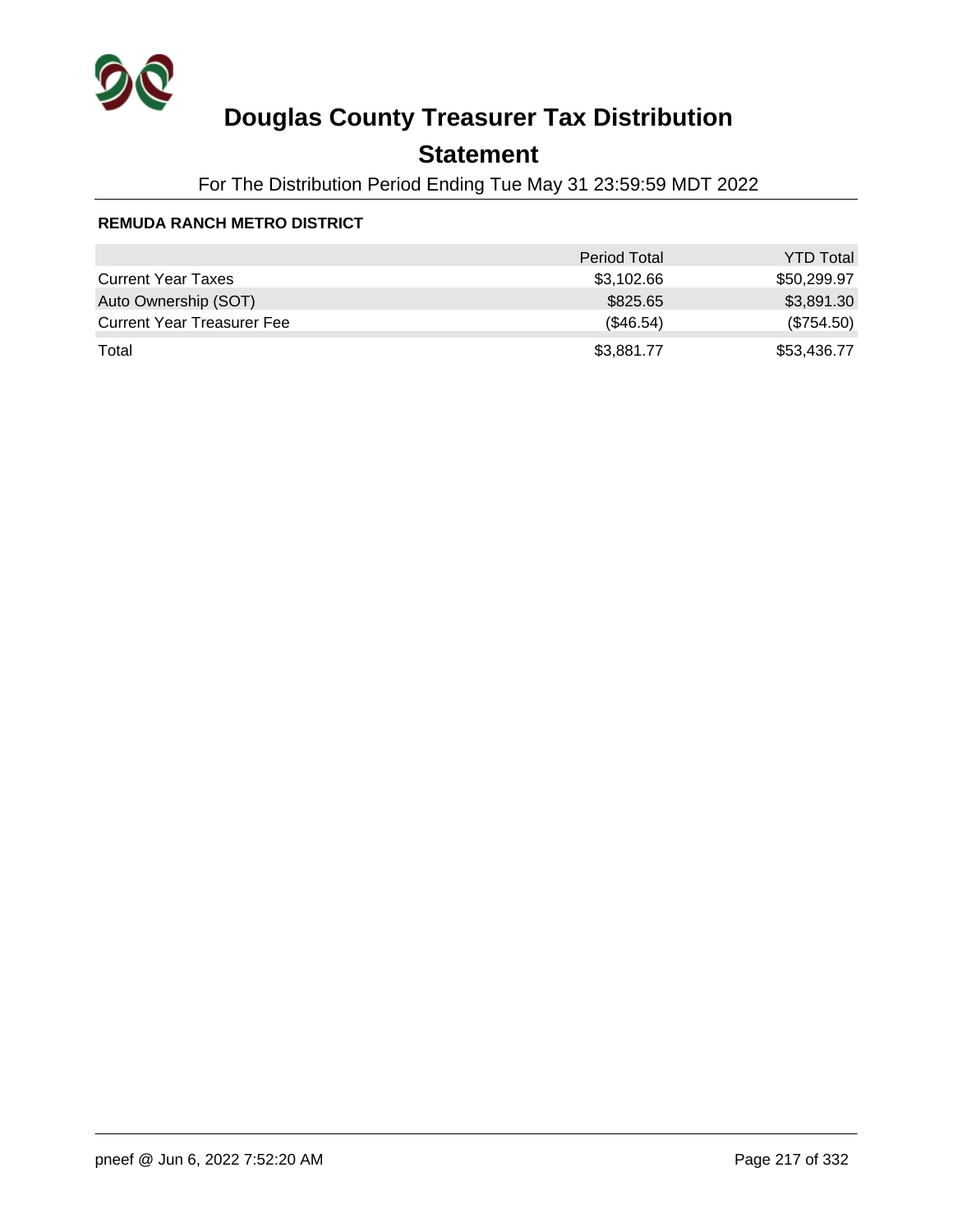

## **Statement**

For The Distribution Period Ending Tue May 31 23:59:59 MDT 2022

#### **AIRPORT VISTA METRO DIST #1**

|       | <b>Period Total</b> | otal<br>້ |
|-------|---------------------|-----------|
| Total | \$0.00              | \$0.00    |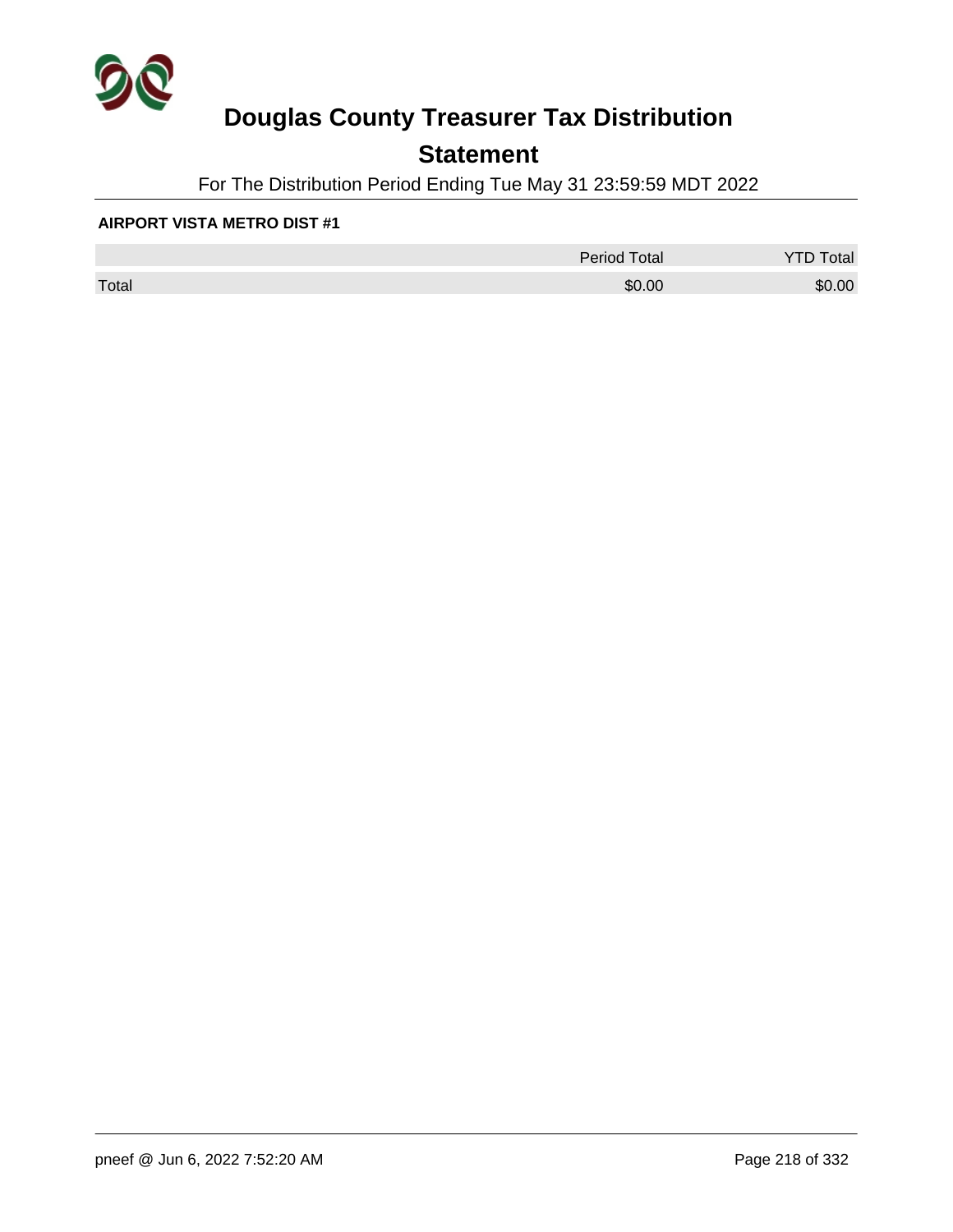

## **Statement**

For The Distribution Period Ending Tue May 31 23:59:59 MDT 2022

#### **AIRPORT VISTA METRO DISTRICT #2**

|                                   | <b>Period Total</b> | <b>YTD Total</b> |
|-----------------------------------|---------------------|------------------|
| <b>Current Year Taxes</b>         |                     | \$449.56         |
| Auto Ownership (SOT)              | \$3.49              | \$16.46          |
| <b>Current Year Treasurer Fee</b> |                     | (\$6.74)         |
| Total                             | \$3.49              | \$459.28         |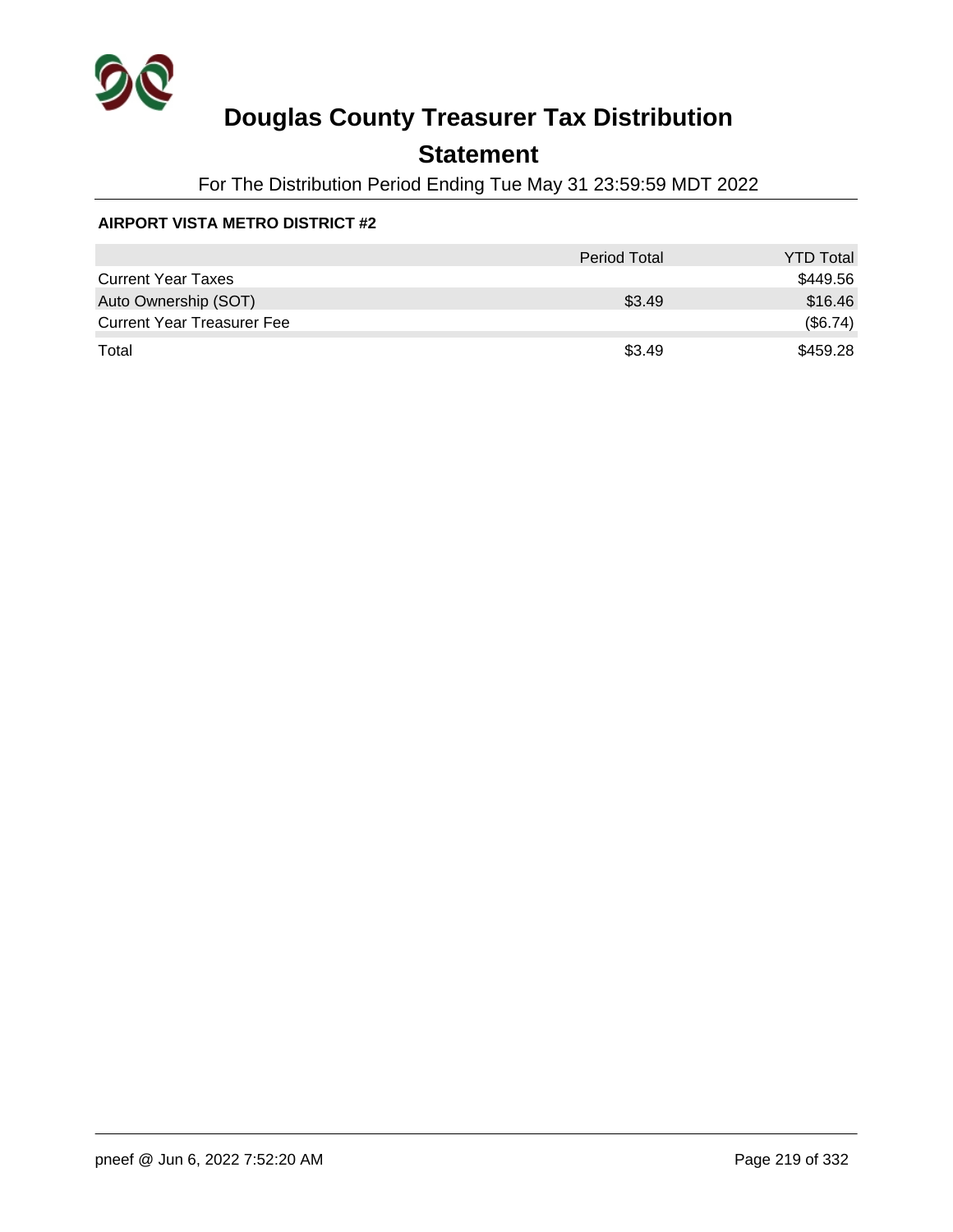

## **Statement**

For The Distribution Period Ending Tue May 31 23:59:59 MDT 2022

#### **LOUVIERS WATER & SANITATION DISTRICT**

|                                    | <b>Period Total</b> | <b>YTD Total</b> |
|------------------------------------|---------------------|------------------|
| <b>Current Year Taxes</b>          | \$6,581.53          | \$46,439.49      |
| Senior/Veteran/Personal Exemptions |                     | \$2,973.92       |
| <b>Current Year Interest</b>       | \$8.91              | \$12.56          |
| Auto Ownership (SOT)               | \$549.29            | \$2,588.80       |
| <b>Current Year Treasurer Fee</b>  | (\$98.87)           | (\$741.39)       |
| Total                              | \$7,040.86          | \$51,273.38      |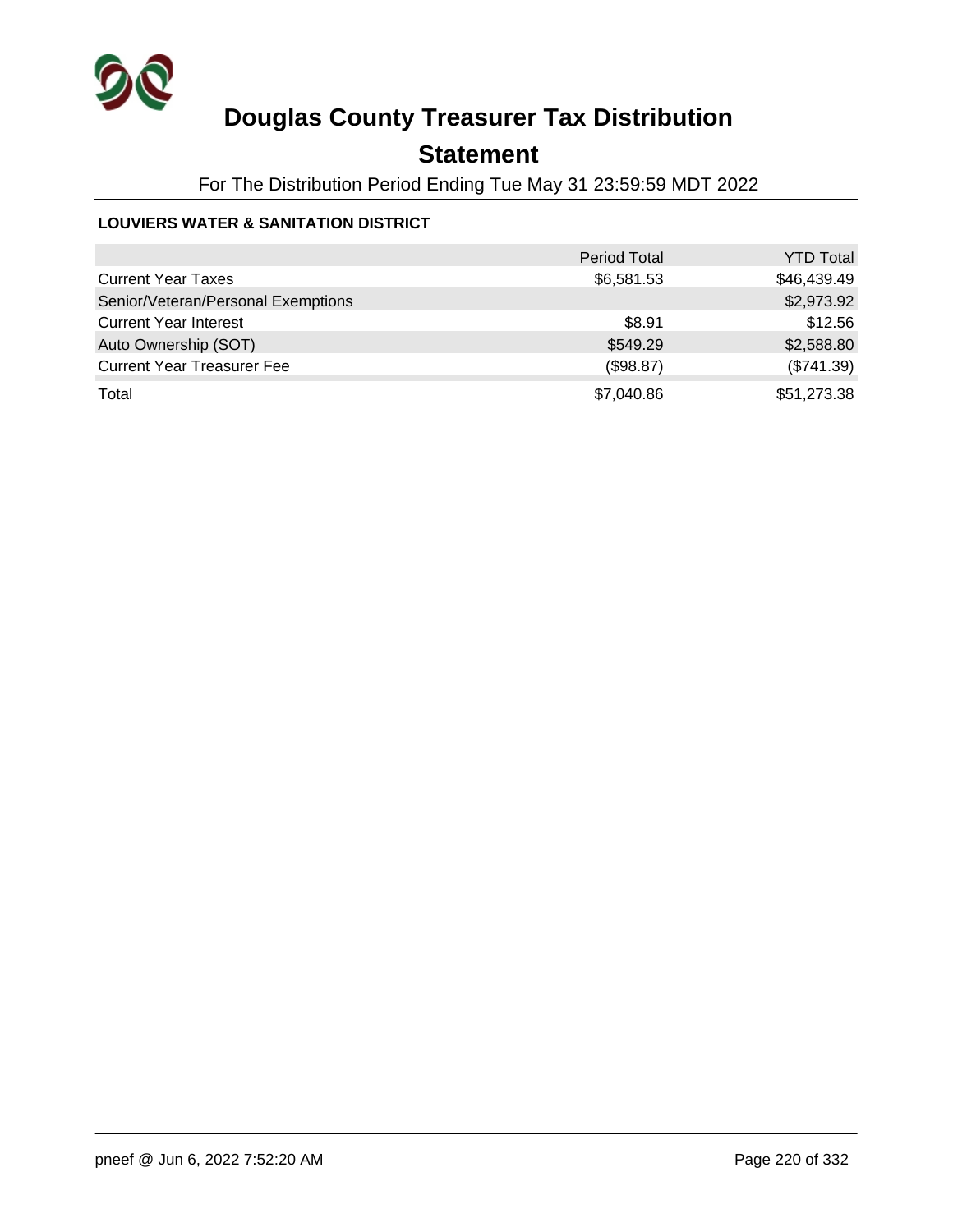

## **Statement**

For The Distribution Period Ending Tue May 31 23:59:59 MDT 2022

#### **PARKER CENTRAL AREA URP**

|       | <b>Period Total</b> | otal   |
|-------|---------------------|--------|
| Total | \$0.00              | \$0.00 |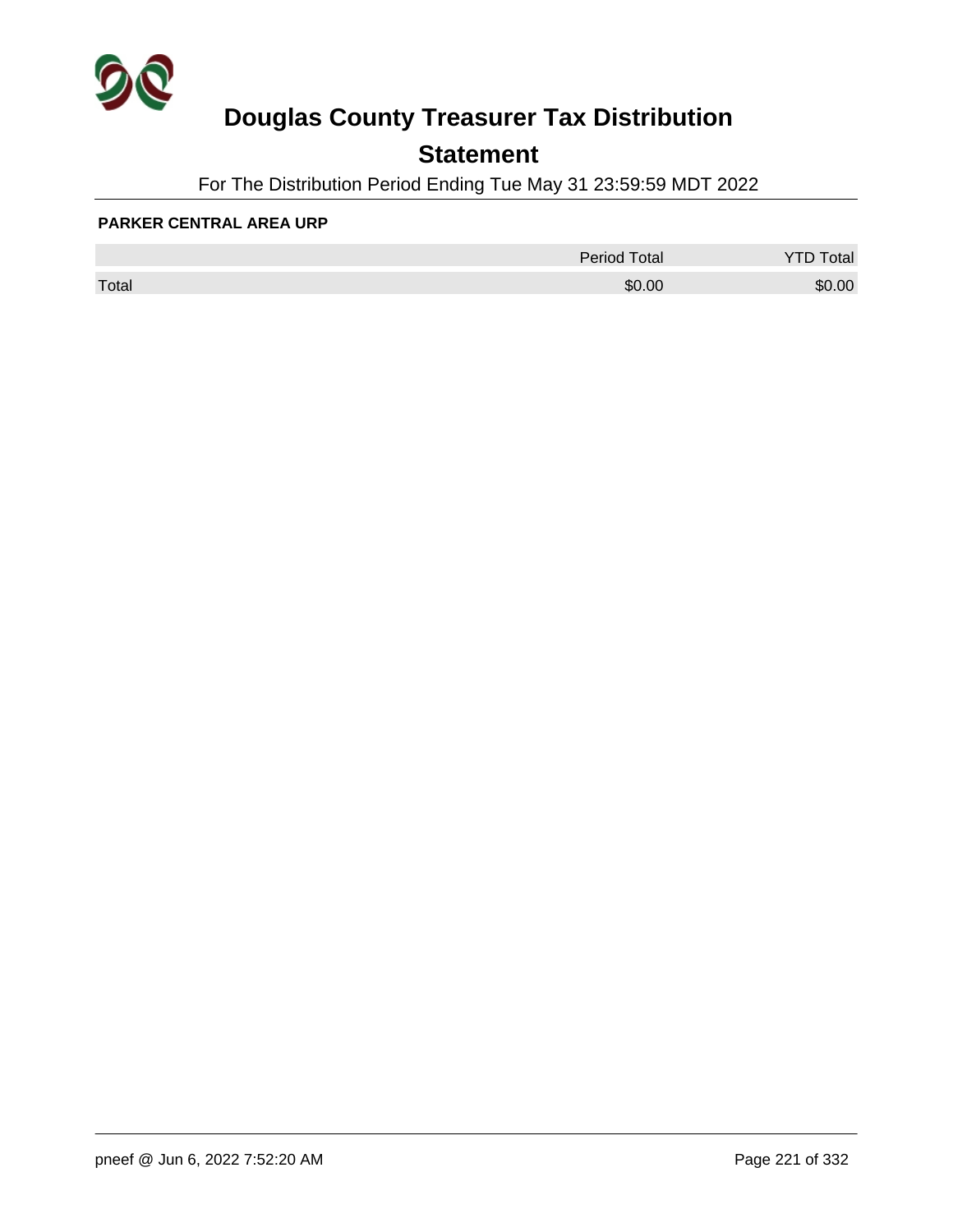

## **Statement**

For The Distribution Period Ending Tue May 31 23:59:59 MDT 2022

#### **INVERNESS WATER & SANITATION DEBT SERV**

|                                   | Period Total | <b>YTD Total</b> |
|-----------------------------------|--------------|------------------|
| <b>Current Year Taxes</b>         | \$867.27     | \$7,583.96       |
| <b>Current Year Interest</b>      | \$1.18       | \$1.18           |
| Auto Ownership (SOT)              | \$89.89      | \$423.66         |
| <b>Current Year Treasurer Fee</b> | (\$13.02)    | (\$113.77)       |
| Total                             | \$945.32     | \$7,895.03       |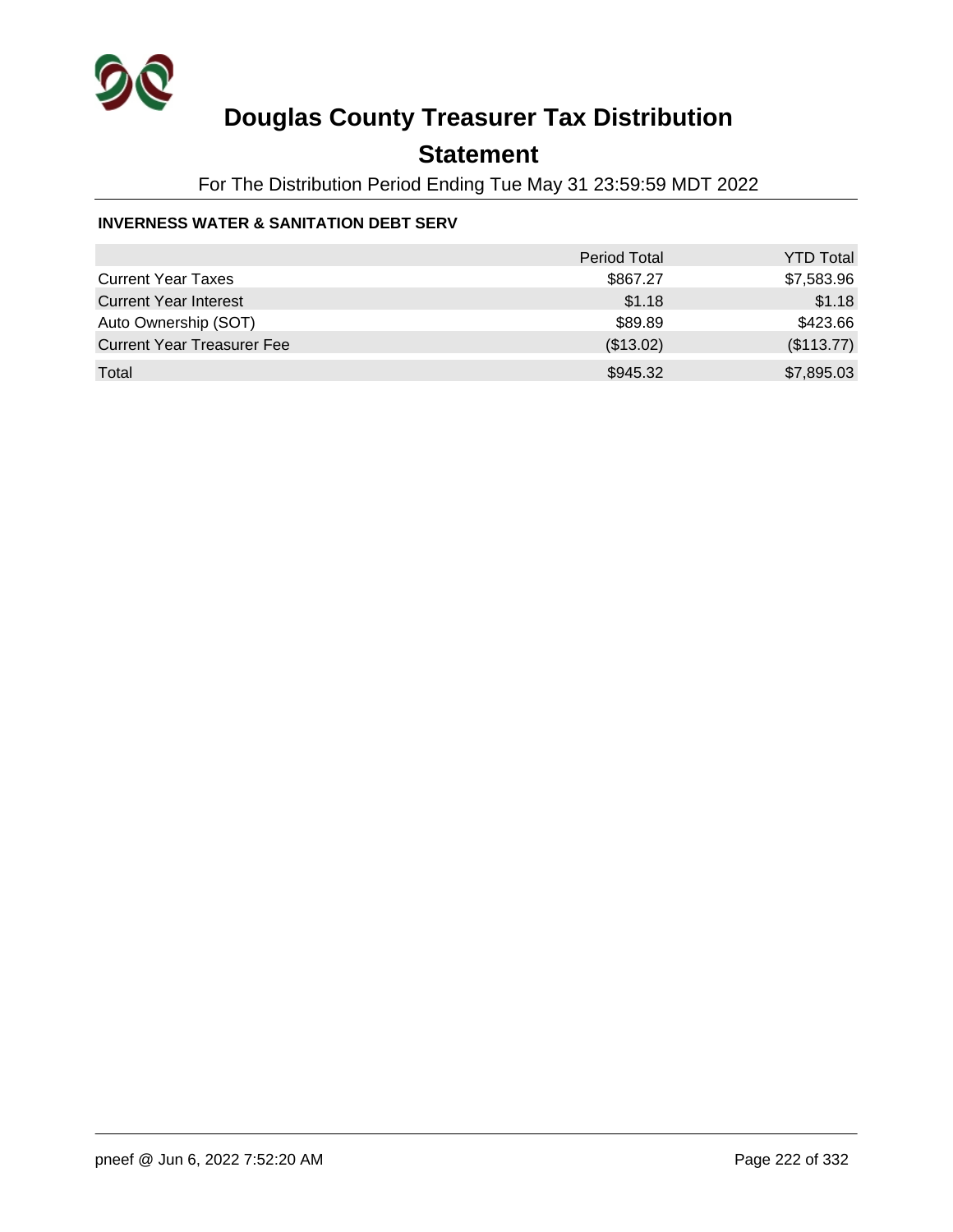

## **Statement**

For The Distribution Period Ending Tue May 31 23:59:59 MDT 2022

#### **INVERNESS METRO DISTRICT DEBT SERV**

|                                   | <b>Period Total</b> | <b>YTD Total</b> |
|-----------------------------------|---------------------|------------------|
| <b>Current Year Taxes</b>         | \$1,185.27          | \$10,364.68      |
| <b>Current Year Interest</b>      | \$1.61              | \$1.61           |
| Auto Ownership (SOT)              | \$122.85            | \$579.00         |
| <b>Current Year Treasurer Fee</b> | (\$17.80)           | (\$155.51)       |
| Total                             | \$1,291.93          | \$10,789.78      |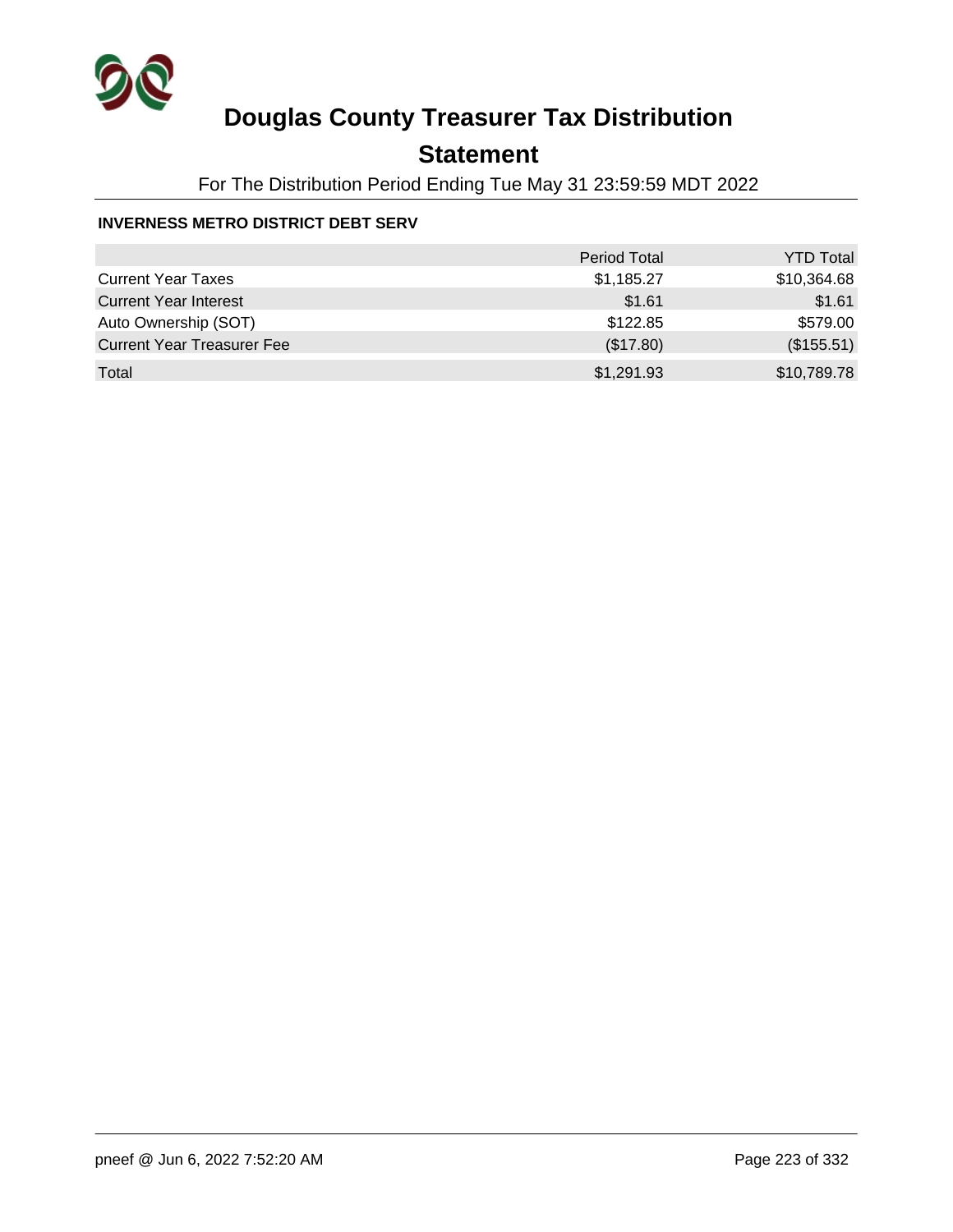

## **Statement**

For The Distribution Period Ending Tue May 31 23:59:59 MDT 2022

#### **TWO BRIDGES METROPOLITAN DISTRICT**

|                                   | <b>Period Total</b> | <b>YTD Total</b> |
|-----------------------------------|---------------------|------------------|
| <b>Current Year Taxes</b>         | \$4,020.86          | \$127,288.31     |
| <b>Current Year Interest</b>      | \$40.21             | \$40.21          |
| Auto Ownership (SOT)              | \$2,044.98          | \$9,638.03       |
| <b>Current Year Treasurer Fee</b> | (\$60.91)           | (\$1,909.93)     |
| Total                             | \$6,045.14          | \$135,056.62     |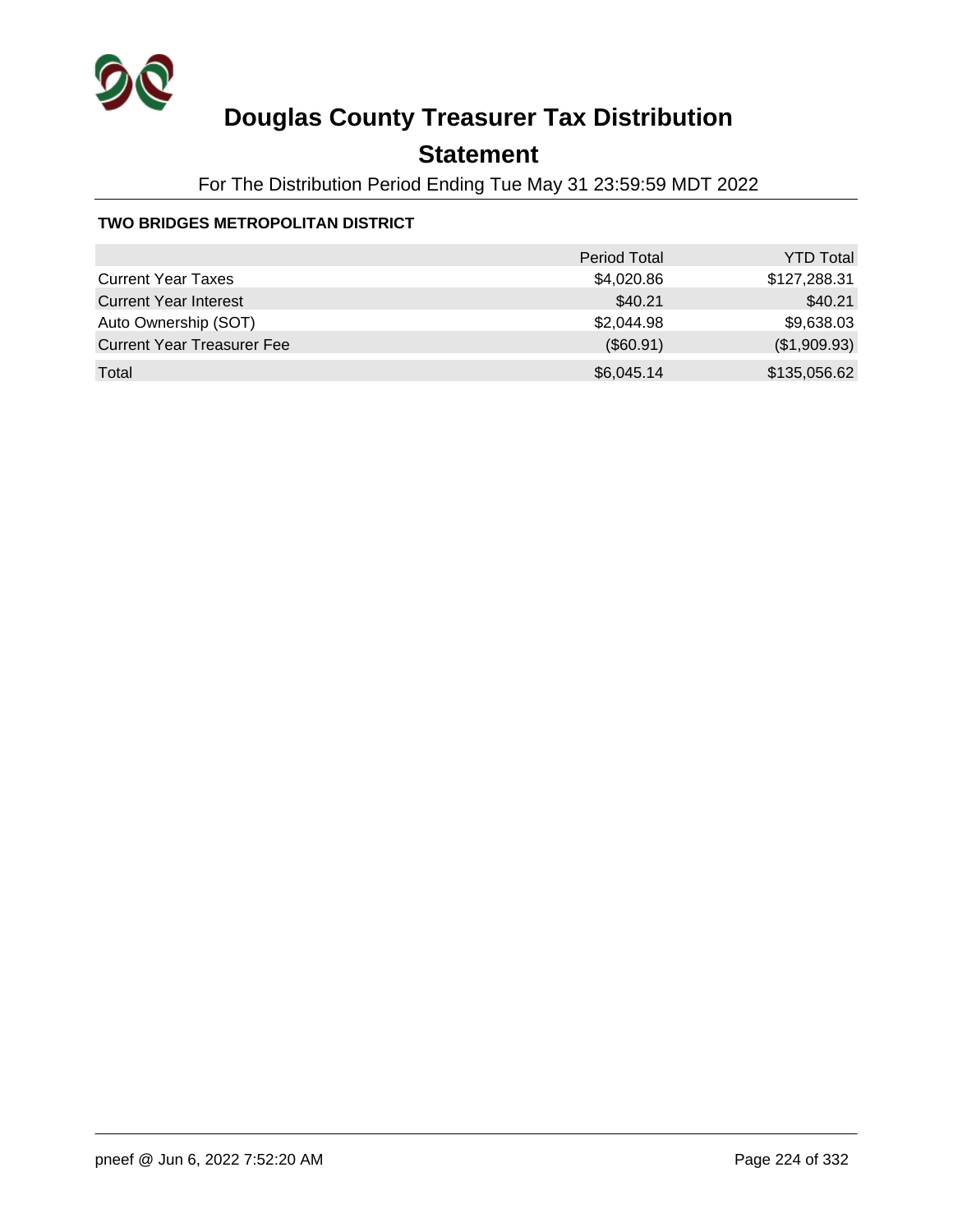

## **Statement**

For The Distribution Period Ending Tue May 31 23:59:59 MDT 2022

#### **ROBINSON RANCH METRO DISTRICT**

|                                    | <b>Period Total</b> | <b>YTD Total</b> |
|------------------------------------|---------------------|------------------|
| <b>Current Year Taxes</b>          | \$122.40            | \$120,465.39     |
| Senior/Veteran/Personal Exemptions |                     | \$1,223.00       |
| Auto Ownership (SOT)               | \$1,217.47          | \$5,737.93       |
| <b>Current Year Treasurer Fee</b>  | (\$1.84)            | (\$1,807.00)     |
| Total                              | \$1,338.03          | \$125,619.32     |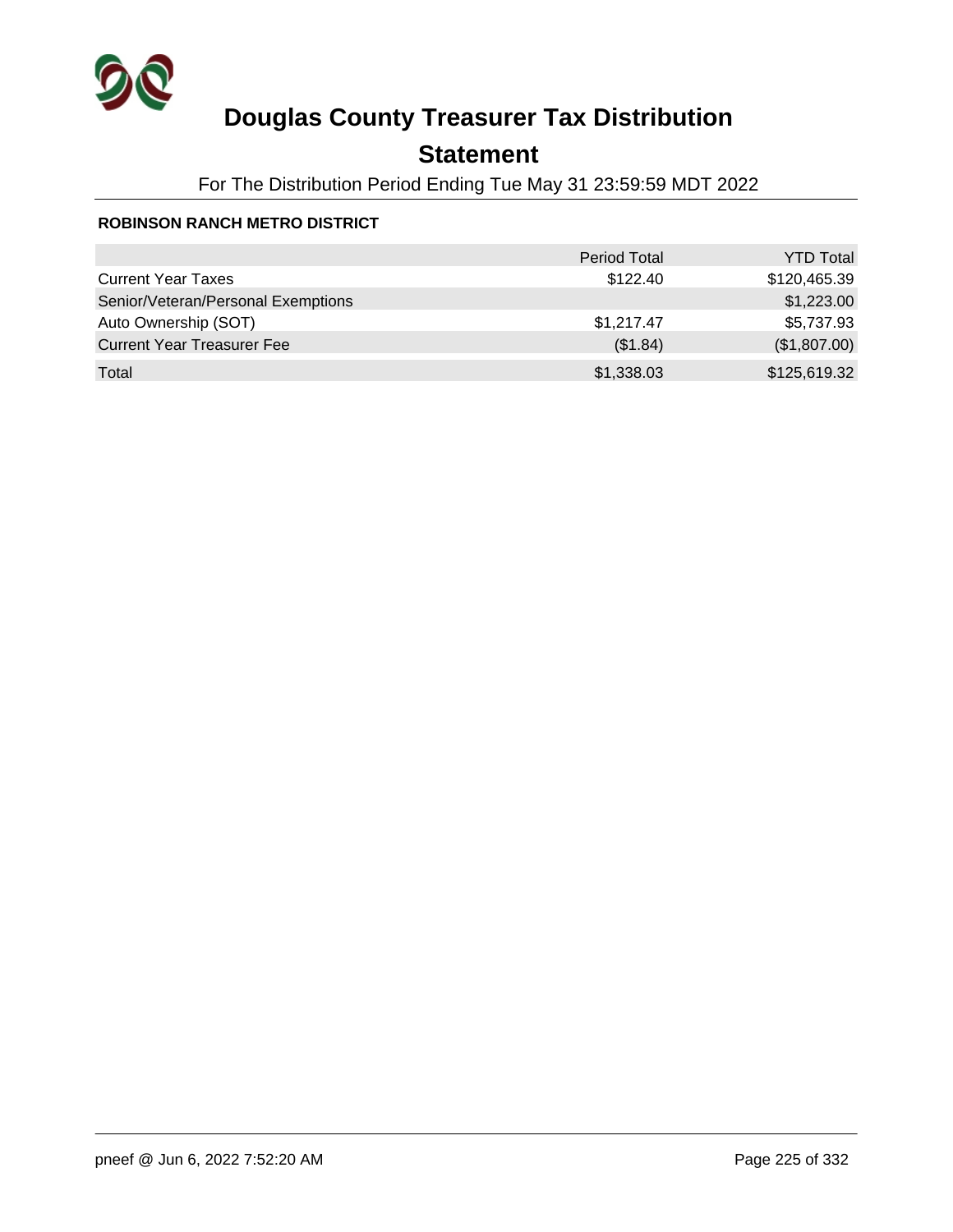

## **Statement**

For The Distribution Period Ending Tue May 31 23:59:59 MDT 2022

|                                         | <b>Period Total</b> | <b>YTD Total</b> |
|-----------------------------------------|---------------------|------------------|
| <b>Current Year Taxes</b>               | \$196,394.15        | \$1,116,968.27   |
| Senior/Veteran/Personal Exemptions      |                     | \$326.35         |
| Prior Year Value Adjustment (Abatement) |                     | (\$1,837.22)     |
| <b>Current Year Interest</b>            | \$116.55            | \$163.79         |
| Prior Year Interest Value Adjustment    |                     | (\$202.77)       |
| Auto Ownership (SOT)                    | \$10,909.55         | \$51,416.87      |
| <b>Current Year Treasurer Fee</b>       | (\$2,947.66)        | (\$16,761.87)    |
| <b>Prior Year Treasurer Fee</b>         |                     | \$27.55          |
| Total                                   | \$204,472.59        | \$1,150,100.97   |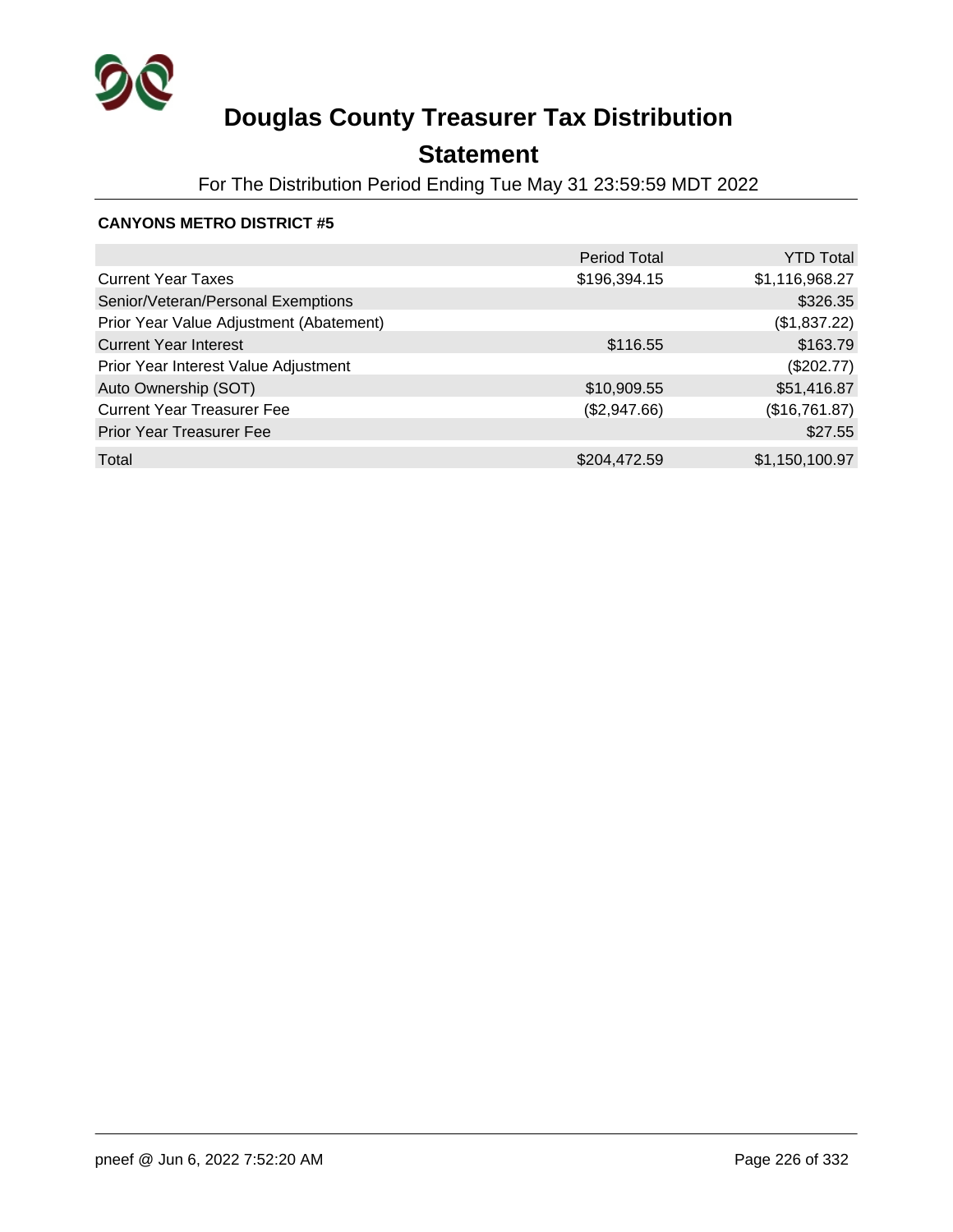

## **Statement**

For The Distribution Period Ending Tue May 31 23:59:59 MDT 2022

|                                         | <b>Period Total</b> | <b>YTD Total</b> |
|-----------------------------------------|---------------------|------------------|
| <b>Current Year Taxes</b>               | \$52,683.89         | \$299,633.08     |
| Senior/Veteran/Personal Exemptions      |                     | \$87.55          |
| Prior Year Value Adjustment (Abatement) |                     | (\$492.85)       |
| <b>Current Year Interest</b>            | \$31.27             | \$43.94          |
| Prior Year Interest Value Adjustment    |                     | (\$54.21)        |
| Auto Ownership (SOT)                    | \$2,926.55          | \$13,792.88      |
| <b>Current Year Treasurer Fee</b>       | (\$790.71)          | (\$4,496.45)     |
| <b>Prior Year Treasurer Fee</b>         |                     | \$7.39           |
| Total                                   | \$54,851.00         | \$308,521.33     |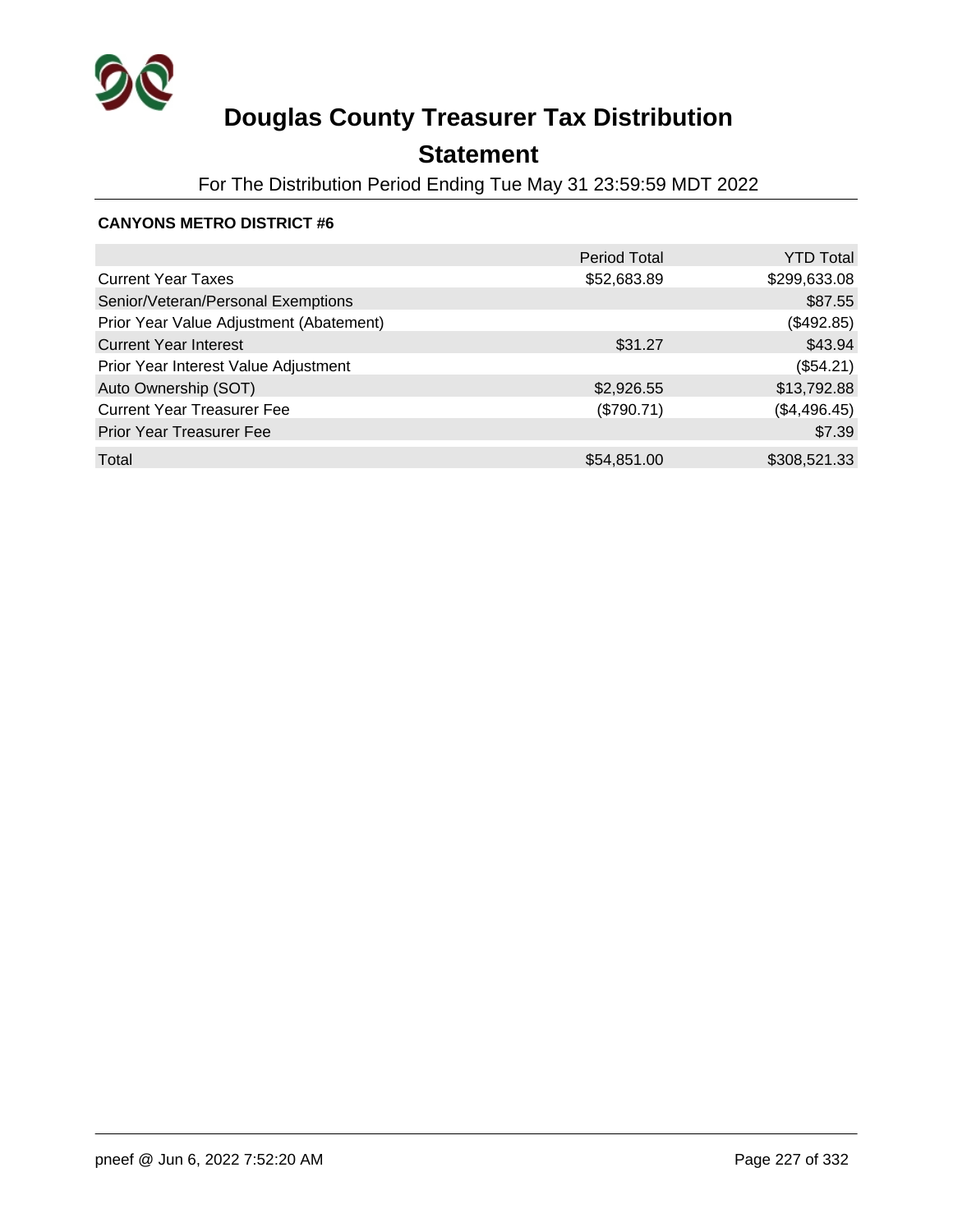

## **Statement**

For The Distribution Period Ending Tue May 31 23:59:59 MDT 2022

|                                         | <b>Period Total</b> | <b>YTD Total</b> |
|-----------------------------------------|---------------------|------------------|
| <b>Current Year Taxes</b>               | \$81,431.07         | \$463,129.42     |
| Senior/Veteran/Personal Exemptions      |                     | \$135.31         |
| Prior Year Value Adjustment (Abatement) |                     | (\$761.77)       |
| <b>Current Year Interest</b>            | \$48.32             | \$67.90          |
| Prior Year Interest Value Adjustment    |                     | (\$83.81)        |
| Auto Ownership (SOT)                    | \$4,523.44          | \$21,319.01      |
| <b>Current Year Treasurer Fee</b>       | (\$1,222.17)        | (\$6,949.93)     |
| <b>Prior Year Treasurer Fee</b>         |                     | \$11.42          |
| Total                                   | \$84,780.66         | \$476,867.55     |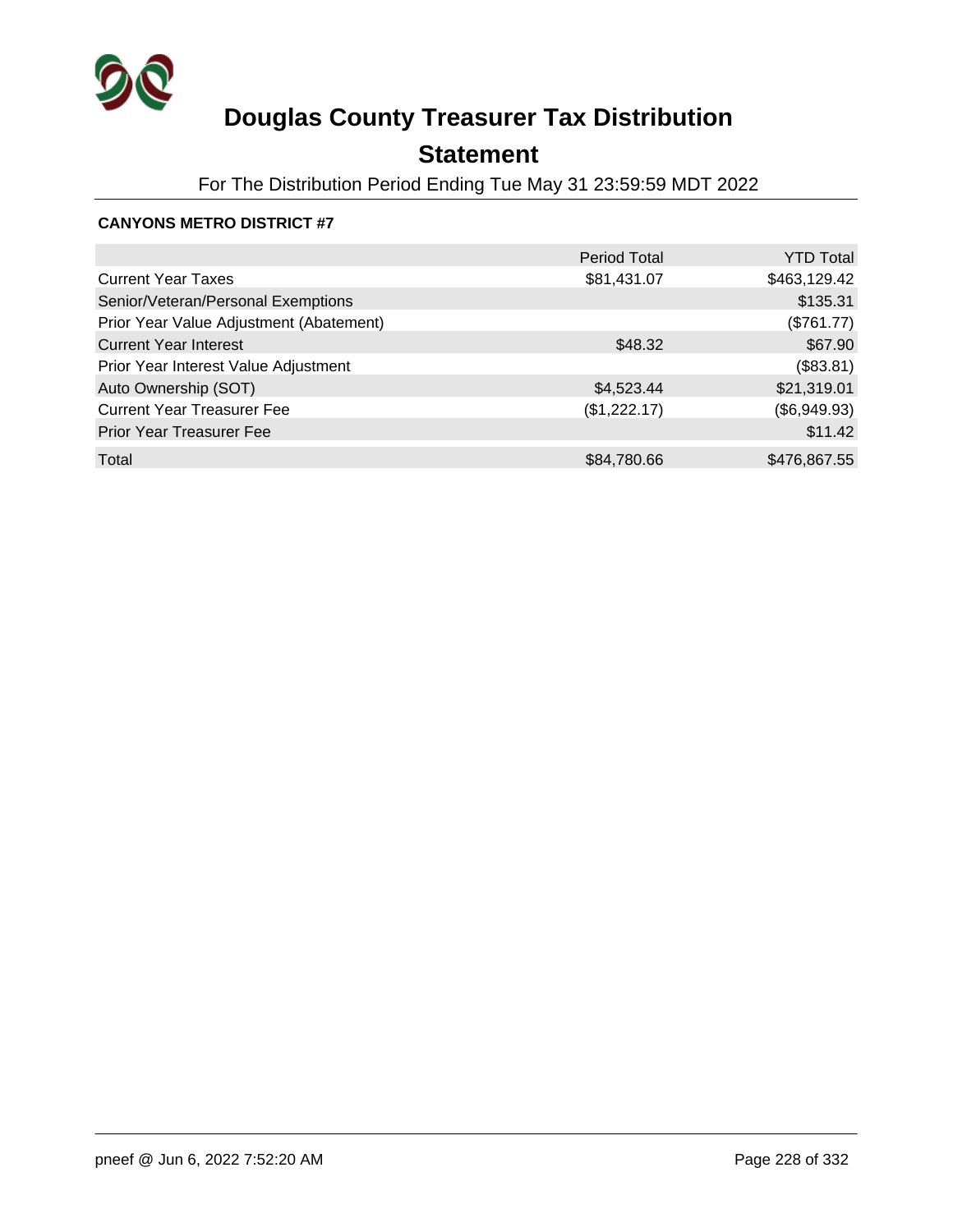

## **Statement**

For The Distribution Period Ending Tue May 31 23:59:59 MDT 2022

|       | <b>Period Total</b> | otal<br>້ |
|-------|---------------------|-----------|
| Total | \$0.00              | \$0.00    |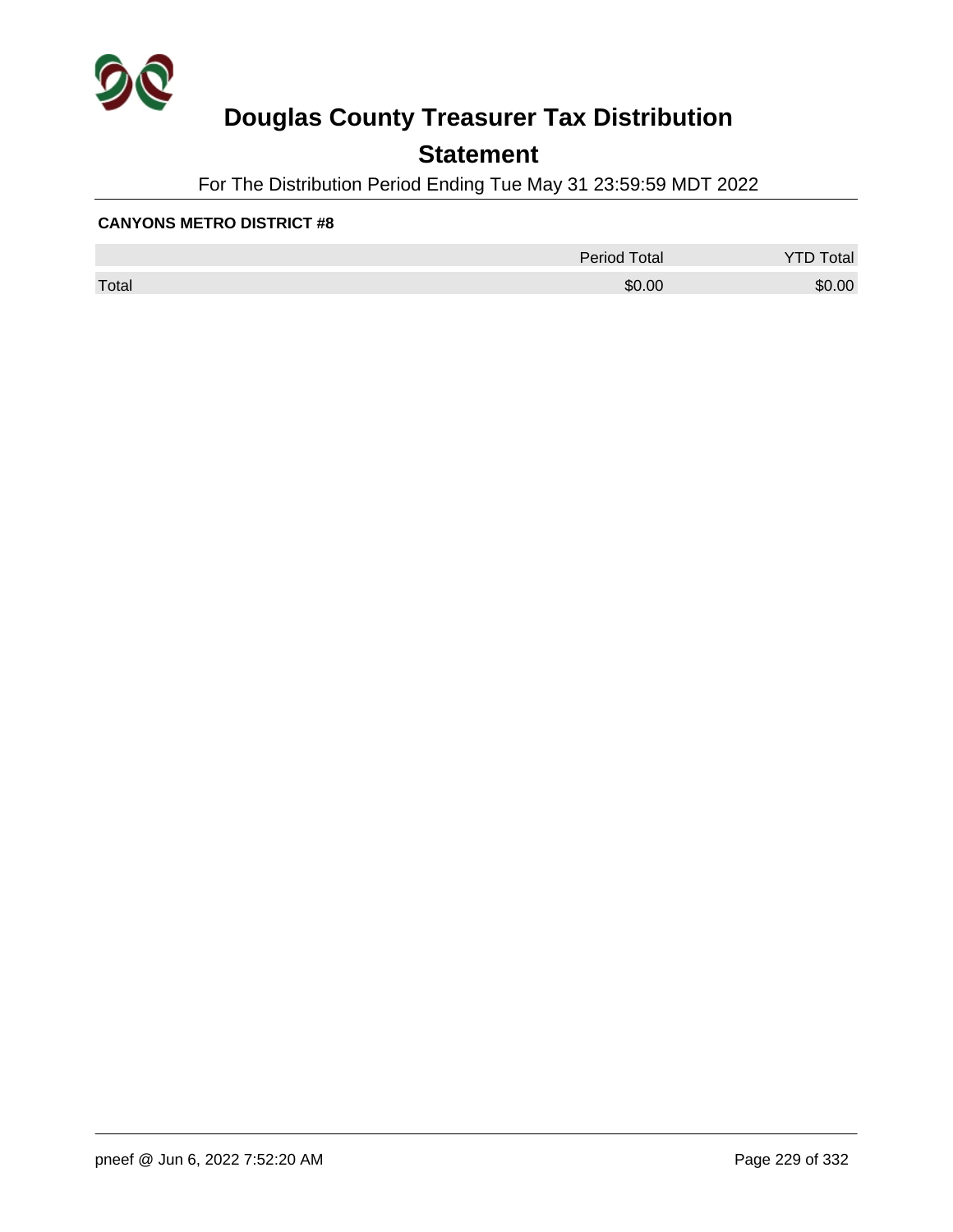

## **Statement**

For The Distribution Period Ending Tue May 31 23:59:59 MDT 2022

|       | <b>Period Total</b> | otal<br>້ |
|-------|---------------------|-----------|
| Total | \$0.00              | \$0.00    |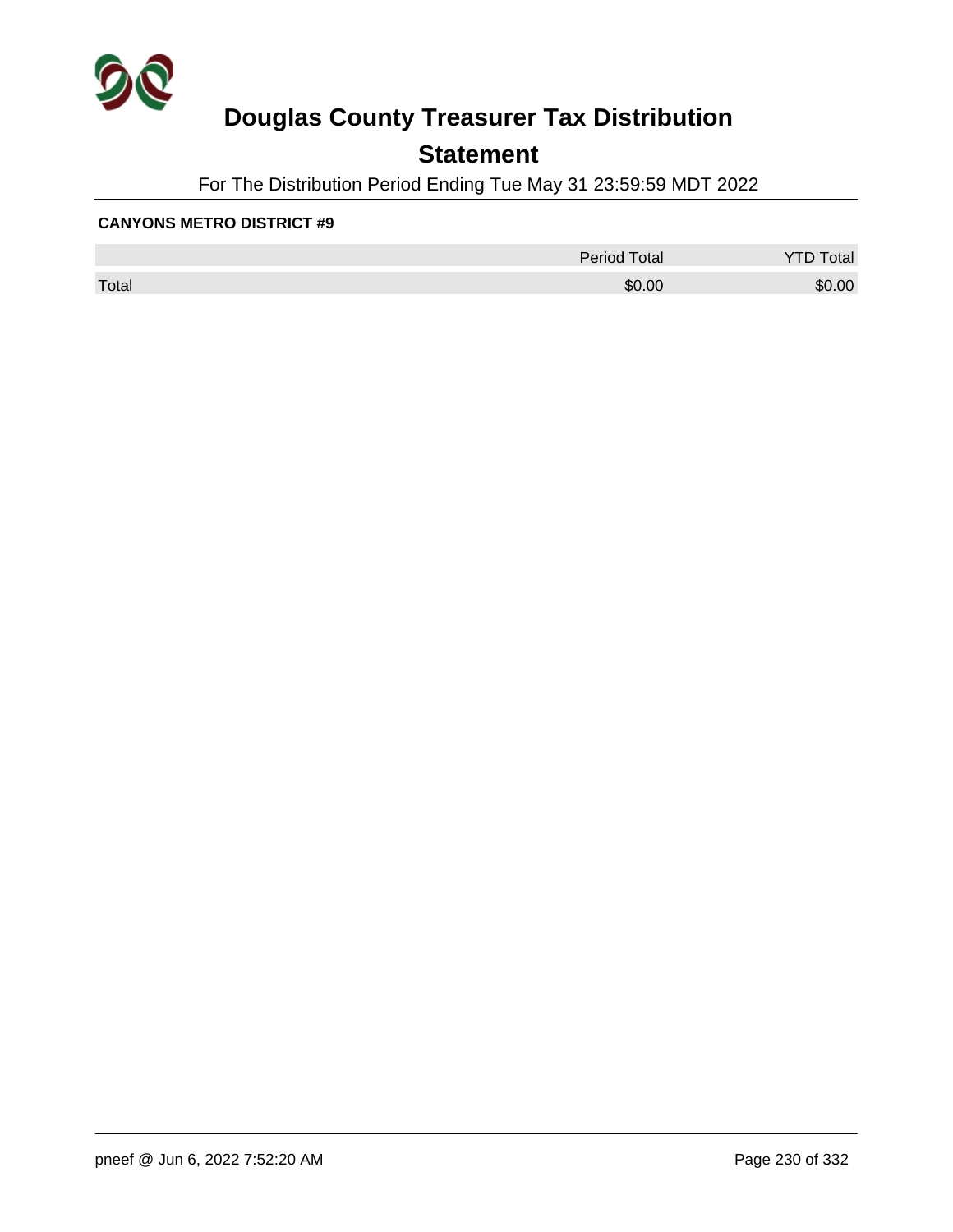

## **Statement**

For The Distribution Period Ending Tue May 31 23:59:59 MDT 2022

|       | <b>Period Total</b> | otal<br>້ |
|-------|---------------------|-----------|
| Total | \$0.00              | \$0.00    |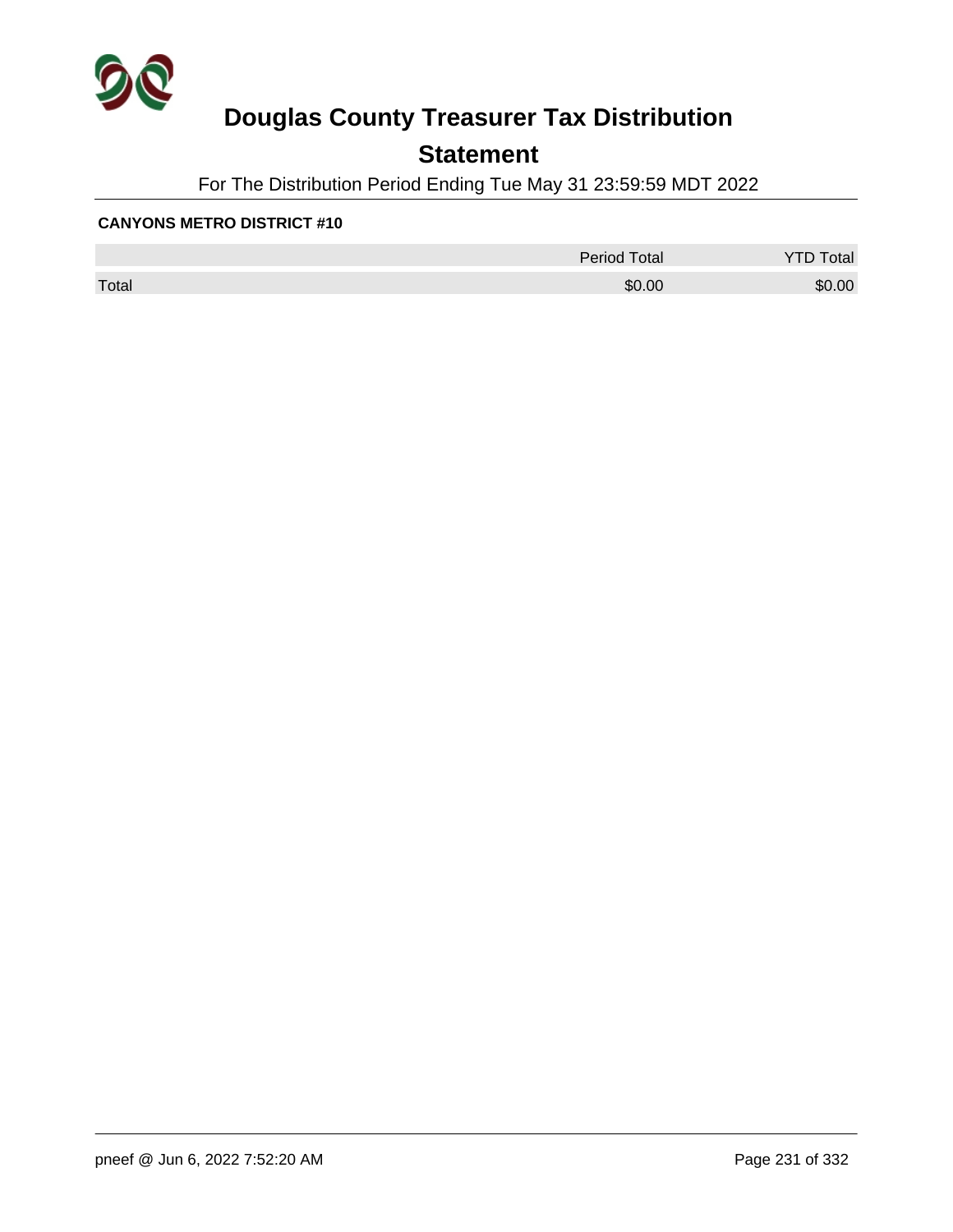

## **Statement**

For The Distribution Period Ending Tue May 31 23:59:59 MDT 2022

|       | <b>Period Total</b> | otal<br>້ |
|-------|---------------------|-----------|
| Total | \$0.00              | \$0.00    |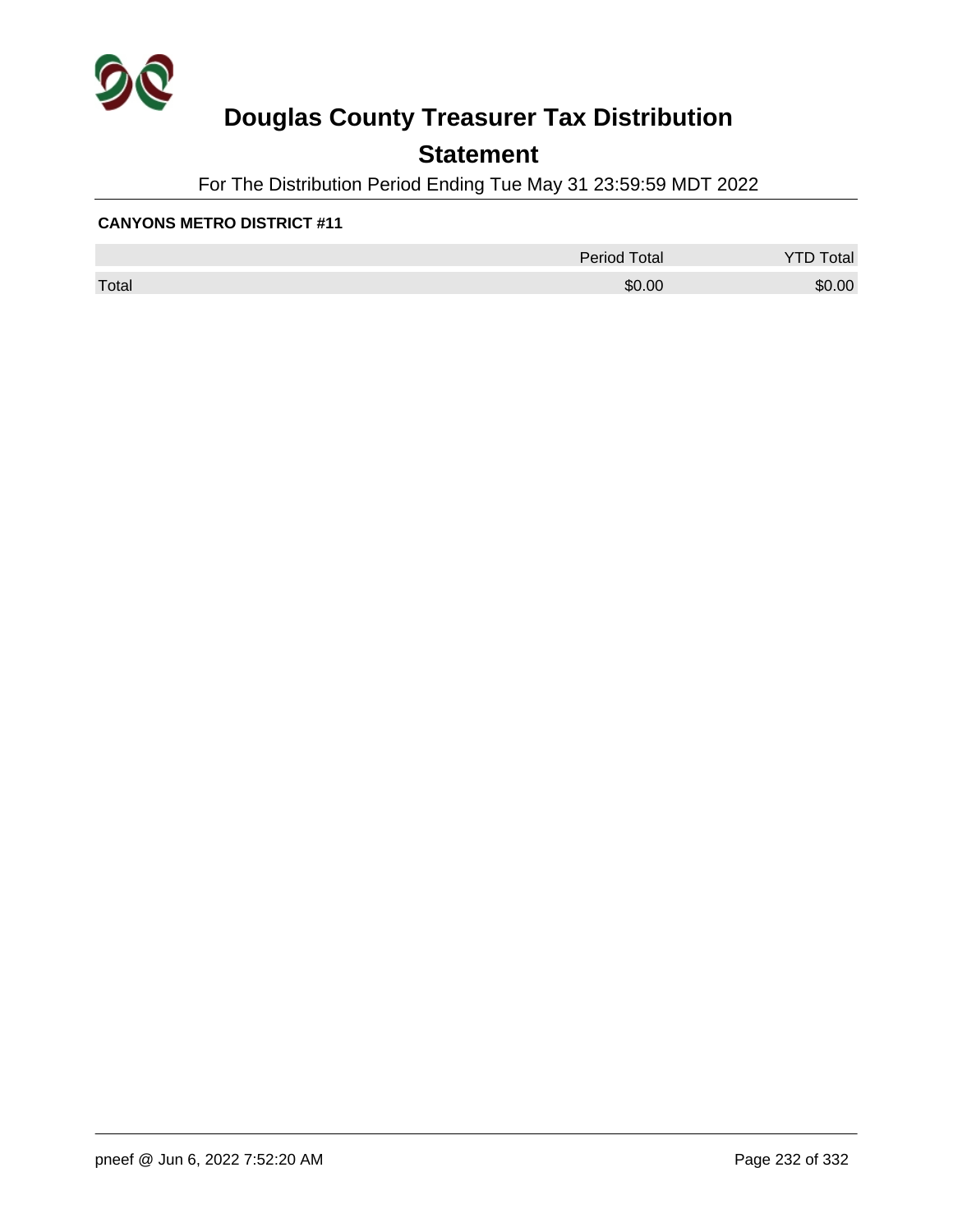

## **Statement**

For The Distribution Period Ending Tue May 31 23:59:59 MDT 2022

#### **SOUTH MERIDIAN METRO DEBT SERVICE 3**

|                                   | <b>Period Total</b> | <b>YTD Total</b> |
|-----------------------------------|---------------------|------------------|
| <b>Current Year Taxes</b>         | \$1,191.66          | \$37,508.74      |
| Auto Ownership (SOT)              | \$346.29            | \$1,632.08       |
| <b>Current Year Treasurer Fee</b> | (\$17.88)           | (\$562.65)       |
| Total                             | \$1,520.07          | \$38,578.17      |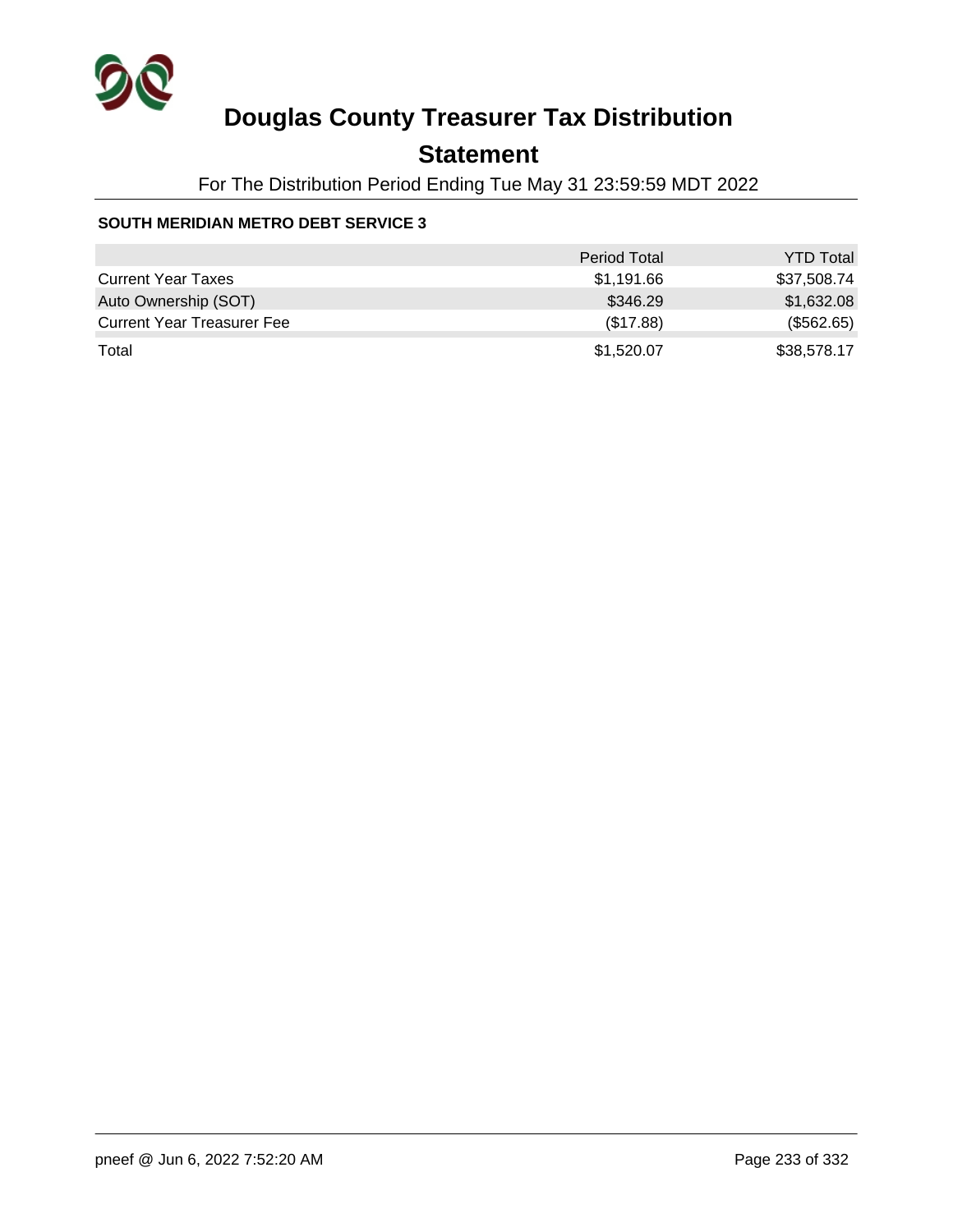

## **Statement**

For The Distribution Period Ending Tue May 31 23:59:59 MDT 2022

#### **PARKER HOMESTEAD METRO DISTRICT**

|                                    | <b>Period Total</b> | <b>YTD Total</b> |
|------------------------------------|---------------------|------------------|
| <b>Current Year Taxes</b>          | \$28,385.94         | \$415,442.65     |
| Senior/Veteran/Personal Exemptions |                     | \$1,021.09       |
| <b>Current Year Interest</b>       | \$40.74             | \$60.03          |
| Auto Ownership (SOT)               | \$5,544.05          | \$26,129.17      |
| <b>Current Year Treasurer Fee</b>  | (\$426.41)          | (\$6,247.85)     |
| Total                              | \$33,544.32         | \$436,405.09     |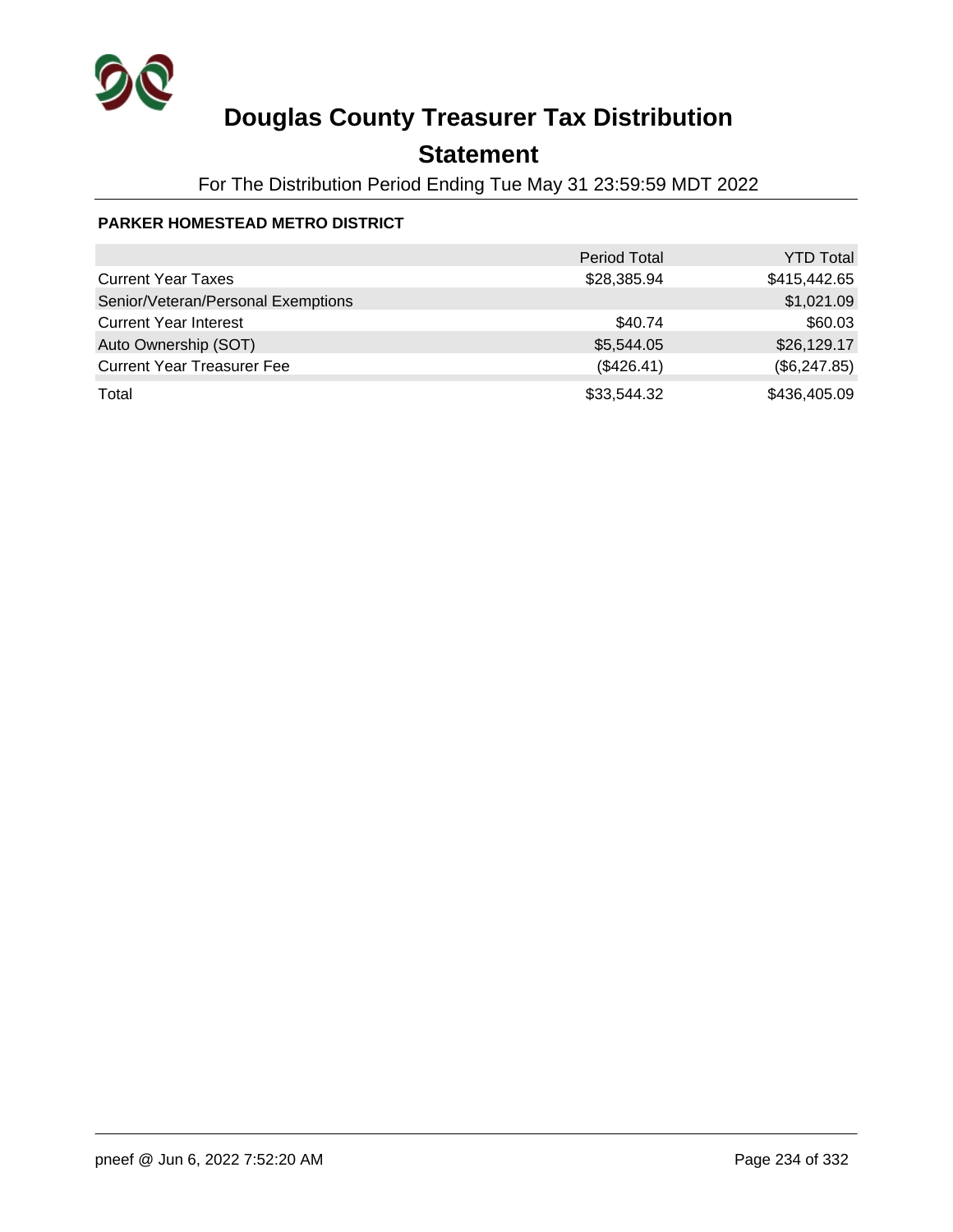

## **Statement**

For The Distribution Period Ending Tue May 31 23:59:59 MDT 2022

#### **NORTH PINE VISTAS METRO DISTRICT 1**

|       | <b>Period Total</b> | otal   |
|-------|---------------------|--------|
| Total | \$0.00              | \$0.00 |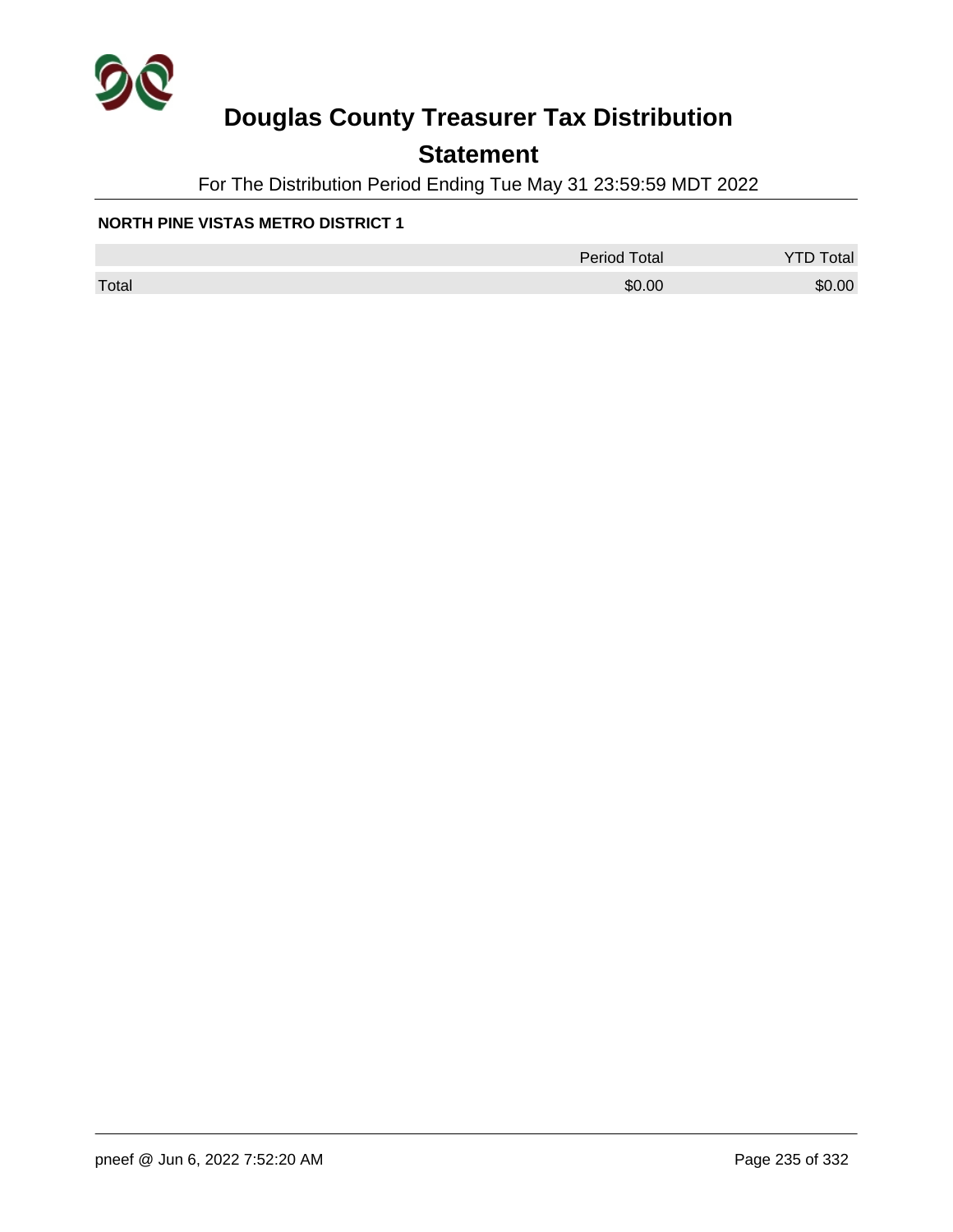

## **Statement**

For The Distribution Period Ending Tue May 31 23:59:59 MDT 2022

#### **NORTH PINE VISTAS METRO DISTRICT 2**

|                                   | <b>Period Total</b> | <b>YTD Total</b> |
|-----------------------------------|---------------------|------------------|
| <b>Current Year Taxes</b>         | \$24,814.65         | \$456,945.31     |
| <b>Current Year Interest</b>      | \$89.52             | \$106.65         |
| Auto Ownership (SOT)              | \$4,894.91          | \$23,069.77      |
| <b>Current Year Treasurer Fee</b> | (\$373.57)          | (\$6,855.78)     |
| Total                             | \$29,425.51         | \$473,265.95     |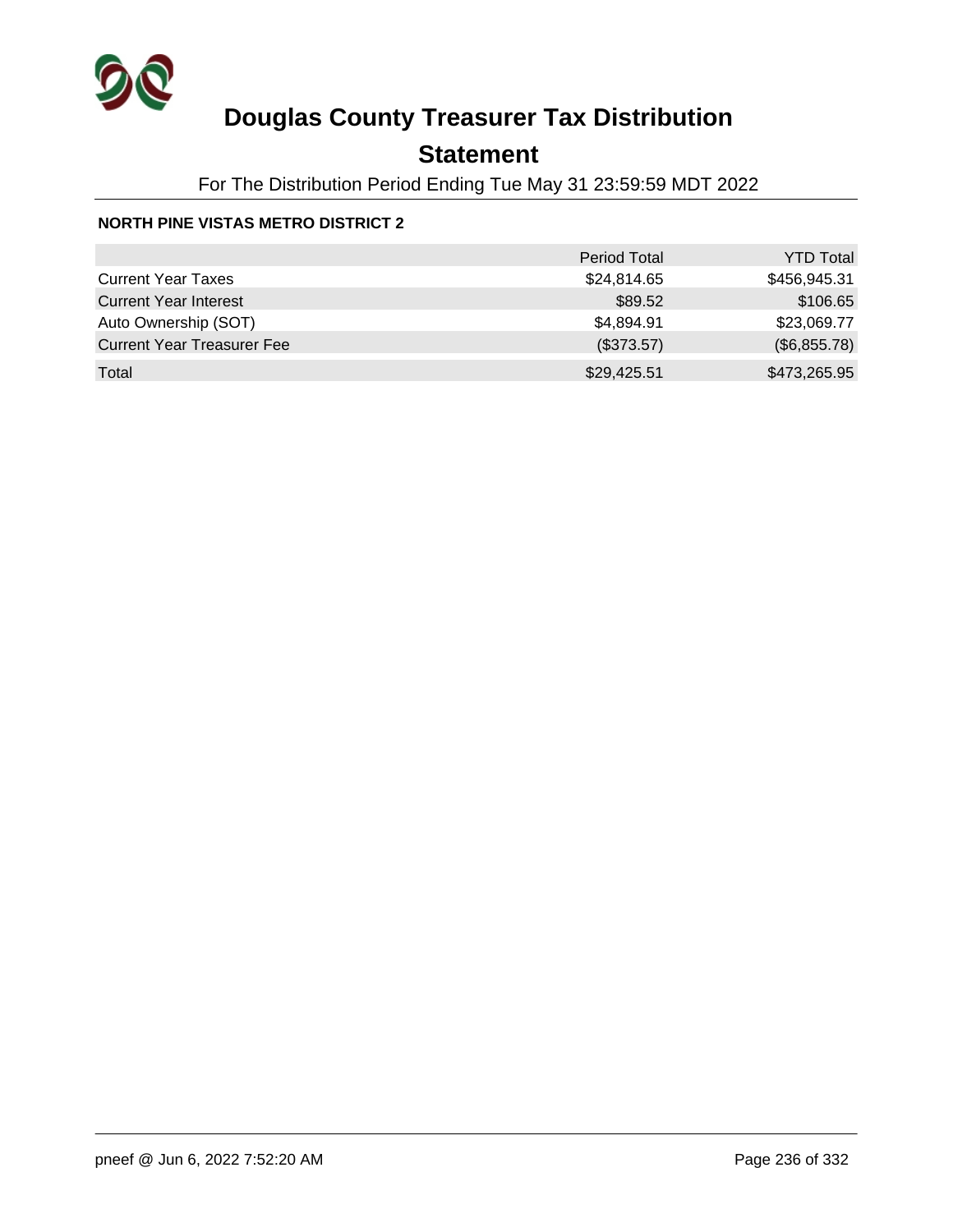

## **Statement**

For The Distribution Period Ending Tue May 31 23:59:59 MDT 2022

#### **NORTH PINE VISTAS METRO DISTRICT 3**

|                                    | <b>Period Total</b> | <b>YTD Total</b> |
|------------------------------------|---------------------|------------------|
| <b>Current Year Taxes</b>          | \$48,693.19         | \$845,255.69     |
| Senior/Veteran/Personal Exemptions |                     | \$1,078.85       |
| <b>Current Year Interest</b>       |                     | \$51.72          |
| Auto Ownership (SOT)               | \$10,216.21         | \$48,149.13      |
| <b>Current Year Treasurer Fee</b>  | (\$730.41)          | (\$12,695.83)    |
| Total                              | \$58,178.99         | \$881,839.56     |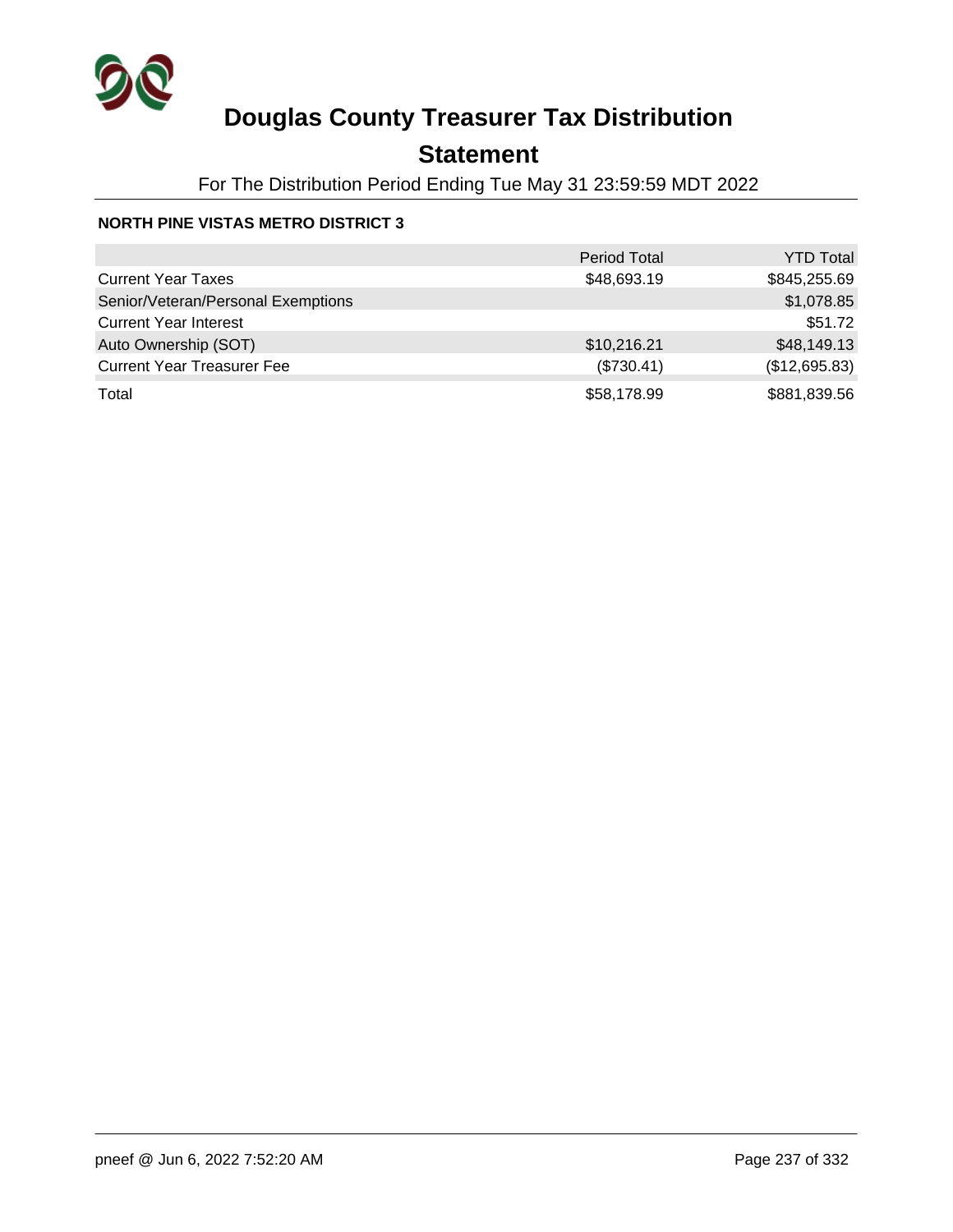

## **Statement**

For The Distribution Period Ending Tue May 31 23:59:59 MDT 2022

#### **STONEGATE NO VILLAGES METRO DEBT SERVICE**

|                                   | <b>Period Total</b> | <b>YTD Total</b> |
|-----------------------------------|---------------------|------------------|
| <b>Current Year Taxes</b>         |                     | \$2.10           |
| Auto Ownership (SOT)              | \$0.02              | \$0.10           |
| <b>Current Year Treasurer Fee</b> |                     | (\$0.04)         |
| Total                             | \$0.02              | \$2.16           |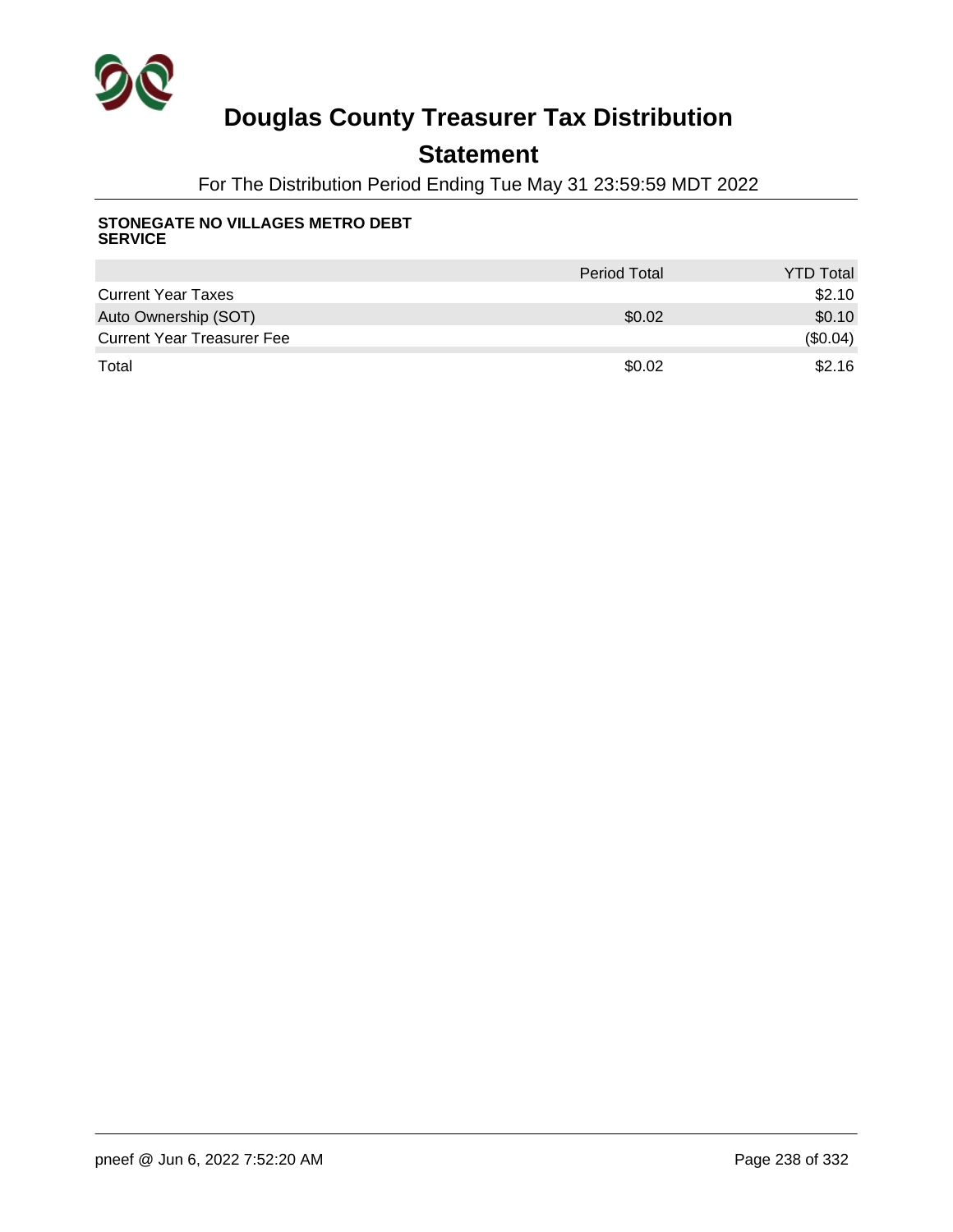

## **Statement**

For The Distribution Period Ending Tue May 31 23:59:59 MDT 2022

#### **MERIDIAN METRO DISTRICT DEBT SERVICE 2**

|                                   | <b>Period Total</b> | <b>YTD Total</b> |
|-----------------------------------|---------------------|------------------|
| <b>Current Year Taxes</b>         | \$9,628.36          | \$188,626.17     |
| Auto Ownership (SOT)              | \$1,784.30          | \$8,409.43       |
| <b>Current Year Treasurer Fee</b> | (\$144.42)          | (\$2,829.41)     |
| Total                             | \$11,268.24         | \$194,206.19     |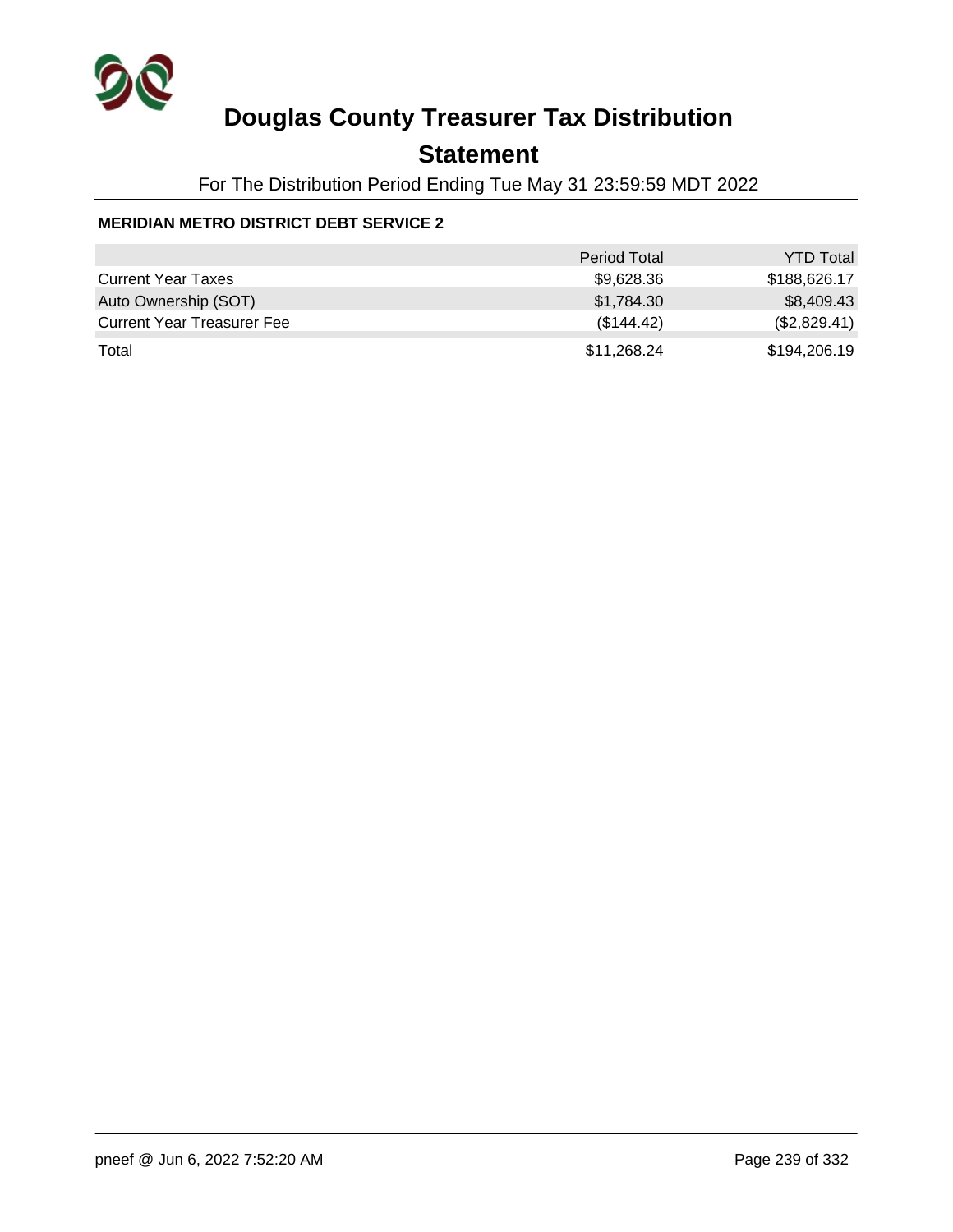

## **Statement**

For The Distribution Period Ending Tue May 31 23:59:59 MDT 2022

#### **CASTLE PINES TOWN CENTER METRO 1**

|       | <b>Period Total</b> | otal   |
|-------|---------------------|--------|
| Total | \$0.00              | \$0.00 |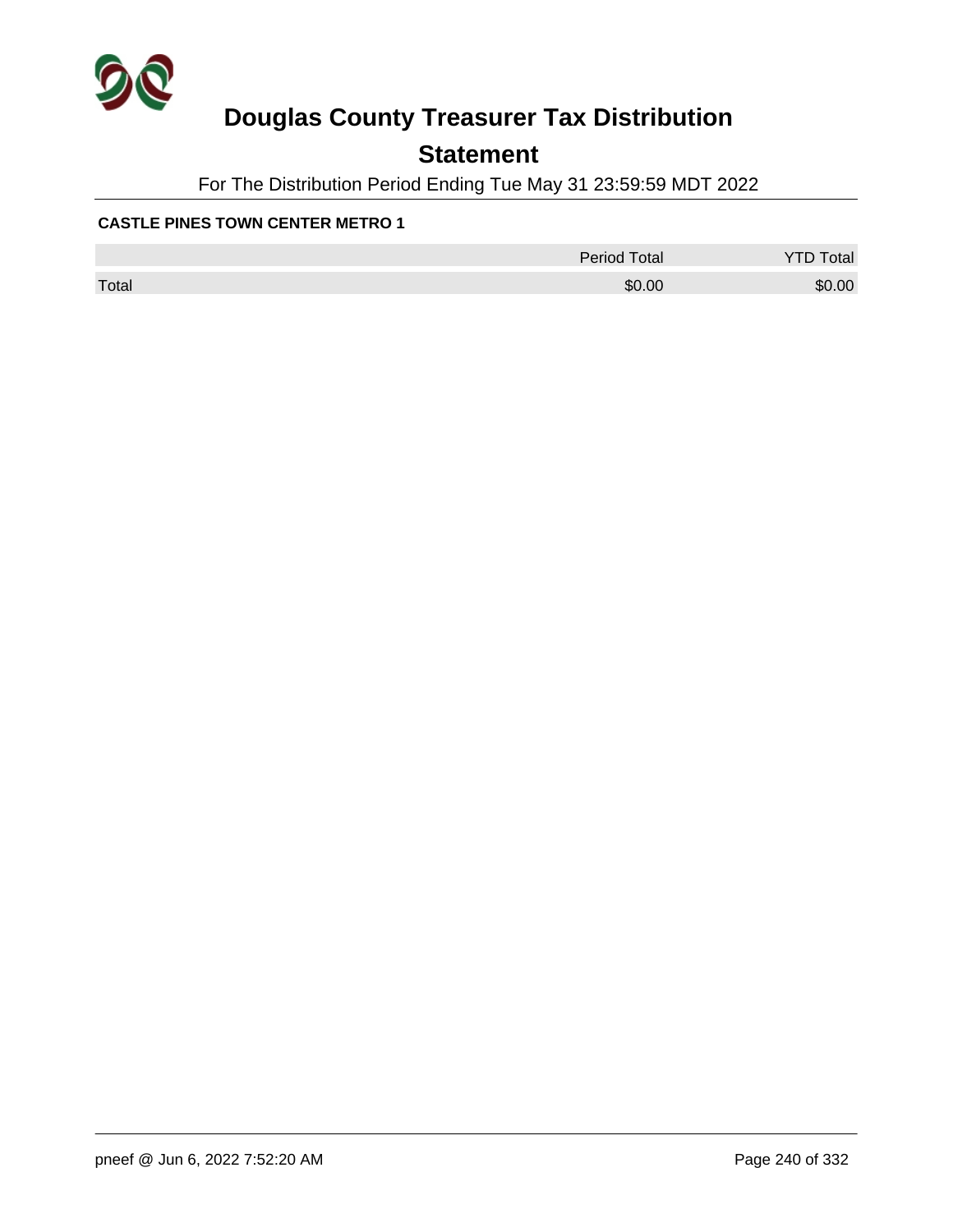

## **Statement**

For The Distribution Period Ending Tue May 31 23:59:59 MDT 2022

#### **CASTLE PINES TOWN CENTER METRO 2**

|                                   | <b>Period Total</b> | <b>YTD Total</b> |
|-----------------------------------|---------------------|------------------|
| <b>Current Year Taxes</b>         |                     | \$32.40          |
| Auto Ownership (SOT)              | \$0.25              | \$1.18           |
| <b>Current Year Treasurer Fee</b> |                     | (\$0.49)         |
| Total                             | \$0.25              | \$33.09          |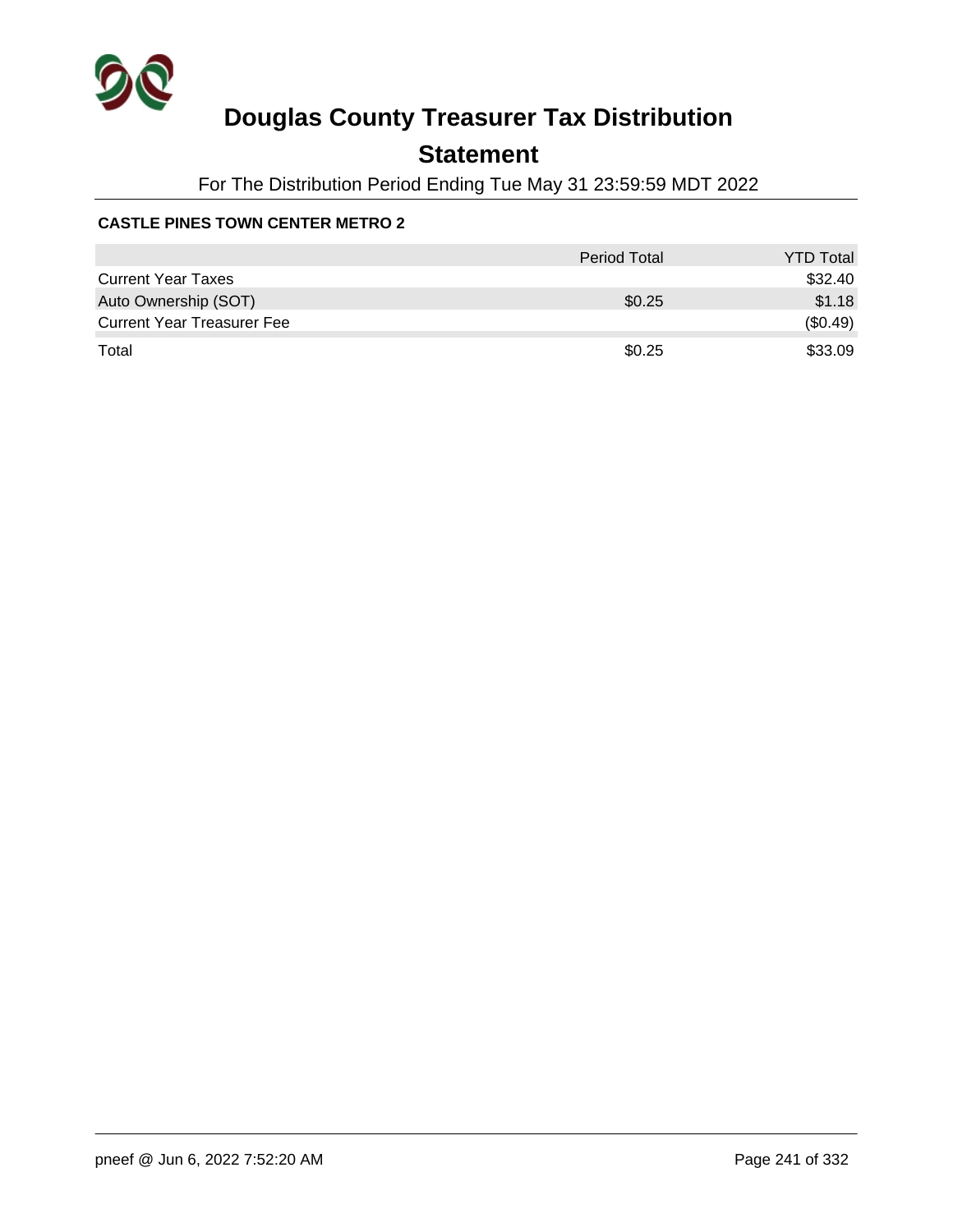

## **Statement**

For The Distribution Period Ending Tue May 31 23:59:59 MDT 2022

#### **CASTLE PINES TOWN CENTER METRO 3**

|                                   | Period Total | <b>YTD Total</b> |
|-----------------------------------|--------------|------------------|
| <b>Current Year Taxes</b>         |              | \$43.66          |
| Auto Ownership (SOT)              | \$0.34       | \$1.60           |
| <b>Current Year Treasurer Fee</b> |              | (\$0.66)         |
| Total                             | \$0.34       | \$44.60          |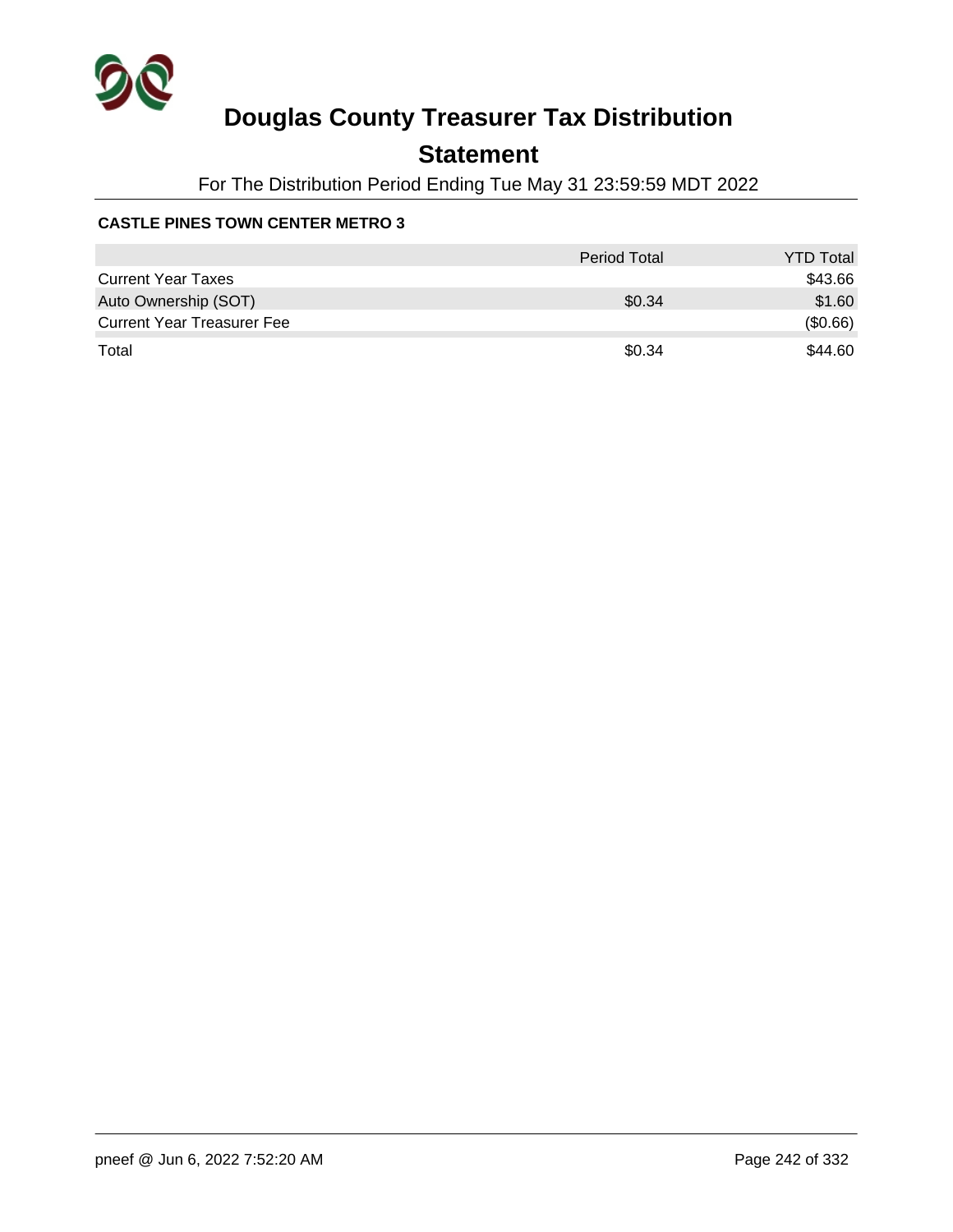

## **Statement**

For The Distribution Period Ending Tue May 31 23:59:59 MDT 2022

#### **VILLAGE ON THE GREEN METRO DISTRICT 1**

|                                   | <b>Period Total</b> | <b>YTD Total</b> |
|-----------------------------------|---------------------|------------------|
| <b>Current Year Taxes</b>         | \$11,690.44         | \$87,057.42      |
| <b>Current Year Interest</b>      |                     | \$8.68           |
| Auto Ownership (SOT)              | \$1,070.25          | \$5,044.12       |
| <b>Current Year Treasurer Fee</b> | (\$175.35)          | (\$1,305.99)     |
| Total                             | \$12,585.34         | \$90,804.23      |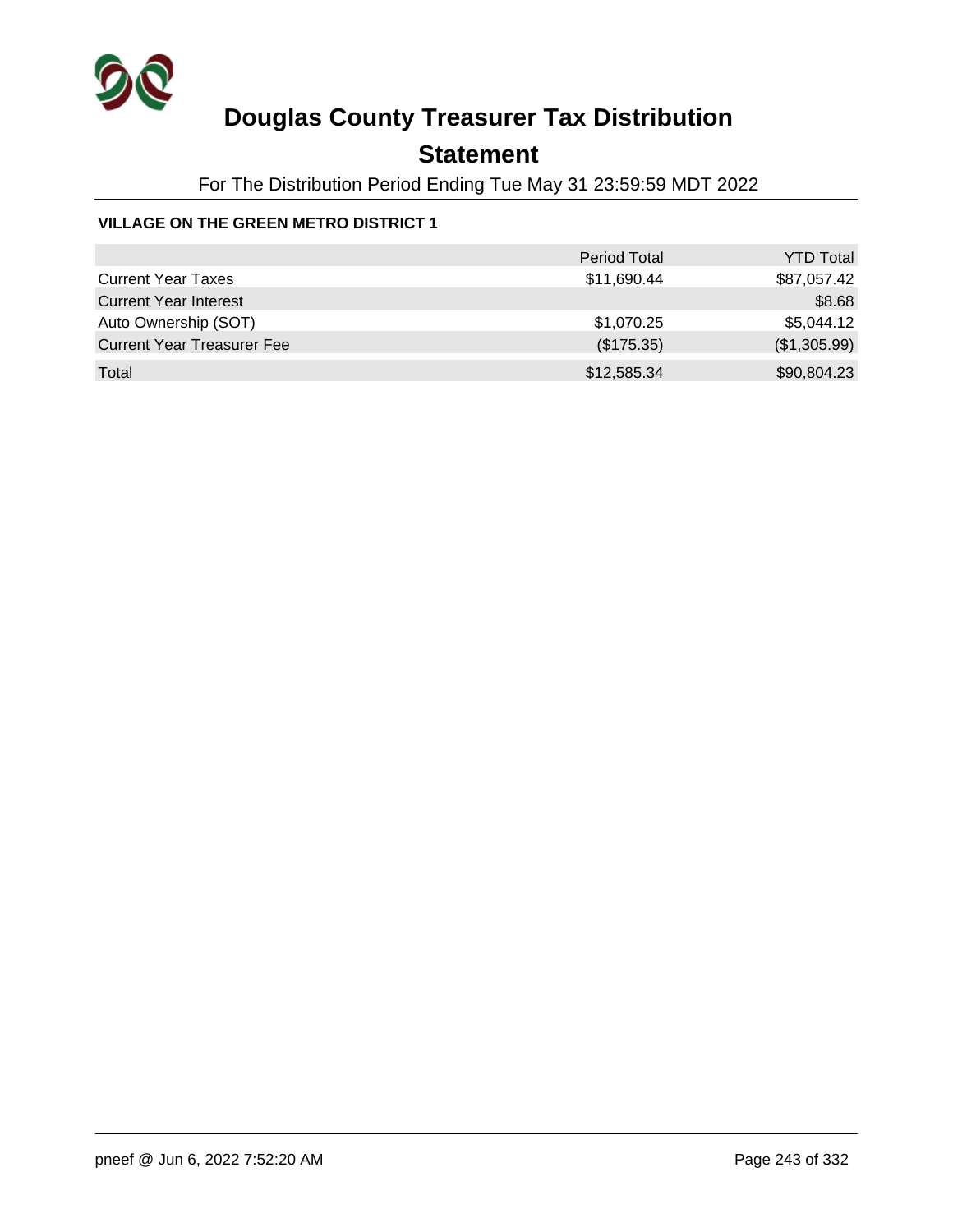

## **Statement**

For The Distribution Period Ending Tue May 31 23:59:59 MDT 2022

#### **NORTH MERIDIAN METRO DEBT SERVICE 2**

|       | <b>Period Total</b> | otal   |
|-------|---------------------|--------|
| Total | \$0.00              | \$0.00 |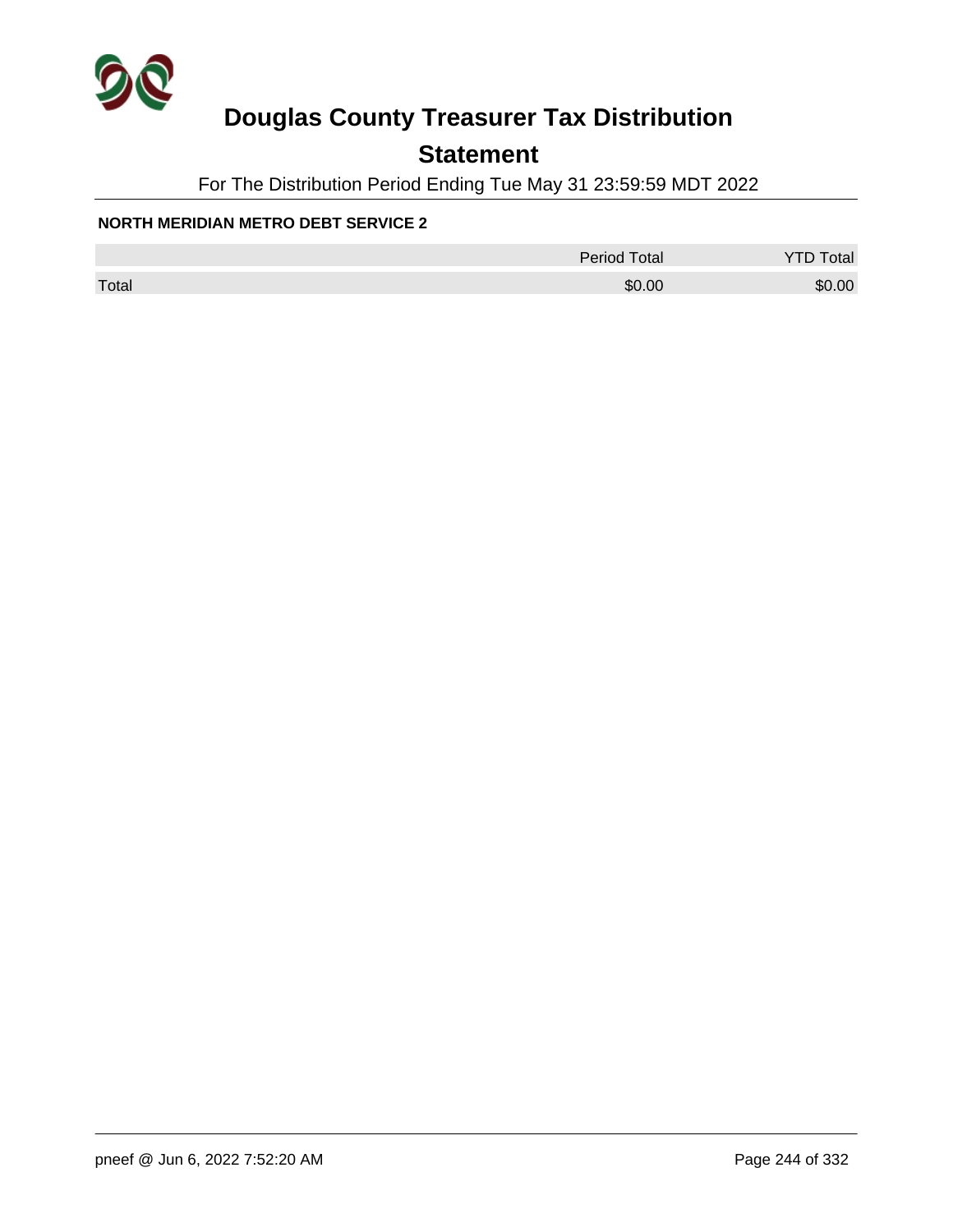

## **Statement**

For The Distribution Period Ending Tue May 31 23:59:59 MDT 2022

#### **PLUM VALLEY HEIGHTS-SUB OF ROXBOROUGH WTR & SAN**

|                                    | <b>Period Total</b> | <b>YTD Total</b> |
|------------------------------------|---------------------|------------------|
| <b>Current Year Taxes</b>          | \$43,732.40         | \$356,875.81     |
| Senior/Veteran/Personal Exemptions |                     | \$11,066.27      |
| <b>Current Year Interest</b>       | \$183.14            | \$195.95         |
| Auto Ownership (SOT)               | \$3,505.85          | \$16,523.13      |
| <b>Current Year Treasurer Fee</b>  | (\$658.73)          | (\$5,500.50)     |
| Total                              | \$46,762.66         | \$379,160.66     |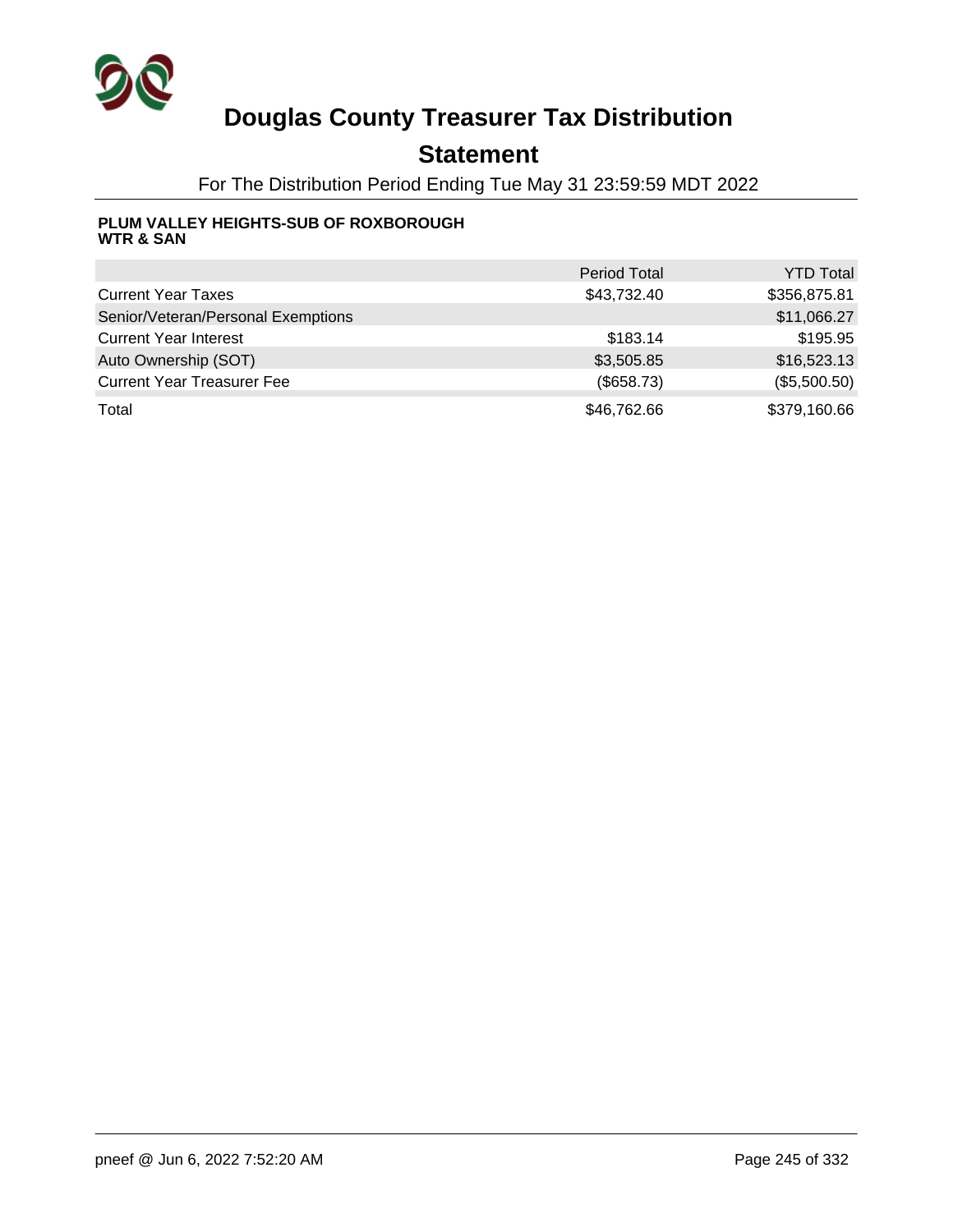

## **Statement**

For The Distribution Period Ending Tue May 31 23:59:59 MDT 2022

|       | <b>Period Total</b> | otal   |
|-------|---------------------|--------|
| Total | \$0.00              | \$0.00 |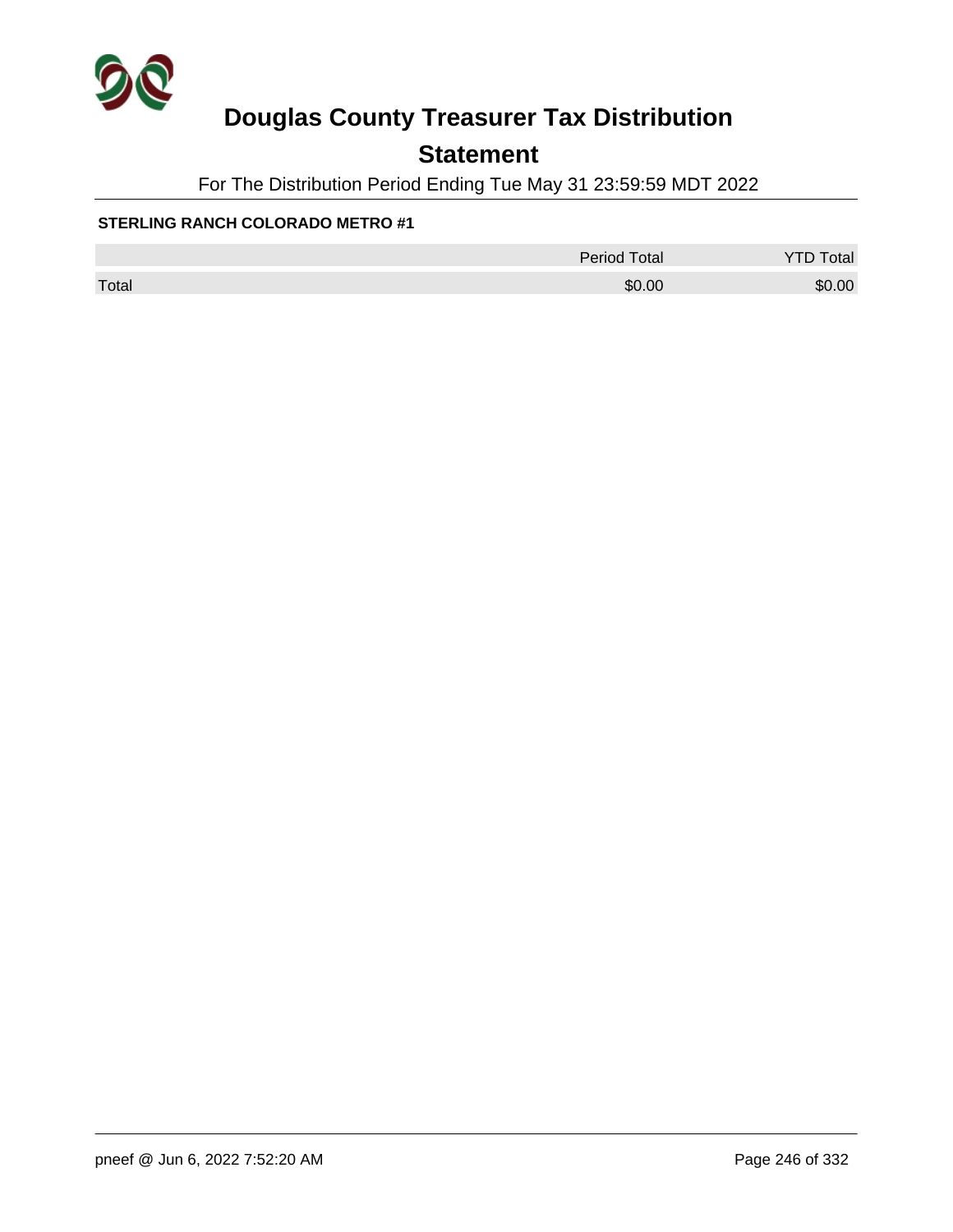

## **Statement**

For The Distribution Period Ending Tue May 31 23:59:59 MDT 2022

|                                    | <b>Period Total</b> | <b>YTD Total</b> |
|------------------------------------|---------------------|------------------|
| <b>Current Year Taxes</b>          | \$142,567.40        | \$1,891,426.62   |
| Senior/Veteran/Personal Exemptions |                     | \$5,375.57       |
| <b>Current Year Interest</b>       | \$49.03             | \$139.89         |
| Auto Ownership (SOT)               | \$24,818.68         | \$116,970.76     |
| <b>Current Year Treasurer Fee</b>  | (\$2,139.24)        | (\$28,440.39)    |
| Total                              | \$165,295.87        | \$1,985,472.45   |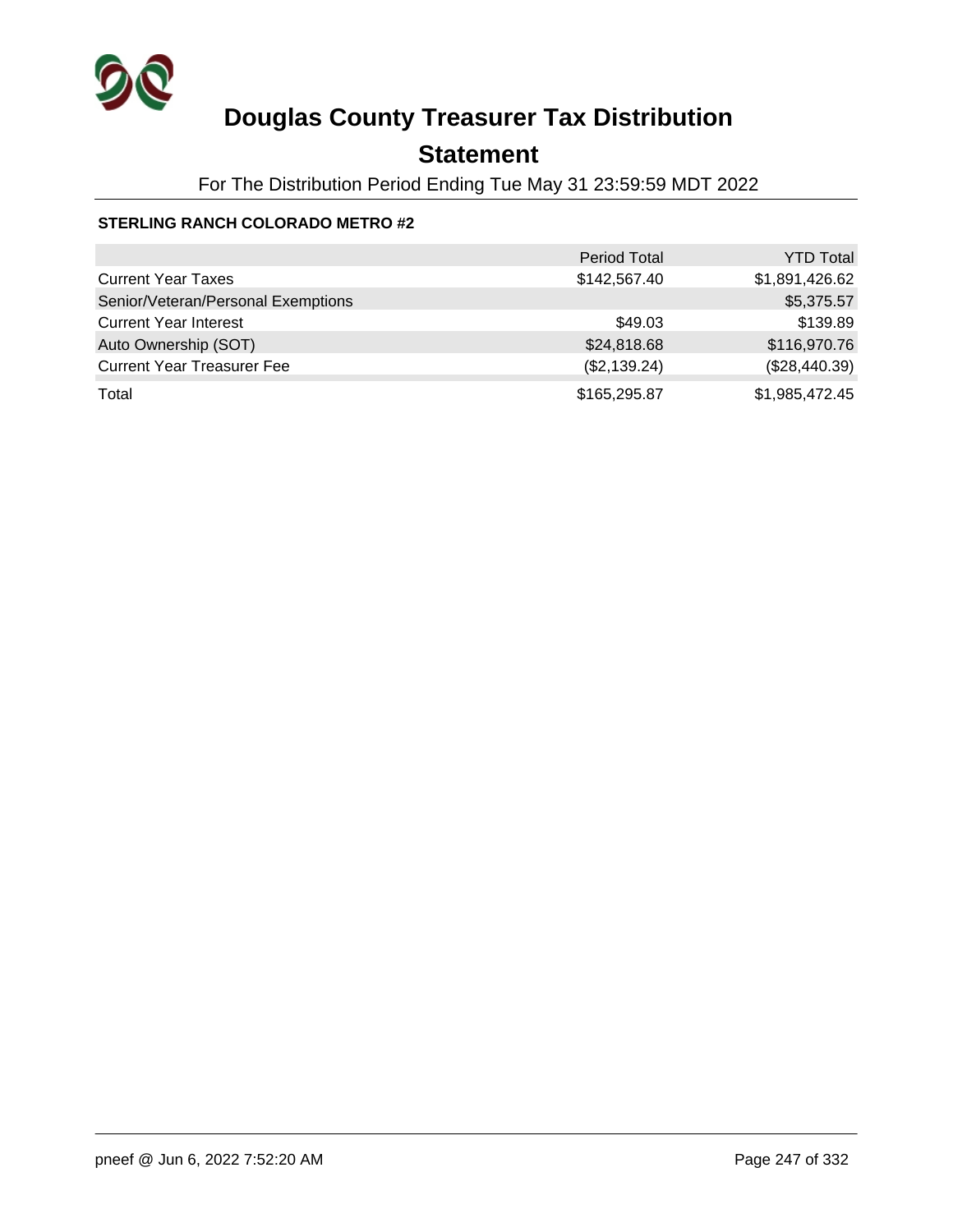

## **Statement**

For The Distribution Period Ending Tue May 31 23:59:59 MDT 2022

|                                   | <b>Period Total</b> | <b>YTD Total</b> |
|-----------------------------------|---------------------|------------------|
| <b>Current Year Taxes</b>         | \$303,333.73        | \$1,705,318.89   |
| <b>Current Year Interest</b>      | \$68.27             | \$127.82         |
| Auto Ownership (SOT)              | \$17,082.36         | \$80,509.40      |
| <b>Current Year Treasurer Fee</b> | (\$4,551.03)        | (\$25,581.72)    |
| Total                             | \$315,933.33        | \$1,760,374.39   |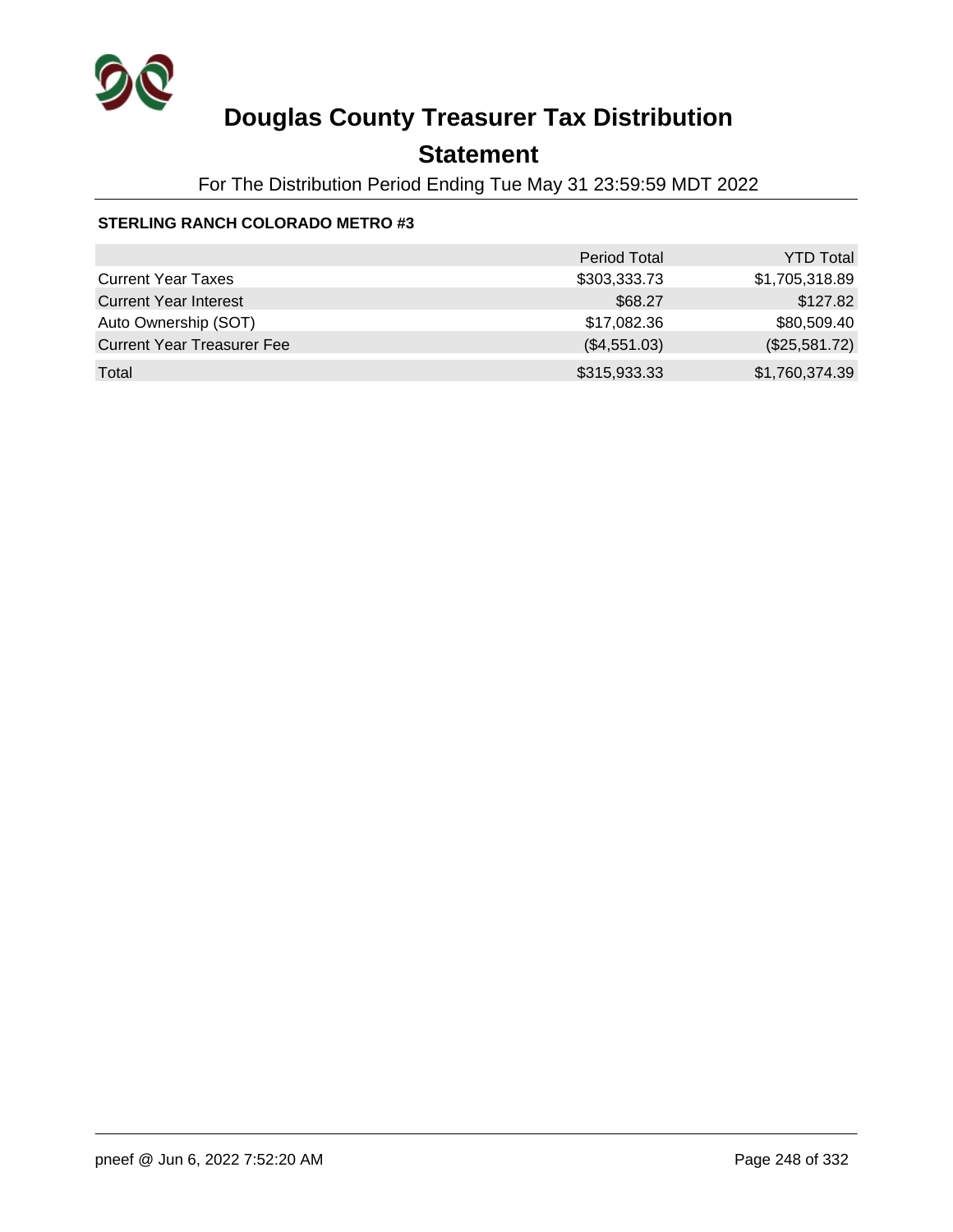

## **Statement**

For The Distribution Period Ending Tue May 31 23:59:59 MDT 2022

|       | <b>Period Total</b> | <b>YTD Total</b> |
|-------|---------------------|------------------|
| Total | \$0.00              | \$0.00           |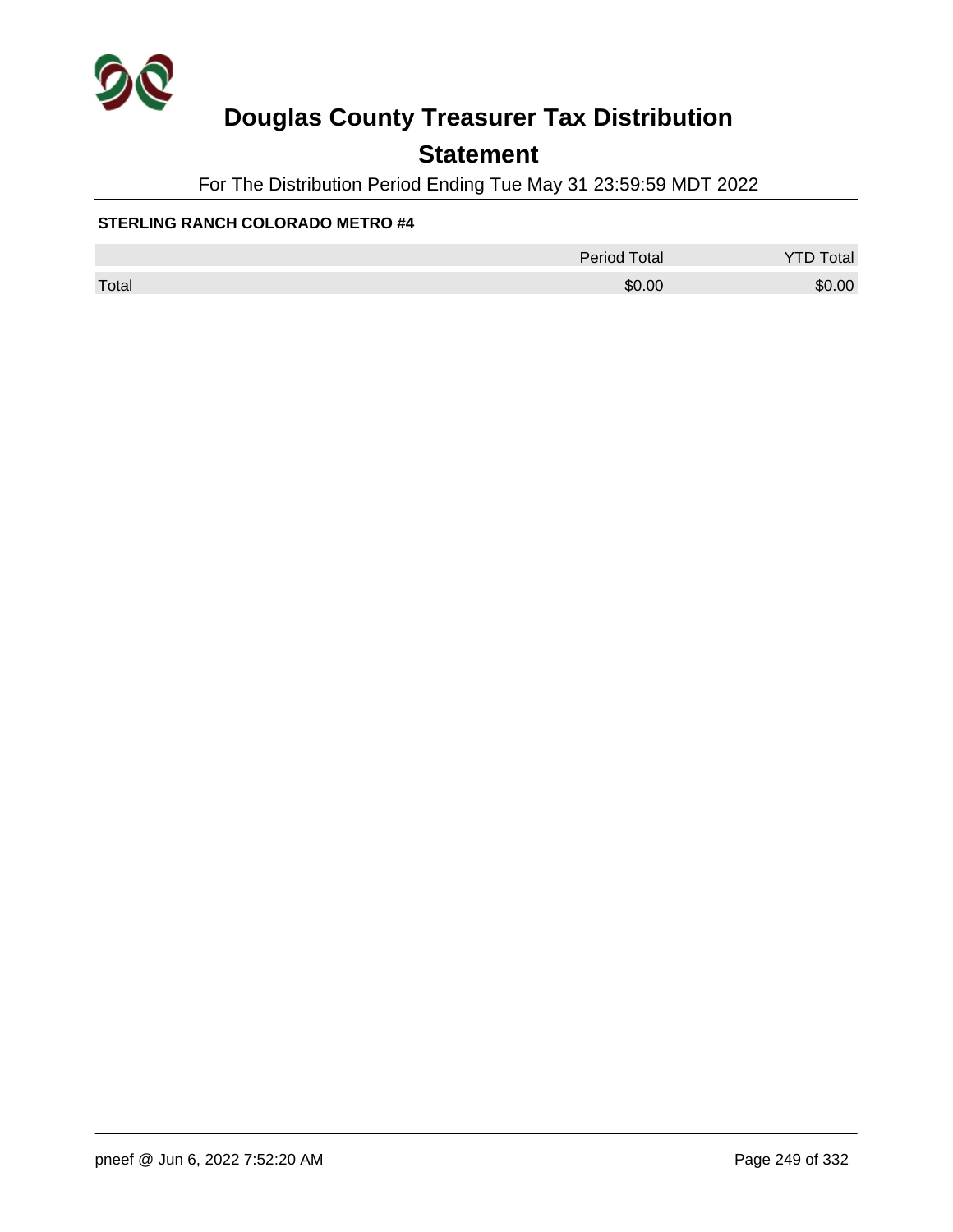

## **Statement**

For The Distribution Period Ending Tue May 31 23:59:59 MDT 2022

|       | <b>Period Total</b> | <b>YTD Total</b> |
|-------|---------------------|------------------|
| Total | \$0.00              | \$0.00           |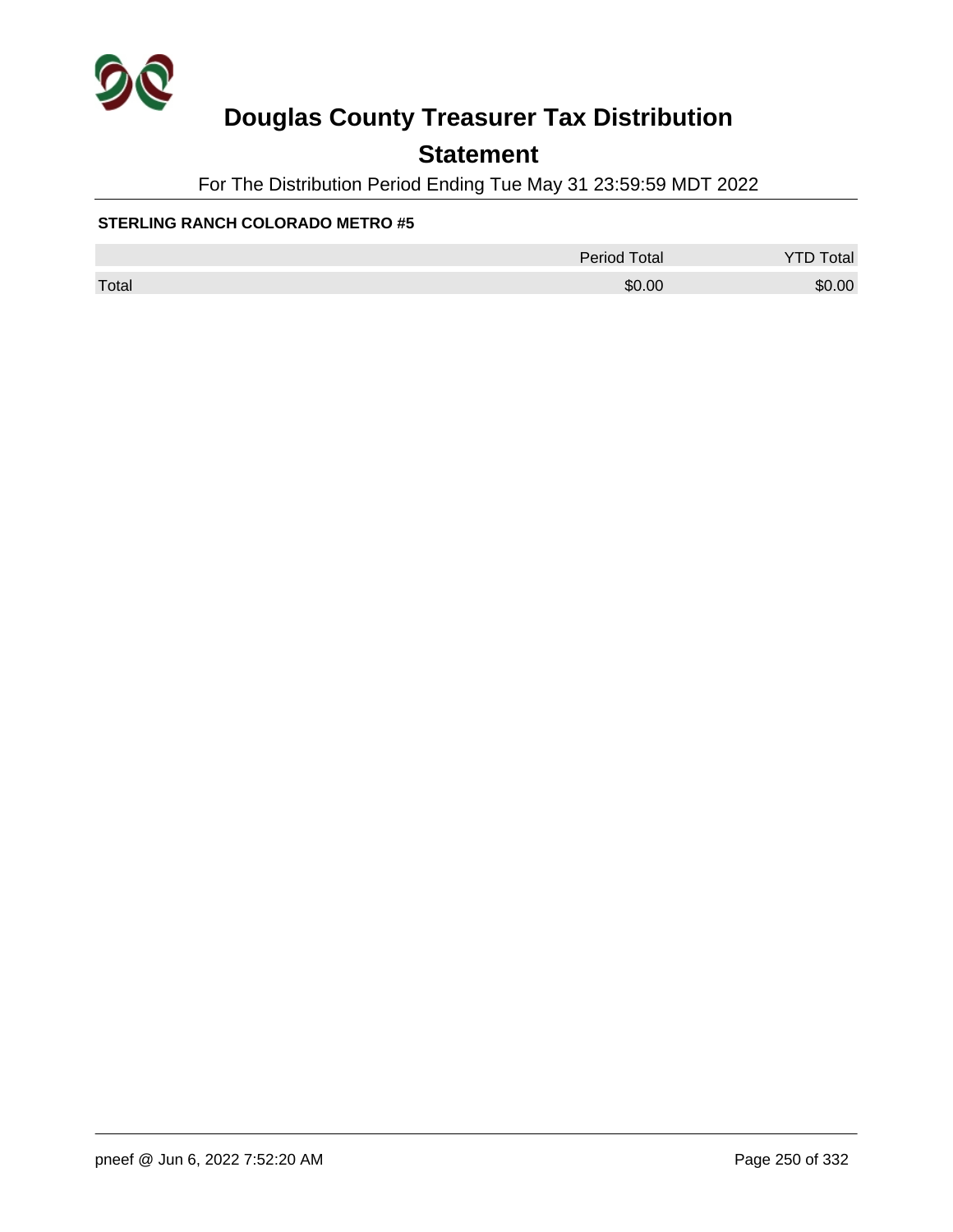

## **Statement**

For The Distribution Period Ending Tue May 31 23:59:59 MDT 2022

|       | <b>Period Total</b> | otal<br><u>.</u> |
|-------|---------------------|------------------|
| Total | \$0.00              | \$0.00           |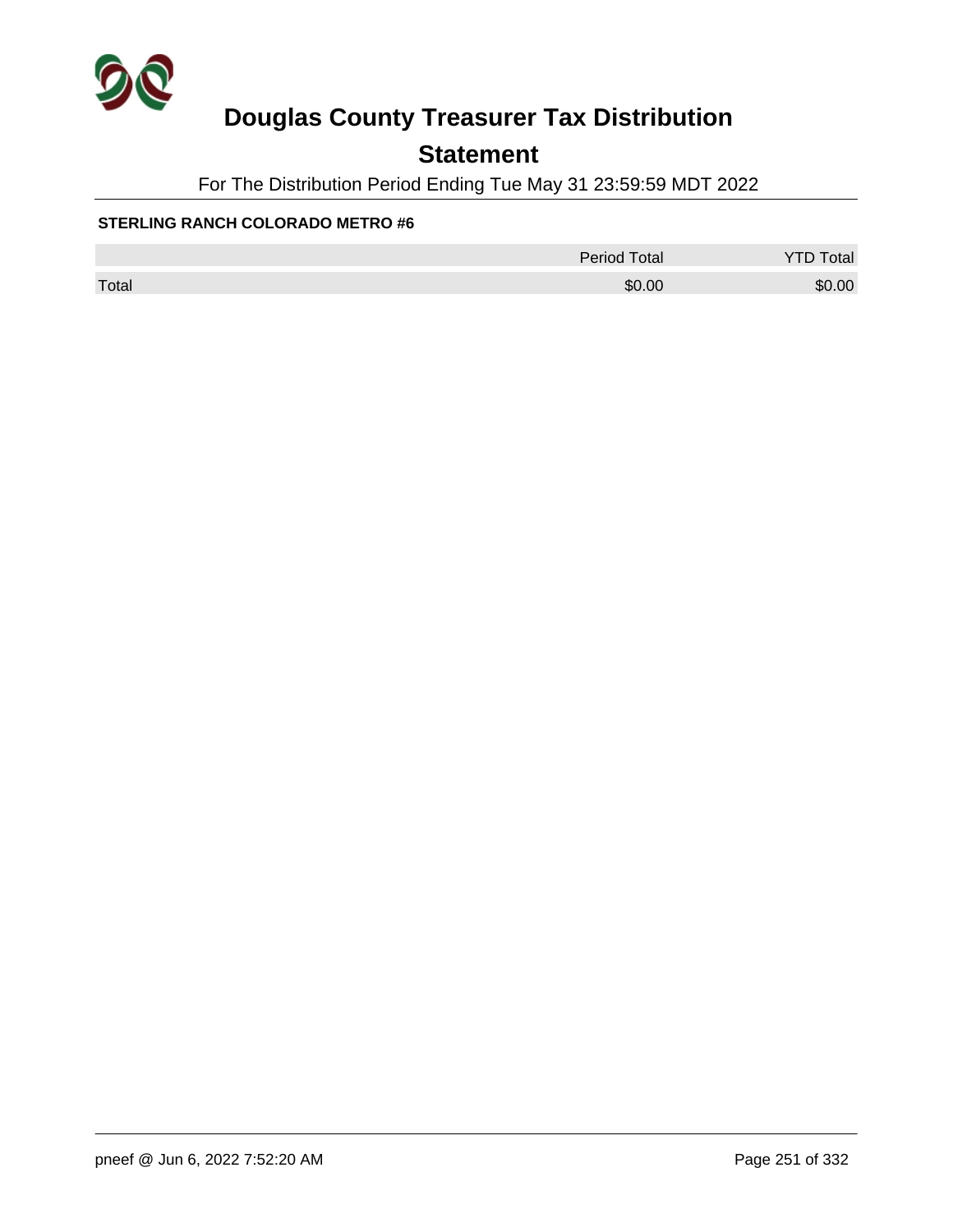

## **Statement**

For The Distribution Period Ending Tue May 31 23:59:59 MDT 2022

|                                    | <b>Period Total</b> | <b>YTD Total</b> |
|------------------------------------|---------------------|------------------|
| <b>Current Year Taxes</b>          | \$6.00              | \$5,224.68       |
| Senior/Veteran/Personal Exemptions |                     | \$45.00          |
| Auto Ownership (SOT)               | \$65.83             | \$310.28         |
| <b>Current Year Treasurer Fee</b>  | (\$0.09)            | (\$78.36)        |
| Total                              | \$71.74             | \$5,501.60       |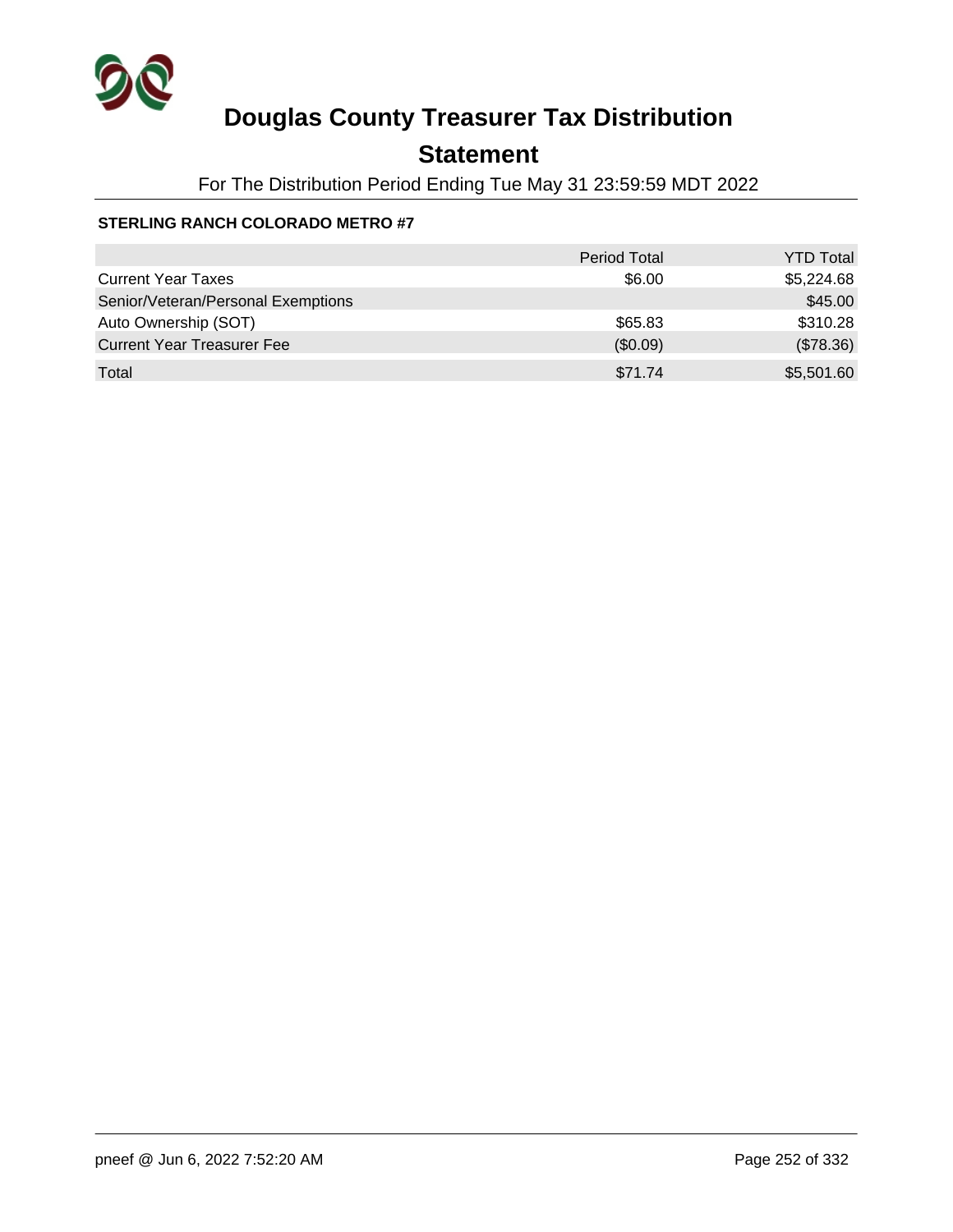

## **Statement**

For The Distribution Period Ending Tue May 31 23:59:59 MDT 2022

### **COTTONWOOD COMMERCIAL AREA URP**

|       | <b>Period Total</b> | otal   |
|-------|---------------------|--------|
| Total | \$0.00              | \$0.00 |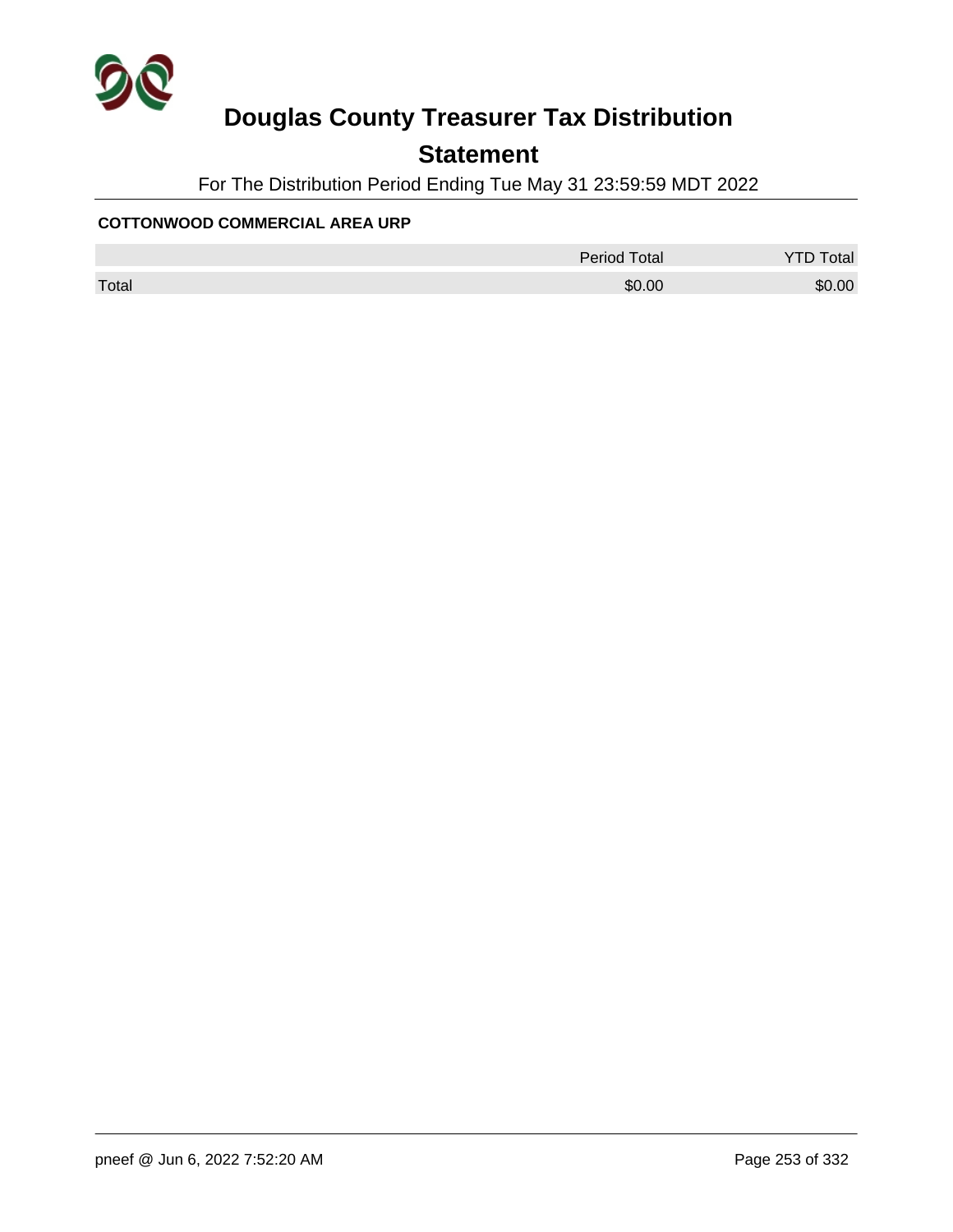

## **Statement**

For The Distribution Period Ending Tue May 31 23:59:59 MDT 2022

#### **PARKER ROAD AREA URP**

|       | <b>Period Total</b> | otal |
|-------|---------------------|------|
| Total | \$0.00              | 0.00 |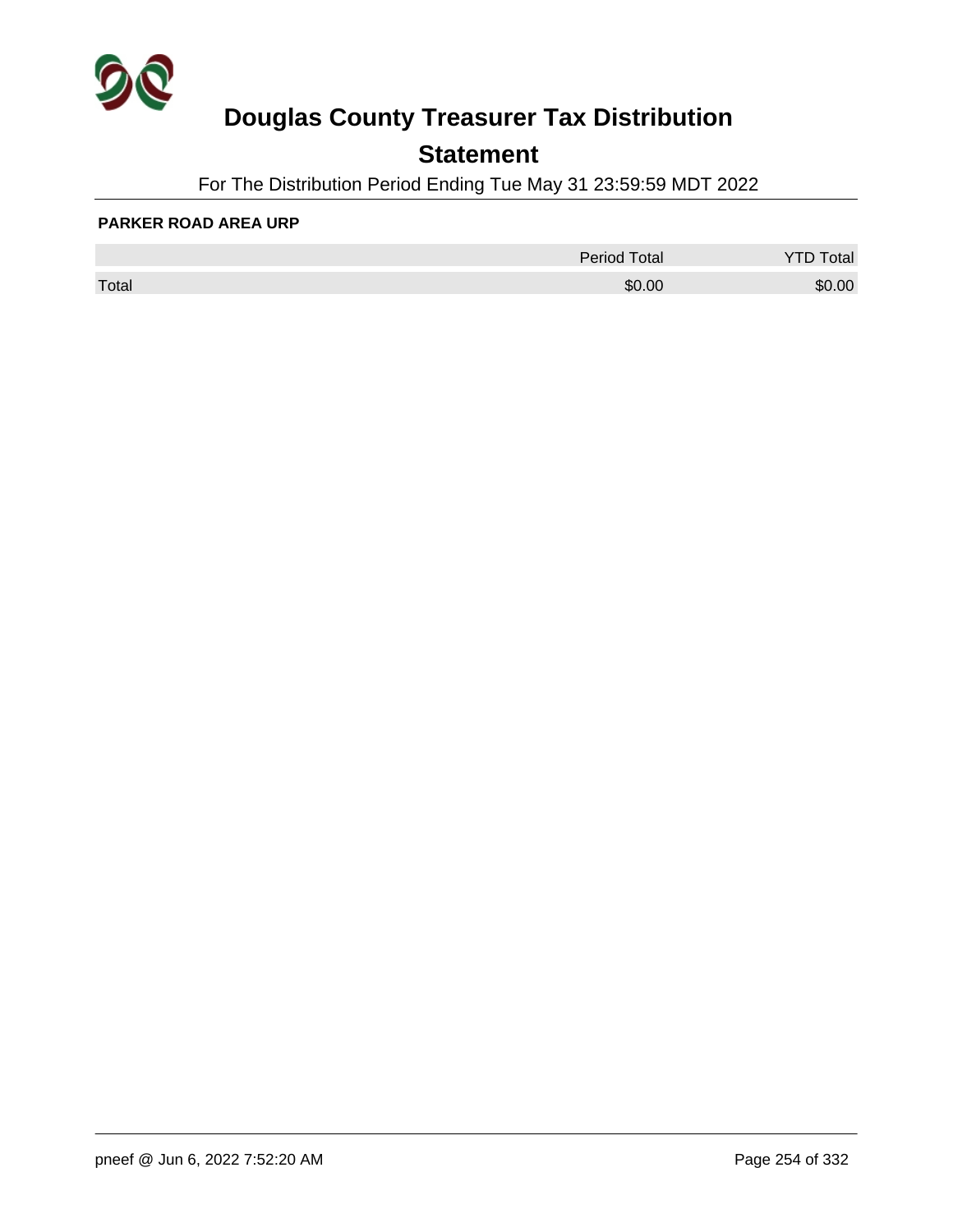

### **Statement**

For The Distribution Period Ending Tue May 31 23:59:59 MDT 2022

### **PROMENADE @ CASTLE ROCK METRO #1**

|                                   | <b>Period Total</b> | <b>YTD Total</b> |
|-----------------------------------|---------------------|------------------|
| <b>Current Year Taxes</b>         |                     | \$174,173.70     |
| Auto Ownership (SOT)              | \$2,705.31          | \$12,750.15      |
| <b>Current Year Treasurer Fee</b> |                     | (\$2,612.61)     |
| Total                             | \$2,705.31          | \$184,311.24     |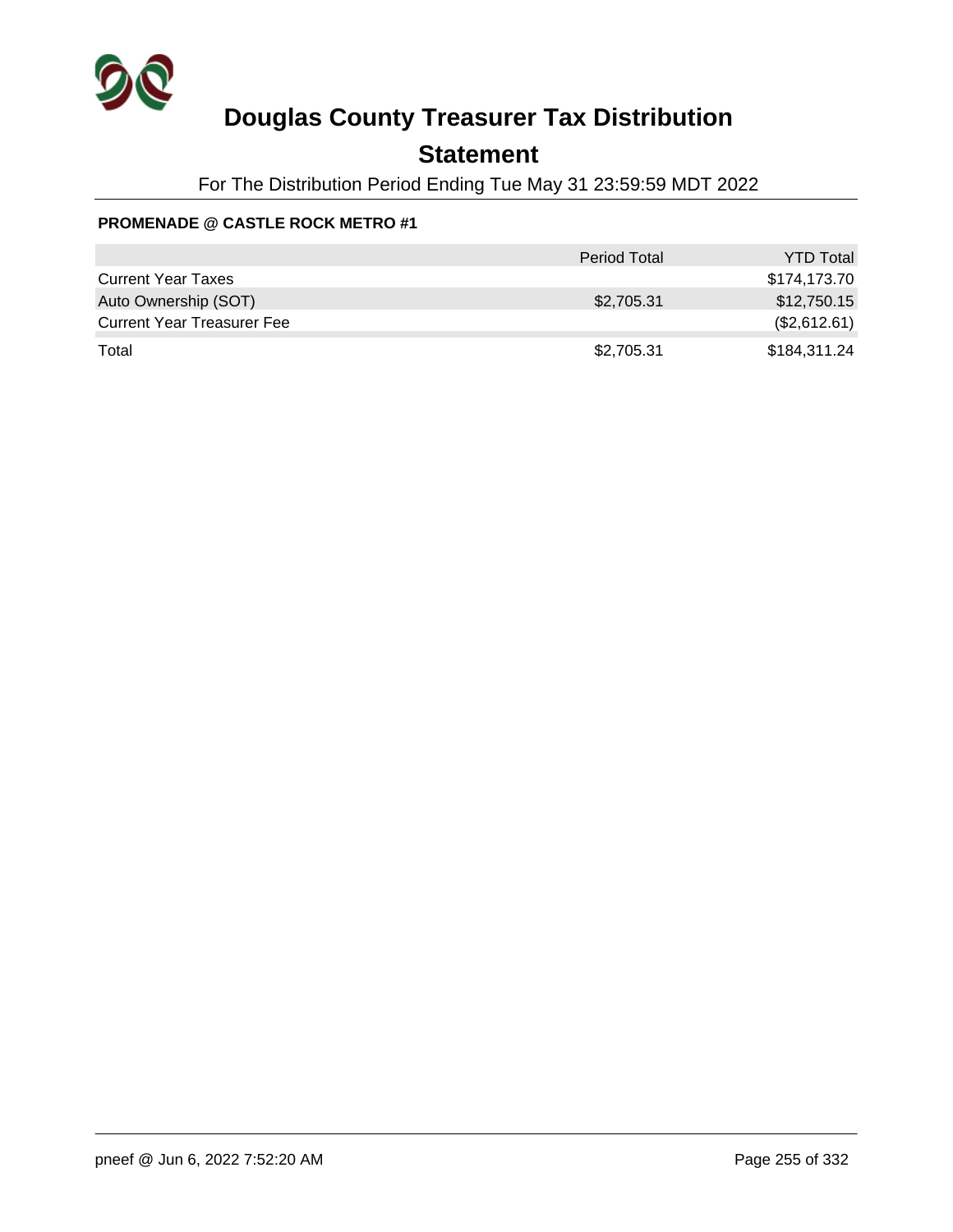

## **Statement**

For The Distribution Period Ending Tue May 31 23:59:59 MDT 2022

### **PROMENADE @ CASTLE ROCK METRO #2**

|       | <b>Period Total</b> | <b>YTD Total</b> |
|-------|---------------------|------------------|
| Total | \$0.00              | \$0.00           |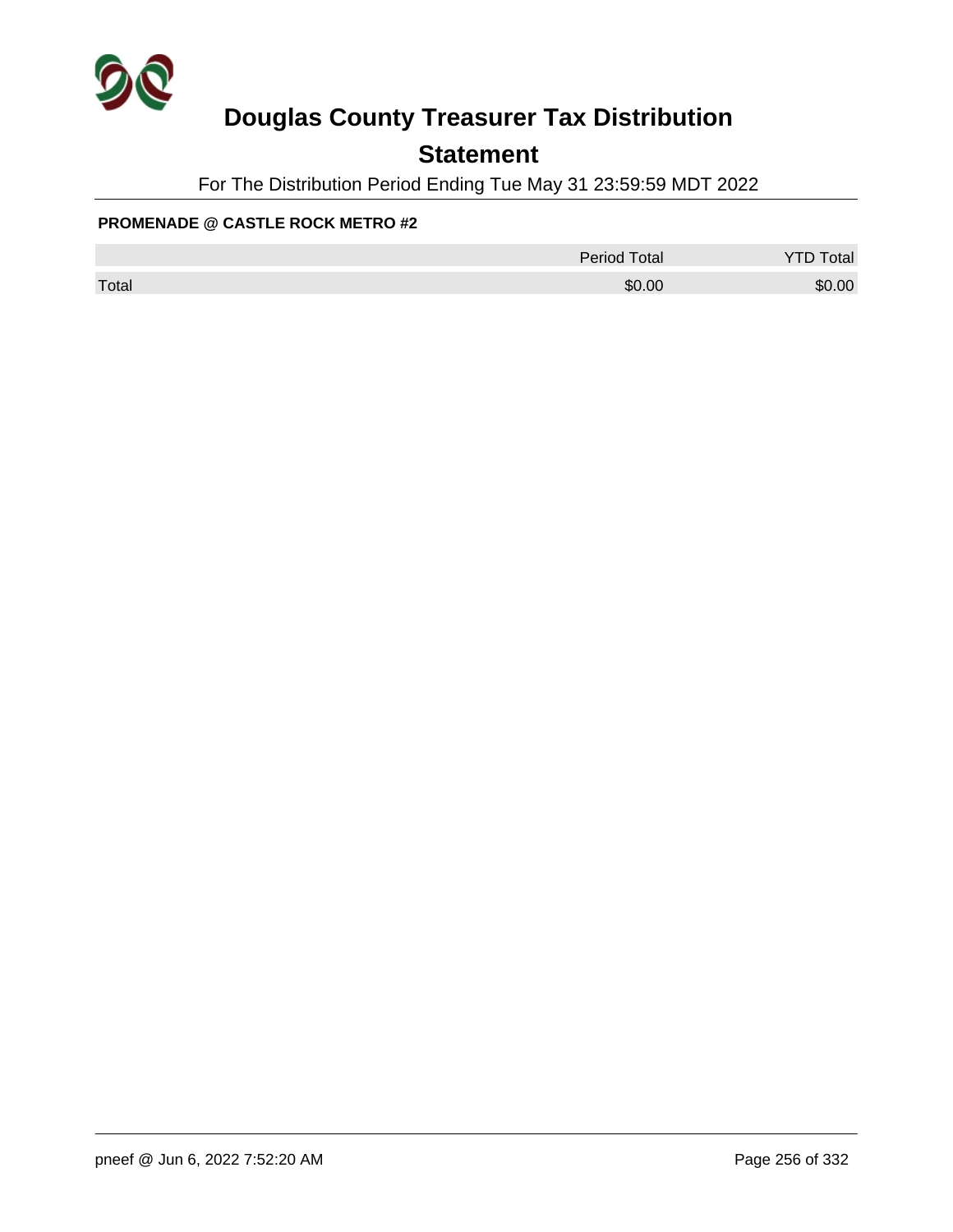

## **Statement**

For The Distribution Period Ending Tue May 31 23:59:59 MDT 2022

### **PROMENADE @ CASTLE ROCK METRO #3**

|                                    | <b>Period Total</b> | <b>YTD Total</b> |
|------------------------------------|---------------------|------------------|
| <b>Current Year Taxes</b>          | \$312,868.01        | \$2,588,325.30   |
| <b>Prior Year Taxes</b>            | \$0.50              | \$0.50           |
| Senior/Veteran/Personal Exemptions |                     | \$3,638.00       |
| <b>Prior Year Interest</b>         | \$0.59              | \$27.85          |
| Auto Ownership (SOT)               | \$26,115.30         | \$123,081.76     |
| <b>Current Year Treasurer Fee</b>  | (\$4,693.03)        | (\$38,824.92)    |
| <b>Prior Year Treasurer Fee</b>    | (\$0.02)            | (\$0.43)         |
| Total                              | \$334,291.35        | \$2,676,248.06   |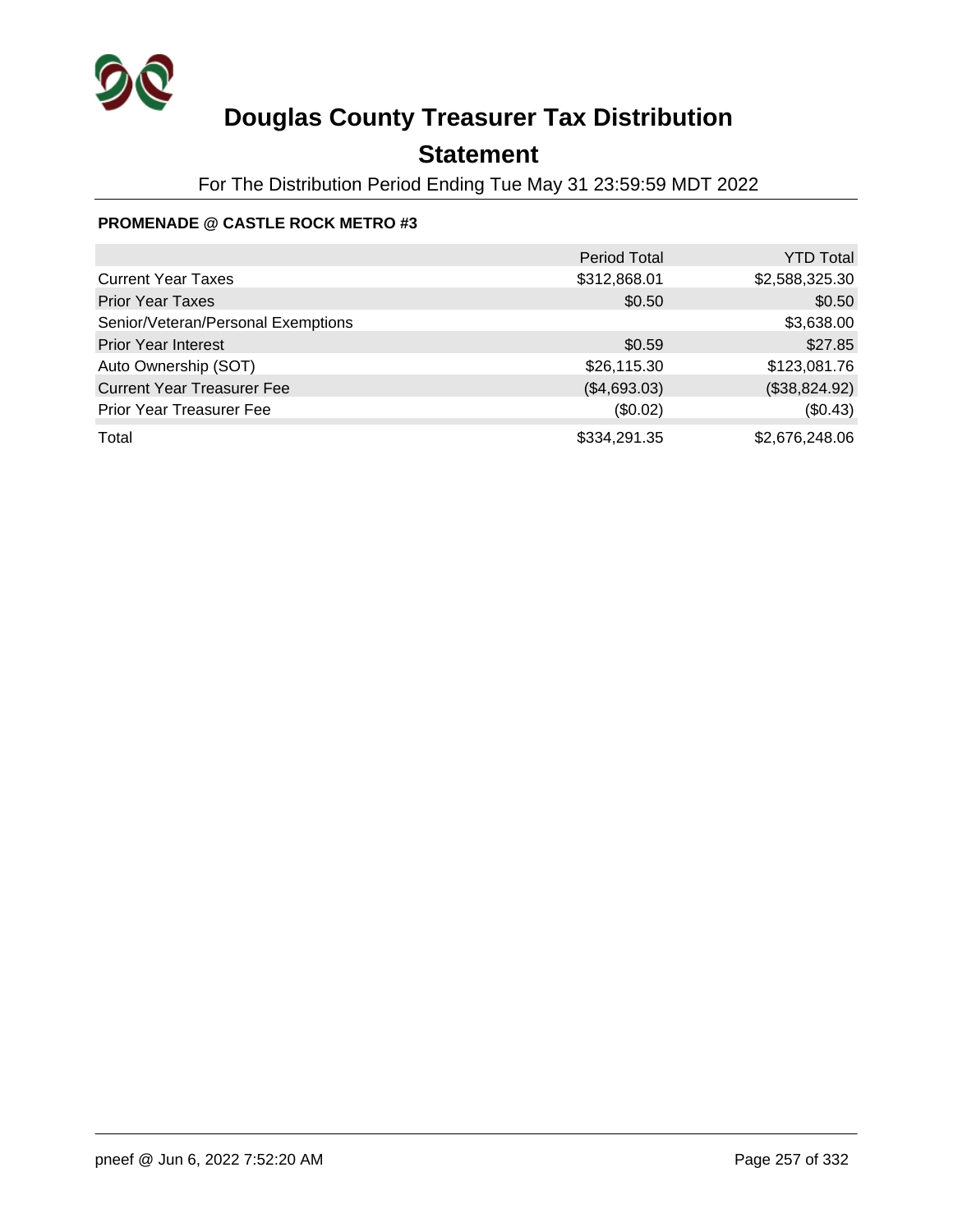

## **Statement**

For The Distribution Period Ending Tue May 31 23:59:59 MDT 2022

#### **INVERNESS WATER & SANITATION DEBT SERVICE #2**

|                                   | <b>Period Total</b> | <b>YTD Total</b> |
|-----------------------------------|---------------------|------------------|
| <b>Current Year Taxes</b>         | \$756.46            | \$26,986.47      |
| Auto Ownership (SOT)              | \$214.63            | \$1,011.56       |
| <b>Current Year Treasurer Fee</b> | (\$11.35)           | $(\$404.80)$     |
| Total                             | \$959.74            | \$27,593.23      |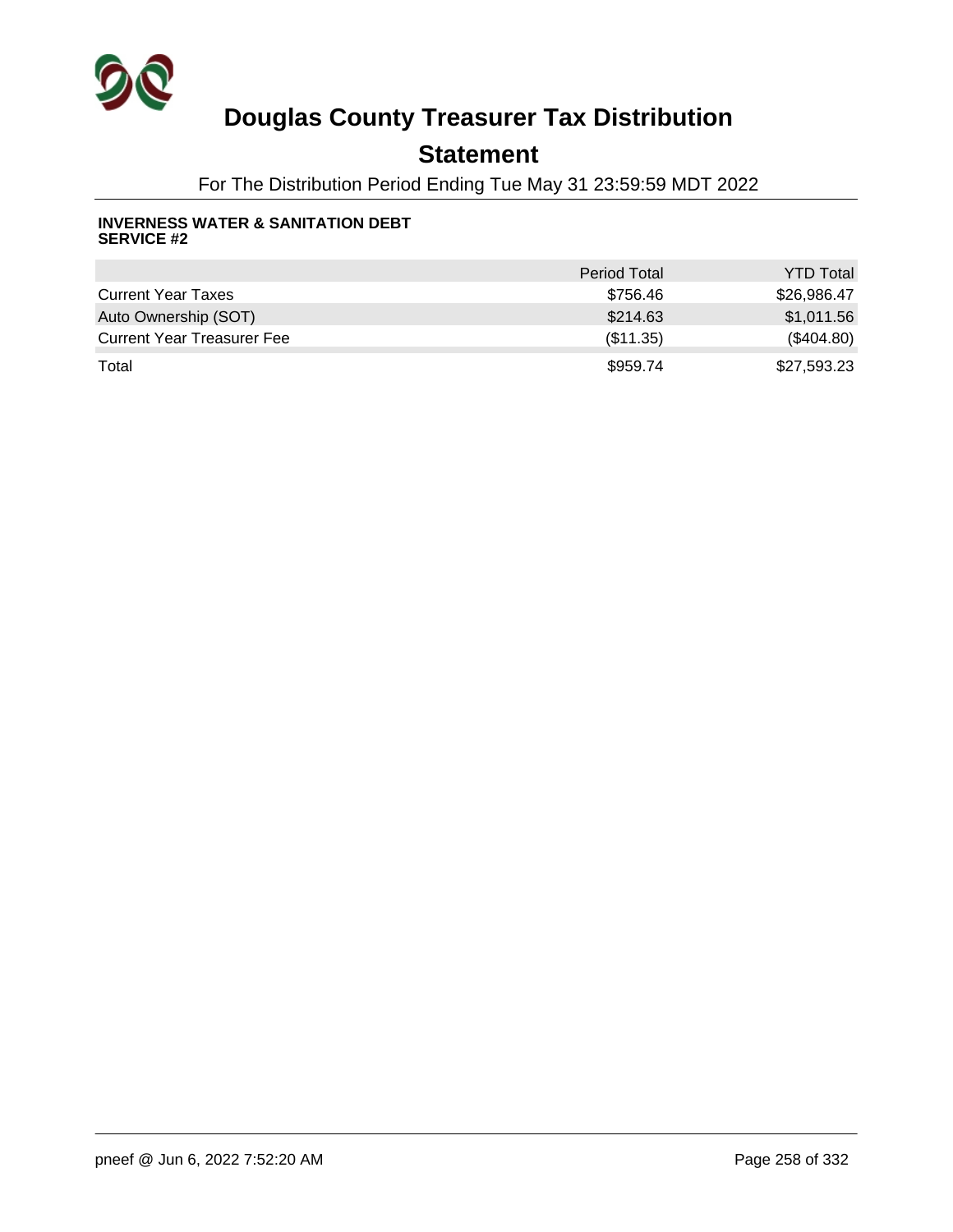

## **Statement**

For The Distribution Period Ending Tue May 31 23:59:59 MDT 2022

#### **INVERNESS METRO IMPROVEMENT DEBT SERVICE #2**

|                                   | <b>Period Total</b> | <b>YTD Total</b> |
|-----------------------------------|---------------------|------------------|
| <b>Current Year Taxes</b>         | \$670.36            | \$54,274.57      |
| Auto Ownership (SOT)              | \$557.49            | \$2,627.46       |
| <b>Current Year Treasurer Fee</b> | (\$10.06)           | (\$814.13)       |
| Total                             | \$1,217.79          | \$56,087.90      |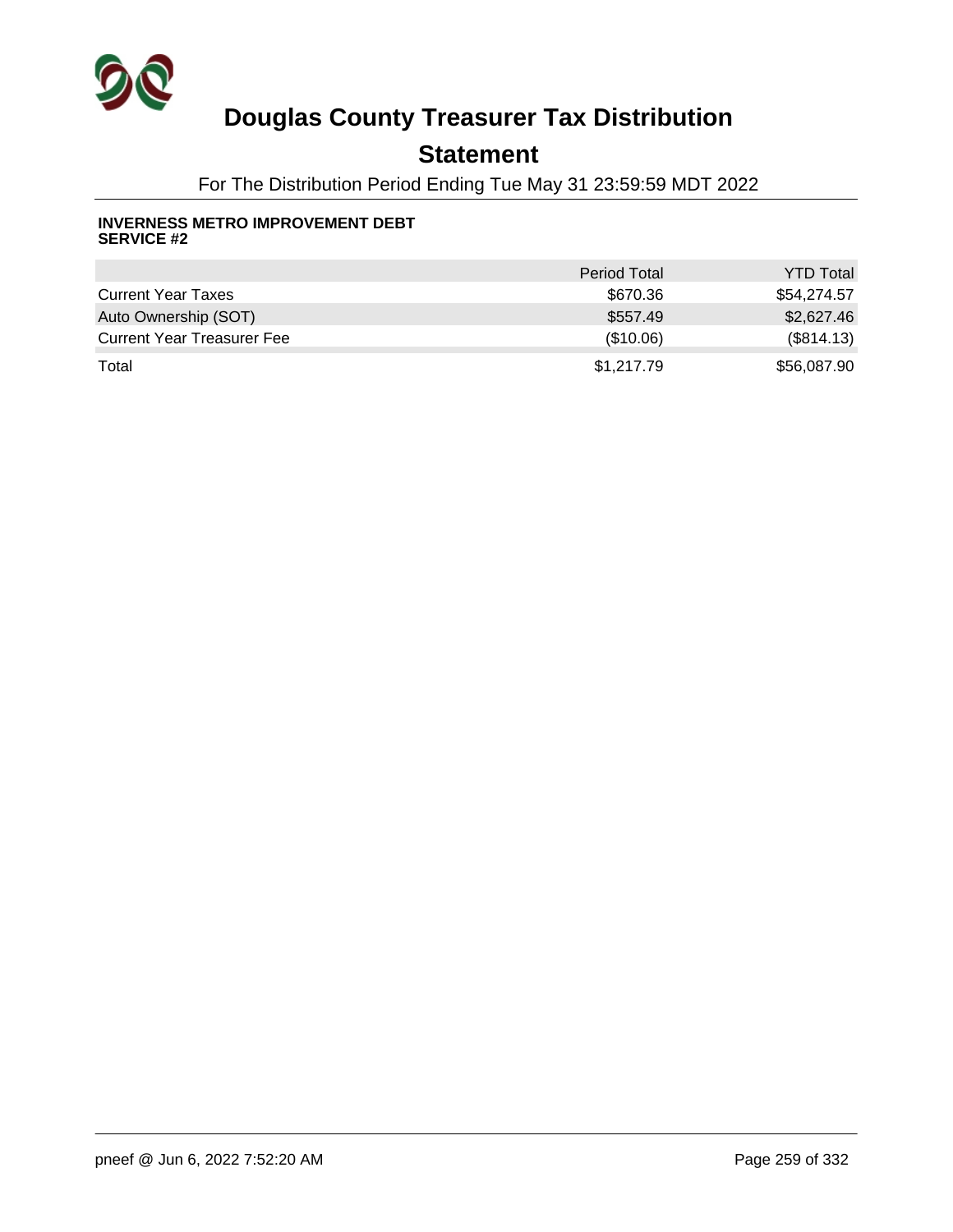

## **Statement**

For The Distribution Period Ending Tue May 31 23:59:59 MDT 2022

### **CAROUSEL FARMS METRO DISTRICT**

|                                    | <b>Period Total</b> | <b>YTD Total</b> |
|------------------------------------|---------------------|------------------|
| <b>Current Year Taxes</b>          | \$1,910.23          | \$98,747.79      |
| Senior/Veteran/Personal Exemptions |                     | \$340.43         |
| Auto Ownership (SOT)               | \$988.63            | \$4,659.41       |
| <b>Current Year Treasurer Fee</b>  | (\$28.65)           | (\$1,486.30)     |
| Total                              | \$2,870.21          | \$102,261.33     |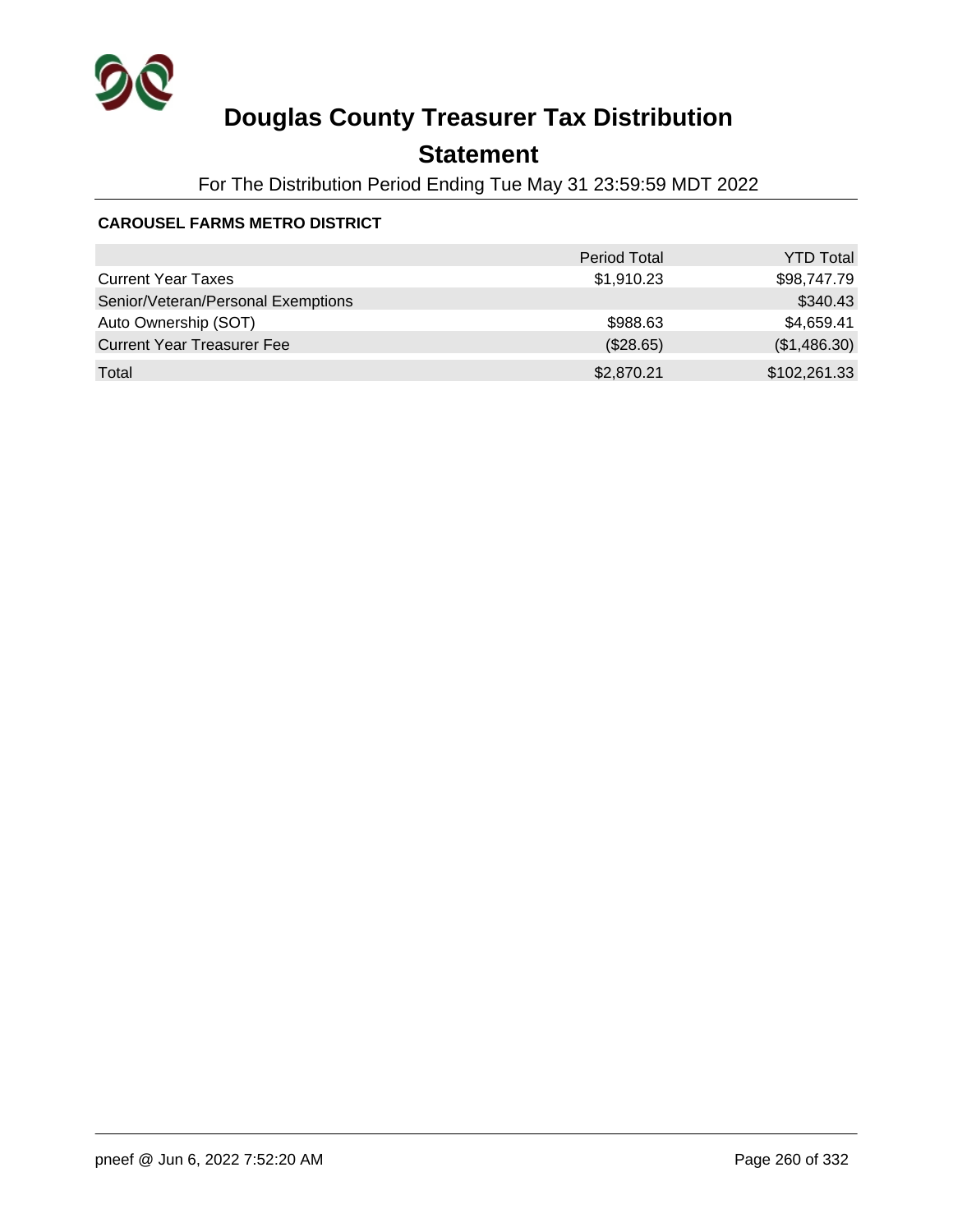

## **Statement**

For The Distribution Period Ending Tue May 31 23:59:59 MDT 2022

### **SALISBURY HEIGHTS METRO DISTRICT**

|                                    | <b>Period Total</b> | <b>YTD Total</b> |
|------------------------------------|---------------------|------------------|
| <b>Current Year Taxes</b>          | \$7,104.75          | \$132,996.72     |
| Senior/Veteran/Personal Exemptions |                     | \$681.80         |
| Auto Ownership (SOT)               | \$1,697.96          | \$8,002.51       |
| <b>Current Year Treasurer Fee</b>  | (\$106.57)          | (\$2,005.17)     |
| Total                              | \$8,696.14          | \$139,675.86     |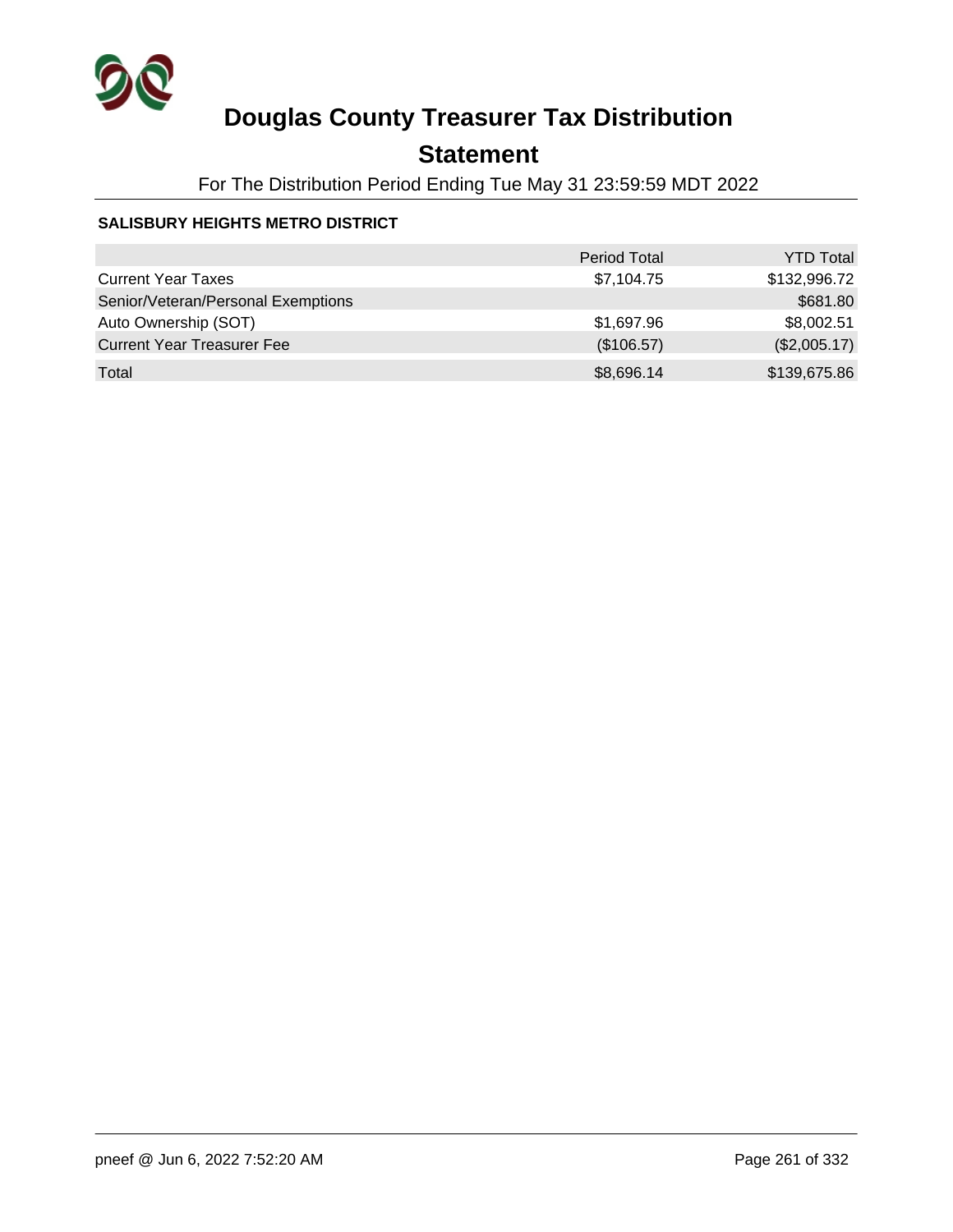

## **Statement**

For The Distribution Period Ending Tue May 31 23:59:59 MDT 2022

### **LANTERNS METRO DISTRICT 2**

|                                   | <b>Period Total</b> | <b>YTD Total</b> |
|-----------------------------------|---------------------|------------------|
| <b>Current Year Taxes</b>         |                     | \$251,685.81     |
| Auto Ownership (SOT)              | \$1,955.05          | \$9,214.16       |
| <b>Current Year Treasurer Fee</b> |                     | (\$3,775.29)     |
| Total                             | \$1,955.05          | \$257,124.68     |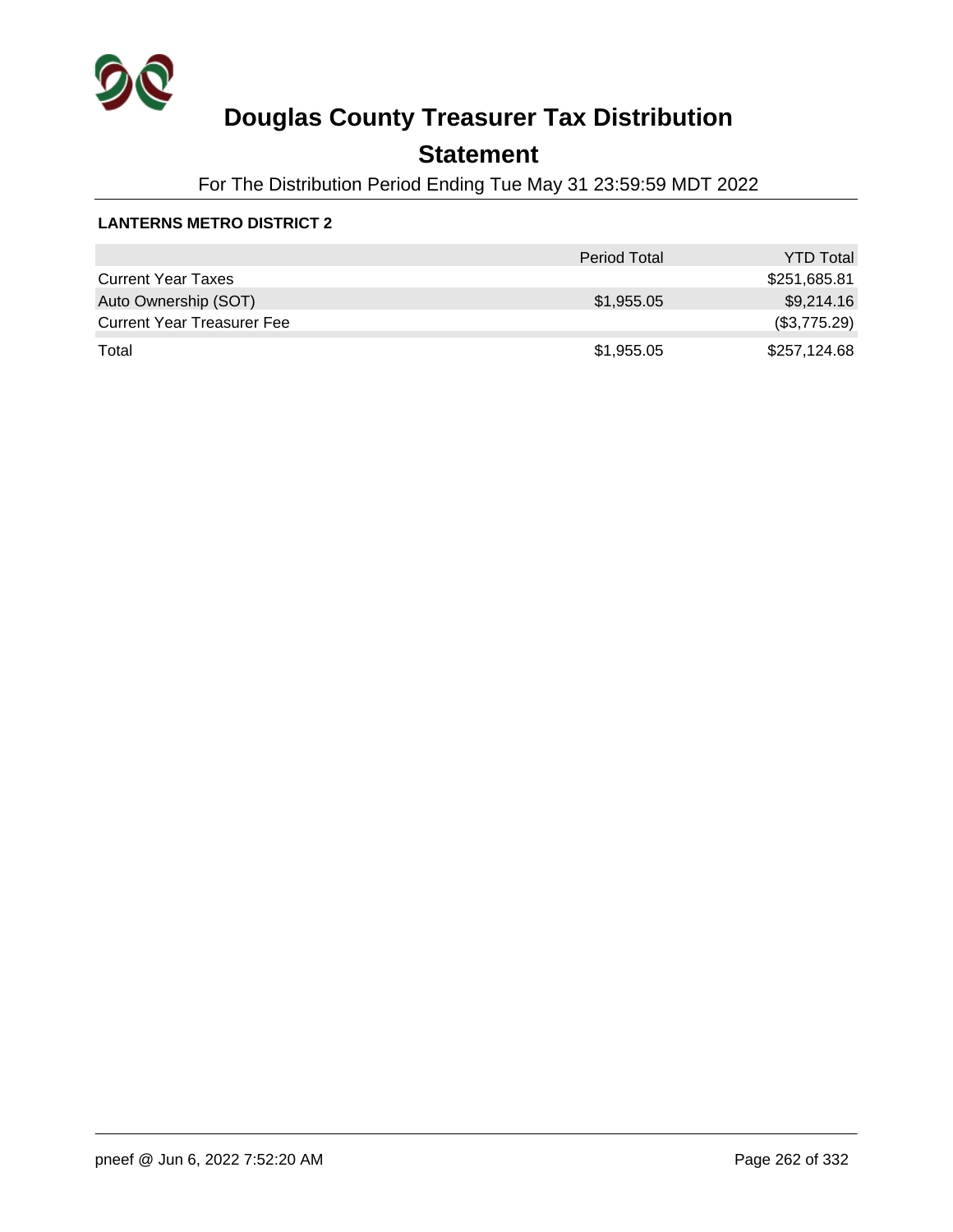

## **Statement**

For The Distribution Period Ending Tue May 31 23:59:59 MDT 2022

#### **LANTERNS METRO DISTRICT 3**

|       | <b>Period Total</b> | otal<br>້ |
|-------|---------------------|-----------|
| Total | \$0.00              | \$0.00    |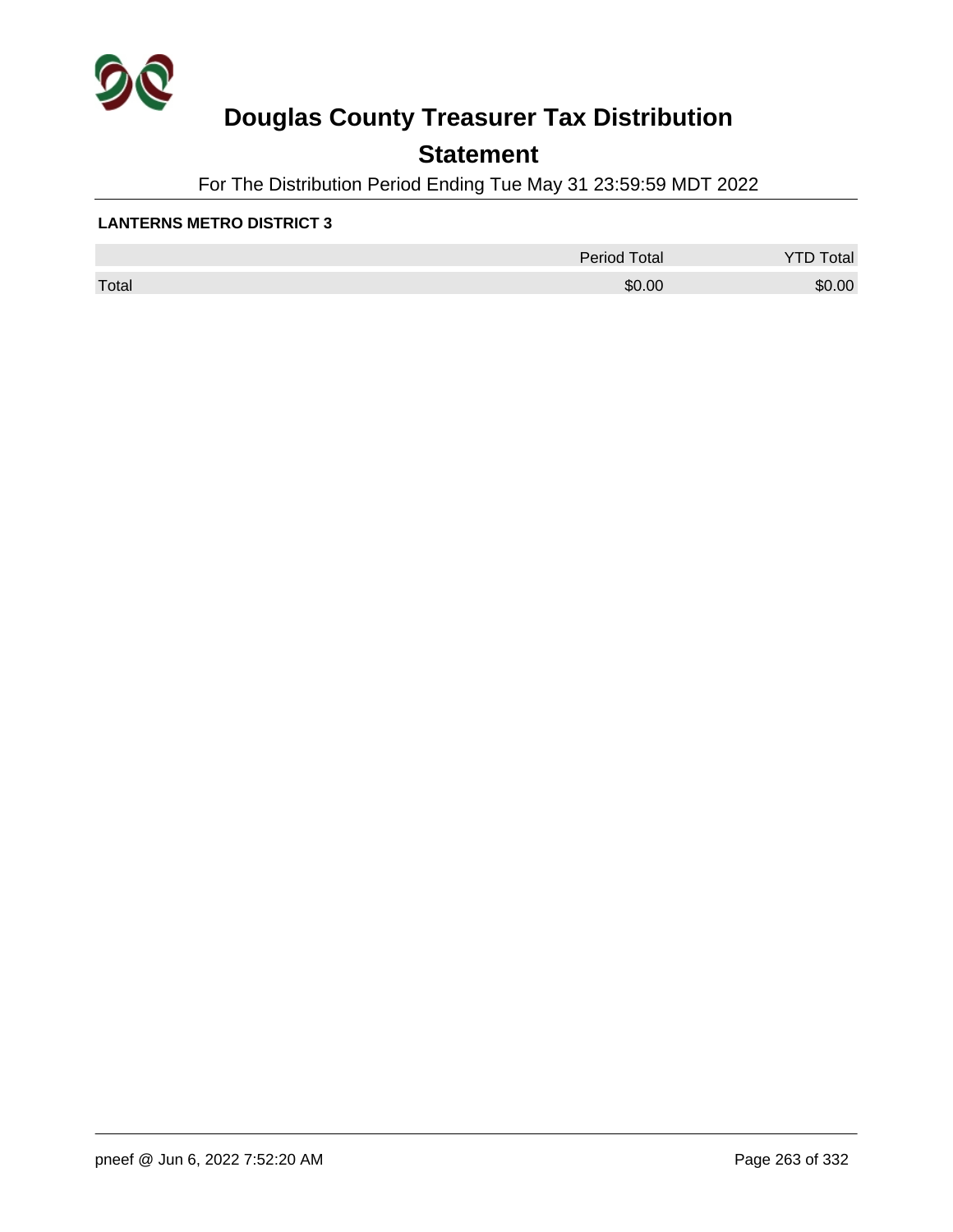

## **Statement**

For The Distribution Period Ending Tue May 31 23:59:59 MDT 2022

### **STONE CREEK METRO DISTRICT**

|                                         | <b>Period Total</b> | <b>YTD Total</b> |
|-----------------------------------------|---------------------|------------------|
| <b>Current Year Taxes</b>               | \$82,500.87         | \$365,914.11     |
| <b>Prior Year Taxes</b>                 | \$24.02             | \$34.04          |
| Prior Year Value Adjustment (Abatement) |                     | (\$12,534.46)    |
| <b>Prior Year Interest</b>              | \$3.12              | \$4.22           |
| Prior Year Interest Value Adjustment    |                     | (\$1,415.74)     |
| Auto Ownership (SOT)                    | \$4,430.59          | \$20,881.43      |
| <b>Current Year Treasurer Fee</b>       | (\$1,237.51)        | (\$5,488.73)     |
| <b>Prior Year Treasurer Fee</b>         | (\$0.41)            | \$187.44         |
| Total                                   | \$85,720.68         | \$367,582.31     |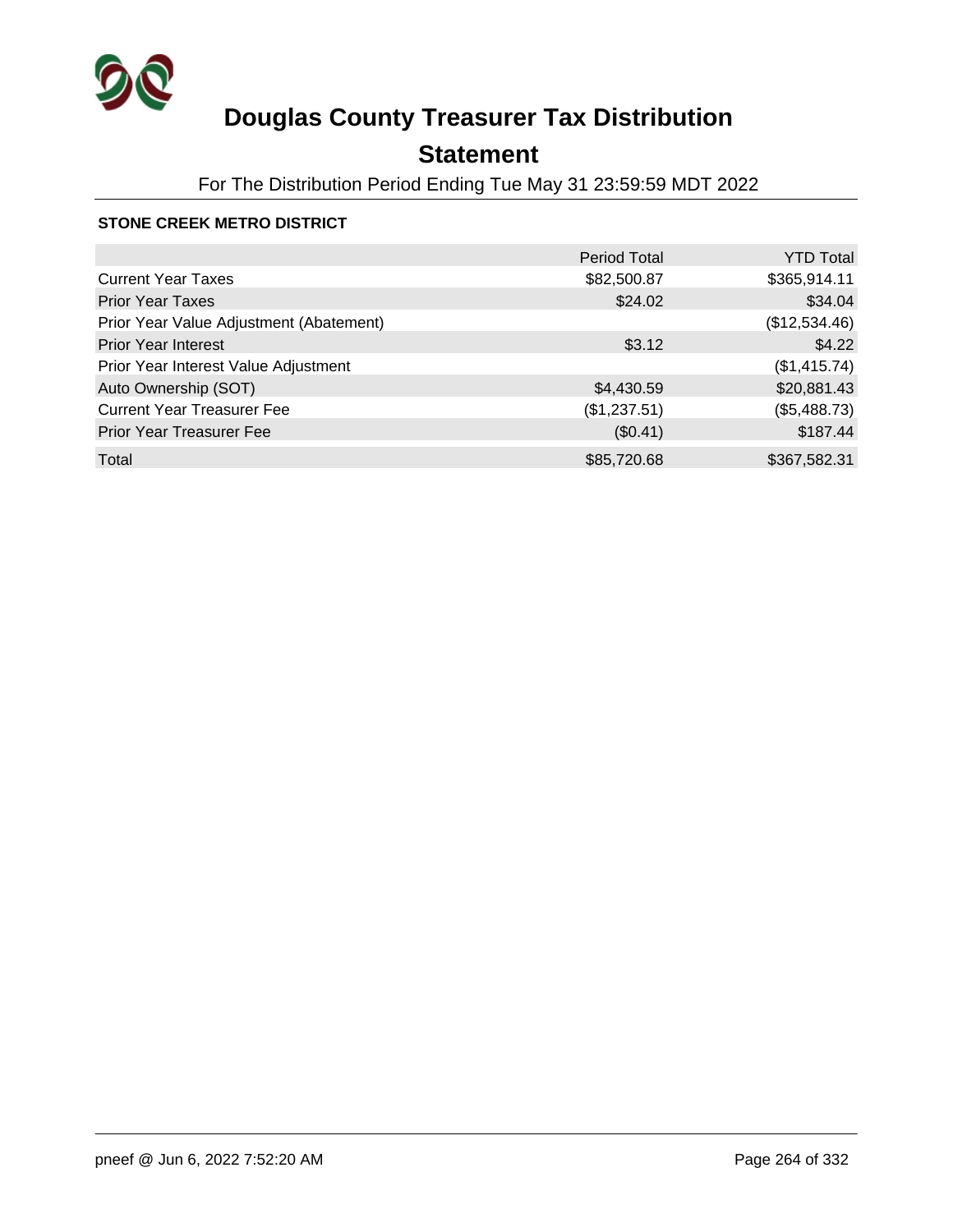

## **Statement**

For The Distribution Period Ending Tue May 31 23:59:59 MDT 2022

### **COTTONWOOD HIGHLANDS METRO DISTRICT 1**

|                                   | <b>Period Total</b> | <b>YTD Total</b> |
|-----------------------------------|---------------------|------------------|
| <b>Current Year Taxes</b>         | \$26,159.04         | \$618,082.26     |
| <b>Current Year Interest</b>      | \$20.53             | \$73.11          |
| Auto Ownership (SOT)              | \$7,617.59          | \$35,901.81      |
| <b>Current Year Treasurer Fee</b> | (\$392.70)          | (\$9,272.32)     |
| Total                             | \$33,404.46         | \$644,784.86     |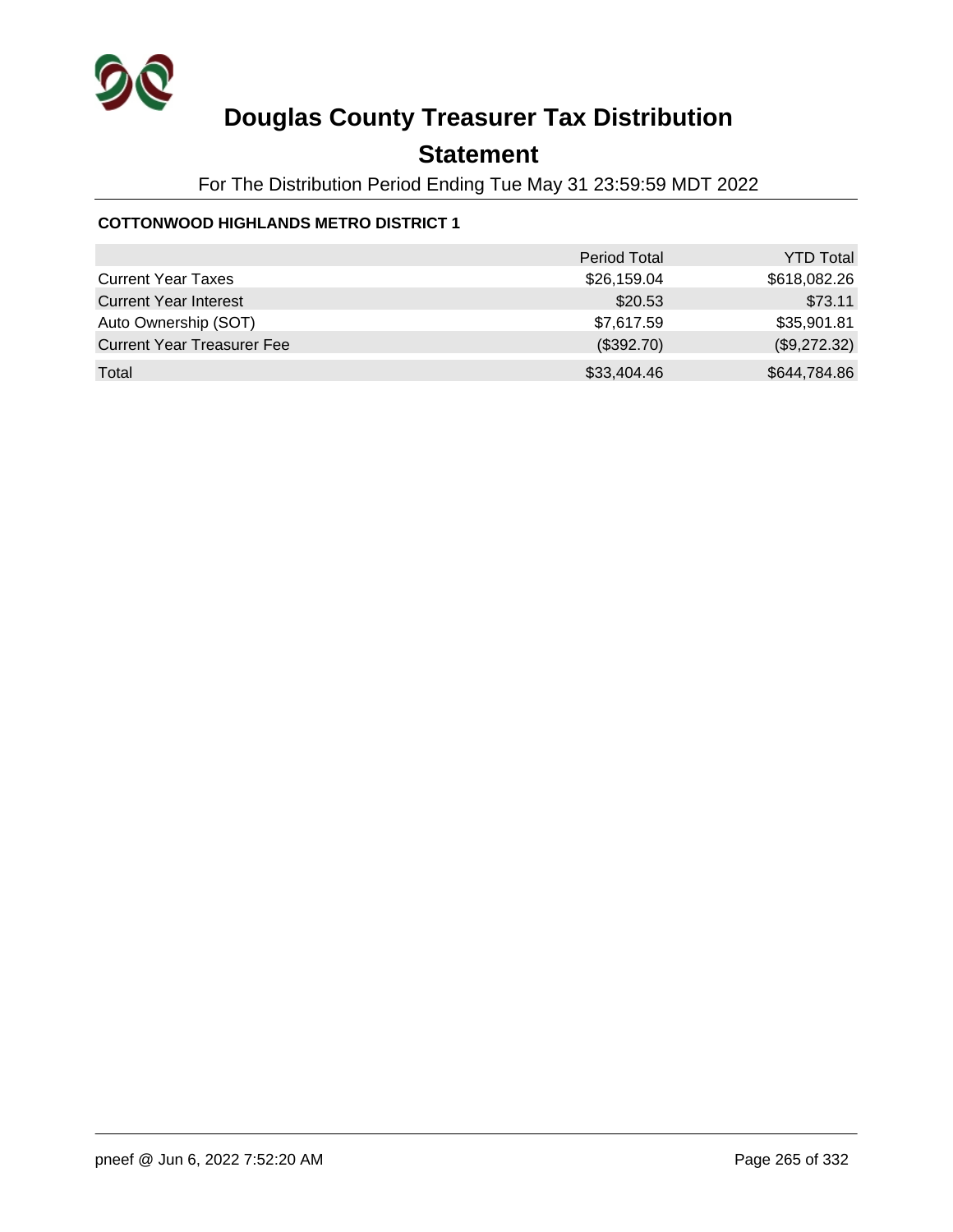

## **Statement**

For The Distribution Period Ending Tue May 31 23:59:59 MDT 2022

### **COTTONWOOD HIGHLANDS METRO DISTRICT 2**

|                                   | <b>Period Total</b> | <b>YTD Total</b> |
|-----------------------------------|---------------------|------------------|
| <b>Current Year Taxes</b>         | \$4.00              | \$39,719.21      |
| Auto Ownership (SOT)              | \$308.46            | \$1,453.80       |
| <b>Current Year Treasurer Fee</b> | (\$0.06)            | (\$595.78)       |
| Total                             | \$312.40            | \$40,577.23      |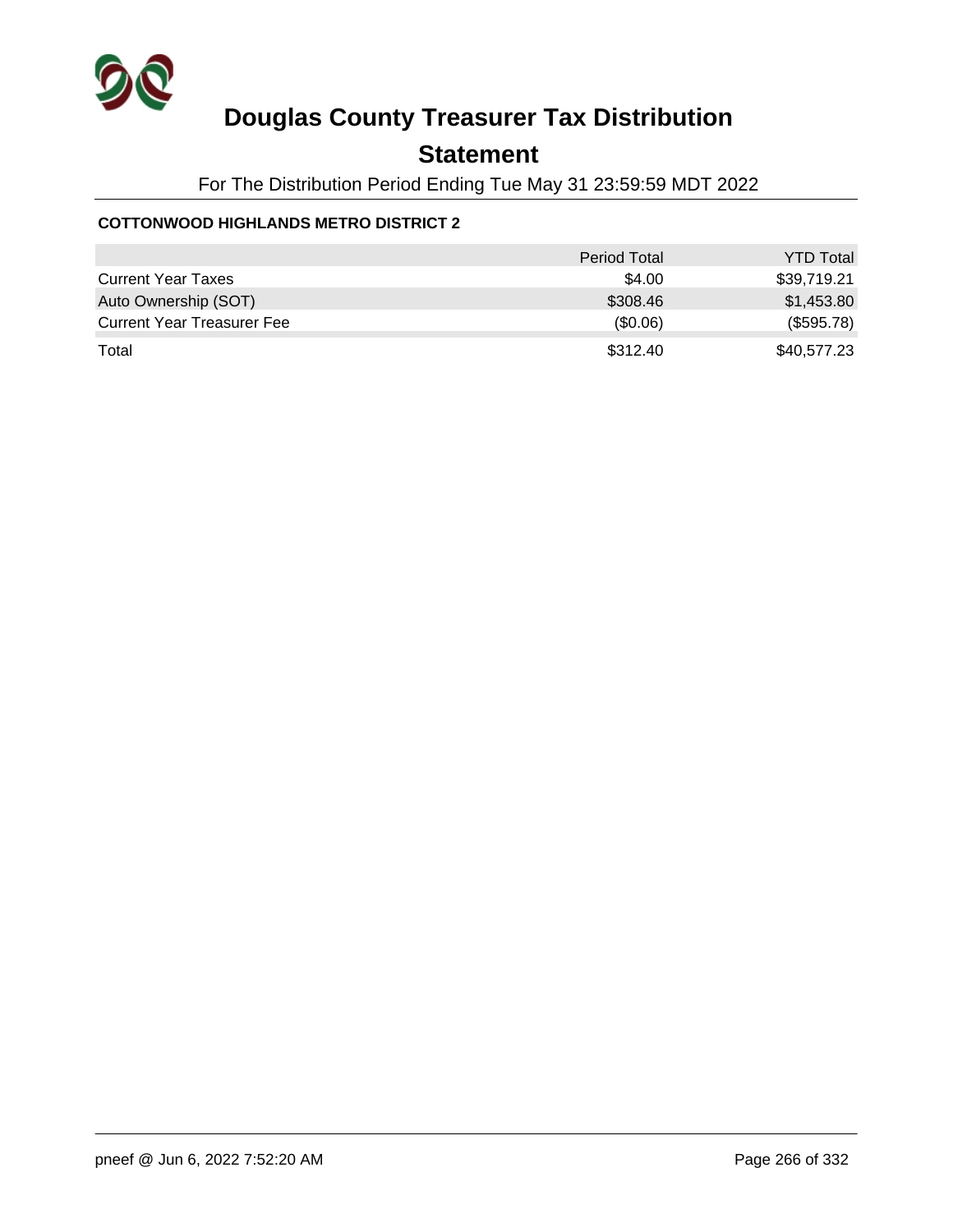

## **Statement**

For The Distribution Period Ending Tue May 31 23:59:59 MDT 2022

### **CITADEL STATION - CASTLE MEADOWS URP**

|       | <b>Period Total</b> | otal   |
|-------|---------------------|--------|
| Total | \$0.00              | \$0.00 |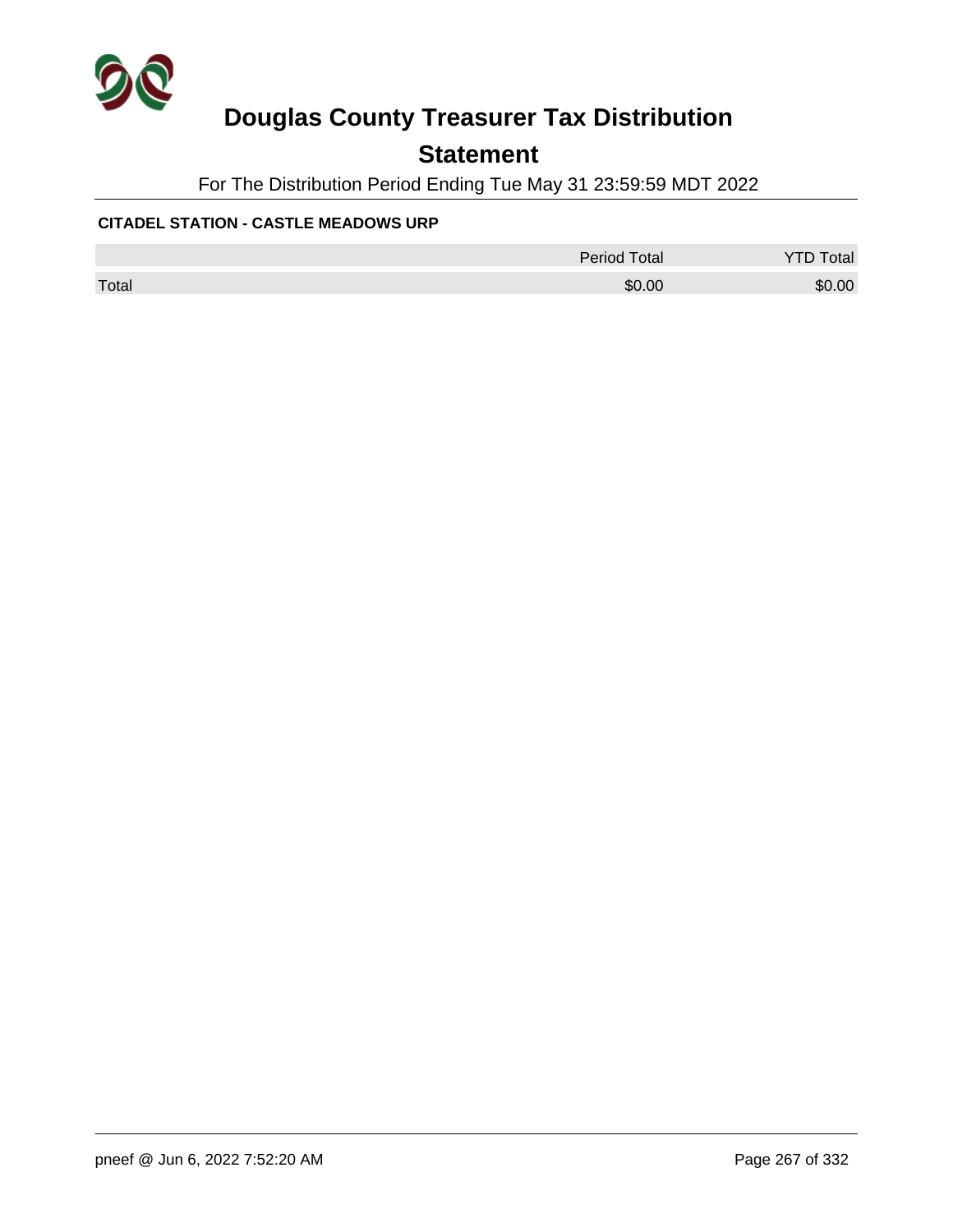

## **Statement**

For The Distribution Period Ending Tue May 31 23:59:59 MDT 2022

### **OVERLOOK METRO DISTRICT**

|                                   | <b>Period Total</b> | <b>YTD Total</b> |
|-----------------------------------|---------------------|------------------|
| <b>Current Year Taxes</b>         | \$12,432.05         | \$219,928.54     |
| <b>Current Year Interest</b>      | \$44.79             | \$44.79          |
| Auto Ownership (SOT)              | \$2,956.99          | \$13,936.33      |
| <b>Current Year Treasurer Fee</b> | (\$187.14)          | (\$3,299.57)     |
| Total                             | \$15,246.69         | \$230,610.09     |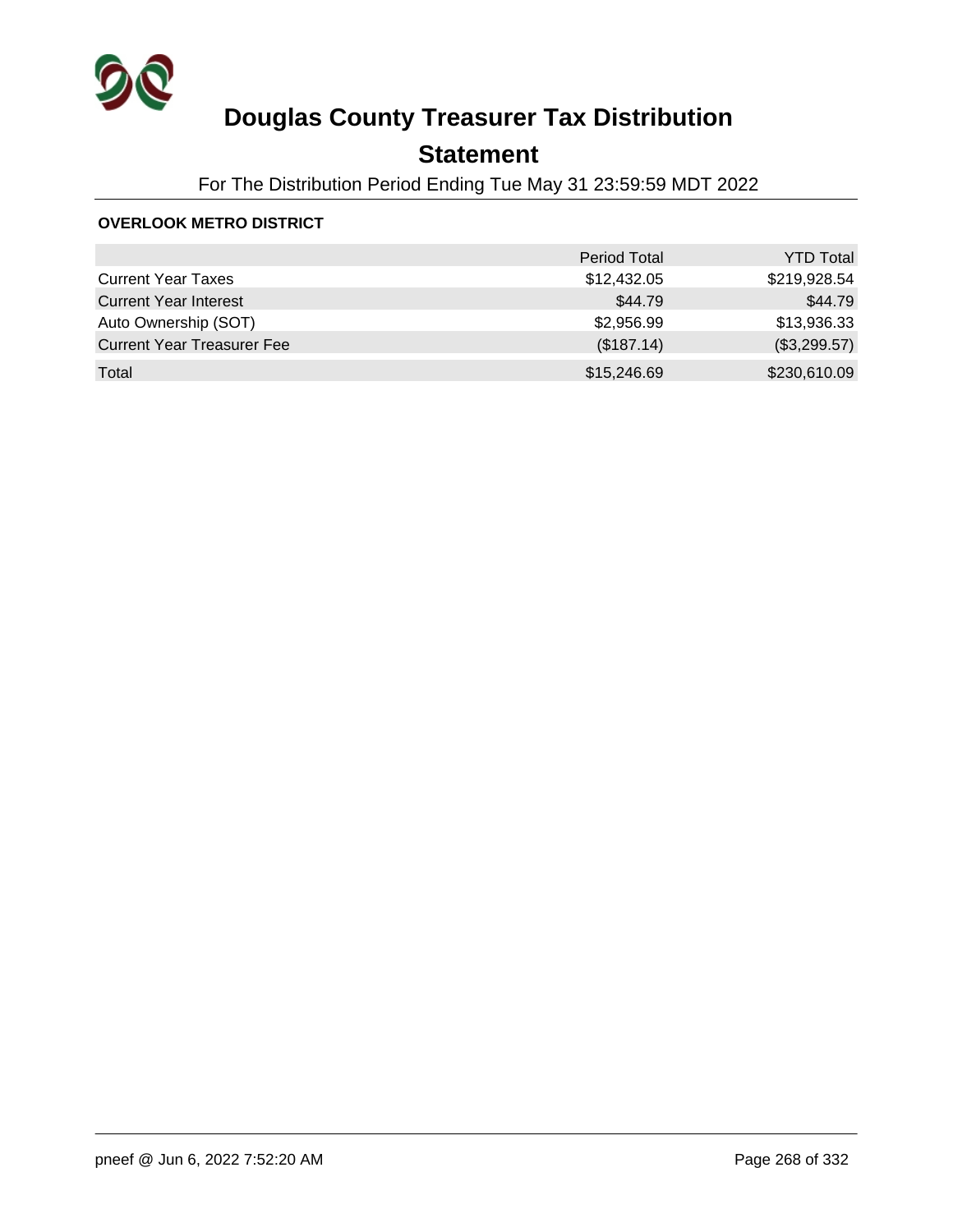

## **Statement**

For The Distribution Period Ending Tue May 31 23:59:59 MDT 2022

### **LONE TREE BUSINESS IMPROVEMENT DISTRICT**

|                                         | <b>Period Total</b> | <b>YTD Total</b> |
|-----------------------------------------|---------------------|------------------|
| <b>Current Year Taxes</b>               | \$17,910.38         | \$173,618.05     |
| Senior/Veteran/Personal Exemptions      |                     | \$545.00         |
| Prior Year Value Adjustment (Abatement) | (\$7,850.50)        | (\$10,797.16)    |
| <b>Current Year Interest</b>            |                     | \$242.43         |
| Prior Year Interest Value Adjustment    | (\$1,020.57)        | (\$1,418.02)     |
| Auto Ownership (SOT)                    | \$2,006.05          | \$9,454.53       |
| <b>Current Year Treasurer Fee</b>       | (\$268.66)          | (\$2,607.92)     |
| <b>Prior Year Treasurer Fee</b>         | \$117.76            | \$161.96         |
| Total                                   | \$10,894.46         | \$169,198.87     |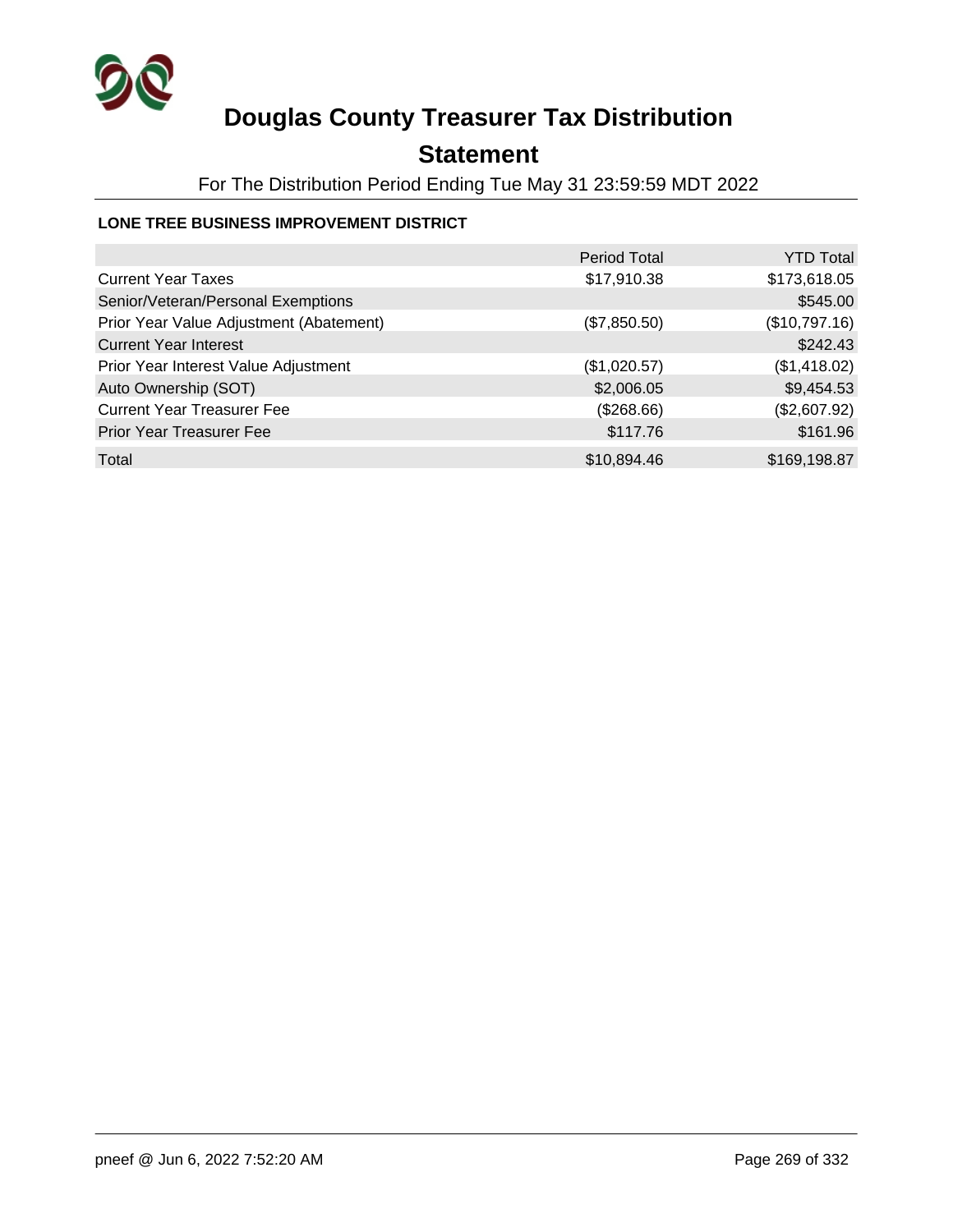

## **Statement**

For The Distribution Period Ending Tue May 31 23:59:59 MDT 2022

|                                         | <b>Period Total</b> | <b>YTD Total</b> |
|-----------------------------------------|---------------------|------------------|
| <b>Current Year Taxes</b>               | \$47,651.82         | \$329,848.91     |
| Prior Year Value Adjustment (Abatement) |                     | (\$1,195.51)     |
| Prior Year Interest Value Adjustment    |                     | (\$143.70)       |
| Auto Ownership (SOT)                    | \$2,924.03          | \$13,781.01      |
| <b>Current Year Treasurer Fee</b>       | (\$714.78)          | (\$4,947.72)     |
| <b>Prior Year Treasurer Fee</b>         |                     | \$17.93          |
| Total                                   | \$49,861.07         | \$337,360.92     |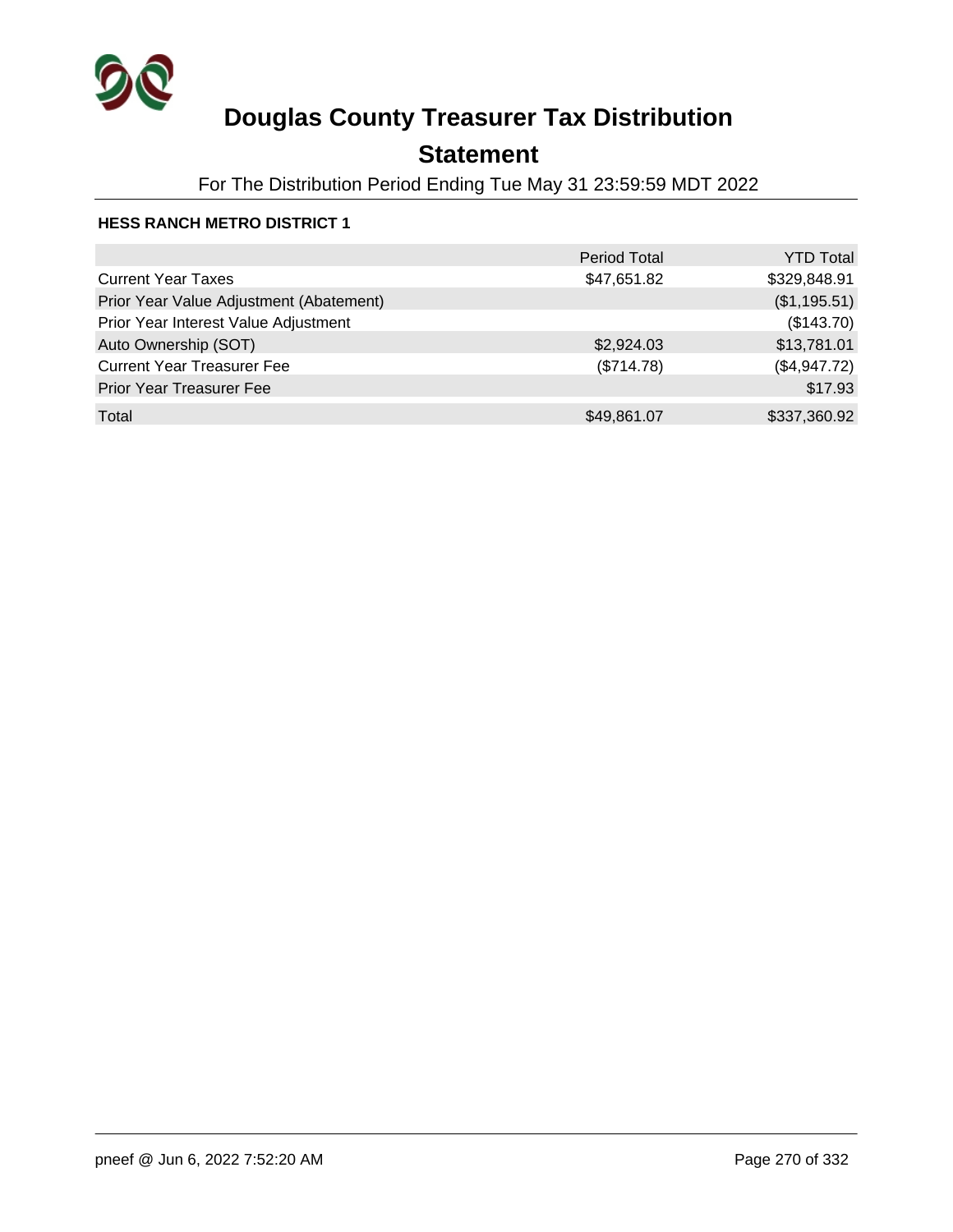

## **Statement**

For The Distribution Period Ending Tue May 31 23:59:59 MDT 2022

|                                   | <b>Period Total</b> | <b>YTD Total</b> |
|-----------------------------------|---------------------|------------------|
| <b>Current Year Taxes</b>         | \$206,218.37        | \$432,005.73     |
| <b>Current Year Interest</b>      | \$36.18             | \$36.18          |
| Auto Ownership (SOT)              | \$3,662.57          | \$17,261.72      |
| <b>Current Year Treasurer Fee</b> | (\$3,093.81)        | (\$6,480.60)     |
| Total                             | \$206,823.31        | \$442,823.03     |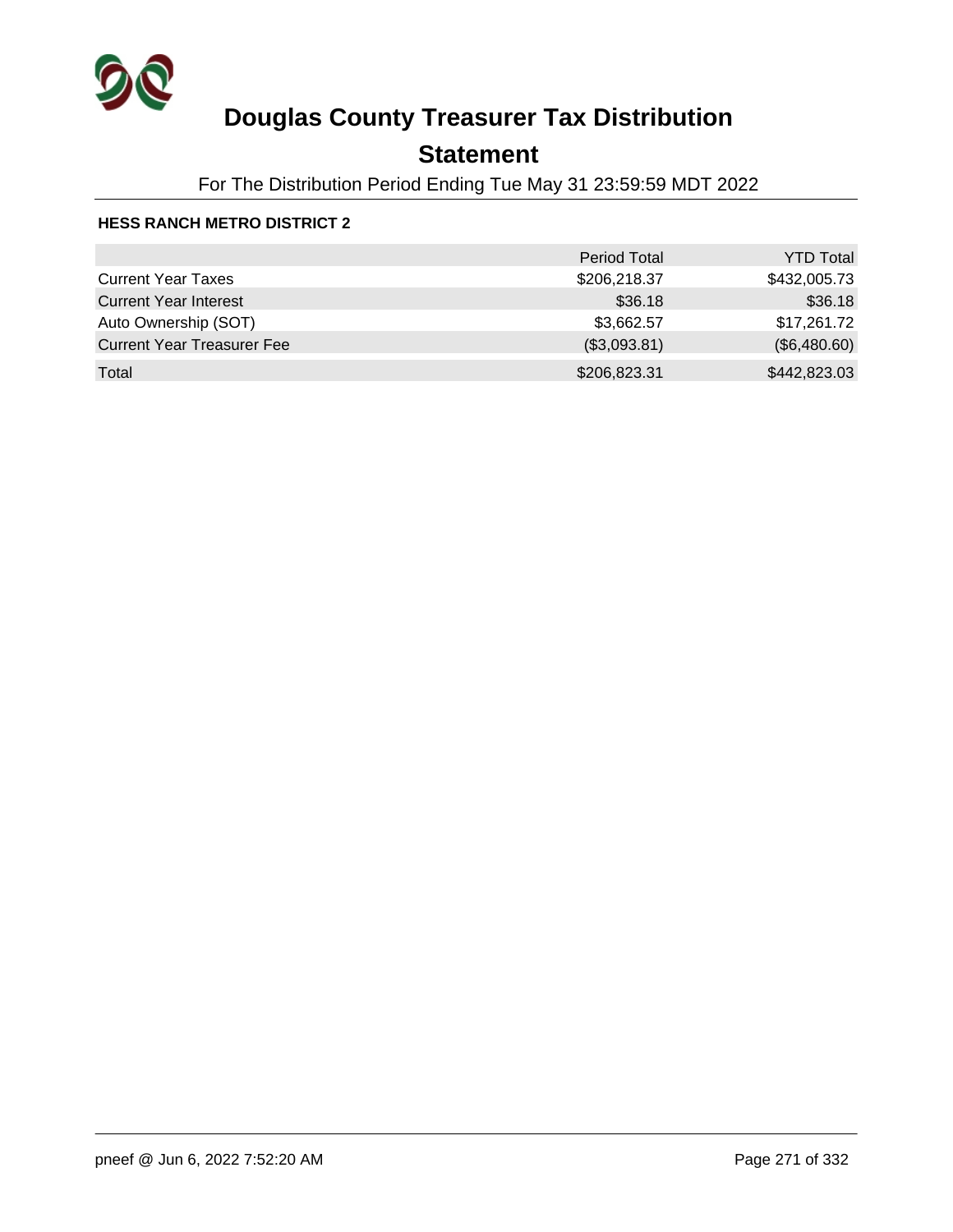

## **Statement**

For The Distribution Period Ending Tue May 31 23:59:59 MDT 2022

|                                         | <b>Period Total</b> | YTD Total    |
|-----------------------------------------|---------------------|--------------|
| <b>Current Year Taxes</b>               | \$30,062.72         | \$315,905.38 |
| Prior Year Value Adjustment (Abatement) |                     | (\$4,621.03) |
| <b>Current Year Interest</b>            |                     | \$37.62      |
| Prior Year Interest Value Adjustment    |                     | (\$554.54)   |
| Auto Ownership (SOT)                    | \$2,583.06          | \$12,174.00  |
| <b>Current Year Treasurer Fee</b>       | (\$450.94)          | (\$4,739.14) |
| <b>Prior Year Treasurer Fee</b>         |                     | \$69.32      |
| Total                                   | \$32,194.84         | \$318,271.61 |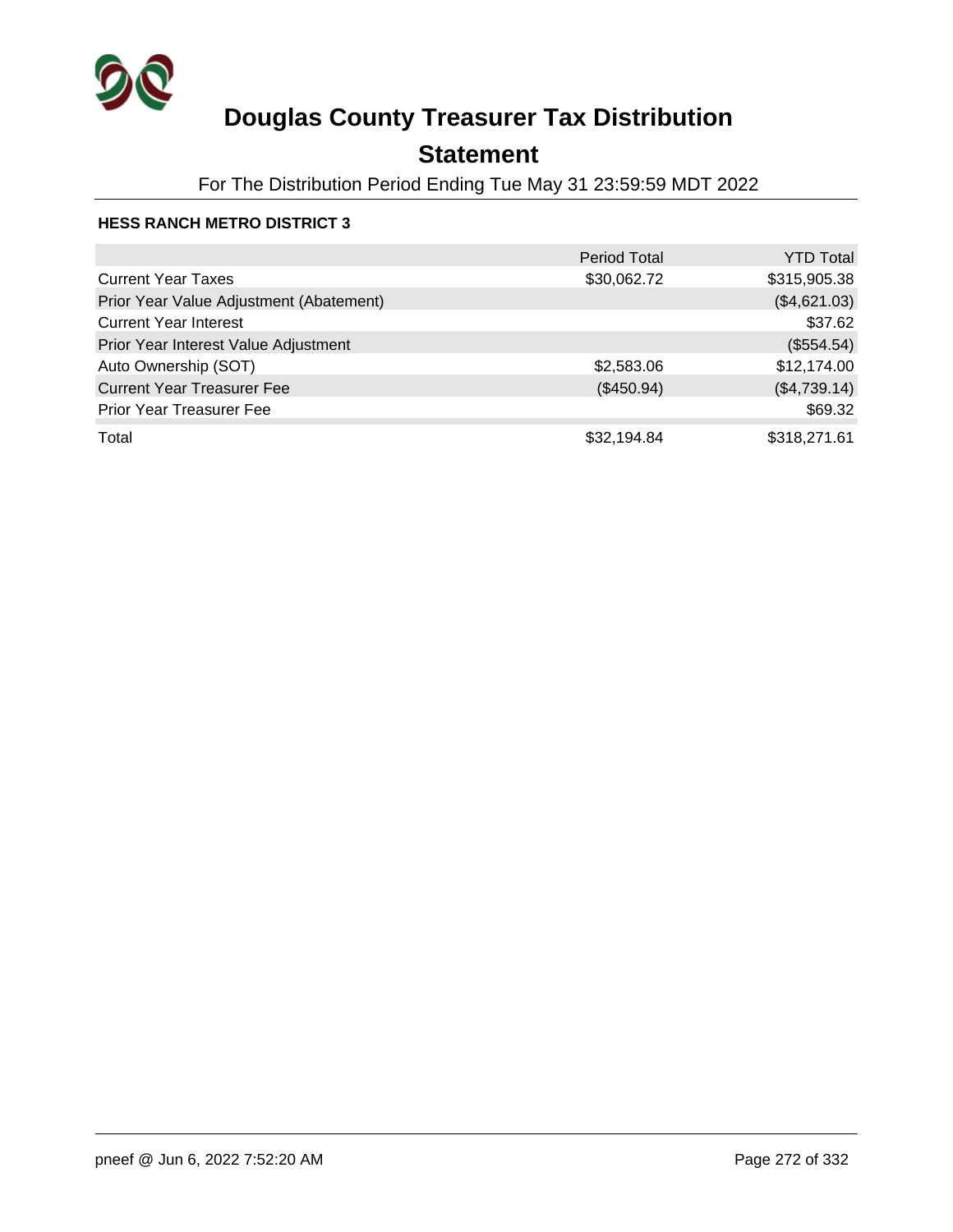

### **Statement**

For The Distribution Period Ending Tue May 31 23:59:59 MDT 2022

|                                   | <b>Period Total</b> | <b>YTD Total</b> |
|-----------------------------------|---------------------|------------------|
| <b>Current Year Taxes</b>         |                     | \$730,599.13     |
| Auto Ownership (SOT)              | \$6,129.49          | \$28,888.37      |
| <b>Current Year Treasurer Fee</b> |                     | (\$10,958.98)    |
| Total                             | \$6,129.49          | \$748,528.52     |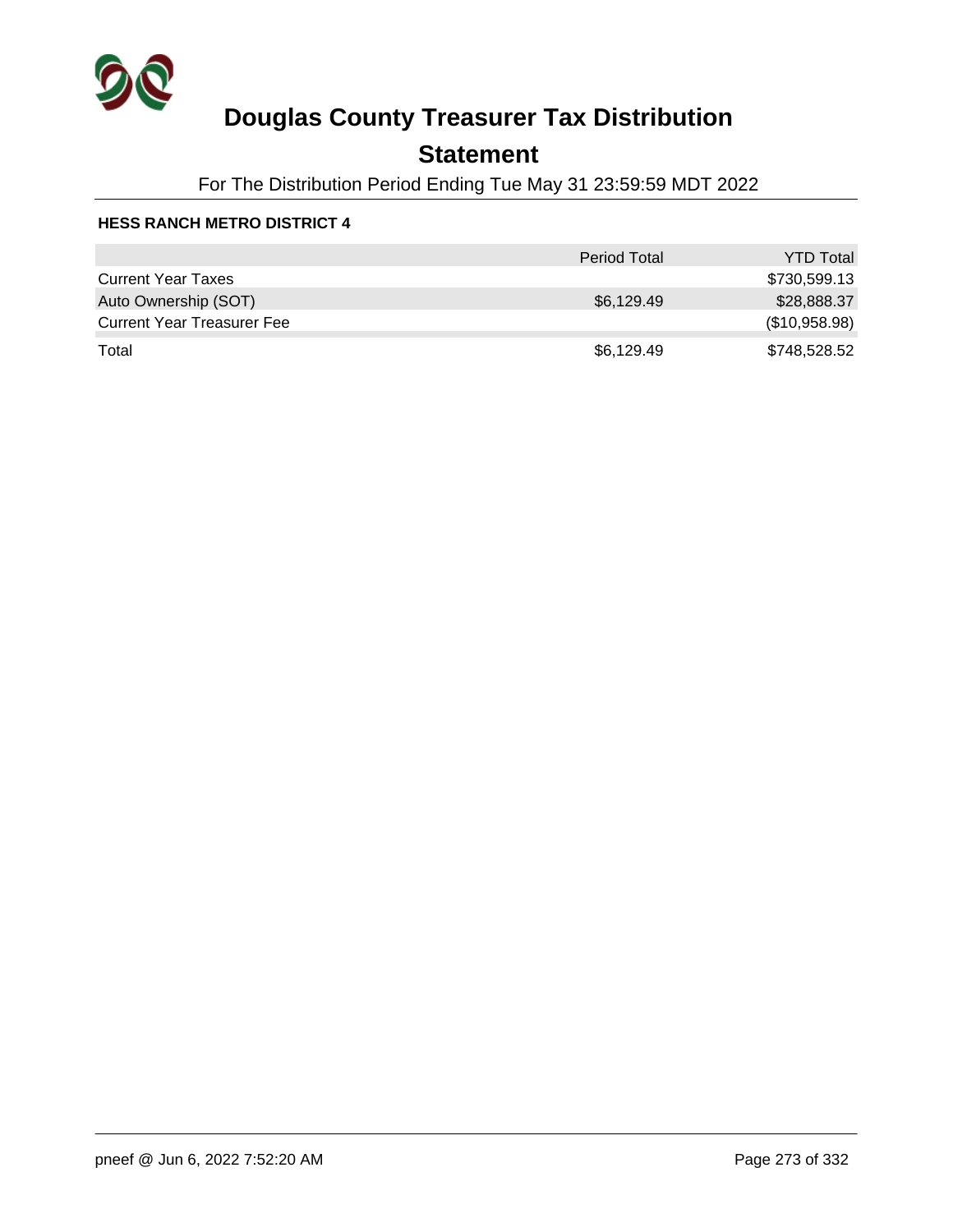

## **Statement**

For The Distribution Period Ending Tue May 31 23:59:59 MDT 2022

|                                   | <b>Period Total</b> | <b>YTD Total</b> |
|-----------------------------------|---------------------|------------------|
| <b>Current Year Taxes</b>         |                     | \$79.80          |
| Auto Ownership (SOT)              | \$0.62              | \$2.92           |
| <b>Current Year Treasurer Fee</b> |                     | (\$1.20)         |
| Total                             | \$0.62              | \$81.52          |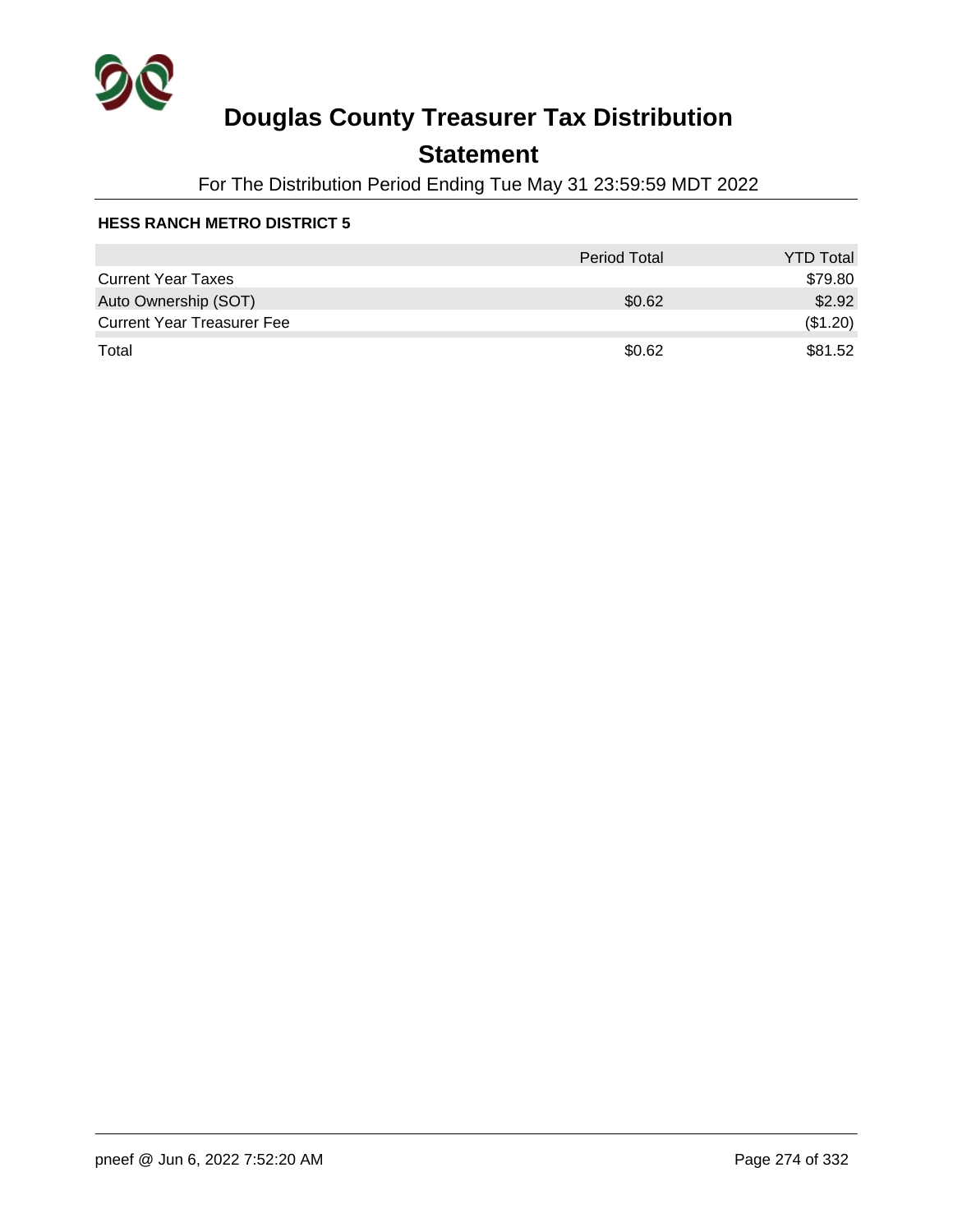

## **Statement**

For The Distribution Period Ending Tue May 31 23:59:59 MDT 2022

|                                   | <b>Period Total</b> | <b>YTD Total</b> |
|-----------------------------------|---------------------|------------------|
| <b>Current Year Taxes</b>         |                     | \$7.30           |
| Auto Ownership (SOT)              | \$0.06              | \$0.28           |
| <b>Current Year Treasurer Fee</b> |                     | (\$0.11)         |
| Total                             | \$0.06              | \$7.47           |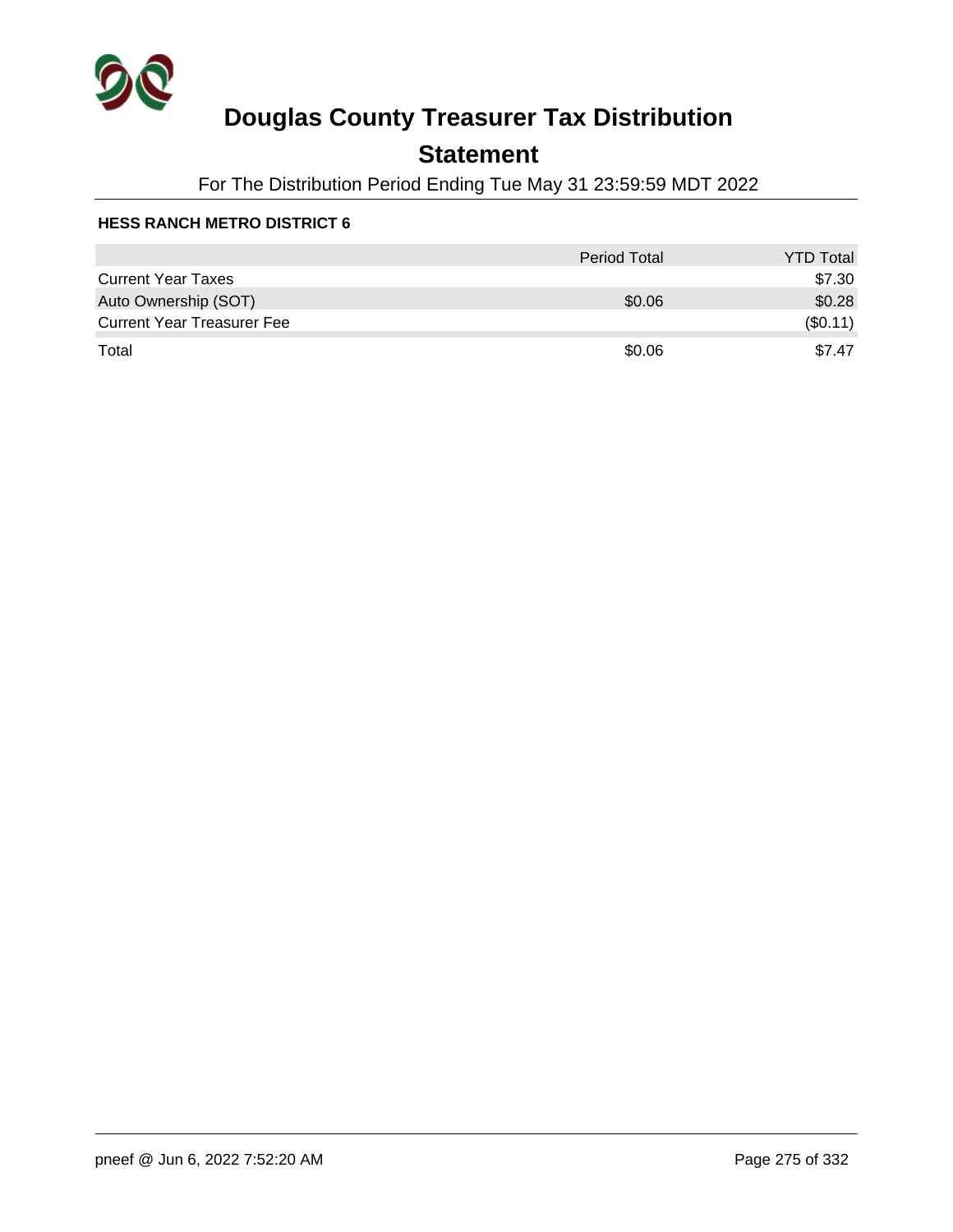

## **Statement**

For The Distribution Period Ending Tue May 31 23:59:59 MDT 2022

|       | <b>Period Total</b> | otal<br>້ |
|-------|---------------------|-----------|
| Total | \$0.00              | \$0.00    |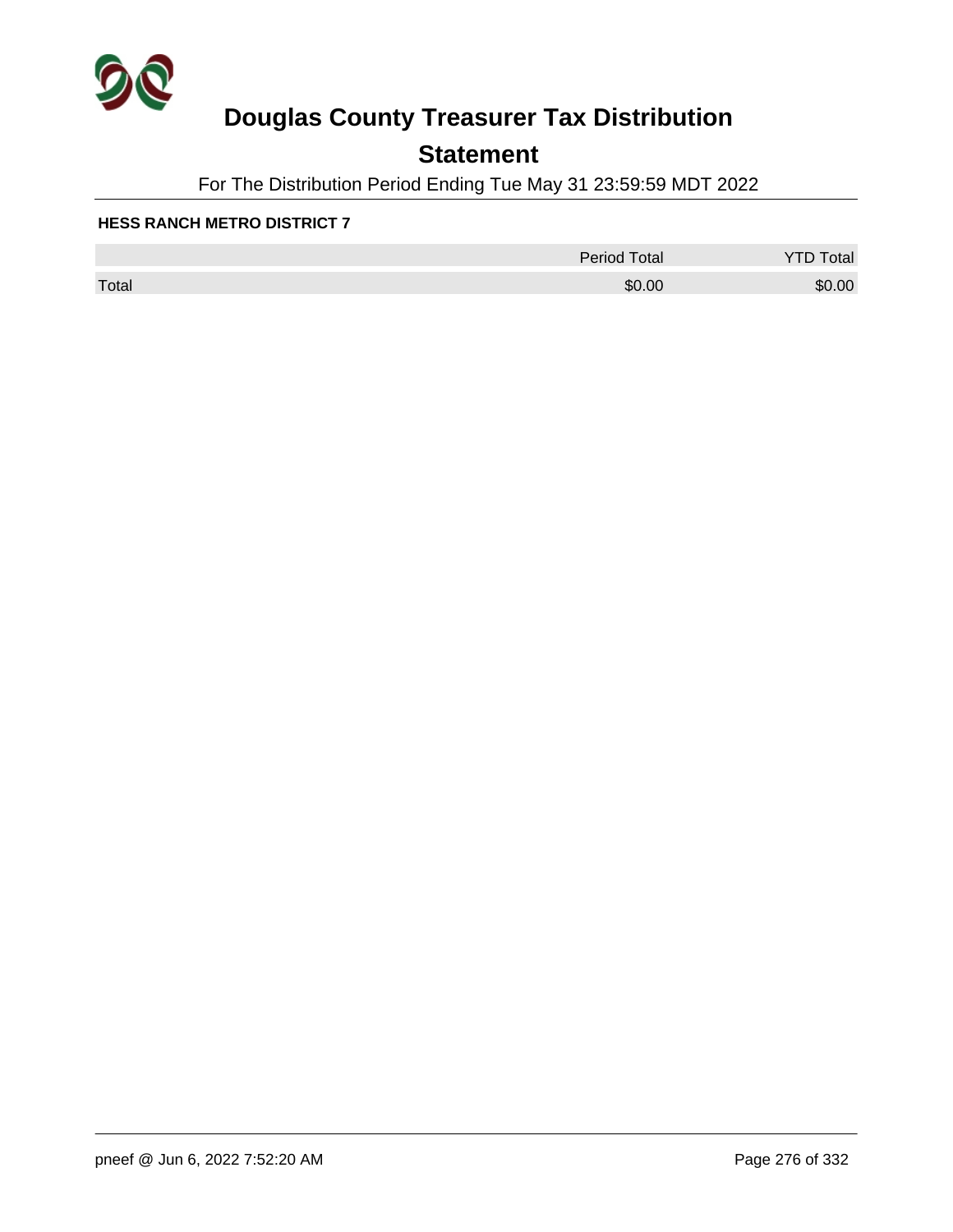

## **Statement**

For The Distribution Period Ending Tue May 31 23:59:59 MDT 2022

|       | <b>Period Total</b> | otal<br>້ |
|-------|---------------------|-----------|
| Total | \$0.00              | \$0.00    |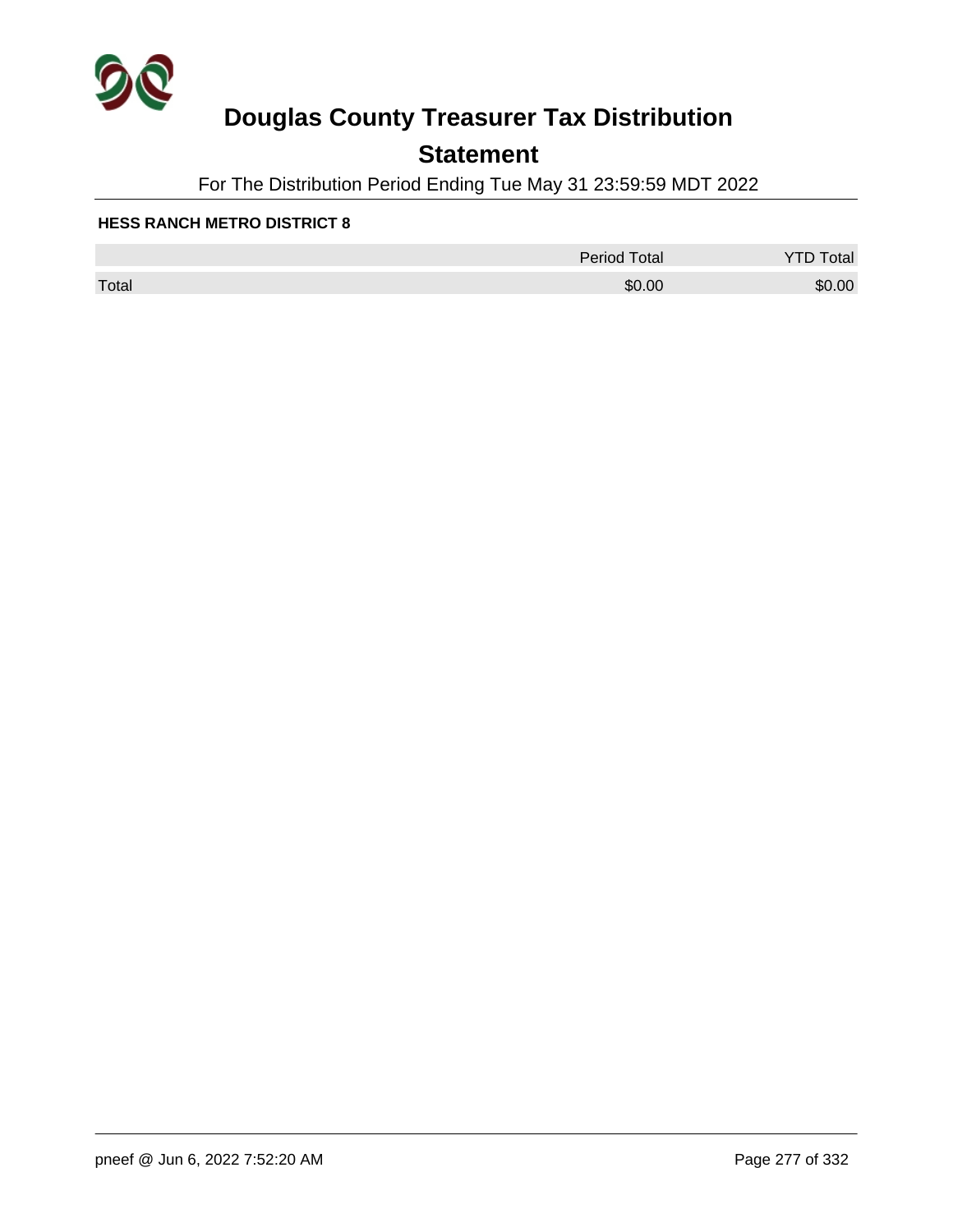

## **Statement**

For The Distribution Period Ending Tue May 31 23:59:59 MDT 2022

### **BELFORD SOUTH METRO DISTRICT**

|                                   | <b>Period Total</b> | <b>YTD Total</b> |
|-----------------------------------|---------------------|------------------|
| <b>Current Year Taxes</b>         |                     | \$106.27         |
| Auto Ownership (SOT)              | \$0.82              | \$3.87           |
| <b>Current Year Treasurer Fee</b> |                     | (\$1.59)         |
| Total                             | \$0.82              | \$108.55         |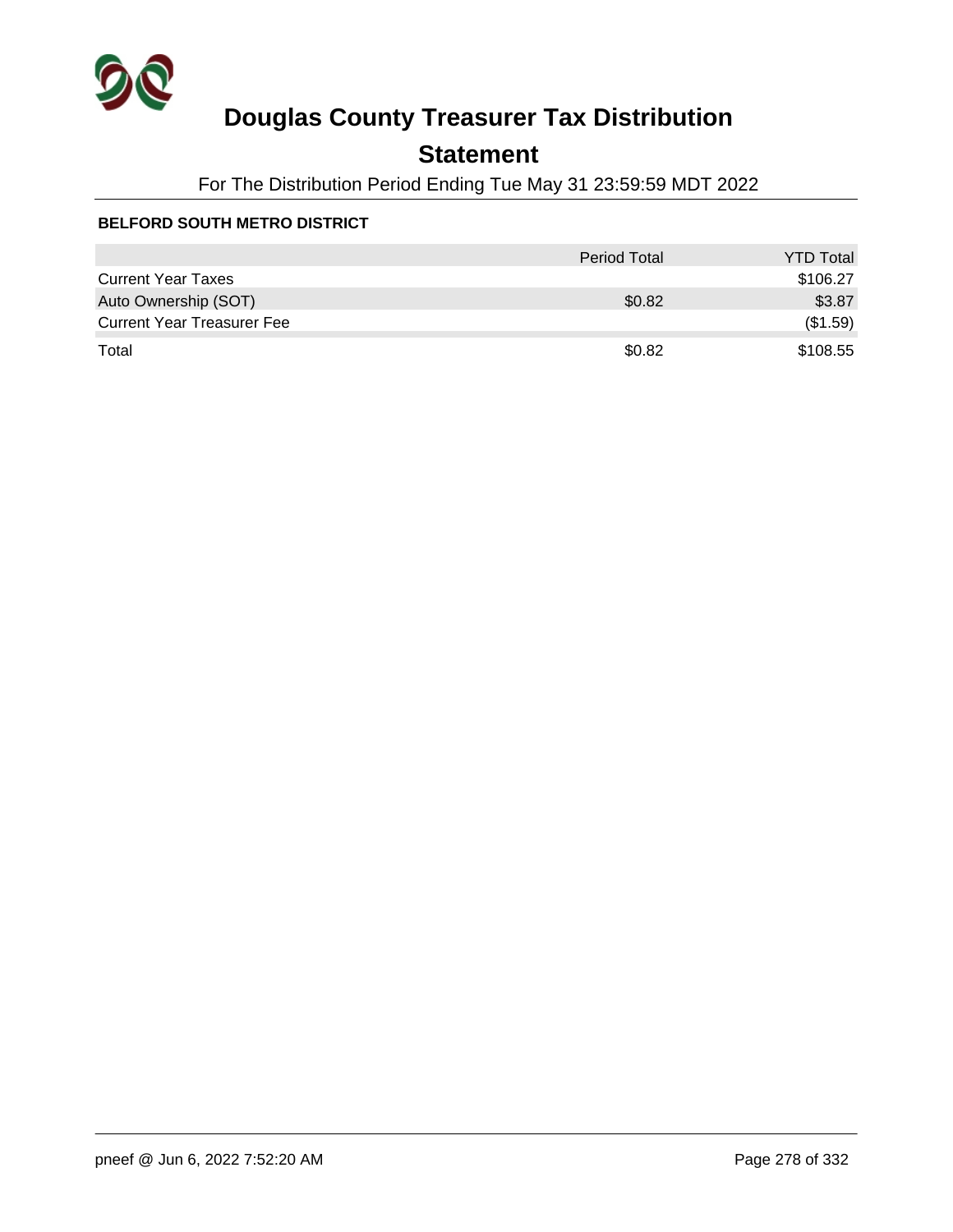

### **Statement**

For The Distribution Period Ending Tue May 31 23:59:59 MDT 2022

### **CIELO METRO DISTRICT**

|                                   | <b>Period Total</b> | <b>YTD Total</b> |
|-----------------------------------|---------------------|------------------|
| <b>Current Year Taxes</b>         |                     | \$147,191.17     |
| Auto Ownership (SOT)              | \$1,143.40          | \$5,388.86       |
| <b>Current Year Treasurer Fee</b> |                     | (\$2,207.87)     |
| Total                             | \$1,143.40          | \$150,372.16     |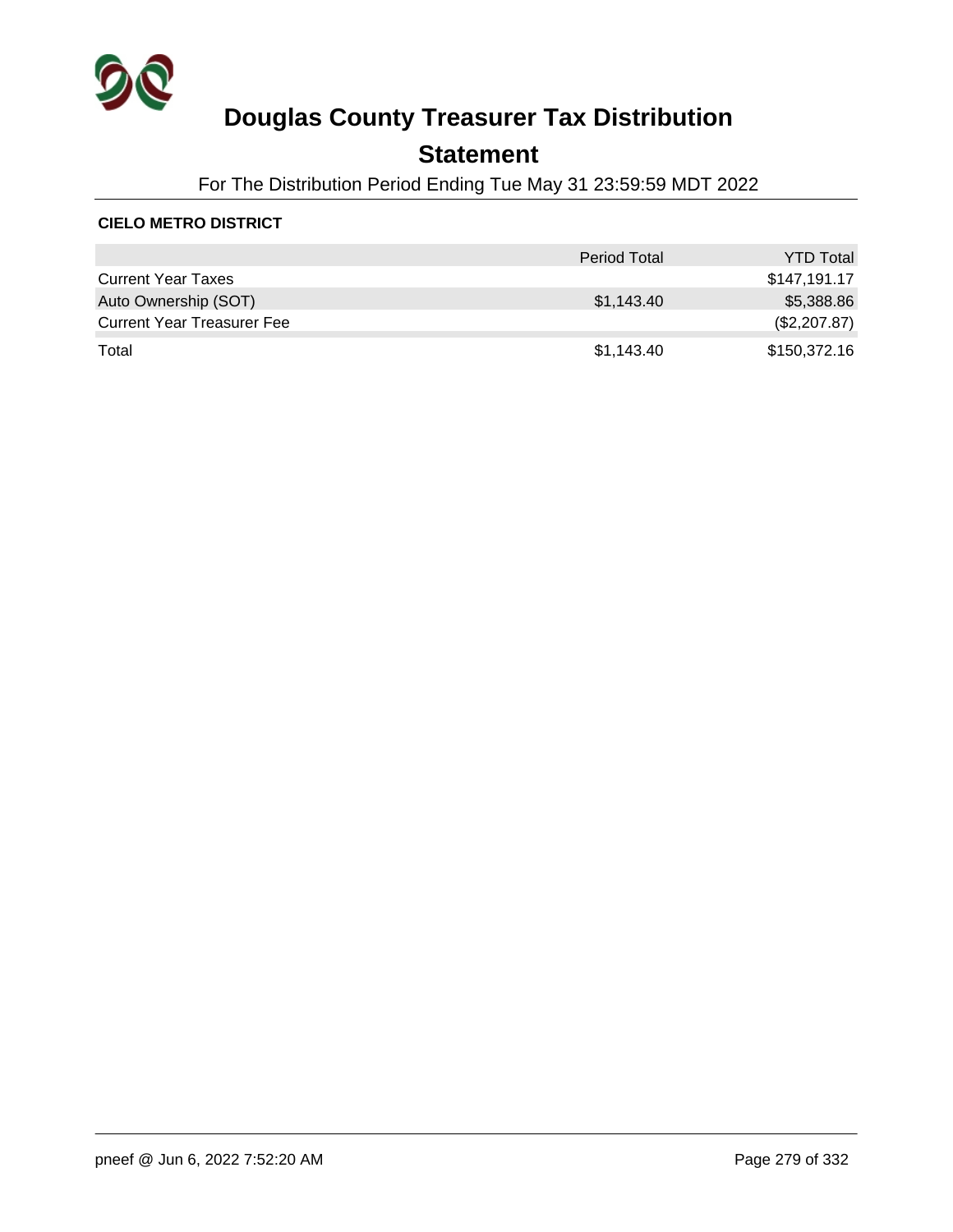

## **Statement**

For The Distribution Period Ending Tue May 31 23:59:59 MDT 2022

### **REATA RIDGE VILLAGE METRO DISTRICT 1**

|                                   | <b>Period Total</b> | <b>YTD Total</b> |
|-----------------------------------|---------------------|------------------|
| <b>Current Year Taxes</b>         | \$12,380.56         | \$115,155.65     |
| <b>Current Year Interest</b>      |                     | \$11.29          |
| Auto Ownership (SOT)              | \$1,393.83          | \$6,569.14       |
| <b>Current Year Treasurer Fee</b> | (\$185.70)          | (\$1,727.49)     |
| Total                             | \$13,588.69         | \$120,008.59     |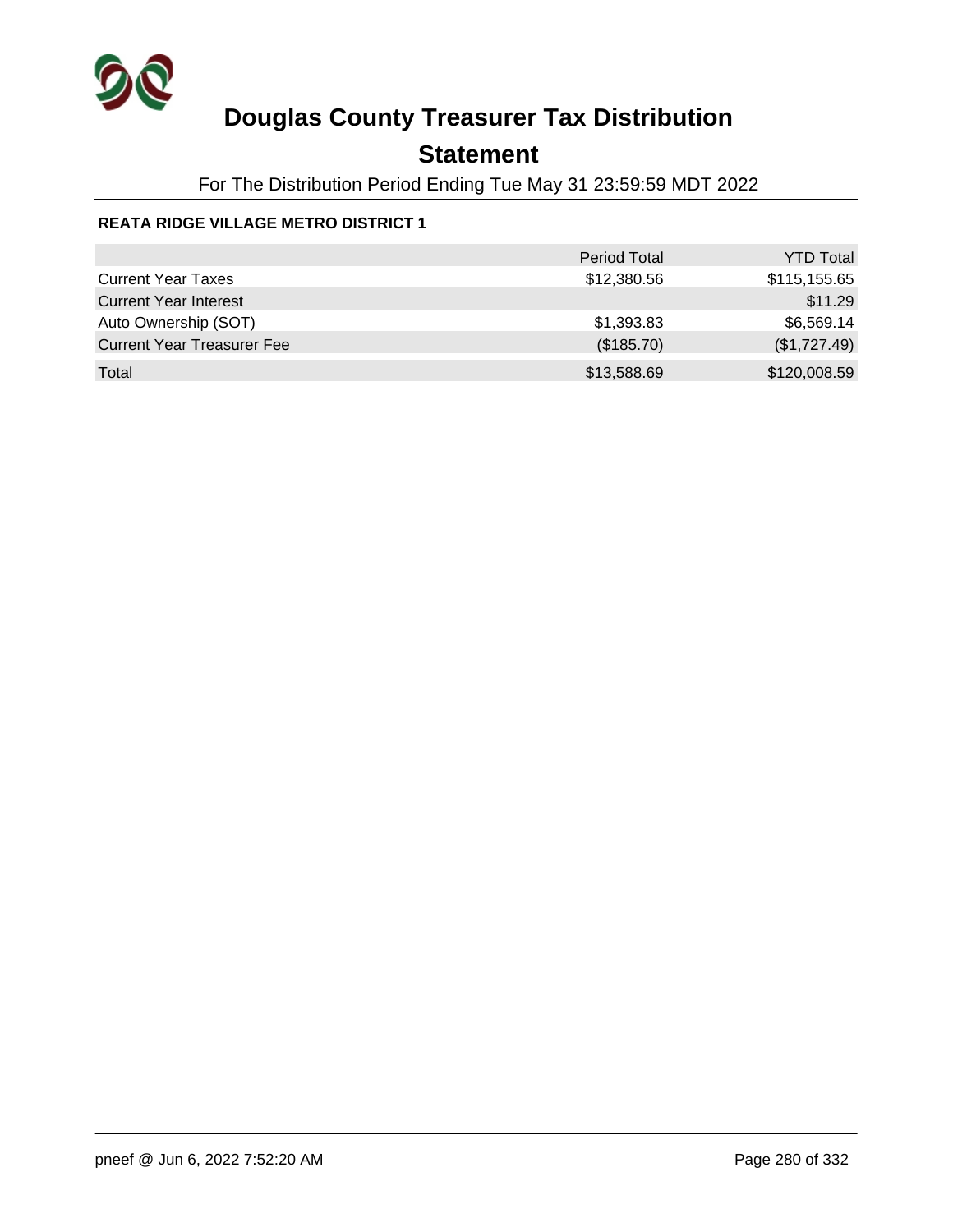

## **Statement**

For The Distribution Period Ending Tue May 31 23:59:59 MDT 2022

### **REATA RIDGE VILLAGE METRO DISTRICT 2**

|                                   | <b>Period Total</b> | <b>YTD Total</b> |
|-----------------------------------|---------------------|------------------|
| <b>Current Year Taxes</b>         | \$15,430.00         | \$107,737.53     |
| Auto Ownership (SOT)              | \$860.72            | \$4,056.57       |
| <b>Current Year Treasurer Fee</b> | (\$231.45)          | (\$1,616.07)     |
| Total                             | \$16,059.27         | \$110,178.03     |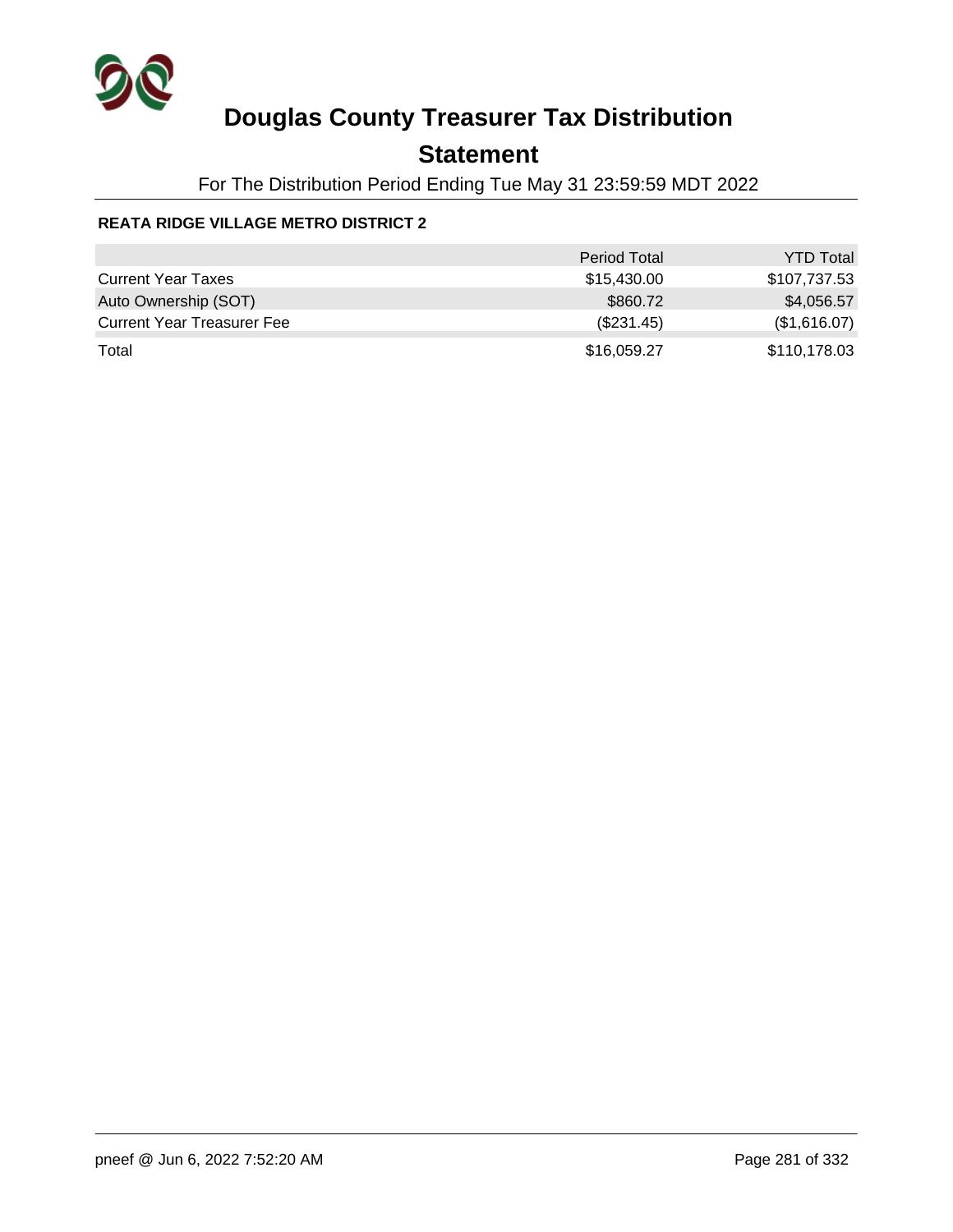

## **Statement**

For The Distribution Period Ending Tue May 31 23:59:59 MDT 2022

### **ANTHOLOGY WEST METRO DISTRICT 4**

|                                   | <b>Period Total</b> | <b>YTD Total</b> |
|-----------------------------------|---------------------|------------------|
| <b>Current Year Taxes</b>         | \$9,590.72          | \$258,414.96     |
| <b>Current Year Interest</b>      | \$3.46              | \$3.46           |
| Auto Ownership (SOT)              | \$3,597.15          | \$16,953.44      |
| <b>Current Year Treasurer Fee</b> | (\$143.91)          | (\$3,876.29)     |
| Total                             | \$13,047.42         | \$271,495.57     |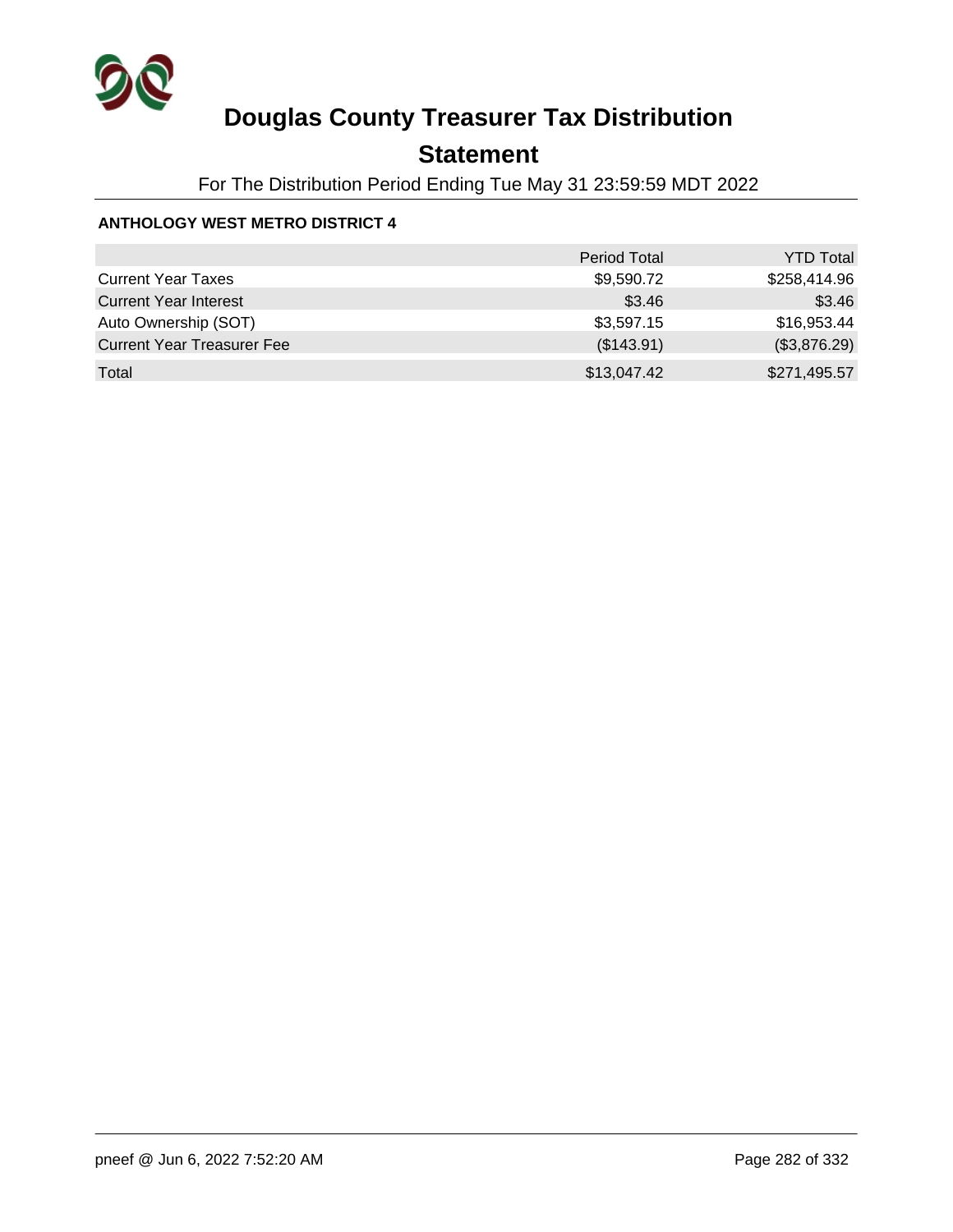

## **Statement**

For The Distribution Period Ending Tue May 31 23:59:59 MDT 2022

### **ANTHOLOGY WEST METRO DISTRICT 5**

|                                   | <b>Period Total</b> | <b>YTD Total</b> |
|-----------------------------------|---------------------|------------------|
| <b>Current Year Taxes</b>         |                     | \$136,640.22     |
| Auto Ownership (SOT)              | \$1,061.16          | \$5.001.27       |
| <b>Current Year Treasurer Fee</b> |                     | (\$2,049.61)     |
| Total                             | \$1,061.16          | \$139,591.88     |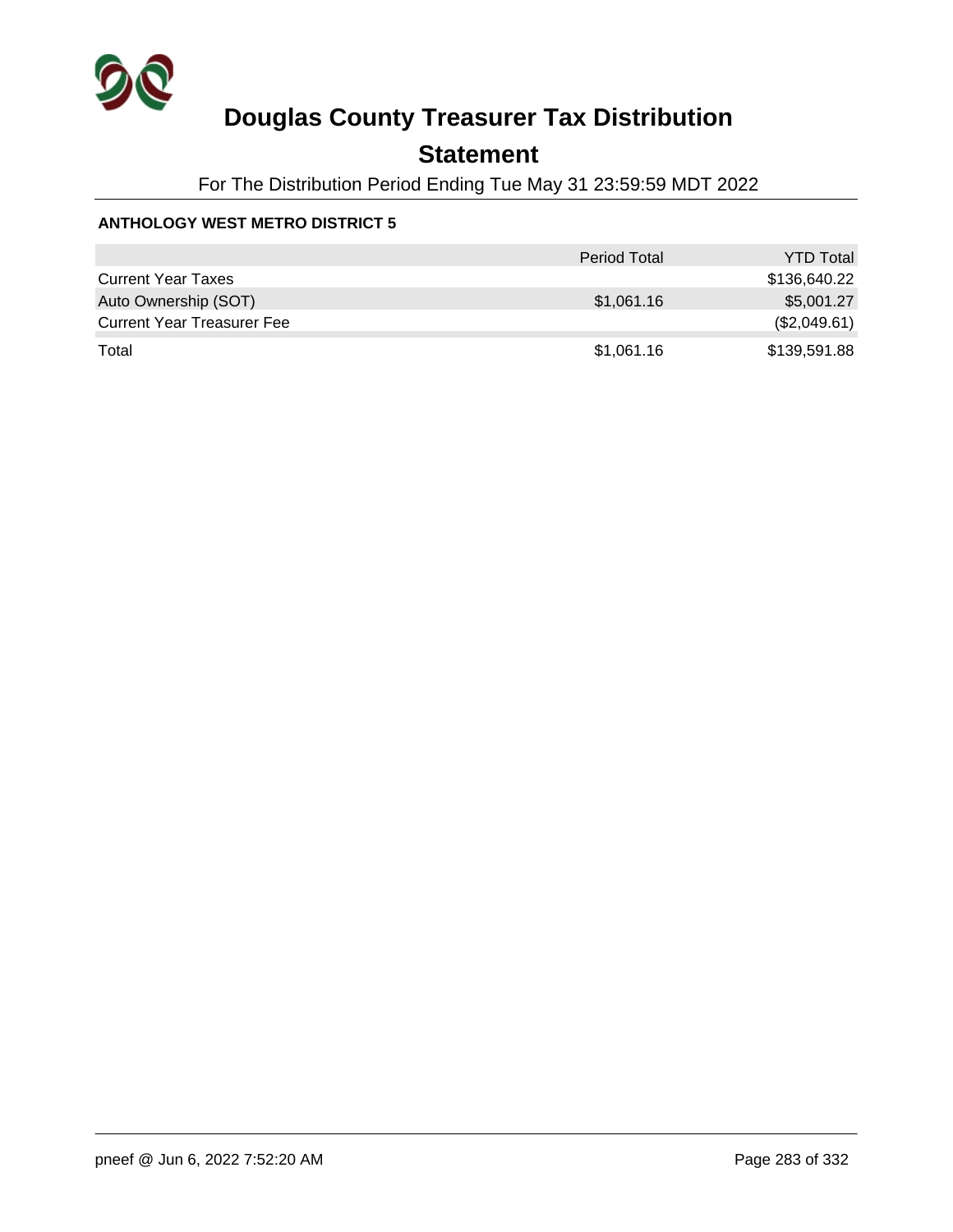

## **Statement**

For The Distribution Period Ending Tue May 31 23:59:59 MDT 2022

### **ANTHOLOGY WEST METRO DISTRICT 6**

|       | <b>Period Total</b> | otal   |
|-------|---------------------|--------|
| Total | \$0.00              | \$0.00 |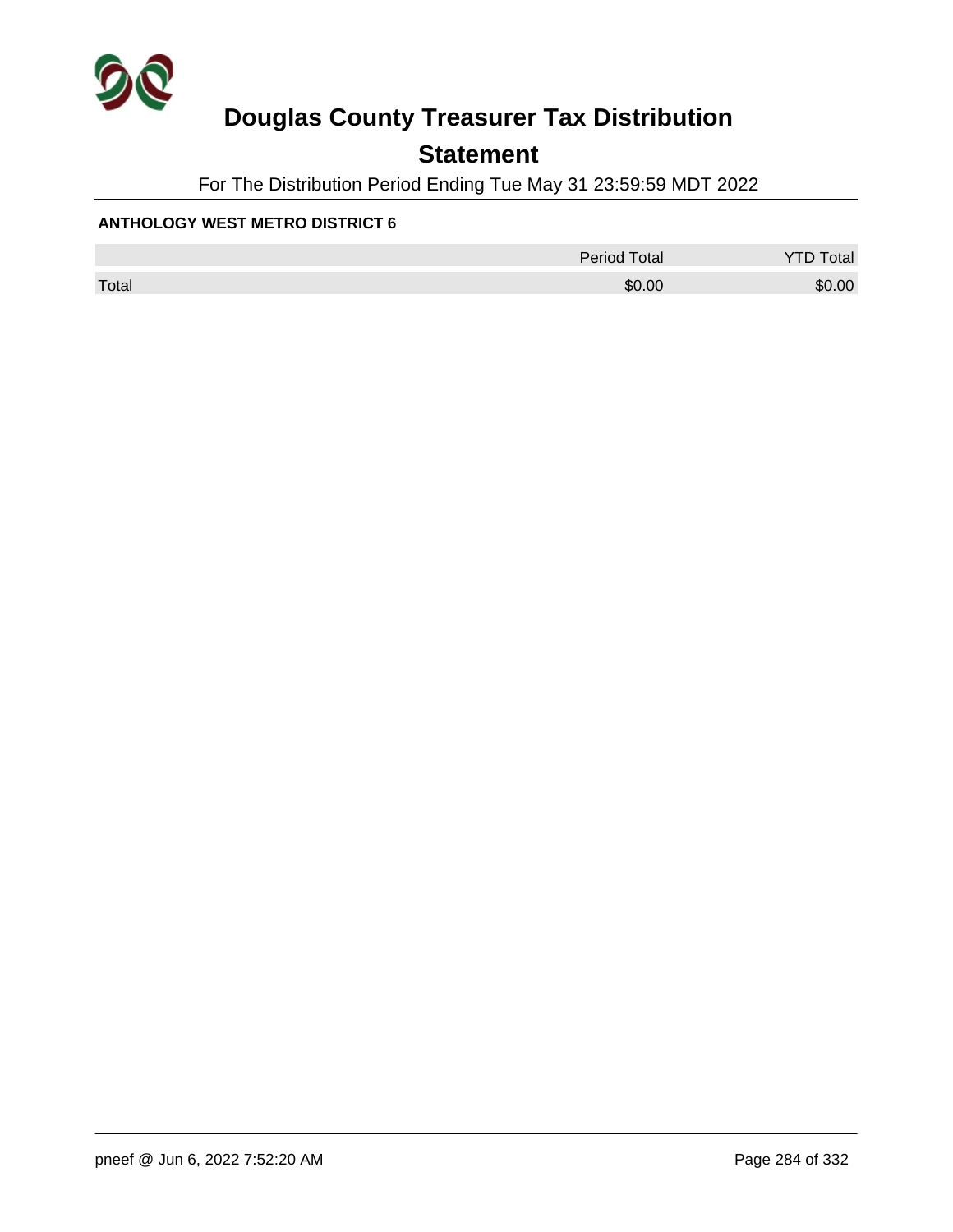

## **Statement**

For The Distribution Period Ending Tue May 31 23:59:59 MDT 2022

### **MIRABELLE METRO DISTRICT 2**

|                                   | <b>Period Total</b> | <b>YTD Total</b> |
|-----------------------------------|---------------------|------------------|
| <b>Current Year Taxes</b>         | \$12,696.43         | \$667,470.47     |
| <b>Current Year Interest</b>      | \$73.88             | \$73.88          |
| Auto Ownership (SOT)              | \$5,973.32          | \$28,152.32      |
| <b>Current Year Treasurer Fee</b> | (\$191.56)          | (\$10,013.16)    |
| Total                             | \$18,552.07         | \$685,683.51     |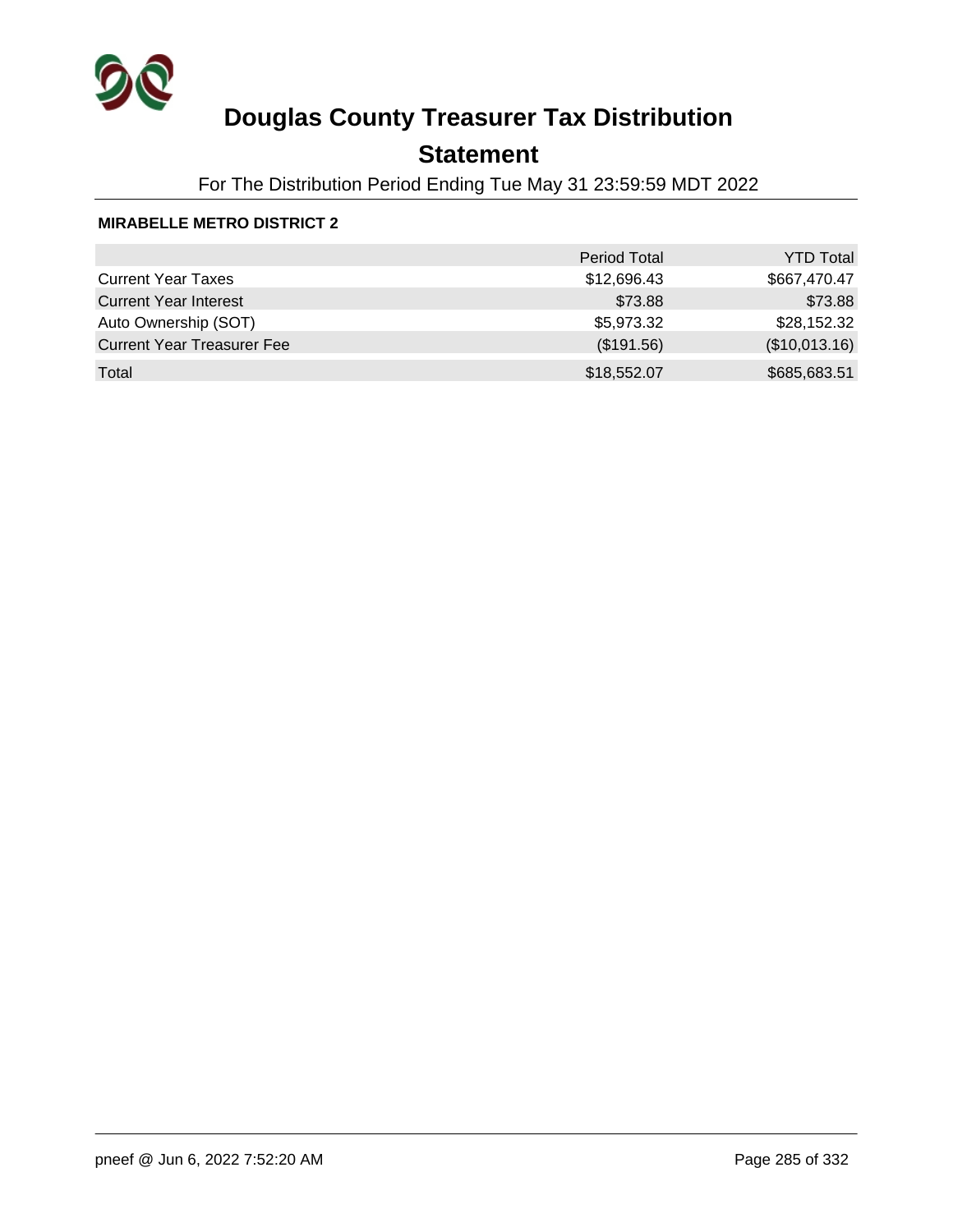

## **Statement**

For The Distribution Period Ending Tue May 31 23:59:59 MDT 2022

#### **MIRABELLE METRO DISTRICT 3**

|       | <b>Period Total</b> | otal   |
|-------|---------------------|--------|
| Total | \$0.00              | \$0.00 |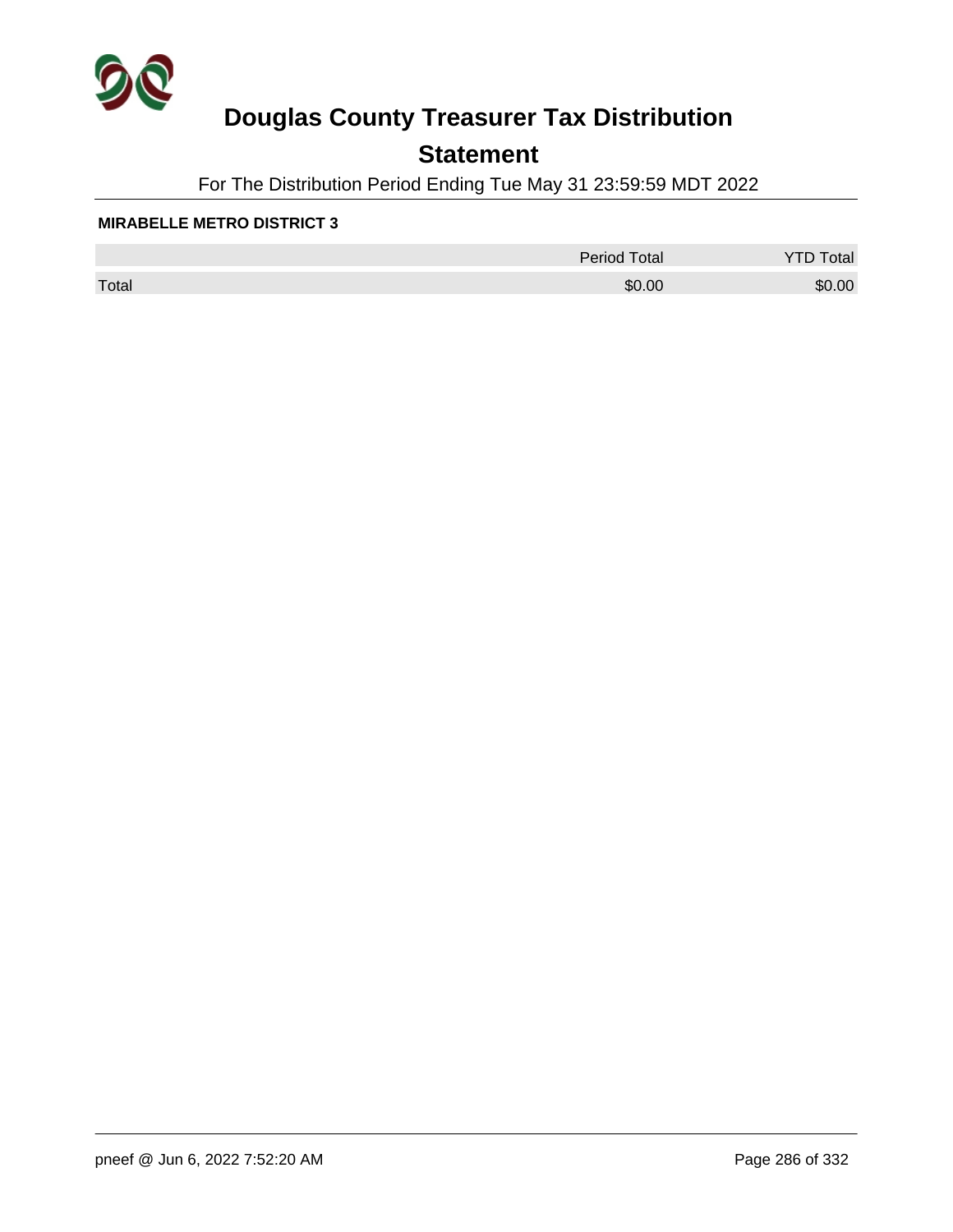

## **Statement**

For The Distribution Period Ending Tue May 31 23:59:59 MDT 2022

#### **MIRABELLE METRO DISTRICT 4**

|       | <b>Period Total</b> | otal<br>້ |
|-------|---------------------|-----------|
| Total | \$0.00              | \$0.00    |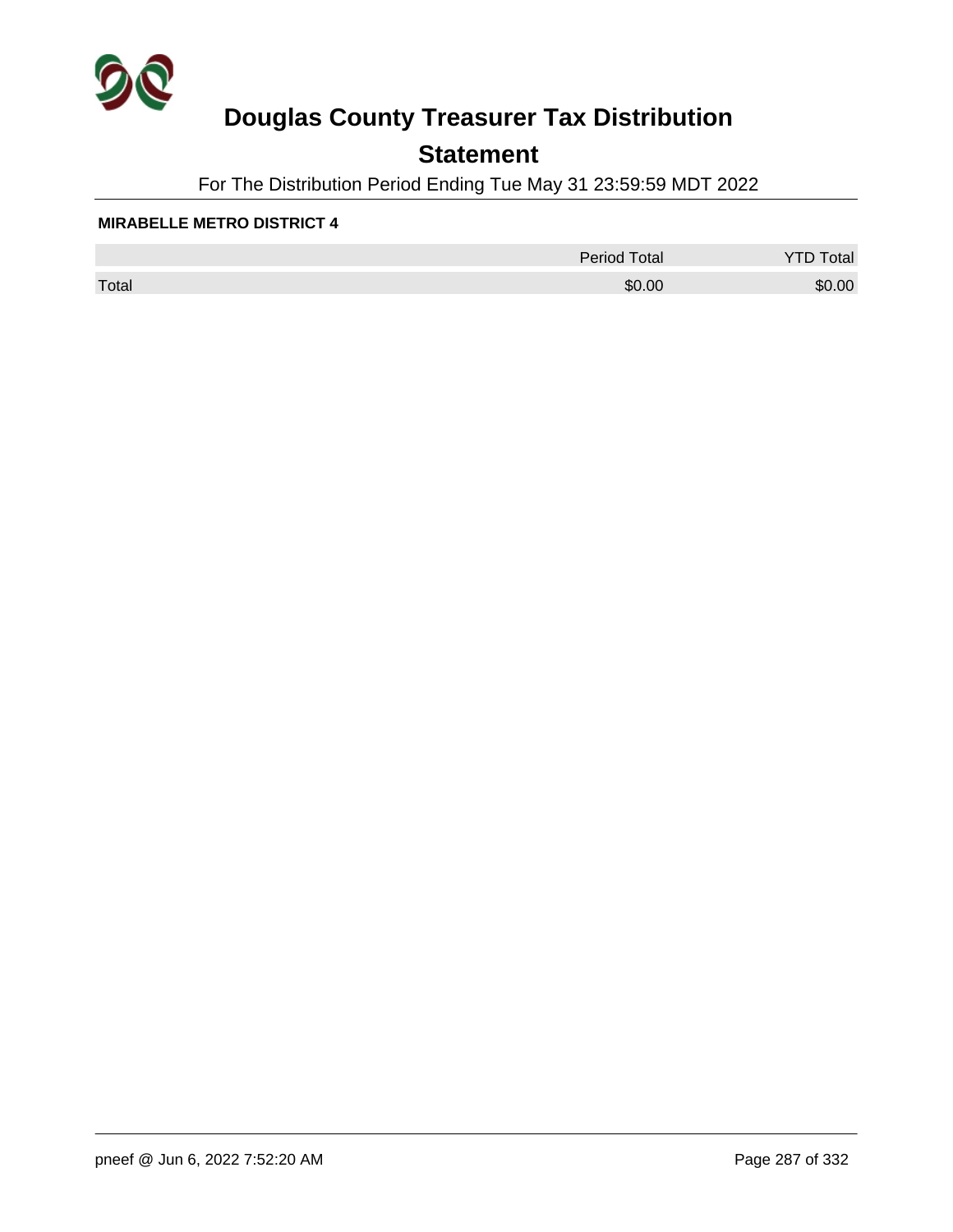

### **Statement**

For The Distribution Period Ending Tue May 31 23:59:59 MDT 2022

### **VILLAS METRO DISTRICT**

|                                   | <b>Period Total</b> | <b>YTD Total</b> |
|-----------------------------------|---------------------|------------------|
| <b>Current Year Taxes</b>         | \$13,017.51         | \$208,937.53     |
| Auto Ownership (SOT)              | \$2,169.21          | \$10,223.53      |
| <b>Current Year Treasurer Fee</b> | (\$195.26)          | (\$3,134.09)     |
| Total                             | \$14,991.46         | \$216,026.97     |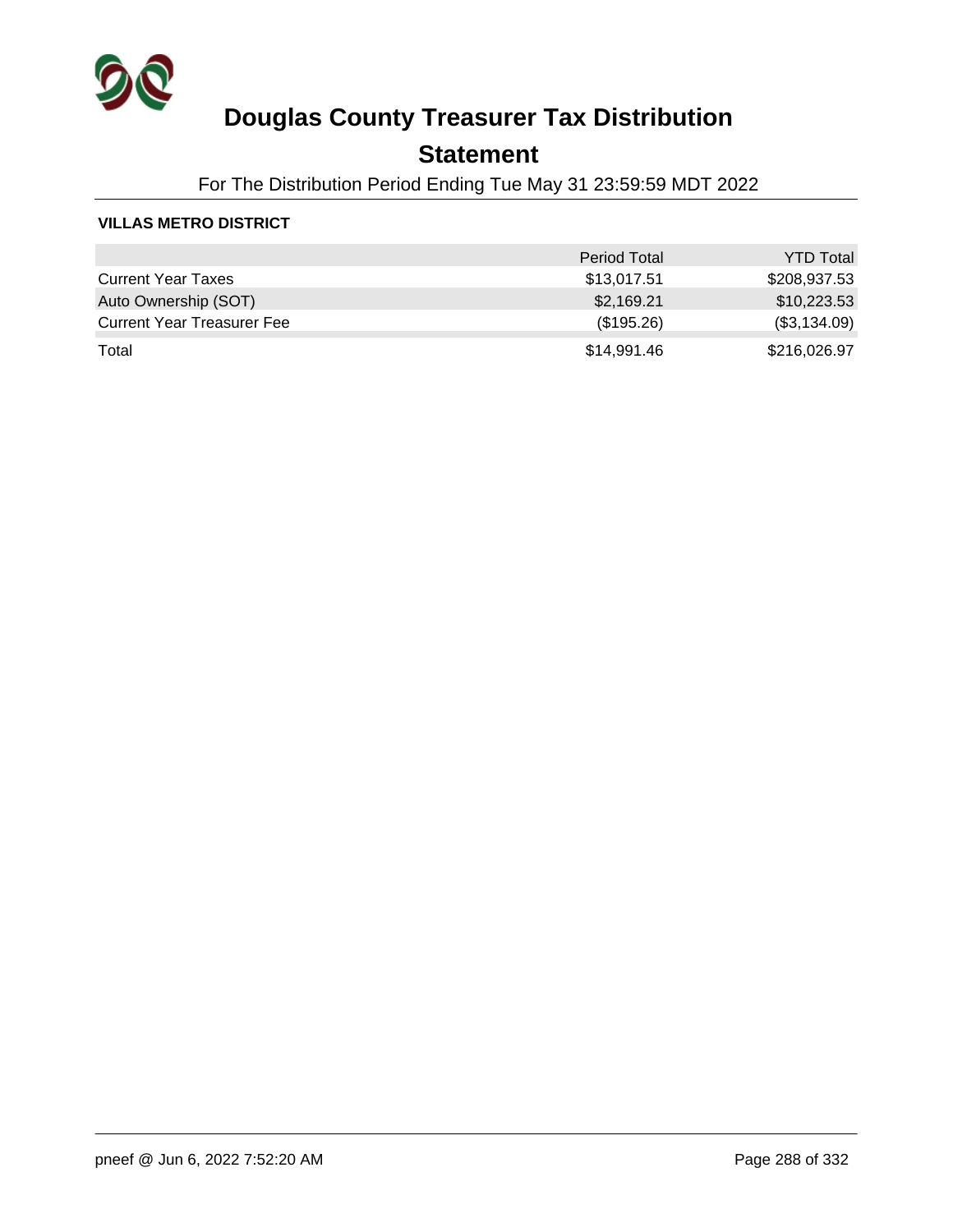

## **Statement**

For The Distribution Period Ending Tue May 31 23:59:59 MDT 2022

#### **LINCOLN CREEK METRO DISTRICT DEBT SERVICE**

|       | <b>Period Total</b> | otal   |
|-------|---------------------|--------|
| Total | \$0.00              | \$0.00 |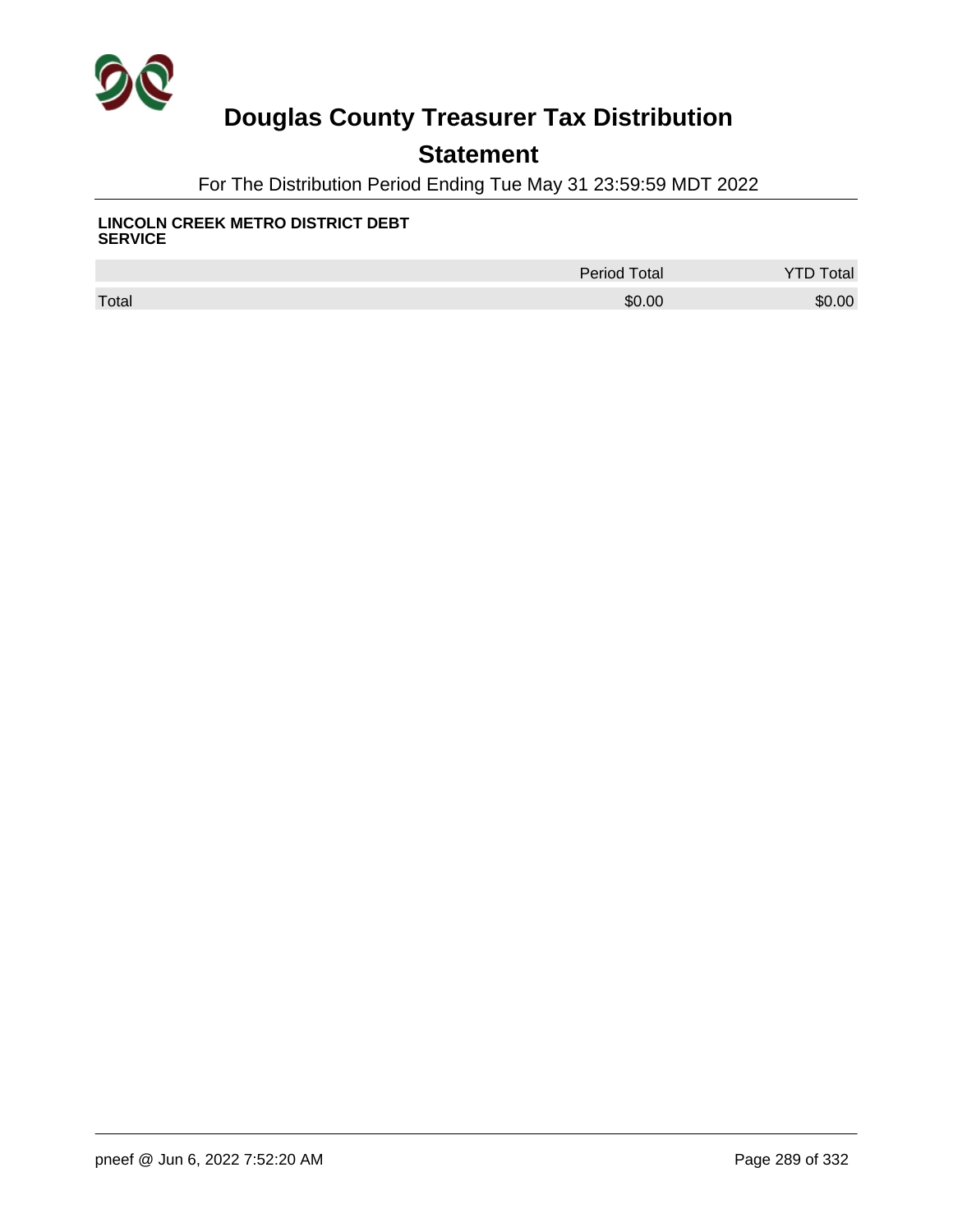

## **Statement**

For The Distribution Period Ending Tue May 31 23:59:59 MDT 2022

### **CHAMBERS HIGHPOINT METRO DISTRICT 1**

|                                   | <b>Period Total</b> | <b>YTD Total</b> |
|-----------------------------------|---------------------|------------------|
| <b>Current Year Taxes</b>         |                     | \$24.24          |
| Auto Ownership (SOT)              | \$0.19              | \$0.90           |
| <b>Current Year Treasurer Fee</b> |                     | (\$0.37)         |
| Total                             | \$0.19              | \$24.77          |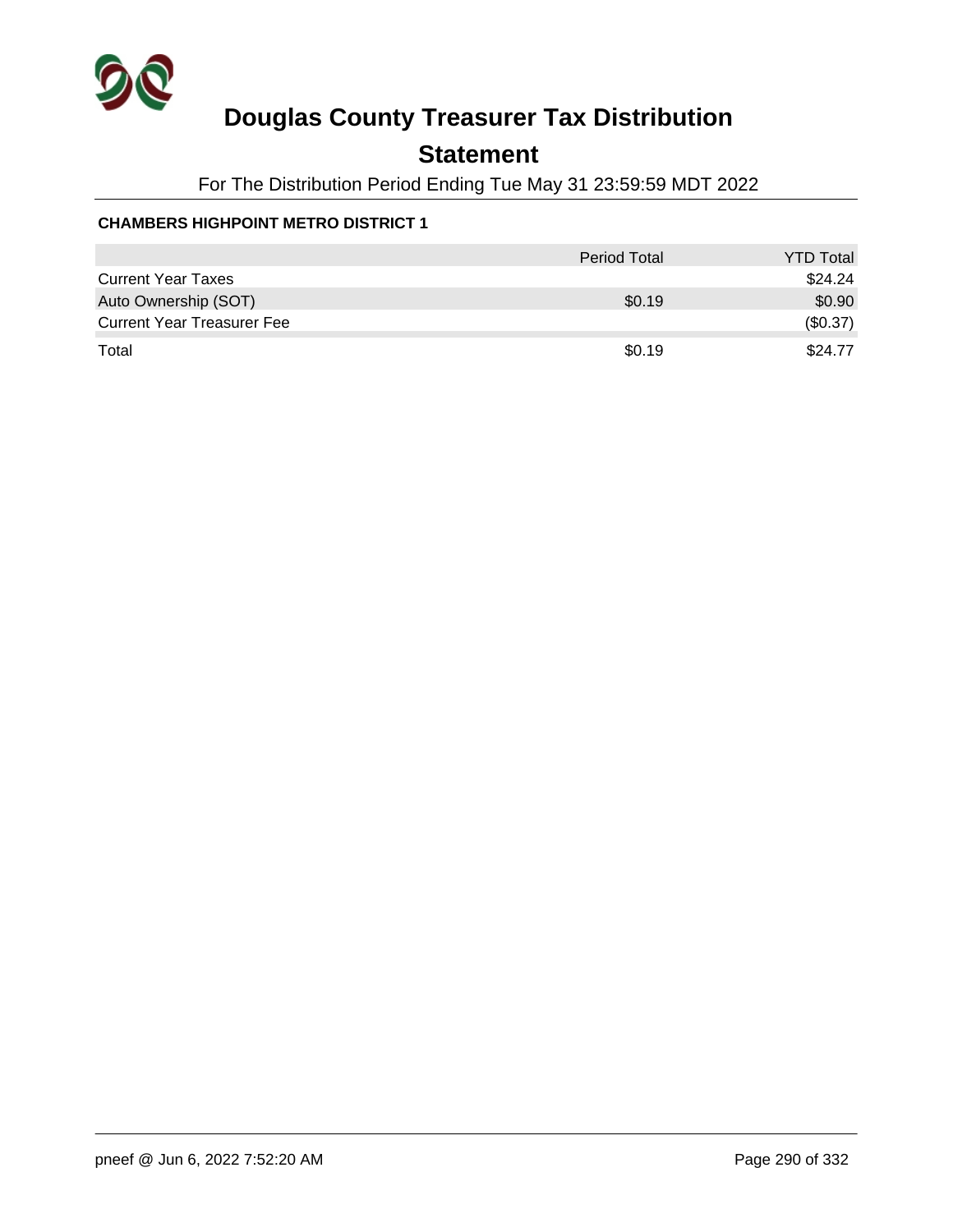

## **Statement**

For The Distribution Period Ending Tue May 31 23:59:59 MDT 2022

### **CHAMBERS HIGHPOINT METRO DISTRICT 2**

|                                   | <b>Period Total</b> | <b>YTD Total</b> |
|-----------------------------------|---------------------|------------------|
| <b>Current Year Taxes</b>         |                     | \$20.40          |
| Auto Ownership (SOT)              | \$0.16              | \$0.75           |
| <b>Current Year Treasurer Fee</b> |                     | (\$0.31)         |
| Total                             | \$0.16              | \$20.84          |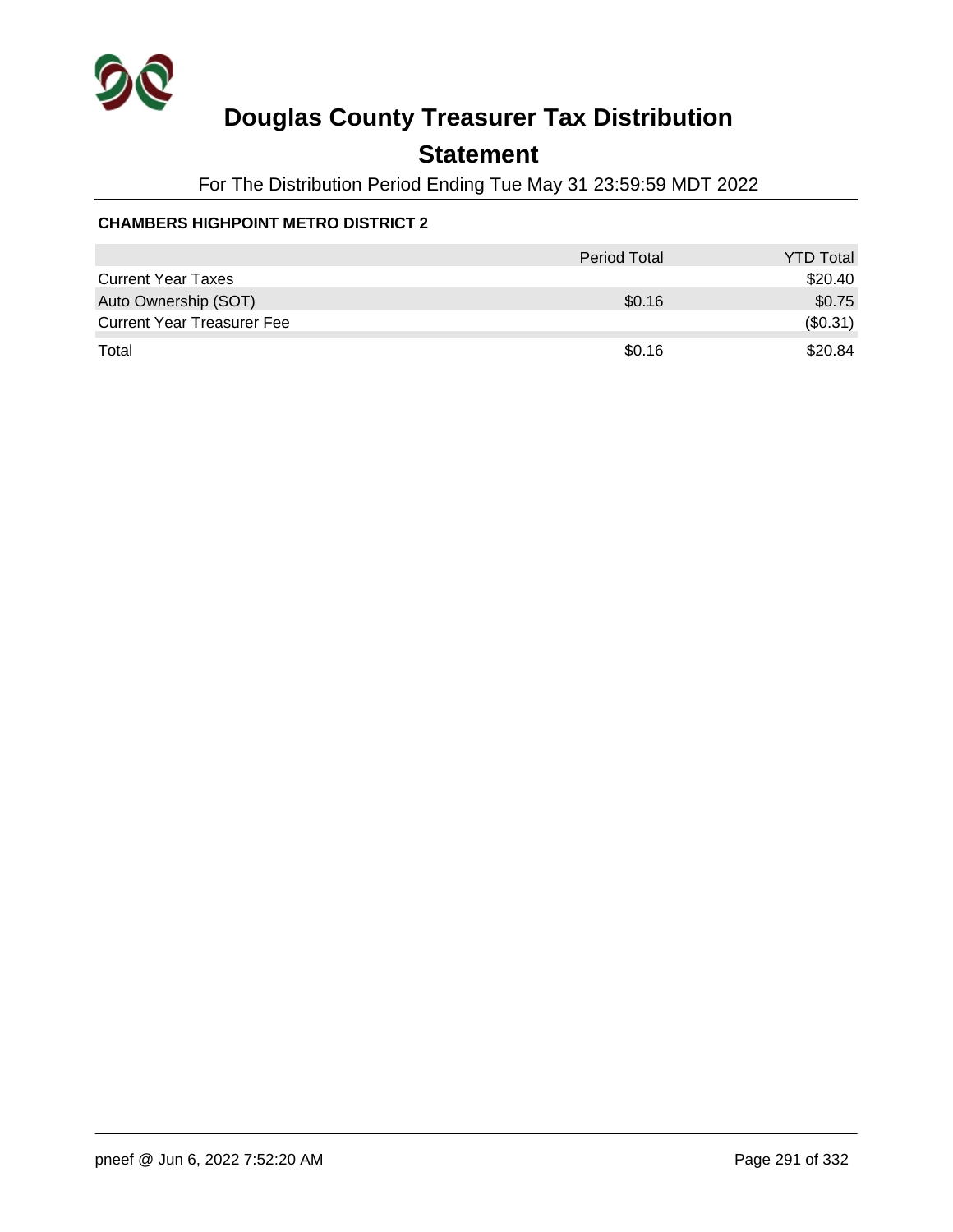

## **Statement**

For The Distribution Period Ending Tue May 31 23:59:59 MDT 2022

#### **COTTONWOOD WATER & SANITATION DISTRICT DEBT SVC**

|                                   | <b>Period Total</b> | <b>YTD Total</b> |
|-----------------------------------|---------------------|------------------|
| <b>Current Year Taxes</b>         |                     | \$2.63           |
| Auto Ownership (SOT)              | \$0.02              | \$0.10           |
| <b>Current Year Treasurer Fee</b> |                     | (\$0.04)         |
| Total                             | \$0.02              | \$2.69           |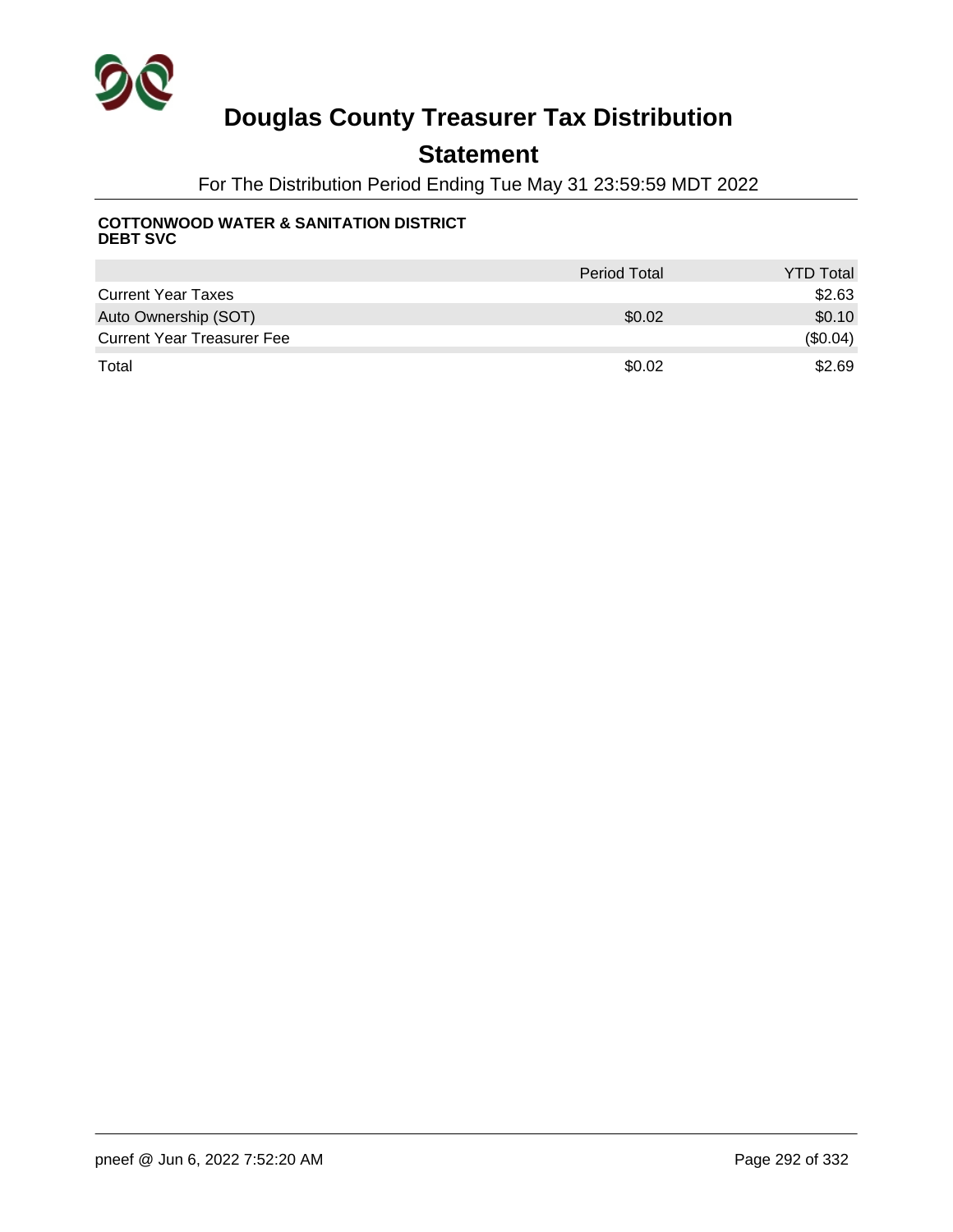

## **Statement**

For The Distribution Period Ending Tue May 31 23:59:59 MDT 2022

### **HILLSIDE AT CASTLE ROCK METRO DISTRICT**

|       | Period Total | <b>YTD Total</b> |
|-------|--------------|------------------|
| Total | \$0.00       | \$0.00           |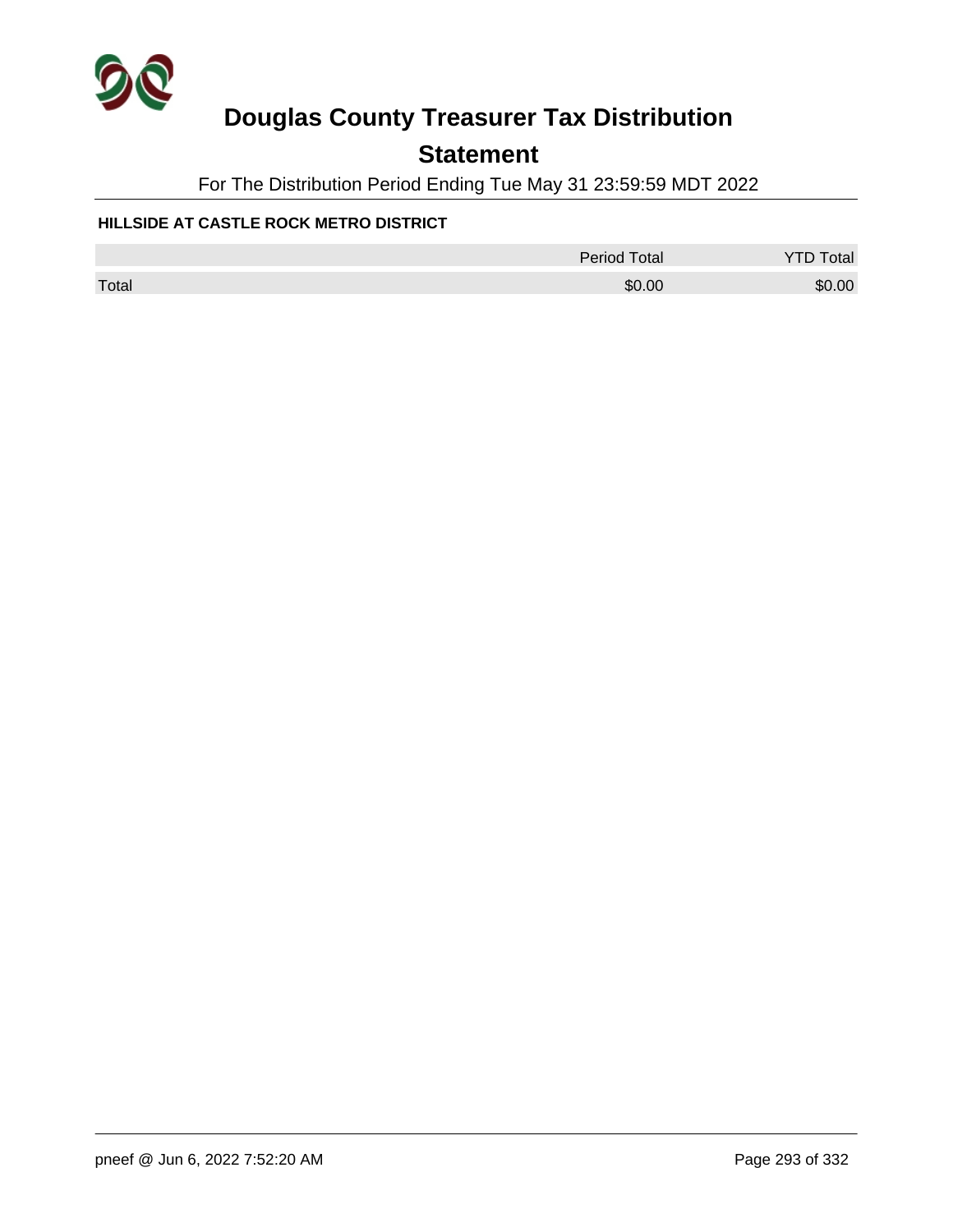

## **Statement**

For The Distribution Period Ending Tue May 31 23:59:59 MDT 2022

#### **ANTHOLOGY WEST METRO DISTRICT 2 DEBT SERVICE**

|       | <b>Period Total</b> | Total  |
|-------|---------------------|--------|
| Total | \$0.00              | \$0.00 |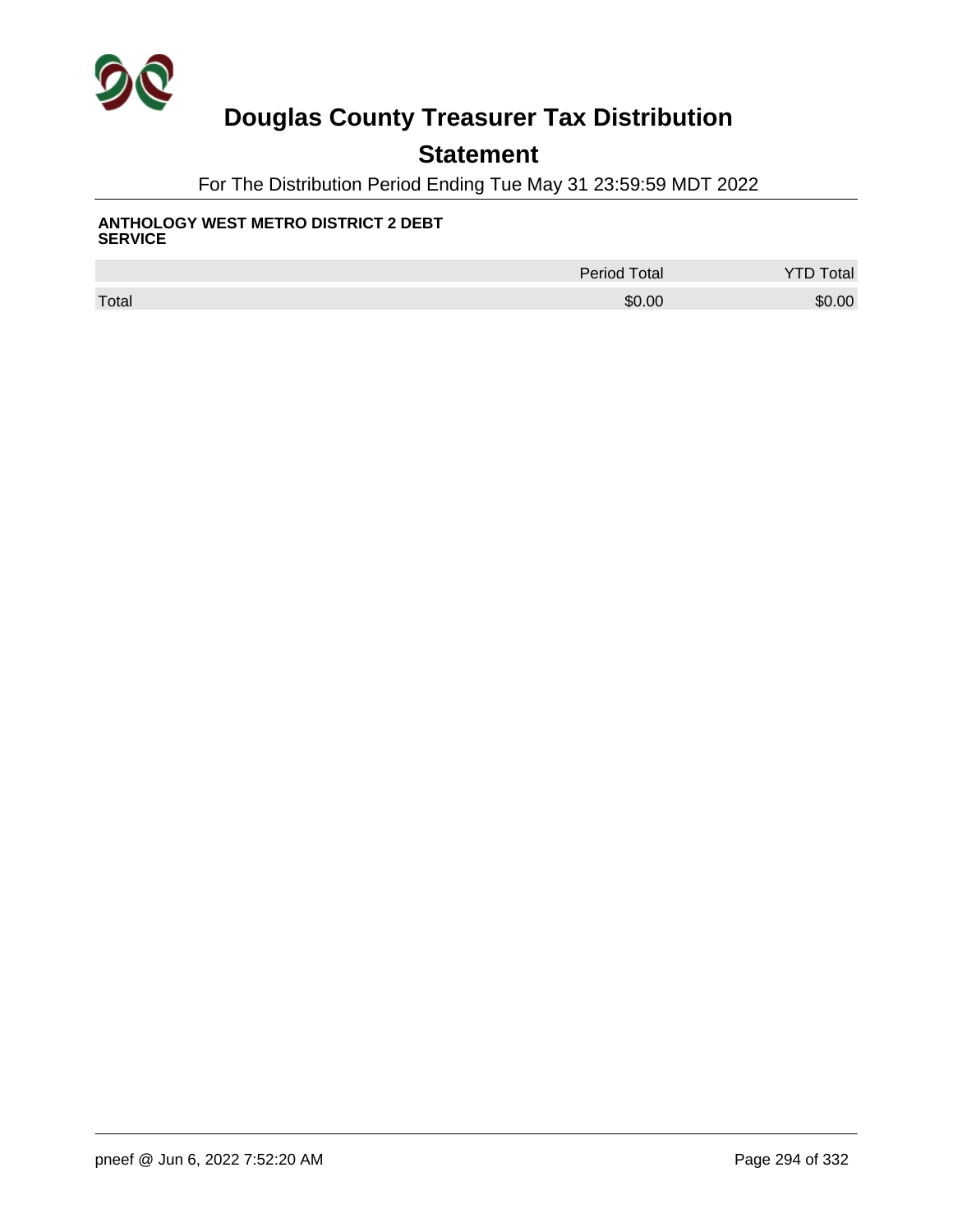

## **Statement**

For The Distribution Period Ending Tue May 31 23:59:59 MDT 2022

#### **THE YARD METRO DISTRICT**

|       | <b>Period Total</b> | otal   |
|-------|---------------------|--------|
| Total | \$0.00              | \$0.00 |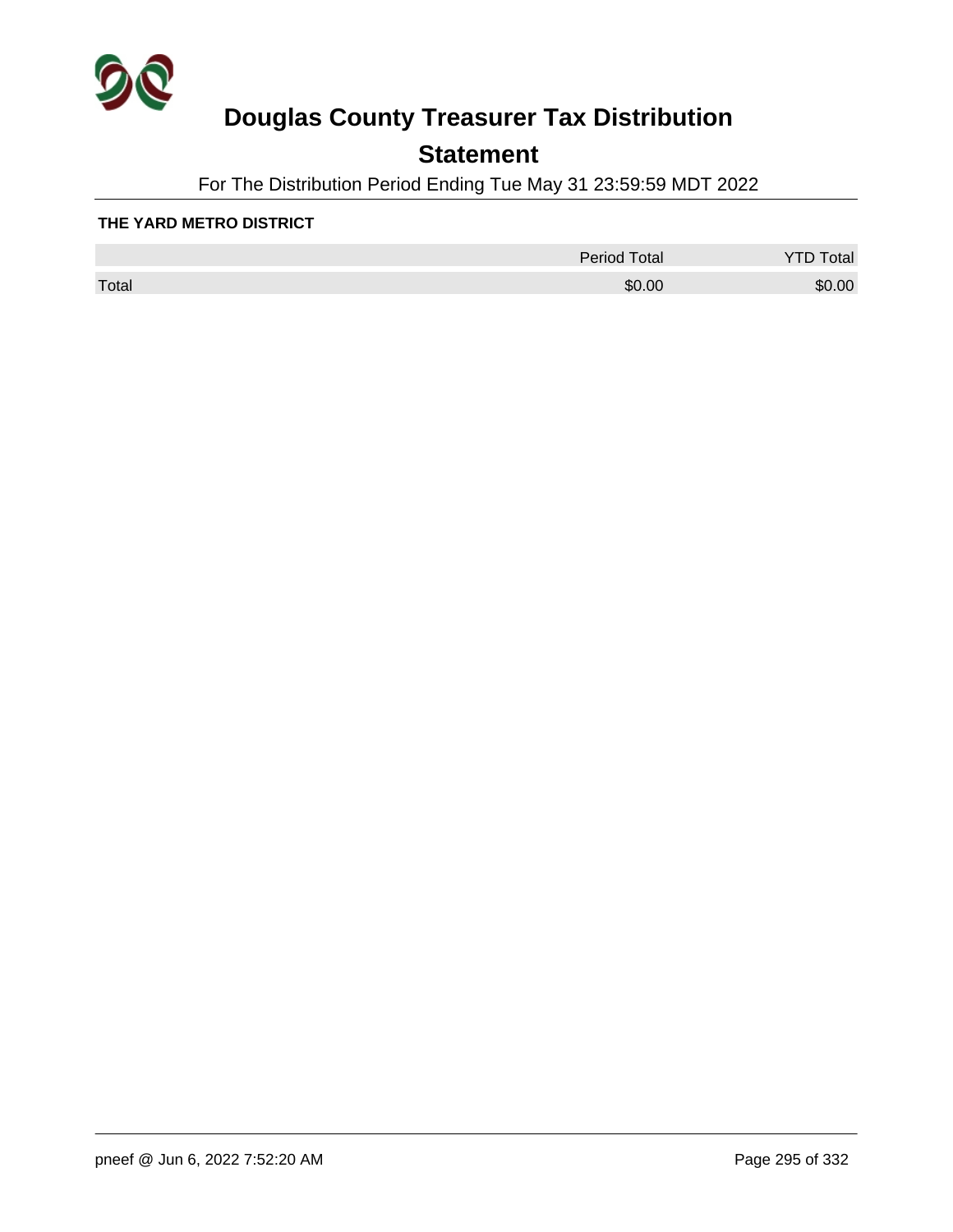

## **Statement**

For The Distribution Period Ending Tue May 31 23:59:59 MDT 2022

### **TIMBERS METRO DISTRICT**

|                                    | <b>Period Total</b> | <b>YTD Total</b> |
|------------------------------------|---------------------|------------------|
| <b>Current Year Taxes</b>          | \$16,092.31         | \$244,979.02     |
| Senior/Veteran/Personal Exemptions |                     | \$214.50         |
| <b>Current Year Interest</b>       |                     | \$6.46           |
| Auto Ownership (SOT)               | \$2,581.98          | \$12,168.89      |
| <b>Current Year Treasurer Fee</b>  | (\$241.38)          | (\$3,678.00)     |
| Total                              | \$18,432.91         | \$253,690.87     |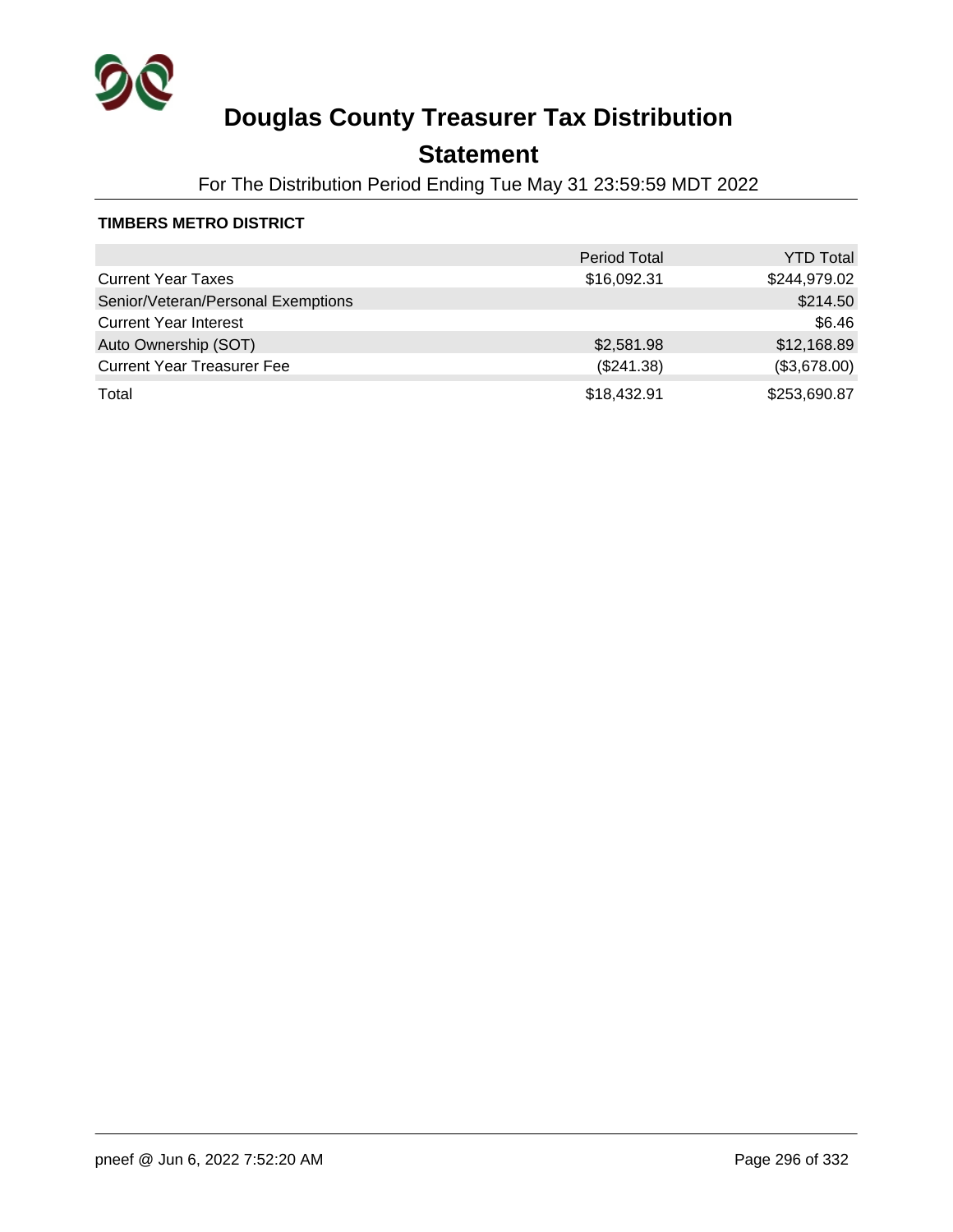

## **Statement**

For The Distribution Period Ending Tue May 31 23:59:59 MDT 2022

#### **MILLERS LANDING BUSINESS IMPROVEMENT DISTRICT**

|                                   | <b>Period Total</b> | <b>YTD Total</b> |
|-----------------------------------|---------------------|------------------|
| <b>Current Year Taxes</b>         | \$61,873.20         | \$123,944.40     |
| <b>Current Year TIF Expense</b>   | (\$50,731.26)       | (\$101,462.52)   |
| Auto Ownership (SOT)              | \$964.10            | \$4,543.83       |
| <b>Current Year Treasurer Fee</b> | (\$167.13)          | (\$337.23)       |
| Total                             | \$11,938.91         | \$26,688.48      |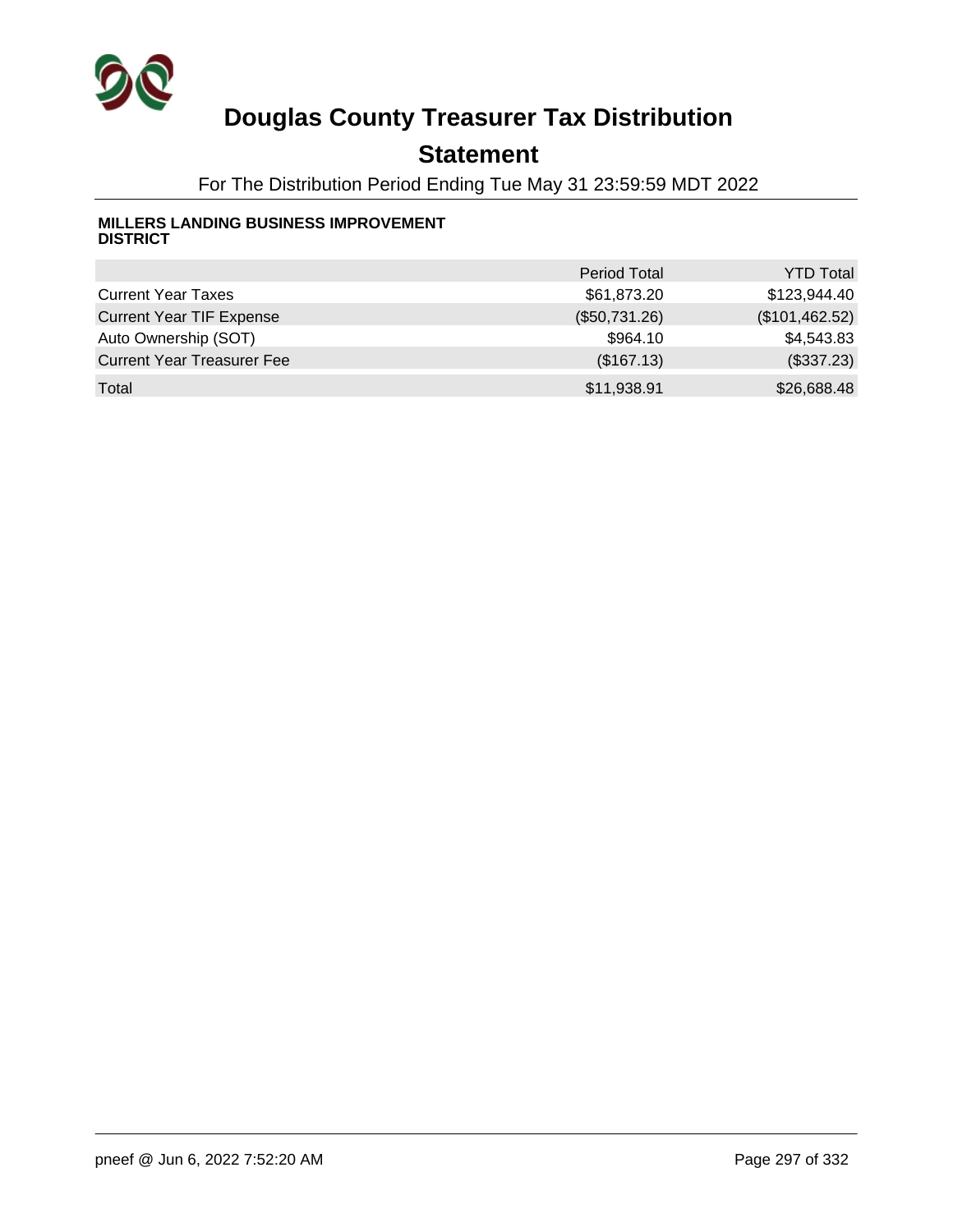

## **Statement**

For The Distribution Period Ending Tue May 31 23:59:59 MDT 2022

### **BELFORD NORTH METRO DISTRICT**

|                                   | <b>Period Total</b> | <b>YTD Total</b> |
|-----------------------------------|---------------------|------------------|
| <b>Current Year Taxes</b>         |                     | \$103.96         |
| Auto Ownership (SOT)              | \$0.81              | \$3.82           |
| <b>Current Year Treasurer Fee</b> |                     | (\$1.56)         |
| Total                             | \$0.81              | \$106.22         |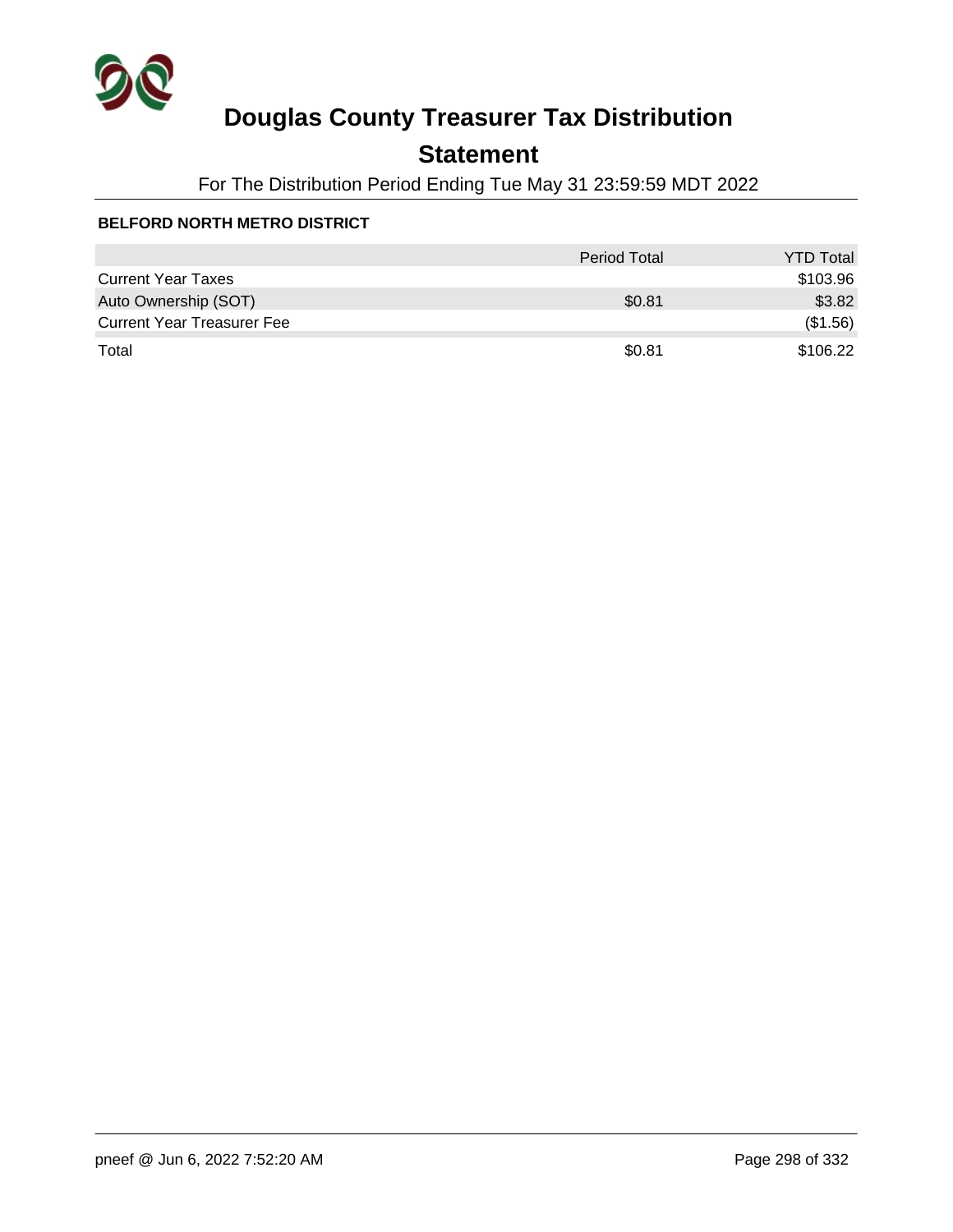

## **Statement**

For The Distribution Period Ending Tue May 31 23:59:59 MDT 2022

#### **MERIDIAN VILLAGE METRO DISTRICT 1 DEBT SERVICE**

|       | <b>Period Total</b> | Total  |
|-------|---------------------|--------|
| Total | \$0.00              | \$0.00 |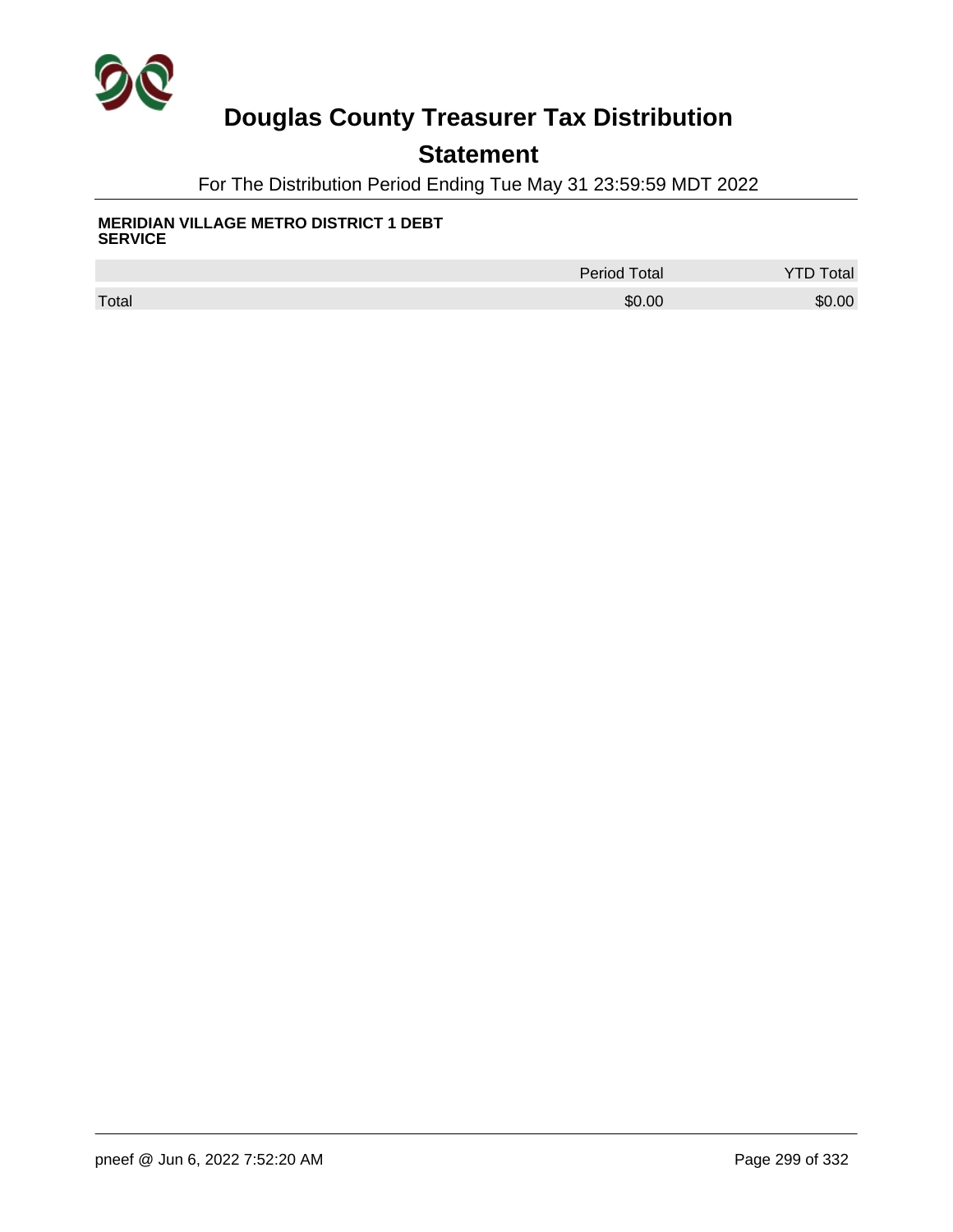

## **Statement**

For The Distribution Period Ending Tue May 31 23:59:59 MDT 2022

### **HILLTOP METRO DISTRICT**

|                                   | <b>Period Total</b> | <b>YTD Total</b> |
|-----------------------------------|---------------------|------------------|
| <b>Current Year Taxes</b>         |                     | \$68.92          |
| Auto Ownership (SOT)              | \$0.54              | \$2.54           |
| <b>Current Year Treasurer Fee</b> |                     | (\$1.04)         |
| Total                             | \$0.54              | \$70.42          |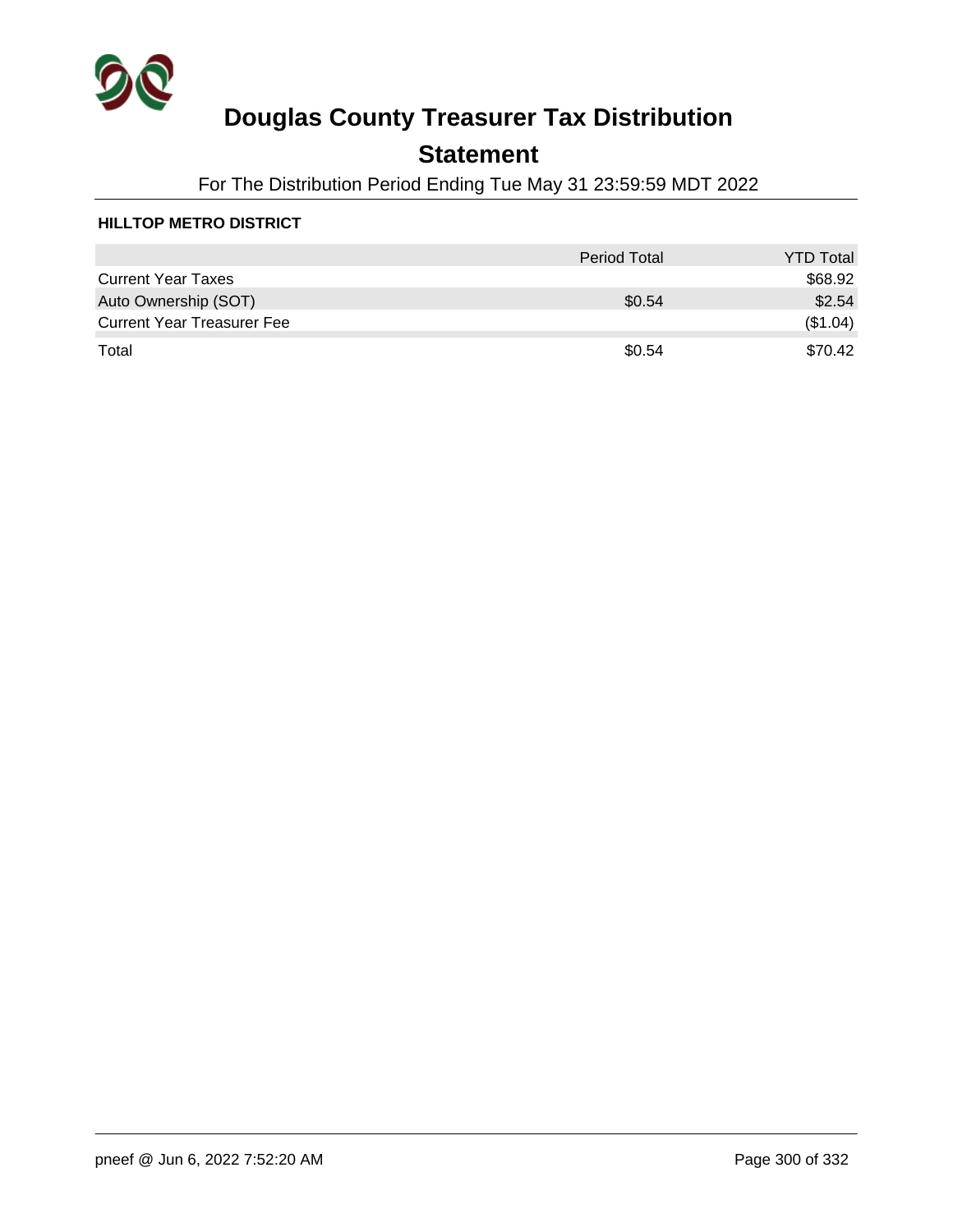

## **Statement**

For The Distribution Period Ending Tue May 31 23:59:59 MDT 2022

### **DEVILS HEAD METRO DISTRICT**

|                                   | <b>Period Total</b> | <b>YTD Total</b> |
|-----------------------------------|---------------------|------------------|
| <b>Current Year Taxes</b>         | \$14.00             | \$929.97         |
| Auto Ownership (SOT)              | \$8.21              | \$38.69          |
| <b>Current Year Treasurer Fee</b> | $(\$0.21)$          | (\$13.95)        |
| Total                             | \$22.00             | \$954.71         |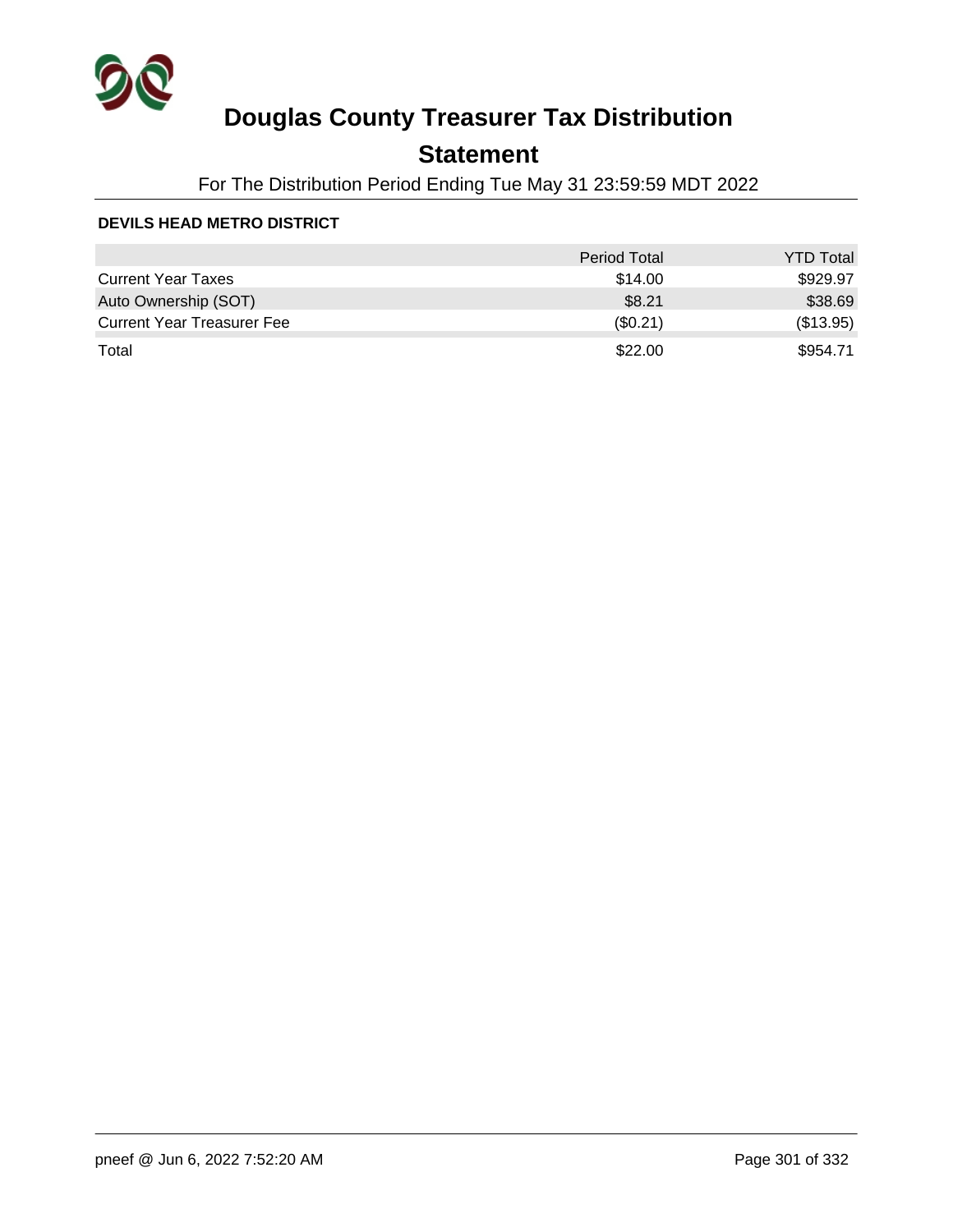

## **Statement**

For The Distribution Period Ending Tue May 31 23:59:59 MDT 2022

### **MEADOWLARK METRO DISTRICT**

|                                   | <b>Period Total</b> | <b>YTD Total</b> |
|-----------------------------------|---------------------|------------------|
| <b>Current Year Taxes</b>         | \$2,300.44          | \$255,661.75     |
| <b>Current Year Interest</b>      | \$13.80             | \$13.80          |
| Auto Ownership (SOT)              | \$2,468.24          | \$11,632.83      |
| <b>Current Year Treasurer Fee</b> | (\$34.72)           | (\$3,835.16)     |
| Total                             | \$4,747.76          | \$263,473.22     |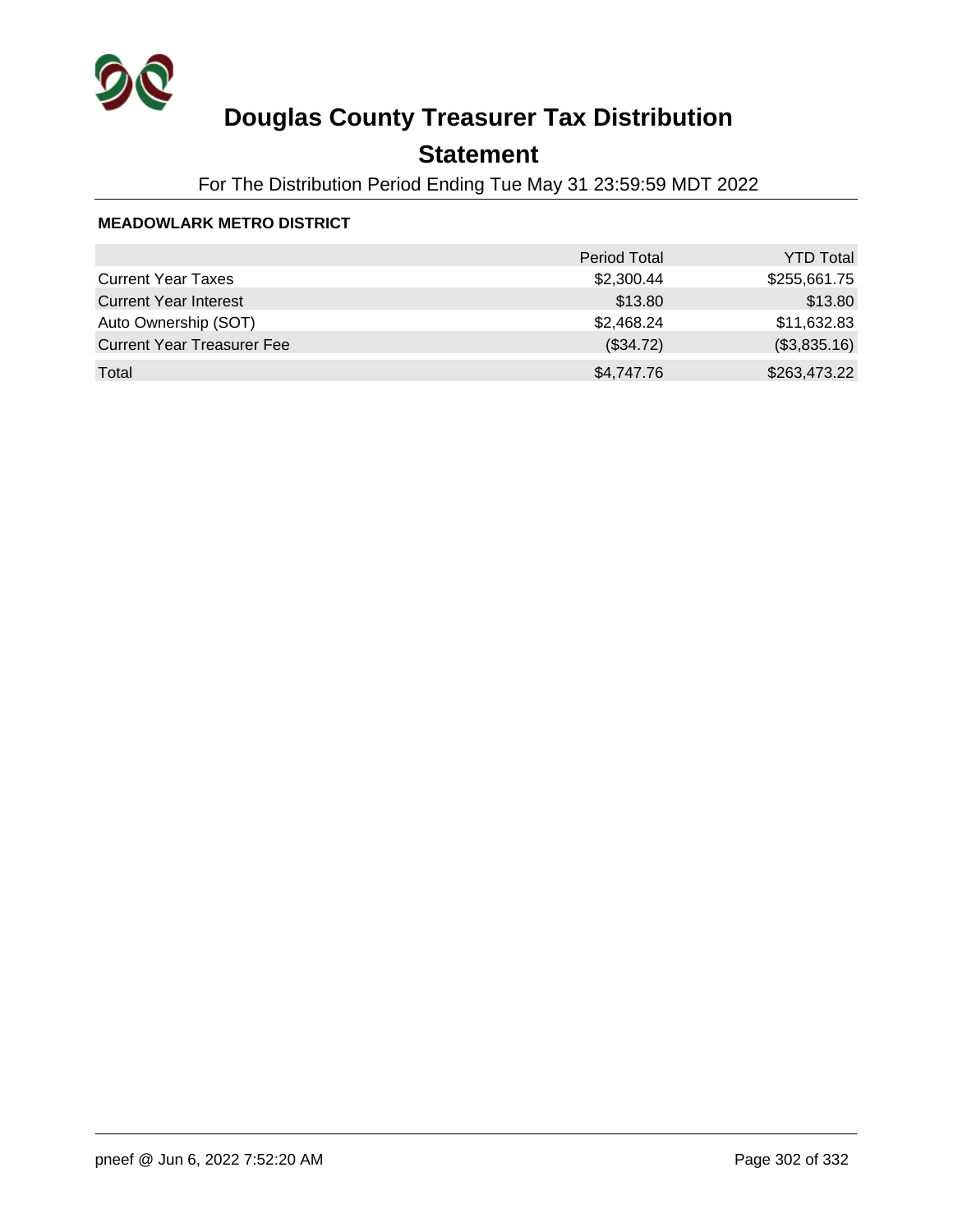

## **Statement**

For The Distribution Period Ending Tue May 31 23:59:59 MDT 2022

#### **ROCK CANYON METRO DISTRICT**

|                                   | <b>Period Total</b> | <b>YTD Total</b> |
|-----------------------------------|---------------------|------------------|
| <b>Current Year Taxes</b>         | \$19.64             | \$59,885.63      |
| Auto Ownership (SOT)              | \$487.29            | \$2,296.59       |
| <b>Current Year Treasurer Fee</b> | $(\$0.29)$          | (\$898.29)       |
| Total                             | \$506.64            | \$61,283.93      |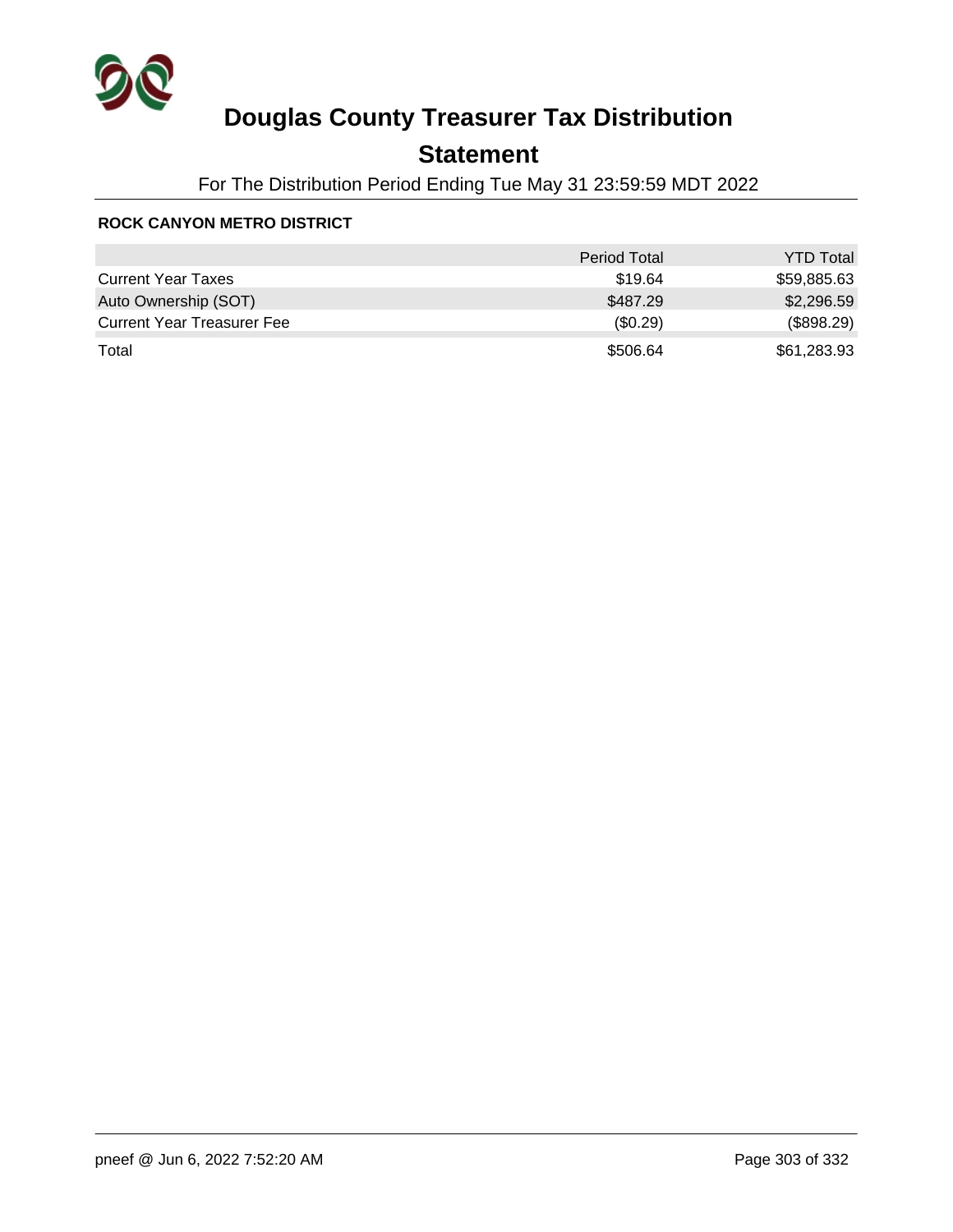

## **Statement**

For The Distribution Period Ending Tue May 31 23:59:59 MDT 2022

#### **STERLING RANCH COLORADO METRO DISTRICT 3 DEBT SVC**

|                                   | <b>Period Total</b> | <b>YTD Total</b> |
|-----------------------------------|---------------------|------------------|
| <b>Current Year Taxes</b>         | \$7,308.70          | \$9,690.57       |
| Auto Ownership (SOT)              | \$75.26             | \$354.69         |
| <b>Current Year Treasurer Fee</b> | (\$109.63)          | (\$145.36)       |
| Total                             | \$7.274.33          | \$9,899.90       |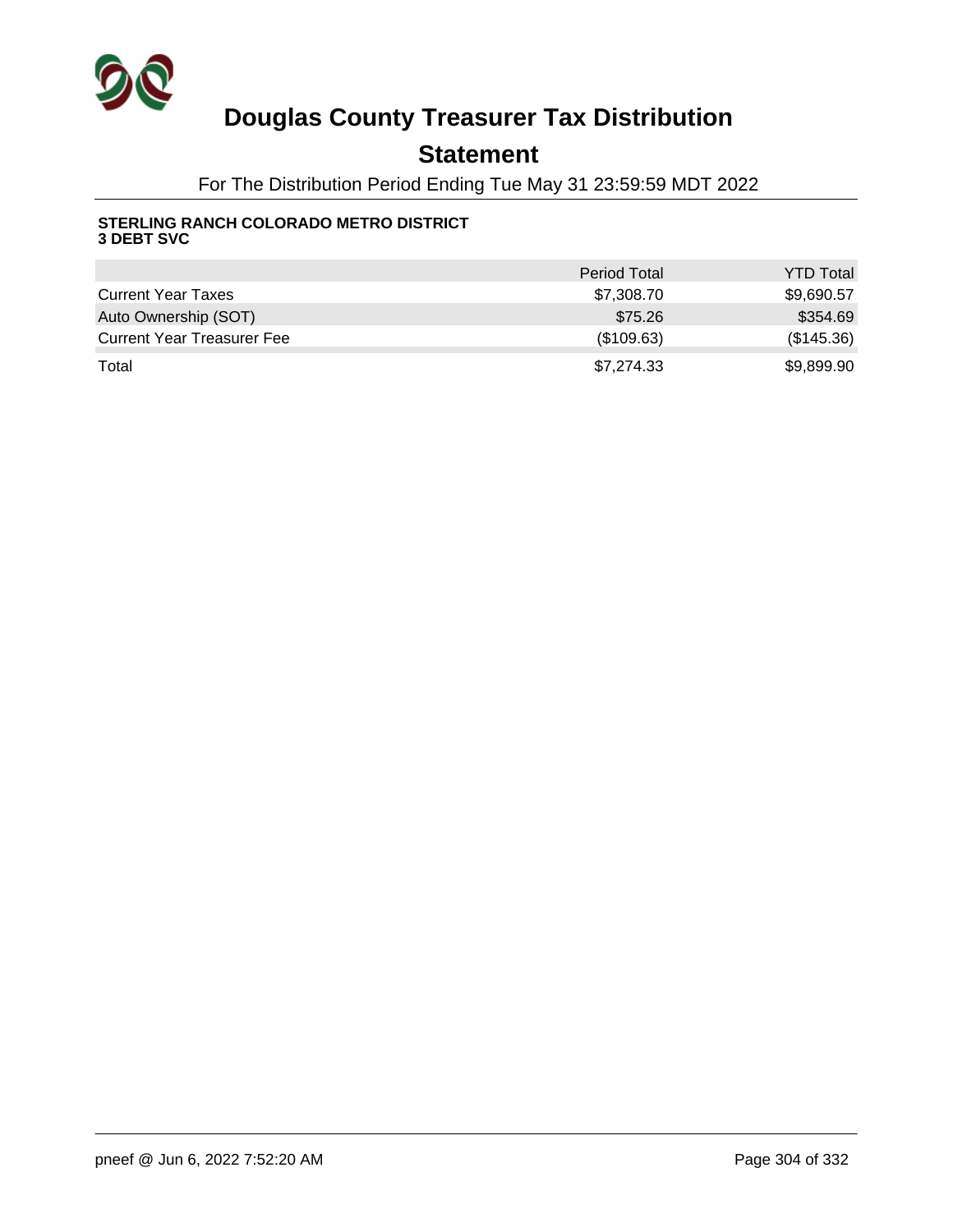

## **Statement**

For The Distribution Period Ending Tue May 31 23:59:59 MDT 2022

#### **RAMPART RANGE METRO DISTRICT 1 DEBT SERVICE**

|       | <b>Period Total</b> | otal   |
|-------|---------------------|--------|
| Total | \$0.00              | \$0.00 |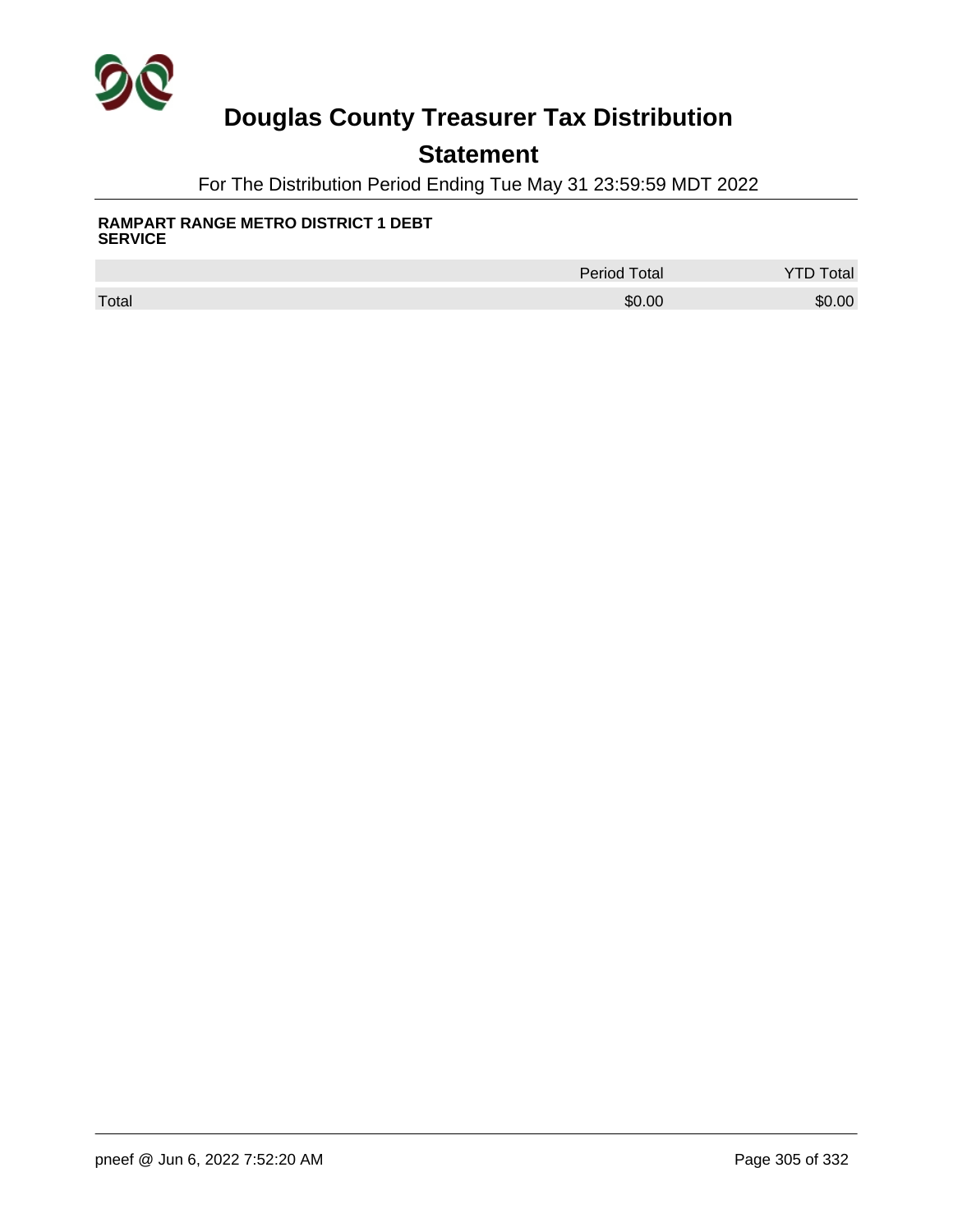

## **Statement**

For The Distribution Period Ending Tue May 31 23:59:59 MDT 2022

### **CASTLEVIEW METRO DISTRICT 2**

|                                   | <b>Period Total</b> | <b>YTD Total</b> |
|-----------------------------------|---------------------|------------------|
| <b>Current Year Taxes</b>         | \$47,099.15         | \$103,809.93     |
| Auto Ownership (SOT)              | \$1,071.31          | \$5,049.08       |
| <b>Current Year Treasurer Fee</b> | (\$706.49)          | (\$1,557.16)     |
| Total                             | \$47,463.97         | \$107,301.85     |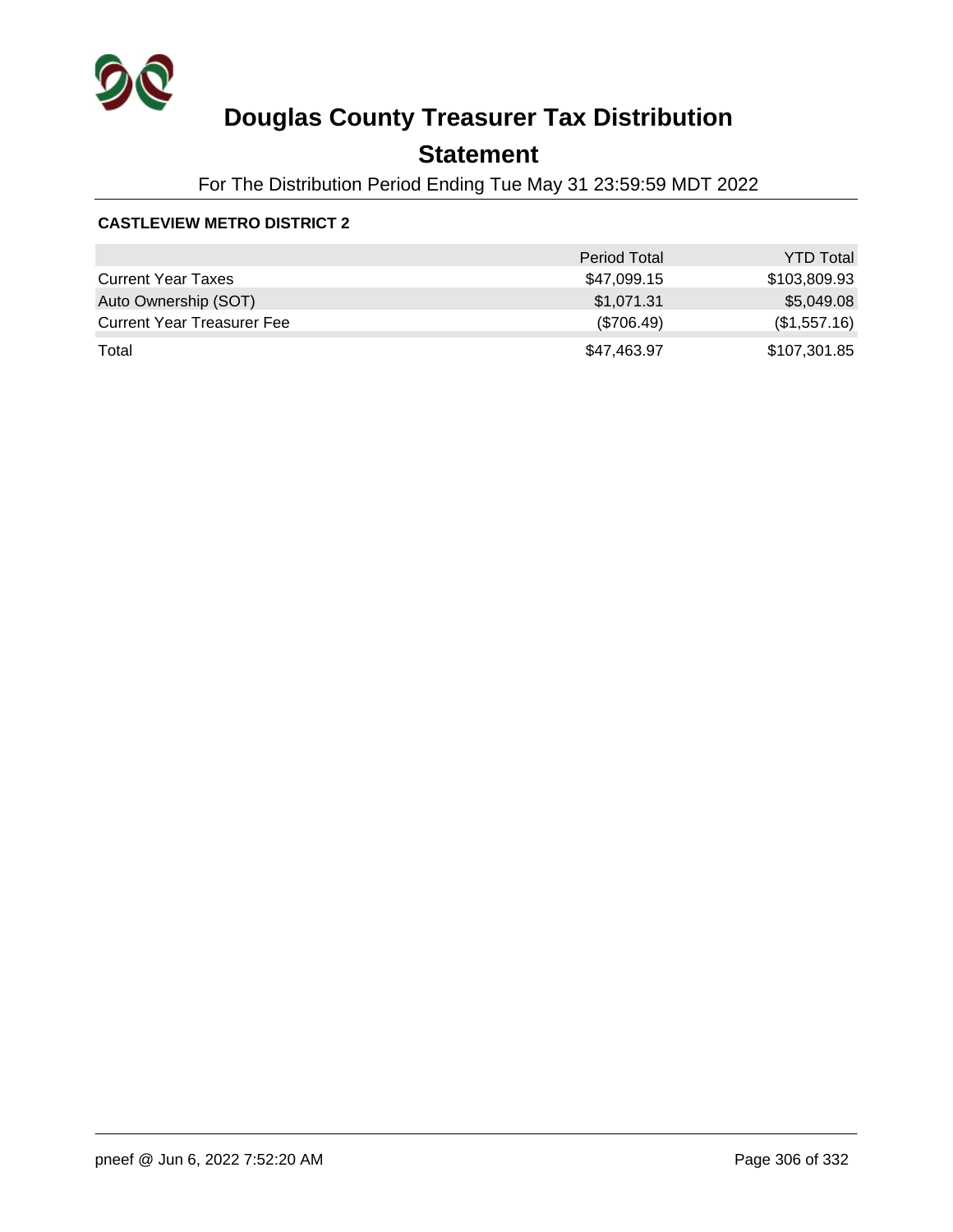

## **Statement**

For The Distribution Period Ending Tue May 31 23:59:59 MDT 2022

#### **TOWN OF CASTLE ROCK FESTIVAL PARK COMMONS GID**

|                                   | <b>Period Total</b> | <b>YTD Total</b> |
|-----------------------------------|---------------------|------------------|
| <b>Current Year Taxes</b>         | \$1,893.18          | \$44,122.74      |
| <b>Current Year TIF Expense</b>   | (\$377.40)          | (\$8,795.96)     |
| <b>Current Year Interest</b>      | \$2.51              | \$15.48          |
| Auto Ownership (SOT)              | \$469.59            | \$2,213.18       |
| <b>Current Year Treasurer Fee</b> | (\$22.79)           | (\$530.17)       |
| Total                             | \$1,965.09          | \$37,025.27      |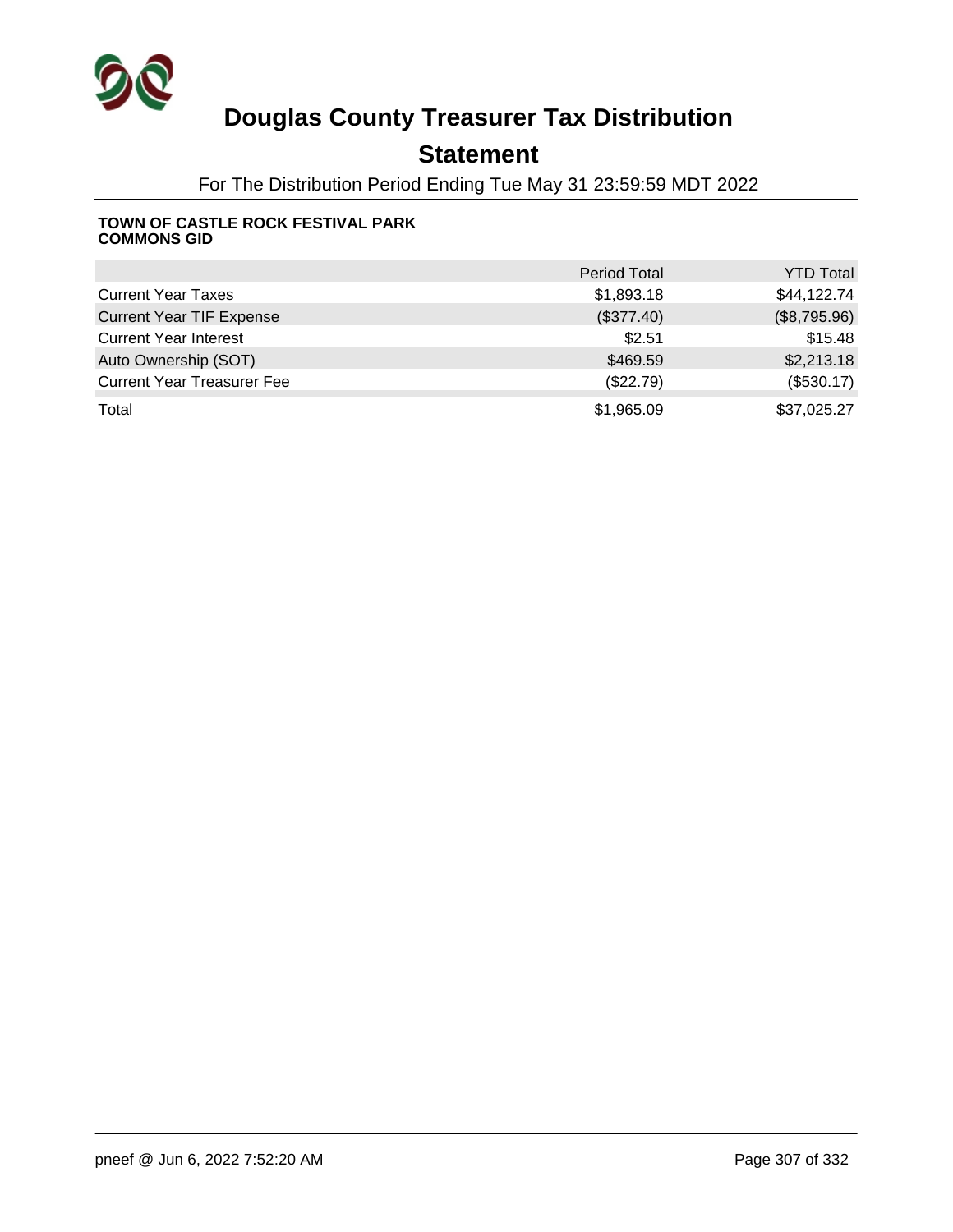

## **Statement**

For The Distribution Period Ending Tue May 31 23:59:59 MDT 2022

#### **LANTERNS METRO DISTRICT 4**

|       | <b>Period Total</b> | otal<br>້ |
|-------|---------------------|-----------|
| Total | \$0.00              | \$0.00    |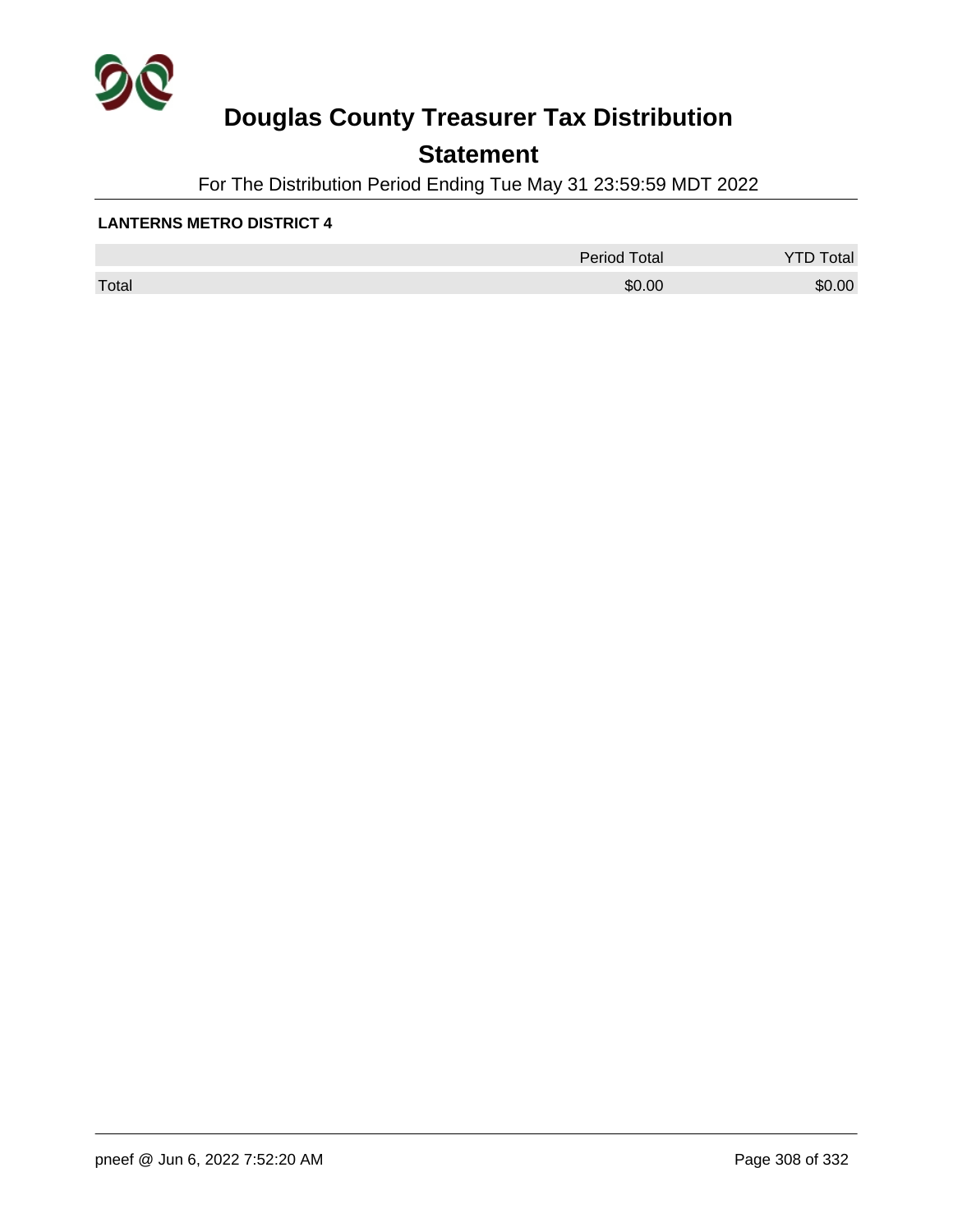

## **Statement**

For The Distribution Period Ending Tue May 31 23:59:59 MDT 2022

#### **LANTERNS METRO DISTRICT 5**

|       | <b>Period Total</b> | otal<br>້ |
|-------|---------------------|-----------|
| Total | \$0.00              | \$0.00    |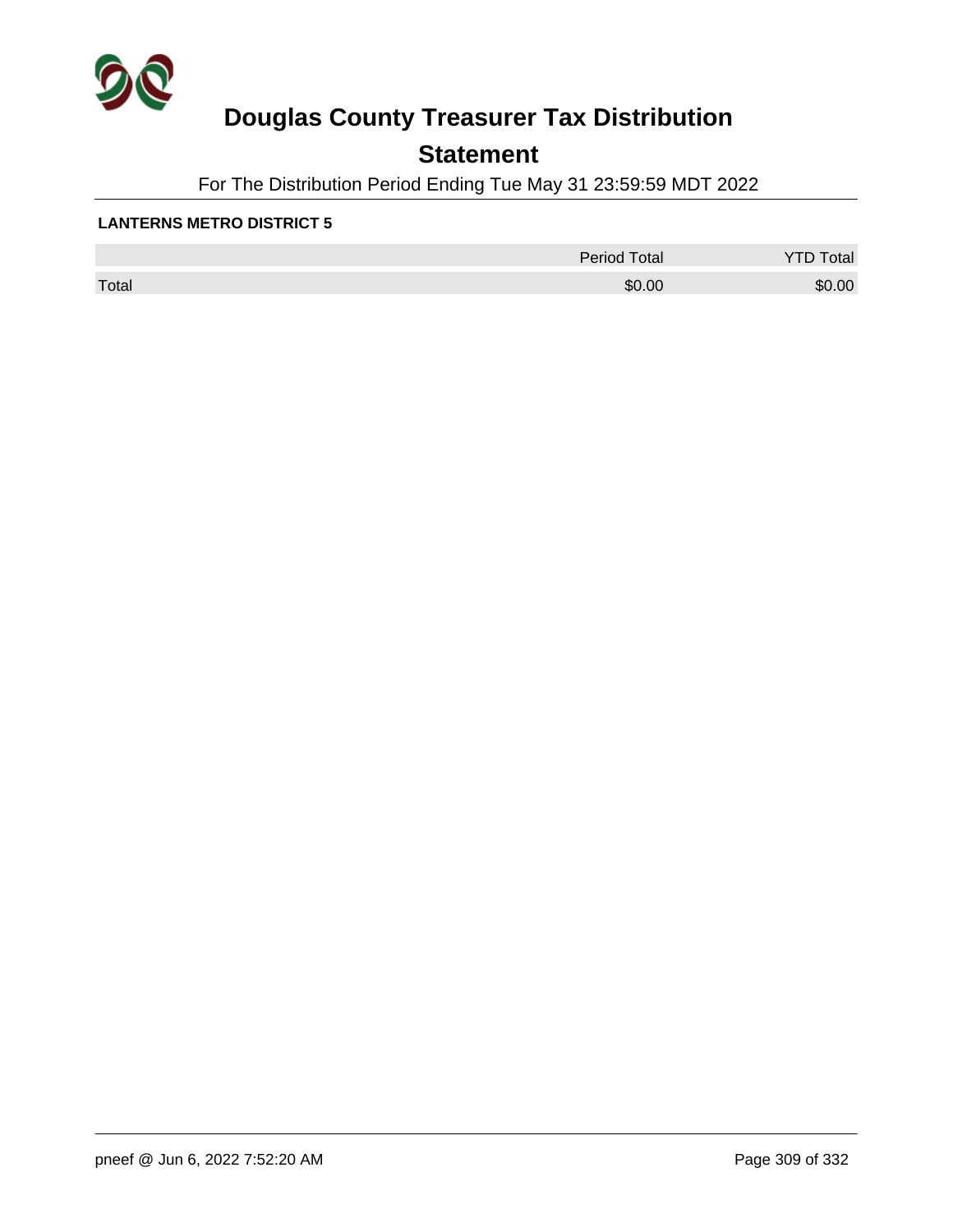

## **Statement**

For The Distribution Period Ending Tue May 31 23:59:59 MDT 2022

### **CHERRY CREEK SOUTH METRO #11 DEBT SVC**

|       | Period Total | <b>YTD Total</b> |
|-------|--------------|------------------|
| Total | \$0.00       | \$0.00           |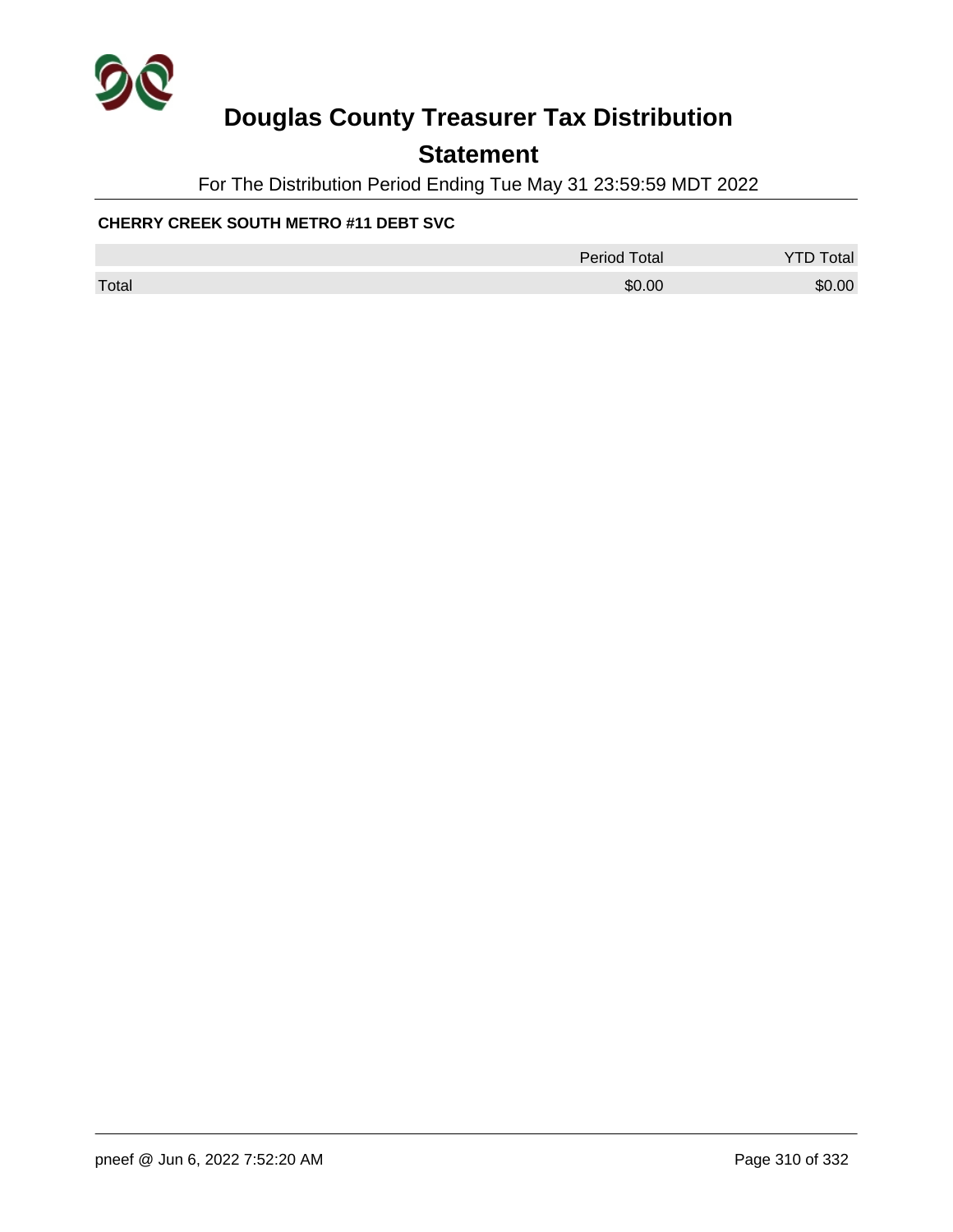

### **Statement**

For The Distribution Period Ending Tue May 31 23:59:59 MDT 2022

### **INVERNESS WATER & SANITATION DEBT SVC 3**

|                                   | <b>Period Total</b> | <b>YTD Total</b> |
|-----------------------------------|---------------------|------------------|
| <b>Current Year Taxes</b>         |                     | \$12,992.58      |
| Auto Ownership (SOT)              | \$195.36            | \$920.71         |
| <b>Current Year Treasurer Fee</b> |                     | (\$194.89)       |
| Total                             | \$195.36            | \$13,718.40      |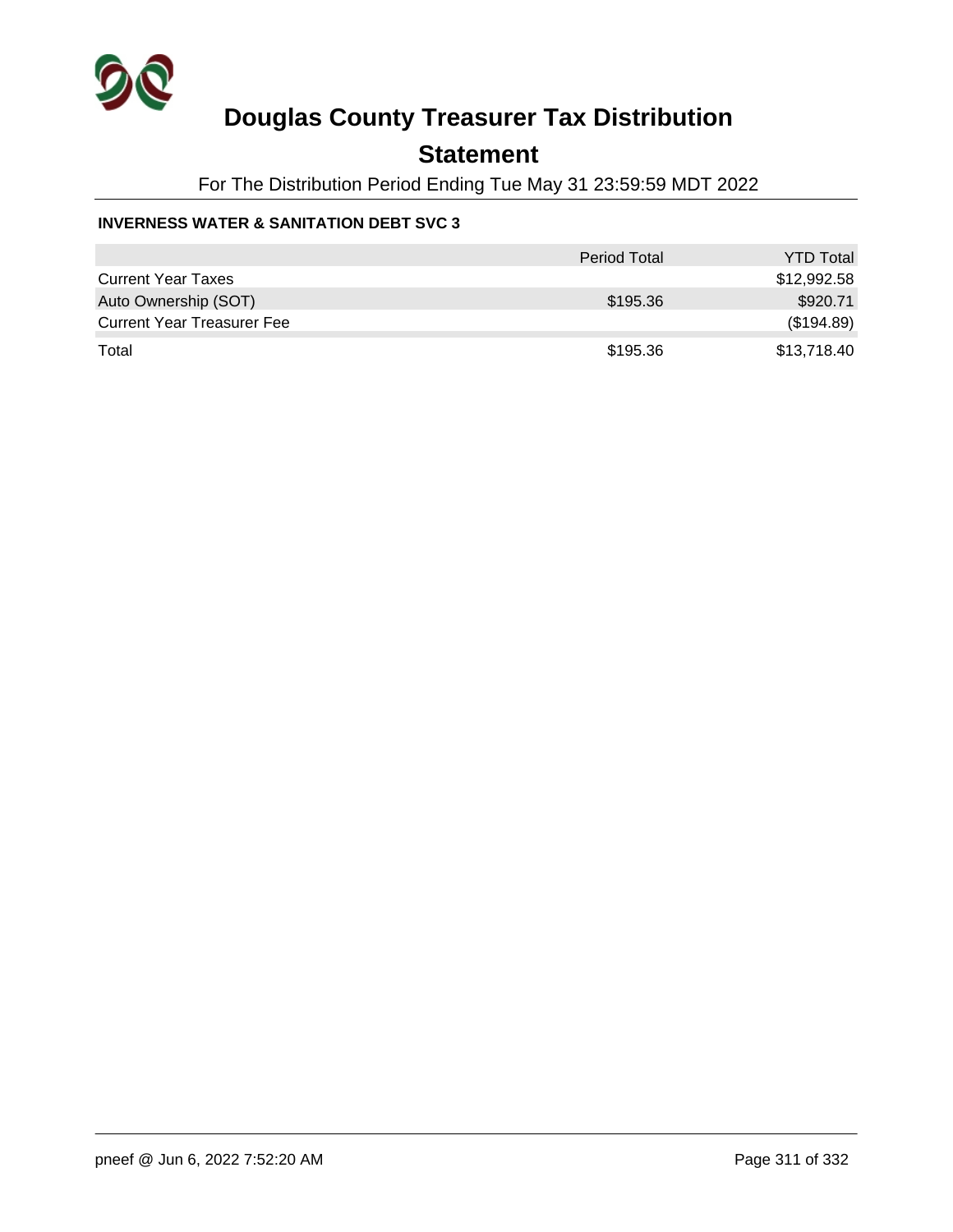

## **Statement**

For The Distribution Period Ending Tue May 31 23:59:59 MDT 2022

### **TRAILS METRO DISTRICT**

|                                   | <b>Period Total</b> | <b>YTD Total</b> |
|-----------------------------------|---------------------|------------------|
| <b>Current Year Taxes</b>         |                     | \$222.01         |
| Auto Ownership (SOT)              | \$1.72              | \$8.11           |
| <b>Current Year Treasurer Fee</b> |                     | (\$3.33)         |
| Total                             | \$1.72              | \$226.79         |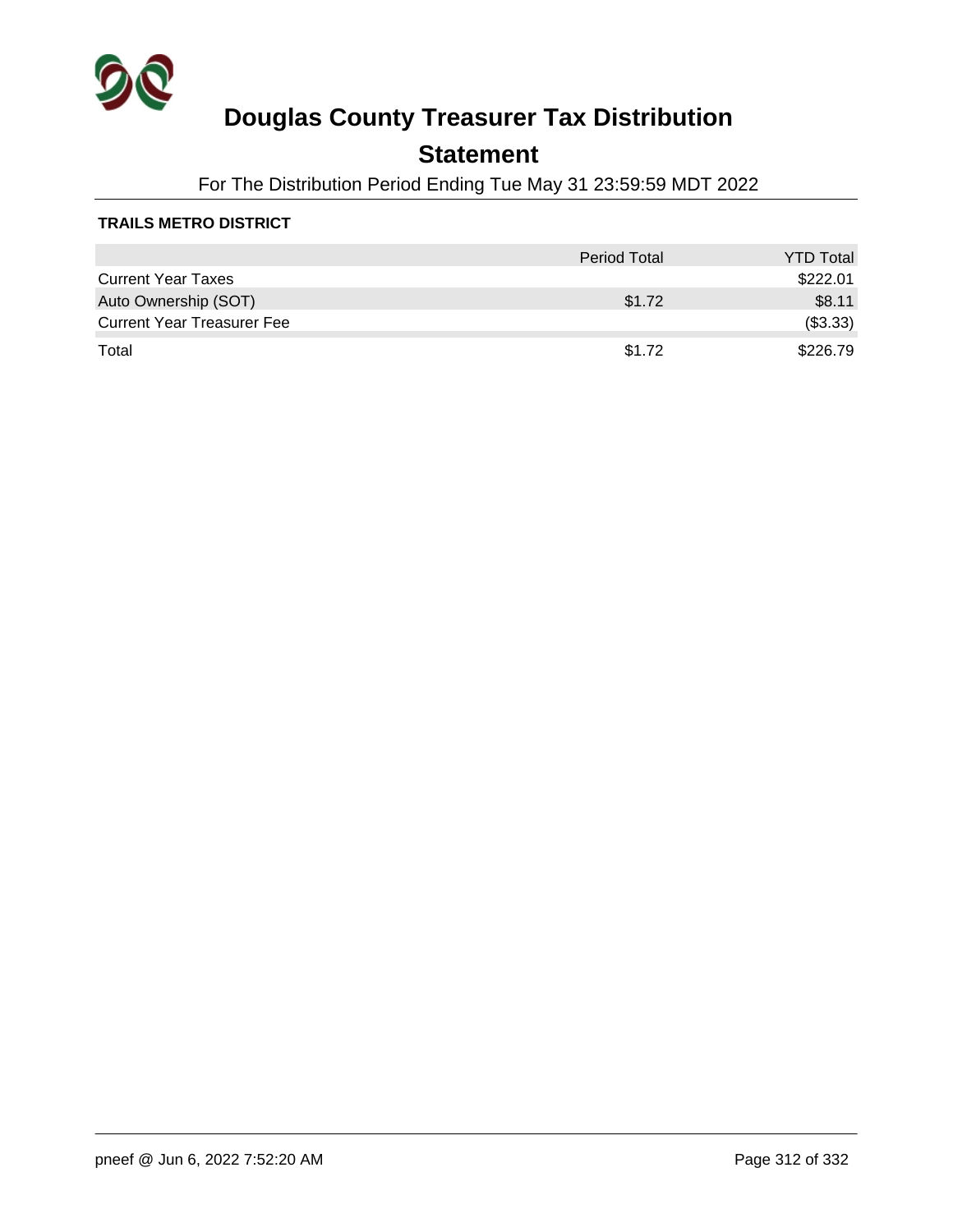

## **Statement**

For The Distribution Period Ending Tue May 31 23:59:59 MDT 2022

#### **VILLAGES AT CASTLE ROCK METRO #7 DEBT SVC**

|       | <b>Period Total</b> | <b>YTD Total</b> |
|-------|---------------------|------------------|
| Total | \$0.00              | \$0.00           |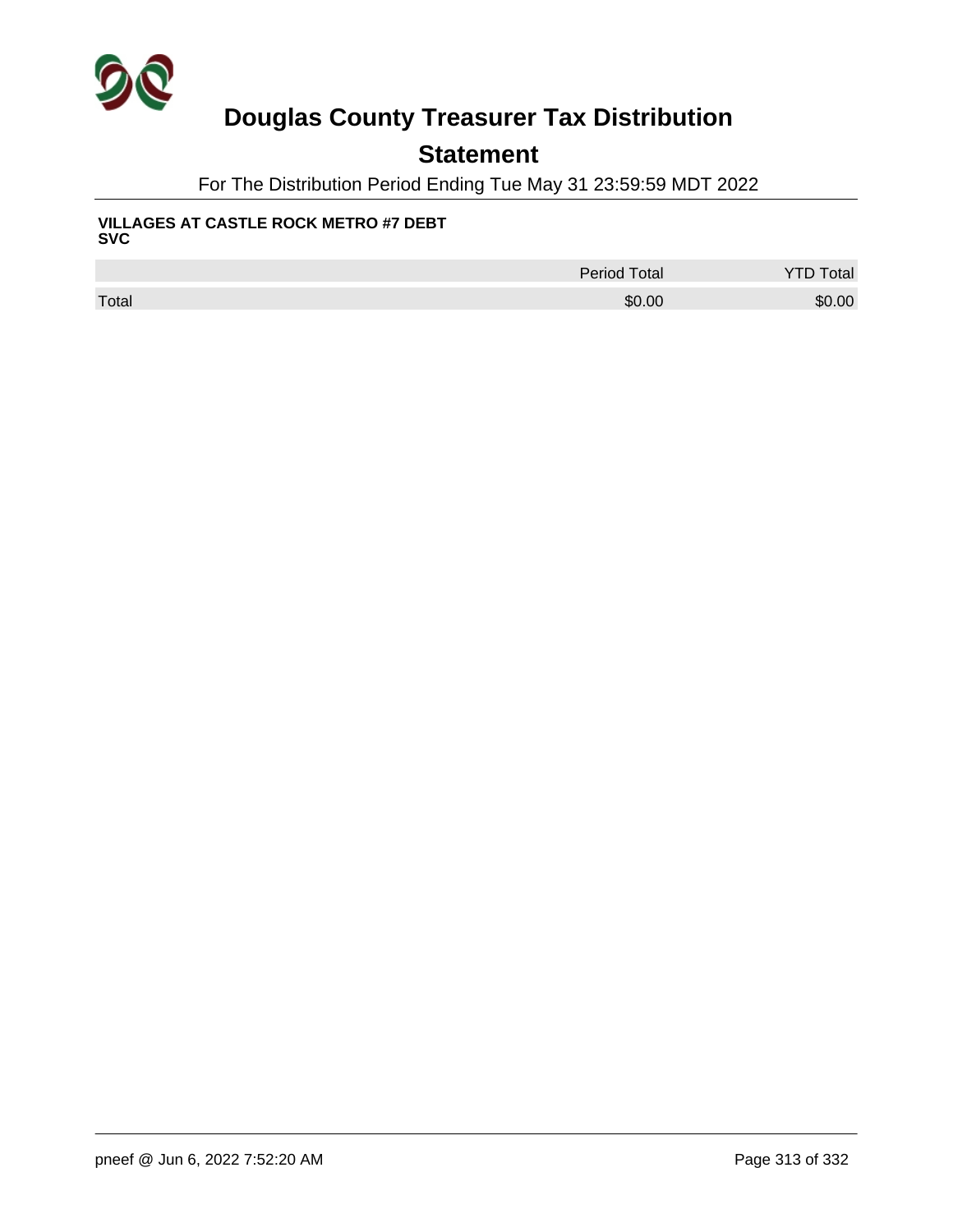

## **Statement**

For The Distribution Period Ending Tue May 31 23:59:59 MDT 2022

### **CANYONS METRO DISTRICT 3 DEBT SERVICE**

|       | Period Total | <b>YTD Total</b> |
|-------|--------------|------------------|
| Total | \$0.00       | \$0.00           |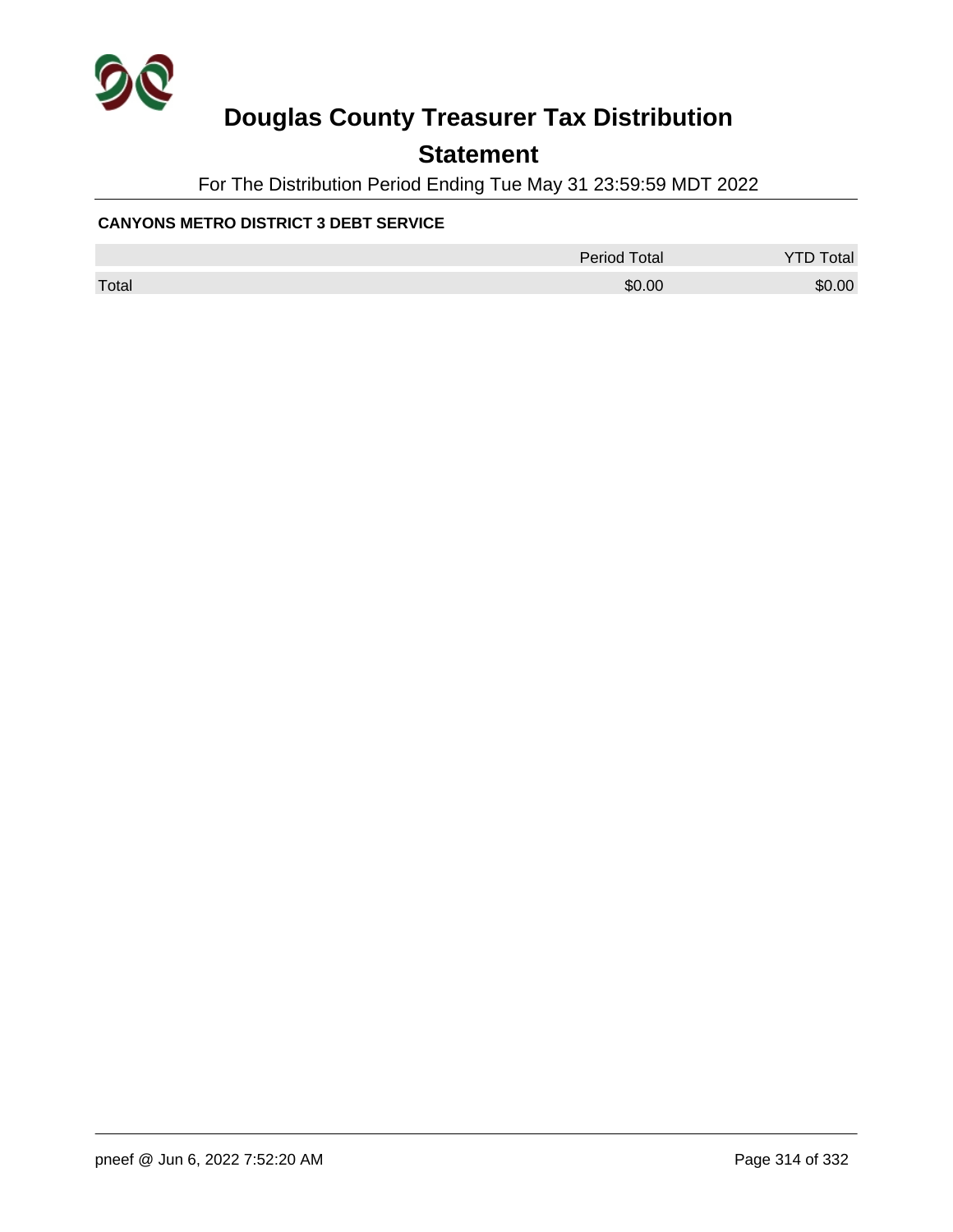

## **Statement**

For The Distribution Period Ending Tue May 31 23:59:59 MDT 2022

#### **STERLING RANCH COLORADO METRO DIST 7 SUBDISTRICT-A**

|                                   | <b>Period Total</b> | <b>YTD Total</b> |
|-----------------------------------|---------------------|------------------|
| <b>Current Year Taxes</b>         |                     | \$313.78         |
| Auto Ownership (SOT)              | \$2.44              | \$11.49          |
| <b>Current Year Treasurer Fee</b> |                     | (\$4.71)         |
| Total                             | \$2.44              | \$320.56         |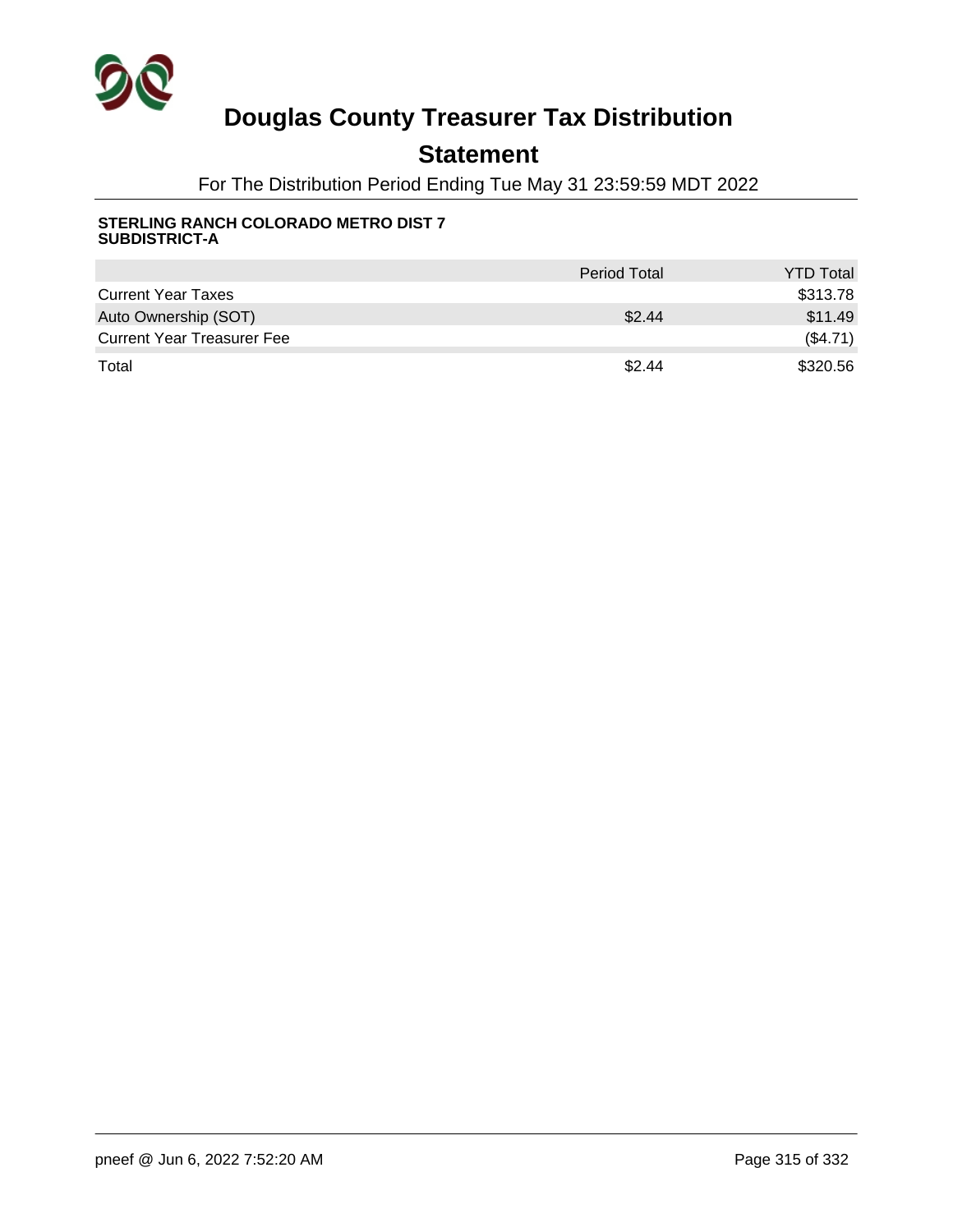

## **Statement**

For The Distribution Period Ending Tue May 31 23:59:59 MDT 2022

#### **STERLING RANCH COLORADO METRO DIST 7 SUBDISTRICT-B**

|                                    | <b>Period Total</b> | <b>YTD Total</b> |
|------------------------------------|---------------------|------------------|
| <b>Current Year Taxes</b>          |                     | \$30,464.88      |
| Senior/Veteran/Personal Exemptions |                     | \$312.00         |
| Auto Ownership (SOT)               | \$413.37            | \$1,948.23       |
| <b>Current Year Treasurer Fee</b>  |                     | (\$456.97)       |
| Total                              | \$413.37            | \$32,268.14      |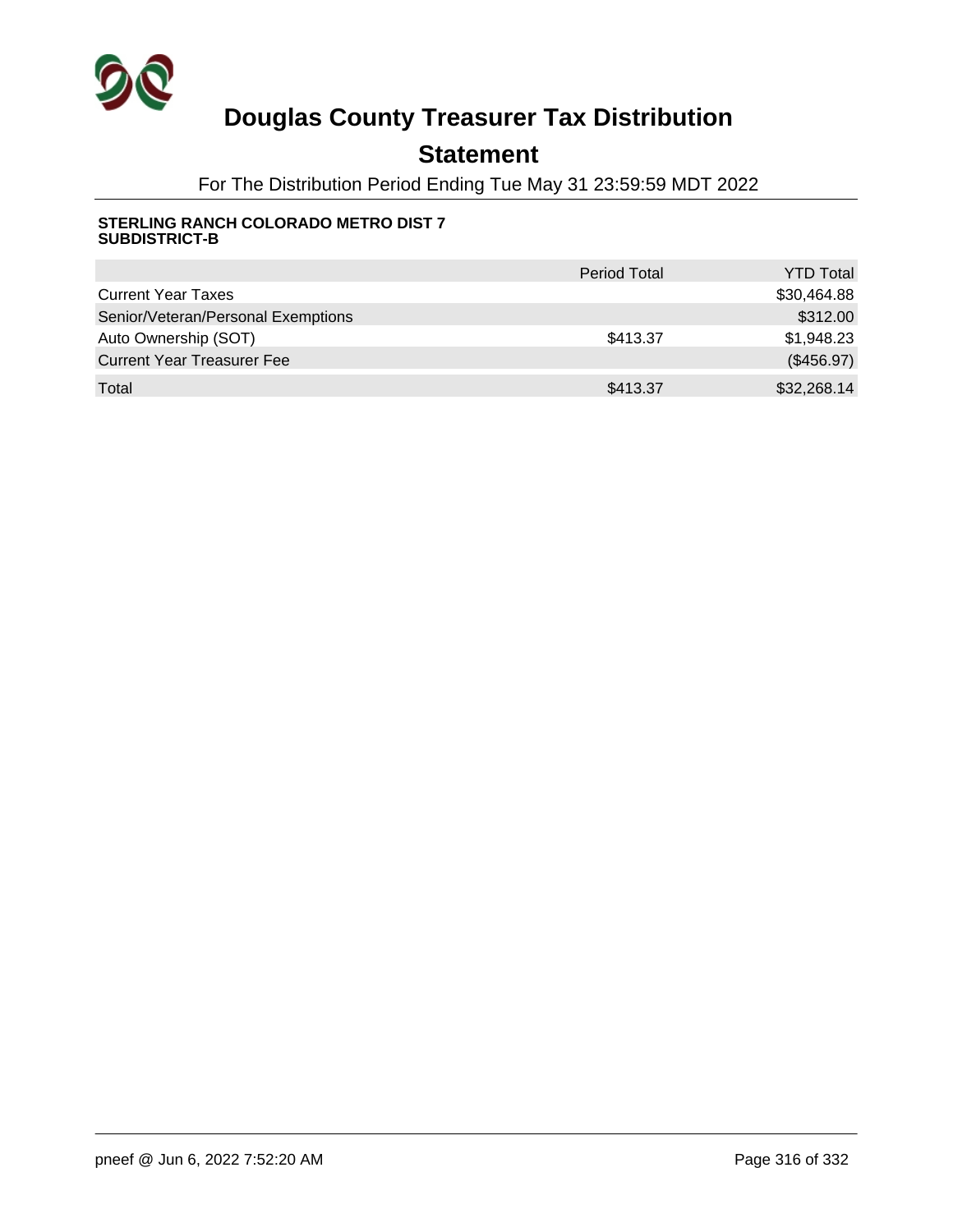

## **Statement**

For The Distribution Period Ending Tue May 31 23:59:59 MDT 2022

#### **CASTLE PINES COMM METRO DISTRICT 1 DEBT SERVICE**

|       | <b>Period Total</b> | otal   |
|-------|---------------------|--------|
| Total | \$0.00              | \$0.00 |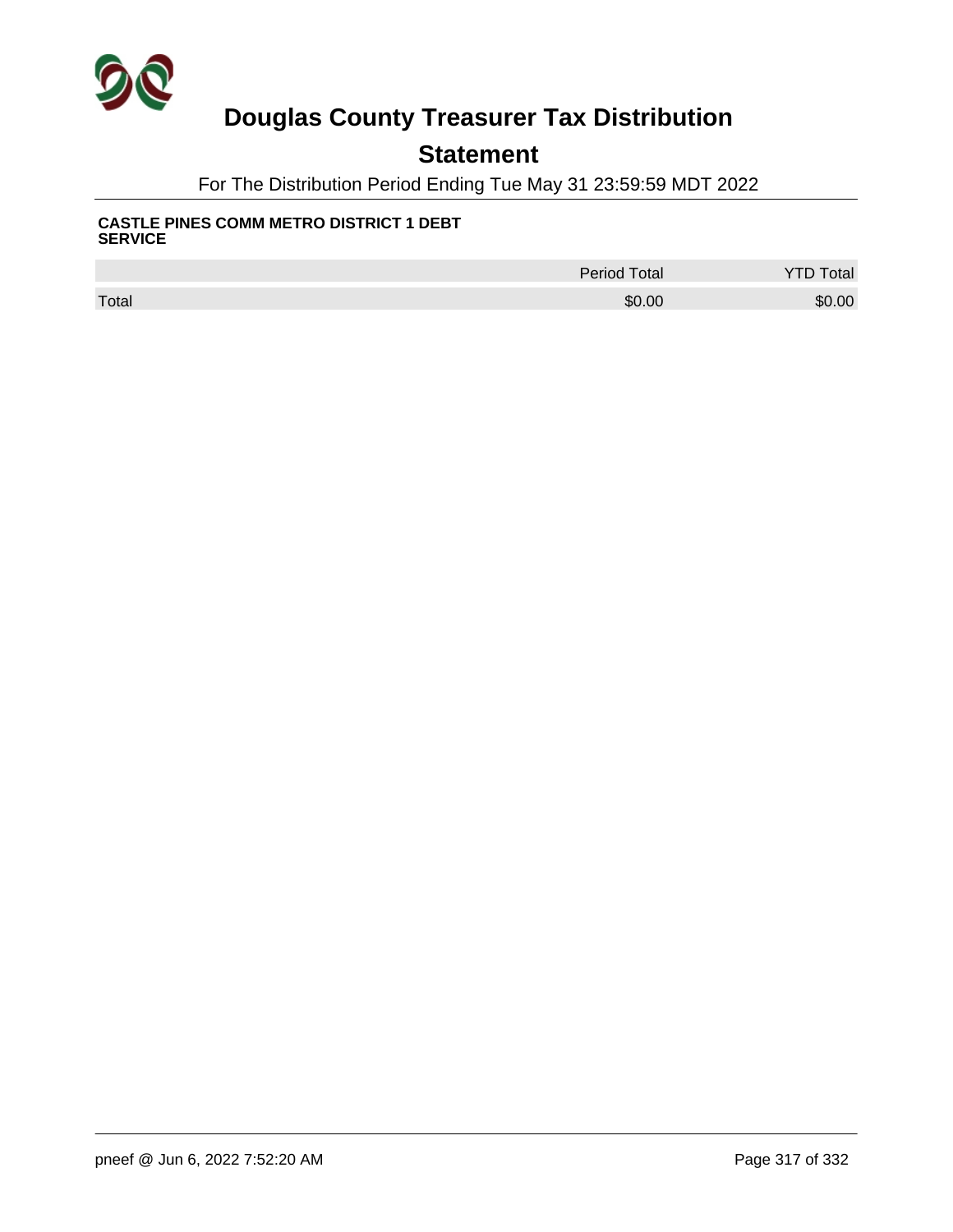

## **Statement**

For The Distribution Period Ending Tue May 31 23:59:59 MDT 2022

#### **CASTLE PINES COMM METRO DISTRICT 4 DEBT SERVICE**

|       | <b>Period Total</b> | Total<br>TD |
|-------|---------------------|-------------|
| Total | \$0.00              | \$0.00      |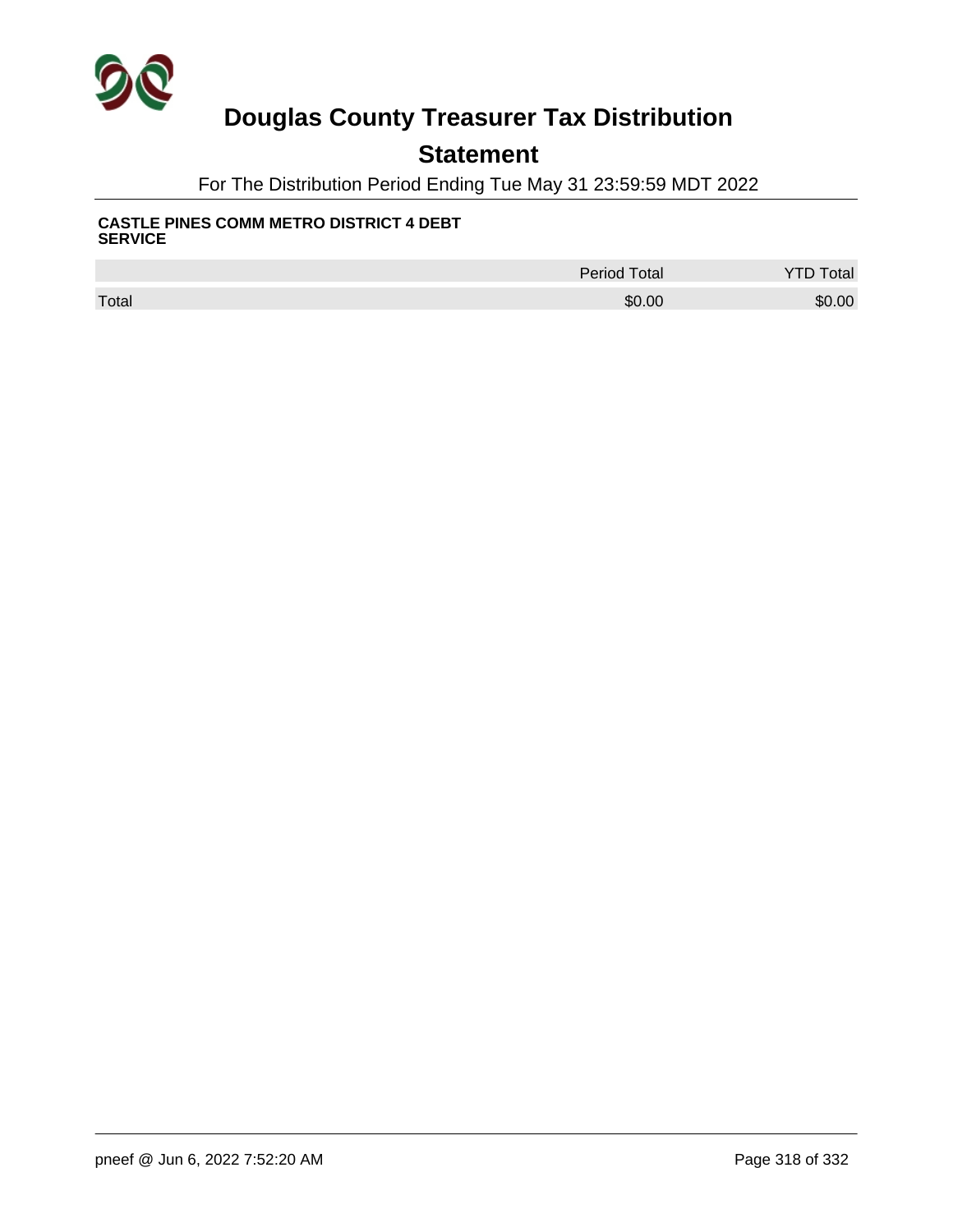

## **Statement**

For The Distribution Period Ending Tue May 31 23:59:59 MDT 2022

#### **ANTHOLOGY WEST METRO DISTRICT 4 DEBT SERVICE**

|       | <b>Period Total</b> | Total  |
|-------|---------------------|--------|
| Total | \$0.00              | \$0.00 |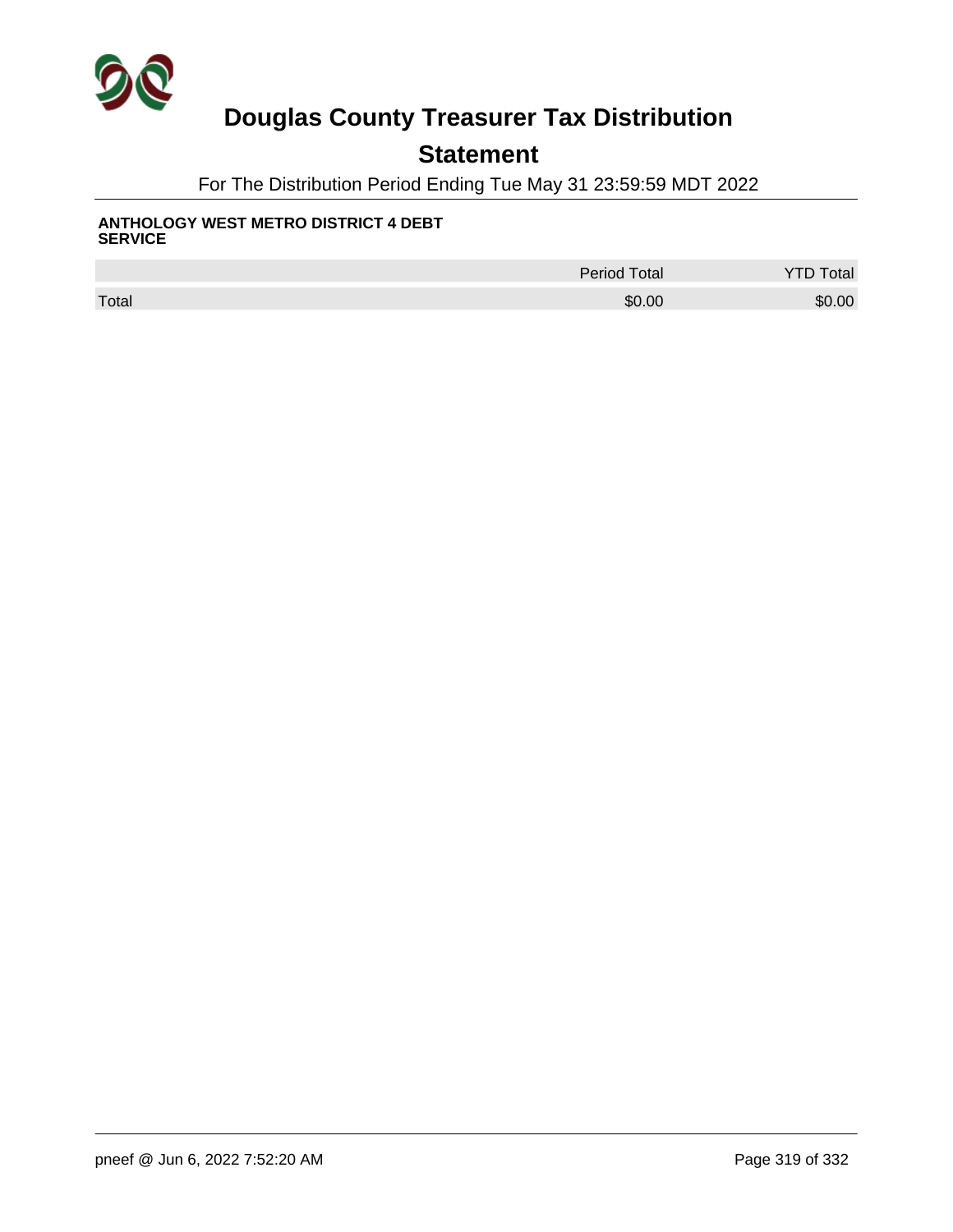

## **Statement**

For The Distribution Period Ending Tue May 31 23:59:59 MDT 2022

#### **ANTHOLOGY WEST METRO DISTRICT 6 DEBT SERVICE**

|       | <b>Period Total</b> | Total  |
|-------|---------------------|--------|
| Total | \$0.00              | \$0.00 |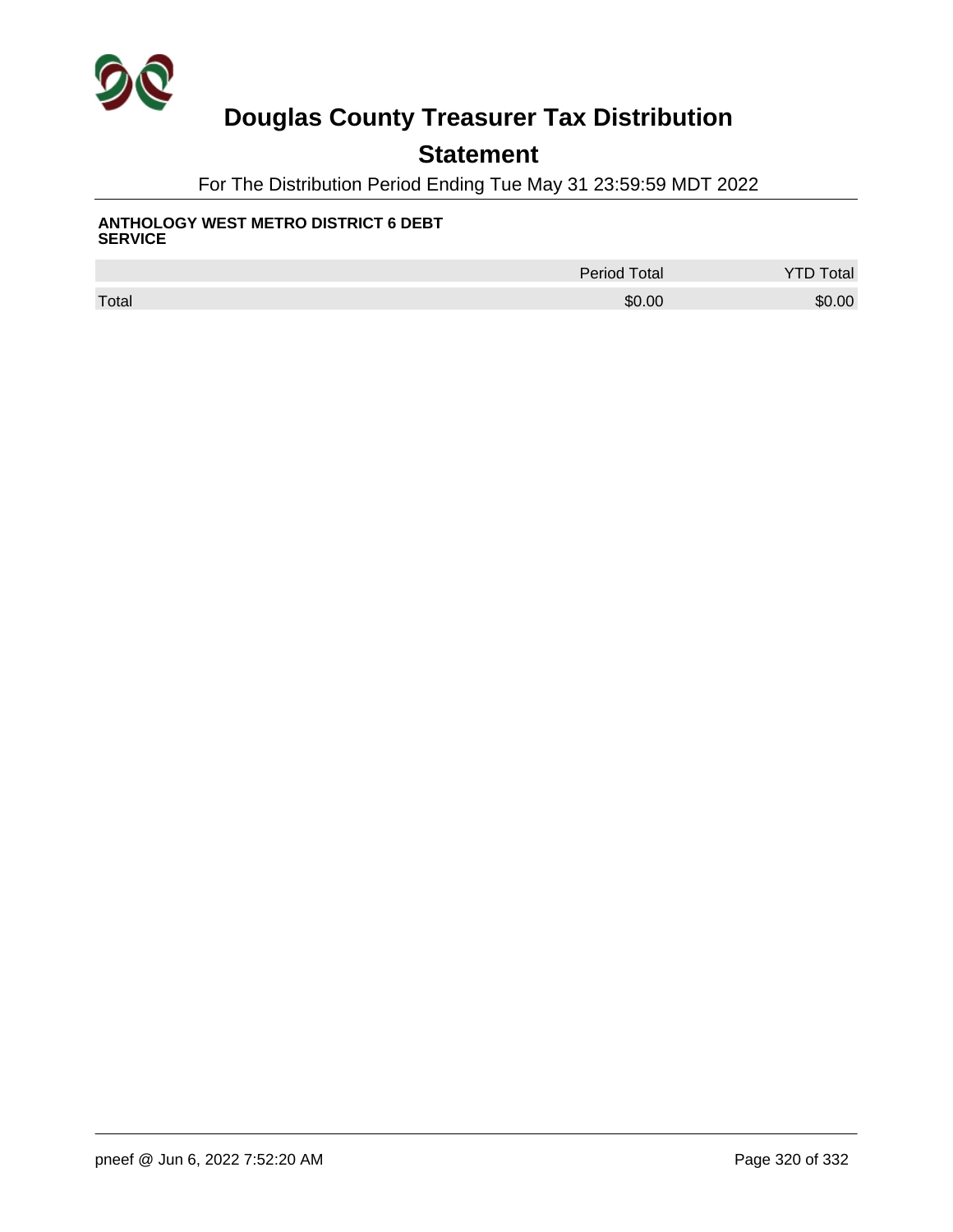

## **Statement**

For The Distribution Period Ending Tue May 31 23:59:59 MDT 2022

### **MSP INVESTMENTS 1**

|                                   | Period Total | <b>YTD Total</b> |
|-----------------------------------|--------------|------------------|
| <b>Current Year Taxes</b>         |              | \$362.12         |
| <b>Current Year Treasurer Fee</b> |              | (\$5.44)         |
| Total                             | \$0.00       | \$356.68         |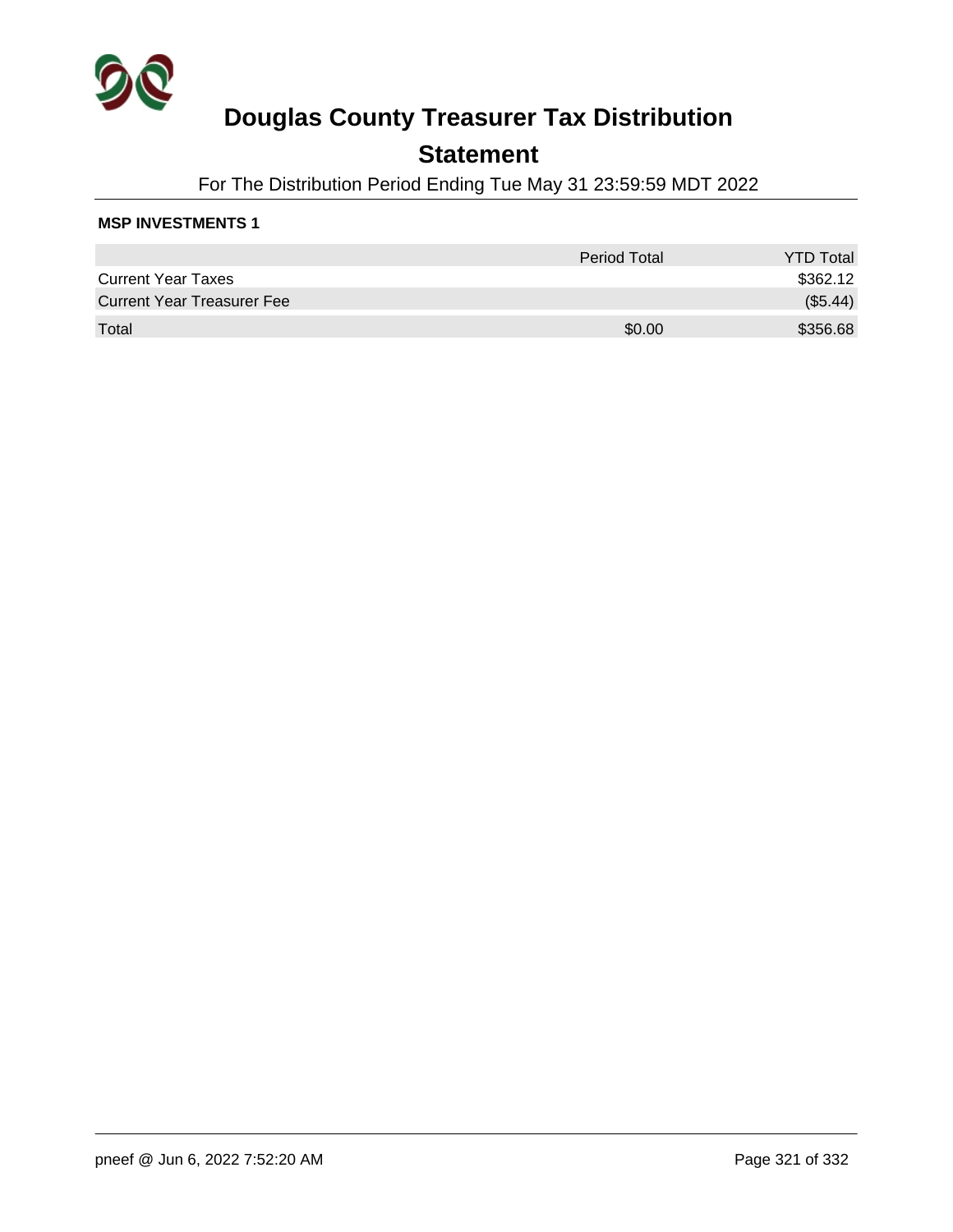

## **Statement**

For The Distribution Period Ending Tue May 31 23:59:59 MDT 2022

### **MSP INVESTMENTS 2**

|                                   | <b>Period Total</b> | <b>YTD Total</b> |
|-----------------------------------|---------------------|------------------|
| <b>Current Year Taxes</b>         |                     | \$74.30          |
| <b>Current Year Treasurer Fee</b> |                     | (\$1.12)         |
| Total                             | \$0.00              | \$73.18          |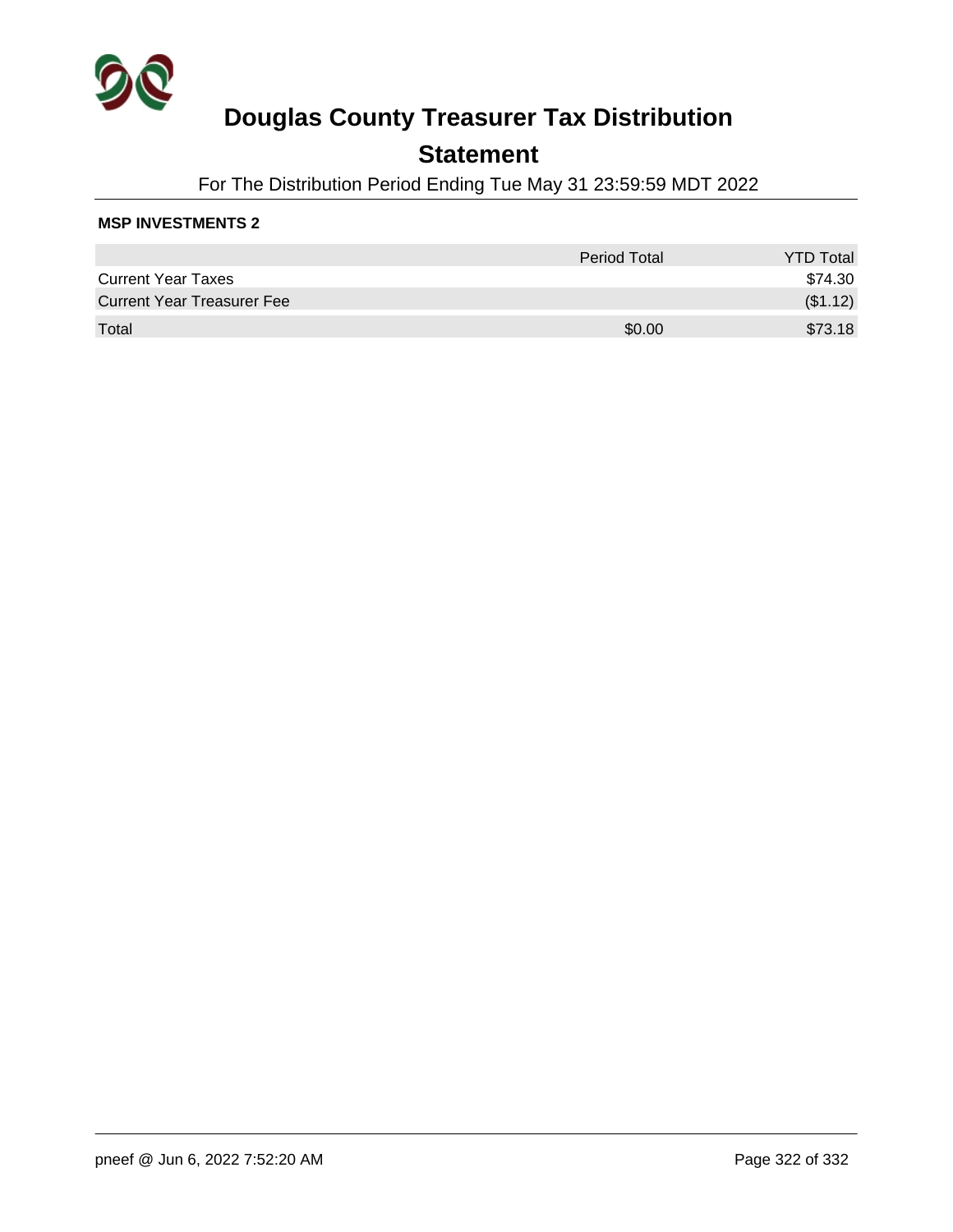

## **Statement**

For The Distribution Period Ending Tue May 31 23:59:59 MDT 2022

### **CASTLE ROCK DOWNTOWN DEV AUTH - TIF**

|                                 | Period Total | <b>YTD Total</b> |
|---------------------------------|--------------|------------------|
| <b>Current Year TIF Revenue</b> | \$73.933.60  | \$898,257.69     |
| Current Year Treasurer Fee      | (\$1,109.06) | (\$13,473.78)    |
| Total                           | \$72,824.54  | \$884,783.91     |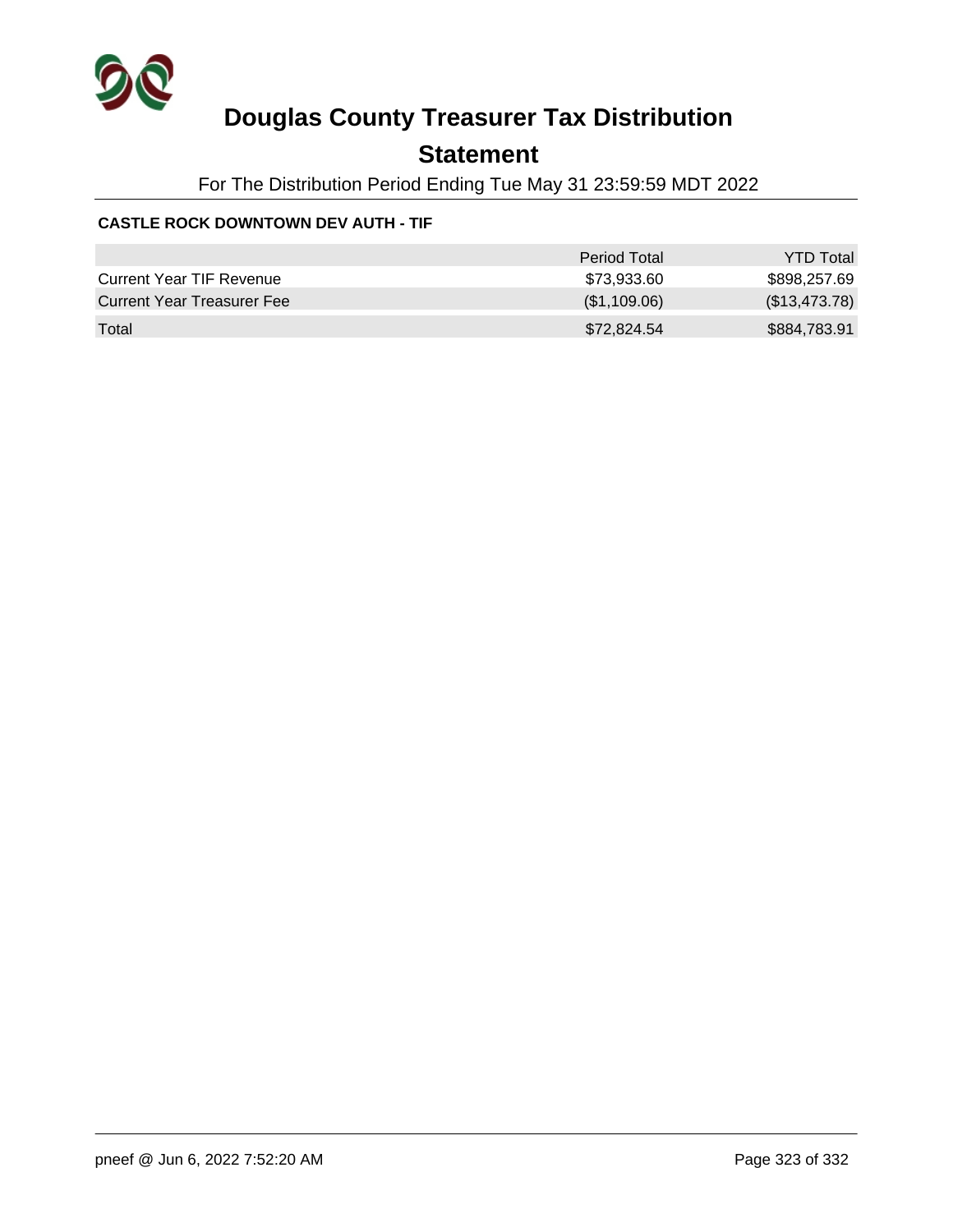

## **Statement**

For The Distribution Period Ending Tue May 31 23:59:59 MDT 2022

### **PARKER CENTRAL AREA REINV - URA**

|                                 | Period Total | <b>YTD Total</b> |
|---------------------------------|--------------|------------------|
| <b>Current Year TIF Revenue</b> | \$229.634.71 | \$1,810,190.77   |
| Current Year Treasurer Fee      | (\$3,444.51) | (\$27,152.87)    |
| Total                           | \$226,190.20 | \$1,783,037.90   |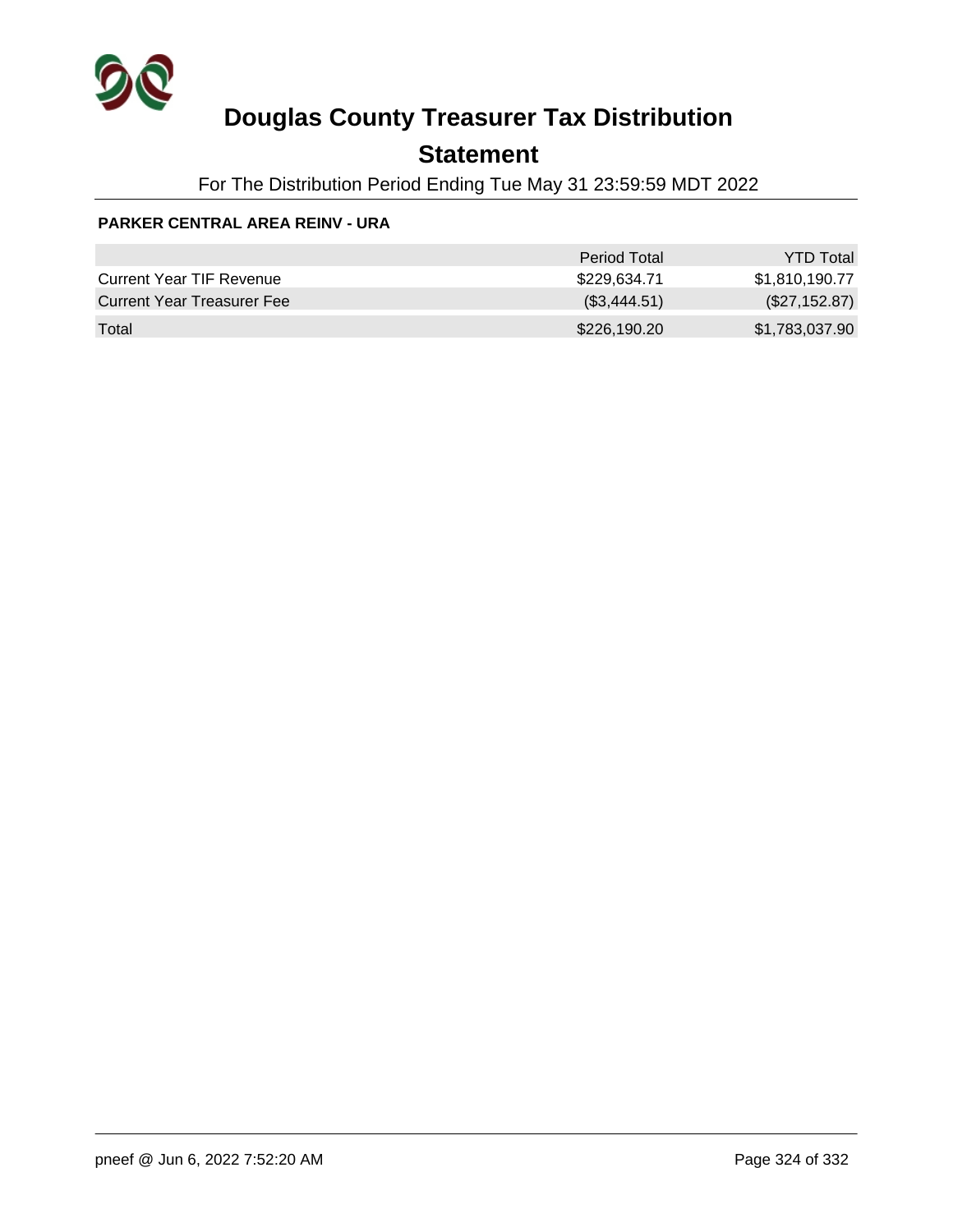

## **Statement**

For The Distribution Period Ending Tue May 31 23:59:59 MDT 2022

#### **COTTONWOOD COMMERCIAL AREA URP**

|                                 | Period Total | <b>YTD Total</b> |
|---------------------------------|--------------|------------------|
| <b>Current Year TIF Revenue</b> | \$364.182.06 | \$1.216.324.39   |
| Current Year Treasurer Fee      | (\$5,462.70) | (\$18,244.83)    |
| Total                           | \$358,719.36 | \$1,198,079.56   |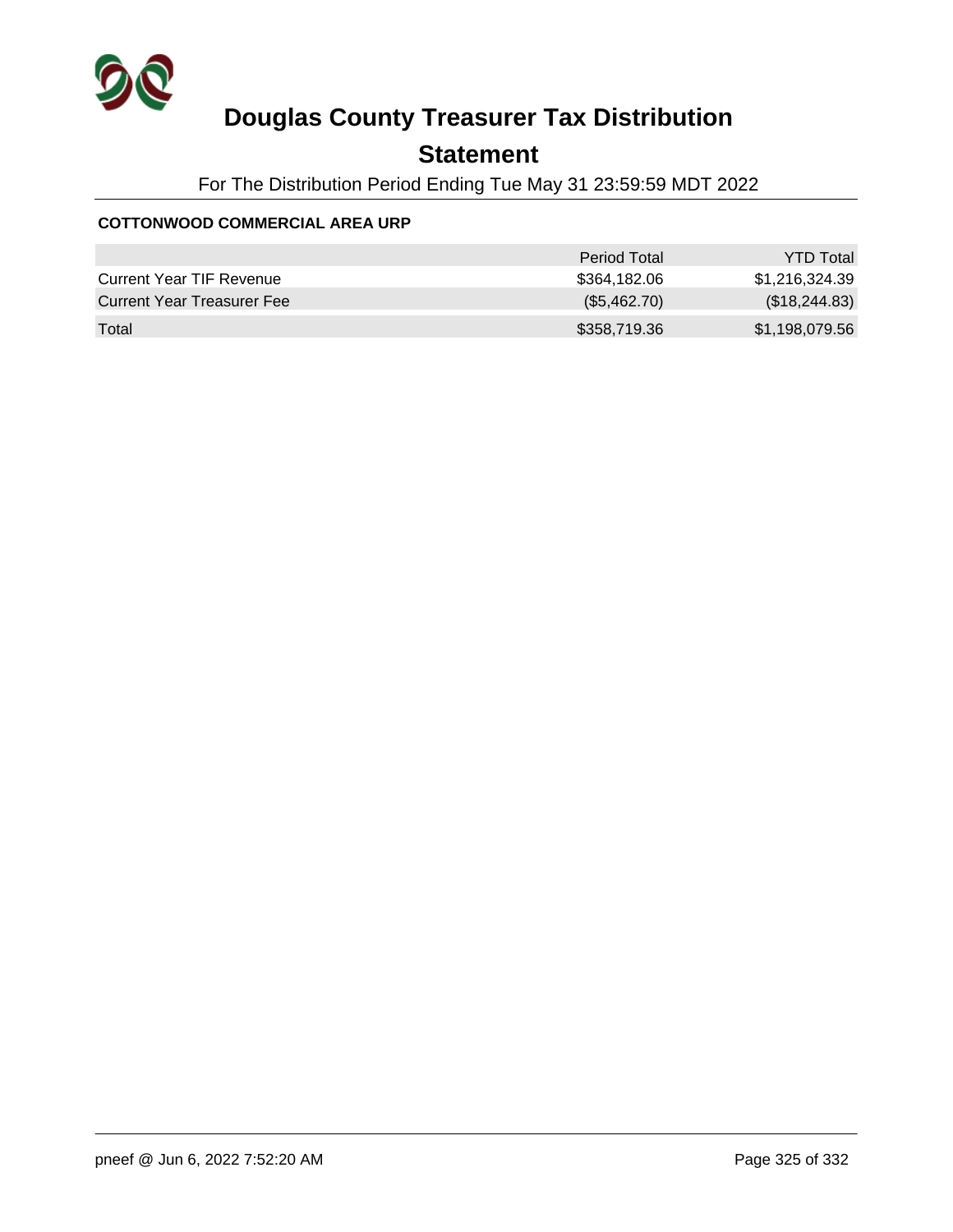

## **Statement**

For The Distribution Period Ending Tue May 31 23:59:59 MDT 2022

#### **PARKER ROAD AREA URP**

|                                   | <b>Period Total</b> | <b>YTD Total</b> |
|-----------------------------------|---------------------|------------------|
| <b>Current Year TIF Revenue</b>   | \$58,931.14         | \$561,937.05     |
| Prior Year TIF Revenue            |                     | (\$1.31)         |
| <b>Current Year Treasurer Fee</b> | (\$883.94)          | (\$8,429.13)     |
| <b>Prior Year Treasurer Fee</b>   |                     | \$0.01           |
| Total                             | \$58,047.20         | \$553,506.62     |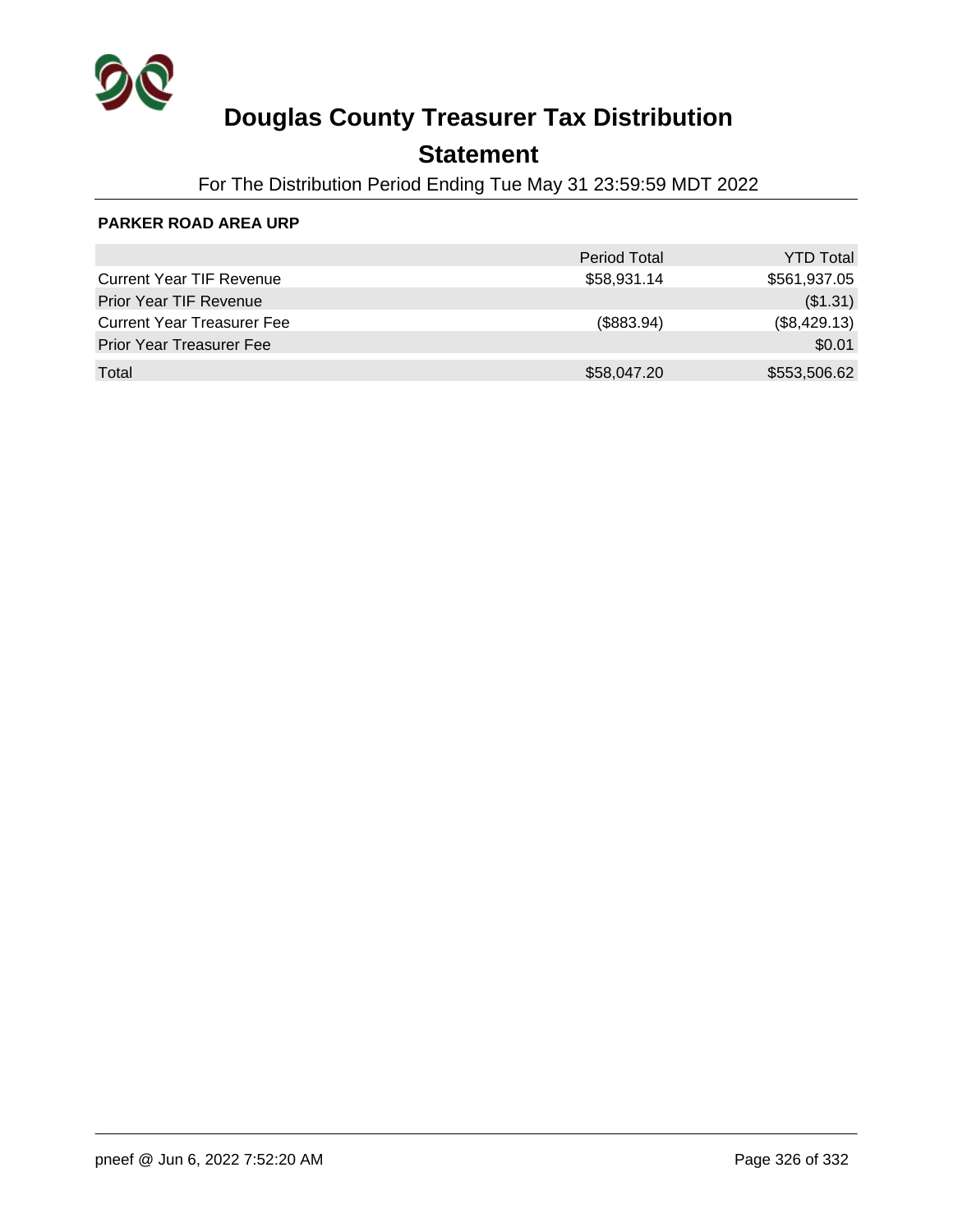

## **Statement**

For The Distribution Period Ending Tue May 31 23:59:59 MDT 2022

#### **CITADEL STATION-CASTLE MEADOWS URP**

|                                 | Period Total | <b>YTD Total</b> |
|---------------------------------|--------------|------------------|
| <b>Current Year TIF Revenue</b> | \$107.892.70 | \$215,785,39     |
| Current Year Treasurer Fee      | (\$1,618.40) | (\$3,236.79)     |
| Total                           | \$106,274.30 | \$212,548.60     |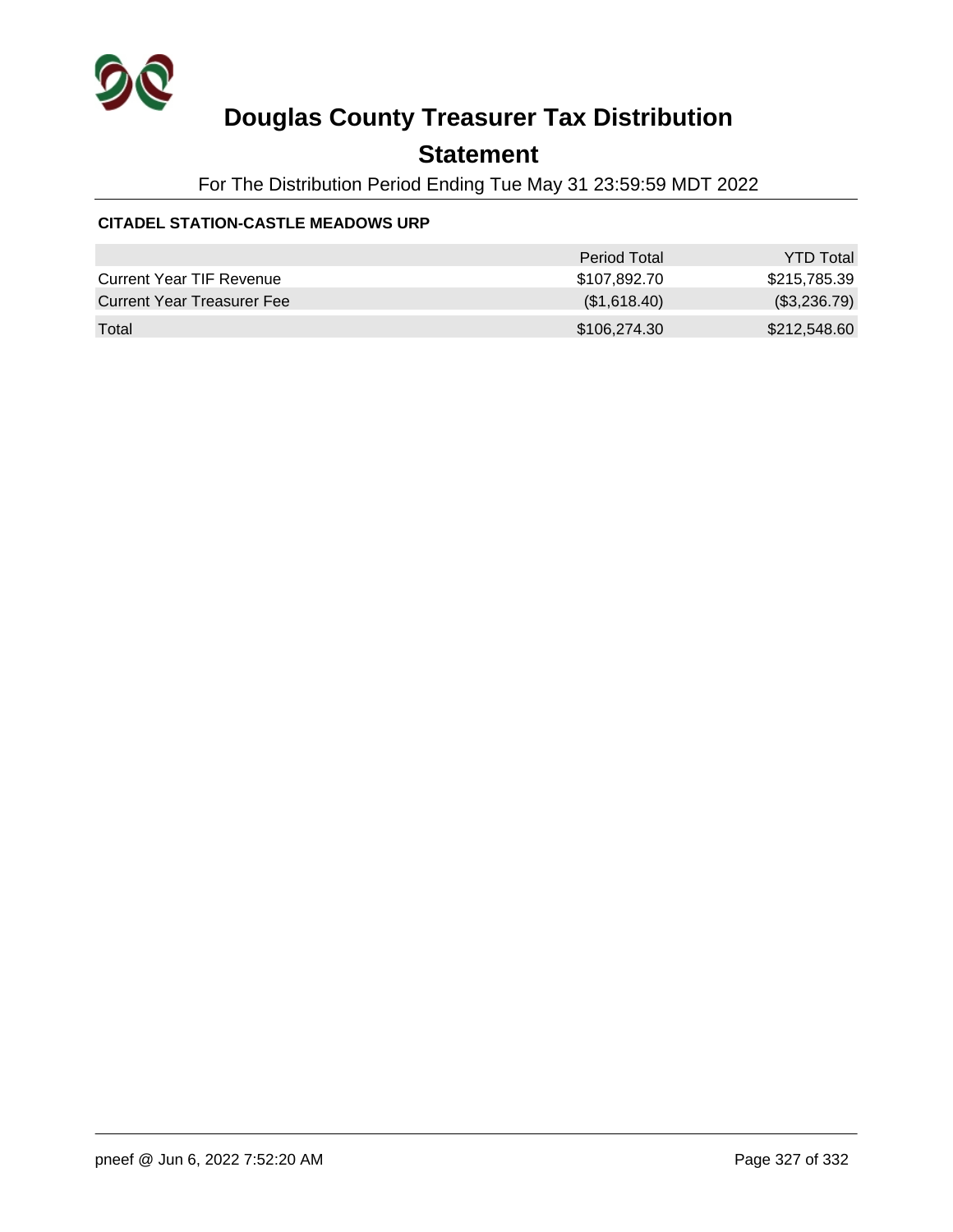

## **Statement**

For The Distribution Period Ending Tue May 31 23:59:59 MDT 2022

#### **NEU TOWNE COLLINS COCKREL & COLE JUDGEMENT**

|                                   | <b>Period Total</b> | <b>YTD Total</b> |
|-----------------------------------|---------------------|------------------|
| <b>Current Year Taxes</b>         | \$103.83            | \$14,542.02      |
| <b>Current Year Treasurer Fee</b> | (\$1.56)            | (\$214.40)       |
| Total                             | \$102.27            | \$14,327.62      |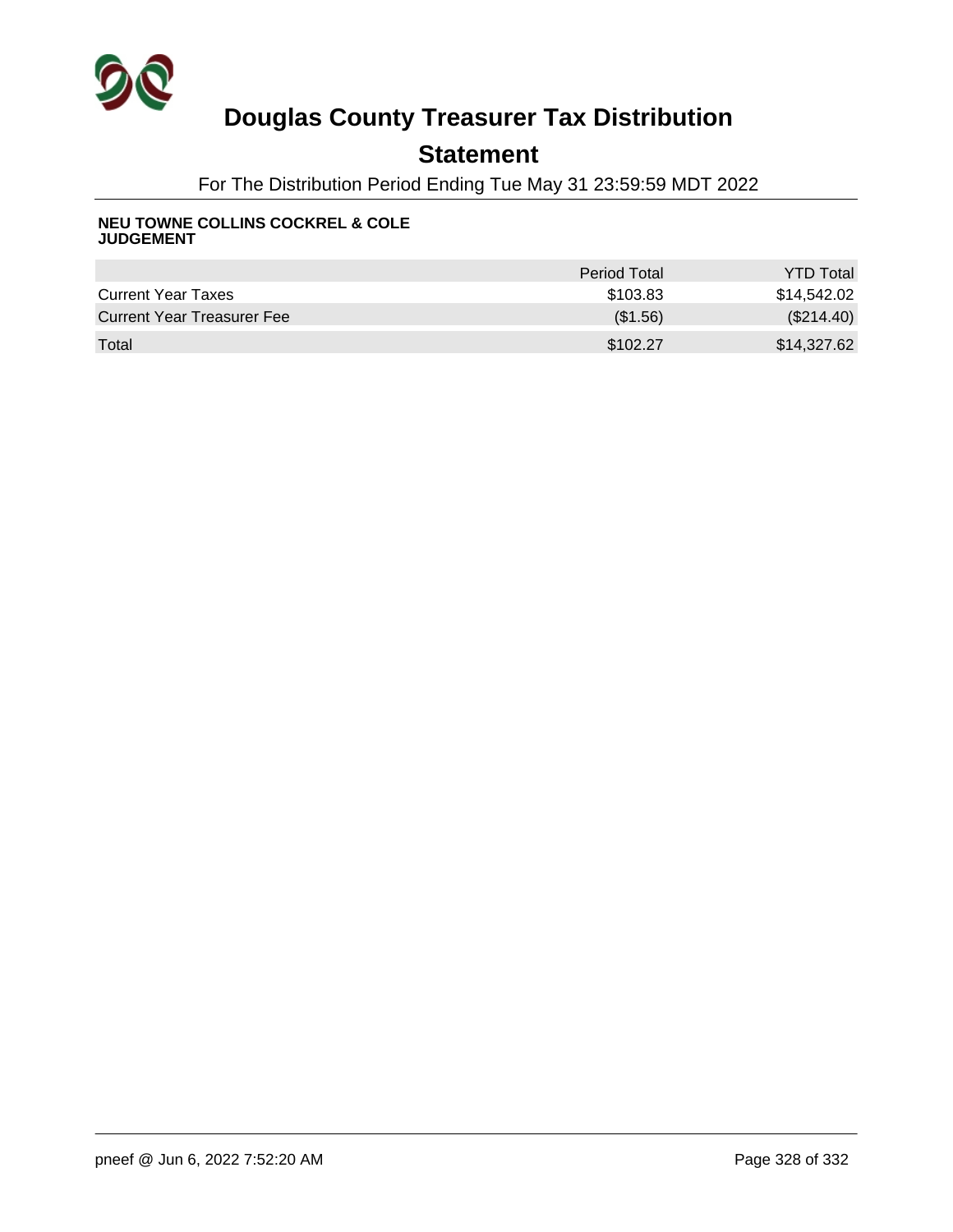

## **Statement**

For The Distribution Period Ending Tue May 31 23:59:59 MDT 2022

#### **CITY OF ENGLEWOOD SID**

|                           | Period Total | <b>YTD Total</b> |
|---------------------------|--------------|------------------|
| <b>Current Year Taxes</b> | \$7,420.63   | \$41,534.11      |
| Current Year Interest     | \$9.60       | \$9.60           |
| Total                     | \$7,430.23   | \$41,543.71      |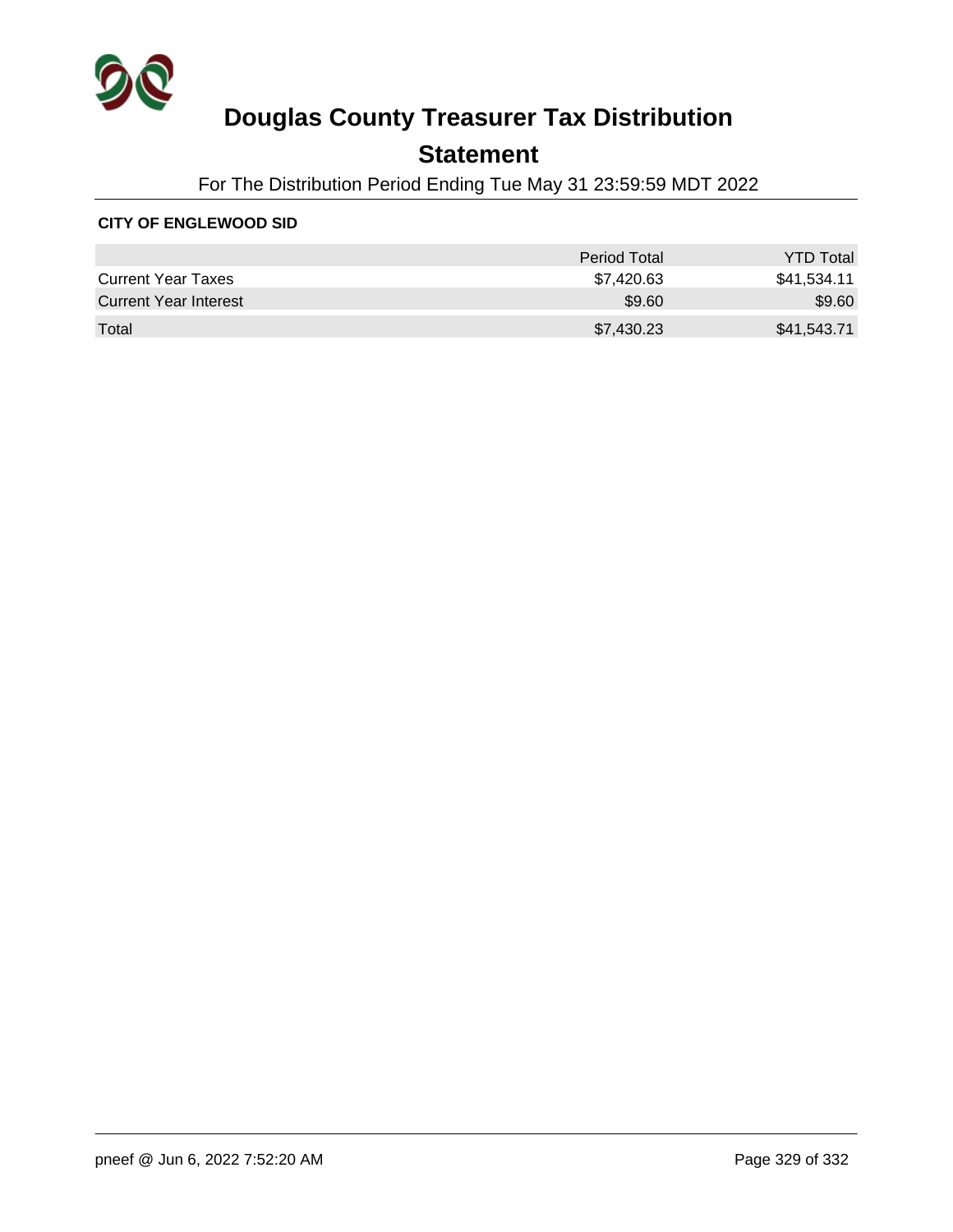

### **Statement**

For The Distribution Period Ending Tue May 31 23:59:59 MDT 2022

#### **LOUVIERS WATER & SAN SID**

|                           | Period Total | <b>YTD Total</b> |
|---------------------------|--------------|------------------|
| <b>Current Year Taxes</b> |              | \$1,847.89       |
| Total                     | \$0.00       | \$1,847.89       |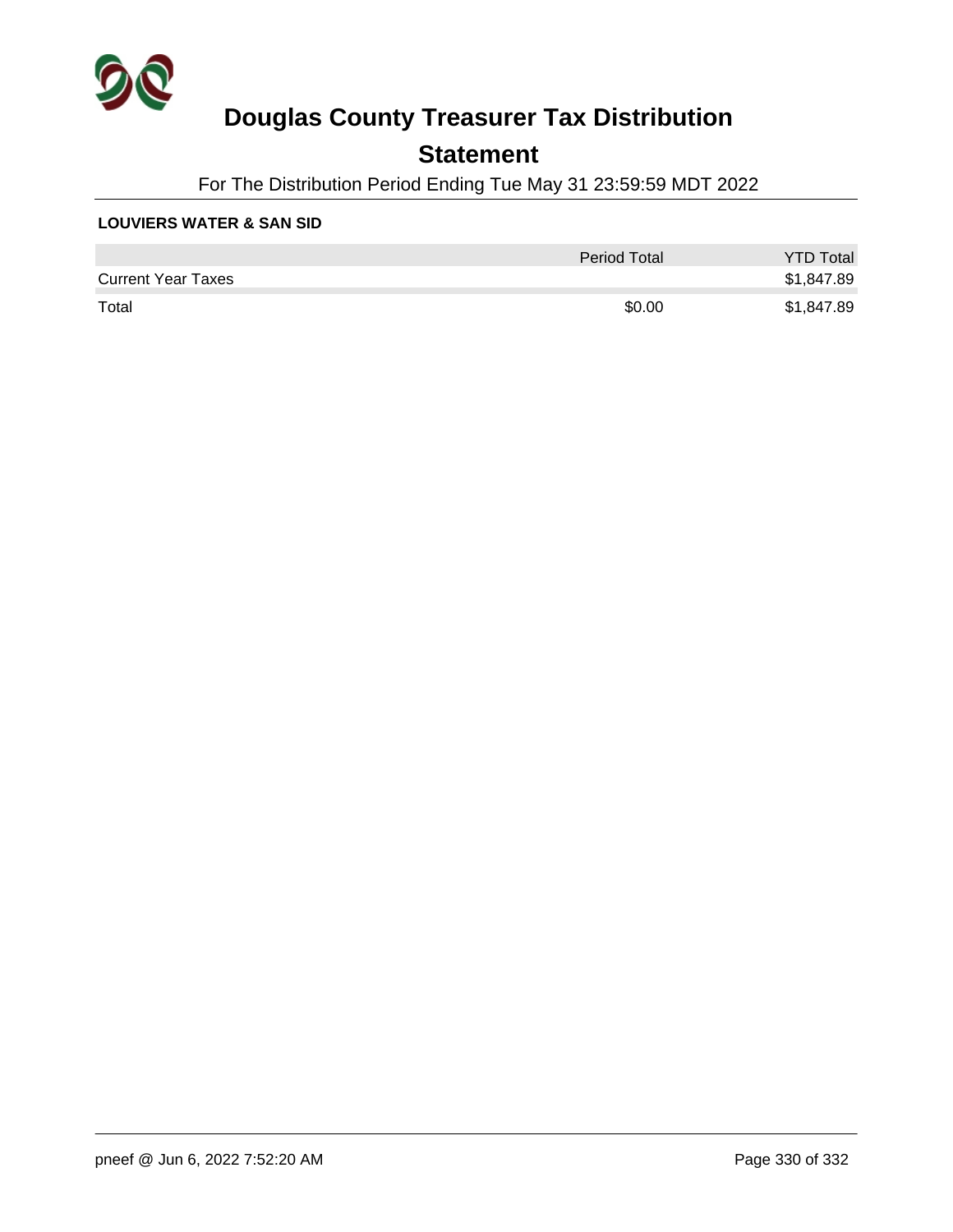

## **Statement**

For The Distribution Period Ending Tue May 31 23:59:59 MDT 2022

#### **SID COLLECTION FEE**

|       | Period Total | Total  |
|-------|--------------|--------|
| Total | \$0.00       | \$0.00 |